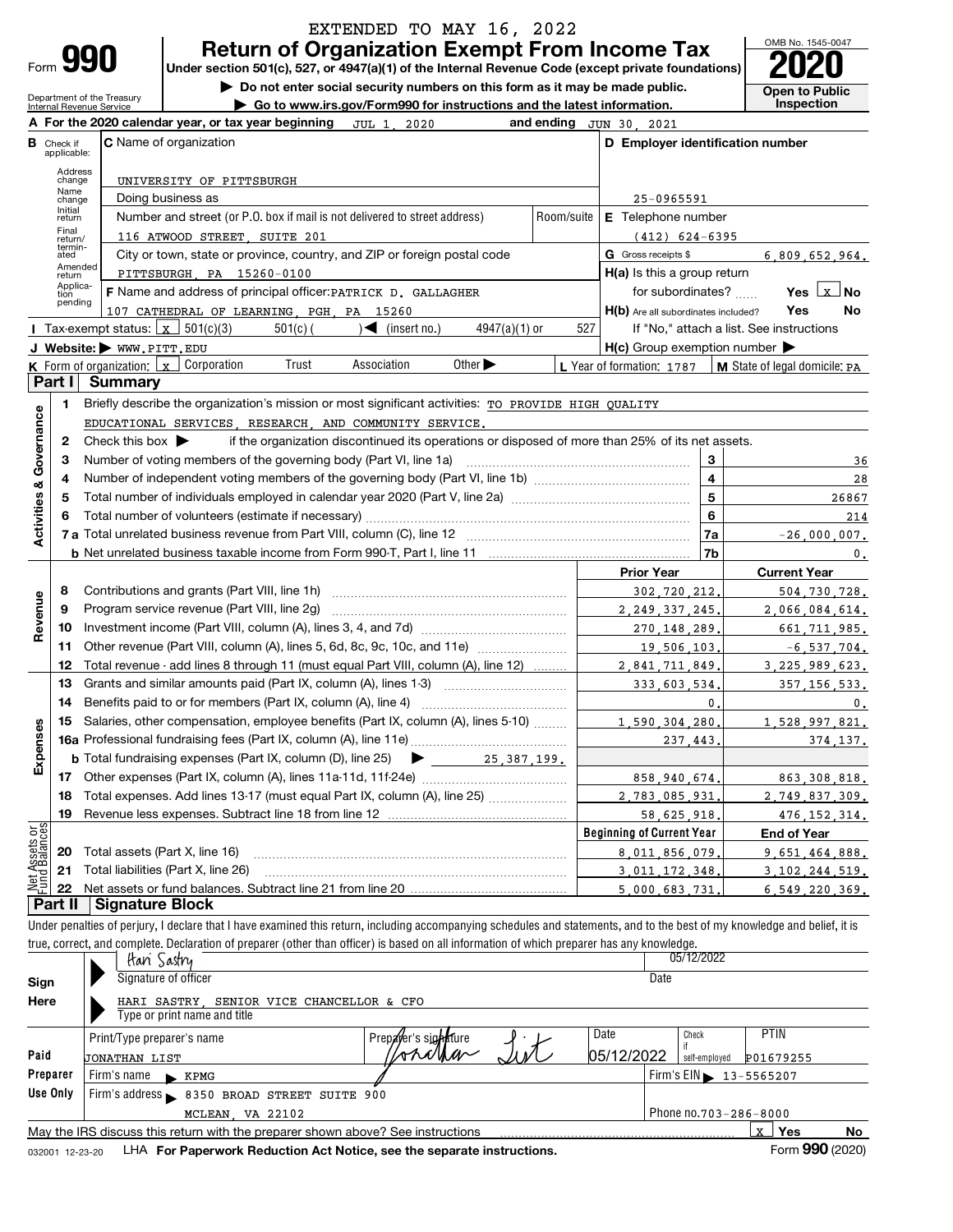|              | Part III   Statement of Program Service Accomplishments                                                                                                                      |                                     |
|--------------|------------------------------------------------------------------------------------------------------------------------------------------------------------------------------|-------------------------------------|
|              |                                                                                                                                                                              | $\mathbf{x}$                        |
| 1            | Briefly describe the organization's mission:                                                                                                                                 |                                     |
|              | SEE SCHEDULE O                                                                                                                                                               |                                     |
|              |                                                                                                                                                                              |                                     |
|              |                                                                                                                                                                              |                                     |
|              |                                                                                                                                                                              |                                     |
| $\mathbf{2}$ | Did the organization undertake any significant program services during the year which were not listed on the                                                                 |                                     |
|              |                                                                                                                                                                              | $\overline{Y}$ es $\overline{X}$ No |
|              | If "Yes," describe these new services on Schedule O.                                                                                                                         |                                     |
| 3            | Did the organization cease conducting, or make significant changes in how it conducts, any program services?<br>If "Yes," describe these changes on Schedule O.              |                                     |
| 4            | Describe the organization's program service accomplishments for each of its three largest program services, as measured by expenses.                                         |                                     |
|              | Section 501(c)(3) and 501(c)(4) organizations are required to report the amount of grants and allocations to others, the total expenses, and                                 |                                     |
|              | revenue, if any, for each program service reported.<br><u> 1989 - Johann Barn, mars ann an t-Amhain Aonaich an t-Aonaich an t-Aonaich an t-Aonaich an t-Aonaich an t-Aon</u> |                                     |
| 4a           | (Code: 1,016,536,933,) (Expenses \$ 791,486,622, including grants of \$ 104,321,692, 0 (Revenue \$ 1,016,536,933,)                                                           |                                     |
|              | RESEARCH - INCLUDES EXPENDITURES FOR ACTIVITIES SPECIFICALLY ORGANIZED                                                                                                       |                                     |
|              | TO PRODUCE RESEARCH OUTCOMES WHETHER COMMISSIONED BY AN EXTERNAL AGENCY                                                                                                      |                                     |
|              | OR BUDGETED BY A UNIT.                                                                                                                                                       |                                     |
|              |                                                                                                                                                                              |                                     |
|              |                                                                                                                                                                              |                                     |
|              |                                                                                                                                                                              |                                     |
|              |                                                                                                                                                                              |                                     |
|              |                                                                                                                                                                              |                                     |
|              |                                                                                                                                                                              |                                     |
|              |                                                                                                                                                                              |                                     |
|              |                                                                                                                                                                              |                                     |
|              |                                                                                                                                                                              |                                     |
| 4b           |                                                                                                                                                                              |                                     |
|              | INSTRUCTION - INCLUDES EXPENDITURES FOR ACTIVITIES OF THE INSTITUTION'S                                                                                                      |                                     |
|              | INSTRUCTION PROGRAMS.                                                                                                                                                        |                                     |
|              |                                                                                                                                                                              |                                     |
|              |                                                                                                                                                                              |                                     |
|              |                                                                                                                                                                              |                                     |
|              |                                                                                                                                                                              |                                     |
|              |                                                                                                                                                                              |                                     |
|              |                                                                                                                                                                              |                                     |
|              |                                                                                                                                                                              |                                     |
|              |                                                                                                                                                                              |                                     |
|              |                                                                                                                                                                              |                                     |
|              |                                                                                                                                                                              |                                     |
| 4c           |                                                                                                                                                                              |                                     |
|              | (Revenue \$96, 252, 856, )<br>(Code: (Code: ) (Expenses \$ 311, 692, 217, including grants of \$                                                                             |                                     |
|              | ACADEMIC SUPPORT - INCLUDES EXPENDITURES IN SUPPORT OF THE UNIVERSITY'S<br>PRIMARY MISSIONS - INSTRUCTION RESEARCH AND PUBLIC SERVICE.                                       |                                     |
|              |                                                                                                                                                                              |                                     |
|              |                                                                                                                                                                              |                                     |
|              |                                                                                                                                                                              |                                     |
|              |                                                                                                                                                                              |                                     |
|              |                                                                                                                                                                              |                                     |
|              |                                                                                                                                                                              |                                     |
|              |                                                                                                                                                                              |                                     |
|              |                                                                                                                                                                              |                                     |
|              |                                                                                                                                                                              |                                     |
|              |                                                                                                                                                                              |                                     |
|              | 4d Other program services (Describe on Schedule O.)                                                                                                                          |                                     |
|              | (Expenses \$<br>$757$ , $592$ , $305$ , including grants of \$<br>655, 287.) (Revenue \$<br>89,962,372.                                                                      |                                     |
|              | 4e Total program service expenses ><br>2 476 718 057.                                                                                                                        |                                     |
|              | Form 990 (2020)<br>032002 12-23-20                                                                                                                                           |                                     |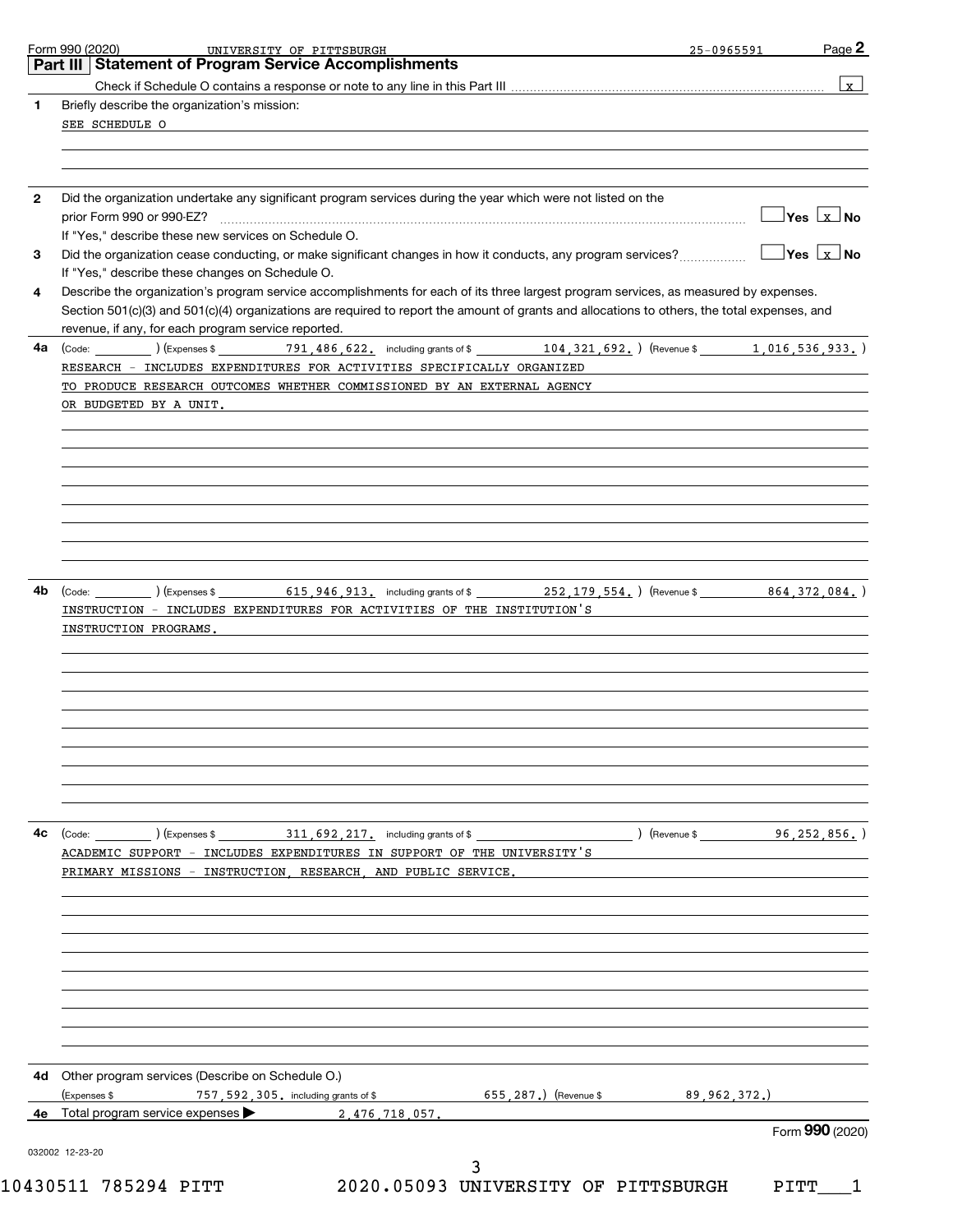|          | Form 990 (2020)<br>UNIVERSITY OF PITTSBURGH<br>$25 - 0965591$<br><b>Checklist of Required Schedules</b>                                                                                                                                                   |                        |     | Page 3          |
|----------|-----------------------------------------------------------------------------------------------------------------------------------------------------------------------------------------------------------------------------------------------------------|------------------------|-----|-----------------|
|          | Part IV                                                                                                                                                                                                                                                   |                        |     |                 |
| 1.       | Is the organization described in section $501(c)(3)$ or $4947(a)(1)$ (other than a private foundation)?                                                                                                                                                   |                        | Yes | No              |
|          |                                                                                                                                                                                                                                                           | 1.                     | X   |                 |
| 2        | Is the organization required to complete Schedule B, Schedule of Contributors? [11] the organization required to complete Schedule B, Schedule of Contributors?                                                                                           | $\mathbf{2}$           | х   |                 |
| 3        | Did the organization engage in direct or indirect political campaign activities on behalf of or in opposition to candidates for                                                                                                                           |                        |     |                 |
|          |                                                                                                                                                                                                                                                           | 3                      |     | X               |
| 4        | Section 501(c)(3) organizations. Did the organization engage in lobbying activities, or have a section 501(h) election in effect                                                                                                                          |                        |     |                 |
|          |                                                                                                                                                                                                                                                           | 4                      | х   |                 |
| 5        | Is the organization a section 501(c)(4), 501(c)(5), or 501(c)(6) organization that receives membership dues, assessments, or                                                                                                                              |                        |     |                 |
|          |                                                                                                                                                                                                                                                           | 5                      |     | X               |
| 6        | Did the organization maintain any donor advised funds or any similar funds or accounts for which donors have the right to<br>provide advice on the distribution or investment of amounts in such funds or accounts? If "Yes," complete Schedule D, Part I | 6                      |     |                 |
| 7        | Did the organization receive or hold a conservation easement, including easements to preserve open space,                                                                                                                                                 |                        |     | X               |
|          |                                                                                                                                                                                                                                                           | $\overline{7}$         |     | X               |
| 8        | Did the organization maintain collections of works of art, historical treasures, or other similar assets? If "Yes," complete                                                                                                                              |                        |     |                 |
|          |                                                                                                                                                                                                                                                           | 8                      | х   |                 |
| 9        | Did the organization report an amount in Part X, line 21, for escrow or custodial account liability, serve as a custodian for                                                                                                                             |                        |     |                 |
|          | amounts not listed in Part X; or provide credit counseling, debt management, credit repair, or debt negotiation services?                                                                                                                                 |                        |     |                 |
|          |                                                                                                                                                                                                                                                           | 9                      |     | x               |
| 10       | Did the organization, directly or through a related organization, hold assets in donor-restricted endowments                                                                                                                                              |                        |     |                 |
|          |                                                                                                                                                                                                                                                           | 10                     | х   |                 |
| 11       | If the organization's answer to any of the following questions is "Yes," then complete Schedule D, Parts VI, VII, VIII, IX, or X<br>as applicable.                                                                                                        |                        |     |                 |
|          | a Did the organization report an amount for land, buildings, and equipment in Part X, line 10? If "Yes," complete Schedule D,                                                                                                                             |                        |     |                 |
|          | Part VI                                                                                                                                                                                                                                                   | 11a                    | x   |                 |
|          | <b>b</b> Did the organization report an amount for investments - other securities in Part X, line 12, that is 5% or more of its total                                                                                                                     |                        |     |                 |
|          | assets reported in Part X, line 16? If "Yes," complete Schedule D, Part VII [11] [11] [12] [12] [12] [12] [13] [                                                                                                                                          | 11b                    | x   |                 |
| c        | Did the organization report an amount for investments - program related in Part X, line 13, that is 5% or more of its total                                                                                                                               |                        |     |                 |
|          |                                                                                                                                                                                                                                                           | 11c                    |     | X               |
|          | d Did the organization report an amount for other assets in Part X, line 15, that is 5% or more of its total assets reported in                                                                                                                           |                        |     |                 |
|          |                                                                                                                                                                                                                                                           | 11d                    |     | X               |
| е        |                                                                                                                                                                                                                                                           | 11e                    | x   |                 |
| f        | Did the organization's separate or consolidated financial statements for the tax year include a footnote that addresses<br>the organization's liability for uncertain tax positions under FIN 48 (ASC 740)? If "Yes," complete Schedule D, Part X         | 11f                    | X   |                 |
|          | 12a Did the organization obtain separate, independent audited financial statements for the tax year? If "Yes," complete                                                                                                                                   |                        |     |                 |
|          |                                                                                                                                                                                                                                                           | 12a                    |     | X               |
|          | <b>b</b> Was the organization included in consolidated, independent audited financial statements for the tax year?                                                                                                                                        |                        |     |                 |
|          | If "Yes," and if the organization answered "No" to line 12a, then completing Schedule D, Parts XI and XII is optional                                                                                                                                     | 12b                    | x   |                 |
| 13       |                                                                                                                                                                                                                                                           | 13                     | x   |                 |
| 14a      | Did the organization maintain an office, employees, or agents outside of the United States?                                                                                                                                                               | 14a                    | х   |                 |
| b        | Did the organization have aggregate revenues or expenses of more than \$10,000 from grantmaking, fundraising, business,                                                                                                                                   |                        |     |                 |
|          | investment, and program service activities outside the United States, or aggregate foreign investments valued at \$100,000                                                                                                                                |                        |     |                 |
| 15       | Did the organization report on Part IX, column (A), line 3, more than \$5,000 of grants or other assistance to or for any                                                                                                                                 | 14b                    | х   |                 |
|          |                                                                                                                                                                                                                                                           | 15                     | X   |                 |
| 16       | Did the organization report on Part IX, column (A), line 3, more than \$5,000 of aggregate grants or other assistance to                                                                                                                                  |                        |     |                 |
|          |                                                                                                                                                                                                                                                           | 16                     |     | X               |
| 17       | Did the organization report a total of more than \$15,000 of expenses for professional fundraising services on Part IX,                                                                                                                                   |                        |     |                 |
|          |                                                                                                                                                                                                                                                           | 17                     | X   |                 |
| 18       | Did the organization report more than \$15,000 total of fundraising event gross income and contributions on Part VIII, lines                                                                                                                              |                        |     |                 |
|          |                                                                                                                                                                                                                                                           | 18                     | X   |                 |
| 19       | Did the organization report more than \$15,000 of gross income from gaming activities on Part VIII, line 9a? If "Yes,"                                                                                                                                    |                        |     |                 |
|          |                                                                                                                                                                                                                                                           | 19                     |     | x               |
| 20a<br>b |                                                                                                                                                                                                                                                           | 20a<br>20 <sub>b</sub> |     | x               |
| 21       | Did the organization report more than \$5,000 of grants or other assistance to any domestic organization or                                                                                                                                               |                        |     |                 |
|          |                                                                                                                                                                                                                                                           | 21                     | х   |                 |
|          | 032003 12-23-20                                                                                                                                                                                                                                           |                        |     | Form 990 (2020) |
|          | 4                                                                                                                                                                                                                                                         |                        |     |                 |

10430511 785294 PITT 2020.05093 UNIVERSITY OF PITTSBURGH PITT\_\_\_1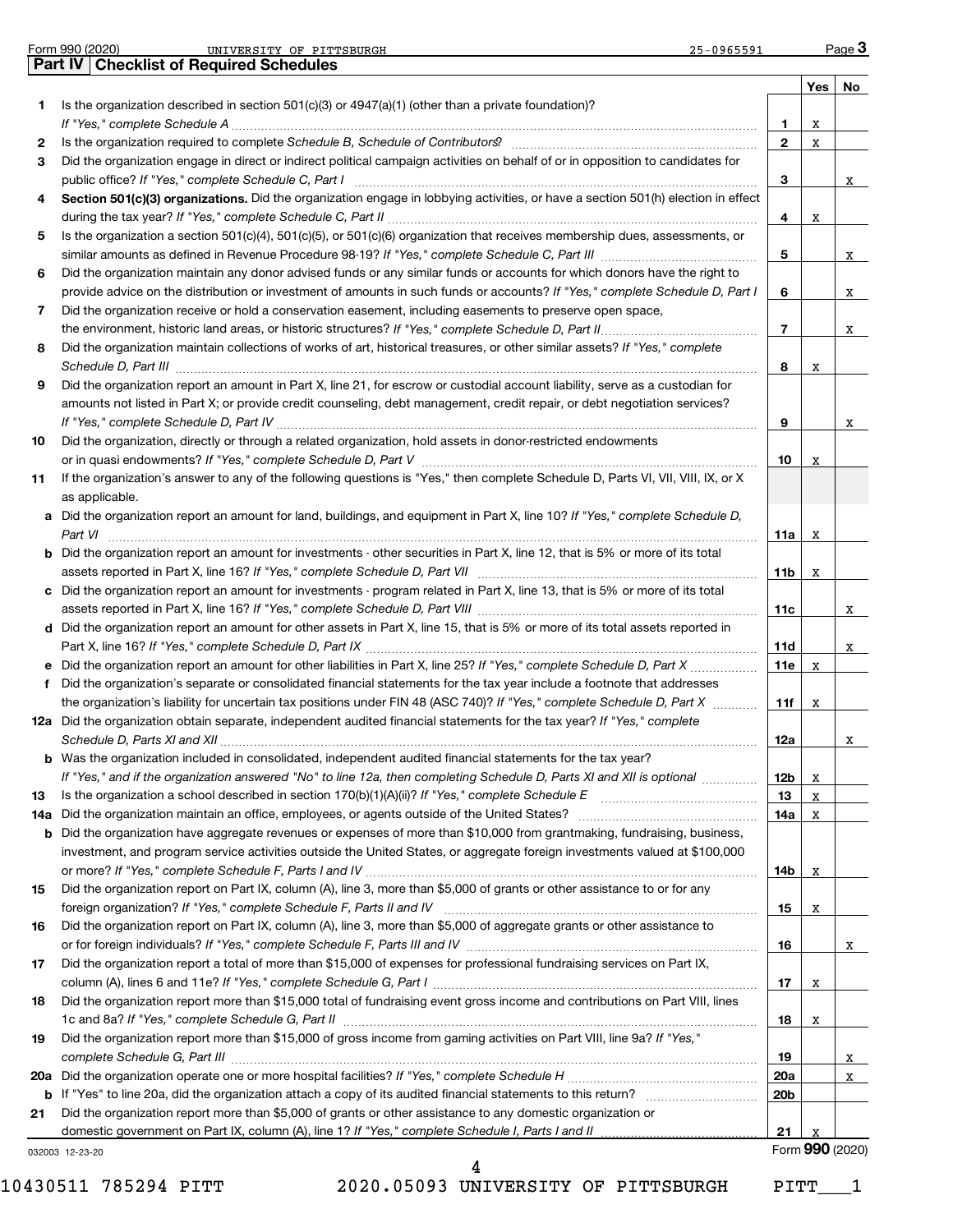|    | Form 990 (2020)<br>UNIVERSITY OF PITTSBURGH<br>25-0965591<br>Part IV   Checklist of Required Schedules (continued)           |            |                 | Page 4 |
|----|------------------------------------------------------------------------------------------------------------------------------|------------|-----------------|--------|
|    |                                                                                                                              |            | Yes             | No     |
| 22 | Did the organization report more than \$5,000 of grants or other assistance to or for domestic individuals on                |            |                 |        |
|    | Part IX, column (A), line 2? If "Yes," complete Schedule I, Parts I and III [11]] [11]] [11] [11] [11] [11] [1               | 22         | х               |        |
| 23 | Did the organization answer "Yes" to Part VII, Section A, line 3, 4, or 5 about compensation of the organization's current   |            |                 |        |
|    | and former officers, directors, trustees, key employees, and highest compensated employees? If "Yes," complete               |            |                 |        |
|    |                                                                                                                              | 23         | х               |        |
|    | 24a Did the organization have a tax-exempt bond issue with an outstanding principal amount of more than \$100,000 as of the  |            |                 |        |
|    | last day of the year, that was issued after December 31, 2002? If "Yes," answer lines 24b through 24d and complete           |            |                 |        |
|    |                                                                                                                              | 24a        | х               |        |
|    |                                                                                                                              | 24b        |                 |        |
|    | c Did the organization maintain an escrow account other than a refunding escrow at any time during the year to defease       |            |                 |        |
|    |                                                                                                                              | 24c        |                 |        |
|    |                                                                                                                              | 24d        |                 |        |
|    | 25a Section 501(c)(3), 501(c)(4), and 501(c)(29) organizations. Did the organization engage in an excess benefit             |            |                 |        |
|    |                                                                                                                              | 25a        |                 |        |
|    | b Is the organization aware that it engaged in an excess benefit transaction with a disqualified person in a prior year, and |            |                 |        |
|    | that the transaction has not been reported on any of the organization's prior Forms 990 or 990-EZ? If "Yes," complete        |            |                 |        |
|    | Schedule L, Part I                                                                                                           | 25b        |                 |        |
| 26 | Did the organization report any amount on Part X, line 5 or 22, for receivables from or payables to any current              |            |                 |        |
|    | or former officer, director, trustee, key employee, creator or founder, substantial contributor, or 35%                      |            |                 |        |
|    |                                                                                                                              | 26         |                 |        |
| 27 | Did the organization provide a grant or other assistance to any current or former officer, director, trustee, key employee,  |            |                 |        |
|    | creator or founder, substantial contributor or employee thereof, a grant selection committee member, or to a 35% controlled  |            |                 |        |
|    | entity (including an employee thereof) or family member of any of these persons? If "Yes," complete Schedule L, Part III     | 27         | х               |        |
| 28 | Was the organization a party to a business transaction with one of the following parties (see Schedule L, Part IV            |            |                 |        |
|    | instructions, for applicable filing thresholds, conditions, and exceptions):                                                 |            |                 |        |
|    |                                                                                                                              |            |                 |        |
|    | a A current or former officer, director, trustee, key employee, creator or founder, or substantial contributor? If           |            |                 |        |
|    |                                                                                                                              | 28a        | x               |        |
|    |                                                                                                                              | 28b        | x               |        |
|    | c A 35% controlled entity of one or more individuals and/or organizations described in lines 28a or 28b?If                   |            |                 |        |
|    |                                                                                                                              | <b>28c</b> |                 |        |
| 29 |                                                                                                                              | 29         | х               |        |
| 30 | Did the organization receive contributions of art, historical treasures, or other similar assets, or qualified conservation  |            |                 |        |
|    |                                                                                                                              | 30         | х               |        |
| 31 | Did the organization liquidate, terminate, or dissolve and cease operations? If "Yes," complete Schedule N, Part I           | 31         |                 |        |
| 32 | Did the organization sell, exchange, dispose of, or transfer more than 25% of its net assets? If "Yes," complete             |            |                 |        |
|    |                                                                                                                              | 32         |                 |        |
| 33 | Did the organization own 100% of an entity disregarded as separate from the organization under Regulations                   |            |                 |        |
|    |                                                                                                                              | 33         | х               |        |
| 34 | Was the organization related to any tax-exempt or taxable entity? If "Yes," complete Schedule R, Part II, III, or IV, and    |            |                 |        |
|    | Part V, line 1                                                                                                               | 34         | Χ               |        |
|    | 35a Did the organization have a controlled entity within the meaning of section 512(b)(13)?                                  | 35a        | X               |        |
|    | b If "Yes" to line 35a, did the organization receive any payment from or engage in any transaction with a controlled entity  |            |                 |        |
|    |                                                                                                                              | 35b        | х               |        |
| 36 | Section 501(c)(3) organizations. Did the organization make any transfers to an exempt non-charitable related organization?   |            |                 |        |
|    |                                                                                                                              | 36         |                 |        |
| 37 | Did the organization conduct more than 5% of its activities through an entity that is not a related organization             |            |                 |        |
|    |                                                                                                                              | 37         |                 |        |
| 38 | Did the organization complete Schedule O and provide explanations in Schedule O for Part VI, lines 11b and 19?               |            |                 |        |
|    | Note: All Form 990 filers are required to complete Schedule O                                                                | 38         | х               |        |
|    | <b>Statements Regarding Other IRS Filings and Tax Compliance</b><br>Part V                                                   |            |                 |        |
|    | Check if Schedule O contains a response or note to any line in this Part V                                                   |            |                 |        |
|    |                                                                                                                              |            | Yes             | No     |
|    | 1a<br>56088                                                                                                                  |            |                 |        |
|    | 1 <sub>b</sub>                                                                                                               |            |                 |        |
|    | c Did the organization comply with backup withholding rules for reportable payments to vendors and reportable gaming         |            |                 |        |
|    | (gambling) winnings to prize winners?                                                                                        | 1c         | X               |        |
|    | 032004 12-23-20                                                                                                              |            | Form 990 (2020) |        |
|    |                                                                                                                              |            |                 |        |
|    | 10430511 785294 PITT<br>2020.05093 UNIVERSITY OF PITTSBURGH                                                                  | PITT       |                 |        |
|    |                                                                                                                              |            |                 |        |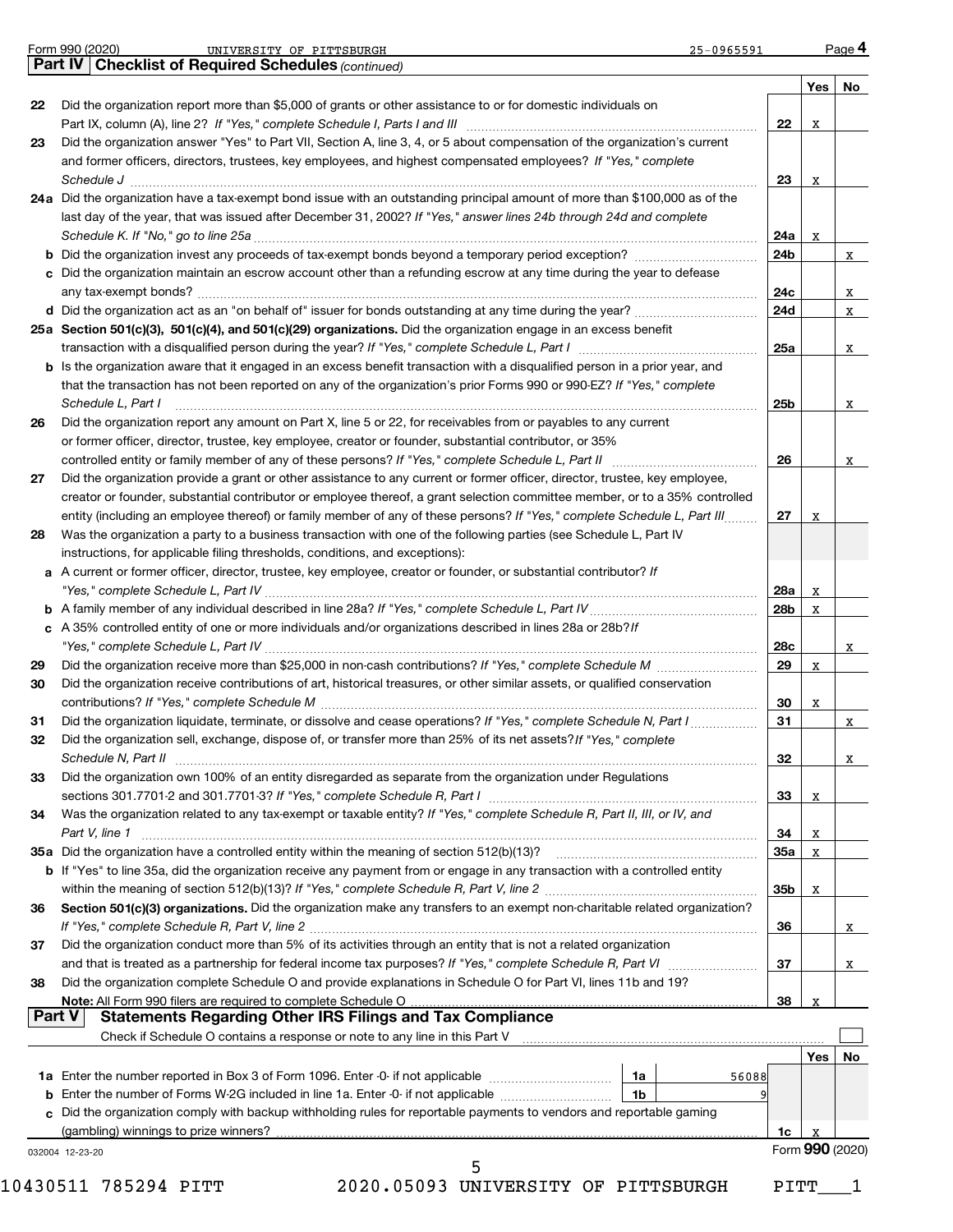|        | Form 990 (2020)<br>UNIVERSITY OF PITTSBURGH<br>25-0965591                                                                                       |                |     | Page 5 |
|--------|-------------------------------------------------------------------------------------------------------------------------------------------------|----------------|-----|--------|
| Part V | Statements Regarding Other IRS Filings and Tax Compliance (continued)                                                                           |                |     |        |
|        |                                                                                                                                                 |                | Yes | No     |
|        | 2a Enter the number of employees reported on Form W-3, Transmittal of Wage and Tax Statements,                                                  |                |     |        |
|        | filed for the calendar year ending with or within the year covered by this return <i></i><br>2a<br>26867                                        |                |     |        |
|        |                                                                                                                                                 | 2b             | x   |        |
|        |                                                                                                                                                 |                |     |        |
|        | 3a Did the organization have unrelated business gross income of \$1,000 or more during the year? <i>marroummarroummarroum</i>                   | За             | x   |        |
|        |                                                                                                                                                 | 3b             | x   |        |
|        | 4a At any time during the calendar year, did the organization have an interest in, or a signature or other authority over, a                    |                |     |        |
|        | financial account in a foreign country (such as a bank account, securities account, or other financial account)?                                | 4a             |     | X      |
|        | <b>b</b> If "Yes," enter the name of the foreign country $\blacktriangleright$                                                                  |                |     |        |
|        | See instructions for filing requirements for FinCEN Form 114, Report of Foreign Bank and Financial Accounts (FBAR).                             |                |     |        |
|        |                                                                                                                                                 | 5a             |     | X      |
| b      |                                                                                                                                                 | 5 <sub>b</sub> |     | X      |
|        |                                                                                                                                                 | 5c             |     |        |
|        | 6a Does the organization have annual gross receipts that are normally greater than \$100,000, and did the organization solicit                  |                |     |        |
|        |                                                                                                                                                 | 6а             |     | X      |
|        | <b>b</b> If "Yes," did the organization include with every solicitation an express statement that such contributions or gifts                   |                |     |        |
|        |                                                                                                                                                 | 6b             |     |        |
| 7      | Organizations that may receive deductible contributions under section 170(c).                                                                   |                |     |        |
| a      | Did the organization receive a payment in excess of \$75 made partly as a contribution and partly for goods and services provided to the payor? | 7a             | х   |        |
|        |                                                                                                                                                 | 7b             | x   |        |
|        | c Did the organization sell, exchange, or otherwise dispose of tangible personal property for which it was required                             |                |     |        |
|        |                                                                                                                                                 | 7с             |     | X      |
|        | 7d                                                                                                                                              |                |     |        |
| е      | Did the organization receive any funds, directly or indirectly, to pay premiums on a personal benefit contract?                                 | 7e             |     | X      |
| f      | Did the organization, during the year, pay premiums, directly or indirectly, on a personal benefit contract?                                    | 7f             | x   |        |
| g      | If the organization received a contribution of qualified intellectual property, did the organization file Form 8899 as required?                | 7g             |     |        |
|        | h If the organization received a contribution of cars, boats, airplanes, or other vehicles, did the organization file a Form 1098-C?            | 7h             |     |        |
| 8      | Sponsoring organizations maintaining donor advised funds. Did a donor advised fund maintained by the                                            |                |     |        |
|        |                                                                                                                                                 | 8              |     |        |
| 9      | Sponsoring organizations maintaining donor advised funds.                                                                                       |                |     |        |
| a      | Did the sponsoring organization make any taxable distributions under section 4966?                                                              | 9а             |     |        |
|        | b Did the sponsoring organization make a distribution to a donor, donor advisor, or related person? [111] [12]                                  | 9b             |     |        |
| 10     | Section 501(c)(7) organizations. Enter:                                                                                                         |                |     |        |
| a      | 10a                                                                                                                                             |                |     |        |
|        | 10 <sub>b</sub><br>Gross receipts, included on Form 990, Part VIII, line 12, for public use of club facilities                                  |                |     |        |
| 11     | Section 501(c)(12) organizations. Enter:                                                                                                        |                |     |        |
| a      | 11a                                                                                                                                             |                |     |        |
|        | b Gross income from other sources (Do not net amounts due or paid to other sources against                                                      |                |     |        |
|        | 11b                                                                                                                                             |                |     |        |
|        | 12a Section 4947(a)(1) non-exempt charitable trusts. Is the organization filing Form 990 in lieu of Form 1041?                                  | 12a            |     |        |
|        | b If "Yes," enter the amount of tax-exempt interest received or accrued during the year  <br>12b                                                |                |     |        |
| 13     | Section 501(c)(29) qualified nonprofit health insurance issuers.                                                                                |                |     |        |
|        |                                                                                                                                                 | 13а            |     |        |
|        | Note: See the instructions for additional information the organization must report on Schedule O.                                               |                |     |        |
|        | <b>b</b> Enter the amount of reserves the organization is required to maintain by the states in which the                                       |                |     |        |
|        | 13b                                                                                                                                             |                |     |        |
|        | 13 <sub>c</sub>                                                                                                                                 |                |     |        |
|        | 14a Did the organization receive any payments for indoor tanning services during the tax year?                                                  | 14a            |     | X      |
|        | <b>b</b> If "Yes," has it filed a Form 720 to report these payments? If "No," provide an explanation on Schedule O                              | 14b            |     |        |
| 15     | Is the organization subject to the section 4960 tax on payment(s) of more than \$1,000,000 in remuneration or                                   |                |     |        |
|        |                                                                                                                                                 | 15             | х   |        |
|        | If "Yes," see instructions and file Form 4720, Schedule N.                                                                                      |                |     |        |
| 16     | Is the organization an educational institution subject to the section 4968 excise tax on net investment income?                                 | 16             |     | x      |
|        | If "Yes," complete Form 4720, Schedule O.                                                                                                       |                |     |        |

Form (2020) **990**

032005 12-23-20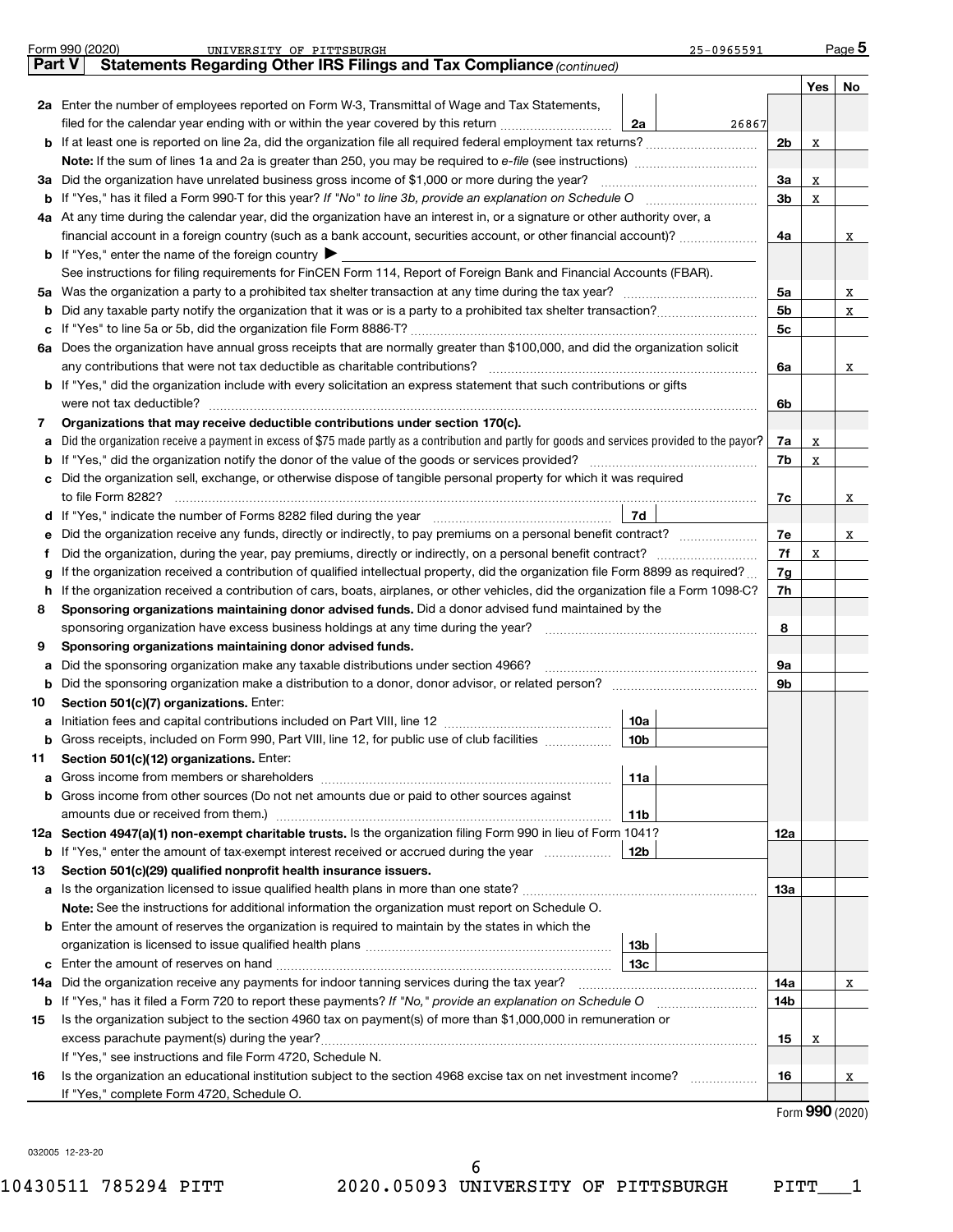|    | <b>1a</b> Enter the number of voting members of the governing body at the end of the tax year <i>manumum</i>                                                                                                                                                         | 1a                            | 36              | Yes             | No |
|----|----------------------------------------------------------------------------------------------------------------------------------------------------------------------------------------------------------------------------------------------------------------------|-------------------------------|-----------------|-----------------|----|
|    |                                                                                                                                                                                                                                                                      |                               |                 |                 |    |
|    |                                                                                                                                                                                                                                                                      |                               |                 |                 |    |
|    | If there are material differences in voting rights among members of the governing body, or if the governing                                                                                                                                                          |                               |                 |                 |    |
|    | body delegated broad authority to an executive committee or similar committee, explain on Schedule O.                                                                                                                                                                |                               |                 |                 |    |
|    | <b>b</b> Enter the number of voting members included on line 1a, above, who are independent <i></i>                                                                                                                                                                  | 1b                            | 28              |                 |    |
| 2  | Did any officer, director, trustee, or key employee have a family relationship or a business relationship with any other                                                                                                                                             |                               |                 |                 |    |
|    | officer, director, trustee, or key employee?                                                                                                                                                                                                                         |                               | $\mathbf{2}$    | x               |    |
| З  | Did the organization delegate control over management duties customarily performed by or under the direct supervision                                                                                                                                                |                               |                 |                 |    |
|    |                                                                                                                                                                                                                                                                      |                               | 3               |                 |    |
| 4  | Did the organization make any significant changes to its governing documents since the prior Form 990 was filed?                                                                                                                                                     |                               | 4               |                 |    |
| 5  |                                                                                                                                                                                                                                                                      |                               | 5               |                 |    |
| 6  |                                                                                                                                                                                                                                                                      |                               | 6               |                 |    |
|    | 7a Did the organization have members, stockholders, or other persons who had the power to elect or appoint one or                                                                                                                                                    |                               |                 |                 |    |
|    |                                                                                                                                                                                                                                                                      |                               | 7а              | х               |    |
|    | <b>b</b> Are any governance decisions of the organization reserved to (or subject to approval by) members, stockholders, or                                                                                                                                          |                               |                 |                 |    |
|    | persons other than the governing body?                                                                                                                                                                                                                               |                               | 7b              |                 |    |
| 8  | Did the organization contemporaneously document the meetings held or written actions undertaken during the year by the following:                                                                                                                                    |                               |                 |                 |    |
|    |                                                                                                                                                                                                                                                                      |                               | 8a              | X               |    |
|    |                                                                                                                                                                                                                                                                      |                               | 8b              | x               |    |
| 9  | Is there any officer, director, trustee, or key employee listed in Part VII, Section A, who cannot be reached at the                                                                                                                                                 |                               |                 |                 |    |
|    |                                                                                                                                                                                                                                                                      |                               | 9               |                 |    |
|    | Section B. Policies (This Section B requests information about policies not required by the Internal Revenue Code.)                                                                                                                                                  |                               |                 |                 |    |
|    |                                                                                                                                                                                                                                                                      |                               |                 | Yes             |    |
|    |                                                                                                                                                                                                                                                                      |                               | 10a             |                 |    |
|    | b If "Yes," did the organization have written policies and procedures governing the activities of such chapters, affiliates,                                                                                                                                         |                               |                 |                 |    |
|    |                                                                                                                                                                                                                                                                      |                               | 10 <sub>b</sub> |                 |    |
|    | 11a Has the organization provided a complete copy of this Form 990 to all members of its governing body before filing the form?                                                                                                                                      |                               | 11a             | x               |    |
|    | <b>b</b> Describe in Schedule O the process, if any, used by the organization to review this Form 990.                                                                                                                                                               |                               |                 |                 |    |
|    |                                                                                                                                                                                                                                                                      |                               | 12a             |                 |    |
|    |                                                                                                                                                                                                                                                                      |                               | 12 <sub>b</sub> | x               |    |
|    | <b>b</b> Were officers, directors, or trustees, and key employees required to disclose annually interests that could give rise to conflicts?<br>c Did the organization regularly and consistently monitor and enforce compliance with the policy? If "Yes," describe |                               |                 | х               |    |
|    |                                                                                                                                                                                                                                                                      |                               |                 |                 |    |
|    | in Schedule O how this was done manufactured and continuum and contact the United Schedule O how this was done                                                                                                                                                       |                               | 12c             | x               |    |
| 13 |                                                                                                                                                                                                                                                                      |                               | 13              |                 |    |
| 14 |                                                                                                                                                                                                                                                                      |                               | 14              |                 |    |
| 15 | Did the process for determining compensation of the following persons include a review and approval by independent                                                                                                                                                   |                               |                 |                 |    |
|    | persons, comparability data, and contemporaneous substantiation of the deliberation and decision?                                                                                                                                                                    |                               |                 |                 |    |
|    | a The organization's CEO, Executive Director, or top management official manufactured content content of the organization's CEO, Executive Director, or top management official manufactured content of the state of the state                                       |                               | 15a             | X               |    |
|    |                                                                                                                                                                                                                                                                      |                               | 15b             | X               |    |
|    | If "Yes" to line 15a or 15b, describe the process in Schedule O (see instructions).                                                                                                                                                                                  |                               |                 |                 |    |
|    | 16a Did the organization invest in, contribute assets to, or participate in a joint venture or similar arrangement with a                                                                                                                                            |                               |                 |                 |    |
|    | taxable entity during the year?                                                                                                                                                                                                                                      |                               | 16a             |                 |    |
|    | b If "Yes," did the organization follow a written policy or procedure requiring the organization to evaluate its participation                                                                                                                                       |                               |                 |                 |    |
|    | in joint venture arrangements under applicable federal tax law, and take steps to safeguard the organization's                                                                                                                                                       |                               |                 |                 |    |
|    | exempt status with respect to such arrangements?                                                                                                                                                                                                                     |                               | 16b             |                 |    |
|    | <b>Section C. Disclosure</b>                                                                                                                                                                                                                                         |                               |                 |                 |    |
| 17 | List the states with which a copy of this Form 990 is required to be filed $\blacktriangleright_{\text{PA}}$                                                                                                                                                         |                               |                 |                 |    |
| 18 | Section 6104 requires an organization to make its Forms 1023 (1024 or 1024-A, if applicable), 990, and 990-T (Section 501(c)(3)s only) available                                                                                                                     |                               |                 |                 |    |
|    | for public inspection. Indicate how you made these available. Check all that apply.                                                                                                                                                                                  |                               |                 |                 |    |
|    | $\lfloor x \rfloor$ Own website<br>$\lfloor x \rfloor$ Upon request<br>Another's website                                                                                                                                                                             | Other (explain on Schedule O) |                 |                 |    |
| 19 | Describe on Schedule O whether (and if so, how) the organization made its governing documents, conflict of interest policy, and financial                                                                                                                            |                               |                 |                 |    |
|    | statements available to the public during the tax year.                                                                                                                                                                                                              |                               |                 |                 |    |
| 20 | State the name, address, and telephone number of the person who possesses the organization's books and records                                                                                                                                                       |                               |                 |                 |    |
|    | THURMAN D. WINGROVE $-$ (412)624-6050                                                                                                                                                                                                                                |                               |                 |                 |    |
|    |                                                                                                                                                                                                                                                                      |                               |                 |                 |    |
|    | PA 15260-6471<br>3015 CATHEDRAL OF LEARNING PITTSBURGH                                                                                                                                                                                                               |                               |                 |                 |    |
|    | 032006 12-23-20                                                                                                                                                                                                                                                      |                               |                 | Form 990 (2020) |    |

*to line 8a, 8b, or 10b below, describe the circumstances, processes, or changes on Schedule O. See instructions.*

**Part VI Governance, Management, and Disclosure** 

Form 990 (2020) UNIVERSITY\_OF\_PITTSBURGH 25-0965591 Page

UNIVERSITY OF PITTSBURGH 25-0965591

*For each "Yes" response to lines 2 through 7b below, and for a "No" response*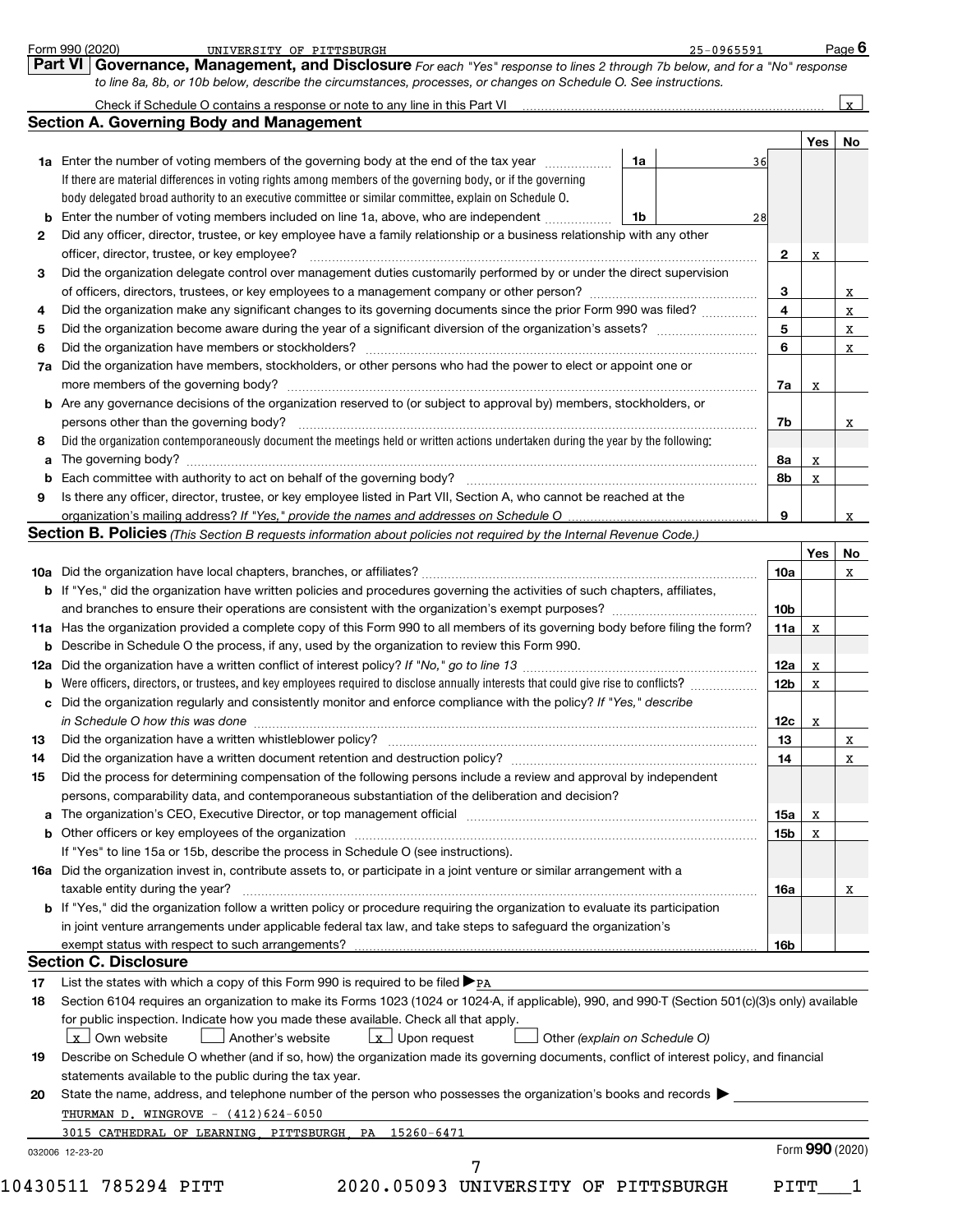| Form 990 (2020) | UNIVERSITY OF PITTSBURGH                                                                                                                                  | 25-0965591 | Page. |
|-----------------|-----------------------------------------------------------------------------------------------------------------------------------------------------------|------------|-------|
|                 | Part VII Compensation of Officers, Directors, Trustees, Key Employees, Highest Compensated                                                                |            |       |
|                 | <b>Employees, and Independent Contractors</b>                                                                                                             |            |       |
|                 | Check if Schedule O contains a response or note to any line in this Part VII                                                                              |            |       |
| Section A.      | Officers, Directors, Trustees, Key Employees, and Highest Compensated Employees                                                                           |            |       |
|                 | to Complete this table for all persons required to be listed. Depart compensation for the solender year anding with or within the examization's toy year. |            |       |

**1a**  Complete this table for all persons required to be listed. Report compensation for the calendar year ending with or within the organization's tax year.  $\bullet$  List all of the organization's current officers, directors, trustees (whether individuals or organizations), regardless of amount of compensation. Enter -0- in columns (D), (E), and (F) if no compensation was paid.

**•** List all of the organization's current key employees, if any. See instructions for definition of "key employee."

**•** List the organization's five current highest compensated employees (other than an officer, director, trustee, or key employee) who received reportable compensation (Box 5 of Form W-2 and/or Box 7 of Form 1099-MISC) of more than \$100,000 from the organization and any related organizations.

 $\bullet$  List all of the organization's former officers, key employees, and highest compensated employees who received more than \$100,000 of reportable compensation from the organization and any related organizations.

**•** List all of the organization's former directors or trustees that received, in the capacity as a former director or trustee of the organization, more than \$10,000 of reportable compensation from the organization and any related organizations. See instructions for the order in which to list the persons above.

Check this box if neither the organization nor any related organization compensated any current officer, director, or trustee.  $\begin{array}{c} \hline \end{array}$ 

| (A)                                | (B)                  |                               |                                 |             | (C)          |                                 |        | (D)                             | (E)             | (F)                      |
|------------------------------------|----------------------|-------------------------------|---------------------------------|-------------|--------------|---------------------------------|--------|---------------------------------|-----------------|--------------------------|
| Name and title                     | Average              |                               | (do not check more than one     |             | Position     |                                 |        | Reportable                      | Reportable      | Estimated                |
|                                    | hours per            |                               | box, unless person is both an   |             |              |                                 |        | compensation                    | compensation    | amount of                |
|                                    | week                 |                               | officer and a director/trustee) |             |              |                                 |        | from                            | from related    | other                    |
|                                    | (list any            |                               |                                 |             |              |                                 |        | the                             | organizations   | compensation             |
|                                    | hours for<br>related |                               |                                 |             |              |                                 |        | organization<br>(W-2/1099-MISC) | (W-2/1099-MISC) | from the<br>organization |
|                                    | organizations        |                               |                                 |             |              |                                 |        |                                 |                 | and related              |
|                                    | below                | ndividual trustee or director | nstitutional trustee            |             | Key employee | Highest compensated<br>employee |        |                                 |                 | organizations            |
|                                    | line)                |                               |                                 | Officer     |              |                                 | Former |                                 |                 |                          |
| PATRICK R. NARDUZZI<br>(1)         | 40.00                |                               |                                 |             |              |                                 |        |                                 |                 |                          |
| HEAD FOOTBALL COACH                |                      |                               |                                 |             |              | X                               |        | 5, 391, 518                     | 0               | 253.419.                 |
| F. JEFFREY CAPEL III<br>(2)        | 40.00                |                               |                                 |             |              |                                 |        |                                 |                 |                          |
| HEAD MEN'S BASKETBALL COACH        |                      |                               |                                 |             |              | $\mathbf x$                     |        | 3,572,820                       | 0               | 41,768.                  |
| EDWARD J. GREFENSTETTE<br>(3)      | 5.00                 |                               |                                 |             |              |                                 |        |                                 |                 |                          |
| <b>TRUSTEE</b>                     | $40.00 \, \text{X}$  |                               |                                 |             |              |                                 |        | 0                               | 1,618,408       | 1,420,877.               |
| ARTHUR S. LEVINE<br>(4)            | 40.00                |                               |                                 |             |              |                                 |        |                                 |                 |                          |
| SVC HEALTH SCIENCES THRU 6/1/20    | 5.00                 |                               |                                 |             |              |                                 | X      | 1 337 067                       | 0               | 70.260.                  |
| ANANTHA SHEKHAR<br>(5)             | 40.00                |                               |                                 |             |              |                                 |        |                                 |                 |                          |
| SR VICE CHANCELLOR HEALTH SCIENCES | 1.00                 |                               |                                 | $\mathbf X$ |              |                                 |        | 908,857                         | 0               | 133.283.                 |
| HEATHER R. LYKE<br>(6)             | 40.00                |                               |                                 |             |              |                                 |        |                                 |                 |                          |
| DIRECTOR OF ATHLETICS              |                      |                               |                                 |             |              | X                               |        | 788,021                         | 0               | 128,518.                 |
| PATRICK D. GALLAGHER<br>(7)        | 40.00                |                               |                                 |             |              |                                 |        |                                 |                 |                          |
| CHANCELLOR / CEO                   | 5.00                 | X                             |                                 | X           |              |                                 |        | 675.467                         | 15,000          | 139.027.                 |
| MICHAEL J. BECICH<br>(8)           | 40.00                |                               |                                 |             |              |                                 |        |                                 |                 |                          |
| CHAIRMAN PCI                       |                      |                               |                                 |             |              | X                               |        | 661.440                         | 0               | 100.383.                 |
| LANCE B. WHITE<br>(9)              | 40.00                |                               |                                 |             |              |                                 |        |                                 |                 |                          |
| HEAD WOMEN'S BASKETBALL COACH      |                      |                               |                                 |             |              | X                               |        | 638,930                         | 0               | 51,738.                  |
| (10) GREGORY SCHULER               | 40.00                |                               |                                 |             |              |                                 |        |                                 |                 |                          |
| CIO THRU 6/30/21                   |                      |                               |                                 | X           |              |                                 |        | 513,012                         | 0               | 46,994.                  |
| (11) ANN E. CUDD                   | 40.00                |                               |                                 |             |              |                                 |        |                                 |                 |                          |
| PROVOST/SR VICE CHANCELLOR         |                      |                               |                                 | X           |              |                                 |        | 489.497                         | 0               | 47,268.                  |
| (12) KATHY S. HUMPHREY             | 40.00                |                               |                                 |             |              |                                 |        |                                 |                 |                          |
| SVC ENGAGEMENT- THRU 6/30/21       |                      |                               |                                 | Χ           |              |                                 |        | 443,805                         | 0               | 59,193.                  |
| (13) ROBIN A. RUTENBAR             | 40.00                |                               |                                 |             |              |                                 |        |                                 |                 |                          |
| SR VICE CHANCELLOR- RESEARCH       |                      |                               |                                 | X           |              |                                 |        | 435,587                         | 0               | 44, 182.                 |
| (14) GEOVETTE E. WASHINGTON        | 40.00                |                               |                                 |             |              |                                 |        |                                 |                 |                          |
| SVC & CHIEF LEGAL OFFICER          |                      |                               |                                 | X           |              |                                 |        | 432,465                         | 0               | 45, 154.                 |
| (15) PAUL LAWRENCE                 | 40.00                |                               |                                 |             |              |                                 |        |                                 |                 |                          |
| TREASURER                          |                      |                               |                                 | X           |              |                                 |        | 402,235                         | 0               | 68,682.                  |
| (16) NARAHARI SASTRY               | 40.00                |                               |                                 |             |              |                                 |        |                                 |                 |                          |
| CFO/SR VICE CHANCELLOR             | 1.00                 |                               |                                 | X           |              |                                 |        | 403.719                         | 0               | 43,614.                  |
| (17) DAVID N. DEJONG               | 40.00                |                               |                                 |             |              |                                 |        |                                 |                 |                          |
| SVC BUSINESS OPS                   |                      |                               |                                 | X           |              |                                 |        | 367 909                         | 0               | 72.174.                  |
| 032007 12-23-20                    |                      |                               |                                 |             |              |                                 |        |                                 |                 | Form 990 (2020)          |

10430511 785294 PITT 2020.05093 UNIVERSITY OF PITTSBURGH PITT\_\_\_1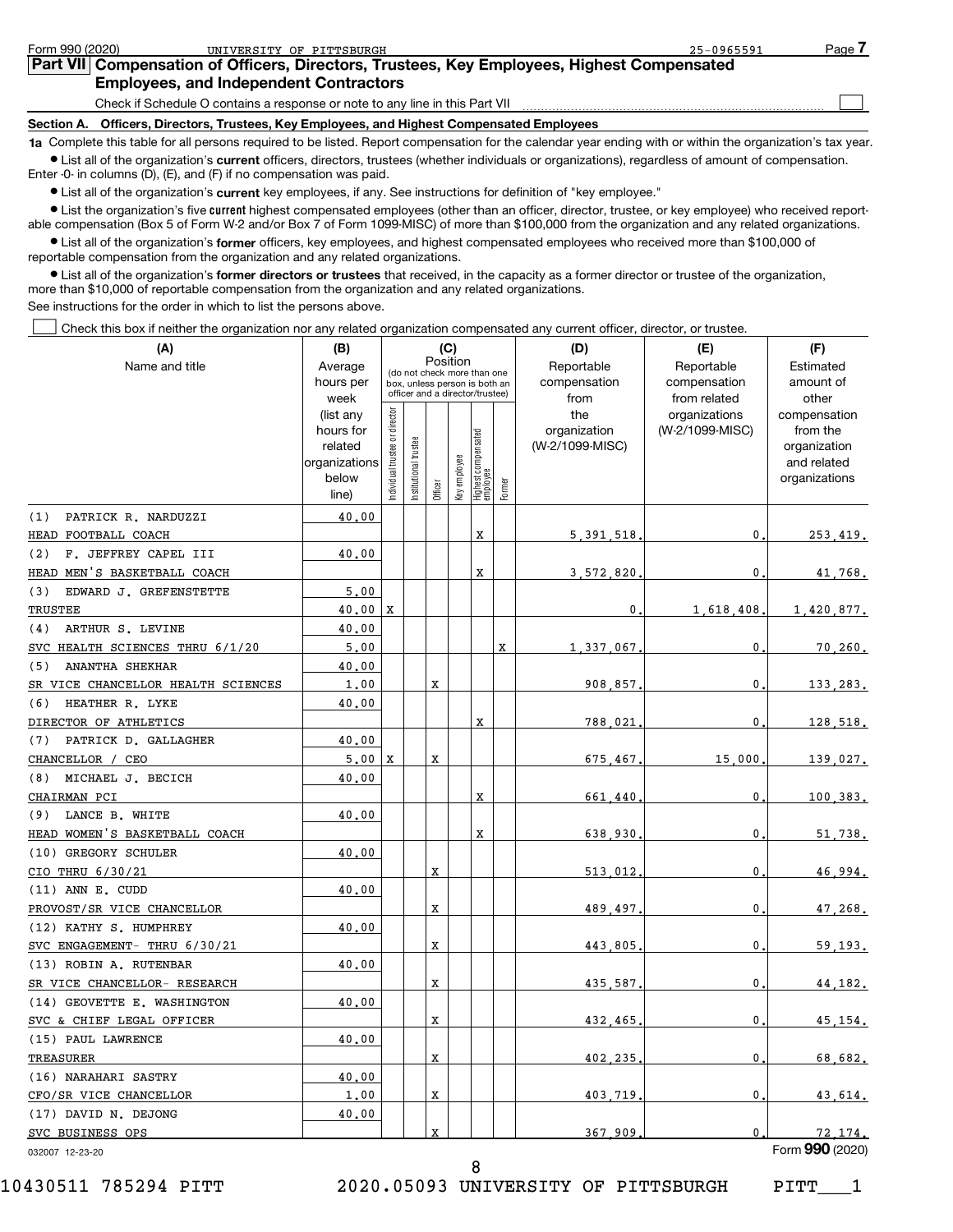| Form 990 (2020)                                                                                                                              | UNIVERSITY OF PITTSBURGH                                |                                |                                                                                                 |         |              |                                 |        |                                           | 25-0965591                                        |              |              | $Page$ 8                                                                 |    |
|----------------------------------------------------------------------------------------------------------------------------------------------|---------------------------------------------------------|--------------------------------|-------------------------------------------------------------------------------------------------|---------|--------------|---------------------------------|--------|-------------------------------------------|---------------------------------------------------|--------------|--------------|--------------------------------------------------------------------------|----|
| <b>Part VII</b><br>Section A. Officers, Directors, Trustees, Key Employees, and Highest Compensated Employees (continued)                    |                                                         |                                |                                                                                                 |         |              |                                 |        |                                           |                                                   |              |              |                                                                          |    |
| (A)<br>Name and title                                                                                                                        | (B)<br>Average<br>hours per<br>week<br>(list any        |                                | (do not check more than one<br>box, unless person is both an<br>officer and a director/trustee) | (C)     | Position     |                                 |        | (D)<br>Reportable<br>compensation<br>from | (E)<br>Reportable<br>compensation<br>from related |              |              | (F)<br>Estimated<br>amount of<br>other                                   |    |
|                                                                                                                                              | hours for<br>related<br>organizations<br>below<br>line) | Individual trustee or director | Institutional trustee                                                                           | Officer | Key employee | Highest compensated<br>employee | Former | the<br>organization<br>(W-2/1099-MISC)    | organizations<br>(W-2/1099-MISC)                  |              |              | compensation<br>from the<br>organization<br>and related<br>organizations |    |
| (18) GREGORY A. SCOTT                                                                                                                        | 40.00                                                   |                                |                                                                                                 |         |              |                                 |        |                                           |                                                   |              |              |                                                                          |    |
| SVC BUSINESS OPS THRU 7/15/20                                                                                                                |                                                         |                                |                                                                                                 | X       |              |                                 |        | 300,008                                   |                                                   | 0            |              | 32,499.                                                                  |    |
| (19) PATRICIA E. BEESON                                                                                                                      | 40.00                                                   |                                |                                                                                                 |         |              |                                 |        |                                           |                                                   |              |              |                                                                          |    |
| PROVOST/SR VICE CHANCELLOR                                                                                                                   | 1,00                                                    |                                |                                                                                                 |         |              |                                 | x      | 232,508                                   |                                                   | 0            |              | 39,076.                                                                  |    |
| (20) JANE BILEWICZ ALLRED                                                                                                                    | 5,00                                                    |                                |                                                                                                 |         |              |                                 |        |                                           |                                                   |              |              |                                                                          |    |
| TRUSTEE                                                                                                                                      |                                                         | x                              |                                                                                                 |         |              |                                 |        | 0                                         |                                                   | 0            |              |                                                                          | 0. |
| (21) JOHN A. BARBOUR                                                                                                                         | 5,00                                                    |                                |                                                                                                 |         |              |                                 |        |                                           |                                                   |              |              |                                                                          |    |
| TRUSTEE                                                                                                                                      |                                                         | x                              |                                                                                                 |         |              |                                 |        | 0                                         |                                                   | 0            |              |                                                                          | 0. |
| (22) DOUGLAS M. BROWNING                                                                                                                     | 5,00                                                    |                                |                                                                                                 |         |              |                                 |        |                                           |                                                   |              |              |                                                                          |    |
| TRUSTEE                                                                                                                                      |                                                         | x                              |                                                                                                 |         |              |                                 |        | 0                                         |                                                   | 0            |              |                                                                          | 0. |
| (23) GARY T. BROWNLEE                                                                                                                        | 5,00                                                    |                                |                                                                                                 |         |              |                                 |        |                                           |                                                   |              |              |                                                                          |    |
| TRUSTEE                                                                                                                                      |                                                         | x                              |                                                                                                 |         |              |                                 |        | 0                                         |                                                   | 0            |              |                                                                          | 0. |
| (24) MARY ELLEN CALLAHAN                                                                                                                     | 5,00                                                    |                                |                                                                                                 |         |              |                                 |        |                                           |                                                   |              |              |                                                                          |    |
| TRUSTEE                                                                                                                                      |                                                         | x                              |                                                                                                 |         |              |                                 |        | 0                                         |                                                   | 0            |              |                                                                          | 0. |
| (25) LOUIS R. CESTELLO                                                                                                                       | 5,00                                                    |                                |                                                                                                 |         |              |                                 |        |                                           |                                                   |              |              |                                                                          |    |
| TRUSTEE                                                                                                                                      |                                                         | X                              |                                                                                                 |         |              |                                 |        | 0                                         |                                                   | 0            |              |                                                                          | 0. |
| (26) DAVID C. CHAVERN                                                                                                                        | 5,00                                                    |                                |                                                                                                 |         |              |                                 |        |                                           |                                                   |              |              |                                                                          |    |
| TRUSTEE                                                                                                                                      |                                                         | X                              |                                                                                                 |         |              |                                 |        | 0                                         |                                                   | 0.           |              |                                                                          | 0. |
|                                                                                                                                              |                                                         |                                |                                                                                                 |         |              |                                 |        | 17.994.865                                | 1,633,408                                         |              |              | 2,838,109.                                                               |    |
|                                                                                                                                              |                                                         |                                |                                                                                                 |         |              |                                 |        | $\mathbf{0}$ .                            |                                                   | $\mathbf{0}$ |              |                                                                          | 0. |
|                                                                                                                                              |                                                         |                                |                                                                                                 |         |              |                                 |        | 17.994.865.                               | 1,633,408.                                        |              |              | 2,838,109.                                                               |    |
| Total number of individuals (including but not limited to those listed above) who received more than \$100,000 of reportable<br>$\mathbf{2}$ |                                                         |                                |                                                                                                 |         |              |                                 |        |                                           |                                                   |              |              |                                                                          |    |
| compensation from the organization                                                                                                           |                                                         |                                |                                                                                                 |         |              |                                 |        |                                           |                                                   |              |              | 2.604                                                                    |    |
|                                                                                                                                              |                                                         |                                |                                                                                                 |         |              |                                 |        |                                           |                                                   |              |              | Yes<br>No.                                                               |    |
| Did the organization list any former officer, director, trustee, key employee, or highest compensated employee on<br>3                       |                                                         |                                |                                                                                                 |         |              |                                 |        |                                           |                                                   |              |              |                                                                          |    |
|                                                                                                                                              |                                                         |                                |                                                                                                 |         |              |                                 |        |                                           |                                                   |              | 3            | х                                                                        |    |
| For any individual listed on line 1a, is the sum of reportable compensation and other compensation from the organization                     |                                                         |                                |                                                                                                 |         |              |                                 |        |                                           |                                                   |              |              |                                                                          |    |
| and related organizations greater than \$150,000? If "Yes," complete Schedule J for such individual                                          |                                                         |                                |                                                                                                 |         |              |                                 |        |                                           |                                                   |              | 4            | x                                                                        |    |
| Did any person listed on line 1a receive or accrue compensation from any unrelated organization or individual for services<br>5              |                                                         |                                |                                                                                                 |         |              |                                 |        |                                           |                                                   |              |              |                                                                          |    |
| rendered to the organization? If "Yes," complete Schedule J for such person                                                                  |                                                         |                                |                                                                                                 |         |              |                                 |        |                                           |                                                   |              | 5            | x                                                                        |    |
| <b>Section B. Independent Contractors</b>                                                                                                    |                                                         |                                |                                                                                                 |         |              |                                 |        |                                           |                                                   |              |              |                                                                          |    |
| Complete this table for your five highest compensated independent contractors that received more than \$100,000 of compensation from<br>1.   |                                                         |                                |                                                                                                 |         |              |                                 |        |                                           |                                                   |              |              |                                                                          |    |
| the organization. Report compensation for the calendar year ending with or within the organization's tax year.                               |                                                         |                                |                                                                                                 |         |              |                                 |        |                                           |                                                   |              |              |                                                                          |    |
| (A)                                                                                                                                          |                                                         |                                |                                                                                                 |         |              |                                 |        | (B)                                       |                                                   |              | (C)          |                                                                          |    |
| Name and business address                                                                                                                    |                                                         |                                |                                                                                                 |         |              |                                 |        | Description of services                   |                                                   |              | Compensation |                                                                          |    |
| PJ DICK INC                                                                                                                                  |                                                         |                                |                                                                                                 |         |              |                                 |        |                                           |                                                   |              |              |                                                                          |    |
| 225 NORTH SHORE DRIVE, PITTSBURGH, PA 15212                                                                                                  |                                                         |                                |                                                                                                 |         |              |                                 |        | CONSTRUCTION                              |                                                   |              |              | 27, 512, 139.                                                            |    |
| MASCARO CONSTRUCTION CO LP, 1720                                                                                                             |                                                         |                                |                                                                                                 |         |              |                                 |        |                                           |                                                   |              |              |                                                                          |    |
| METROPOLITAN STREET, PITTSBURGH, PA 15233                                                                                                    |                                                         |                                |                                                                                                 |         |              |                                 |        | CONSTRUCTION                              |                                                   |              |              | 27,076,337.                                                              |    |
|                                                                                                                                              |                                                         |                                |                                                                                                 |         |              |                                 |        |                                           |                                                   |              |              |                                                                          |    |
| TURNER CONSTRUCTION CO, 925 LIBERTY AVENUE<br>3RD FL, PITTSBURGH, PA 15222                                                                   |                                                         |                                |                                                                                                 |         |              |                                 |        | CONSTRUCTION                              |                                                   |              |              | 16,198,634.                                                              |    |
| CHARTWELLS DINING SERVICES                                                                                                                   |                                                         |                                |                                                                                                 |         |              |                                 |        |                                           |                                                   |              |              |                                                                          |    |
| 2 INTERNATIONAL DR, RYE BROOK, NY 10573                                                                                                      |                                                         |                                |                                                                                                 |         |              |                                 |        | FOOD SERVICE                              |                                                   |              |              | 14,693,370.                                                              |    |
| SODEXO                                                                                                                                       |                                                         |                                |                                                                                                 |         |              |                                 |        |                                           |                                                   |              |              |                                                                          |    |
| PO BOX 536922, ATLANTA, GA 30353-6922                                                                                                        |                                                         |                                |                                                                                                 |         |              |                                 |        |                                           |                                                   |              |              |                                                                          |    |
| Total number of independent contractors (including but not limited to those listed above) who received more than<br>2                        |                                                         |                                |                                                                                                 |         |              |                                 |        | FOOD SERVICE                              |                                                   |              |              | 10,782,381.                                                              |    |
| \$100,000 of compensation from the organization                                                                                              |                                                         |                                |                                                                                                 |         | 598          |                                 |        |                                           |                                                   |              |              |                                                                          |    |
| SEE PART VII, SECTION A CONTINUATION SHEETS                                                                                                  |                                                         |                                |                                                                                                 |         |              |                                 |        |                                           |                                                   |              |              | Form 990 (2020)                                                          |    |
|                                                                                                                                              |                                                         |                                |                                                                                                 |         |              |                                 |        |                                           |                                                   |              |              |                                                                          |    |

032008 12-23-20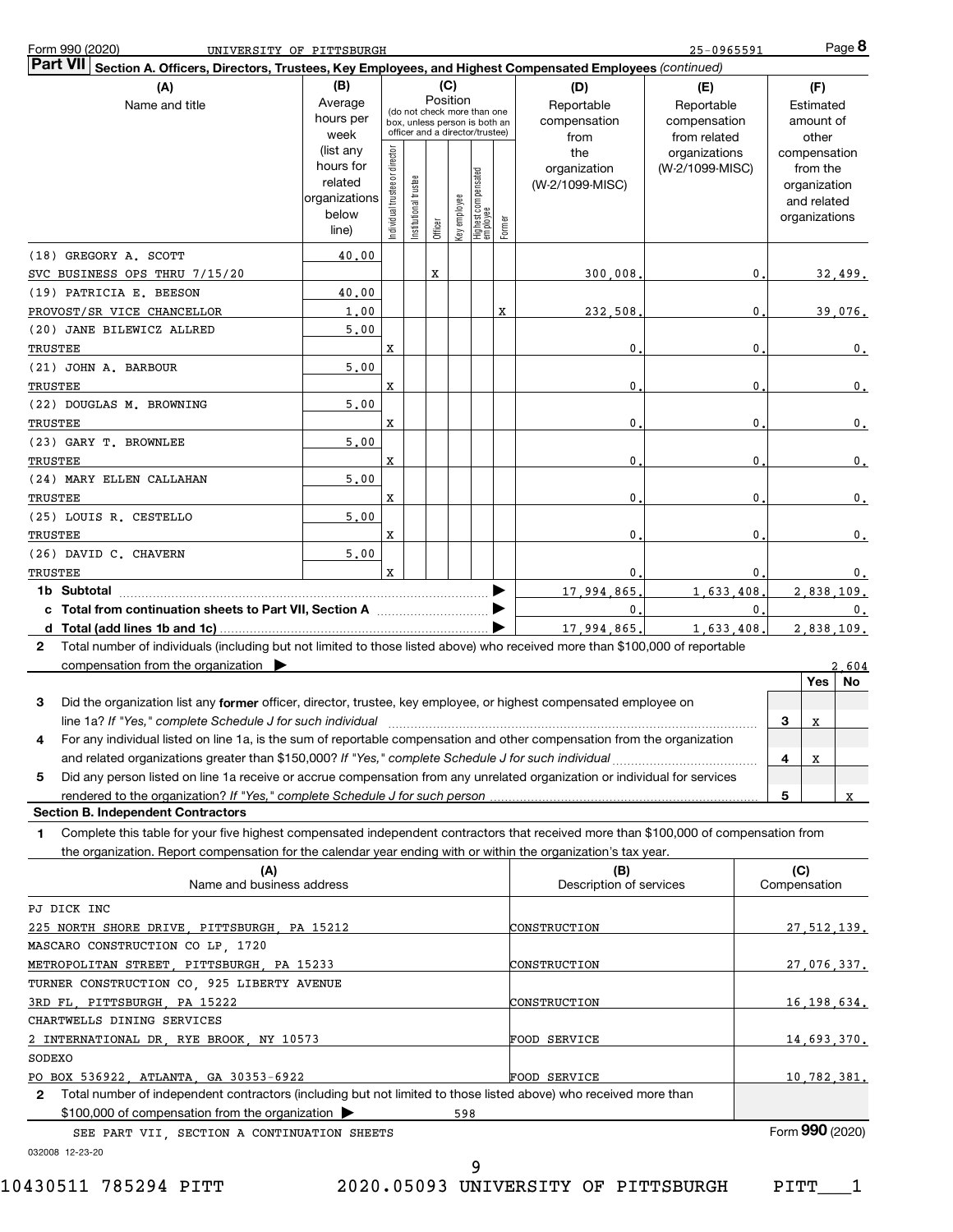| <b>Form 990</b><br>UNIVERSITY OF PITTSBURGH                                                                               |                                                                                     |                                |                        |         |                 |                              |        |                                           | $25 - 0965591$                                   |                                                                                   |
|---------------------------------------------------------------------------------------------------------------------------|-------------------------------------------------------------------------------------|--------------------------------|------------------------|---------|-----------------|------------------------------|--------|-------------------------------------------|--------------------------------------------------|-----------------------------------------------------------------------------------|
| <b>Part VII</b><br>Section A. Officers, Directors, Trustees, Key Employees, and Highest Compensated Employees (continued) |                                                                                     |                                |                        |         |                 |                              |        |                                           |                                                  |                                                                                   |
| (A)<br>Name and title                                                                                                     | (B)<br>Average<br>hours                                                             |                                | (check all that apply) |         | (C)<br>Position |                              |        | (D)<br>Reportable<br>compensation<br>from | (E)<br>Reportable<br>compensation                | (F)<br>Estimated<br>amount of                                                     |
|                                                                                                                           | per<br>week<br>(list any<br>hours for<br>related<br>organizations<br>below<br>line) | Individual trustee or director | Institutional trustee  | Officer | Key employee    | Highest compensated employee | Former | the<br>organization<br>(W-2/1099-MISC)    | from related<br>organizations<br>(W-2/1099-MISC) | other<br>compensation<br>from the<br>organization<br>and related<br>organizations |
| (27) VAUGHN S. CLAGETTE<br>TRUSTEE                                                                                        | 5,00                                                                                | $\mathbf X$                    |                        |         |                 |                              |        | 0                                         | 0                                                | 0.                                                                                |
| (28) JAY COSTA, JR.<br>TRUSTEE                                                                                            | 5,00                                                                                | x                              |                        |         |                 |                              |        | 0                                         | 0                                                | $\mathbf{0}$ .                                                                    |
| (29) JAMES P. COVERT<br>TRUSTEE                                                                                           | 5,00                                                                                | x                              |                        |         |                 |                              |        | 0                                         | 0                                                | $\mathbf{0}$ .                                                                    |
| (30) BRADLEY J. FRANC<br>TRUSTEE                                                                                          | 5,00                                                                                | x                              |                        |         |                 |                              |        | 0                                         | 0                                                | $\mathbf{0}$ .                                                                    |
| (31) DEBORAH J. GILLOTTI<br>TRUSTEE                                                                                       | 5,00                                                                                | x                              |                        |         |                 |                              |        | 0                                         | 0                                                | $\mathbf{0}$ .                                                                    |
| (32) LISA A. GOLDEN<br>TRUSTEE                                                                                            | 5,00                                                                                | x                              |                        |         |                 |                              |        | 0                                         | 0                                                | $\mathbf{0}$ .                                                                    |
| (33) IRA J. GUMBERG<br>TRUSTEE                                                                                            | 5,00                                                                                | x                              |                        |         |                 |                              |        | 0                                         | 0                                                | $\mathbf{0}$ .                                                                    |
| (34) DAWNE S. HICKTON<br>TRUSTEE                                                                                          | 5,00                                                                                | x                              |                        |         |                 |                              |        | 0                                         | 0                                                | $\mathbf{0}$ .                                                                    |
| (35) DIANE P. HOLDER<br>TRUSTEE                                                                                           | 5,00                                                                                | x                              |                        |         |                 |                              |        | 0                                         | 0                                                | $\mathbf{0}$ .                                                                    |
| (36) SY HOLZER<br>TRUSTEE                                                                                                 | 5,00                                                                                | x                              |                        |         |                 |                              |        | 0                                         | 0                                                | $\mathbf{0}$ .                                                                    |
| (37) PATRICIA D. HOROHO<br>TRUSTEE                                                                                        | 5,00                                                                                | X                              |                        |         |                 |                              |        | 0                                         | 0                                                | 0.                                                                                |
| (38) THOMAS O. JOHNSON<br>TRUSTEE                                                                                         | 5,00                                                                                | $\mathbf X$                    |                        |         |                 |                              |        | 0                                         | 0                                                | $\mathbf{0}$ .                                                                    |
| (39) S. JEFFREY KONDIS<br><b>TRUSTEE</b>                                                                                  | 5,00                                                                                | X                              |                        |         |                 |                              |        | 0                                         | 0                                                | $\mathbf{0}$ .                                                                    |
| (40) WILLIAM K. LIEBERMAN<br>TRUSTEE                                                                                      | 5,00                                                                                | x                              |                        |         |                 |                              |        | 0                                         | 0.                                               | 0.                                                                                |
| (41) ROBERTA A. LUXBACHER<br>TRUSTEE                                                                                      | 5,00                                                                                | X                              |                        |         |                 |                              |        | 0                                         | 0                                                | $\mathbf{0}$ .                                                                    |
| (42) JOHN A. MAHER III<br>TRUSTEE                                                                                         | 5,00                                                                                | X                              |                        |         |                 |                              |        | 0                                         | 0                                                | $\mathbf{0}$ .                                                                    |
| (43) LARRY J. MERLO<br>TRUSTEE                                                                                            | 5.00                                                                                | Х                              |                        |         |                 |                              |        | 0                                         | 0                                                | $\mathbf{0}$ .                                                                    |
| (44) NATALIE MIHALEK<br>TRUSTEE                                                                                           | 5.00                                                                                | х                              |                        |         |                 |                              |        | 0                                         | 0                                                | 0.                                                                                |
| (45) JOHN H. PELUSI, JR.<br>TRUSTEE                                                                                       | 5,00                                                                                | х                              |                        |         |                 |                              |        | 0                                         | 0                                                | $\mathbf{0}$ .                                                                    |
| (46) THOMAS E. RICHARDS<br>CHAIRPERSON OF THE BOARD OF TRUSTEES                                                           | 5,00                                                                                | X                              |                        | x       |                 |                              |        | 0                                         | 0                                                | 0.                                                                                |
| Total to Part VII, Section A, line 1c                                                                                     |                                                                                     |                                |                        |         |                 |                              |        |                                           |                                                  |                                                                                   |

032201 04-01-20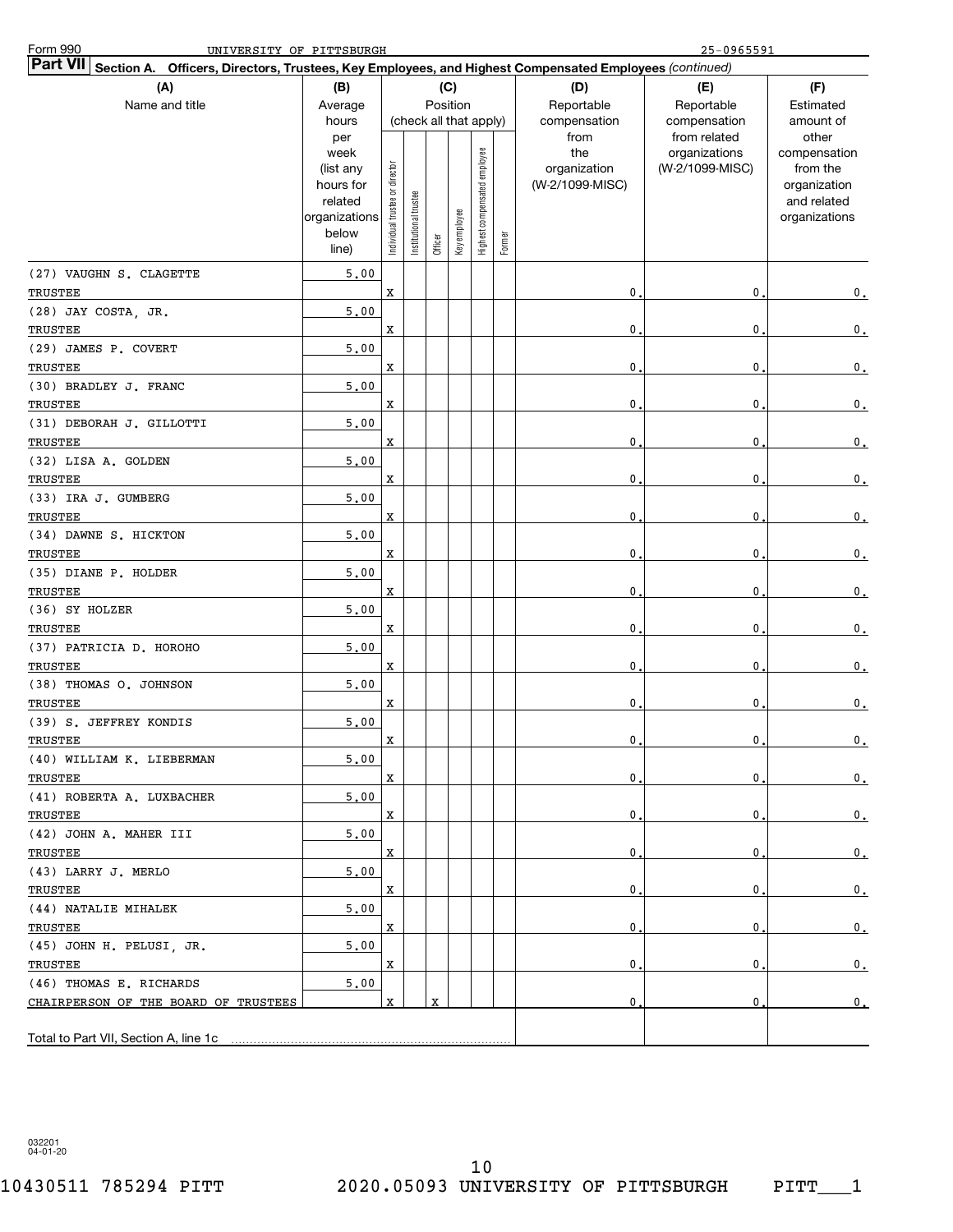| Form 990<br>UNIVERSITY OF PITTSBURGH                                                                                      |                                                                                     |                                |                       |         |                                           |                              |        |                                                | $25 - 0965591$                                   |                                                                                   |
|---------------------------------------------------------------------------------------------------------------------------|-------------------------------------------------------------------------------------|--------------------------------|-----------------------|---------|-------------------------------------------|------------------------------|--------|------------------------------------------------|--------------------------------------------------|-----------------------------------------------------------------------------------|
| <b>Part VII</b><br>Section A. Officers, Directors, Trustees, Key Employees, and Highest Compensated Employees (continued) |                                                                                     |                                |                       |         |                                           |                              |        |                                                |                                                  |                                                                                   |
| (A)<br>Name and title                                                                                                     | (B)<br>Average<br>hours                                                             |                                |                       |         | (C)<br>Position<br>(check all that apply) |                              |        | (D)<br>Reportable<br>compensation              | (E)<br>Reportable<br>compensation                | (F)<br>Estimated<br>amount of                                                     |
|                                                                                                                           | per<br>week<br>(list any<br>hours for<br>related<br>organizations<br>below<br>line) | Individual trustee or director | Institutional trustee | Officer | Key employee                              | Highest compensated employee | Former | from<br>the<br>organization<br>(W-2/1099-MISC) | from related<br>organizations<br>(W-2/1099-MISC) | other<br>compensation<br>from the<br>organization<br>and related<br>organizations |
| (47) KEITH E. SCHAEFER<br>TRUSTEE                                                                                         | 5.00                                                                                | $\mathbf x$                    |                       |         |                                           |                              |        | $\mathbf{0}$ .                                 | 0                                                | 0.                                                                                |
| (48) THOMAS L. VANKIRK<br>TRUSTEE                                                                                         | 5,00                                                                                | $\mathbf x$                    |                       |         |                                           |                              |        | $\mathbf{0}$ .                                 | 0                                                | $\mathfrak o$ .                                                                   |
| (49) PETER C. VARISCHETTI<br>TRUSTEE                                                                                      | 5,00                                                                                | $\mathbf x$                    |                       |         |                                           |                              |        | $\mathbf{0}$ .                                 | $\mathbf 0$                                      | $\mathfrak o$ .                                                                   |
| (50) JOHN J. VERBANAC<br>TRUSTEE                                                                                          | 5,00                                                                                | $\mathbf x$                    |                       |         |                                           |                              |        | $\mathbf{0}$ .                                 | $\mathbf 0$                                      | $\mathfrak o$ .                                                                   |
| (51) MICHAEL G. WELLS<br>TRUSTEE                                                                                          | 5,00                                                                                | $\mathbf x$                    |                       |         |                                           |                              |        | $\mathbf{0}$ .                                 | $\mathbf 0$                                      | $\mathfrak o$ .                                                                   |
| (52) JAKE WHEATLEY, JR.<br>TRUSTEE                                                                                        | 5,00                                                                                | $\mathbf x$                    |                       |         |                                           |                              |        | $\mathbf{0}$ .                                 | $\mathbf 0$                                      | $\mathfrak o$ .                                                                   |
| (53) MARNA CUPP WHITTINGTON<br>TRUSTEE                                                                                    | 5,00                                                                                | $\mathbf x$                    |                       |         |                                           |                              |        | 0.                                             | 0                                                | $\mathbf 0$ .                                                                     |
|                                                                                                                           |                                                                                     |                                |                       |         |                                           |                              |        |                                                |                                                  |                                                                                   |
|                                                                                                                           |                                                                                     |                                |                       |         |                                           |                              |        |                                                |                                                  |                                                                                   |
|                                                                                                                           |                                                                                     |                                |                       |         |                                           |                              |        |                                                |                                                  |                                                                                   |
|                                                                                                                           |                                                                                     |                                |                       |         |                                           |                              |        |                                                |                                                  |                                                                                   |
|                                                                                                                           |                                                                                     |                                |                       |         |                                           |                              |        |                                                |                                                  |                                                                                   |
|                                                                                                                           |                                                                                     |                                |                       |         |                                           |                              |        |                                                |                                                  |                                                                                   |
|                                                                                                                           |                                                                                     |                                |                       |         |                                           |                              |        |                                                |                                                  |                                                                                   |
|                                                                                                                           |                                                                                     |                                |                       |         |                                           |                              |        |                                                |                                                  |                                                                                   |
|                                                                                                                           |                                                                                     |                                |                       |         |                                           |                              |        |                                                |                                                  |                                                                                   |
| Total to Part VII, Section A, line 1c                                                                                     |                                                                                     |                                |                       |         |                                           |                              |        |                                                |                                                  |                                                                                   |

032201 04-01-20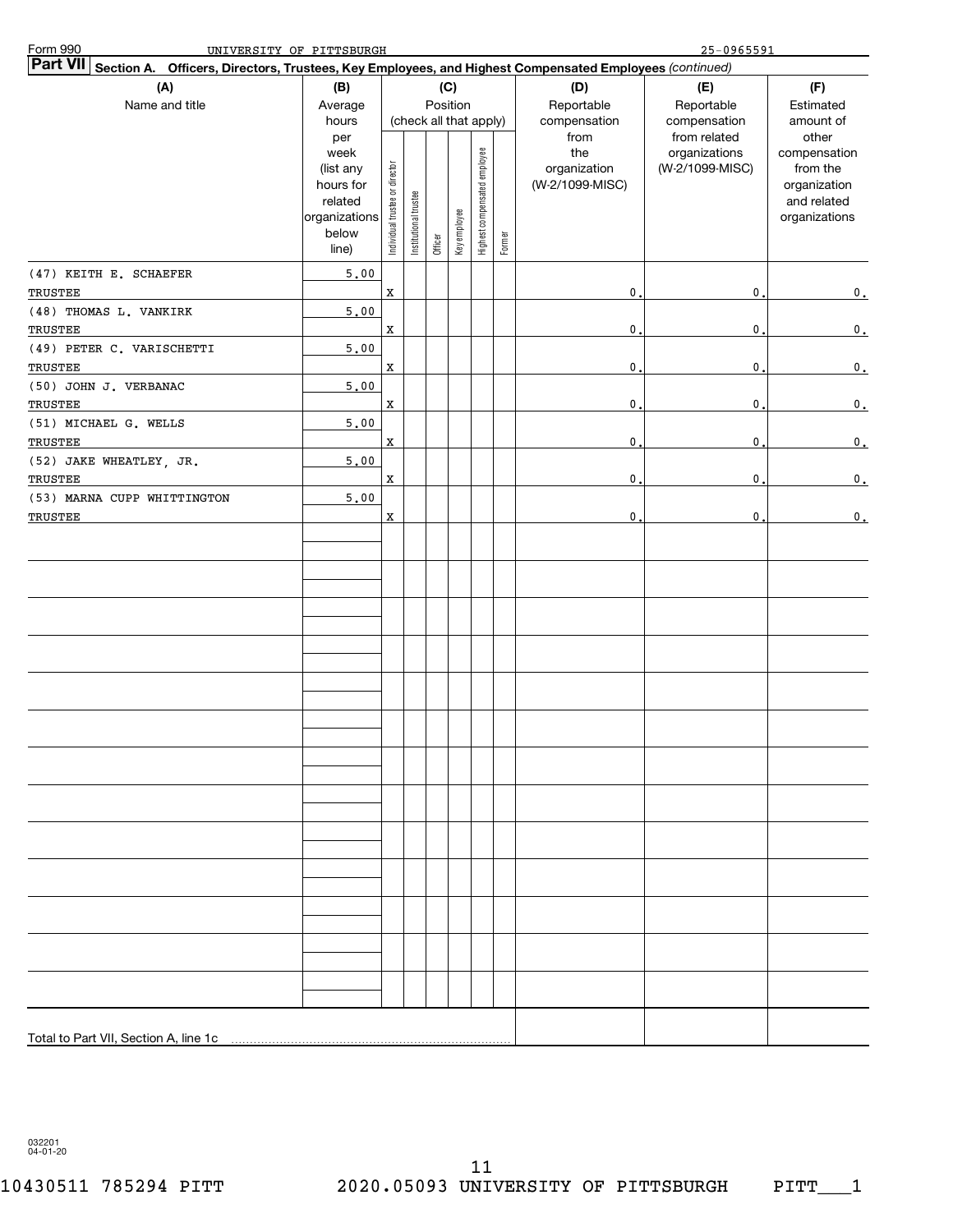|                                                           | Part VIII |     | <b>Statement of Revenue</b>                                                   |                      |                      |                                              |                                                 |                                                                 |
|-----------------------------------------------------------|-----------|-----|-------------------------------------------------------------------------------|----------------------|----------------------|----------------------------------------------|-------------------------------------------------|-----------------------------------------------------------------|
|                                                           |           |     | Check if Schedule O contains a response or note to any line in this Part VIII |                      |                      |                                              |                                                 |                                                                 |
|                                                           |           |     |                                                                               |                      | (A)<br>Total revenue | (B)<br>Related or exempt<br>function revenue | $\overline{C}$<br>Unrelated<br>business revenue | (D)<br>Revenue excluded<br>from tax under<br>sections 512 - 514 |
|                                                           |           |     | 1 a Federated campaigns<br>1a                                                 |                      |                      |                                              |                                                 |                                                                 |
|                                                           |           |     | <b>b</b> Membership dues<br>1b                                                |                      |                      |                                              |                                                 |                                                                 |
|                                                           |           |     | c Fundraising events<br>1c                                                    | 600.598.             |                      |                                              |                                                 |                                                                 |
|                                                           |           |     | d Related organizations<br>1d                                                 | 250,436,364          |                      |                                              |                                                 |                                                                 |
|                                                           |           |     | e Government grants (contributions)<br>1e                                     | 219,508,436,         |                      |                                              |                                                 |                                                                 |
|                                                           |           |     | f All other contributions, gifts, grants, and                                 |                      |                      |                                              |                                                 |                                                                 |
|                                                           |           |     | similar amounts not included above<br>  1f                                    | 34, 185, 330,        |                      |                                              |                                                 |                                                                 |
| Contributions, Gifts, Grants<br>and Other Similar Amounts |           |     | g Noncash contributions included in lines 1a-1f<br>$1g$ $\frac{1}{3}$         | 6,557,438,           |                      |                                              |                                                 |                                                                 |
|                                                           |           |     | h Total. Add lines 1a-1f                                                      |                      | 504.730.728.         |                                              |                                                 |                                                                 |
|                                                           |           |     |                                                                               | <b>Business Code</b> |                      |                                              |                                                 |                                                                 |
|                                                           |           | 2 a | <b>GRANTS/CONTRACTS</b>                                                       | 541700               | 1,016,536,933.       |                                              |                                                 | 1016536933.                                                     |
| Program Service                                           |           | b   | TUITION                                                                       | 611710               | 864, 372, 084.       | 864, 372, 084.                               |                                                 |                                                                 |
|                                                           |           |     | SALES-EDUCATIONAL                                                             | 711300               | 94,980,455.          | 94, 980, 455,                                |                                                 |                                                                 |
|                                                           |           |     | SALES-AUXILIARY                                                               | 900004               | 89, 962, 372.        | 88, 737, 816.                                | 1,224,556                                       |                                                                 |
|                                                           |           |     | UNIVERSITY PRESS                                                              | 511130               | 232,770              | 232,770,                                     |                                                 |                                                                 |
|                                                           |           |     | f All other program service revenue<br>q Total. Add lines 2a-2f               |                      | 2 066 084 614        |                                              |                                                 |                                                                 |
|                                                           | 3         |     | Investment income (including dividends, interest, and                         |                      |                      |                                              |                                                 |                                                                 |
|                                                           |           |     |                                                                               | ▶                    | 118, 383, 493.       |                                              |                                                 | 118, 383, 493.                                                  |
|                                                           | 4         |     | Income from investment of tax-exempt bond proceeds                            |                      |                      |                                              |                                                 |                                                                 |
|                                                           | 5         |     |                                                                               |                      | 12,620,438.          |                                              |                                                 | 12,620,438.                                                     |
|                                                           |           |     | (i) Real                                                                      | (ii) Personal        |                      |                                              |                                                 |                                                                 |
|                                                           |           |     | 6 a Gross rents<br>6a 17, 783, 055                                            |                      |                      |                                              |                                                 |                                                                 |
|                                                           |           |     | <b>b</b> Less: rental expenses<br>6b 10,691,395                               |                      |                      |                                              |                                                 |                                                                 |
|                                                           |           |     | c Rental income or (loss)<br>7,091,660<br>6c                                  |                      |                      |                                              |                                                 |                                                                 |
|                                                           |           |     | d Net rental income or (loss)                                                 | ▶                    | 7.091.660            |                                              |                                                 | 7.091.660.                                                      |
|                                                           |           |     | (i) Securities<br>7 a Gross amount from sales of                              | (ii) Other           |                      |                                              |                                                 |                                                                 |
|                                                           |           |     | assets other than inventory<br><b>7a</b> 4110185305                           |                      |                      |                                              |                                                 |                                                                 |
|                                                           |           |     | <b>b</b> Less: cost or other basis                                            |                      |                      |                                              |                                                 |                                                                 |
|                                                           |           |     | and sales expenses<br><b>7b</b> 3566856813                                    |                      |                      |                                              |                                                 |                                                                 |
| Revenue                                                   |           |     | c Gain or (loss)  7c 543, 328, 492.                                           |                      |                      |                                              |                                                 |                                                                 |
|                                                           |           |     |                                                                               | ▶                    | 543.328.492          |                                              |                                                 | 543, 328, 492.                                                  |
| Ě                                                         |           |     | 8 a Gross income from fundraising events (not                                 |                      |                      |                                              |                                                 |                                                                 |
|                                                           |           |     | including $$$<br>600,598.of                                                   |                      |                      |                                              |                                                 |                                                                 |
|                                                           |           |     | contributions reported on line 1c). See                                       |                      |                      |                                              |                                                 |                                                                 |
|                                                           |           |     | 8a<br>8b                                                                      | 72,044,<br>136.914   |                      |                                              |                                                 |                                                                 |
|                                                           |           |     | c Net income or (loss) from fundraising events                                | ▶                    | $-64.870.$           |                                              |                                                 | $-64,870.$                                                      |
|                                                           |           |     | 9 a Gross income from gaming activities. See                                  |                      |                      |                                              |                                                 |                                                                 |
|                                                           |           |     | 9a                                                                            |                      |                      |                                              |                                                 |                                                                 |
|                                                           |           |     | 9 <sub>b</sub>                                                                |                      |                      |                                              |                                                 |                                                                 |
|                                                           |           |     | c Net income or (loss) from gaming activities                                 | ▶                    |                      |                                              |                                                 |                                                                 |
|                                                           |           |     | 10 a Gross sales of inventory, less returns                                   |                      |                      |                                              |                                                 |                                                                 |
|                                                           |           |     | 10a                                                                           | 7,501,515,           |                      |                                              |                                                 |                                                                 |
|                                                           |           |     | <b>b</b> Less: cost of goods sold<br>10 <sub>b</sub>                          | 5,978,219            |                      |                                              |                                                 |                                                                 |
|                                                           |           |     | c Net income or (loss) from sales of inventory                                | ▶                    | 1,523,296.           | 1,039,631                                    | 483 665                                         |                                                                 |
|                                                           |           |     |                                                                               | <b>Business Code</b> |                      |                                              |                                                 |                                                                 |
|                                                           |           |     | 11 a PARTNERSHIP GAIN(LOSS)                                                   | 523000               | $-27,708,228.$       |                                              | $-27,708,228,$                                  |                                                                 |
| Miscellaneous<br>Revenue                                  |           | b   |                                                                               |                      |                      |                                              |                                                 |                                                                 |
|                                                           |           | c   |                                                                               |                      |                      |                                              |                                                 |                                                                 |
|                                                           |           |     |                                                                               |                      |                      |                                              |                                                 |                                                                 |
|                                                           |           |     |                                                                               | ▶<br>▶               | $-27,708,228.$       |                                              |                                                 |                                                                 |
| 032009 12-23-20                                           | $12 \,$   |     |                                                                               |                      |                      | 3.225.989.623.1.049.362.756. -26.000.007.    |                                                 | 1697896146.<br>Form 990 (2020)                                  |

Form 990 (2020) Page

UNIVERSITY OF PITTSBURGH 25-0965591

032009 12-23-20

12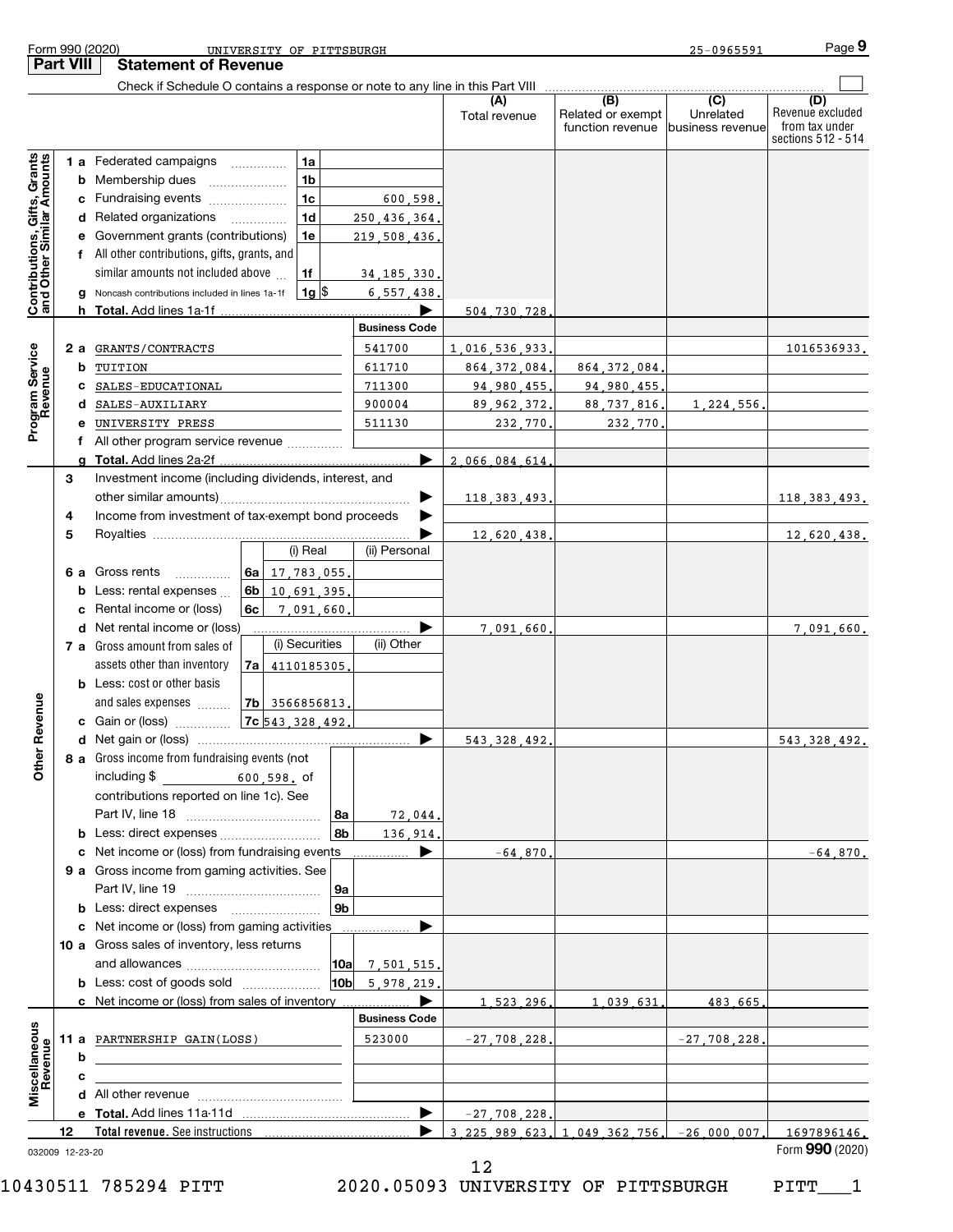#### Form 990 (2020) UNIVERSITY OF PITTSBURGH 25-0965591 Page **Part IX Statement of Functional Expenses** UNIVERSITY OF PITTSBURGH 25-0965591

*Section 501(c)(3) and 501(c)(4) organizations must complete all columns. All other organizations must complete column (A).*

|                  | Check if Schedule O contains a response or note to any line in this Part IX                                                                              |                       |                                    |                                           |                                |  |  |  |
|------------------|----------------------------------------------------------------------------------------------------------------------------------------------------------|-----------------------|------------------------------------|-------------------------------------------|--------------------------------|--|--|--|
|                  | Do not include amounts reported on lines 6b,<br>7b, 8b, 9b, and 10b of Part VIII.                                                                        | (A)<br>Total expenses | (B)<br>Program service<br>expenses | (C)<br>Management and<br>general expenses | (D)<br>Fundraising<br>expenses |  |  |  |
| 1.               | Grants and other assistance to domestic organizations                                                                                                    |                       |                                    |                                           |                                |  |  |  |
|                  | and domestic governments. See Part IV, line 21<br>$\mathbf{r}$                                                                                           | 101 629 666.          | 101,629,666.                       |                                           |                                |  |  |  |
| $\mathbf{2}$     | Grants and other assistance to domestic                                                                                                                  |                       |                                    |                                           |                                |  |  |  |
|                  | individuals. See Part IV, line 22                                                                                                                        | 252, 183, 681,        | 252, 183, 681,                     |                                           |                                |  |  |  |
| 3                | Grants and other assistance to foreign                                                                                                                   |                       |                                    |                                           |                                |  |  |  |
|                  | organizations, foreign governments, and foreign                                                                                                          |                       |                                    |                                           |                                |  |  |  |
|                  | individuals. See Part IV, lines 15 and 16                                                                                                                | 3, 343, 186.          | 3, 343, 186.                       |                                           |                                |  |  |  |
| 4                | Benefits paid to or for members                                                                                                                          |                       |                                    |                                           |                                |  |  |  |
| 5                | Compensation of current officers, directors,                                                                                                             |                       |                                    |                                           |                                |  |  |  |
|                  | trustees, and key employees                                                                                                                              | 7.262.499.            | 1,299,600.                         | 5,461,243.                                | 501,656.                       |  |  |  |
| 6                | Compensation not included above to disqualified                                                                                                          |                       |                                    |                                           |                                |  |  |  |
|                  | persons (as defined under section 4958(f)(1)) and                                                                                                        |                       |                                    |                                           |                                |  |  |  |
|                  | persons described in section 4958(c)(3)(B)                                                                                                               | 2,552,713.            | 1, 251, 357.                       | 1, 152, 487.                              | 148,869.                       |  |  |  |
| 7                |                                                                                                                                                          | 1, 167, 555, 208.     | 1,066,678,219.                     | 84.911.870.                               | 15, 965, 119.                  |  |  |  |
| 8                | Pension plan accruals and contributions (include                                                                                                         |                       |                                    |                                           |                                |  |  |  |
|                  | section 401(k) and 403(b) employer contributions)                                                                                                        | 107.901.715.          | 98,008,806.                        | 8.293.485.                                | 1,599,424.                     |  |  |  |
| 9                |                                                                                                                                                          | 170,368,838.          | 154, 263, 150.                     | 13,622,726.                               | 2,482,962.                     |  |  |  |
| 10               |                                                                                                                                                          | 73, 356, 848.         | 66.381.323.                        | 5.829.402.                                | 1, 146, 123.                   |  |  |  |
| 11               | Fees for services (nonemployees):                                                                                                                        |                       |                                    |                                           |                                |  |  |  |
|                  |                                                                                                                                                          | 518,518.              |                                    | 518.518.                                  |                                |  |  |  |
| b                |                                                                                                                                                          | 13,934,827.           |                                    | 13,934,827.                               |                                |  |  |  |
|                  |                                                                                                                                                          | 919,327.              |                                    | 919, 327.                                 |                                |  |  |  |
| d                |                                                                                                                                                          | 948,017.              | 948.017.                           |                                           |                                |  |  |  |
| е                | Professional fundraising services. See Part IV, line 17                                                                                                  | 374,137.              |                                    |                                           | 374, 137.                      |  |  |  |
| f                | Investment management fees                                                                                                                               | 50,790,233,           |                                    | 50,790,233.                               |                                |  |  |  |
| a                | Other. (If line 11g amount exceeds 10% of line 25,                                                                                                       |                       |                                    |                                           |                                |  |  |  |
|                  | column (A) amount, list line 11g expenses on Sch O.)                                                                                                     | 194,209,546,          | 161,568,740.                       | 31, 735, 723.                             | 905,083.                       |  |  |  |
| 12 <sup>12</sup> |                                                                                                                                                          | 1,054,616.            | 1,052,253.                         |                                           | 2,363.                         |  |  |  |
| 13               |                                                                                                                                                          | 105,834,465.          | 105, 451, 187.                     |                                           | 383,278.                       |  |  |  |
| 14               |                                                                                                                                                          | 50,095,227.           | 49,496,785.                        | 283.036.                                  | 315,406.                       |  |  |  |
| 15               |                                                                                                                                                          |                       |                                    |                                           |                                |  |  |  |
| 16               |                                                                                                                                                          | 165.049.020.          | 157,956,815.                       | 5,630,657.                                | 1,461,548.                     |  |  |  |
| 17               | Travel                                                                                                                                                   | 14, 148, 583,         | 14, 101, 443.                      |                                           | 47,140.                        |  |  |  |
| 18               | Payments of travel or entertainment expenses                                                                                                             |                       |                                    |                                           |                                |  |  |  |
|                  | for any federal, state, or local public officials                                                                                                        |                       |                                    |                                           |                                |  |  |  |
| 19<br>20         | Conferences, conventions, and meetings                                                                                                                   | 1,787,442.            | 1,787,442.                         |                                           |                                |  |  |  |
| 21               | Interest                                                                                                                                                 | 47.329.537.           | 44.217.938.                        | 3.111.599.                                |                                |  |  |  |
| 22               | Depreciation, depletion, and amortization                                                                                                                | 193,024,292.          | 179,768,499.                       | 13, 255, 793.                             |                                |  |  |  |
| 23               | Insurance                                                                                                                                                | 10,390,750,           | 3,071,836.                         | 7,310,690.                                | 8,224.                         |  |  |  |
| 24               | Other expenses. Itemize expenses not covered<br>above (List miscellaneous expenses on line 24e. If<br>line 24e amount exceeds 10% of line 25, column (A) |                       |                                    |                                           |                                |  |  |  |
|                  | amount, list line 24e expenses on Schedule O.)                                                                                                           |                       |                                    |                                           |                                |  |  |  |
| а                | LIBRARY                                                                                                                                                  | 8,702,510,            | 8,702,510.                         |                                           |                                |  |  |  |
| b                | DUES AND FEES                                                                                                                                            | 4,571,908,            | 3,555,604.                         | 970.437.                                  | 45,867.                        |  |  |  |
| c                |                                                                                                                                                          |                       |                                    |                                           |                                |  |  |  |
| d<br>е           | the contract of the contract of the contract of the contract of the contract of<br>All other expenses                                                    |                       |                                    |                                           |                                |  |  |  |
| 25               | Total functional expenses. Add lines 1 through 24e                                                                                                       | 2,749,837,309.        | 2,476,718,057.                     | 247, 732, 053.                            | 25, 387, 199.                  |  |  |  |
| 26               | Joint costs. Complete this line only if the organization                                                                                                 |                       |                                    |                                           |                                |  |  |  |
|                  | reported in column (B) joint costs from a combined                                                                                                       |                       |                                    |                                           |                                |  |  |  |
|                  | educational campaign and fundraising solicitation.                                                                                                       |                       |                                    |                                           |                                |  |  |  |
|                  | Check here $\blacktriangleright$<br>if following SOP 98-2 (ASC 958-720)                                                                                  |                       |                                    |                                           |                                |  |  |  |

032010 12-23-20

10430511 785294 PITT 2020.05093 UNIVERSITY OF PITTSBURGH PITT\_\_\_1 13

Form (2020) **990**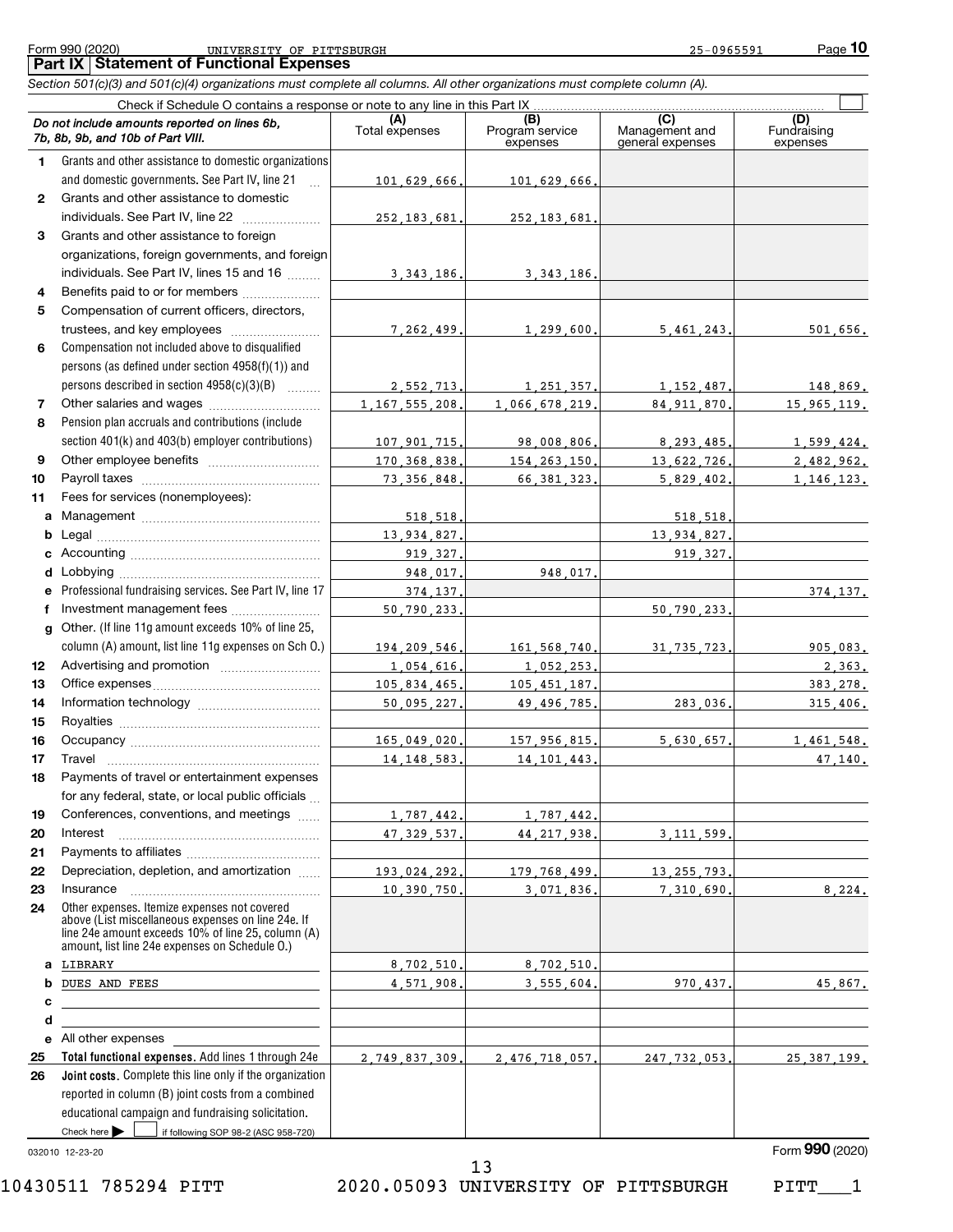$\overline{a}$ 

|                             |              |                                                                                 | (A)<br>Beginning of year |                | (B)<br>End of year |
|-----------------------------|--------------|---------------------------------------------------------------------------------|--------------------------|----------------|--------------------|
|                             | 1            |                                                                                 |                          | 1              |                    |
|                             | $\mathbf{2}$ |                                                                                 | 1, 155, 174, 043,        | $\mathbf{2}$   | 1,225,674,034.     |
|                             | 3            |                                                                                 | 203, 978, 435.           | 3              | 210, 315, 040.     |
|                             | 4            |                                                                                 | 84, 865, 468.            | 4              | 103, 397, 842.     |
|                             | 5            | Loans and other receivables from any current or former officer, director,       |                          |                |                    |
|                             |              | trustee, key employee, creator or founder, substantial contributor, or 35%      |                          |                |                    |
|                             |              | controlled entity or family member of any of these persons [                    |                          | 5              |                    |
|                             | 6            | Loans and other receivables from other disqualified persons (as defined         |                          |                |                    |
|                             |              | under section $4958(f)(1)$ , and persons described in section $4958(c)(3)(B)$   |                          | 6              |                    |
|                             | 7            |                                                                                 | 32, 299, 714.            | $\overline{7}$ | 28,836,425.        |
| Assets                      | 8            |                                                                                 | 5, 268, 670.             | 8              | 4,579,035.         |
|                             | 9            |                                                                                 | 20,891,969.              | 9              | 19,018,552.        |
|                             |              | 10a Land, buildings, and equipment: cost or other                               |                          |                |                    |
|                             |              | basis. Complete Part VI of Schedule D    10a  <br>5,306,235,898.                |                          |                |                    |
|                             |              | <b>b</b> Less: accumulated depreciation $\ldots$ 10b<br>3.252.552.672.          | 1.979.055.246.           | 10c            | 2.053.683.226.     |
|                             | 11           |                                                                                 | 1, 132, 997, 645.        | 11             | 1.290.954.963.     |
|                             | 12           |                                                                                 | 3.093.341.814.           | 12             | 4, 418, 128, 842.  |
|                             | 13           |                                                                                 |                          | 13             |                    |
|                             | 14           |                                                                                 |                          | 14             |                    |
|                             | 15           |                                                                                 | 303 983 075.             | 15             | 296,876,929.       |
|                             | 16           |                                                                                 | 8 011 856 079            | 16             | 9 651 464 888.     |
|                             | 17           |                                                                                 | 931.146.759.             | 17             | 980, 775, 879.     |
|                             | 18           |                                                                                 |                          | 18             |                    |
|                             | 19           |                                                                                 | 126,570,043.             | 19             | 147, 981, 347.     |
|                             | 20           |                                                                                 | 95.794.831.              | 20             | 95,756,690.        |
|                             | 21           | Escrow or custodial account liability. Complete Part IV of Schedule D           |                          | 21             |                    |
|                             | 22           | Loans and other payables to any current or former officer, director,            |                          |                |                    |
| Liabilities                 |              | trustee, key employee, creator or founder, substantial contributor, or 35%      |                          |                |                    |
|                             |              | controlled entity or family member of any of these persons                      |                          | 22             |                    |
|                             | 23           | Secured mortgages and notes payable to unrelated third parties                  |                          | 23             |                    |
|                             | 24           | Unsecured notes and loans payable to unrelated third parties                    | 1 357 099 404.           | 24             | 1,414,390,936.     |
|                             | 25           | Other liabilities (including federal income tax, payables to related third      |                          |                |                    |
|                             |              | parties, and other liabilities not included on lines 17-24). Complete Part X    |                          |                |                    |
|                             |              |                                                                                 | 500.561.311.             | 25             | 463.339.667.       |
|                             | 26           | Total liabilities. Add lines 17 through 25                                      | 3.011.172.348.           | 26             | 3 102 244 519      |
|                             |              | Organizations that follow FASB ASC 958, check here $\blacktriangleright \bot x$ |                          |                |                    |
|                             |              | and complete lines 27, 28, 32, and 33.                                          |                          |                |                    |
|                             | 27           |                                                                                 | 3, 265, 808, 622.        | 27             | 4, 201, 260, 977.  |
|                             | 28           |                                                                                 | 1,734,875,109.           | 28             | 2.347.959.392.     |
|                             |              | Organizations that do not follow FASB ASC 958, check here $\blacktriangleright$ |                          |                |                    |
|                             |              | and complete lines 29 through 33.                                               |                          |                |                    |
|                             | 29           |                                                                                 |                          | 29             |                    |
| Net Assets or Fund Balances | 30           | Paid-in or capital surplus, or land, building, or equipment fund                |                          | 30             |                    |
|                             | 31           | Retained earnings, endowment, accumulated income, or other funds                |                          | 31             |                    |
|                             | 32           |                                                                                 | 5.000.683.731            | 32             | 6,549,220,369.     |
|                             | 33           | Total liabilities and net assets/fund balances                                  | 8.011.856.079            | 33             | 9 651 464 888.     |

Form (2020) **990**

032011 12-23-20

Ĭ.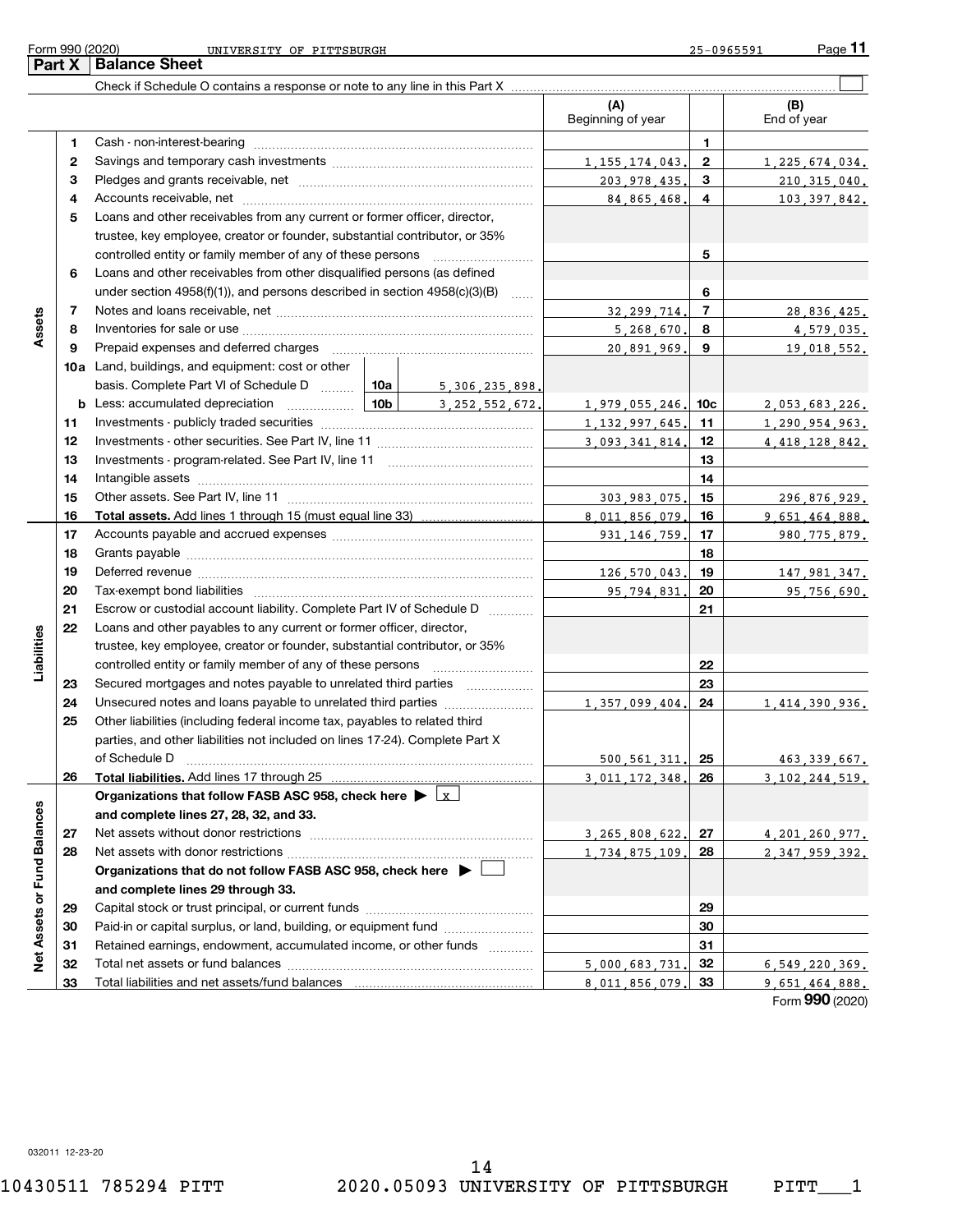|    | Form 990 (2020)<br>UNIVERSITY OF PITTSBURGH<br>25-0965591                                                                                                                                                                      |                |                   |     | Page 12         |
|----|--------------------------------------------------------------------------------------------------------------------------------------------------------------------------------------------------------------------------------|----------------|-------------------|-----|-----------------|
|    | Part XI   Reconciliation of Net Assets                                                                                                                                                                                         |                |                   |     |                 |
|    |                                                                                                                                                                                                                                |                |                   |     |                 |
|    |                                                                                                                                                                                                                                |                |                   |     |                 |
| 1  |                                                                                                                                                                                                                                | $\mathbf{1}$   | 3, 225, 989, 623. |     |                 |
| 2  |                                                                                                                                                                                                                                | $\mathbf{2}$   | 2,749,837,309.    |     |                 |
| 3  |                                                                                                                                                                                                                                | 3              |                   |     | 476, 152, 314.  |
| 4  |                                                                                                                                                                                                                                | $\overline{4}$ | 5,000,683,731.    |     |                 |
| 5  |                                                                                                                                                                                                                                | 5              | 1,072,384,324.    |     |                 |
| 6  |                                                                                                                                                                                                                                | 6              |                   |     |                 |
| 7  | Investment expenses www.communication.com/www.communication.com/www.communication.com/www.com                                                                                                                                  | $\overline{7}$ |                   |     |                 |
| 8  | Prior period adjustments www.communication.communication.communication.communication.com                                                                                                                                       | 8              |                   |     |                 |
| 9  | Other changes in net assets or fund balances (explain on Schedule O) [11] [2000] [2000] [2000] [2000] [2000] [                                                                                                                 | 9              |                   |     | 0.              |
| 10 | Net assets or fund balances at end of year. Combine lines 3 through 9 (must equal Part X, line 32,                                                                                                                             |                |                   |     |                 |
|    |                                                                                                                                                                                                                                | 10             | 6.549.220.369.    |     |                 |
|    | Part XII Financial Statements and Reporting                                                                                                                                                                                    |                |                   |     |                 |
|    | Check if Schedule O contains a response or note to any line in this Part XII manufactured contains and contains a response or note to any line in this Part XII manufactured contains and contains a response or note to any l |                |                   |     |                 |
|    |                                                                                                                                                                                                                                |                |                   | Yes | No              |
| 1  | $\vert x \vert$ Accrual<br>Accounting method used to prepare the Form 990: [130] Cash<br>  Other                                                                                                                               |                |                   |     |                 |
|    | If the organization changed its method of accounting from a prior year or checked "Other," explain in Schedule O.                                                                                                              |                |                   |     |                 |
| 2a |                                                                                                                                                                                                                                |                | 2a                |     | х               |
|    | If "Yes," check a box below to indicate whether the financial statements for the year were compiled or reviewed on a                                                                                                           |                |                   |     |                 |
|    | separate basis, consolidated basis, or both:                                                                                                                                                                                   |                |                   |     |                 |
|    | Separate basis<br><b>Consolidated basis</b><br>Both consolidated and separate basis                                                                                                                                            |                |                   |     |                 |
|    |                                                                                                                                                                                                                                |                | 2 <sub>b</sub>    | x   |                 |
|    | If "Yes," check a box below to indicate whether the financial statements for the year were audited on a separate basis,                                                                                                        |                |                   |     |                 |
|    | consolidated basis, or both:                                                                                                                                                                                                   |                |                   |     |                 |
|    | $\lfloor x \rfloor$ Consolidated basis<br>Both consolidated and separate basis<br>Separate basis                                                                                                                               |                |                   |     |                 |
|    | c If "Yes" to line 2a or 2b, does the organization have a committee that assumes responsibility for oversight of the audit,                                                                                                    |                |                   |     |                 |
|    |                                                                                                                                                                                                                                |                | 2c                | X   |                 |
|    | If the organization changed either its oversight process or selection process during the tax year, explain on Schedule O.                                                                                                      |                |                   |     |                 |
|    | 3a As a result of a federal award, was the organization required to undergo an audit or audits as set forth in the Single Audit                                                                                                |                |                   |     |                 |
|    | Act and OMB Circular A-133?                                                                                                                                                                                                    |                | За                | x   |                 |
|    | b If "Yes," did the organization undergo the required audit or audits? If the organization did not undergo the required audit                                                                                                  |                |                   |     |                 |
|    | or audits, explain why on Schedule O and describe any steps taken to undergo such audits matured content conte                                                                                                                 |                | 3b                |     |                 |
|    |                                                                                                                                                                                                                                |                |                   |     | Form 990 (2020) |

032012 12-23-20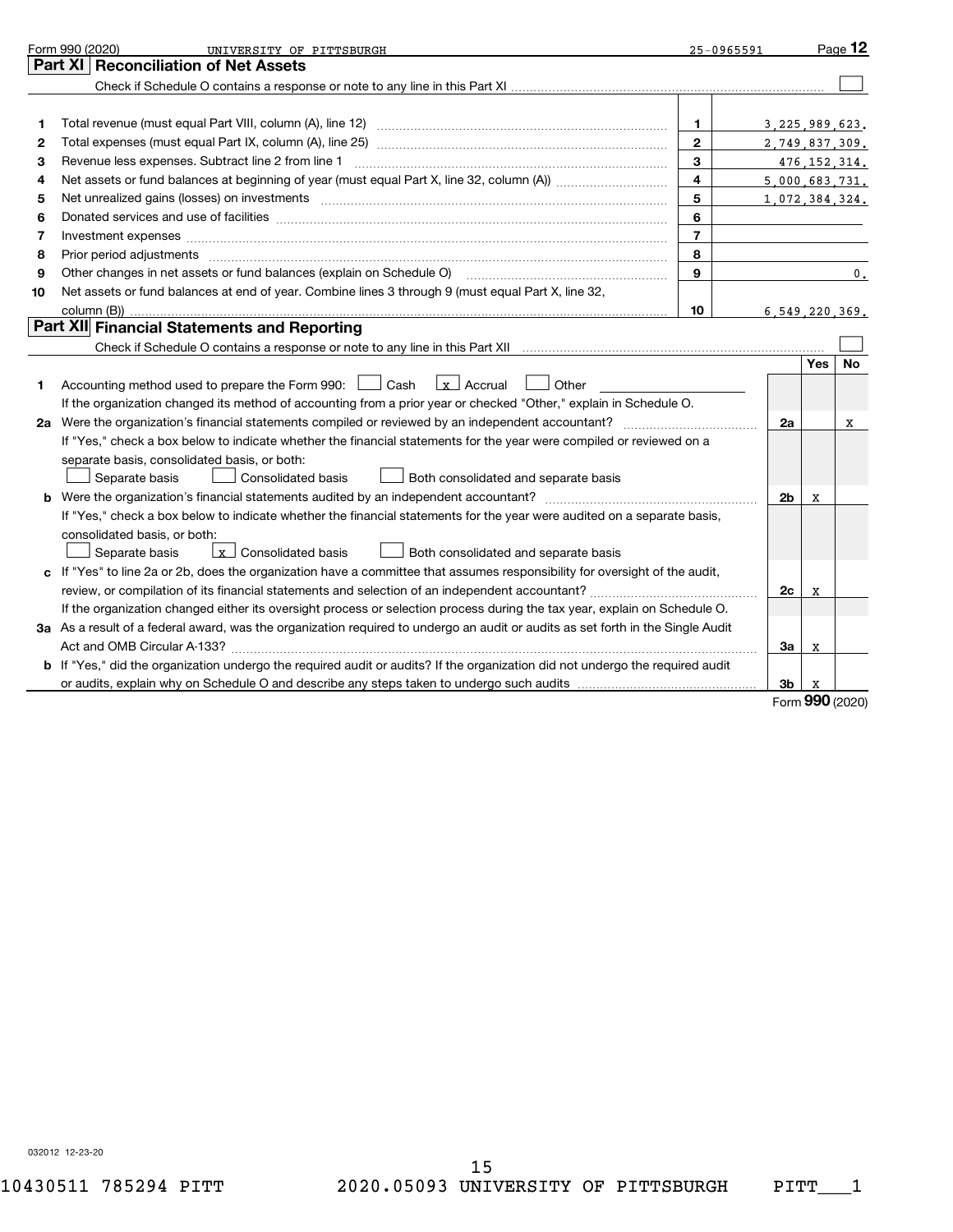#### **SCHEDULE A**

# **Public Charity Status and Public Support**

**(Form 990 or 990-EZ) Complete if the organization is a section 501(c)(3) organization or a section 4947(a)(1) nonexempt charitable trust.**

**| Attach to Form 990 or Form 990-EZ.** 

**Open to Public Inspection**

OMB No. 1545-0047

Department of the Treasury Internal Revenue Se

| Internal Revenue Service | $\blacktriangleright$ Go to www.irs.gov/Form990 for instructions and the latest information. | Inspection                     |
|--------------------------|----------------------------------------------------------------------------------------------|--------------------------------|
| Name of the organization |                                                                                              | Emplover identification number |

|              |              |                                                                                                                                              | UNIVERSITY OF PITTSBURGH |                                                        |                                                                |    |                            |  | $25 - 0965591$             |
|--------------|--------------|----------------------------------------------------------------------------------------------------------------------------------------------|--------------------------|--------------------------------------------------------|----------------------------------------------------------------|----|----------------------------|--|----------------------------|
|              | Part I       | Reason for Public Charity Status. (All organizations must complete this part.) See instructions.                                             |                          |                                                        |                                                                |    |                            |  |                            |
|              |              | The organization is not a private foundation because it is: (For lines 1 through 12, check only one box.)                                    |                          |                                                        |                                                                |    |                            |  |                            |
| 1.           |              | A church, convention of churches, or association of churches described in section 170(b)(1)(A)(i).                                           |                          |                                                        |                                                                |    |                            |  |                            |
| 2            | $\mathbf{x}$ | A school described in section 170(b)(1)(A)(ii). (Attach Schedule E (Form 990 or 990-EZ).)                                                    |                          |                                                        |                                                                |    |                            |  |                            |
| З            |              | A hospital or a cooperative hospital service organization described in section 170(b)(1)(A)(iii).                                            |                          |                                                        |                                                                |    |                            |  |                            |
| 4            |              | A medical research organization operated in conjunction with a hospital described in section 170(b)(1)(A)(iii). Enter the hospital's name,   |                          |                                                        |                                                                |    |                            |  |                            |
|              |              | city, and state:                                                                                                                             |                          |                                                        |                                                                |    |                            |  |                            |
| 5            |              | An organization operated for the benefit of a college or university owned or operated by a governmental unit described in                    |                          |                                                        |                                                                |    |                            |  |                            |
|              |              | section 170(b)(1)(A)(iv). (Complete Part II.)                                                                                                |                          |                                                        |                                                                |    |                            |  |                            |
|              |              |                                                                                                                                              |                          |                                                        |                                                                |    |                            |  |                            |
| 6            |              | A federal, state, or local government or governmental unit described in section 170(b)(1)(A)(v).                                             |                          |                                                        |                                                                |    |                            |  |                            |
| 7            |              | An organization that normally receives a substantial part of its support from a governmental unit or from the general public described in    |                          |                                                        |                                                                |    |                            |  |                            |
|              |              | section 170(b)(1)(A)(vi). (Complete Part II.)                                                                                                |                          |                                                        |                                                                |    |                            |  |                            |
| 8            |              | A community trust described in section 170(b)(1)(A)(vi). (Complete Part II.)                                                                 |                          |                                                        |                                                                |    |                            |  |                            |
| 9            |              | An agricultural research organization described in section 170(b)(1)(A)(ix) operated in conjunction with a land-grant college                |                          |                                                        |                                                                |    |                            |  |                            |
|              |              | or university or a non-land-grant college of agriculture (see instructions). Enter the name, city, and state of the college or               |                          |                                                        |                                                                |    |                            |  |                            |
|              |              | university:                                                                                                                                  |                          |                                                        |                                                                |    |                            |  |                            |
| 10           |              | An organization that normally receives (1) more than 33 1/3% of its support from contributions, membership fees, and gross receipts from     |                          |                                                        |                                                                |    |                            |  |                            |
|              |              | activities related to its exempt functions, subject to certain exceptions; and (2) no more than 33 1/3% of its support from gross investment |                          |                                                        |                                                                |    |                            |  |                            |
|              |              | income and unrelated business taxable income (less section 511 tax) from businesses acquired by the organization after June 30, 1975.        |                          |                                                        |                                                                |    |                            |  |                            |
|              |              | See section 509(a)(2). (Complete Part III.)                                                                                                  |                          |                                                        |                                                                |    |                            |  |                            |
| 11           |              | An organization organized and operated exclusively to test for public safety. See section 509(a)(4).                                         |                          |                                                        |                                                                |    |                            |  |                            |
| 12           |              | An organization organized and operated exclusively for the benefit of, to perform the functions of, or to carry out the purposes of one or   |                          |                                                        |                                                                |    |                            |  |                            |
|              |              | more publicly supported organizations described in section 509(a)(1) or section 509(a)(2). See section 509(a)(3). Check the box in           |                          |                                                        |                                                                |    |                            |  |                            |
|              |              | lines 12a through 12d that describes the type of supporting organization and complete lines 12e, 12f, and 12g.                               |                          |                                                        |                                                                |    |                            |  |                            |
| а            |              | Type I. A supporting organization operated, supervised, or controlled by its supported organization(s), typically by giving                  |                          |                                                        |                                                                |    |                            |  |                            |
|              |              | the supported organization(s) the power to regularly appoint or elect a majority of the directors or trustees of the supporting              |                          |                                                        |                                                                |    |                            |  |                            |
|              |              | organization. You must complete Part IV, Sections A and B.                                                                                   |                          |                                                        |                                                                |    |                            |  |                            |
| b            |              | Type II. A supporting organization supervised or controlled in connection with its supported organization(s), by having                      |                          |                                                        |                                                                |    |                            |  |                            |
|              |              | control or management of the supporting organization vested in the same persons that control or manage the supported                         |                          |                                                        |                                                                |    |                            |  |                            |
|              |              | organization(s). You must complete Part IV, Sections A and C.                                                                                |                          |                                                        |                                                                |    |                            |  |                            |
| c            |              | Type III functionally integrated. A supporting organization operated in connection with, and functionally integrated with,                   |                          |                                                        |                                                                |    |                            |  |                            |
|              |              | its supported organization(s) (see instructions). You must complete Part IV, Sections A, D, and E.                                           |                          |                                                        |                                                                |    |                            |  |                            |
| d            |              | Type III non-functionally integrated. A supporting organization operated in connection with its supported organization(s)                    |                          |                                                        |                                                                |    |                            |  |                            |
|              |              | that is not functionally integrated. The organization generally must satisfy a distribution requirement and an attentiveness                 |                          |                                                        |                                                                |    |                            |  |                            |
|              |              | requirement (see instructions). You must complete Part IV, Sections A and D, and Part V.                                                     |                          |                                                        |                                                                |    |                            |  |                            |
| е            |              | Check this box if the organization received a written determination from the IRS that it is a Type I, Type II, Type III                      |                          |                                                        |                                                                |    |                            |  |                            |
|              |              | functionally integrated, or Type III non-functionally integrated supporting organization.                                                    |                          |                                                        |                                                                |    |                            |  |                            |
|              |              | f Enter the number of supported organizations                                                                                                |                          |                                                        |                                                                |    |                            |  |                            |
| a            |              | Provide the following information about the supported organization(s).                                                                       |                          |                                                        |                                                                |    |                            |  |                            |
|              |              | (i) Name of supported                                                                                                                        | $(ii)$ EIN               | (iii) Type of organization                             | (iv) is the organization listed<br>in your governing document? |    | (v) Amount of monetary     |  | (vi) Amount of other       |
|              |              | organization                                                                                                                                 |                          | (described on lines 1-10)<br>above (see instructions)) | Yes                                                            | No | support (see instructions) |  | support (see instructions) |
|              |              |                                                                                                                                              |                          |                                                        |                                                                |    |                            |  |                            |
|              |              |                                                                                                                                              |                          |                                                        |                                                                |    |                            |  |                            |
|              |              |                                                                                                                                              |                          |                                                        |                                                                |    |                            |  |                            |
|              |              |                                                                                                                                              |                          |                                                        |                                                                |    |                            |  |                            |
|              |              |                                                                                                                                              |                          |                                                        |                                                                |    |                            |  |                            |
|              |              |                                                                                                                                              |                          |                                                        |                                                                |    |                            |  |                            |
|              |              |                                                                                                                                              |                          |                                                        |                                                                |    |                            |  |                            |
|              |              |                                                                                                                                              |                          |                                                        |                                                                |    |                            |  |                            |
|              |              |                                                                                                                                              |                          |                                                        |                                                                |    |                            |  |                            |
|              |              |                                                                                                                                              |                          |                                                        |                                                                |    |                            |  |                            |
| <u>Total</u> |              |                                                                                                                                              |                          |                                                        |                                                                |    |                            |  |                            |
|              |              |                                                                                                                                              |                          |                                                        |                                                                |    |                            |  |                            |

LHA For Paperwork Reduction Act Notice, see the Instructions for Form 990 or 990-EZ. 032021 01-25-21 Schedule A (Form 990 or 990-EZ) 2020 16

 $10430511$  785294 PITT  $2020$ .05093 UNIVERSITY OF PITTSBURGH PITT $\_$  1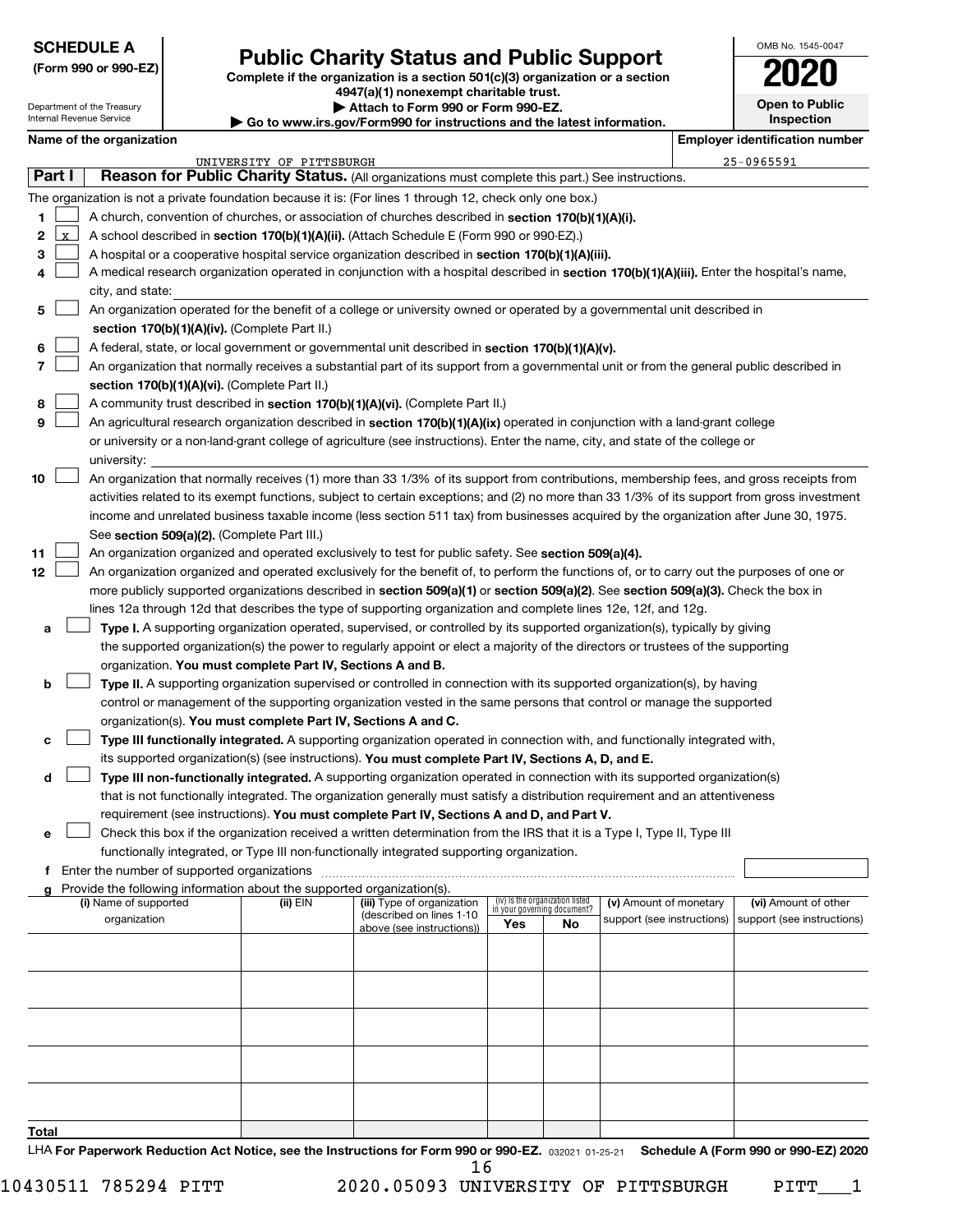|     | Schedule A (Form 990 or 990-EZ) 2020 UNIVERSITY OF PITTSBURGH                                                                                                                                                                  |              |              |                                                 |              | 25-0965591   | Page 2          |
|-----|--------------------------------------------------------------------------------------------------------------------------------------------------------------------------------------------------------------------------------|--------------|--------------|-------------------------------------------------|--------------|--------------|-----------------|
|     | Support Schedule for Organizations Described in Sections 170(b)(1)(A)(iv) and 170(b)(1)(A)(vi)<br>Part II                                                                                                                      |              |              |                                                 |              |              |                 |
|     | (Complete only if you checked the box on line 5, 7, or 8 of Part I or if the organization failed to qualify under Part III. If the organization                                                                                |              |              |                                                 |              |              |                 |
|     | fails to qualify under the tests listed below, please complete Part III.)                                                                                                                                                      |              |              |                                                 |              |              |                 |
|     | <b>Section A. Public Support</b>                                                                                                                                                                                               |              |              |                                                 |              |              |                 |
|     | Calendar year (or fiscal year beginning in) $\blacktriangleright$                                                                                                                                                              | (a) 2016     | (b) $2017$   | $(c)$ 2018                                      | $(d)$ 2019   | (e) 2020     | (f) Total       |
|     | 1 Gifts, grants, contributions, and                                                                                                                                                                                            |              |              |                                                 |              |              |                 |
|     | membership fees received. (Do not                                                                                                                                                                                              |              |              |                                                 |              |              |                 |
|     | include any "unusual grants.")                                                                                                                                                                                                 | 261.078.515. | 272,881,210. | 278, 771, 458.                                  | 301,857,506. | 509.627.810  | 1624216499.     |
|     | 2 Tax revenues levied for the organ-                                                                                                                                                                                           |              |              |                                                 |              |              |                 |
|     | ization's benefit and either paid to                                                                                                                                                                                           |              |              |                                                 |              |              |                 |
|     | or expended on its behalf                                                                                                                                                                                                      |              |              |                                                 |              |              |                 |
|     | 3 The value of services or facilities                                                                                                                                                                                          |              |              |                                                 |              |              |                 |
|     | furnished by a governmental unit to                                                                                                                                                                                            |              |              |                                                 |              |              |                 |
|     | the organization without charge                                                                                                                                                                                                |              |              |                                                 |              |              |                 |
|     | Total. Add lines 1 through 3                                                                                                                                                                                                   | 261.078.515. | 272,881,210, | 278.771.458.                                    | 301.857.506  | 509.627.810  | 1624216499.     |
| 5   | The portion of total contributions                                                                                                                                                                                             |              |              |                                                 |              |              |                 |
|     | by each person (other than a                                                                                                                                                                                                   |              |              |                                                 |              |              |                 |
|     | governmental unit or publicly                                                                                                                                                                                                  |              |              |                                                 |              |              |                 |
|     | supported organization) included                                                                                                                                                                                               |              |              |                                                 |              |              |                 |
|     | on line 1 that exceeds 2% of the                                                                                                                                                                                               |              |              |                                                 |              |              |                 |
|     | amount shown on line 11,                                                                                                                                                                                                       |              |              |                                                 |              |              |                 |
|     | column (f)                                                                                                                                                                                                                     |              |              |                                                 |              |              |                 |
|     | 6 Public support. Subtract line 5 from line 4.                                                                                                                                                                                 |              |              |                                                 |              |              | 1624216499.     |
|     | <b>Section B. Total Support</b>                                                                                                                                                                                                |              |              |                                                 |              |              |                 |
|     | Calendar year (or fiscal year beginning in) $\blacktriangleright$                                                                                                                                                              | (a) 2016     | (b) 2017     | $(c)$ 2018                                      | $(d)$ 2019   | (e) 2020     | (f) Total       |
|     | 7 Amounts from line 4                                                                                                                                                                                                          | 261,078,515  | 272,881,210  | 278, 771, 458                                   | 301,857,506  | 509.627.810  | 1624216499.     |
| 8   | Gross income from interest,                                                                                                                                                                                                    |              |              |                                                 |              |              |                 |
|     | dividends, payments received on                                                                                                                                                                                                |              |              |                                                 |              |              |                 |
|     | securities loans, rents, royalties,                                                                                                                                                                                            |              |              |                                                 |              |              |                 |
|     | and income from similar sources                                                                                                                                                                                                | 101,861,693. | 98.266.163.  | 105.549.582.                                    | 80.213.104.  | 131,003,931, | 516.894.473.    |
| 9   | Net income from unrelated business                                                                                                                                                                                             |              |              |                                                 |              |              |                 |
|     | activities, whether or not the                                                                                                                                                                                                 |              |              |                                                 |              |              |                 |
|     | business is regularly carried on                                                                                                                                                                                               |              |              |                                                 |              |              |                 |
|     | 10 Other income. Do not include gain                                                                                                                                                                                           |              |              |                                                 |              |              |                 |
|     | or loss from the sale of capital                                                                                                                                                                                               |              |              |                                                 |              |              |                 |
|     | assets (Explain in Part VI.)                                                                                                                                                                                                   |              |              |                                                 |              |              |                 |
|     | 11 Total support. Add lines 7 through 10                                                                                                                                                                                       |              |              | the contract of the contract of the contract of |              |              | 2141110972.     |
|     |                                                                                                                                                                                                                                |              |              |                                                 |              | 12           | 12.734.566.624. |
| 13. | First 5 years. If the Form 990 is for the organization's first, second, third, fourth, or fifth tax year as a section 501(c)(3)                                                                                                |              |              |                                                 |              |              |                 |
|     | organization, check this box and stop here manufactured and content to the state of the state of the state of the state of the state of the state of the state of the state of the state of the state of the state of the stat |              |              |                                                 |              |              |                 |
|     | <b>Section C. Computation of Public Support Percentage</b>                                                                                                                                                                     |              |              |                                                 |              |              |                 |
| 14  |                                                                                                                                                                                                                                |              |              |                                                 |              | 14           | %<br>75.86      |
| 15  |                                                                                                                                                                                                                                |              |              |                                                 |              |              | %<br>73.59      |
|     | 16a 33 1/3% support test - 2020. If the organization did not check the box on line 13, and line 14 is 33 1/3% or more, check this box and                                                                                      |              |              |                                                 |              |              |                 |
|     | stop here. The organization qualifies as a publicly supported organization manufactured content and the organization of the state of the state of the state of the state of the state of the state of the state of the state o |              |              |                                                 |              |              | ▶Lx             |
|     | b 33 1/3% support test - 2019. If the organization did not check a box on line 13 or 16a, and line 15 is 33 1/3% or more, check this box                                                                                       |              |              |                                                 |              |              |                 |
|     |                                                                                                                                                                                                                                |              |              |                                                 |              |              |                 |
|     | 17a 10% -facts-and-circumstances test - 2020. If the organization did not check a box on line 13, 16a, or 16b, and line 14 is 10% or more,                                                                                     |              |              |                                                 |              |              |                 |
|     | and if the organization meets the facts-and-circumstances test, check this box and stop here. Explain in Part VI how the organization                                                                                          |              |              |                                                 |              |              |                 |
|     |                                                                                                                                                                                                                                |              |              |                                                 |              |              |                 |
|     | meets the facts-and-circumstances test. The organization qualifies as a publicly supported organization                                                                                                                        |              |              |                                                 |              |              |                 |
|     | b 10% -facts-and-circumstances test - 2019. If the organization did not check a box on line 13, 16a, 16b, or 17a, and line 15 is 10% or                                                                                        |              |              |                                                 |              |              |                 |
|     | more, and if the organization meets the facts-and-circumstances test, check this box and stop here. Explain in Part VI how the                                                                                                 |              |              |                                                 |              |              |                 |
|     | organization meets the facts-and-circumstances test. The organization qualifies as a publicly supported organization                                                                                                           |              |              |                                                 |              |              |                 |

**Schedule A (Form 990 or 990-EZ) 2020**

032022 01-25-21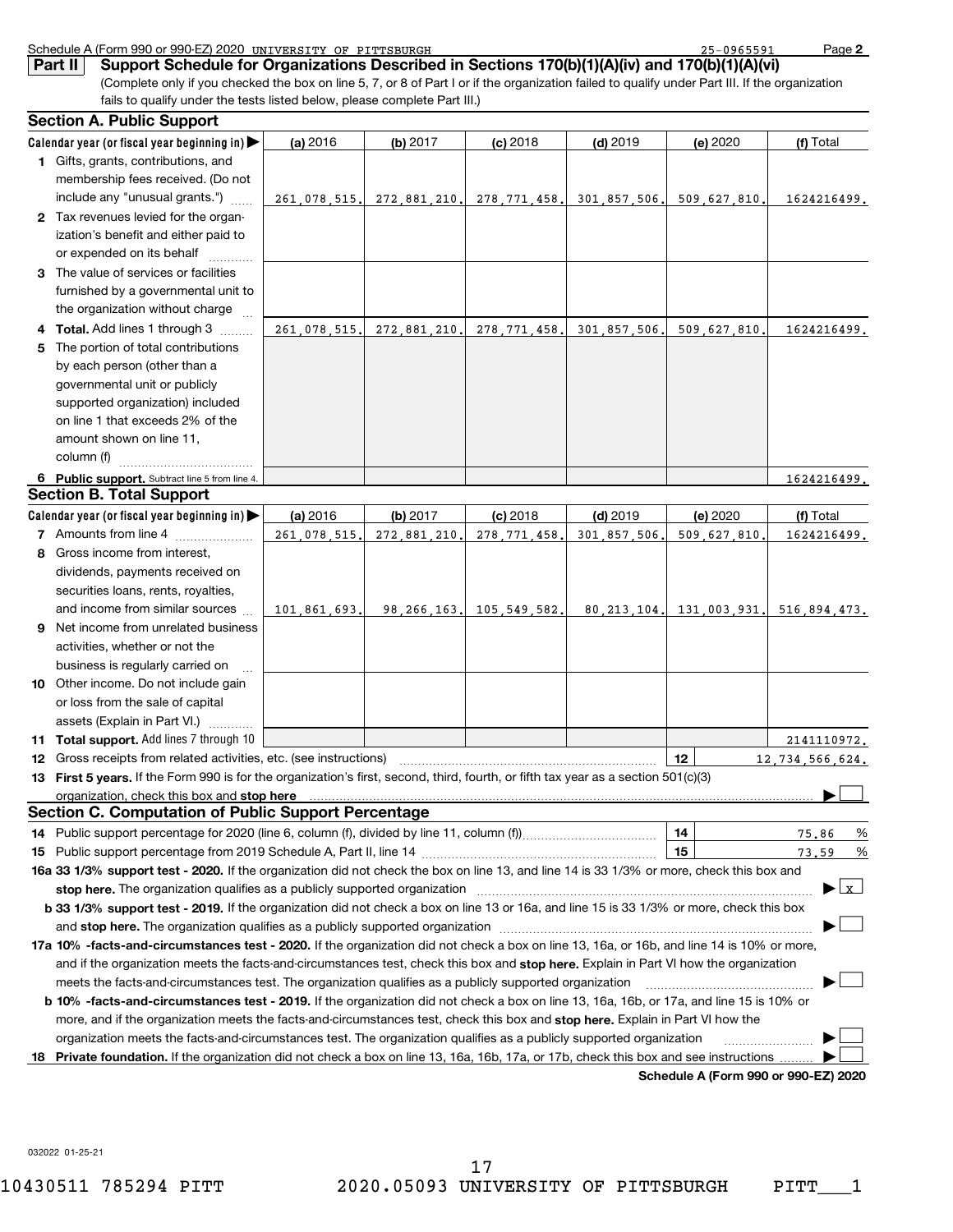| Schedule | ו 990 or 990-EZ) 2020<br>A (Form | UNIVERSITY<br>OF<br>PITTSBURGH | <b>COSSEQ</b><br>- - - - - - - - -<br><u>. . </u> | Page |
|----------|----------------------------------|--------------------------------|---------------------------------------------------|------|
|          |                                  |                                |                                                   |      |

#### **Part III | Support Schedule for Organizations Described in Section 509(a)(2)**

(Complete only if you checked the box on line 10 of Part I or if the organization failed to qualify under Part II. If the organization fails to qualify under the tests listed below, please complete Part II.)

|   | <b>Section A. Public Support</b>                                                                                                                                                                                              |            |            |            |          |    |          |                                      |
|---|-------------------------------------------------------------------------------------------------------------------------------------------------------------------------------------------------------------------------------|------------|------------|------------|----------|----|----------|--------------------------------------|
|   | Calendar year (or fiscal year beginning in) $\blacktriangleright$                                                                                                                                                             | (a) 2016   | (b) $2017$ | $(c)$ 2018 | (d) 2019 |    | (e) 2020 | (f) Total                            |
|   | 1 Gifts, grants, contributions, and                                                                                                                                                                                           |            |            |            |          |    |          |                                      |
|   | membership fees received. (Do not                                                                                                                                                                                             |            |            |            |          |    |          |                                      |
|   | include any "unusual grants.")                                                                                                                                                                                                |            |            |            |          |    |          |                                      |
|   | 2 Gross receipts from admissions,<br>merchandise sold or services per-<br>formed, or facilities furnished in<br>any activity that is related to the<br>organization's tax-exempt purpose                                      |            |            |            |          |    |          |                                      |
|   | 3 Gross receipts from activities that                                                                                                                                                                                         |            |            |            |          |    |          |                                      |
|   | are not an unrelated trade or bus-<br>iness under section 513                                                                                                                                                                 |            |            |            |          |    |          |                                      |
| 4 | Tax revenues levied for the organ-<br>ization's benefit and either paid to<br>or expended on its behalf                                                                                                                       |            |            |            |          |    |          |                                      |
| 5 | The value of services or facilities<br>furnished by a governmental unit to<br>the organization without charge                                                                                                                 |            |            |            |          |    |          |                                      |
|   | 6 Total. Add lines 1 through 5                                                                                                                                                                                                |            |            |            |          |    |          |                                      |
|   | 7a Amounts included on lines 1, 2, and                                                                                                                                                                                        |            |            |            |          |    |          |                                      |
|   | 3 received from disqualified persons                                                                                                                                                                                          |            |            |            |          |    |          |                                      |
|   | <b>b</b> Amounts included on lines 2 and 3 received<br>from other than disqualified persons that<br>exceed the greater of \$5,000 or 1% of the<br>amount on line 13 for the year                                              |            |            |            |          |    |          |                                      |
|   | c Add lines 7a and 7b                                                                                                                                                                                                         |            |            |            |          |    |          |                                      |
|   | 8 Public support. (Subtract line 7c from line 6.)                                                                                                                                                                             |            |            |            |          |    |          |                                      |
|   | <b>Section B. Total Support</b>                                                                                                                                                                                               |            |            |            |          |    |          |                                      |
|   | Calendar year (or fiscal year beginning in)                                                                                                                                                                                   | (a) $2016$ | (b) 2017   | $(c)$ 2018 | (d) 2019 |    | (e) 2020 | (f) Total                            |
|   | 9 Amounts from line 6<br><b>10a</b> Gross income from interest,<br>dividends, payments received on<br>securities loans, rents, royalties,<br>and income from similar sources                                                  |            |            |            |          |    |          |                                      |
|   | <b>b</b> Unrelated business taxable income                                                                                                                                                                                    |            |            |            |          |    |          |                                      |
|   | (less section 511 taxes) from businesses<br>acquired after June 30, 1975                                                                                                                                                      |            |            |            |          |    |          |                                      |
|   | c Add lines 10a and 10b                                                                                                                                                                                                       |            |            |            |          |    |          |                                      |
|   | <b>11</b> Net income from unrelated business<br>activities not included in line 10b,<br>whether or not the business is<br>regularly carried on                                                                                |            |            |            |          |    |          |                                      |
|   | <b>12</b> Other income. Do not include gain<br>or loss from the sale of capital<br>assets (Explain in Part VI.)                                                                                                               |            |            |            |          |    |          |                                      |
|   | <b>13</b> Total support. (Add lines 9, 10c, 11, and 12.)                                                                                                                                                                      |            |            |            |          |    |          |                                      |
|   | 14 First 5 years. If the Form 990 is for the organization's first, second, third, fourth, or fifth tax year as a section 501(c)(3) organization,                                                                              |            |            |            |          |    |          |                                      |
|   | check this box and stop here manufactured and and stop here and stop here are all the state of the state of the state of the state of the state of the state of the state of the state of the state of the state of the state |            |            |            |          |    |          |                                      |
|   | Section C. Computation of Public Support Percentage                                                                                                                                                                           |            |            |            |          |    |          |                                      |
|   |                                                                                                                                                                                                                               |            |            |            |          | 15 |          | %                                    |
|   | 16 Public support percentage from 2019 Schedule A, Part III, line 15                                                                                                                                                          |            |            |            |          | 16 |          | %                                    |
|   | Section D. Computation of Investment Income Percentage                                                                                                                                                                        |            |            |            |          | 17 |          |                                      |
|   | 18 Investment income percentage from 2019 Schedule A, Part III, line 17                                                                                                                                                       |            |            |            |          | 18 |          | %<br>%                               |
|   | 19a 33 1/3% support tests - 2020. If the organization did not check the box on line 14, and line 15 is more than 33 1/3%, and line 17 is not                                                                                  |            |            |            |          |    |          |                                      |
|   | more than 33 1/3%, check this box and stop here. The organization qualifies as a publicly supported organization                                                                                                              |            |            |            |          |    |          |                                      |
|   | b 33 1/3% support tests - 2019. If the organization did not check a box on line 14 or line 19a, and line 16 is more than 33 1/3%, and                                                                                         |            |            |            |          |    |          |                                      |
|   | line 18 is not more than 33 1/3%, check this box and stop here. The organization qualifies as a publicly supported organization                                                                                               |            |            |            |          |    |          |                                      |
|   | Private foundation. If the organization did not check a box on line 14, 19a, or 19b, check this box and see instructions                                                                                                      |            |            |            |          |    |          |                                      |
|   | 032023 01-25-21                                                                                                                                                                                                               |            |            |            |          |    |          | Schedule A (Form 990 or 990-EZ) 2020 |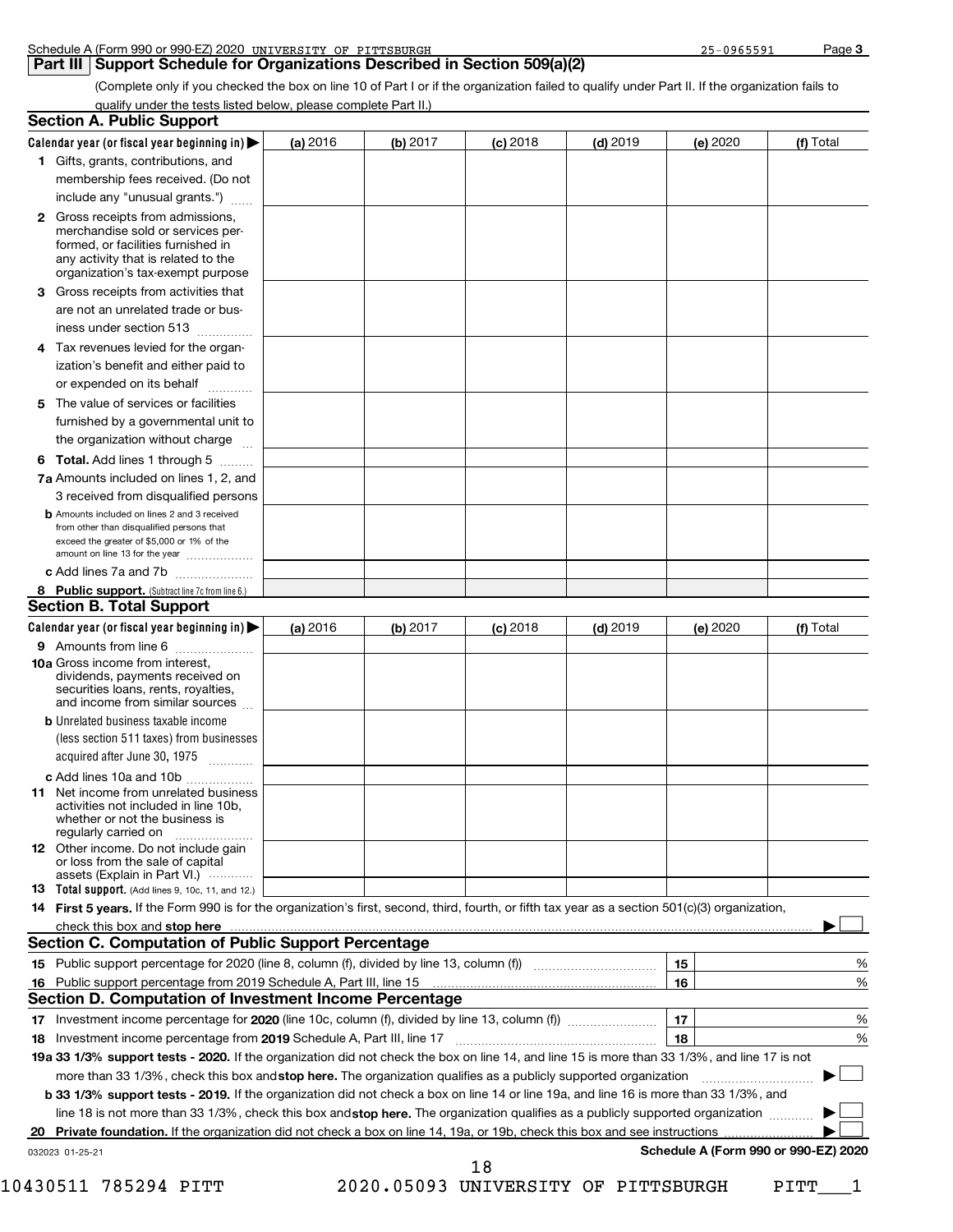|  | Part IV   Supporting Organizations |
|--|------------------------------------|
|--|------------------------------------|

(Complete only if you checked a box in line 12 on Part I. If you checked box 12a, Part I, complete Sections A and B. If you checked box 12b, Part I, complete Sections A and C. If you checked box 12c, Part I, complete Sections A, D, and E. If you checked box 12d, Part I, complete Sections A and D, and complete Part V.)

#### **Section A. All Supporting Organizations**

- **1** Are all of the organization's supported organizations listed by name in the organization's governing documents? If "No," describe in Part VI how the supported organizations are designated. If designated by *class or purpose, describe the designation. If historic and continuing relationship, explain.*
- **2** Did the organization have any supported organization that does not have an IRS determination of status under section 509(a)(1) or (2)? If "Yes," explain in Part VI how the organization determined that the supported *organization was described in section 509(a)(1) or (2).*
- **3a** Did the organization have a supported organization described in section 501(c)(4), (5), or (6)? If "Yes," answer *lines 3b and 3c below.*
- **b** Did the organization confirm that each supported organization qualified under section 501(c)(4), (5), or (6) and satisfied the public support tests under section 509(a)(2)? If "Yes," describe in **Part VI** when and how the *organization made the determination.*
- **c** Did the organization ensure that all support to such organizations was used exclusively for section 170(c)(2)(B) purposes? If "Yes," explain in Part VI what controls the organization put in place to ensure such use.
- **4 a** *If* Was any supported organization not organized in the United States ("foreign supported organization")? *"Yes," and if you checked box 12a or 12b in Part I, answer lines 4b and 4c below.*
- **b** Did the organization have ultimate control and discretion in deciding whether to make grants to the foreign supported organization? If "Yes," describe in Part **VI** how the organization had such control and discretion *despite being controlled or supervised by or in connection with its supported organizations.*
- **c** Did the organization support any foreign supported organization that does not have an IRS determination under sections 501(c)(3) and 509(a)(1) or (2)? If "Yes," explain in Part VI what controls the organization used *to ensure that all support to the foreign supported organization was used exclusively for section 170(c)(2)(B) purposes.*
- **5a** Did the organization add, substitute, or remove any supported organizations during the tax year? If "Yes," answer lines 5b and 5c below (if applicable). Also, provide detail in **Part VI,** including (i) the names and EIN *numbers of the supported organizations added, substituted, or removed; (ii) the reasons for each such action; (iii) the authority under the organization's organizing document authorizing such action; and (iv) how the action was accomplished (such as by amendment to the organizing document).*
- **b** Type I or Type II only. Was any added or substituted supported organization part of a class already designated in the organization's organizing document?
- **c Substitutions only.**  Was the substitution the result of an event beyond the organization's control?
- **6 Part VI.** support or benefit one or more of the filing organization's supported organizations? If "Yes," provide detail in Did the organization provide support (whether in the form of grants or the provision of services or facilities) to anyone other than (i) its supported organizations, (ii) individuals that are part of the charitable class benefited by one or more of its supported organizations, or (iii) other supporting organizations that also
- **7** regard to a substantial contributor? If "Yes," complete Part I of Schedule L (Form 990 or 990-EZ). Did the organization provide a grant, loan, compensation, or other similar payment to a substantial contributor (as defined in section 4958(c)(3)(C)), a family member of a substantial contributor, or a 35% controlled entity with
- **8** Did the organization make a loan to a disqualified person (as defined in section 4958) not described in line 7? *If "Yes," complete Part I of Schedule L (Form 990 or 990-EZ).*
- **9 a** Was the organization controlled directly or indirectly at any time during the tax year by one or more in section 509(a)(1) or (2))? If "Yes," provide detail in **Part VI.** disqualified persons, as defined in section 4946 (other than foundation managers and organizations described
- **b** Did one or more disqualified persons (as defined in line 9a) hold a controlling interest in any entity in which the supporting organization had an interest? If "Yes," provide detail in Part VI.
- **c** Did a disqualified person (as defined in line 9a) have an ownership interest in, or derive any personal benefit from, assets in which the supporting organization also had an interest? If "Yes," provide detail in Part VI.
- **10 a** Was the organization subject to the excess business holdings rules of section 4943 because of section supporting organizations)? If "Yes," answer line 10b below. 4943(f) (regarding certain Type II supporting organizations, and all Type III non-functionally integrated
	- **b** Did the organization have any excess business holdings in the tax year? (Use Schedule C, Form 4720, to *determine whether the organization had excess business holdings.)*

19

032024 01-25-21



**Schedule A (Form 990 or 990-EZ) 2020**

|                 | <u>Yes   No</u> |  |
|-----------------|-----------------|--|
|                 |                 |  |
|                 |                 |  |
| $\blacksquare$  |                 |  |
|                 |                 |  |
|                 |                 |  |
| $\overline{2}$  |                 |  |
|                 |                 |  |
| 3a              |                 |  |
|                 |                 |  |
|                 |                 |  |
| 3 <sub>b</sub>  |                 |  |
|                 |                 |  |
| 3c              |                 |  |
|                 |                 |  |
| <u>4a</u>       |                 |  |
|                 |                 |  |
|                 |                 |  |
| 4 <sub>b</sub>  |                 |  |
|                 |                 |  |
|                 |                 |  |
|                 |                 |  |
| 4c              |                 |  |
|                 |                 |  |
|                 |                 |  |
|                 |                 |  |
| <u>5a</u>       |                 |  |
|                 |                 |  |
| 5 <sub>b</sub>  |                 |  |
| <u>5c</u>       |                 |  |
|                 |                 |  |
|                 |                 |  |
|                 |                 |  |
|                 |                 |  |
| 6               |                 |  |
|                 |                 |  |
|                 |                 |  |
| 7               |                 |  |
|                 |                 |  |
| 8               |                 |  |
|                 |                 |  |
|                 |                 |  |
| <u>9a</u>       |                 |  |
|                 |                 |  |
| <u>9b</u>       |                 |  |
|                 |                 |  |
| $\overline{9c}$ |                 |  |
|                 |                 |  |
|                 |                 |  |
| <u>10a</u>      |                 |  |
|                 |                 |  |
| <u>10b</u>      |                 |  |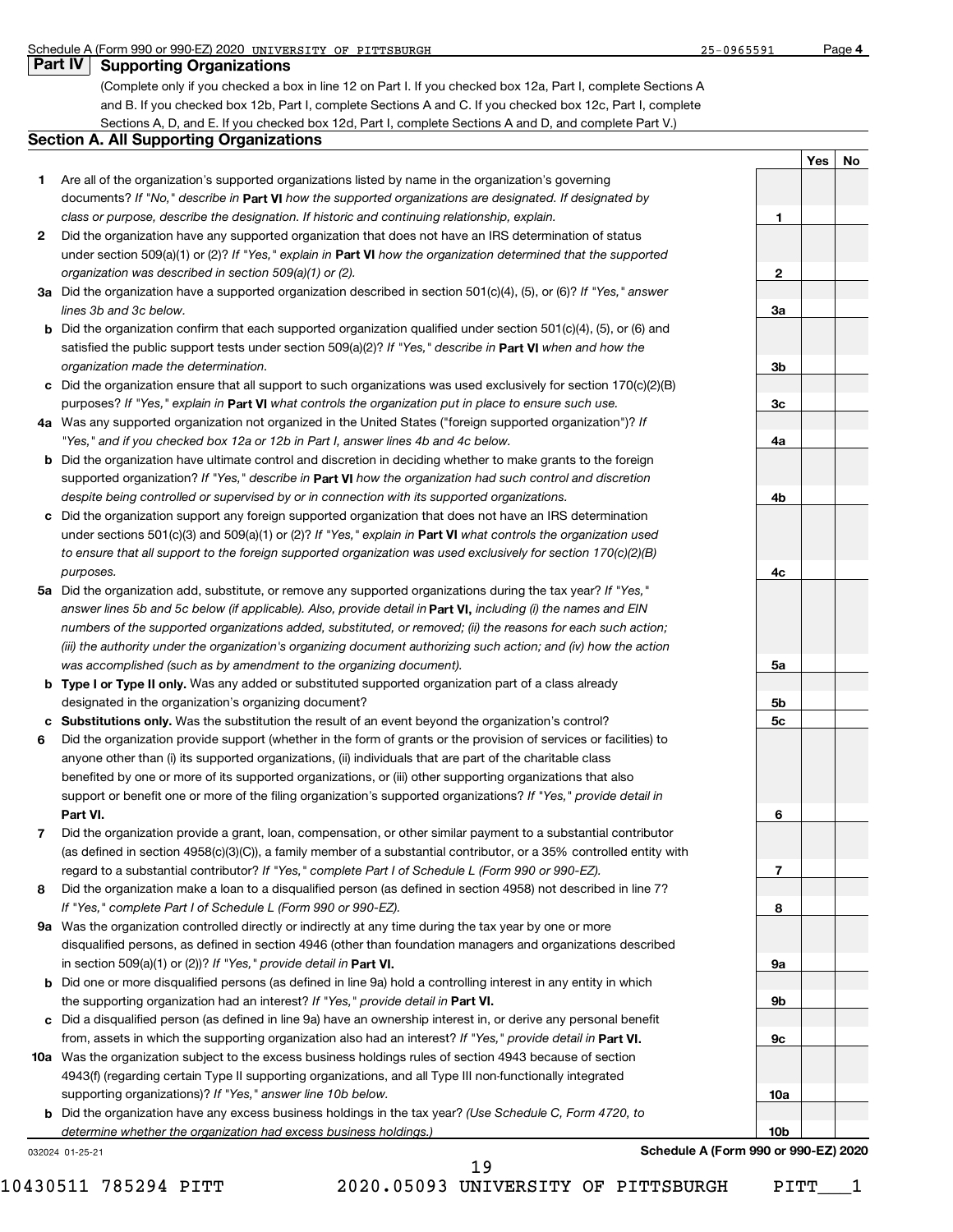|                | Schedule A (Form 990 or 990-EZ) 2020 UNIVERSITY OF PITTSBURGH                                                        | 25-0965591 |                 |     | Page 5 |
|----------------|----------------------------------------------------------------------------------------------------------------------|------------|-----------------|-----|--------|
| <b>Part IV</b> | <b>Supporting Organizations (continued)</b>                                                                          |            |                 |     |        |
|                |                                                                                                                      |            |                 | Yes | No     |
| 11             | Has the organization accepted a gift or contribution from any of the following persons?                              |            |                 |     |        |
|                | a A person who directly or indirectly controls, either alone or together with persons described in lines 11b and     |            |                 |     |        |
|                | 11c below, the governing body of a supported organization?                                                           |            | 11a             |     |        |
|                | <b>b</b> A family member of a person described in line 11a above?                                                    |            | 11 <sub>b</sub> |     |        |
|                | c A 35% controlled entity of a person described in line 11a or 11b above? If "Yes" to line 11a, 11b, or 11c, provide |            |                 |     |        |
|                | detail in Part VI.                                                                                                   |            | 11c             |     |        |

#### **Section B. Type I Supporting Organizations**

|   |                                                                                                                                                                                                                                                                                                                                                                                                                                                                                                                                                                                                                                                      |   | Yes |  |
|---|------------------------------------------------------------------------------------------------------------------------------------------------------------------------------------------------------------------------------------------------------------------------------------------------------------------------------------------------------------------------------------------------------------------------------------------------------------------------------------------------------------------------------------------------------------------------------------------------------------------------------------------------------|---|-----|--|
|   | Did the governing body, members of the governing body, officers acting in their official capacity, or membership of one or<br>more supported organizations have the power to regularly appoint or elect at least a majority of the organization's officers,<br>directors, or trustees at all times during the tax year? If "No," describe in Part VI how the supported organization(s)<br>effectively operated, supervised, or controlled the organization's activities. If the organization had more than one supported<br>organization, describe how the powers to appoint and/or remove officers, directors, or trustees were allocated among the |   |     |  |
|   | supported organizations and what conditions or restrictions, if any, applied to such powers during the tax year.                                                                                                                                                                                                                                                                                                                                                                                                                                                                                                                                     |   |     |  |
| 2 | Did the organization operate for the benefit of any supported organization other than the supported                                                                                                                                                                                                                                                                                                                                                                                                                                                                                                                                                  |   |     |  |
|   | organization(s) that operated, supervised, or controlled the supporting organization? If "Yes," explain in                                                                                                                                                                                                                                                                                                                                                                                                                                                                                                                                           |   |     |  |
|   | Part VI how providing such benefit carried out the purposes of the supported organization(s) that operated,                                                                                                                                                                                                                                                                                                                                                                                                                                                                                                                                          |   |     |  |
|   | supervised, or controlled the supporting organization.                                                                                                                                                                                                                                                                                                                                                                                                                                                                                                                                                                                               | 2 |     |  |
|   | <b>Section C. Type II Supporting Organizations</b>                                                                                                                                                                                                                                                                                                                                                                                                                                                                                                                                                                                                   |   |     |  |
|   |                                                                                                                                                                                                                                                                                                                                                                                                                                                                                                                                                                                                                                                      |   | Yes |  |
|   |                                                                                                                                                                                                                                                                                                                                                                                                                                                                                                                                                                                                                                                      |   |     |  |

**1** or trustees of each of the organization's supported organization(s)? If "No," describe in Part VI how control **1** *or management of the supporting organization was vested in the same persons that controlled or managed the supported organization(s).* Were a majority of the organization's directors or trustees during the tax year also a majority of the directors

#### **Section D. All Type III Supporting Organizations**

|              |                                                                                                                           |   | Yes | No |
|--------------|---------------------------------------------------------------------------------------------------------------------------|---|-----|----|
|              | Did the organization provide to each of its supported organizations, by the last day of the fifth month of the            |   |     |    |
|              | organization's tax year, (i) a written notice describing the type and amount of support provided during the prior tax     |   |     |    |
|              | year, (ii) a copy of the Form 990 that was most recently filed as of the date of notification, and (iii) copies of the    |   |     |    |
|              | organization's governing documents in effect on the date of notification, to the extent not previously provided?          |   |     |    |
| $\mathbf{2}$ | Were any of the organization's officers, directors, or trustees either (i) appointed or elected by the supported          |   |     |    |
|              | organization(s) or (ii) serving on the governing body of a supported organization? If "No," explain in <b>Part VI</b> how |   |     |    |
|              | the organization maintained a close and continuous working relationship with the supported organization(s).               | 0 |     |    |
| 3            | By reason of the relationship described in line 2, above, did the organization's supported organizations have a           |   |     |    |
|              | significant voice in the organization's investment policies and in directing the use of the organization's                |   |     |    |
|              | income or assets at all times during the tax year? If "Yes," describe in Part VI the role the organization's              |   |     |    |
|              | supported organizations played in this regard.                                                                            | 3 |     |    |

#### **Section E. Type III Functionally Integrated Supporting Organizations**

|  | Check the box next to the method that the organization used to satisfy the Integral Part Test during the yealsee instructions). |  |
|--|---------------------------------------------------------------------------------------------------------------------------------|--|
|--|---------------------------------------------------------------------------------------------------------------------------------|--|

- **a** The organization satisfied the Activities Test. Complete line 2 below.  $\mathcal{L}_{\mathcal{A}}$
- **b** The organization is the parent of each of its supported organizations. Complete line 3 below.  $\mathcal{L}_{\mathcal{A}}$

|  |  | c <b>Let of the organization supported a governmental entity</b> . Describe in Part VI how you supported a governmental entity (see instructions) |  |  |  |  |  |  |  |  |  |  |
|--|--|---------------------------------------------------------------------------------------------------------------------------------------------------|--|--|--|--|--|--|--|--|--|--|
|--|--|---------------------------------------------------------------------------------------------------------------------------------------------------|--|--|--|--|--|--|--|--|--|--|

- **2** Activities Test. Answer lines 2a and 2b below. **And the state of the state of the state of the state of the state of the state of the state of the state of the state of the state of the state of the state of the state of t**
- **a** Did substantially all of the organization's activities during the tax year directly further the exempt purposes of the supported organization(s) to which the organization was responsive? If "Yes," then in Part VI identify **those supported organizations and explain**  *how these activities directly furthered their exempt purposes, how the organization was responsive to those supported organizations, and how the organization determined that these activities constituted substantially all of its activities.*
- **b** Did the activities described in line 2a, above, constitute activities that, but for the organization's involvement, **Part VI**  *the reasons for the organization's position that its supported organization(s) would have engaged in* one or more of the organization's supported organization(s) would have been engaged in? If "Yes," explain in *these activities but for the organization's involvement.*
- **3** Parent of Supported Organizations. Answer lines 3a and 3b below.
- **a** Did the organization have the power to regularly appoint or elect a majority of the officers, directors, or trustees of each of the supported organizations? If "Yes" or "No" provide details in Part VI.
- **b** Did the organization exercise a substantial degree of direction over the policies, programs, and activities of each of its supported organizations? If "Yes," describe in Part VI the role played by the organization in this regard.
- 032025 01-25-21

**Schedule A (Form 990 or 990-EZ) 2020**

**2a**

**2b**

**3a**

**3b**

10430511 785294 PITT 2020.05093 UNIVERSITY OF PITTSBURGH PITT\_\_\_1

20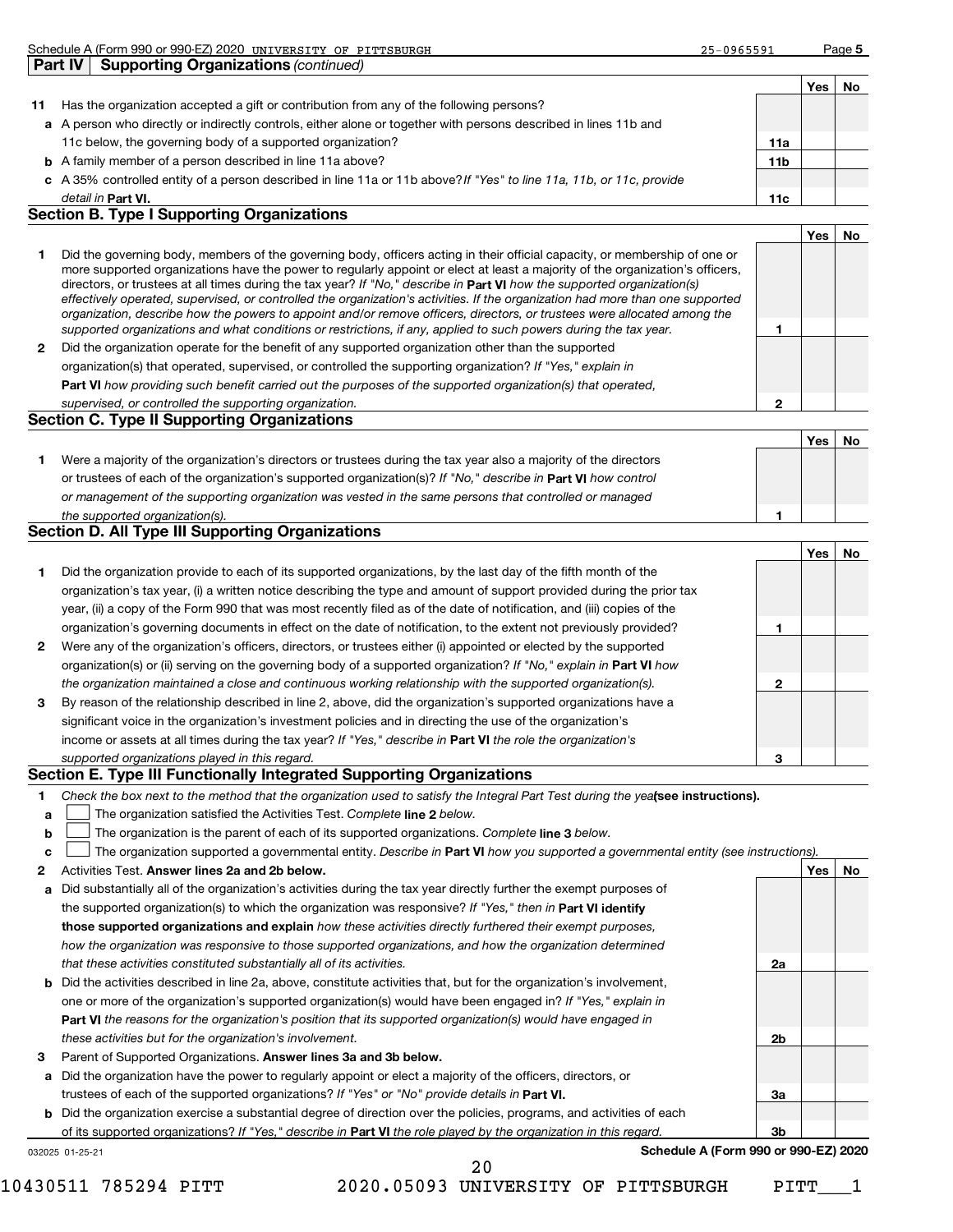|   | Schedule A (Form 990 or 990-EZ) 2020 UNIVERSITY OF PITTSBURGH                                                                                  |                |                | 25-0965591                     | Page 6 |
|---|------------------------------------------------------------------------------------------------------------------------------------------------|----------------|----------------|--------------------------------|--------|
|   | Type III Non-Functionally Integrated 509(a)(3) Supporting Organizations<br><b>Part V</b>                                                       |                |                |                                |        |
| 1 | Check here if the organization satisfied the Integral Part Test as a qualifying trust on Nov. 20, 1970 (explain in Part VI). See instructions. |                |                |                                |        |
|   | All other Type III non-functionally integrated supporting organizations must complete Sections A through E.                                    |                |                |                                |        |
|   | Section A - Adjusted Net Income                                                                                                                |                | (A) Prior Year | (B) Current Year<br>(optional) |        |
| 1 | Net short-term capital gain                                                                                                                    | 1              |                |                                |        |
| 2 | Recoveries of prior-year distributions                                                                                                         | $\overline{2}$ |                |                                |        |
| 3 | Other gross income (see instructions)                                                                                                          | 3              |                |                                |        |
| 4 | Add lines 1 through 3.                                                                                                                         | 4              |                |                                |        |
| 5 | Depreciation and depletion                                                                                                                     | 5              |                |                                |        |
| 6 | Portion of operating expenses paid or incurred for production or                                                                               |                |                |                                |        |
|   | collection of gross income or for management, conservation, or                                                                                 |                |                |                                |        |
|   | maintenance of property held for production of income (see instructions)                                                                       | 6              |                |                                |        |
| 7 | Other expenses (see instructions)                                                                                                              | 7              |                |                                |        |
| 8 | Adjusted Net Income (subtract lines 5, 6, and 7 from line 4)                                                                                   | 8              |                |                                |        |
|   | <b>Section B - Minimum Asset Amount</b>                                                                                                        |                | (A) Prior Year | (B) Current Year<br>(optional) |        |
| 1 | Aggregate fair market value of all non-exempt-use assets (see                                                                                  |                |                |                                |        |
|   | instructions for short tax year or assets held for part of year):                                                                              |                |                |                                |        |
|   | a Average monthly value of securities                                                                                                          | 1a             |                |                                |        |
|   | <b>b</b> Average monthly cash balances                                                                                                         | 1b             |                |                                |        |
|   | c Fair market value of other non-exempt-use assets                                                                                             | 1c             |                |                                |        |
|   | d Total (add lines 1a, 1b, and 1c)                                                                                                             | 1d             |                |                                |        |
|   | e Discount claimed for blockage or other factors                                                                                               |                |                |                                |        |
|   | (explain in detail in <b>Part VI</b> ):                                                                                                        |                |                |                                |        |
| 2 | Acquisition indebtedness applicable to non-exempt-use assets                                                                                   | $\mathbf{2}$   |                |                                |        |
| 3 | Subtract line 2 from line 1d.                                                                                                                  | 3              |                |                                |        |
| 4 | Cash deemed held for exempt use. Enter 0.015 of line 3 (for greater amount,                                                                    |                |                |                                |        |
|   | see instructions).                                                                                                                             | 4              |                |                                |        |
| 5 | Net value of non-exempt-use assets (subtract line 4 from line 3)                                                                               | 5              |                |                                |        |
| 6 | Multiply line 5 by 0.035.                                                                                                                      | 6              |                |                                |        |
| 7 | Recoveries of prior-year distributions                                                                                                         | 7              |                |                                |        |
| 8 | Minimum Asset Amount (add line 7 to line 6)                                                                                                    | 8              |                |                                |        |
|   | <b>Section C - Distributable Amount</b>                                                                                                        |                |                | <b>Current Year</b>            |        |
|   | Adjusted net income for prior year (from Section A, line 8, column A)                                                                          | 1              |                |                                |        |
| 2 | Enter 0.85 of line 1.                                                                                                                          | 2              |                |                                |        |
| 3 | Minimum asset amount for prior year (from Section B, line 8, column A)                                                                         | 3              |                |                                |        |
| 4 | Enter greater of line 2 or line 3.                                                                                                             | 4              |                |                                |        |
| 5 | Income tax imposed in prior year                                                                                                               | 5              |                |                                |        |
| 6 | Distributable Amount. Subtract line 5 from line 4, unless subject to                                                                           |                |                |                                |        |
|   | emergency temporary reduction (see instructions).                                                                                              | 6              |                |                                |        |
| 7 | Check here if the current year is the organization's first as a non-functionally integrated Type III supporting organization (see              |                |                |                                |        |
|   | instructions).                                                                                                                                 |                |                |                                |        |

**Schedule A (Form 990 or 990-EZ) 2020**

032026 01-25-21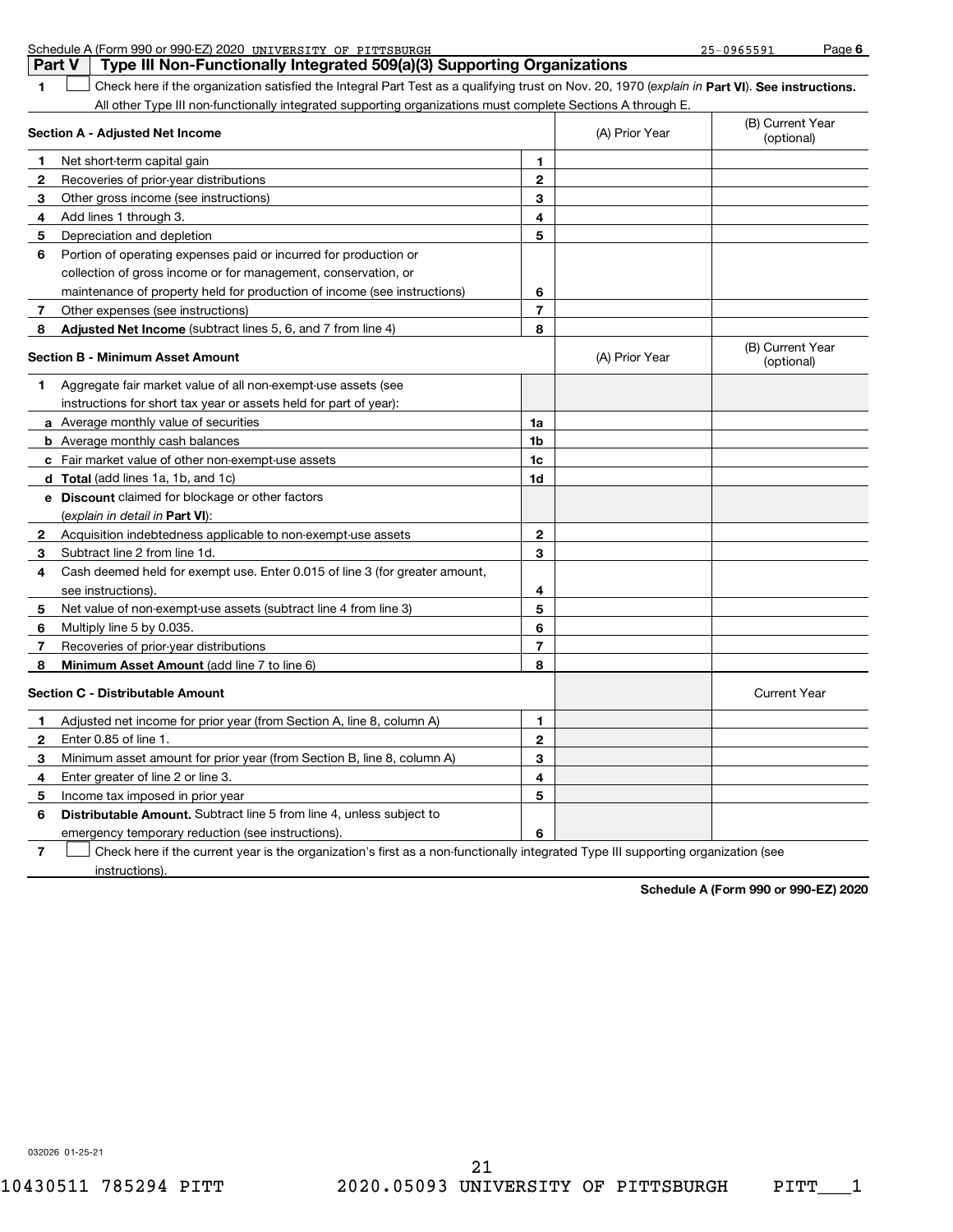|               | Schedule A (Form 990 or 990-EZ) 2020 UNIVERSITY OF PITTSBURGH                              |                                    |                                              |    | 25-0965591                                       | Page 7 |
|---------------|--------------------------------------------------------------------------------------------|------------------------------------|----------------------------------------------|----|--------------------------------------------------|--------|
| <b>Part V</b> | Type III Non-Functionally Integrated 509(a)(3) Supporting Organizations (continued)        |                                    |                                              |    |                                                  |        |
|               | Section D - Distributions                                                                  |                                    |                                              |    | <b>Current Year</b>                              |        |
| 1             | Amounts paid to supported organizations to accomplish exempt purposes                      |                                    |                                              | 1  |                                                  |        |
| 2             | Amounts paid to perform activity that directly furthers exempt purposes of supported       |                                    |                                              |    |                                                  |        |
|               | organizations, in excess of income from activity                                           |                                    |                                              | 2  |                                                  |        |
| 3             | Administrative expenses paid to accomplish exempt purposes of supported organizations      |                                    |                                              | 3  |                                                  |        |
| 4             | Amounts paid to acquire exempt-use assets                                                  |                                    |                                              | 4  |                                                  |        |
| 5             | Qualified set-aside amounts (prior IRS approval required - provide details in Part VI)     |                                    |                                              | 5  |                                                  |        |
| 6             | Other distributions (describe in Part VI). See instructions.                               |                                    |                                              | 6  |                                                  |        |
| 7             | Total annual distributions. Add lines 1 through 6.                                         |                                    |                                              | 7  |                                                  |        |
| 8             | Distributions to attentive supported organizations to which the organization is responsive |                                    |                                              |    |                                                  |        |
|               | (provide details in Part VI). See instructions.                                            |                                    |                                              | 8  |                                                  |        |
| 9             | Distributable amount for 2020 from Section C, line 6                                       |                                    |                                              | 9  |                                                  |        |
| 10            | Line 8 amount divided by line 9 amount                                                     |                                    |                                              | 10 |                                                  |        |
|               | Section E - Distribution Allocations (see instructions)                                    | (i)<br><b>Excess Distributions</b> | (i)<br><b>Underdistributions</b><br>Pre-2020 |    | (iii)<br><b>Distributable</b><br>Amount for 2020 |        |
| 1             | Distributable amount for 2020 from Section C, line 6                                       |                                    |                                              |    |                                                  |        |
| 2             | Underdistributions, if any, for years prior to 2020 (reason-                               |                                    |                                              |    |                                                  |        |
|               | able cause required - explain in Part VI). See instructions.                               |                                    |                                              |    |                                                  |        |
| з             | Excess distributions carryover, if any, to 2020                                            |                                    |                                              |    |                                                  |        |
|               | <b>a</b> From 2015                                                                         |                                    |                                              |    |                                                  |        |
|               | <b>b</b> From 2016                                                                         |                                    |                                              |    |                                                  |        |
|               | c From $2017$                                                                              |                                    |                                              |    |                                                  |        |
|               | $d$ From 2018                                                                              |                                    |                                              |    |                                                  |        |
|               | e From 2019                                                                                |                                    |                                              |    |                                                  |        |
|               | f Total of lines 3a through 3e                                                             |                                    |                                              |    |                                                  |        |
|               | <b>g</b> Applied to underdistributions of prior years                                      |                                    |                                              |    |                                                  |        |
|               | <b>h</b> Applied to 2020 distributable amount                                              |                                    |                                              |    |                                                  |        |
| j.            | Carryover from 2015 not applied (see instructions)                                         |                                    |                                              |    |                                                  |        |
|               | Remainder. Subtract lines 3g, 3h, and 3i from line 3f.                                     |                                    |                                              |    |                                                  |        |
| 4             | Distributions for 2020 from Section D,                                                     |                                    |                                              |    |                                                  |        |
|               | \$<br>line $7:$                                                                            |                                    |                                              |    |                                                  |        |
|               | <b>a</b> Applied to underdistributions of prior years                                      |                                    |                                              |    |                                                  |        |
|               | <b>b</b> Applied to 2020 distributable amount                                              |                                    |                                              |    |                                                  |        |
|               | <b>c</b> Remainder. Subtract lines 4a and 4b from line 4.                                  |                                    |                                              |    |                                                  |        |
|               | Remaining underdistributions for years prior to 2020, if                                   |                                    |                                              |    |                                                  |        |
|               | any. Subtract lines 3q and 4a from line 2. For result greater                              |                                    |                                              |    |                                                  |        |
|               | than zero, explain in Part VI. See instructions.                                           |                                    |                                              |    |                                                  |        |
| 6             | Remaining underdistributions for 2020. Subtract lines 3h                                   |                                    |                                              |    |                                                  |        |
|               | and 4b from line 1. For result greater than zero, explain in                               |                                    |                                              |    |                                                  |        |
|               | <b>Part VI.</b> See instructions.                                                          |                                    |                                              |    |                                                  |        |
| 7             | Excess distributions carryover to 2021. Add lines 3j                                       |                                    |                                              |    |                                                  |        |
|               | and 4c.                                                                                    |                                    |                                              |    |                                                  |        |
| 8             | Breakdown of line 7:                                                                       |                                    |                                              |    |                                                  |        |
|               | a Excess from 2016                                                                         |                                    |                                              |    |                                                  |        |
|               | <b>b</b> Excess from 2017                                                                  |                                    |                                              |    |                                                  |        |
|               | c Excess from 2018                                                                         |                                    |                                              |    |                                                  |        |
|               | d Excess from 2019                                                                         |                                    |                                              |    |                                                  |        |
|               | e Excess from 2020                                                                         |                                    |                                              |    |                                                  |        |

**Schedule A (Form 990 or 990-EZ) 2020**

032027 01-25-21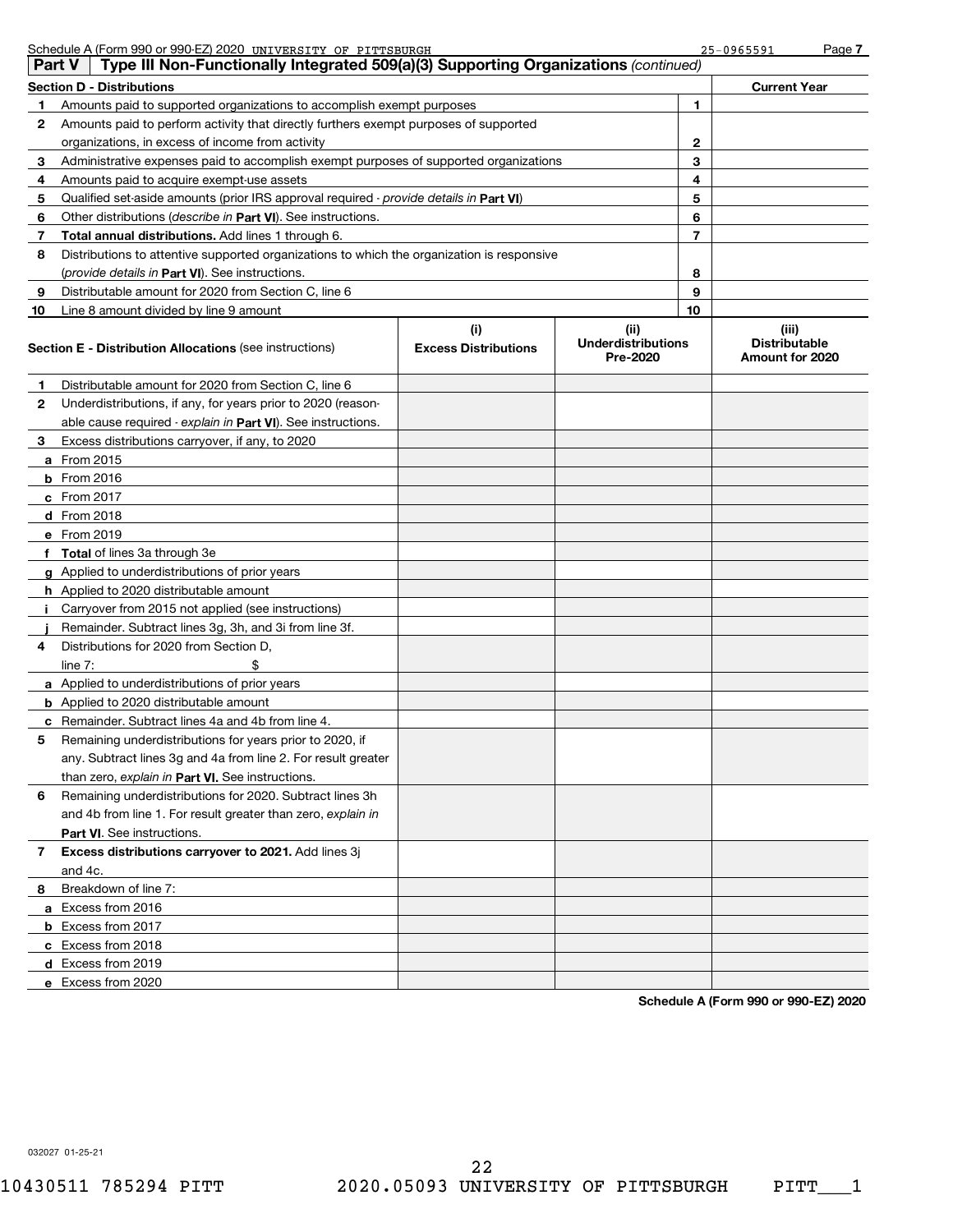| Schedule A (Form 990 or 990-EZ) 2020 UNIVERSITY OF PITTSBURGH                                                                                                                                                                                                                                                                                                                                             |                                           | 25-0965591                           | Page 8 |
|-----------------------------------------------------------------------------------------------------------------------------------------------------------------------------------------------------------------------------------------------------------------------------------------------------------------------------------------------------------------------------------------------------------|-------------------------------------------|--------------------------------------|--------|
| <b>Part VI</b><br><b>Supplemental Information.</b> Provide the explanations required by Part II, line 10; Part II, line 17a or 17b; Part III, line 12; Part IV, Section A, lines 1, 2, 3b, 3c, 4b, 4c, 5a, 6, 9a, 9b, 9c, 11a, 11b, and 11c; Part IV,<br>line 1; Part IV, Section D, lines 2 and 3; Part IV, Section E, lines 1c, 2a, 2b, 3a, and 3b; Part V, line 1; Part V, Section B, line 1e; Part V, |                                           |                                      |        |
| Section D, lines 5, 6, and 8; and Part V, Section E, lines 2, 5, and 6. Also complete this part for any additional information.<br>(See instructions.)                                                                                                                                                                                                                                                    |                                           |                                      |        |
|                                                                                                                                                                                                                                                                                                                                                                                                           |                                           |                                      |        |
|                                                                                                                                                                                                                                                                                                                                                                                                           |                                           |                                      |        |
|                                                                                                                                                                                                                                                                                                                                                                                                           |                                           |                                      |        |
|                                                                                                                                                                                                                                                                                                                                                                                                           |                                           |                                      |        |
|                                                                                                                                                                                                                                                                                                                                                                                                           |                                           |                                      |        |
|                                                                                                                                                                                                                                                                                                                                                                                                           |                                           |                                      |        |
|                                                                                                                                                                                                                                                                                                                                                                                                           |                                           |                                      |        |
|                                                                                                                                                                                                                                                                                                                                                                                                           |                                           |                                      |        |
|                                                                                                                                                                                                                                                                                                                                                                                                           |                                           |                                      |        |
|                                                                                                                                                                                                                                                                                                                                                                                                           |                                           |                                      |        |
|                                                                                                                                                                                                                                                                                                                                                                                                           |                                           |                                      |        |
|                                                                                                                                                                                                                                                                                                                                                                                                           |                                           |                                      |        |
|                                                                                                                                                                                                                                                                                                                                                                                                           |                                           |                                      |        |
|                                                                                                                                                                                                                                                                                                                                                                                                           |                                           |                                      |        |
|                                                                                                                                                                                                                                                                                                                                                                                                           |                                           |                                      |        |
|                                                                                                                                                                                                                                                                                                                                                                                                           |                                           |                                      |        |
|                                                                                                                                                                                                                                                                                                                                                                                                           |                                           |                                      |        |
|                                                                                                                                                                                                                                                                                                                                                                                                           |                                           |                                      |        |
|                                                                                                                                                                                                                                                                                                                                                                                                           |                                           |                                      |        |
|                                                                                                                                                                                                                                                                                                                                                                                                           |                                           |                                      |        |
|                                                                                                                                                                                                                                                                                                                                                                                                           |                                           |                                      |        |
|                                                                                                                                                                                                                                                                                                                                                                                                           |                                           |                                      |        |
|                                                                                                                                                                                                                                                                                                                                                                                                           |                                           |                                      |        |
|                                                                                                                                                                                                                                                                                                                                                                                                           |                                           |                                      |        |
|                                                                                                                                                                                                                                                                                                                                                                                                           |                                           |                                      |        |
|                                                                                                                                                                                                                                                                                                                                                                                                           |                                           |                                      |        |
|                                                                                                                                                                                                                                                                                                                                                                                                           |                                           |                                      |        |
| 032028 01-25-21                                                                                                                                                                                                                                                                                                                                                                                           |                                           | Schedule A (Form 990 or 990-EZ) 2020 |        |
| 10430511 785294 PITT                                                                                                                                                                                                                                                                                                                                                                                      | 23<br>2020.05093 UNIVERSITY OF PITTSBURGH | PITT                                 |        |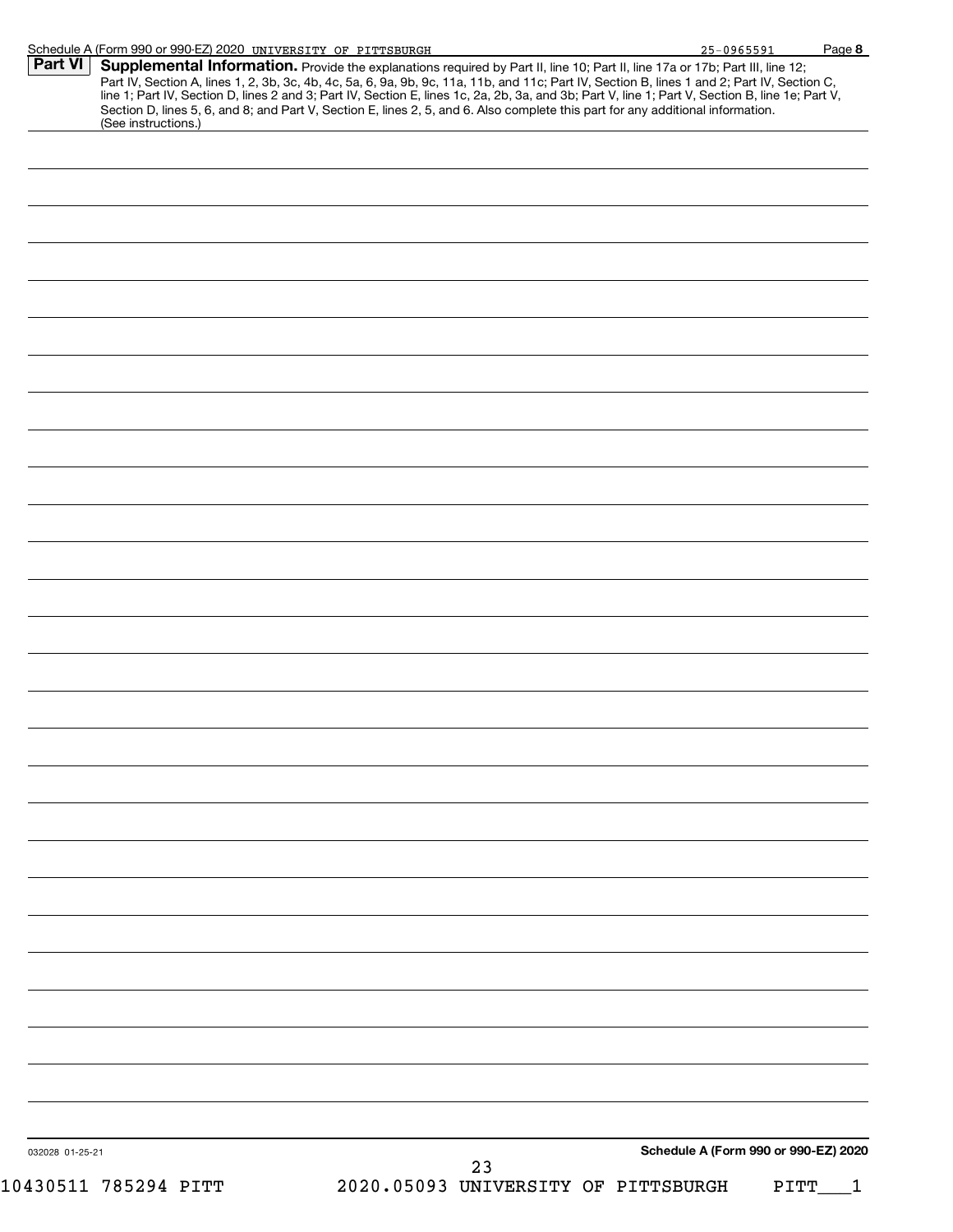| <b>SCHEDULE C</b>                                      | <b>Political Campaign and Lobbying Activities</b>                                                                                                                                                                                                                                             |           |                                                                             |                     | OMB No. 1545-0047                                                                                                                                           |
|--------------------------------------------------------|-----------------------------------------------------------------------------------------------------------------------------------------------------------------------------------------------------------------------------------------------------------------------------------------------|-----------|-----------------------------------------------------------------------------|---------------------|-------------------------------------------------------------------------------------------------------------------------------------------------------------|
| (Form 990 or 990-EZ)                                   | For Organizations Exempt From Income Tax Under section 501(c) and section 527                                                                                                                                                                                                                 |           |                                                                             |                     |                                                                                                                                                             |
| Department of the Treasury<br>Internal Revenue Service | Complete if the organization is described below.<br>Attach to Form 990 or Form 990-EZ.<br>Go to www.irs.gov/Form990 for instructions and the latest information.                                                                                                                              |           |                                                                             |                     | <b>Open to Public</b><br>Inspection                                                                                                                         |
|                                                        | If the organization answered "Yes," on Form 990, Part IV, line 3, or Form 990-EZ, Part V, line 46 (Political Campaign Activities), then<br>• Section 501(c)(3) organizations: Complete Parts I-A and B. Do not complete Part I-C.                                                             |           |                                                                             |                     |                                                                                                                                                             |
|                                                        | • Section 501(c) (other than section 501(c)(3)) organizations: Complete Parts I-A and C below. Do not complete Part I-B.                                                                                                                                                                      |           |                                                                             |                     |                                                                                                                                                             |
| • Section 527 organizations: Complete Part I-A only.   |                                                                                                                                                                                                                                                                                               |           |                                                                             |                     |                                                                                                                                                             |
|                                                        | If the organization answered "Yes," on Form 990, Part IV, line 4, or Form 990-EZ, Part VI, line 47 (Lobbying Activities), then<br>• Section 501(c)(3) organizations that have filed Form 5768 (election under section 501(h)): Complete Part II-A. Do not complete Part II-B.                 |           |                                                                             |                     |                                                                                                                                                             |
|                                                        | • Section 501(c)(3) organizations that have NOT filed Form 5768 (election under section 501(h)): Complete Part II-B. Do not complete Part II-A.                                                                                                                                               |           |                                                                             |                     |                                                                                                                                                             |
| Tax) (See separate instructions), then                 | If the organization answered "Yes," on Form 990, Part IV, line 5 (Proxy Tax) (See separate instructions) or Form 990-EZ, Part V, line 35c (Proxy                                                                                                                                              |           |                                                                             |                     |                                                                                                                                                             |
| Name of organization                                   | • Section 501(c)(4), (5), or (6) organizations: Complete Part III.                                                                                                                                                                                                                            |           |                                                                             |                     | <b>Employer identification number</b>                                                                                                                       |
|                                                        | UNIVERSITY OF PITTSBURGH                                                                                                                                                                                                                                                                      |           |                                                                             |                     | 25-0965591                                                                                                                                                  |
| Part I-A                                               | Complete if the organization is exempt under section 501(c) or is a section 527 organization.                                                                                                                                                                                                 |           |                                                                             |                     |                                                                                                                                                             |
|                                                        | 1 Provide a description of the organization's direct and indirect political campaign activities in Part IV.                                                                                                                                                                                   |           |                                                                             |                     |                                                                                                                                                             |
| 2.                                                     | Political campaign activity expenditures measurement and the state of the state of the state of the state of the state of the state of the state of the state of the state of the state of the state of the state of the state                                                                |           |                                                                             |                     |                                                                                                                                                             |
| 3.                                                     |                                                                                                                                                                                                                                                                                               |           |                                                                             |                     |                                                                                                                                                             |
| Part I-B                                               | Complete if the organization is exempt under section 501(c)(3).                                                                                                                                                                                                                               |           |                                                                             |                     |                                                                                                                                                             |
|                                                        |                                                                                                                                                                                                                                                                                               |           |                                                                             |                     |                                                                                                                                                             |
| 2                                                      |                                                                                                                                                                                                                                                                                               |           |                                                                             |                     |                                                                                                                                                             |
|                                                        |                                                                                                                                                                                                                                                                                               |           |                                                                             |                     | Yes<br>No<br><b>No</b><br>Yes                                                                                                                               |
| <b>b</b> If "Yes," describe in Part IV.                |                                                                                                                                                                                                                                                                                               |           |                                                                             |                     |                                                                                                                                                             |
|                                                        | Part I-C Complete if the organization is exempt under section 501(c), except section 501(c)(3).                                                                                                                                                                                               |           |                                                                             |                     |                                                                                                                                                             |
|                                                        | 1 Enter the amount directly expended by the filing organization for section 527 exempt function activities<br>2 Enter the amount of the filing organization's funds contributed to other organizations for section 527                                                                        |           |                                                                             | $\triangleright$ s  |                                                                                                                                                             |
|                                                        | exempt function activities material content and activities and activities are activities and activities and activities and activities and activities and activities and activities and activities and activities and activitie                                                                |           |                                                                             | $\triangleright$ \$ |                                                                                                                                                             |
|                                                        | 3 Total exempt function expenditures. Add lines 1 and 2. Enter here and on Form 1120-POL,                                                                                                                                                                                                     |           |                                                                             |                     |                                                                                                                                                             |
|                                                        |                                                                                                                                                                                                                                                                                               |           |                                                                             |                     | <b>Yes</b><br><b>No</b>                                                                                                                                     |
|                                                        | Enter the names, addresses and employer identification number (EIN) of all section 527 political organizations to which the filing organization                                                                                                                                               |           |                                                                             |                     |                                                                                                                                                             |
|                                                        | made payments. For each organization listed, enter the amount paid from the filing organization's funds. Also enter the amount of political<br>contributions received that were promptly and directly delivered to a separate political organization, such as a separate segregated fund or a |           |                                                                             |                     |                                                                                                                                                             |
|                                                        | political action committee (PAC). If additional space is needed, provide information in Part IV.                                                                                                                                                                                              |           |                                                                             |                     |                                                                                                                                                             |
| (a) Name                                               | (b) Address                                                                                                                                                                                                                                                                                   | (c) $EIN$ | (d) Amount paid from<br>filing organization's<br>funds. If none, enter -0-. |                     | (e) Amount of political<br>contributions received and<br>promptly and directly<br>delivered to a separate<br>political organization.<br>If none, enter -0-. |
|                                                        |                                                                                                                                                                                                                                                                                               |           |                                                                             |                     |                                                                                                                                                             |
|                                                        |                                                                                                                                                                                                                                                                                               |           |                                                                             |                     |                                                                                                                                                             |
|                                                        |                                                                                                                                                                                                                                                                                               |           |                                                                             |                     |                                                                                                                                                             |
|                                                        |                                                                                                                                                                                                                                                                                               |           |                                                                             |                     |                                                                                                                                                             |
|                                                        |                                                                                                                                                                                                                                                                                               |           |                                                                             |                     |                                                                                                                                                             |
|                                                        |                                                                                                                                                                                                                                                                                               |           |                                                                             |                     |                                                                                                                                                             |
| LHA                                                    | For Paperwork Reduction Act Notice, see the Instructions for Form 990 or 990-EZ.                                                                                                                                                                                                              |           |                                                                             |                     | Schedule C (Form 990 or 990-EZ) 2020                                                                                                                        |

032041 12-02-20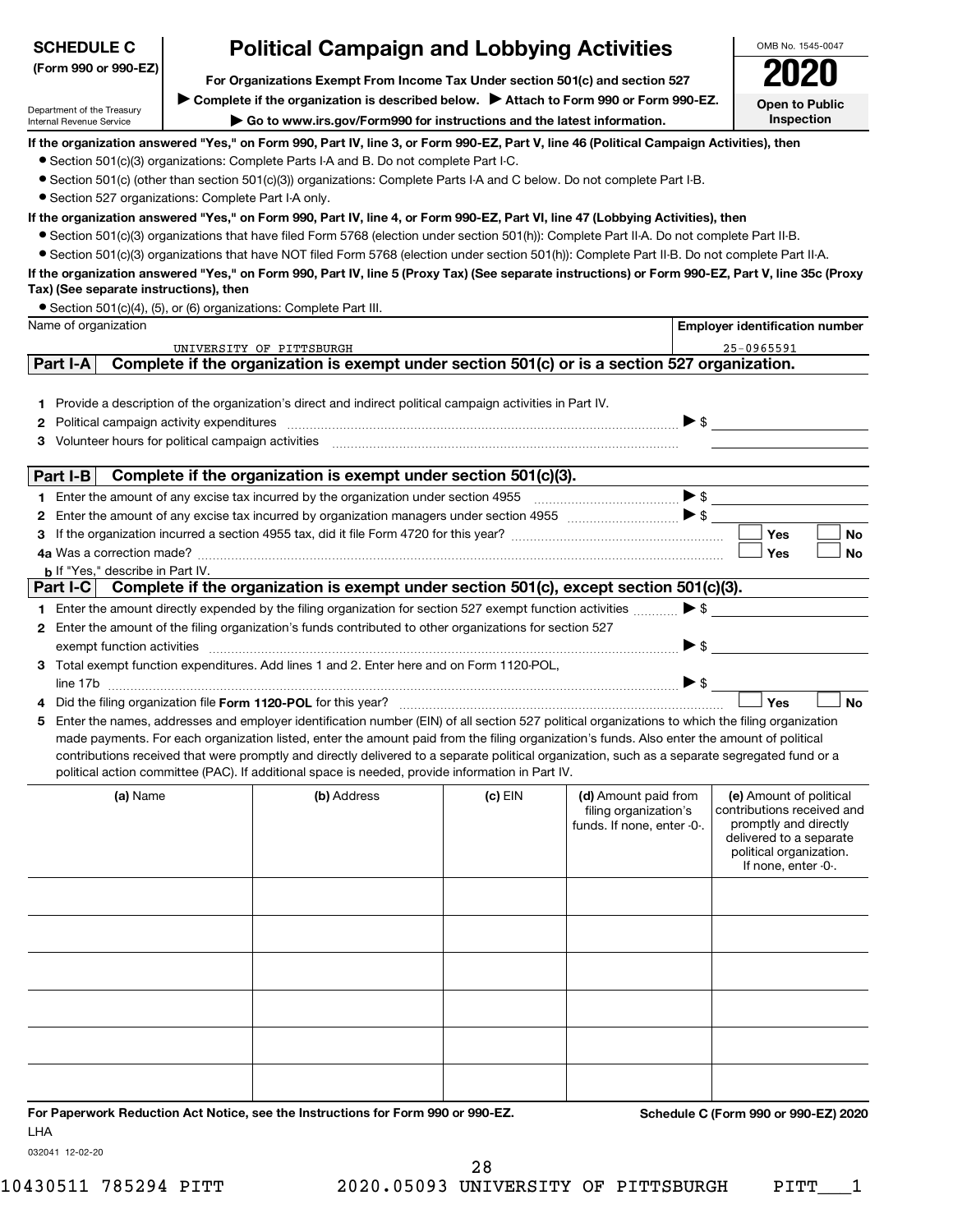Schedule C (Form 990 or 990-EZ) 2020 UNIVERSITY OF PITTSBURGH 25 Page 25-0965591 Page 25-0965591

**2**

| Complete if the organization is exempt under section 501(c)(3) and filed Form 5768 (election under<br>Part II-A<br>section 501(h)).                                               |                                        |                                                                                                         |                                                      |                                        |                                |
|-----------------------------------------------------------------------------------------------------------------------------------------------------------------------------------|----------------------------------------|---------------------------------------------------------------------------------------------------------|------------------------------------------------------|----------------------------------------|--------------------------------|
| A Check $\blacktriangleright$<br>if the filing organization belongs to an affiliated group (and list in Part IV each affiliated group member's name, address, EIN,                |                                        |                                                                                                         |                                                      |                                        |                                |
| expenses, and share of excess lobbying expenditures).                                                                                                                             |                                        |                                                                                                         |                                                      |                                        |                                |
| <b>B</b> Check $\blacktriangleright$<br>if the filing organization checked box A and "limited control" provisions apply.                                                          |                                        |                                                                                                         |                                                      |                                        |                                |
| (The term "expenditures" means amounts paid or incurred.)                                                                                                                         | <b>Limits on Lobbying Expenditures</b> |                                                                                                         |                                                      | (a) Filing<br>organization's<br>totals | (b) Affiliated group<br>totals |
| <b>1a</b> Total lobbying expenditures to influence public opinion (grassroots lobbying)                                                                                           |                                        |                                                                                                         |                                                      |                                        |                                |
| <b>b</b> Total lobbying expenditures to influence a legislative body (direct lobbying) <i>manumumumum</i>                                                                         |                                        |                                                                                                         |                                                      |                                        |                                |
|                                                                                                                                                                                   |                                        |                                                                                                         |                                                      |                                        |                                |
| Other exempt purpose expenditures                                                                                                                                                 |                                        |                                                                                                         |                                                      |                                        |                                |
|                                                                                                                                                                                   |                                        |                                                                                                         |                                                      |                                        |                                |
| f Lobbying nontaxable amount. Enter the amount from the following table in both columns.                                                                                          |                                        |                                                                                                         |                                                      |                                        |                                |
| If the amount on line 1e, column (a) or (b) is:                                                                                                                                   |                                        | The lobbying nontaxable amount is:                                                                      |                                                      |                                        |                                |
| Not over \$500,000                                                                                                                                                                |                                        | 20% of the amount on line 1e.                                                                           |                                                      |                                        |                                |
| Over \$500,000 but not over \$1,000,000                                                                                                                                           |                                        | \$100,000 plus 15% of the excess over \$500,000.                                                        |                                                      |                                        |                                |
| Over \$1,000,000 but not over \$1,500,000                                                                                                                                         |                                        |                                                                                                         | \$175,000 plus 10% of the excess over \$1,000,000    |                                        |                                |
| Over \$1,500,000 but not over \$17,000,000                                                                                                                                        |                                        |                                                                                                         | \$225,000 plus 5% of the excess over \$1,500,000.    |                                        |                                |
| Over \$17,000,000                                                                                                                                                                 |                                        | \$1,000,000.                                                                                            |                                                      |                                        |                                |
| g Grassroots nontaxable amount (enter 25% of line 1f)<br>h Subtract line 1g from line 1a. If zero or less, enter -0-<br>Subtract line 1f from line 1c. If zero or less, enter -0- |                                        |                                                                                                         |                                                      |                                        |                                |
| If there is an amount other than zero on either line 1h or line 1i, did the organization file Form 4720                                                                           |                                        |                                                                                                         |                                                      |                                        |                                |
| reporting section 4911 tax for this year?                                                                                                                                         |                                        |                                                                                                         |                                                      |                                        | Yes<br>No                      |
| (Some organizations that made a section 501(h) election do not have to complete all of the five columns below.                                                                    |                                        | 4-Year Averaging Period Under Section 501(h)<br>See the separate instructions for lines 2a through 2f.) |                                                      |                                        |                                |
|                                                                                                                                                                                   |                                        |                                                                                                         | Lobbying Expenditures During 4-Year Averaging Period |                                        |                                |
| Calendar year<br>(or fiscal year beginning in)                                                                                                                                    | (a) $2017$                             | (b) 2018                                                                                                | $(c)$ 2019                                           | $(d)$ 2020                             | (e) Total                      |
| 2a Lobbying nontaxable amount                                                                                                                                                     |                                        |                                                                                                         |                                                      |                                        |                                |
| <b>b</b> Lobbying ceiling amount<br>(150% of line 2a, column(e))                                                                                                                  |                                        |                                                                                                         |                                                      |                                        |                                |
| c Total lobbying expenditures                                                                                                                                                     |                                        |                                                                                                         |                                                      |                                        |                                |
| d Grassroots nontaxable amount                                                                                                                                                    |                                        |                                                                                                         |                                                      |                                        |                                |
| e Grassroots ceiling amount<br>(150% of line 2d, column (e))                                                                                                                      |                                        |                                                                                                         |                                                      |                                        |                                |
| f Grassroots lobbying expenditures                                                                                                                                                |                                        |                                                                                                         |                                                      |                                        | 000 F710000                    |

**Schedule C (Form 990 or 990-EZ) 2020**

032042 12-02-20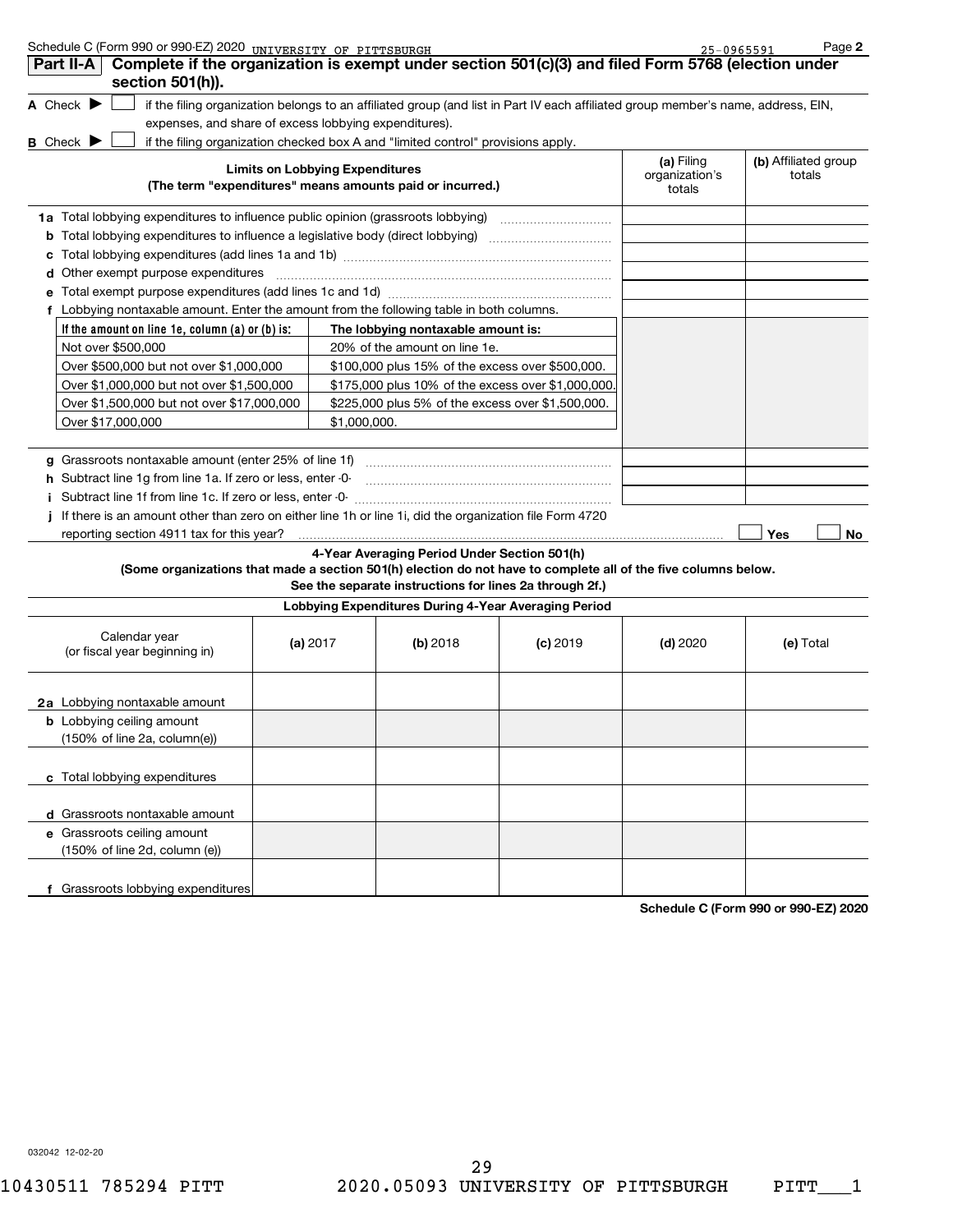## **Part II-B Complete if the organization is exempt under section 501(c)(3) and has NOT filed Form 5768 (election under section 501(h)).**

| For each "Yes" response on lines 1a through 1i below, provide in Part IV a detailed description |                                                                                                                                    |            | (a) | (b)        |  |
|-------------------------------------------------------------------------------------------------|------------------------------------------------------------------------------------------------------------------------------------|------------|-----|------------|--|
|                                                                                                 | of the lobbying activity.                                                                                                          | <b>Yes</b> | No  | Amount     |  |
| 1.                                                                                              | During the year, did the filing organization attempt to influence foreign, national, state, or                                     |            |     |            |  |
|                                                                                                 | local legislation, including any attempt to influence public opinion on a legislative matter<br>or referendum, through the use of: |            |     |            |  |
|                                                                                                 |                                                                                                                                    | x          |     |            |  |
|                                                                                                 | <b>b</b> Paid staff or management (include compensation in expenses reported on lines 1c through 1i)?                              | х          |     |            |  |
|                                                                                                 |                                                                                                                                    |            | X   |            |  |
|                                                                                                 |                                                                                                                                    | X          |     | 500.       |  |
|                                                                                                 |                                                                                                                                    |            | X   |            |  |
|                                                                                                 |                                                                                                                                    |            | x   |            |  |
|                                                                                                 | g Direct contact with legislators, their staffs, government officials, or a legislative body?                                      | х          |     | 927,494.   |  |
|                                                                                                 | h Rallies, demonstrations, seminars, conventions, speeches, lectures, or any similar means?                                        |            | x   |            |  |
|                                                                                                 | <b>i</b> Other activities?                                                                                                         | X          |     | $20,023$ . |  |
|                                                                                                 |                                                                                                                                    |            |     | 948.017.   |  |
|                                                                                                 | 2a Did the activities in line 1 cause the organization to be not described in section 501(c)(3)?                                   |            | X   |            |  |
|                                                                                                 |                                                                                                                                    |            |     |            |  |
|                                                                                                 | c If "Yes," enter the amount of any tax incurred by organization managers under section 4912                                       |            |     |            |  |
|                                                                                                 | d If the filing organization incurred a section 4912 tax, did it file Form 4720 for this year?                                     |            |     |            |  |
|                                                                                                 | Part III-A  Complete if the organization is exempt under section 501(c)(4), section 501(c)(5), or section<br>$501(c)(6)$ .         |            |     |            |  |

|                                                                                                                     | Yes | No |
|---------------------------------------------------------------------------------------------------------------------|-----|----|
| Were substantially all (90% or more) dues received nondeductible by members?                                        |     |    |
| Did the organization make only in-house lobbying expenditures of \$2,000 or less?                                   |     |    |
| Did the organization agree to carry over lobbying and political campaign activity expenditures from the prior year? |     |    |

## **Part III-B** Complete if the organization is exempt under section 501(c)(4), section 501(c)(5), or section **501(c)(6) and if either (a) BOTH Part III-A, lines 1 and 2, are answered "No" OR (b) Part III-A, line 3, is answered "Yes."**

| $\mathbf{2}$ | Section 162(e) nondeductible lobbying and political expenditures (do not include amounts of political         |                |  |
|--------------|---------------------------------------------------------------------------------------------------------------|----------------|--|
|              | expenses for which the section 527(f) tax was paid).                                                          |                |  |
|              | a Current year                                                                                                | 2a             |  |
|              | <b>b</b> Carryover from last year                                                                             | 2b             |  |
|              | c Total                                                                                                       | 2 <sub>c</sub> |  |
|              | Aggregate amount reported in section 6033(e)(1)(A) notices of nondeductible section 162(e) dues manufactured. | 3              |  |
|              | If notices were sent and the amount on line 2c exceeds the amount on line 3, what portion of the excess       |                |  |
|              | does the organization agree to carryover to the reasonable estimate of nondeductible lobbying and political   |                |  |
|              | expenditure next year?                                                                                        |                |  |
| -5           | Taxable amount of lobbying and political expenditures (See instructions)                                      | 5              |  |
|              | <b>Supplemental Information</b>                                                                               |                |  |

Provide the descriptions required for Part I-A, line 1; Part I-B, line 4; Part I-C, line 5; Part II-A (affiliated group list); Part II-A, lines 1 and 2 (See

instructions); and Part II-B, line 1. Also, complete this part for any additional information.

PART II-B, LINE 1, LOBBYING ACTIVITIES:

LINE A: VOLUNTEERS- THE UNIVERSITY UTILIZES ALUMNI AND STUDENTS TO

ADVOCATE FOR STATE SUPPORT FOR THE UNIVERSITY THROUGH LETTER WRITING,

EMAILS AND VISITS TO LEGISLATORS AND STATE OFFICIALS.

LINE B: STAFF MEMBERS- THE UNIVERSITY GOVERNMENTAL RELATIONS OFFICE

**Schedule C (Form 990 or 990-EZ) 2020**

032043 12-02-20

10430511 785294 PITT 2020.05093 UNIVERSITY OF PITTSBURGH PITT\_\_\_1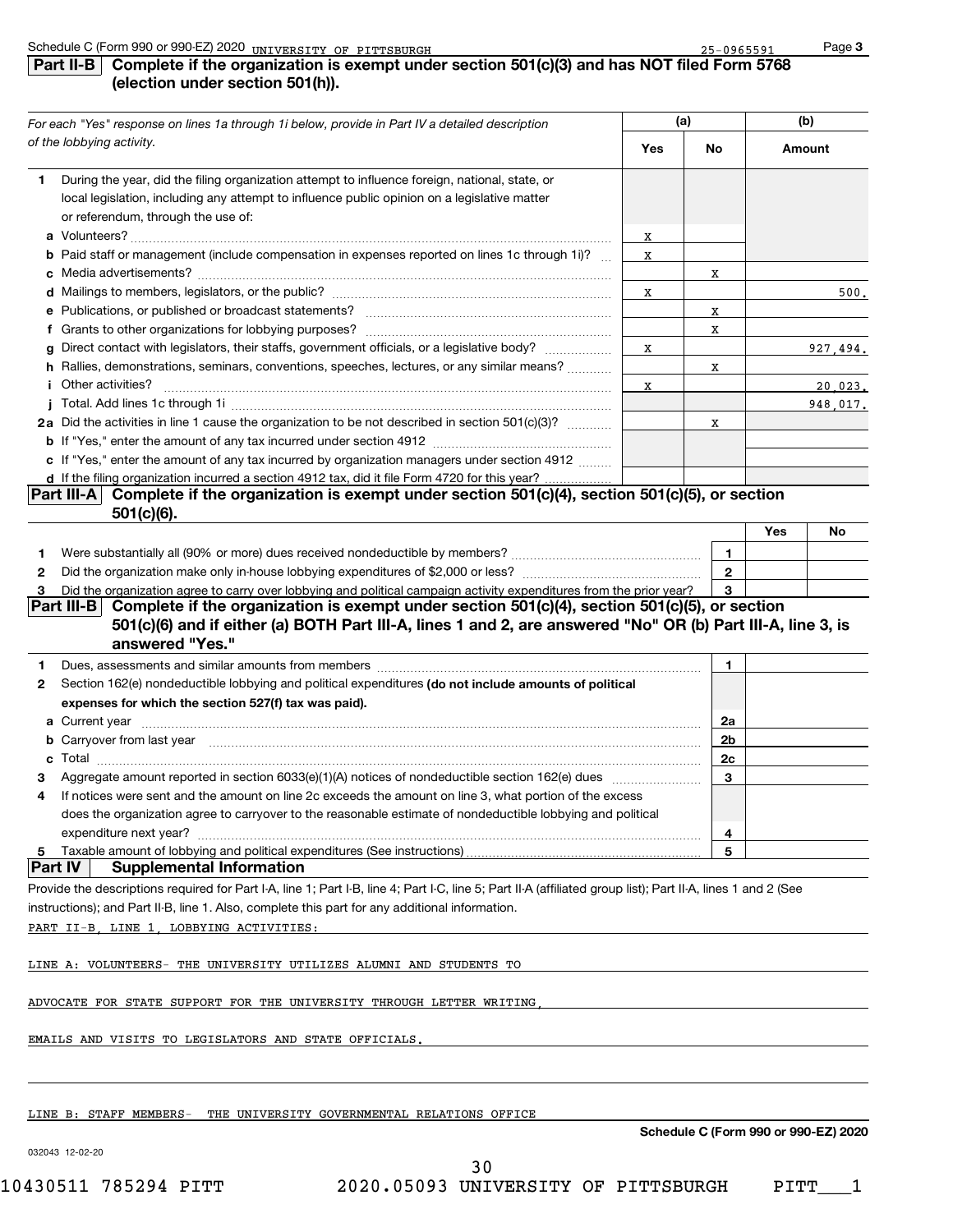| Schedule C (Form 990 or 9 <u>90-EZ) 2020 UNIVERSITY OF PITTSBURGH</u><br><b>Part IV   Supplemental Information (continued)</b> | 25-0965591                           | Page 4 |
|--------------------------------------------------------------------------------------------------------------------------------|--------------------------------------|--------|
| STAFF MEMBERS ADVOCATE REGARDING LEGISLATIVE OR OTHER GOVERNMENTAL                                                             |                                      |        |
| INITIATIVES WHICH ARE LIKELY TO OR MAY IMPACT THE UNIVERSITY.                                                                  |                                      |        |
|                                                                                                                                |                                      |        |
| LINE D: MAILINGS- SENT PERIODICALLY BY THE UNIVERSITY TO LEGISLATORS                                                           |                                      |        |
| AND THEIR STAFF UPDATING THEM ON PROGRESS AT THE UNIVERSITY AND                                                                |                                      |        |
| HIGHLIGHTS OF NEWS COVERAGE AND OTHER EVENTS AT THE UNIVERSITY.                                                                |                                      |        |
|                                                                                                                                |                                      |        |
| LINE G: DIRECT CONTACT WITH LEGISLATORS- THE UNIVERSITY STAFF WITHIN                                                           |                                      |        |
| THE GOVERNMENT RELATIONS OFFICE ENGAGES IN DIRECT CONTACT WITH STATE                                                           |                                      |        |
| FEDERAL AND LOCAL LEGISLATORS AND GOVERNMENT OFFICIALS IN SUPPORT OF                                                           |                                      |        |
| UNIVERSITY ADVOCACY EFFORTS ON ISSUES WHICH ARE LIKELY TO OR MAY AFFECT                                                        |                                      |        |
| THE UNIVERSITY.                                                                                                                |                                      |        |
|                                                                                                                                |                                      |        |
| LINE H: RALLIES AND DEMONSTRATIONS- THE EXPENSE SET FORTH IN PART II-B.                                                        |                                      |        |
| 1H RELATE TO THE UNIVERSITY'S PITT DAY IN HARRISBURG WHEN UNIVERSITY                                                           |                                      |        |
| STAFF, ALUMNI AND STUDENTS VISIT THE PENNSYLVANIA STATE CAPITOL TO                                                             |                                      |        |
| PROVIDE UPDATES ON PROGRESS, WORK AND RESEARCH AT THE UNIVERSITY, AND                                                          |                                      |        |
| TO ADVOCATE FOR STATE SUPPORT FOR THE UNIVERSITY.                                                                              |                                      |        |
|                                                                                                                                |                                      |        |
| LINE I: OTHER ACTIVITIES- THE EXPENSE RELATES TO THE EFFORTS OF                                                                |                                      |        |
| UNIVERSITY STAFF WHO HELP TO ORGANIZE AND TRACK THE EFFORTS OF                                                                 |                                      |        |
| VOLUNTEER ALUMNI, STAFF AND STUDENTS.                                                                                          |                                      |        |
|                                                                                                                                |                                      |        |
|                                                                                                                                |                                      |        |
|                                                                                                                                |                                      |        |
|                                                                                                                                |                                      |        |
|                                                                                                                                |                                      |        |
|                                                                                                                                |                                      |        |
| 032044 12-02-20                                                                                                                | Schedule C (Form 990 or 990-EZ) 2020 |        |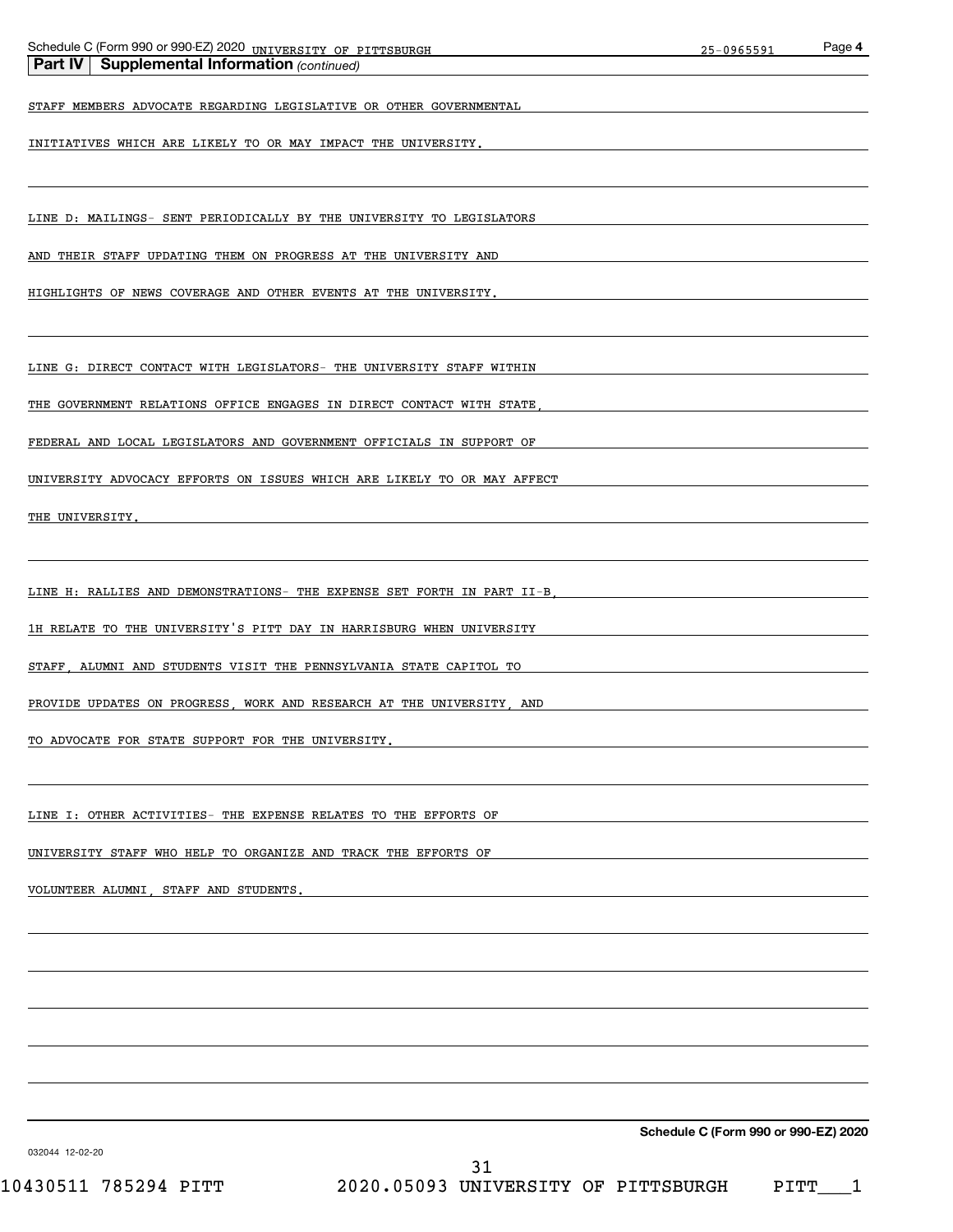|  |  | <b>SCHEDULE D</b> |
|--|--|-------------------|
|  |  |                   |
|  |  |                   |

#### Department of the Treasury Internal Revenue Service

**(Form 990) | Complete if the organization answered "Yes" on Form 990, Part IV, line 6, 7, 8, 9, 10, 11a, 11b, 11c, 11d, 11e, 11f, 12a, or 12b. SCHEDULE D Supplemental Financial Statements**<br> **Form 990 2020**<br> **Part IV** line 6.7.8.9.10, 11a, 11b, 11d, 11d, 11d, 11d, 11d, 12a, 9r.12b

**| Attach to Form 990. |Go to www.irs.gov/Form990 for instructions and the latest information.**

OMB No. 1545-0047 **Open to Public Inspection**

| Name of the organization | <b>Emplover identification number</b> |
|--------------------------|---------------------------------------|
|                          |                                       |

| Organizations Maintaining Donor Advised Funds or Other Similar Funds or Accounts. Complete if the<br>(b) Funds and other accounts<br>Did the organization inform all donors and donor advisors in writing that the assets held in donor advised funds<br>Yes<br>Did the organization inform all grantees, donors, and donor advisors in writing that grant funds can be used only<br>for charitable purposes and not for the benefit of the donor or donor advisor, or for any other purpose conferring<br>Yes<br>Conservation Easements. Complete if the organization answered "Yes" on Form 990, Part IV, line 7.<br>Preservation of a historically important land area<br>Preservation of a certified historic structure<br>Complete lines 2a through 2d if the organization held a qualified conservation contribution in the form of a conservation easement on the last<br>Held at the End of the Tax Year<br>2a<br>2 <sub>b</sub><br>2c |
|------------------------------------------------------------------------------------------------------------------------------------------------------------------------------------------------------------------------------------------------------------------------------------------------------------------------------------------------------------------------------------------------------------------------------------------------------------------------------------------------------------------------------------------------------------------------------------------------------------------------------------------------------------------------------------------------------------------------------------------------------------------------------------------------------------------------------------------------------------------------------------------------------------------------------------------------|
|                                                                                                                                                                                                                                                                                                                                                                                                                                                                                                                                                                                                                                                                                                                                                                                                                                                                                                                                                |
|                                                                                                                                                                                                                                                                                                                                                                                                                                                                                                                                                                                                                                                                                                                                                                                                                                                                                                                                                |
|                                                                                                                                                                                                                                                                                                                                                                                                                                                                                                                                                                                                                                                                                                                                                                                                                                                                                                                                                |
|                                                                                                                                                                                                                                                                                                                                                                                                                                                                                                                                                                                                                                                                                                                                                                                                                                                                                                                                                |
|                                                                                                                                                                                                                                                                                                                                                                                                                                                                                                                                                                                                                                                                                                                                                                                                                                                                                                                                                |
|                                                                                                                                                                                                                                                                                                                                                                                                                                                                                                                                                                                                                                                                                                                                                                                                                                                                                                                                                |
|                                                                                                                                                                                                                                                                                                                                                                                                                                                                                                                                                                                                                                                                                                                                                                                                                                                                                                                                                |
|                                                                                                                                                                                                                                                                                                                                                                                                                                                                                                                                                                                                                                                                                                                                                                                                                                                                                                                                                |
|                                                                                                                                                                                                                                                                                                                                                                                                                                                                                                                                                                                                                                                                                                                                                                                                                                                                                                                                                |
|                                                                                                                                                                                                                                                                                                                                                                                                                                                                                                                                                                                                                                                                                                                                                                                                                                                                                                                                                |
|                                                                                                                                                                                                                                                                                                                                                                                                                                                                                                                                                                                                                                                                                                                                                                                                                                                                                                                                                |
|                                                                                                                                                                                                                                                                                                                                                                                                                                                                                                                                                                                                                                                                                                                                                                                                                                                                                                                                                |
|                                                                                                                                                                                                                                                                                                                                                                                                                                                                                                                                                                                                                                                                                                                                                                                                                                                                                                                                                |
|                                                                                                                                                                                                                                                                                                                                                                                                                                                                                                                                                                                                                                                                                                                                                                                                                                                                                                                                                |
|                                                                                                                                                                                                                                                                                                                                                                                                                                                                                                                                                                                                                                                                                                                                                                                                                                                                                                                                                |
|                                                                                                                                                                                                                                                                                                                                                                                                                                                                                                                                                                                                                                                                                                                                                                                                                                                                                                                                                |
|                                                                                                                                                                                                                                                                                                                                                                                                                                                                                                                                                                                                                                                                                                                                                                                                                                                                                                                                                |
|                                                                                                                                                                                                                                                                                                                                                                                                                                                                                                                                                                                                                                                                                                                                                                                                                                                                                                                                                |
|                                                                                                                                                                                                                                                                                                                                                                                                                                                                                                                                                                                                                                                                                                                                                                                                                                                                                                                                                |
|                                                                                                                                                                                                                                                                                                                                                                                                                                                                                                                                                                                                                                                                                                                                                                                                                                                                                                                                                |
|                                                                                                                                                                                                                                                                                                                                                                                                                                                                                                                                                                                                                                                                                                                                                                                                                                                                                                                                                |
|                                                                                                                                                                                                                                                                                                                                                                                                                                                                                                                                                                                                                                                                                                                                                                                                                                                                                                                                                |
|                                                                                                                                                                                                                                                                                                                                                                                                                                                                                                                                                                                                                                                                                                                                                                                                                                                                                                                                                |
| d Number of conservation easements included in (c) acquired after 7/25/06, and not on a historic structure                                                                                                                                                                                                                                                                                                                                                                                                                                                                                                                                                                                                                                                                                                                                                                                                                                     |
| 2d                                                                                                                                                                                                                                                                                                                                                                                                                                                                                                                                                                                                                                                                                                                                                                                                                                                                                                                                             |
| Number of conservation easements modified, transferred, released, extinguished, or terminated by the organization during the tax                                                                                                                                                                                                                                                                                                                                                                                                                                                                                                                                                                                                                                                                                                                                                                                                               |
|                                                                                                                                                                                                                                                                                                                                                                                                                                                                                                                                                                                                                                                                                                                                                                                                                                                                                                                                                |
|                                                                                                                                                                                                                                                                                                                                                                                                                                                                                                                                                                                                                                                                                                                                                                                                                                                                                                                                                |
|                                                                                                                                                                                                                                                                                                                                                                                                                                                                                                                                                                                                                                                                                                                                                                                                                                                                                                                                                |
|                                                                                                                                                                                                                                                                                                                                                                                                                                                                                                                                                                                                                                                                                                                                                                                                                                                                                                                                                |
| violations, and enforcement of the conservation easements it holds? [11,11] with the set of the conservation easements it holds? [11,11] with the set of the conservation easements it holds? [11] with the set of the set of<br>Yes                                                                                                                                                                                                                                                                                                                                                                                                                                                                                                                                                                                                                                                                                                           |
| Staff and volunteer hours devoted to monitoring, inspecting, handling of violations, and enforcing conservation easements during the year                                                                                                                                                                                                                                                                                                                                                                                                                                                                                                                                                                                                                                                                                                                                                                                                      |
|                                                                                                                                                                                                                                                                                                                                                                                                                                                                                                                                                                                                                                                                                                                                                                                                                                                                                                                                                |
| Amount of expenses incurred in monitoring, inspecting, handling of violations, and enforcing conservation easements during the year                                                                                                                                                                                                                                                                                                                                                                                                                                                                                                                                                                                                                                                                                                                                                                                                            |
|                                                                                                                                                                                                                                                                                                                                                                                                                                                                                                                                                                                                                                                                                                                                                                                                                                                                                                                                                |
| Does each conservation easement reported on line 2(d) above satisfy the requirements of section 170(h)(4)(B)(i)                                                                                                                                                                                                                                                                                                                                                                                                                                                                                                                                                                                                                                                                                                                                                                                                                                |
| Yes                                                                                                                                                                                                                                                                                                                                                                                                                                                                                                                                                                                                                                                                                                                                                                                                                                                                                                                                            |
| In Part XIII, describe how the organization reports conservation easements in its revenue and expense statement and                                                                                                                                                                                                                                                                                                                                                                                                                                                                                                                                                                                                                                                                                                                                                                                                                            |
| balance sheet, and include, if applicable, the text of the footnote to the organization's financial statements that describes the                                                                                                                                                                                                                                                                                                                                                                                                                                                                                                                                                                                                                                                                                                                                                                                                              |
|                                                                                                                                                                                                                                                                                                                                                                                                                                                                                                                                                                                                                                                                                                                                                                                                                                                                                                                                                |
| Organizations Maintaining Collections of Art, Historical Treasures, or Other Similar Assets.                                                                                                                                                                                                                                                                                                                                                                                                                                                                                                                                                                                                                                                                                                                                                                                                                                                   |
|                                                                                                                                                                                                                                                                                                                                                                                                                                                                                                                                                                                                                                                                                                                                                                                                                                                                                                                                                |
| 1a If the organization elected, as permitted under FASB ASC 958, not to report in its revenue statement and balance sheet works                                                                                                                                                                                                                                                                                                                                                                                                                                                                                                                                                                                                                                                                                                                                                                                                                |
| of art, historical treasures, or other similar assets held for public exhibition, education, or research in furtherance of public                                                                                                                                                                                                                                                                                                                                                                                                                                                                                                                                                                                                                                                                                                                                                                                                              |
|                                                                                                                                                                                                                                                                                                                                                                                                                                                                                                                                                                                                                                                                                                                                                                                                                                                                                                                                                |
| <b>b</b> If the organization elected, as permitted under FASB ASC 958, to report in its revenue statement and balance sheet works of                                                                                                                                                                                                                                                                                                                                                                                                                                                                                                                                                                                                                                                                                                                                                                                                           |
|                                                                                                                                                                                                                                                                                                                                                                                                                                                                                                                                                                                                                                                                                                                                                                                                                                                                                                                                                |
| art, historical treasures, or other similar assets held for public exhibition, education, or research in furtherance of public service,                                                                                                                                                                                                                                                                                                                                                                                                                                                                                                                                                                                                                                                                                                                                                                                                        |
|                                                                                                                                                                                                                                                                                                                                                                                                                                                                                                                                                                                                                                                                                                                                                                                                                                                                                                                                                |
|                                                                                                                                                                                                                                                                                                                                                                                                                                                                                                                                                                                                                                                                                                                                                                                                                                                                                                                                                |
|                                                                                                                                                                                                                                                                                                                                                                                                                                                                                                                                                                                                                                                                                                                                                                                                                                                                                                                                                |
|                                                                                                                                                                                                                                                                                                                                                                                                                                                                                                                                                                                                                                                                                                                                                                                                                                                                                                                                                |
| If the organization received or held works of art, historical treasures, or other similar assets for financial gain, provide                                                                                                                                                                                                                                                                                                                                                                                                                                                                                                                                                                                                                                                                                                                                                                                                                   |
|                                                                                                                                                                                                                                                                                                                                                                                                                                                                                                                                                                                                                                                                                                                                                                                                                                                                                                                                                |
| $\blacktriangleright$ \$                                                                                                                                                                                                                                                                                                                                                                                                                                                                                                                                                                                                                                                                                                                                                                                                                                                                                                                       |
| 24, 914, 846.<br>$\blacktriangleright$ s                                                                                                                                                                                                                                                                                                                                                                                                                                                                                                                                                                                                                                                                                                                                                                                                                                                                                                       |
| Schedule D (Form 990) 2020                                                                                                                                                                                                                                                                                                                                                                                                                                                                                                                                                                                                                                                                                                                                                                                                                                                                                                                     |
| service, provide in Part XIII the text of the footnote to its financial statements that describes these items.                                                                                                                                                                                                                                                                                                                                                                                                                                                                                                                                                                                                                                                                                                                                                                                                                                 |

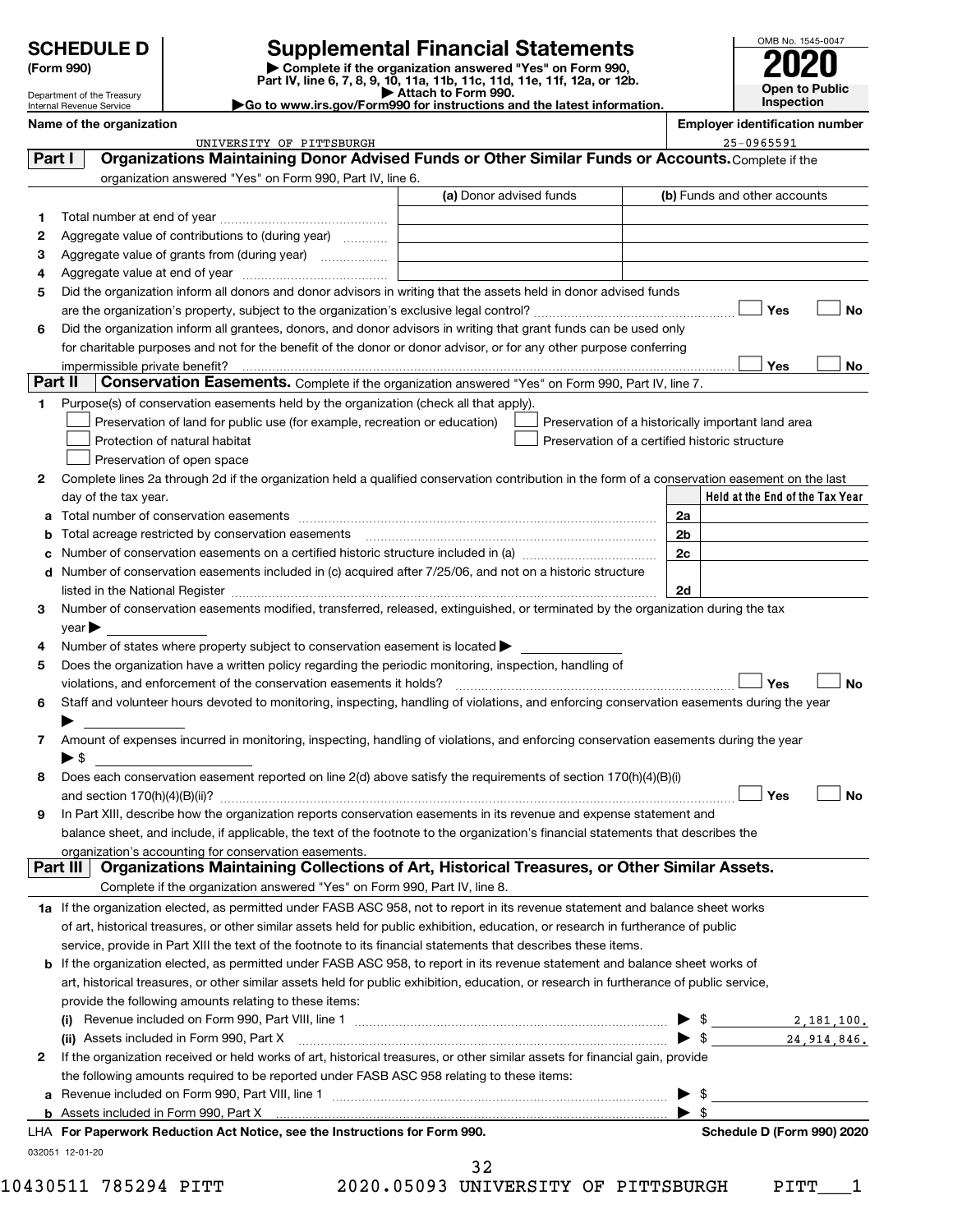|    | Schedule D (Form 990) 2020<br>Part III<br>Organizations Maintaining Collections of Art, Historical Treasures, or Other Similar Assets(continued)                                                                               | UNIVERSITY OF PITTSBURGH                |                |                                    |                                 | 25-0965591                 |                     |                              | Page 2    |
|----|--------------------------------------------------------------------------------------------------------------------------------------------------------------------------------------------------------------------------------|-----------------------------------------|----------------|------------------------------------|---------------------------------|----------------------------|---------------------|------------------------------|-----------|
| 3  | Using the organization's acquisition, accession, and other records, check any of the following that make significant use of its                                                                                                |                                         |                |                                    |                                 |                            |                     |                              |           |
|    | collection items (check all that apply):                                                                                                                                                                                       |                                         |                |                                    |                                 |                            |                     |                              |           |
| a  | $x$ Public exhibition                                                                                                                                                                                                          | d                                       |                | Loan or exchange program           |                                 |                            |                     |                              |           |
| b  | x Scholarly research                                                                                                                                                                                                           | е                                       | Other          |                                    |                                 |                            |                     |                              |           |
| c  | $x$ Preservation for future generations                                                                                                                                                                                        |                                         |                |                                    |                                 |                            |                     |                              |           |
| 4  | Provide a description of the organization's collections and explain how they further the organization's exempt purpose in Part XIII.                                                                                           |                                         |                |                                    |                                 |                            |                     |                              |           |
| 5  | During the year, did the organization solicit or receive donations of art, historical treasures, or other similar assets                                                                                                       |                                         |                |                                    |                                 |                            |                     |                              |           |
|    | to be sold to raise funds rather than to be maintained as part of the organization's collection?                                                                                                                               |                                         |                |                                    |                                 |                            | Yes                 | $\mathbf{x}$                 | <b>No</b> |
|    | Part IV<br>Escrow and Custodial Arrangements. Complete if the organization answered "Yes" on Form 990, Part IV, line 9, or<br>reported an amount on Form 990, Part X, line 21.                                                 |                                         |                |                                    |                                 |                            |                     |                              |           |
|    | 1a Is the organization an agent, trustee, custodian or other intermediary for contributions or other assets not included                                                                                                       |                                         |                |                                    |                                 |                            |                     |                              |           |
|    |                                                                                                                                                                                                                                |                                         |                |                                    |                                 |                            | Yes                 |                              | No        |
|    | b If "Yes," explain the arrangement in Part XIII and complete the following table:                                                                                                                                             |                                         |                |                                    |                                 |                            |                     |                              |           |
|    |                                                                                                                                                                                                                                |                                         |                |                                    |                                 |                            | Amount              |                              |           |
| c  | Beginning balance (1990) communications and the contract of the contract of the contract of the contract of the contract of the contract of the contract of the contract of the contract of the contract of the contract of th |                                         |                |                                    | 1c                              |                            |                     |                              |           |
|    |                                                                                                                                                                                                                                |                                         |                |                                    | 1d                              |                            |                     |                              |           |
| е  | Distributions during the year manufactured and continuum control of the state of the control of the state of the state of the state of the state of the state of the state of the state of the state of the state of the state |                                         |                |                                    | 1e                              |                            |                     |                              |           |
| f  |                                                                                                                                                                                                                                |                                         |                |                                    | 1f                              |                            |                     |                              |           |
|    | 2a Did the organization include an amount on Form 990, Part X, line 21, for escrow or custodial account liability?                                                                                                             |                                         |                |                                    |                                 |                            | Yes                 |                              | No        |
|    | <b>b</b> If "Yes," explain the arrangement in Part XIII. Check here if the explanation has been provided on Part XIII                                                                                                          |                                         |                |                                    |                                 |                            |                     |                              |           |
|    | Part V<br>Endowment Funds. Complete if the organization answered "Yes" on Form 990, Part IV, line 10.                                                                                                                          |                                         |                |                                    |                                 |                            |                     |                              |           |
|    |                                                                                                                                                                                                                                | (a) Current year                        | (b) Prior year | (c) Two years back                 |                                 | (d) Three years back       | (e) Four years back |                              |           |
| 1a | Beginning of year balance                                                                                                                                                                                                      | 4.203.474.474.                          | 4.342.563.405. | 4.226.329.646                      |                                 | 3.970.046.974              | 3,546,457,502.      |                              |           |
| b  |                                                                                                                                                                                                                                | 29,831,000                              | 30,445,000     | 31,709,000                         |                                 | 63,962,000                 |                     | 85,727,000.                  |           |
| с  | Net investment earnings, gains, and losses                                                                                                                                                                                     | 1,605,842,000                           | $-1,518,000$   | 204,836,000.                       |                                 | 342,945,000                |                     | 460,807,000.                 |           |
| d  |                                                                                                                                                                                                                                | 19, 275, 340                            | 17,886,528     | 17,170,023,                        |                                 | 16,440,322                 |                     | 15,963,945.                  |           |
| е  | Other expenditures for facilities                                                                                                                                                                                              |                                         |                |                                    |                                 |                            |                     |                              |           |
|    | and programs                                                                                                                                                                                                                   | 124,056,830                             | 136,090,224.   | 89.627.514.                        |                                 | 119,653,141                |                     | 94,405,682.                  |           |
| f  |                                                                                                                                                                                                                                | 15,589,418                              | 14,039,179,    | 13,513,704.                        |                                 | 14,530,865,                |                     | 12,574,901.                  |           |
| g  |                                                                                                                                                                                                                                | 5,680,225,886.                          | 4.203.474.474. | 4.342.563.405.                     |                                 | 4.226.329.646.             | 3.970.046.974.      |                              |           |
| 2  | Provide the estimated percentage of the current year end balance (line 1g, column (a)) held as:                                                                                                                                |                                         |                |                                    |                                 |                            |                     |                              |           |
| а  | Board designated or quasi-endowment                                                                                                                                                                                            | 51,5000                                 | %              |                                    |                                 |                            |                     |                              |           |
| b  | Permanent endowment > 38,8000                                                                                                                                                                                                  | %                                       |                |                                    |                                 |                            |                     |                              |           |
| с  | Term endowment > 9.7000 %                                                                                                                                                                                                      |                                         |                |                                    |                                 |                            |                     |                              |           |
|    | The percentages on lines 2a, 2b, and 2c should equal 100%.                                                                                                                                                                     |                                         |                |                                    |                                 |                            |                     |                              |           |
|    | 3a Are there endowment funds not in the possession of the organization that are held and administered for the organization                                                                                                     |                                         |                |                                    |                                 |                            |                     |                              |           |
|    | by:                                                                                                                                                                                                                            |                                         |                |                                    |                                 |                            |                     | Yes                          | No        |
|    |                                                                                                                                                                                                                                |                                         |                |                                    |                                 |                            | 3a(i)               | x                            |           |
|    |                                                                                                                                                                                                                                |                                         |                |                                    |                                 |                            | 3a(ii)              |                              | X         |
|    |                                                                                                                                                                                                                                |                                         |                |                                    |                                 |                            | 3 <sub>b</sub>      |                              |           |
| 4  | Describe in Part XIII the intended uses of the organization's endowment funds.                                                                                                                                                 |                                         |                |                                    |                                 |                            |                     |                              |           |
|    | Part VI   Land, Buildings, and Equipment.                                                                                                                                                                                      |                                         |                |                                    |                                 |                            |                     |                              |           |
|    | Complete if the organization answered "Yes" on Form 990, Part IV, line 11a. See Form 990, Part X, line 10.                                                                                                                     |                                         |                |                                    |                                 |                            |                     |                              |           |
|    | Description of property                                                                                                                                                                                                        | (a) Cost or other<br>basis (investment) |                | (b) Cost or other<br>basis (other) | (c) Accumulated<br>depreciation |                            | (d) Book value      |                              |           |
|    |                                                                                                                                                                                                                                |                                         |                |                                    |                                 |                            |                     |                              |           |
|    |                                                                                                                                                                                                                                |                                         |                | 78, 916, 235                       |                                 |                            |                     | 78,916,235.                  |           |
|    |                                                                                                                                                                                                                                |                                         |                | 3.676.156.954                      | 2.324.604.037                   |                            | 1, 351, 552, 917.   |                              |           |
|    |                                                                                                                                                                                                                                |                                         |                | 877.536.489.                       |                                 |                            |                     |                              |           |
|    | e Other.                                                                                                                                                                                                                       |                                         |                | 673.626.220                        | 633,930,826,<br>294.017.809     |                            |                     | 243,605,663.<br>379.608.411. |           |
|    | Total. Add lines 1a through 1e. (Column (d) must equal Form 990, Part X, column (B), line 10c.).                                                                                                                               |                                         |                |                                    |                                 |                            | 2 053 683 226.      |                              |           |
|    |                                                                                                                                                                                                                                |                                         |                |                                    |                                 | Schedule D (Form 990) 2020 |                     |                              |           |
|    |                                                                                                                                                                                                                                |                                         |                |                                    |                                 |                            |                     |                              |           |

032052 12-01-20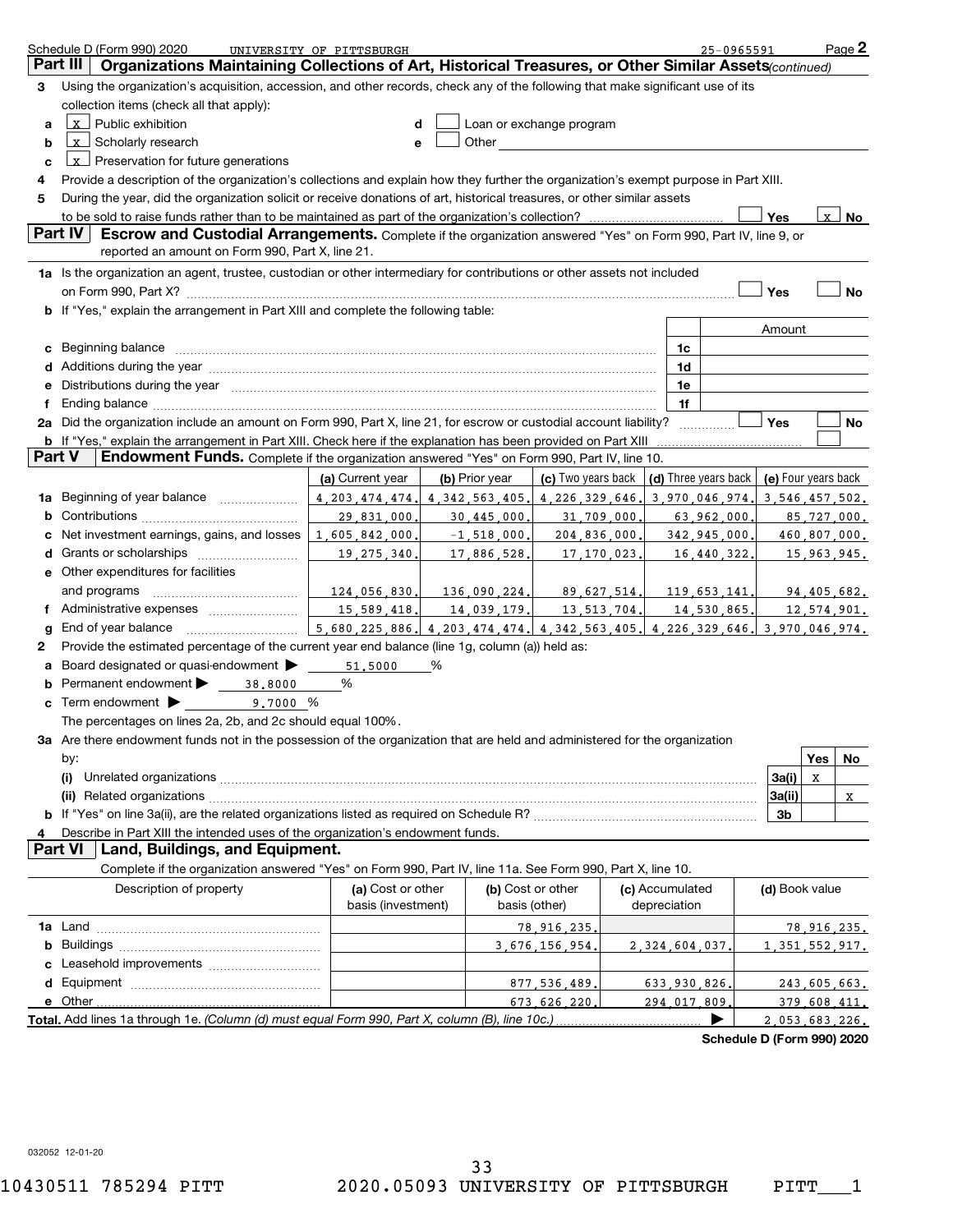**Part VII** Investments - Other Securities.

Complete if the organization answered "Yes" on Form 990, Part IV, line 11b. See Form 990, Part X, line 12.

| $\sim$ proton and original and anomology areas of the children of the second of the object of the second second the second second second second second second second second second second second second second second secon |                |                                                           |
|-----------------------------------------------------------------------------------------------------------------------------------------------------------------------------------------------------------------------------|----------------|-----------------------------------------------------------|
| (a) Description of security or category (including name of security)                                                                                                                                                        | (b) Book value | (c) Method of valuation: Cost or end-of-year market value |
| (1) Financial derivatives                                                                                                                                                                                                   |                |                                                           |
| (2) Closely held equity interests                                                                                                                                                                                           |                |                                                           |
| $(3)$ Other                                                                                                                                                                                                                 |                |                                                           |
| (A)<br>PRIVATE INVESTMENTS                                                                                                                                                                                                  | 2,762,278,319. | END-OF-YEAR MARKET VALUE                                  |
| (B)<br>COMMINGLED INVESTMENTS IN PUBLIC SEC.                                                                                                                                                                                | 1,654,172,209. | END-OF-YEAR MARKET VALUE                                  |
| (C)<br>INSURANCE CSV & INSURANCE SURPLUS                                                                                                                                                                                    | 1.678.314.     | END-OF-YEAR MARKET VALUE                                  |
| (D)                                                                                                                                                                                                                         |                |                                                           |
| (E)                                                                                                                                                                                                                         |                |                                                           |
| (F)                                                                                                                                                                                                                         |                |                                                           |
| (G)                                                                                                                                                                                                                         |                |                                                           |
| (H)                                                                                                                                                                                                                         |                |                                                           |
| <b>Total.</b> (Col. (b) must equal Form 990, Part X, col. (B) line $12$ .)                                                                                                                                                  | 4 418 128 842. |                                                           |

## **Part VIII Investments - Program Related.**

Complete if the organization answered "Yes" on Form 990, Part IV, line 11c. See Form 990, Part X, line 13.

| (a) Description of investment                                       | (b) Book value | (c) Method of valuation: Cost or end-of-year market value |
|---------------------------------------------------------------------|----------------|-----------------------------------------------------------|
| (1)                                                                 |                |                                                           |
| (2)                                                                 |                |                                                           |
| $\left(3\right)$                                                    |                |                                                           |
| (4)                                                                 |                |                                                           |
| $\frac{1}{2}$                                                       |                |                                                           |
| (6)                                                                 |                |                                                           |
| (7)                                                                 |                |                                                           |
| (8)                                                                 |                |                                                           |
| (9)                                                                 |                |                                                           |
| Total. (Col. (b) must equal Form 990, Part X, col. (B) line $13$ .) |                |                                                           |

#### **Part IX Other Assets.**

Complete if the organization answered "Yes" on Form 990, Part IV, line 11d. See Form 990, Part X, line 15.

| (a) Description | (b) Book value |
|-----------------|----------------|
| (1)             |                |
| (2)             |                |
| (3)             |                |
| (4)             |                |
| (5)             |                |
| (6)             |                |
| (7)             |                |
| (8)             |                |
| (9)             |                |
|                 |                |

**Part X | Other Liabilities.** 

Complete if the organization answered "Yes" on Form 990, Part IV, line 11e or 11f. See Form 990, Part X, line 25.

|     | (a) Description of liability                                                                                                                         | (b) Book value |
|-----|------------------------------------------------------------------------------------------------------------------------------------------------------|----------------|
|     | Federal income taxes                                                                                                                                 |                |
| (2) | REFUNDABLE US GOVERNMENT STUDENT LOANS                                                                                                               | 22, 472, 673.  |
| (3) | PRESENT VALUE OF SPLIT INTEREST AGREEMENTS                                                                                                           | 14,760,896.    |
| (4) | OTHER LIABILITIES                                                                                                                                    | 2,932,525.     |
| (5) | CONDITIONAL ASSET REMEDIATION OBLIGATION                                                                                                             | 28,079,250.    |
| (6) | INTEREST RATE SWAP AGREEMENTS                                                                                                                        | 82.076.468.    |
|     | AMOUNTS HELD IN CUSTODY                                                                                                                              | 16,883,858.    |
| (8) | RIGHT OF USE LEASE LIABILITIES                                                                                                                       | 296.133.997.   |
| (9) |                                                                                                                                                      |                |
|     |                                                                                                                                                      | 463.339.667.   |
|     | 2. Liability for uncertain tax positions. In Part XIII, provide the text of the footnote to the organization's financial statements that reports the |                |
|     | organization's liability for uncertain tax positions under FASB ASC 740. Check here if the text of the footnote has been provided in Part XIII       |                |

**Schedule D (Form 990) 2020**

032053 12-01-20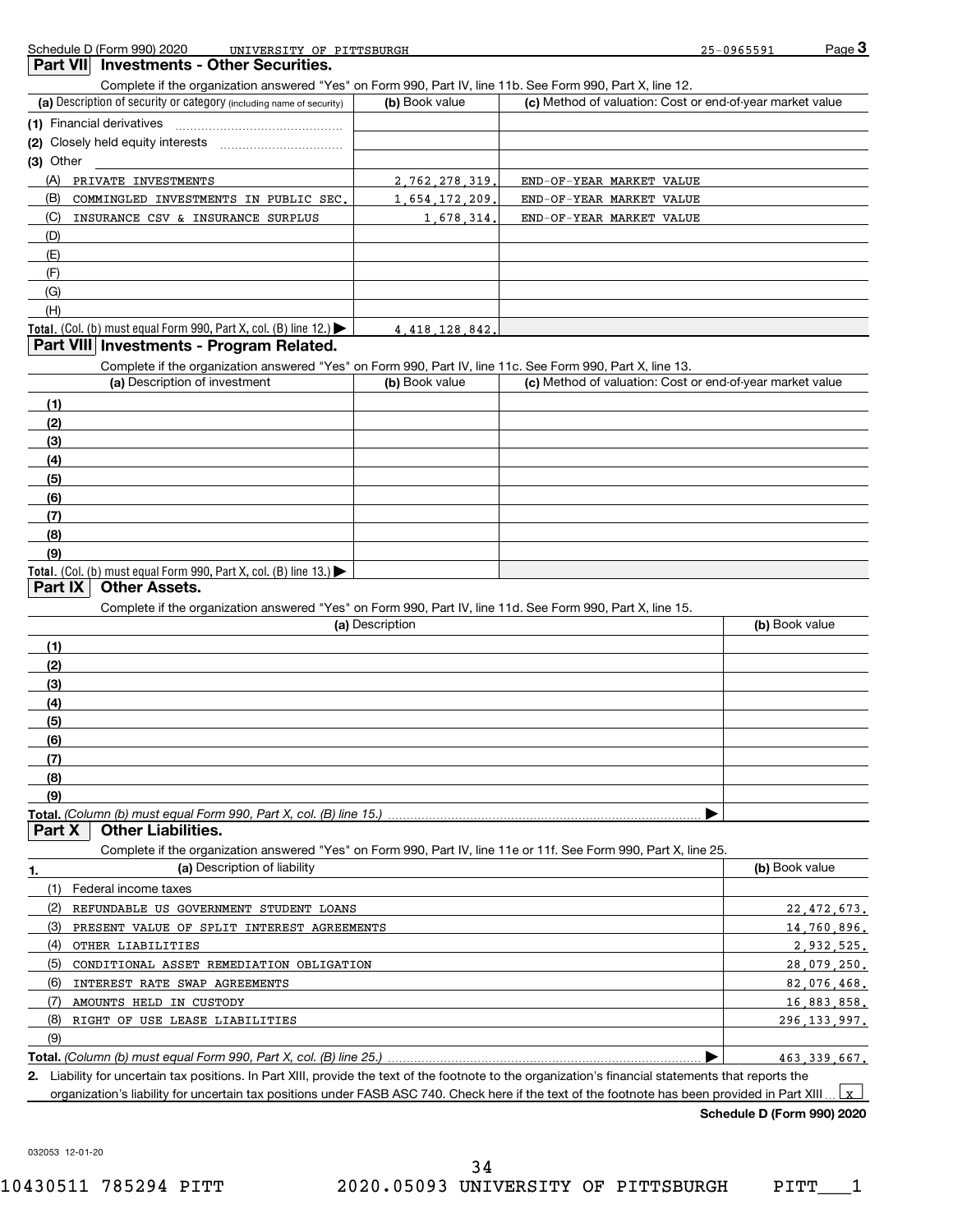|    | Schedule D (Form 990) 2020<br>UNIVERSITY OF PITTSBURGH                                                                                                                                                                         |                |                |              | Page 4<br>25-0965591 |
|----|--------------------------------------------------------------------------------------------------------------------------------------------------------------------------------------------------------------------------------|----------------|----------------|--------------|----------------------|
|    | Reconciliation of Revenue per Audited Financial Statements With Revenue per Return.<br><b>Part XI</b>                                                                                                                          |                |                |              |                      |
|    | Complete if the organization answered "Yes" on Form 990, Part IV, line 12a.                                                                                                                                                    |                |                |              |                      |
| 1  | Total revenue, gains, and other support per audited financial statements [11, 11] matter contains the statements and the support per audited financial statements [11] matter support of the statements and the statements and |                |                | $\mathbf{1}$ | 4.012.073.474.       |
| 2  | Amounts included on line 1 but not on Form 990, Part VIII, line 12:                                                                                                                                                            |                |                |              |                      |
| a  |                                                                                                                                                                                                                                | 2a             | 1.072.384.024. |              |                      |
| b  |                                                                                                                                                                                                                                | 2 <sub>b</sub> |                |              |                      |
| с  |                                                                                                                                                                                                                                | 2c             |                |              |                      |
| d  | Other (Describe in Part XIII.)                                                                                                                                                                                                 | 2d             | 16,669,614.    |              |                      |
| e  | Add lines 2a through 2d                                                                                                                                                                                                        |                |                | 2e           | 1,089,053,638.       |
| 3  |                                                                                                                                                                                                                                |                |                | 3            | 2,923,019,836.       |
| 4  | Amounts included on Form 990, Part VIII, line 12, but not on line 1:                                                                                                                                                           |                |                |              |                      |
| a  | Investment expenses not included on Form 990, Part VIII, line 7b                                                                                                                                                               | 4a             | 50,790,233.    |              |                      |
| b  |                                                                                                                                                                                                                                | 4b             | 252 179 554.   |              |                      |
| C. | Add lines 4a and 4b                                                                                                                                                                                                            |                |                | 4c           | 302,969.787.         |
| 5  |                                                                                                                                                                                                                                |                |                | 5            | 3 225 989 623.       |
|    | Part XII   Reconciliation of Expenses per Audited Financial Statements With Expenses per Return.                                                                                                                               |                |                |              |                      |
|    | Complete if the organization answered "Yes" on Form 990, Part IV, line 12a.                                                                                                                                                    |                |                |              |                      |
| 1  |                                                                                                                                                                                                                                |                |                | $\mathbf{1}$ | 2.463.537.136.       |
| 2  | Amounts included on line 1 but not on Form 990, Part IX, line 25:                                                                                                                                                              |                |                |              |                      |
| a  |                                                                                                                                                                                                                                | 2a             |                |              |                      |
| b  |                                                                                                                                                                                                                                | 2 <sub>b</sub> |                |              |                      |
| C  |                                                                                                                                                                                                                                | 2c             |                |              |                      |
| d  |                                                                                                                                                                                                                                |                | 16.669.614.    |              |                      |
| е  | Add lines 2a through 2d                                                                                                                                                                                                        |                |                | 2e           | 16,669,614.          |
| з  |                                                                                                                                                                                                                                |                |                | 3            | 2.446.867.522.       |
| 4  | Amounts included on Form 990, Part IX, line 25, but not on line 1:                                                                                                                                                             |                |                |              |                      |
| a  | Investment expenses not included on Form 990, Part VIII, line 7b [11, 111, 120]                                                                                                                                                | 4a             | 50,790,233.    |              |                      |
| b  |                                                                                                                                                                                                                                | 4 <sub>b</sub> | 252 179 554.   |              |                      |
|    | c Add lines 4a and 4b                                                                                                                                                                                                          |                |                | 4c           | 302,969.787.         |
| 5  |                                                                                                                                                                                                                                |                |                | 5            | 2 749 837 309.       |
|    | Part XIII Supplemental Information.                                                                                                                                                                                            |                |                |              |                      |
|    | Provide the descriptions required for Part II, lines 3, 5, and 9; Part III, lines 1a and 4; Part IV, lines 1b and 2b; Part V, line 4; Part X, line 2; Part XI,                                                                 |                |                |              |                      |
|    | lines 2d and 4b; and Part XII, lines 2d and 4b. Also complete this part to provide any additional information.                                                                                                                 |                |                |              |                      |
|    |                                                                                                                                                                                                                                |                |                |              |                      |
|    |                                                                                                                                                                                                                                |                |                |              |                      |
|    | PART III, LINE 4:                                                                                                                                                                                                              |                |                |              |                      |
|    |                                                                                                                                                                                                                                |                |                |              |                      |
|    | THE UNIVERSITY'S COLLECTIONS OF ART HISTORICAL TREASURES AND OTHER                                                                                                                                                             |                |                |              |                      |
|    |                                                                                                                                                                                                                                |                |                |              |                      |

SIMILAR ASSETS INCLUDE A VARIETY OF PAINTINGS, SCULPTURES, PHOTOGRAPHS,

ANTIQUES, AND FURNISHINGS AS WELL AS SCHOLARLY PAPERS AND ARCHIVES. THESE

ITEMS ARE HOUSED IN VARIOUS FACILITIES AROUND CAMPUS INCLUDING THE FRICK

FINE ARTS BUILDING, THE HILLMAN LIBRARY, AND THE NATIONALITY ROOMS. THE

WORKS OF ART, HISTORICAL TREASURES, AND OTHER SIMILAR ASSETS ARE USED FOR

PUBLIC EXHIBITION AND THE PRESERVATION OF ARTIFACTS AND ANTIQUES FOR THE

BENEFIT OF FUTURE GENERATIONS. THE SCHOLARLY PAPERS AND ARCHIVES ARE USED

FOR BOTH ACADEMIC RESEARCH AND THE PRESERVATION OF DOCUMENTS RELATED TO

KEY HISTORICAL FIGURES AND EVENTS.

032054 12-01-20

**Schedule D (Form 990) 2020**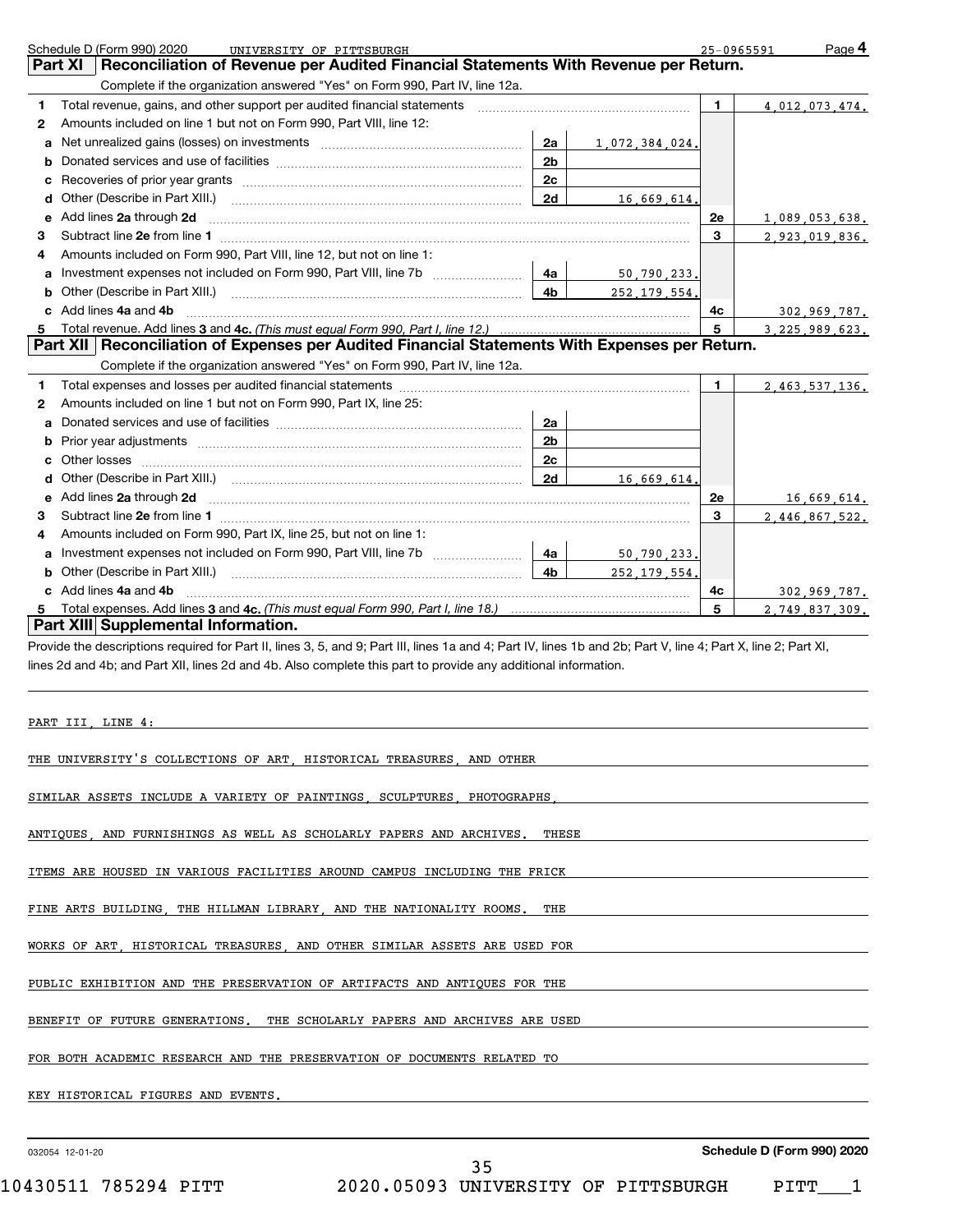| Schedule D (Form 990) 2020<br>UNIVERSITY OF PITTSBURGH                                                                                                                                                                         | 25-0965591                 | Page 5 |
|--------------------------------------------------------------------------------------------------------------------------------------------------------------------------------------------------------------------------------|----------------------------|--------|
| Part XIII Supplemental Information (continued)                                                                                                                                                                                 |                            |        |
| PART V, LINE 4:                                                                                                                                                                                                                |                            |        |
| ENDOWMENT PURPOSE:                                                                                                                                                                                                             |                            |        |
| CHAIRS PROFESSORSHIPS AND INSTRUCTION                                                                                                                                                                                          |                            |        |
|                                                                                                                                                                                                                                |                            |        |
| SCHOLARSHIPS, FELLOWSHIPS AND AWARDS                                                                                                                                                                                           |                            |        |
| POST RETIREMENT RESERVES                                                                                                                                                                                                       |                            |        |
| GENERAL AND UNDESIGNATED FUNDS                                                                                                                                                                                                 |                            |        |
| RESEARCH, LIBRARY AND PUBLIC SERVICE                                                                                                                                                                                           |                            |        |
| DEVELOPMENT AND INSTITUTIONAL SUPPORT                                                                                                                                                                                          |                            |        |
|                                                                                                                                                                                                                                |                            |        |
| PART X, LINE 2:                                                                                                                                                                                                                |                            |        |
|                                                                                                                                                                                                                                |                            |        |
| THE UNIVERSITY ANNUALLY REVIEWS ITS TAX POSITIONS AND HAS DETERMINED THAT                                                                                                                                                      |                            |        |
| THERE ARE NO MATERIAL UNCERTAIN TAX POSITIONS THAT REQUIRE RECOGNITION IN                                                                                                                                                      |                            |        |
| THE CONSOLIDATED FINANCIAL STATEMENTS. NO PROVISION FOR INCOME TAXES WAS                                                                                                                                                       |                            |        |
| REQUIRED FOR 2021 OR 2020.                                                                                                                                                                                                     |                            |        |
|                                                                                                                                                                                                                                |                            |        |
| PART XI, LINE 2D - OTHER ADJUSTMENTS:                                                                                                                                                                                          |                            |        |
|                                                                                                                                                                                                                                |                            |        |
| RECLASS OF COST OF SALES-AUX FROM EXPENSE<br>5,978,219.                                                                                                                                                                        |                            |        |
| RECLASS OF EXTERNAL TENANT RENTAL EXPS FROM EXPENSE<br>10.691.395.                                                                                                                                                             |                            |        |
| TOTAL TO SCHEDULE D. PART XI, LINE 2D 16,669,614.                                                                                                                                                                              |                            |        |
|                                                                                                                                                                                                                                |                            |        |
| PART XI, LINE 4B - OTHER ADJUSTMENTS: THE RESERVE OF A STATE OF A STATE OF A STATE OF A STATE OF A STATE OF A STATE OF A STATE OF A STATE OF A STATE OF A STATE OF A STATE OF A STATE OF A STATE OF A STATE OF A STATE OF A ST |                            |        |
| RECLASS OF TUITION DISCOUNTS TO FINANCIAL AID EXPENSE 252,179,554.                                                                                                                                                             |                            |        |
|                                                                                                                                                                                                                                |                            |        |
|                                                                                                                                                                                                                                |                            |        |
| PART XII, LINE 2D - OTHER ADJUSTMENTS: New York States and American Communications of the Communication of the                                                                                                                 |                            |        |
|                                                                                                                                                                                                                                |                            |        |
| RECLASS OF EXTERNAL TENANT RENTAL EXPS TO REVENUE 10,691,395.                                                                                                                                                                  |                            |        |
| TOTAL TO SCHEDULE D. PART XII. LINE 2D 16.669.614.                                                                                                                                                                             |                            |        |
|                                                                                                                                                                                                                                |                            |        |
| 032055 12-01-20                                                                                                                                                                                                                | Schedule D (Form 990) 2020 |        |

 $10430511$  785294 PITT  $2020$ .05093 UNIVERSITY OF PITTSBURGH PITT $\_$  1 36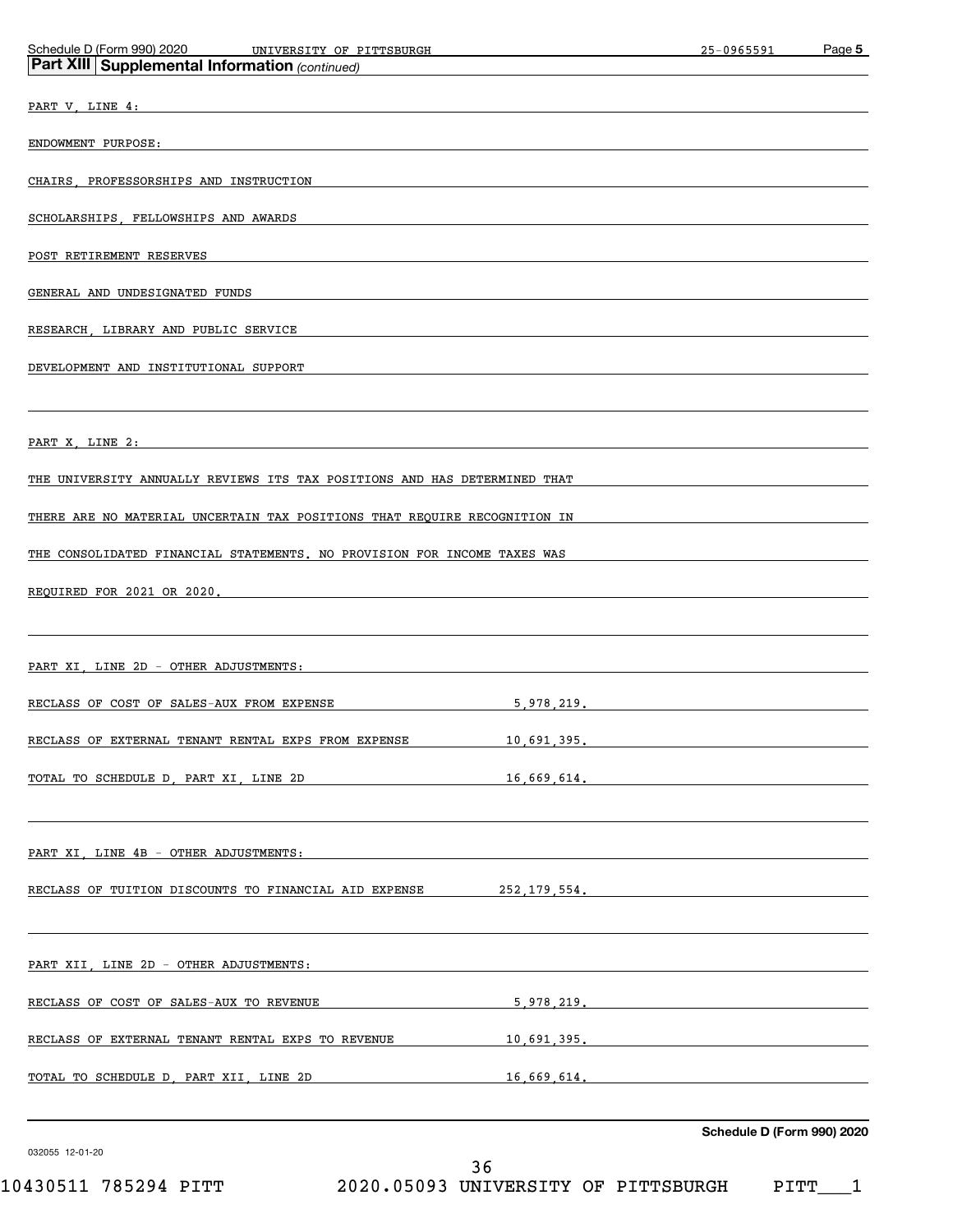| Schedule D (Form 990) 2020<br>Schedule D (Form 990) 2020 UNIVERSITY OF PITTSBURGH Part XIII Supplemental Information (continued) |    |                | 25-0965591                 | Page 5            |
|----------------------------------------------------------------------------------------------------------------------------------|----|----------------|----------------------------|-------------------|
|                                                                                                                                  |    |                |                            |                   |
| PART XII, LINE 4B - OTHER ADJUSTMENTS:                                                                                           |    |                |                            |                   |
| RECLASS OF TUITION DISCOUNTS TO FINANCIAL AID EXPENSE                                                                            |    | 252, 179, 554. |                            |                   |
|                                                                                                                                  |    |                |                            |                   |
|                                                                                                                                  |    |                |                            |                   |
|                                                                                                                                  |    |                |                            |                   |
|                                                                                                                                  |    |                |                            |                   |
|                                                                                                                                  |    |                |                            |                   |
|                                                                                                                                  |    |                |                            |                   |
|                                                                                                                                  |    |                |                            |                   |
|                                                                                                                                  |    |                |                            |                   |
|                                                                                                                                  |    |                |                            |                   |
|                                                                                                                                  |    |                |                            |                   |
|                                                                                                                                  |    |                |                            |                   |
|                                                                                                                                  |    |                |                            |                   |
|                                                                                                                                  |    |                |                            |                   |
|                                                                                                                                  |    |                |                            |                   |
|                                                                                                                                  |    |                |                            |                   |
|                                                                                                                                  |    |                |                            |                   |
|                                                                                                                                  |    |                |                            |                   |
|                                                                                                                                  |    |                |                            |                   |
|                                                                                                                                  |    |                |                            |                   |
|                                                                                                                                  |    |                |                            |                   |
|                                                                                                                                  |    |                |                            |                   |
|                                                                                                                                  |    |                |                            |                   |
|                                                                                                                                  |    |                |                            |                   |
|                                                                                                                                  |    |                |                            |                   |
|                                                                                                                                  |    |                |                            |                   |
|                                                                                                                                  |    |                |                            |                   |
|                                                                                                                                  |    |                |                            |                   |
|                                                                                                                                  |    |                |                            |                   |
|                                                                                                                                  |    |                |                            |                   |
|                                                                                                                                  |    |                |                            |                   |
|                                                                                                                                  |    |                |                            |                   |
|                                                                                                                                  |    |                |                            |                   |
|                                                                                                                                  |    |                |                            |                   |
|                                                                                                                                  |    |                |                            |                   |
|                                                                                                                                  |    |                |                            |                   |
|                                                                                                                                  |    |                | Schedule D (Form 990) 2020 |                   |
| 032055 12-01-20                                                                                                                  | 37 |                |                            |                   |
| 2020.05093 UNIVERSITY OF PITTSBURGH<br>10430511 785294 PITT                                                                      |    |                |                            | PITT <sub>.</sub> |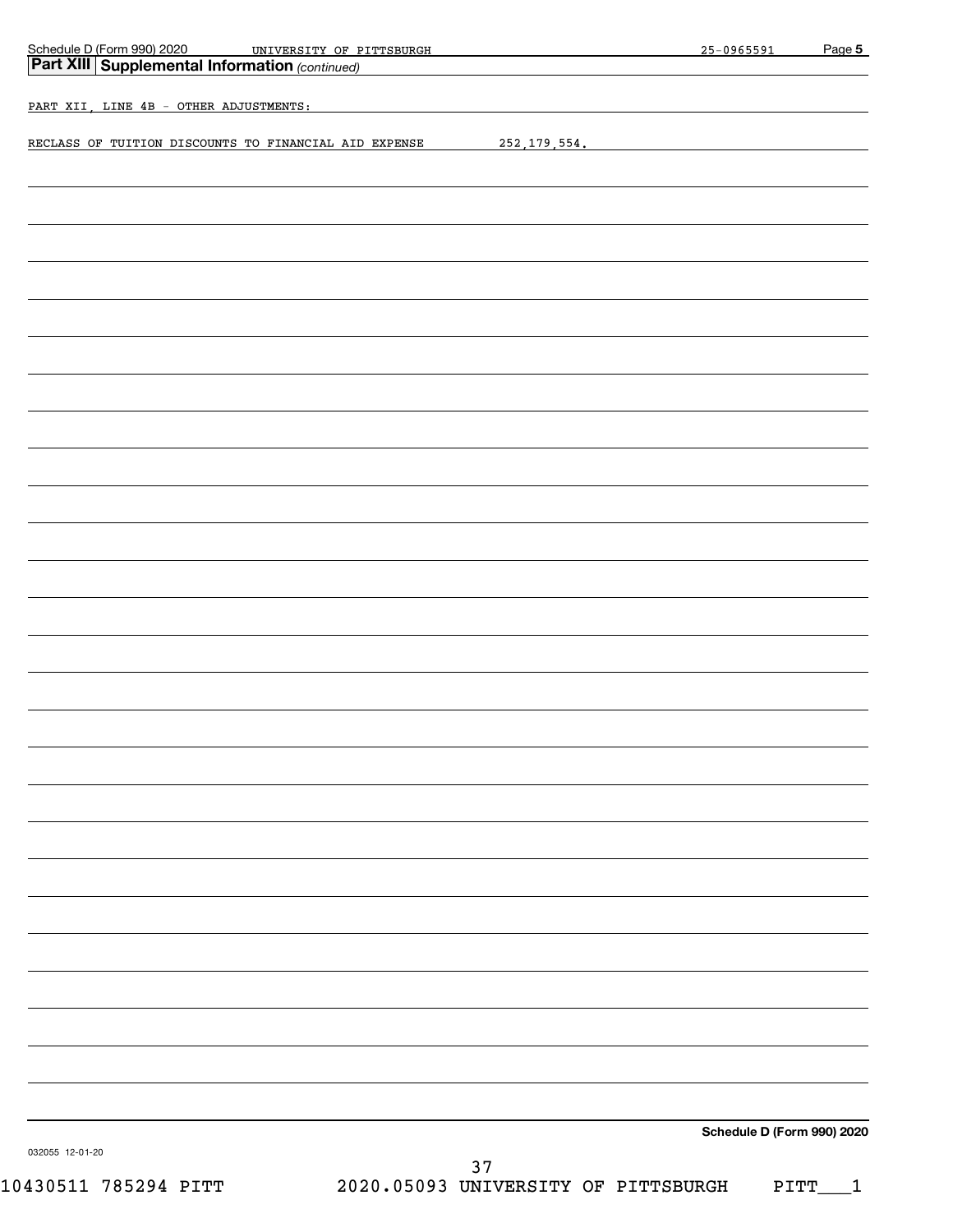Department of the Treasury Internal Revenue Service

Name of the organization

# **Schools**

**(Form 990 or 990-EZ) | Complete if the organization answered "Yes" on Form 990, Part IV, line 13, or Form 990-EZ, Part VI, line 48. | Attach to Form 990 or Form 990-EZ.**

**| Go to www.irs.gov/Form990 for the latest information.**

OMB No. 1545-0047 **Open to Public Inspection 2020**

**Employer identification number**

| 25-0965591 |  |  |  |  |
|------------|--|--|--|--|
|            |  |  |  |  |

|        | 25-0965591<br>UNIVERSITY OF PITTSBURGH                                                                                            |                |            |     |
|--------|-----------------------------------------------------------------------------------------------------------------------------------|----------------|------------|-----|
| Part I |                                                                                                                                   |                |            |     |
|        |                                                                                                                                   |                | <b>YES</b> | NO. |
| 1.     | Does the organization have a racially nondiscriminatory policy toward students by statement in its charter,                       |                |            |     |
|        |                                                                                                                                   | 1              | X          |     |
| 2      | Does the organization include a statement of its racially nondiscriminatory policy toward students in all its brochures,          |                |            |     |
|        | catalogues, and other written communications with the public dealing with student admissions, programs, and scholarships?         | $\mathbf{2}$   | X          |     |
| 3      | Has the organization publicized its racially nondiscriminatory policy on its primary publicly accessible Internet                 |                |            |     |
|        | homepage at all times during its taxable year in a manner reasonably expected to be noticed by visitors to the                    |                |            |     |
|        | homepage, or through newspaper or broadcast media during the period of solicitation for students, or during the                   |                |            |     |
|        | registration period if it has no solicitation program, in a way that makes the policy known to all parts of the general           |                |            |     |
|        |                                                                                                                                   |                |            |     |
|        |                                                                                                                                   | 3              | X          |     |
|        | THROUGH ELECTRONIC AND PRINT DISTRIBUTION AT THE BEGINNING OF                                                                     |                |            |     |
|        | EACH ACADEMIC TERM.                                                                                                               |                |            |     |
|        |                                                                                                                                   |                |            |     |
|        |                                                                                                                                   |                |            |     |
|        |                                                                                                                                   |                |            |     |
| 4      | Does the organization maintain the following?                                                                                     |                |            |     |
| a      |                                                                                                                                   | 4a             | X          |     |
| b      | Records documenting that scholarships and other financial assistance are awarded on a racially nondiscriminatory basis?           | 4b             | x          |     |
| c      | Copies of all catalogues, brochures, announcements, and other written communications to the public dealing                        |                |            |     |
|        |                                                                                                                                   | 4с             | Х          |     |
|        |                                                                                                                                   | 4d             | X          |     |
|        | If you answered "No" to any of the above, please explain. If you need more space, use Part II.                                    |                |            |     |
|        |                                                                                                                                   |                |            |     |
|        |                                                                                                                                   |                |            |     |
|        |                                                                                                                                   |                |            |     |
|        |                                                                                                                                   |                |            |     |
| 5      | Does the organization discriminate by race in any way with respect to:                                                            |                |            |     |
| a      |                                                                                                                                   | 5a             |            | X   |
| b      |                                                                                                                                   | 5b             |            | X   |
| c      |                                                                                                                                   | 5с             |            | X   |
|        |                                                                                                                                   | <b>5d</b>      |            | X   |
|        |                                                                                                                                   | 5e             |            | X   |
| f      | Use of facilities? <b>With the Contract of the Contract of Tacilities</b> of facilities?                                          | 5f             |            | X   |
|        |                                                                                                                                   | 5 <sub>g</sub> |            | X   |
|        |                                                                                                                                   |                |            |     |
|        |                                                                                                                                   | 5h             |            | X   |
|        | If you answered "Yes" to any of the above, please explain. If you need more space, use Part II.                                   |                |            |     |
|        |                                                                                                                                   |                |            |     |
|        |                                                                                                                                   |                |            |     |
|        |                                                                                                                                   |                |            |     |
|        |                                                                                                                                   |                |            |     |
|        |                                                                                                                                   | 6a             | х          |     |
|        |                                                                                                                                   | 6b             |            | x   |
|        | If you answered "Yes" on either line 6a or line 6b, explain on Part II.                                                           |                |            |     |
| 7      | Does the organization certify that it has complied with the applicable requirements of sections 4.01 through                      |                |            |     |
|        | 4.05 of Rev. Proc. 75-50, 1975-2 C.B. 587, covering racial nondiscrimination? If "No," explain on Part II                         | 7              |            |     |
|        | Schedule E (Form 990 or 990-EZ) 2020<br>LHA For Paperwork Reduction Act Notice, see the Instructions for Form 990 or Form 990-EZ. |                |            |     |

032061 11-10-20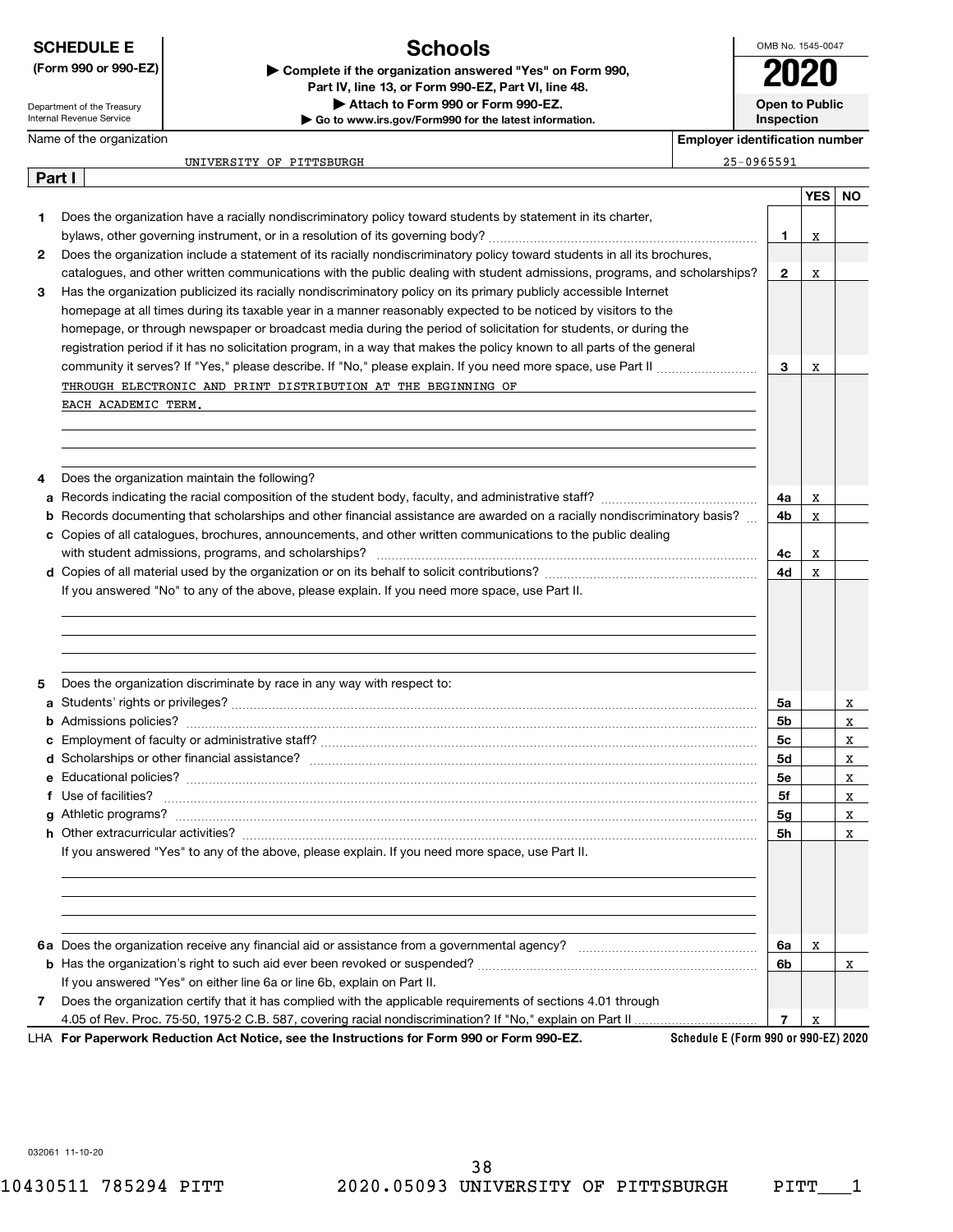| Page 2<br>$25 - 0965591$                                                                              |
|-------------------------------------------------------------------------------------------------------|
| Supplemental Information. Provide the explanations required by Part I, lines 3, 4d, 5h, 6b, and 7, as |
|                                                                                                       |
|                                                                                                       |
|                                                                                                       |
| THE UNIVERSITY OF PITTSBURGH RECEIVES FUNDS FROM THE COMMONWEALTH OF                                  |
| IN ADDITION, THE UNIVERSITY RECEIVES FEDERAL PELL GRANTS                                              |
| AND COMMONWEALTH PHEAA GRANTS THAT ARE APPLIED TO STUDENTS' ACCOUNTS.                                 |
|                                                                                                       |
|                                                                                                       |
|                                                                                                       |
|                                                                                                       |
|                                                                                                       |
|                                                                                                       |
|                                                                                                       |
|                                                                                                       |
|                                                                                                       |
|                                                                                                       |
|                                                                                                       |
|                                                                                                       |
|                                                                                                       |
|                                                                                                       |
|                                                                                                       |
|                                                                                                       |
|                                                                                                       |
|                                                                                                       |
|                                                                                                       |
|                                                                                                       |
|                                                                                                       |
|                                                                                                       |
|                                                                                                       |
|                                                                                                       |
|                                                                                                       |
|                                                                                                       |
|                                                                                                       |
|                                                                                                       |
|                                                                                                       |
|                                                                                                       |
|                                                                                                       |
|                                                                                                       |
|                                                                                                       |
|                                                                                                       |
|                                                                                                       |
| Schedule E (Form 990 or 990-EZ) 2020                                                                  |
| 2020.05093 UNIVERSITY OF PITTSBURGH                                                                   |
|                                                                                                       |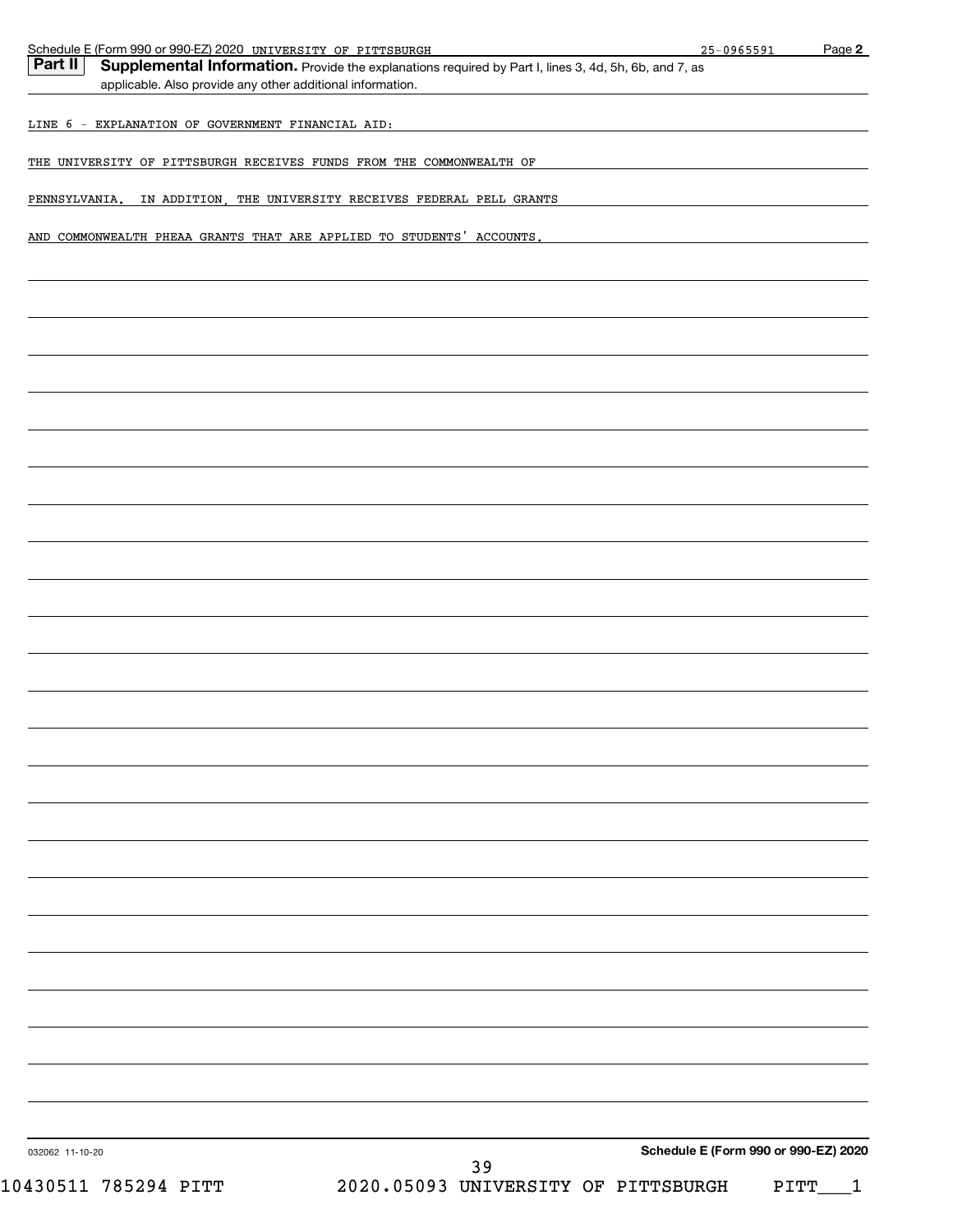| <b>SCHEDULE F</b><br>(Form 990)         | <b>Statement of Activities Outside the United States</b><br>Complete if the organization answered "Yes" on Form 990, Part IV, line 14b, 15, or 16. |                             |                                                                                                                                                                                                                                                        |                     |                                                        | OMB No. 1545-0047                     |  |
|-----------------------------------------|----------------------------------------------------------------------------------------------------------------------------------------------------|-----------------------------|--------------------------------------------------------------------------------------------------------------------------------------------------------------------------------------------------------------------------------------------------------|---------------------|--------------------------------------------------------|---------------------------------------|--|
| Department of the Treasury              |                                                                                                                                                    |                             | Attach to Form 990.                                                                                                                                                                                                                                    |                     |                                                        | <b>Open to Public</b>                 |  |
| Internal Revenue Service                | Go to www.irs.gov/Form990 for instructions and the latest information.                                                                             |                             |                                                                                                                                                                                                                                                        |                     |                                                        | Inspection                            |  |
| Name of the organization                |                                                                                                                                                    |                             |                                                                                                                                                                                                                                                        |                     |                                                        | <b>Employer identification number</b> |  |
| UNIVERSITY OF PITTSBURGH                |                                                                                                                                                    |                             |                                                                                                                                                                                                                                                        |                     | 25-0965591                                             |                                       |  |
| Part I                                  |                                                                                                                                                    |                             | General Information on Activities Outside the United States. Complete if the organization answered "Yes" on                                                                                                                                            |                     |                                                        |                                       |  |
| Form 990, Part IV, line 14b.            |                                                                                                                                                    |                             |                                                                                                                                                                                                                                                        |                     |                                                        |                                       |  |
|                                         |                                                                                                                                                    |                             | 1 For grantmakers. Does the organization maintain records to substantiate the amount of its grants and other assistance,<br>the grantees' eligibility for the grants or assistance, and the selection criteria used to award the grants or assistance? |                     |                                                        | $\lfloor x \rfloor$ Yes<br>No         |  |
| $\mathbf{2}^{\prime}$<br>United States. |                                                                                                                                                    |                             | For grantmakers. Describe in Part V the organization's procedures for monitoring the use of its grants and other assistance outside the                                                                                                                |                     |                                                        |                                       |  |
| З.                                      |                                                                                                                                                    |                             | Activities per Region. (The following Part I, line 3 table can be duplicated if additional space is needed.)                                                                                                                                           |                     |                                                        |                                       |  |
| (a) Region                              | (b) Number of<br>offices                                                                                                                           | (c) Number of<br>employees, | (d) Activities conducted in the region<br>(by type) (such as, fundraising, pro-                                                                                                                                                                        |                     | (e) If activity listed in (d)<br>is a program service, | (f) Total<br>expenditures             |  |
|                                         | in the region                                                                                                                                      | agents, and<br>independent  | gram services, investments, grants to                                                                                                                                                                                                                  |                     | describe specific type                                 | for and                               |  |
|                                         |                                                                                                                                                    | contractors                 | recipients located in the region)                                                                                                                                                                                                                      |                     | of service(s) in the region                            | investments<br>in the region          |  |
|                                         |                                                                                                                                                    | in the region               |                                                                                                                                                                                                                                                        |                     |                                                        |                                       |  |
|                                         |                                                                                                                                                    |                             |                                                                                                                                                                                                                                                        |                     |                                                        |                                       |  |
| CENTRAL AMERICA AND                     |                                                                                                                                                    |                             |                                                                                                                                                                                                                                                        | PROGRAM SERVICES IN | RELATION TO EDUCATIONAL                                |                                       |  |
|                                         | $\mathbf 0$                                                                                                                                        | 0                           |                                                                                                                                                                                                                                                        | PROGRAMS.           |                                                        |                                       |  |
| THE CARIBBEAN                           |                                                                                                                                                    |                             | PROGRAM SERVICES.                                                                                                                                                                                                                                      |                     |                                                        | 177, 105.                             |  |
|                                         |                                                                                                                                                    |                             |                                                                                                                                                                                                                                                        | PROGRAM SERVICES IN |                                                        |                                       |  |
| EAST ASIA AND THE                       |                                                                                                                                                    |                             |                                                                                                                                                                                                                                                        |                     | RELATION TO EDUCATIONAL                                |                                       |  |
| PACIFIC                                 | $\mathbf 0$                                                                                                                                        | 0                           | PROGRAM SERVICES.                                                                                                                                                                                                                                      | PROGRAMS.           |                                                        | 3 051 363.                            |  |
|                                         |                                                                                                                                                    |                             |                                                                                                                                                                                                                                                        |                     |                                                        |                                       |  |
|                                         |                                                                                                                                                    |                             |                                                                                                                                                                                                                                                        | PROGRAM SERVICES IN |                                                        |                                       |  |
|                                         |                                                                                                                                                    |                             |                                                                                                                                                                                                                                                        |                     | RELATION TO EDUCATIONAL                                |                                       |  |
| <b>EUROPE</b>                           | $\mathbf 0$                                                                                                                                        | 0                           | PROGRAM SERVICES.                                                                                                                                                                                                                                      | PROGRAMS.           |                                                        | 7,412,011.                            |  |
|                                         |                                                                                                                                                    |                             |                                                                                                                                                                                                                                                        |                     |                                                        |                                       |  |
|                                         |                                                                                                                                                    |                             |                                                                                                                                                                                                                                                        | PROGRAM SERVICES IN |                                                        |                                       |  |
| MIDDLE EAST AND                         |                                                                                                                                                    |                             |                                                                                                                                                                                                                                                        |                     | RELATION TO EDUCATIONAL                                |                                       |  |
| NORTH AFRICA                            | $\mathbf 0$                                                                                                                                        | 0                           | PROGRAM SERVICES.                                                                                                                                                                                                                                      | PROGRAMS.           |                                                        | 321,902.                              |  |
|                                         |                                                                                                                                                    |                             |                                                                                                                                                                                                                                                        |                     |                                                        |                                       |  |
|                                         |                                                                                                                                                    |                             |                                                                                                                                                                                                                                                        | PROGRAM SERVICES IN |                                                        |                                       |  |
|                                         |                                                                                                                                                    |                             |                                                                                                                                                                                                                                                        |                     | RELATION TO EDUCATIONAL                                |                                       |  |
| NORTH AMERICA                           | $\mathbf{0}$                                                                                                                                       |                             | 0 PROGRAM SERVICES.                                                                                                                                                                                                                                    | PROGRAMS.           |                                                        | 5,726,166.                            |  |
|                                         |                                                                                                                                                    |                             |                                                                                                                                                                                                                                                        |                     |                                                        |                                       |  |
|                                         |                                                                                                                                                    |                             |                                                                                                                                                                                                                                                        | PROGRAM SERVICES IN |                                                        |                                       |  |
| RUSSIA AND                              |                                                                                                                                                    |                             |                                                                                                                                                                                                                                                        |                     | RELATION TO EDUCATIONAL                                |                                       |  |
| NEIGHBORING STATES                      | 0                                                                                                                                                  |                             | PROGRAM SERVICES.                                                                                                                                                                                                                                      | PROGRAMS.           |                                                        | 76, 538.                              |  |
|                                         |                                                                                                                                                    |                             |                                                                                                                                                                                                                                                        |                     |                                                        |                                       |  |
|                                         |                                                                                                                                                    |                             |                                                                                                                                                                                                                                                        | PROGRAM SERVICES IN |                                                        |                                       |  |
|                                         |                                                                                                                                                    |                             |                                                                                                                                                                                                                                                        |                     | RELATION TO EDUCATIONAL                                |                                       |  |
| SOUTH AMERICA                           |                                                                                                                                                    | 1                           | PROGRAM SERVICES.                                                                                                                                                                                                                                      | PROGRAMS.           |                                                        | 227,894.                              |  |
|                                         |                                                                                                                                                    |                             |                                                                                                                                                                                                                                                        |                     |                                                        |                                       |  |
|                                         |                                                                                                                                                    |                             |                                                                                                                                                                                                                                                        | PROGRAM SERVICES IN |                                                        |                                       |  |
|                                         |                                                                                                                                                    |                             |                                                                                                                                                                                                                                                        |                     | RELATION TO EDUCATIONAL                                |                                       |  |
| SOUTH ASIA                              | 0                                                                                                                                                  | 0                           | PROGRAM SERVICES.                                                                                                                                                                                                                                      | PROGRAMS.           |                                                        | 291, 349.                             |  |
| 3 a Subtotal                            |                                                                                                                                                    |                             |                                                                                                                                                                                                                                                        |                     |                                                        | 17, 284, 328.                         |  |
| <b>b</b> Total from continuation        |                                                                                                                                                    |                             |                                                                                                                                                                                                                                                        |                     |                                                        |                                       |  |
| sheets to Part I                        | 0                                                                                                                                                  |                             |                                                                                                                                                                                                                                                        |                     |                                                        | 127 934 419.                          |  |
| c Totals (add lines 3a                  |                                                                                                                                                    |                             |                                                                                                                                                                                                                                                        |                     |                                                        |                                       |  |
| and 3b)                                 |                                                                                                                                                    |                             |                                                                                                                                                                                                                                                        |                     |                                                        | 145.218.747.                          |  |

**For Paperwork Reduction Act Notice, see the Instructions for Form 990. Schedule F (Form 990) 2020** LHA

032071 12-03-20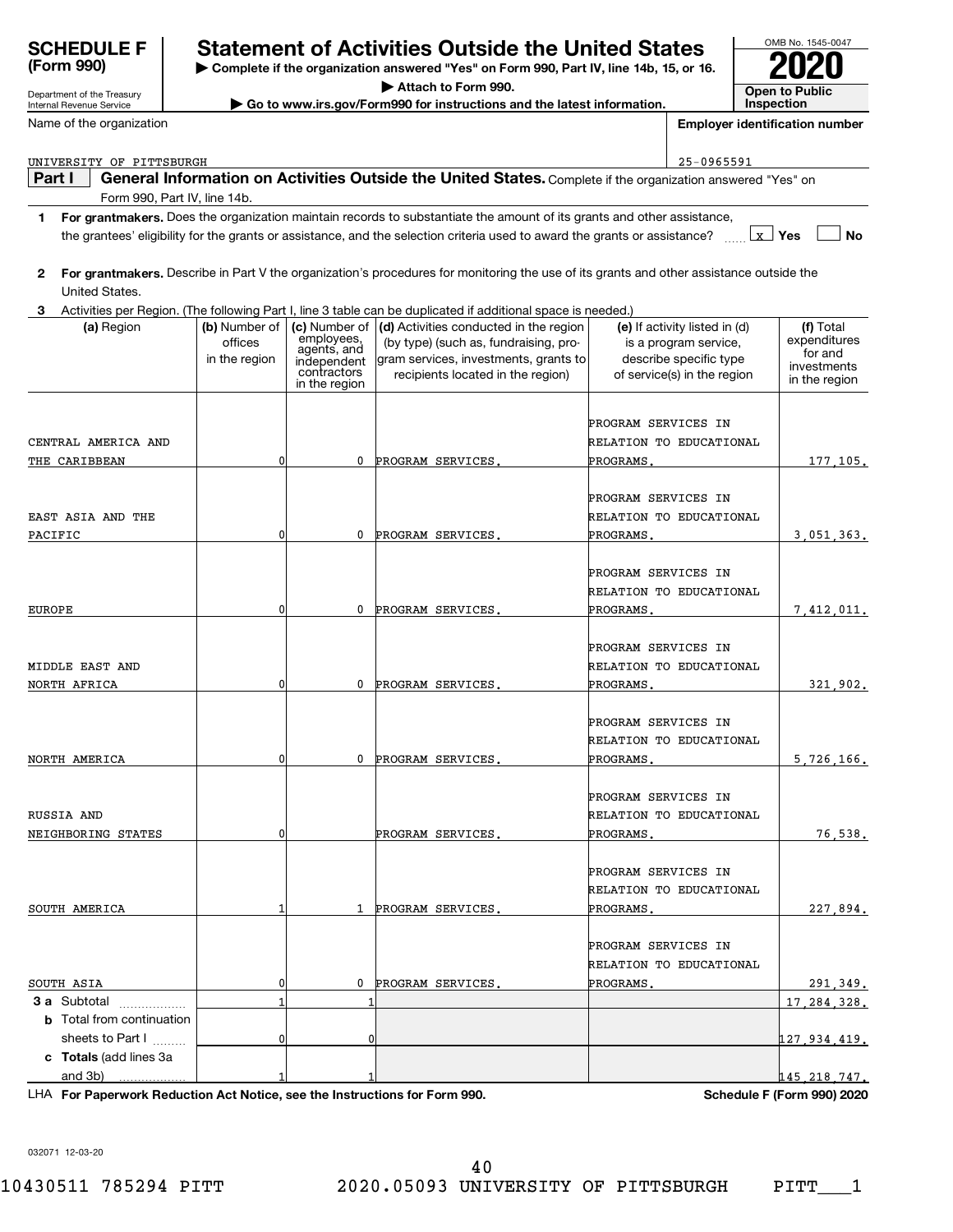| Schedule F (Form 990)        | UNIVERSITY OF PITTSBURGH                  |                                                      |                                                                                                                                         | $25 - 0965591$                                                                                              | Page 1                                  |
|------------------------------|-------------------------------------------|------------------------------------------------------|-----------------------------------------------------------------------------------------------------------------------------------------|-------------------------------------------------------------------------------------------------------------|-----------------------------------------|
| Part I                       |                                           |                                                      | Continuation of Activities per Region. (Schedule F (Form 990), Part I, line 3)                                                          |                                                                                                             |                                         |
| (a) Region                   | (b) Number of<br>offices<br>in the region | (c) Number of<br>employees or<br>agents in<br>region | (d) Activities conducted in region<br>(by type) (i.e., fundraising,<br>program services, grants to<br>recipients located in the region) | (e) If activity listed in (d)<br>is a program service,<br>describe specific type<br>of service(s) in region | (f) Total<br>expenditures<br>for region |
| SUB-SAHARAN AFRICA           | 0                                         | 0                                                    | PROGRAM SERVICES.                                                                                                                       | PROGRAM SERVICES IN<br>RELATION TO EDUCATIONAL<br>PROGRAMS.                                                 | 590,818.                                |
| EAST ASIA AND THE<br>PACIFIC | 0                                         | 0                                                    | INVESTMENTS.                                                                                                                            |                                                                                                             | 35,842,529.                             |
|                              |                                           |                                                      |                                                                                                                                         |                                                                                                             |                                         |
| <b>EUROPE</b>                | 0                                         | 0                                                    | INVESTMENTS.                                                                                                                            |                                                                                                             | 84,988,740.                             |
| NORTH AMERICA                | 0                                         | 0                                                    | INVESTMENTS.                                                                                                                            |                                                                                                             | 343, 332.                               |
| SUB-SAHARAN AFRICA           | 0                                         | 0                                                    | INVESTMENTS.                                                                                                                            |                                                                                                             | 6, 169, 000.                            |
|                              |                                           |                                                      |                                                                                                                                         |                                                                                                             |                                         |
|                              |                                           |                                                      |                                                                                                                                         |                                                                                                             |                                         |
|                              |                                           |                                                      |                                                                                                                                         |                                                                                                             |                                         |
|                              |                                           |                                                      |                                                                                                                                         |                                                                                                             |                                         |
|                              |                                           |                                                      |                                                                                                                                         |                                                                                                             |                                         |
|                              |                                           |                                                      |                                                                                                                                         |                                                                                                             |                                         |
| <b>Totals</b>                |                                           |                                                      |                                                                                                                                         |                                                                                                             | 127 934 419.                            |

032181 04-01-20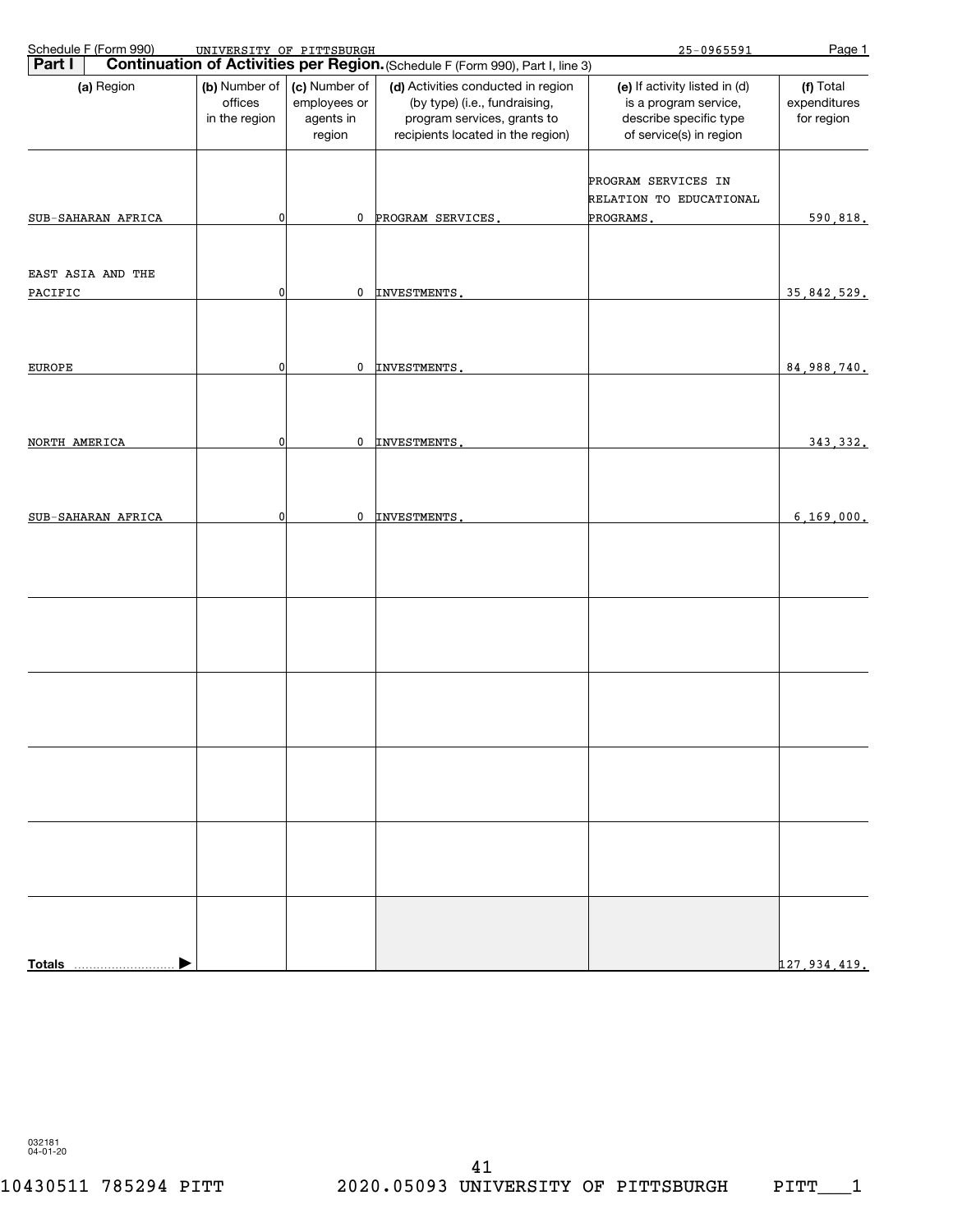Schedule F (Form 990) 2020

**Part II Grants and Other Assistance to Organizations or Entities Outside the United States.** Complete if the organization answered "Yes" on Form 990, Part IV, line 15, for anyrecipient who received more than \$5,000. Part II can be duplicated if additional space is needed.

| (a) Name of organization | (b) IRS code section<br>and EIN (if applicable) | (c) Region                         | (d) Purpose of<br>grant                                                                                                                   | (e) Amount<br>of cash grant | (f) Manner of<br>cash disbursement | (g) Amount of<br>noncash<br>assistance | (h) Description<br>of noncash<br>assistance | (i) Method of<br>valuation (book, FMV,<br>appraisal, other) |
|--------------------------|-------------------------------------------------|------------------------------------|-------------------------------------------------------------------------------------------------------------------------------------------|-----------------------------|------------------------------------|----------------------------------------|---------------------------------------------|-------------------------------------------------------------|
|                          |                                                 |                                    |                                                                                                                                           |                             |                                    |                                        |                                             |                                                             |
|                          |                                                 | EAST ASIA AND THE                  |                                                                                                                                           |                             |                                    |                                        |                                             |                                                             |
|                          |                                                 | PACIFIC                            | RESEARCH SUBCONTRACT.                                                                                                                     |                             | 278,982. WIRE/CHECK                | 0                                      |                                             |                                                             |
|                          |                                                 |                                    |                                                                                                                                           |                             |                                    |                                        |                                             |                                                             |
|                          |                                                 |                                    |                                                                                                                                           |                             |                                    |                                        |                                             |                                                             |
|                          |                                                 | <b>EUROPE</b>                      | RESEARCH SUBCONTRACT.                                                                                                                     |                             | 1,701,457. WIRE/CHECK              | $\mathbf 0$                            |                                             |                                                             |
|                          |                                                 |                                    |                                                                                                                                           |                             |                                    |                                        |                                             |                                                             |
|                          |                                                 |                                    |                                                                                                                                           |                             |                                    |                                        |                                             |                                                             |
|                          |                                                 | MIDDLE EAST AND<br>NORTH AFRICA    | RESEARCH SUBCONTRACT.                                                                                                                     |                             | 238, 435. WIRE/CHECK               | 0                                      |                                             |                                                             |
|                          |                                                 |                                    |                                                                                                                                           |                             |                                    |                                        |                                             |                                                             |
|                          |                                                 |                                    |                                                                                                                                           |                             |                                    |                                        |                                             |                                                             |
|                          |                                                 |                                    |                                                                                                                                           |                             |                                    |                                        |                                             |                                                             |
|                          |                                                 | NORTH AMERICA                      | RESEARCH SUBCONTRACT.                                                                                                                     |                             | 420,440. WIRE/CHECK                | 0                                      |                                             |                                                             |
|                          |                                                 |                                    |                                                                                                                                           |                             |                                    |                                        |                                             |                                                             |
|                          |                                                 |                                    |                                                                                                                                           |                             |                                    |                                        |                                             |                                                             |
|                          |                                                 | SOUTH ASIA                         | RESEARCH SUBCONTRACT.                                                                                                                     |                             | 149,960.WIRE/CHECK                 | 0                                      |                                             |                                                             |
|                          |                                                 |                                    |                                                                                                                                           |                             |                                    |                                        |                                             |                                                             |
|                          |                                                 | <b>SUB-SAHARAN</b>                 |                                                                                                                                           |                             |                                    |                                        |                                             |                                                             |
|                          |                                                 | <b>AFRICA</b>                      | RESEARCH SUBCONTRACT                                                                                                                      |                             | 381, 293. WIRE/CHECK               | 0                                      |                                             |                                                             |
|                          |                                                 | SOUTH AMERICA -                    |                                                                                                                                           |                             |                                    |                                        |                                             |                                                             |
|                          |                                                 | ARGENTINA,                         |                                                                                                                                           |                             |                                    |                                        |                                             |                                                             |
|                          |                                                 | BOLIVIA, BRAZIL,<br>CHILE COLUMBIA | RESEARCH SUBCONTRACT,                                                                                                                     |                             |                                    |                                        |                                             |                                                             |
|                          |                                                 |                                    |                                                                                                                                           |                             | 100.264. WIRE/CHECK                | $\mathbf{0}$                           |                                             |                                                             |
|                          |                                                 | RUSSIA AND                         |                                                                                                                                           |                             |                                    |                                        |                                             |                                                             |
|                          |                                                 | NEIGHBORING                        |                                                                                                                                           |                             |                                    |                                        |                                             |                                                             |
|                          |                                                 | <b>STATES</b>                      | RESEARCH SUBCONTRACT.                                                                                                                     |                             | 72.354. WIRE/CHECK                 | 0                                      |                                             |                                                             |
|                          |                                                 |                                    | 2 Enter total number of recipient organizations listed above that are recognized as charities by the foreign country, recognized as a tax |                             |                                    |                                        |                                             |                                                             |
|                          |                                                 |                                    | exempt 501(c)(3) organization by the IRS, or for which the grantee or counsel has provided a section 501(c)(3) equivalency letter         |                             |                                    | ▸                                      |                                             | 55                                                          |

**3**Enter total number of other organizations or entities

**Schedule F (Form 990) 2020**

5

 $\overline{\phantom{a}}$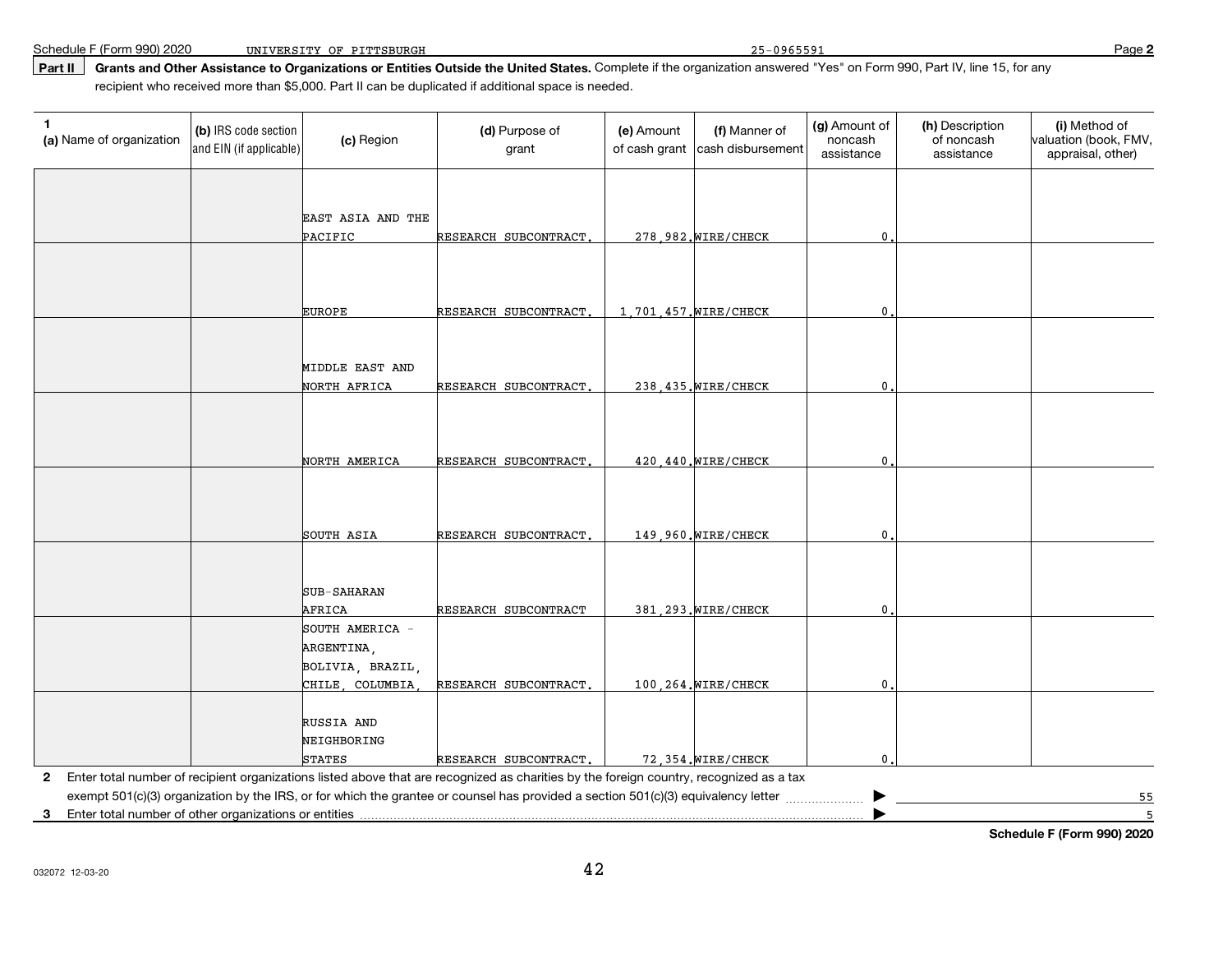| Part III can be duplicated if additional space is needed. |            |                             |                             |                                    |                                        |                                          |                                                                |  |  |  |
|-----------------------------------------------------------|------------|-----------------------------|-----------------------------|------------------------------------|----------------------------------------|------------------------------------------|----------------------------------------------------------------|--|--|--|
| (a) Type of grant or assistance                           | (b) Region | (c) Number of<br>recipients | (d) Amount of<br>cash grant | (e) Manner of<br>cash disbursement | (f) Amount of<br>noncash<br>assistance | (g) Description of<br>noncash assistance | (h) Method of<br>valuation<br>(book, FMV,<br>appraisal, other) |  |  |  |
|                                                           |            |                             |                             |                                    |                                        |                                          |                                                                |  |  |  |
|                                                           |            |                             |                             |                                    |                                        |                                          |                                                                |  |  |  |
|                                                           |            |                             |                             |                                    |                                        |                                          |                                                                |  |  |  |
|                                                           |            |                             |                             |                                    |                                        |                                          |                                                                |  |  |  |
|                                                           |            |                             |                             |                                    |                                        |                                          |                                                                |  |  |  |
|                                                           |            |                             |                             |                                    |                                        |                                          |                                                                |  |  |  |
|                                                           |            |                             |                             |                                    |                                        |                                          |                                                                |  |  |  |
|                                                           |            |                             |                             |                                    |                                        |                                          |                                                                |  |  |  |
|                                                           |            |                             |                             |                                    |                                        |                                          |                                                                |  |  |  |
|                                                           |            |                             |                             |                                    |                                        |                                          |                                                                |  |  |  |
|                                                           |            |                             |                             |                                    |                                        |                                          |                                                                |  |  |  |
|                                                           |            |                             |                             |                                    |                                        |                                          |                                                                |  |  |  |
|                                                           |            |                             |                             |                                    |                                        |                                          |                                                                |  |  |  |
|                                                           |            |                             |                             |                                    |                                        |                                          |                                                                |  |  |  |

Page UNIVERSITY OF PITTSBURGH 25-0965591

**Part III Grants and Other Assistance to Individuals Outside the United States.** Complete if the organization answered "Yes" on Form 990, Part IV, line 16.

**Schedule F (Form 990) 2020**

**Page 3**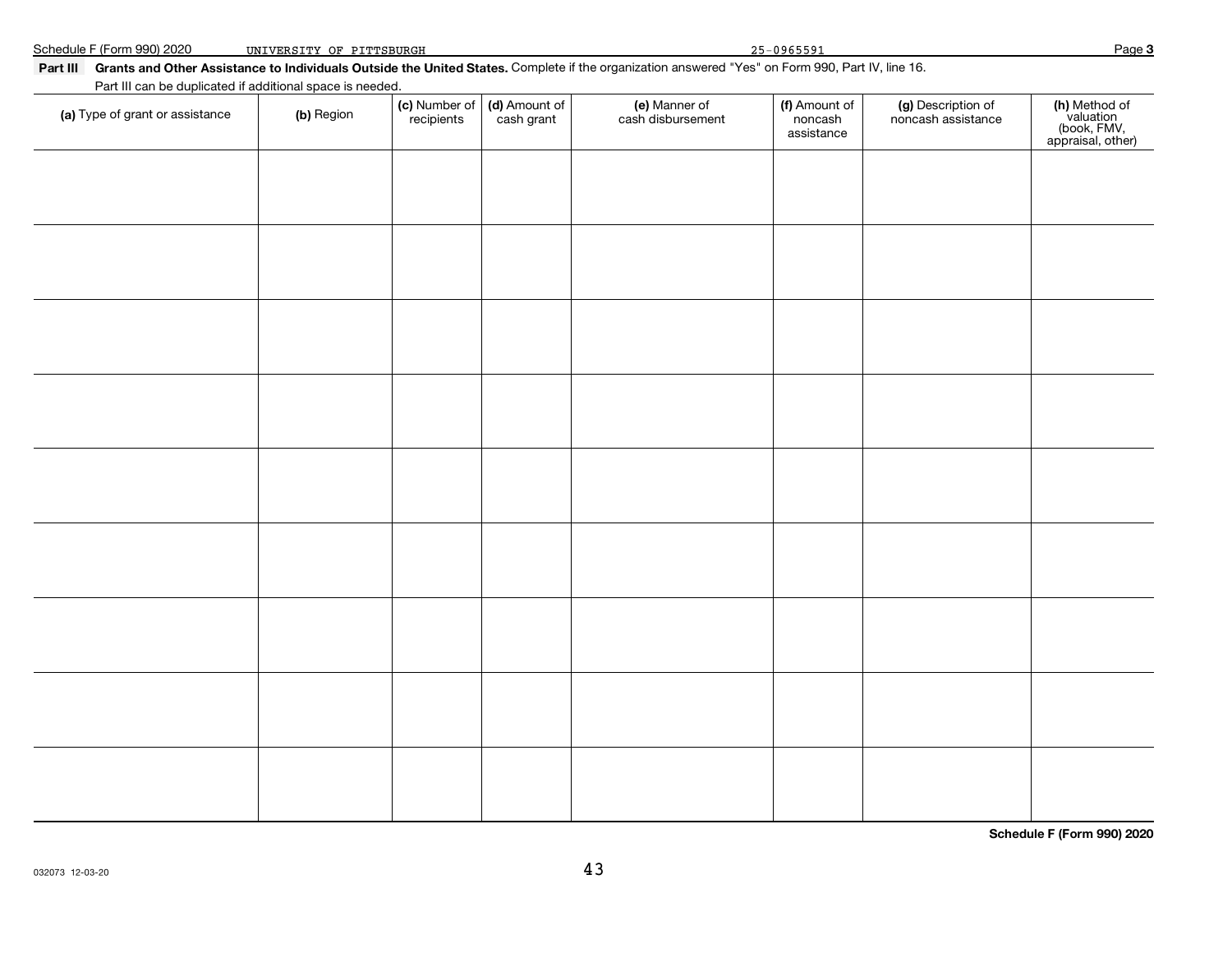|                | Schedule F (Form 990) 2020<br>UNIVERSITY OF PITTSBURGH                                                                                                                                                                                                                                                                                                                                                                 | 25-0965591              | Page 4           |
|----------------|------------------------------------------------------------------------------------------------------------------------------------------------------------------------------------------------------------------------------------------------------------------------------------------------------------------------------------------------------------------------------------------------------------------------|-------------------------|------------------|
| <b>Part IV</b> | <b>Foreign Forms</b>                                                                                                                                                                                                                                                                                                                                                                                                   |                         |                  |
| 1              | Was the organization a U.S. transferor of property to a foreign corporation during the tax year? If "Yes."<br>the organization may be required to file Form 926, Return by a U.S. Transferor of Property to a Foreign                                                                                                                                                                                                  | Yes<br>lx I             | N٥               |
| $\mathbf{2}$   | Did the organization have an interest in a foreign trust during the tax year? If "Yes," the organization may<br>be required to separately file Form 3520, Annual Return To Report Transactions With Foreign Trusts and<br>Receipt of Certain Foreign Gifts, and/or Form 3520-A, Annual Information Return of Foreign Trust With a<br>U.S. Owner (see Instructions for Forms 3520 and 3520-A; don't file with Form 990) | Yes                     | v l<br><b>No</b> |
| 3              | Did the organization have an ownership interest in a foreign corporation during the tax year? If "Yes,"<br>the organization may be required to file Form 5471, Information Return of U.S. Persons With Respect to                                                                                                                                                                                                      | $\lfloor x \rfloor$ Yes | Nο               |
|                | Was the organization a direct or indirect shareholder of a passive foreign investment company or a<br>qualified electing fund during the tax year? If "Yes," the organization may be required to file Form 8621,<br>Information Return by a Shareholder of a Passive Foreign Investment Company or Qualified Electing                                                                                                  | ⊥x⊥ Yes                 | <b>No</b>        |
| 5              | Did the organization have an ownership interest in a foreign partnership during the tax year? If "Yes,"<br>the organization may be required to file Form 8865, Return of U.S. Persons With Respect to Certain                                                                                                                                                                                                          | $x$ Yes                 | <b>No</b>        |
| 6              | Did the organization have any operations in or related to any boycotting countries during the tax year? If<br>"Yes," the organization may be required to separately file Form 5713, International Boycott Report (see                                                                                                                                                                                                  | $\lfloor x \rfloor$ Yes | <b>No</b>        |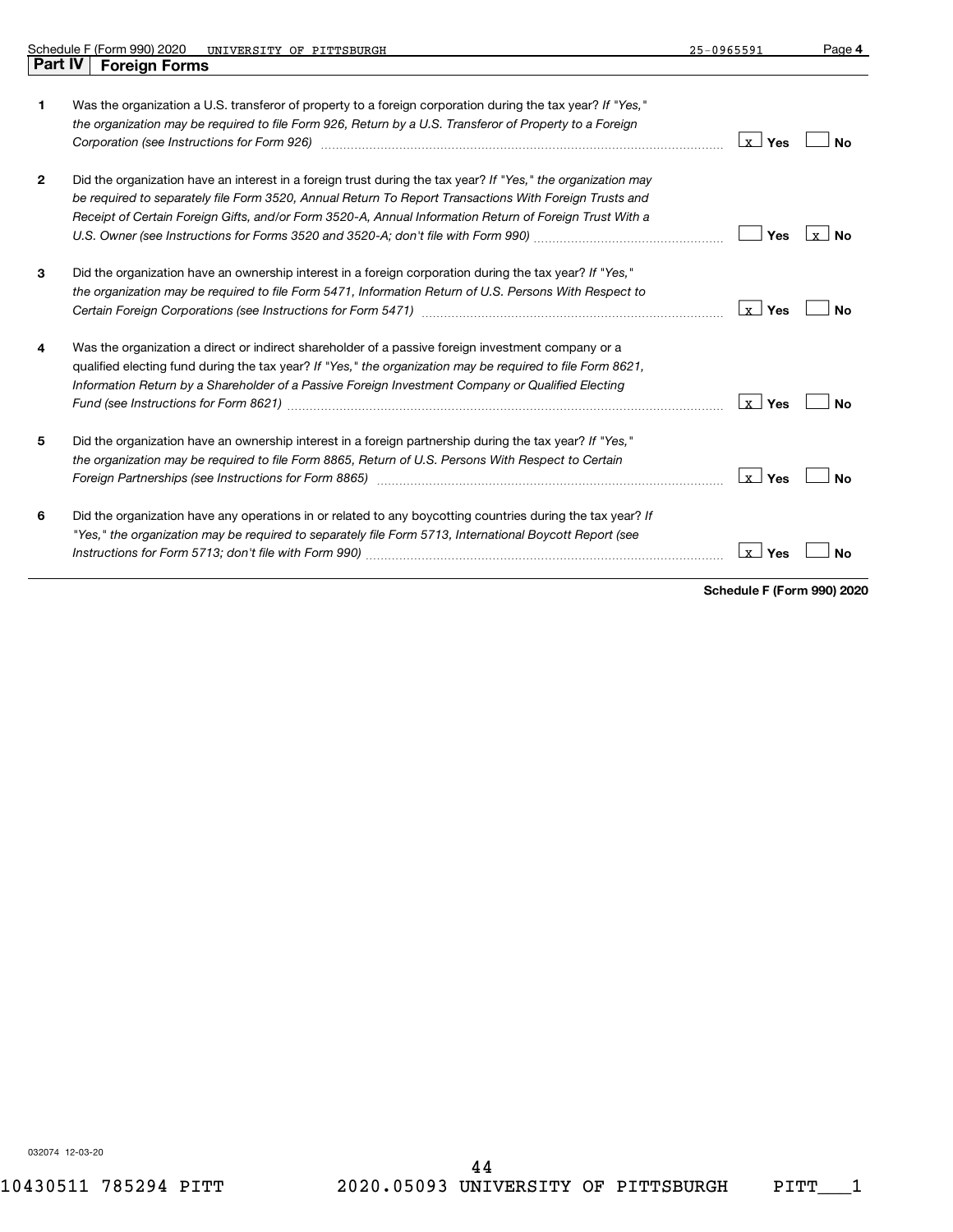| Schedule | Form 990)<br>$\overline{\phantom{0}}$ | ., 2020<br>UNIVERSITY | ΟF<br>PITTSBURGH | $-0.96559$<br>っに<br>リソりつつソー<br>. . | Page |
|----------|---------------------------------------|-----------------------|------------------|------------------------------------|------|
|          |                                       |                       |                  |                                    |      |

| Part V<br><b>Supplemental Information</b>                                                                                                                                                                                                                                  |
|----------------------------------------------------------------------------------------------------------------------------------------------------------------------------------------------------------------------------------------------------------------------------|
| Provide the information required by Part I, line 2 (monitoring of funds); Part I, line 3, column (f) (accounting method; amounts of                                                                                                                                        |
| investments vs. expenditures per region); Part II, line 1 (accounting method); Part III (accounting method); and Part III, column (c)<br>(estimated number of recipients), as applicable. Also complete this part to provide any additional information. See instructions. |
|                                                                                                                                                                                                                                                                            |
| PART I, LINE 2:                                                                                                                                                                                                                                                            |
| THE INITIAL DETERMINATION OF ELIGIBILITY AND APPROPRIATENESS OF THE                                                                                                                                                                                                        |
| ENTITY LIES JOINTLY BETWEEN THE PRINCIPAL INVESTIGATOR (PI)/DEPARTMENT                                                                                                                                                                                                     |
| AND THE OFFICE OF RESEARCH.<br>THE PI/DEPARTMENT IDENTIFIES THE ENTITY                                                                                                                                                                                                     |
| USUALLY BASED UPON THE UNIQUE NEEDS OF THE PI EVIDENCED IN THE SCOPE OF                                                                                                                                                                                                    |
| WORK,<br>DOCUMENTATION IS OBTAINED FROM THE ENTITY WHICH IS REVIEWED.<br>UPON                                                                                                                                                                                              |
| SUBMISSION, THE OFFICE OF RESEARCH LOOKS FOR THIS DOCUMENTATION SO THAT                                                                                                                                                                                                    |
| IT MEETS SPONSOR AND UNIVERSITY REQUIREMENTS. IF AND WHEN THE PROJECT IS                                                                                                                                                                                                   |
| THE DEPARTMENT INITIATES A SUBCONTRACT REQUEST. THE SUBCONTRACT<br>FUNDED                                                                                                                                                                                                  |
| TERMS INCLUDE PROVISIONS FOR REGULAR WRITTEN PROGRESS REPORTS AS WELL AS                                                                                                                                                                                                   |
| INVOICING.                                                                                                                                                                                                                                                                 |
|                                                                                                                                                                                                                                                                            |
|                                                                                                                                                                                                                                                                            |
|                                                                                                                                                                                                                                                                            |
|                                                                                                                                                                                                                                                                            |
|                                                                                                                                                                                                                                                                            |
|                                                                                                                                                                                                                                                                            |
|                                                                                                                                                                                                                                                                            |
|                                                                                                                                                                                                                                                                            |
|                                                                                                                                                                                                                                                                            |
|                                                                                                                                                                                                                                                                            |
|                                                                                                                                                                                                                                                                            |
|                                                                                                                                                                                                                                                                            |
|                                                                                                                                                                                                                                                                            |
|                                                                                                                                                                                                                                                                            |
|                                                                                                                                                                                                                                                                            |
|                                                                                                                                                                                                                                                                            |
| Schedule F (Form 990) 2020<br>032075 12-03-20                                                                                                                                                                                                                              |

**Page 5**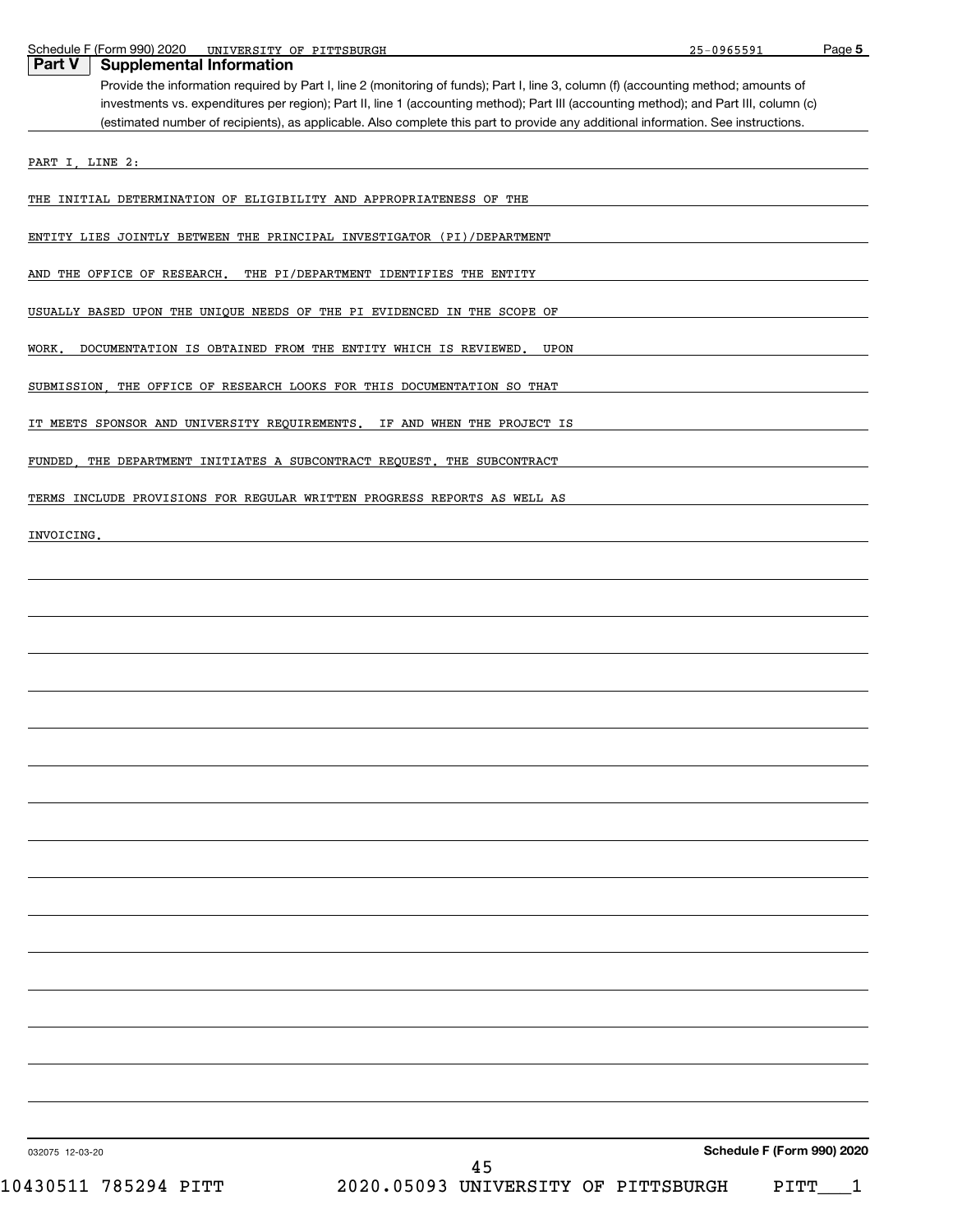| <b>SCHEDULE G</b>                                                                                                                                 |                                                                                                                                                                     | <b>Supplemental Information Regarding Fundraising or Gaming Activities</b>                                                                                                                                                                                                                                                                                                                                                                                                                                                                                                     |                                                                            |    |                                                                                       |  |                                                                            | OMB No. 1545-0047                                       |  |
|---------------------------------------------------------------------------------------------------------------------------------------------------|---------------------------------------------------------------------------------------------------------------------------------------------------------------------|--------------------------------------------------------------------------------------------------------------------------------------------------------------------------------------------------------------------------------------------------------------------------------------------------------------------------------------------------------------------------------------------------------------------------------------------------------------------------------------------------------------------------------------------------------------------------------|----------------------------------------------------------------------------|----|---------------------------------------------------------------------------------------|--|----------------------------------------------------------------------------|---------------------------------------------------------|--|
| (Form 990 or 990-EZ)                                                                                                                              | Complete if the organization answered "Yes" on Form 990, Part IV, line 17, 18, or 19, or if the<br>organization entered more than \$15,000 on Form 990-EZ, line 6a. |                                                                                                                                                                                                                                                                                                                                                                                                                                                                                                                                                                                |                                                                            |    |                                                                                       |  |                                                                            |                                                         |  |
| Department of the Treasury<br>Internal Revenue Service                                                                                            |                                                                                                                                                                     |                                                                                                                                                                                                                                                                                                                                                                                                                                                                                                                                                                                | <b>Open to Public</b><br>Inspection                                        |    |                                                                                       |  |                                                                            |                                                         |  |
| Name of the organization                                                                                                                          | Go to www.irs.gov/Form990 for instructions and the latest information.<br><b>Employer identification number</b>                                                     |                                                                                                                                                                                                                                                                                                                                                                                                                                                                                                                                                                                |                                                                            |    |                                                                                       |  |                                                                            |                                                         |  |
|                                                                                                                                                   |                                                                                                                                                                     | UNIVERSITY OF PITTSBURGH                                                                                                                                                                                                                                                                                                                                                                                                                                                                                                                                                       |                                                                            |    |                                                                                       |  | 25-0965591                                                                 |                                                         |  |
| Part I                                                                                                                                            | required to complete this part.                                                                                                                                     | Fundraising Activities. Complete if the organization answered "Yes" on Form 990, Part IV, line 17. Form 990-EZ filers are not                                                                                                                                                                                                                                                                                                                                                                                                                                                  |                                                                            |    |                                                                                       |  |                                                                            |                                                         |  |
| $\mathbf{x}$<br>Mail solicitations<br>a<br>$\mathbf{x}$<br>b<br>Phone solicitations<br>$\mathbf{x}$<br>с<br>In-person solicitations<br>l x l<br>d | Internet and email solicitations                                                                                                                                    | 1 Indicate whether the organization raised funds through any of the following activities. Check all that apply.<br>$\mathbf{x}$<br>f<br>Special fundraising events<br>$q \perp x$<br>2 a Did the organization have a written or oral agreement with any individual (including officers, directors, trustees, or<br>key employees listed in Form 990, Part VII) or entity in connection with professional fundraising services?<br><b>b</b> If "Yes," list the 10 highest paid individuals or entities (fundraisers) pursuant to agreements under which the fundraiser is to be |                                                                            |    | $e \mid x$ Solicitation of non-government grants<br>Solicitation of government grants |  | ∑ Yes                                                                      | <b>No</b>                                               |  |
| compensated at least \$5,000 by the organization.                                                                                                 |                                                                                                                                                                     |                                                                                                                                                                                                                                                                                                                                                                                                                                                                                                                                                                                |                                                                            |    |                                                                                       |  |                                                                            |                                                         |  |
| (i) Name and address of individual<br>or entity (fundraiser)                                                                                      |                                                                                                                                                                     | (ii) Activity                                                                                                                                                                                                                                                                                                                                                                                                                                                                                                                                                                  | (iii) Did<br>fundraiser<br>have custody<br>or control of<br>contributions? |    | (iv) Gross receipts<br>from activity                                                  |  | (v) Amount paid<br>to (or retained by)<br>fundraiser<br>listed in col. (i) | (vi) Amount paid<br>to (or retained by)<br>organization |  |
| DAVINCI DIRECT. INC. - 36                                                                                                                         |                                                                                                                                                                     | DIRECT MAIL SOLICITATION &                                                                                                                                                                                                                                                                                                                                                                                                                                                                                                                                                     | Yes                                                                        | No |                                                                                       |  |                                                                            |                                                         |  |
| CORDAGE PARK CIRCLE SUITE                                                                                                                         |                                                                                                                                                                     | CONSULTING                                                                                                                                                                                                                                                                                                                                                                                                                                                                                                                                                                     |                                                                            | x  | 281,551                                                                               |  | 180,345                                                                    | 101,206.                                                |  |
| ASPEN LEADERSHIP GROUP - PO                                                                                                                       |                                                                                                                                                                     |                                                                                                                                                                                                                                                                                                                                                                                                                                                                                                                                                                                |                                                                            |    |                                                                                       |  |                                                                            |                                                         |  |
| BOX 1212, ASPEN, CO 81612                                                                                                                         |                                                                                                                                                                     | CONSULTING-SEE PART IV                                                                                                                                                                                                                                                                                                                                                                                                                                                                                                                                                         |                                                                            | X  | 0                                                                                     |  | 2,250                                                                      | $-2,250.$                                               |  |
| PLUS DELTA PARTNERS - 6965 EL                                                                                                                     |                                                                                                                                                                     |                                                                                                                                                                                                                                                                                                                                                                                                                                                                                                                                                                                |                                                                            |    |                                                                                       |  |                                                                            |                                                         |  |
| CAMINO REAL CARLSBAD CA                                                                                                                           |                                                                                                                                                                     | CONSULTING-SEE PART IV                                                                                                                                                                                                                                                                                                                                                                                                                                                                                                                                                         |                                                                            | Χ  | $\mathbf{0}$                                                                          |  | 119,042                                                                    | $-119,042$ .                                            |  |
| GRADUWAY INC - 2815 ELLIOTT                                                                                                                       |                                                                                                                                                                     |                                                                                                                                                                                                                                                                                                                                                                                                                                                                                                                                                                                |                                                                            |    |                                                                                       |  |                                                                            |                                                         |  |
| SEATTLE WA 98121<br>AVE.                                                                                                                          |                                                                                                                                                                     | CONSULTING-SEE PART IV                                                                                                                                                                                                                                                                                                                                                                                                                                                                                                                                                         |                                                                            | Χ  | $\mathbf 0$ .                                                                         |  | 72,500,                                                                    | $-72,500.$                                              |  |
|                                                                                                                                                   |                                                                                                                                                                     |                                                                                                                                                                                                                                                                                                                                                                                                                                                                                                                                                                                |                                                                            |    |                                                                                       |  |                                                                            |                                                         |  |
| Total<br>or licensing.                                                                                                                            |                                                                                                                                                                     | 3 List all states in which the organization is registered or licensed to solicit contributions or has been notified it is exempt from registration<br>AL, AK, AR, CO, CT, FL, GA, IN, KS, KY, MD, MI, MN, MS, NJ, NH, NM, NC, ND, OH, OK, PA, RI, SC, TN                                                                                                                                                                                                                                                                                                                       |                                                                            |    | 281.551.                                                                              |  | 374.137.                                                                   | $-92,586.$                                              |  |
| UT,VA,WV,HI,CA,DC,IL,MA,ME,NV,OR,WA,WI                                                                                                            |                                                                                                                                                                     |                                                                                                                                                                                                                                                                                                                                                                                                                                                                                                                                                                                |                                                                            |    |                                                                                       |  |                                                                            |                                                         |  |

SEE PART IV FOR CONTINUATIONS

032081 11-25-20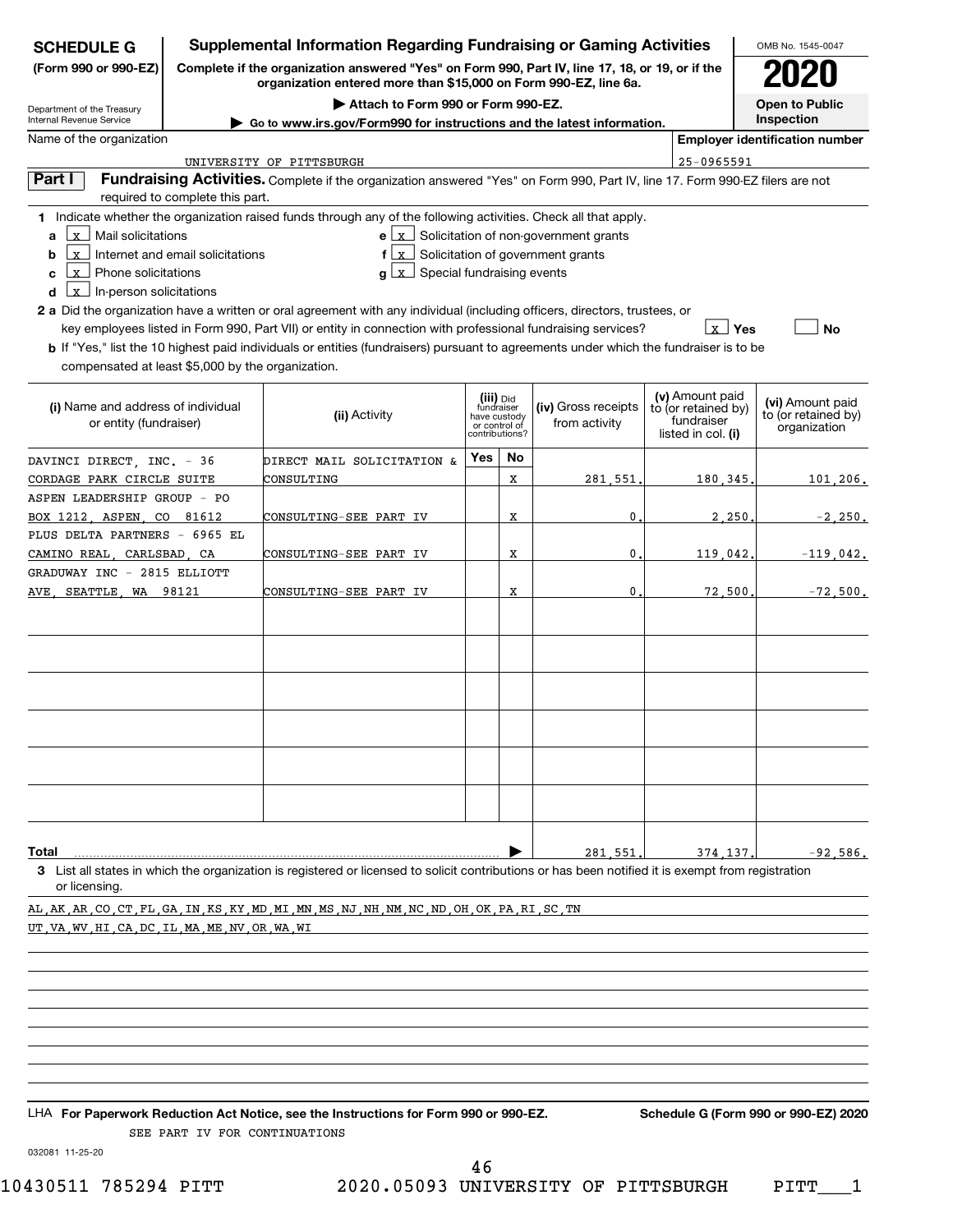| Schedule G (Form 990 or 990-EZ) 2020 | J UNIVERSITY<br>OF | PITTSBURGH | 7-0965591 | Page |
|--------------------------------------|--------------------|------------|-----------|------|
|                                      |                    |            |           |      |

**2**

|                 | Part II        | <b>Fundraising Events.</b> Complete if the organization answered "Yes" on Form 990, Part IV, line 18, or reported more than \$15,000      |                                 |                                                                        |                       |                                                       |
|-----------------|----------------|-------------------------------------------------------------------------------------------------------------------------------------------|---------------------------------|------------------------------------------------------------------------|-----------------------|-------------------------------------------------------|
|                 |                | of fundraising event contributions and gross income on Form 990-EZ, lines 1 and 6b. List events with gross receipts greater than \$5,000. | (a) Event $#1$<br>GTHMG HILLMAN | $(b)$ Event #2<br><b>UPGLF</b><br>CANCER CENTER GALAPITT-GREENSBURG GO | (c) Other events<br>6 | (d) Total events<br>(add col. (a) through<br>col. (c) |
|                 |                |                                                                                                                                           | (event type)                    | (event type)                                                           | (total number)        |                                                       |
| Revenue         |                |                                                                                                                                           |                                 |                                                                        |                       |                                                       |
|                 | 1.             |                                                                                                                                           | 365,000                         | 245,391                                                                | 58,450.               | 668,841.                                              |
|                 | $\mathbf{2}^-$ |                                                                                                                                           | <u>332,250</u>                  | 227,665                                                                | 39.343                | 599.258.                                              |
|                 | 3              | Gross income (line 1 minus line 2)                                                                                                        | 32,750                          | 17,726.                                                                | 19 107                | 69.583.                                               |
|                 |                |                                                                                                                                           |                                 |                                                                        |                       |                                                       |
|                 | 5              |                                                                                                                                           |                                 | 1,287                                                                  |                       | 1,287.                                                |
|                 | 6              |                                                                                                                                           |                                 | 4,230,                                                                 | 6,987.                | 11, 217.                                              |
| Direct Expenses | 7              |                                                                                                                                           | 42,391.                         | 2,805.                                                                 |                       | 45,196.                                               |
|                 | 8              |                                                                                                                                           |                                 |                                                                        |                       |                                                       |
|                 | 9              |                                                                                                                                           |                                 | 599                                                                    | 28,482                | 79.214.                                               |
|                 | 10             |                                                                                                                                           |                                 |                                                                        |                       | 136, 914.                                             |
|                 | 11             | Net income summary. Subtract line 10 from line 3, column (d)                                                                              |                                 |                                                                        |                       | $-67, 331.$                                           |
|                 | Part III       | <b>Gaming.</b> Complete if the organization answered "Yes" on Form 990, Part IV, line 19, or reported more than                           |                                 |                                                                        |                       |                                                       |
|                 |                | \$15,000 on Form 990-EZ, line 6a.                                                                                                         |                                 |                                                                        |                       |                                                       |
|                 |                |                                                                                                                                           | (a) Bingo                       | (b) Pull tabs/instant<br>bingo/progressive bingo                       | (c) Other gaming      | (d) Total gaming (add<br>col. (a) through col. (c))   |
| Revenue         |                |                                                                                                                                           |                                 |                                                                        |                       |                                                       |
|                 |                |                                                                                                                                           |                                 |                                                                        |                       |                                                       |
|                 |                |                                                                                                                                           |                                 |                                                                        |                       |                                                       |
|                 |                |                                                                                                                                           |                                 |                                                                        |                       |                                                       |
| Direct Expenses | 3              |                                                                                                                                           |                                 |                                                                        |                       |                                                       |
|                 |                |                                                                                                                                           |                                 |                                                                        |                       |                                                       |
|                 | 5              |                                                                                                                                           |                                 |                                                                        |                       |                                                       |
|                 |                | 6 Volunteer labor                                                                                                                         | Yes<br>%<br>No                  | Yes<br>%<br>No                                                         | Yes<br>%<br>No        |                                                       |
|                 | 7              |                                                                                                                                           |                                 |                                                                        |                       |                                                       |
|                 |                |                                                                                                                                           |                                 |                                                                        |                       |                                                       |
|                 | 8              |                                                                                                                                           |                                 |                                                                        |                       |                                                       |
|                 |                | Enter the state(s) in which the organization conducts gaming activities: PA                                                               |                                 |                                                                        |                       | $\lfloor x \rfloor$ Yes<br>No                         |
|                 |                |                                                                                                                                           |                                 |                                                                        |                       | $\lfloor x \rfloor$ No<br>Yes                         |
|                 |                |                                                                                                                                           |                                 |                                                                        |                       |                                                       |

032082 11-25-20

**Schedule G (Form 990 or 990-EZ) 2020**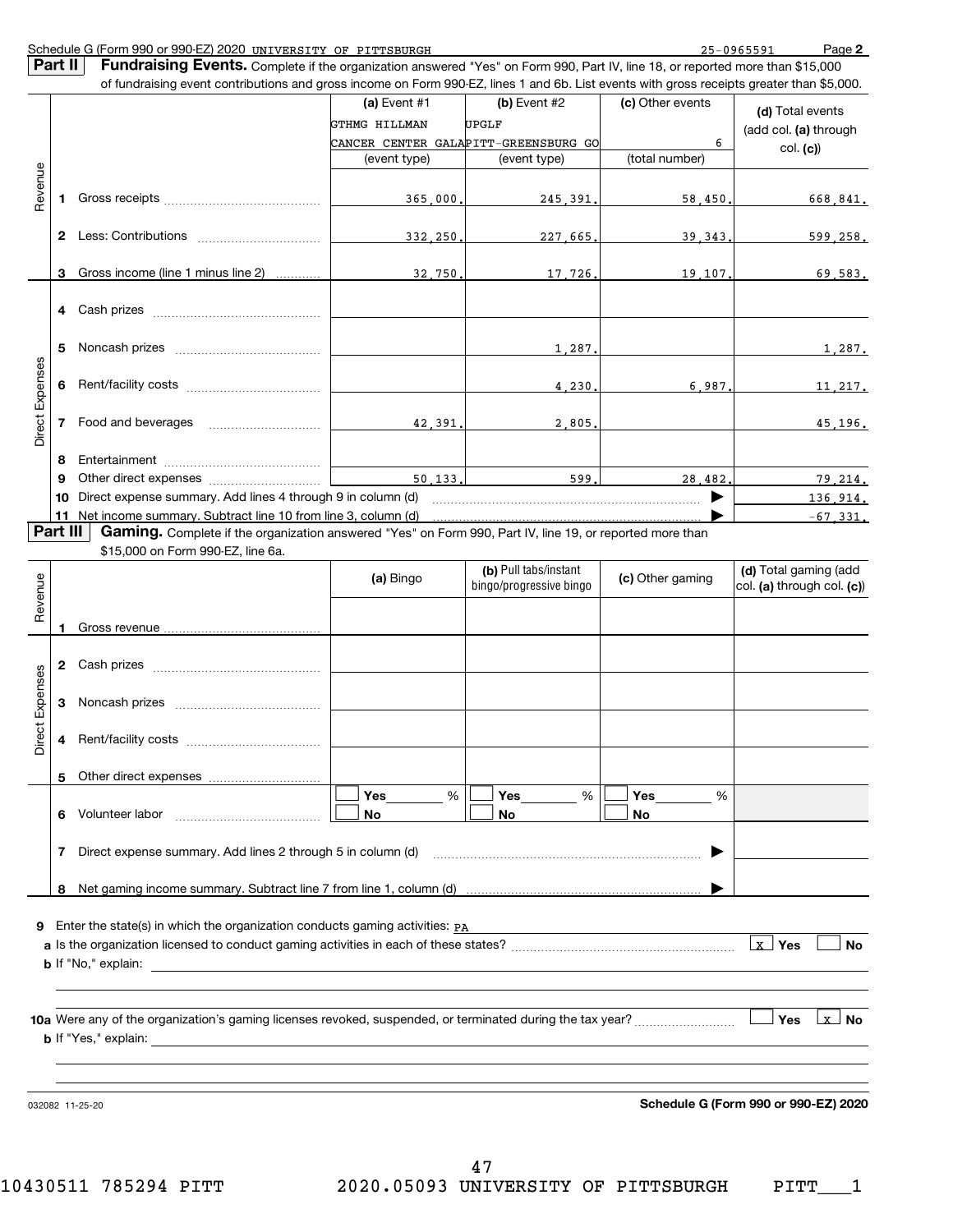|    | Schedule G (Form 990 or 990-EZ) 2020 UNIVERSITY OF PITTSBURGH<br>25-0965591                                                                                                                                                                                                           |     |         | Page 3                            |
|----|---------------------------------------------------------------------------------------------------------------------------------------------------------------------------------------------------------------------------------------------------------------------------------------|-----|---------|-----------------------------------|
|    |                                                                                                                                                                                                                                                                                       |     | ∣x ∣Yes | No                                |
|    | 12 Is the organization a grantor, beneficiary or trustee of a trust, or a member of a partnership or other entity formed                                                                                                                                                              |     |         |                                   |
|    |                                                                                                                                                                                                                                                                                       |     | ∣ Yes   | $x$ No                            |
|    | 13 Indicate the percentage of gaming activity conducted in:                                                                                                                                                                                                                           |     |         |                                   |
|    |                                                                                                                                                                                                                                                                                       | 1За |         | 56.25 %                           |
|    |                                                                                                                                                                                                                                                                                       | 13b |         | 43.75 %                           |
|    | <b>b</b> An outside facility <i>www.communicality www.communicality.communicality www.communicality www.communicality.communicality www.communicality.com</i><br>14 Enter the name and address of the person who prepares the organization's gaming/special events books and records: |     |         |                                   |
|    |                                                                                                                                                                                                                                                                                       |     |         |                                   |
|    |                                                                                                                                                                                                                                                                                       |     |         |                                   |
|    | Name $\triangleright$ RYAN VARLEY                                                                                                                                                                                                                                                     |     |         |                                   |
|    |                                                                                                                                                                                                                                                                                       |     |         |                                   |
|    | Address > 3105 PETERSEN EVENTS CENTER - PITTSBURGH, PA 15260                                                                                                                                                                                                                          |     |         |                                   |
|    |                                                                                                                                                                                                                                                                                       |     |         |                                   |
|    |                                                                                                                                                                                                                                                                                       |     |         | <b>No</b>                         |
|    |                                                                                                                                                                                                                                                                                       |     |         |                                   |
|    |                                                                                                                                                                                                                                                                                       |     |         |                                   |
|    | of gaming revenue retained by the third party $\triangleright$ \$                                                                                                                                                                                                                     |     |         |                                   |
|    | c If "Yes," enter name and address of the third party:                                                                                                                                                                                                                                |     |         |                                   |
|    |                                                                                                                                                                                                                                                                                       |     |         |                                   |
|    | Name > ASCEND FUNDRAISING SOLUTIONS                                                                                                                                                                                                                                                   |     |         |                                   |
|    |                                                                                                                                                                                                                                                                                       |     |         |                                   |
|    | Address > 1 YONGE ST - TORONTO, ON, CANADA                                                                                                                                                                                                                                            |     |         |                                   |
|    |                                                                                                                                                                                                                                                                                       |     |         |                                   |
| 16 | Gaming manager information:                                                                                                                                                                                                                                                           |     |         |                                   |
|    |                                                                                                                                                                                                                                                                                       |     |         |                                   |
|    | Name $\triangleright$ SEE PART IV                                                                                                                                                                                                                                                     |     |         |                                   |
|    |                                                                                                                                                                                                                                                                                       |     |         |                                   |
|    | Gaming manager compensation > \$                                                                                                                                                                                                                                                      |     |         |                                   |
|    |                                                                                                                                                                                                                                                                                       |     |         |                                   |
|    | Description of services provided $\blacktriangleright$                                                                                                                                                                                                                                |     |         |                                   |
|    |                                                                                                                                                                                                                                                                                       |     |         |                                   |
|    |                                                                                                                                                                                                                                                                                       |     |         |                                   |
|    |                                                                                                                                                                                                                                                                                       |     |         |                                   |
|    | Director/officer<br>Employee<br>Independent contractor                                                                                                                                                                                                                                |     |         |                                   |
|    |                                                                                                                                                                                                                                                                                       |     |         |                                   |
|    | <b>17</b> Mandatory distributions:                                                                                                                                                                                                                                                    |     |         |                                   |
|    | a Is the organization required under state law to make charitable distributions from the gaming proceeds to                                                                                                                                                                           |     |         |                                   |
|    |                                                                                                                                                                                                                                                                                       |     |         | $\Box$ Yes $\bot_{\mathbf{X}}$ No |
|    | <b>b</b> Enter the amount of distributions required under state law to be distributed to other exempt organizations or spent in the                                                                                                                                                   |     |         |                                   |
|    | organization's own exempt activities during the tax year $\triangleright$ \$                                                                                                                                                                                                          |     |         |                                   |
|    | <b>Part IV</b><br><b>Supplemental Information.</b> Provide the explanations required by Part I, line 2b, columns (iii) and (v); and Part III, lines 9, 9b, 10b,                                                                                                                       |     |         |                                   |
|    | 15b, 15c, 16, and 17b, as applicable. Also provide any additional information. See instructions.                                                                                                                                                                                      |     |         |                                   |
|    |                                                                                                                                                                                                                                                                                       |     |         |                                   |
|    | SCHEDULE G PART I LINE 2B LIST OF TEN HIGHEST PAID FUNDRAISERS:                                                                                                                                                                                                                       |     |         |                                   |
|    |                                                                                                                                                                                                                                                                                       |     |         |                                   |
|    |                                                                                                                                                                                                                                                                                       |     |         |                                   |
|    |                                                                                                                                                                                                                                                                                       |     |         |                                   |
|    |                                                                                                                                                                                                                                                                                       |     |         |                                   |
|    | (I) NAME OF FUNDRAISER: DAVINCI DIRECT, INC.                                                                                                                                                                                                                                          |     |         |                                   |
|    |                                                                                                                                                                                                                                                                                       |     |         |                                   |
|    | (I) ADDRESS OF FUNDRAISER:                                                                                                                                                                                                                                                            |     |         |                                   |
|    |                                                                                                                                                                                                                                                                                       |     |         |                                   |
|    | 36 CORDAGE PARK CIRCLE SUITE 339 PLYMOUTH MA 02360                                                                                                                                                                                                                                    |     |         |                                   |
|    |                                                                                                                                                                                                                                                                                       |     |         |                                   |
|    |                                                                                                                                                                                                                                                                                       |     |         |                                   |
|    |                                                                                                                                                                                                                                                                                       |     |         |                                   |
|    | (I) NAME OF FUNDRAISER: PLUS DELTA PARTNERS                                                                                                                                                                                                                                           |     |         |                                   |
|    |                                                                                                                                                                                                                                                                                       |     |         |                                   |
|    | (I) ADDRESS OF FUNDRAISER: 6965 EL CAMINO REAL, CARLSBAD, CA 92009                                                                                                                                                                                                                    |     |         |                                   |
|    |                                                                                                                                                                                                                                                                                       |     |         |                                   |
|    | Schedule G (Form 990 or 990-EZ) 2020<br>032083 11-25-20                                                                                                                                                                                                                               |     |         |                                   |
|    | 48                                                                                                                                                                                                                                                                                    |     |         |                                   |

 $10430511$  785294 PITT  $2020$ .05093 UNIVERSITY OF PITTSBURGH PITT $\_$  1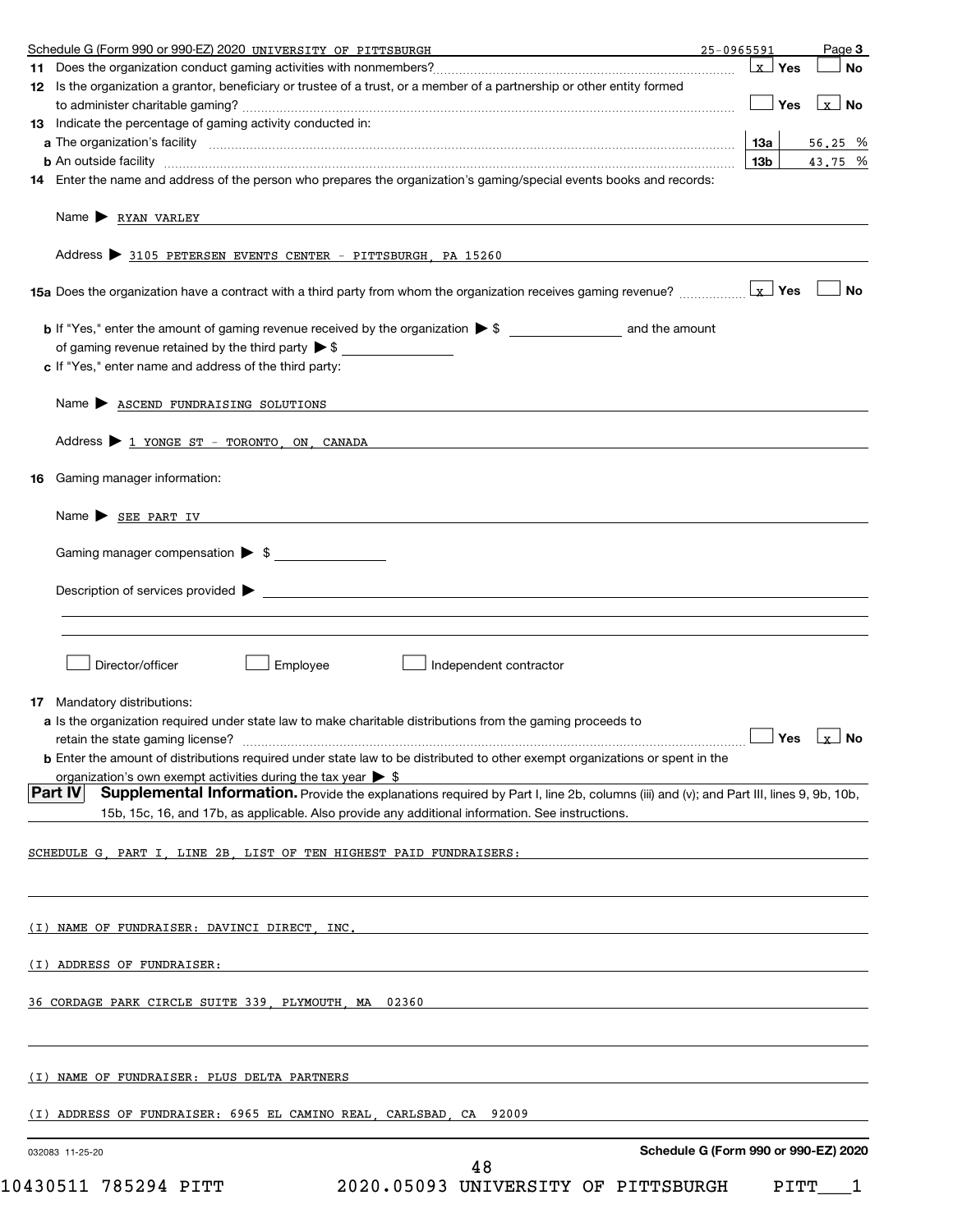| Part IV   Supplemental Information (continued)                                                                                                                                                                                 | Schedule G (Form 990 or 990-EZ) UNIVERSITY OF PITTSBURGH UNIVERSITY OF PRESERVE AND THE SCHEDULE OF SCHEDULE O   | 25-0965591                      | Page 4 |
|--------------------------------------------------------------------------------------------------------------------------------------------------------------------------------------------------------------------------------|------------------------------------------------------------------------------------------------------------------|---------------------------------|--------|
| SCHEDULE G, PART I                                                                                                                                                                                                             |                                                                                                                  |                                 |        |
| THE UNIVERSITY RETAINS ASPEN LEADERSHIP, GRADUWAY, INC., AND PLUS DELTA                                                                                                                                                        |                                                                                                                  |                                 |        |
|                                                                                                                                                                                                                                |                                                                                                                  |                                 |        |
| PARTNERS FOR FUNDRAISING CONSULTATION. DUE TO THE NATURE OF THE                                                                                                                                                                |                                                                                                                  |                                 |        |
| SERVICES PROVIDED, IN THAT NO DIRECT SOLICITATIONS OR FUNDRAISING                                                                                                                                                              |                                                                                                                  |                                 |        |
| EVENTS ARE CONDUCTED BY THESE FUNDRAISING CONSULTANTS, IT IS NOT                                                                                                                                                               |                                                                                                                  |                                 |        |
|                                                                                                                                                                                                                                | POSSIBLE TO REPORT GROSS RECEIPTS DIRECTLY RELATED TO THEIR SPECIFIC                                             |                                 |        |
| CONSULTING SERVICES. The construction of the construction of the construction of the construction of the construction of the construction of the construction of the construction of the construction of the construction of t |                                                                                                                  |                                 |        |
|                                                                                                                                                                                                                                |                                                                                                                  |                                 |        |
| SCHEDULE G, PART III<br><u> 1989 - Johann Harry Harry Harry Harry Harry Harry Harry Harry Harry Harry Harry Harry Harry Harry Harry Harry</u>                                                                                  |                                                                                                                  |                                 |        |
| LINE 15A                                                                                                                                                                                                                       |                                                                                                                  |                                 |        |
|                                                                                                                                                                                                                                |                                                                                                                  |                                 |        |
| NAME OF ORGANIZATION                                                                                                                                                                                                           | AMOUNT OF REVENUE RETAINED                                                                                       |                                 |        |
| ASCEND FUNDRAISING SOLUTIONS                                                                                                                                                                                                   | $\frac{21}{329}$ $\frac{1329}{21}$                                                                               |                                 |        |
| 1 YONGE ST.                                                                                                                                                                                                                    |                                                                                                                  |                                 |        |
| TORONTO, ON, CANADA                                                                                                                                                                                                            | <u> 1989 - Johann John Stone, Amerikaansk politiker († 1908)</u>                                                 |                                 |        |
|                                                                                                                                                                                                                                |                                                                                                                  |                                 |        |
| BUMP WORLWWIDE                                                                                                                                                                                                                 | \$5,000                                                                                                          |                                 |        |
|                                                                                                                                                                                                                                | and the control of the control of the control of the control of the control of the control of the control of the |                                 |        |
| PO BOX 936714                                                                                                                                                                                                                  |                                                                                                                  |                                 |        |
| ATLANTA, GA 31193                                                                                                                                                                                                              |                                                                                                                  |                                 |        |
|                                                                                                                                                                                                                                |                                                                                                                  |                                 |        |
| <u>PSSI</u>                                                                                                                                                                                                                    | \$12,275                                                                                                         |                                 |        |
| 3400 WATER ST.                                                                                                                                                                                                                 |                                                                                                                  |                                 |        |
| PITTSBURGH, PA 15203                                                                                                                                                                                                           |                                                                                                                  |                                 |        |
|                                                                                                                                                                                                                                |                                                                                                                  |                                 |        |
| <b>BOM ADVISERS</b>                                                                                                                                                                                                            | \$10,935                                                                                                         |                                 |        |
| <u>252 MARSHALL AVE.</u>                                                                                                                                                                                                       |                                                                                                                  |                                 |        |
| CARNEGIE, PA 15106                                                                                                                                                                                                             |                                                                                                                  |                                 |        |
|                                                                                                                                                                                                                                |                                                                                                                  |                                 |        |
| 032084 04-01-20                                                                                                                                                                                                                |                                                                                                                  | Schedule G (Form 990 or 990-EZ) |        |
|                                                                                                                                                                                                                                | 49                                                                                                               |                                 |        |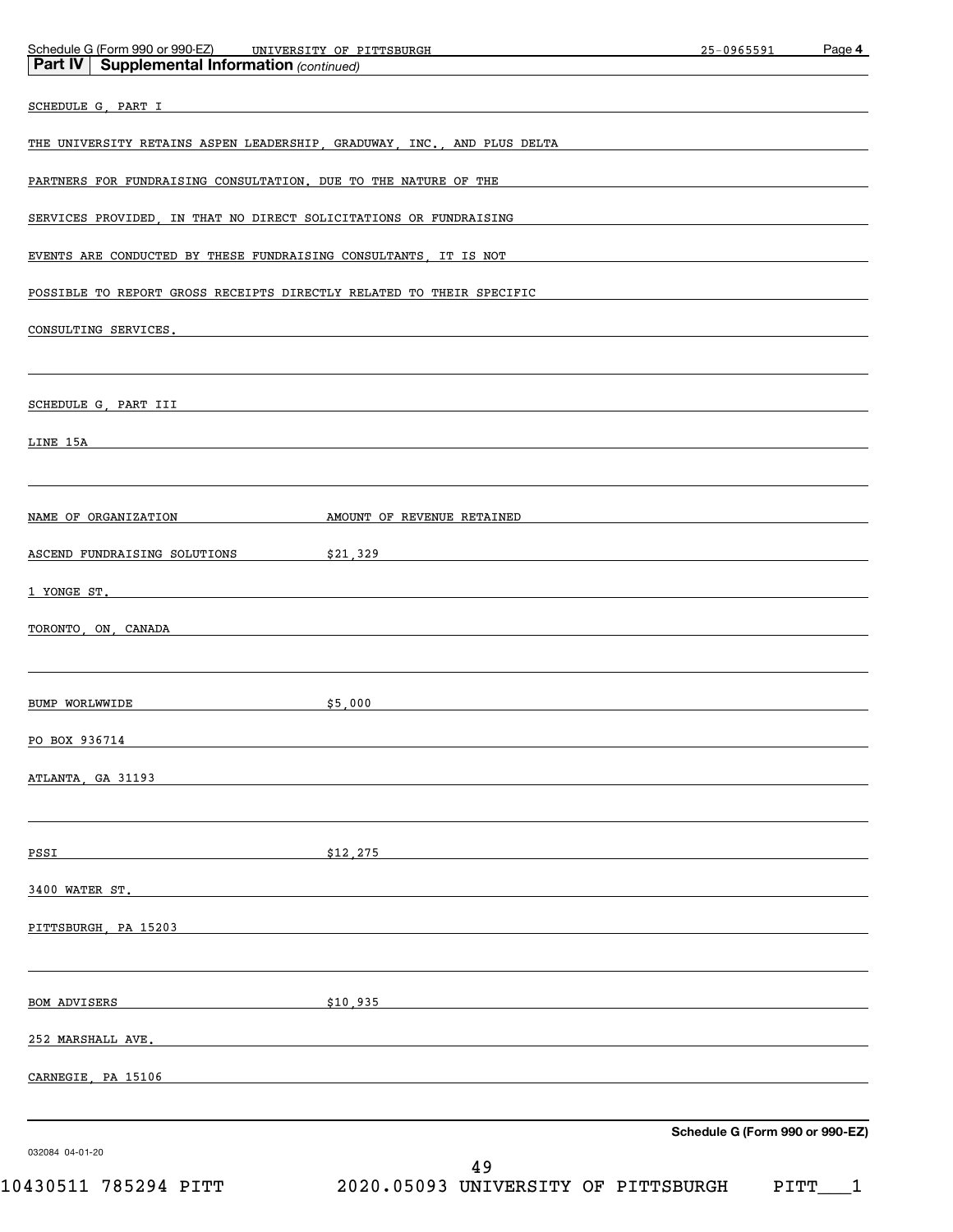| Schedule G (Form 990 or 990-EZ)<br>UNIVERSITY OF PITTSBURGH         | 25-0965591                      | Page 4 |
|---------------------------------------------------------------------|---------------------------------|--------|
| <b>Supplemental Information (continued)</b><br>Part IV              |                                 |        |
| LINE 16A                                                            |                                 |        |
| GAMING MANAGER INFORMATION                                          |                                 |        |
|                                                                     |                                 |        |
| NAME: KLAVIN BOYD                                                   |                                 |        |
| GAMING MANAGER COMPENSATION: \$1,750                                |                                 |        |
| DESCRIPTION OF SERVICES: OVERALL SUPERVISION OF 50/50 OPERATIONS AT |                                 |        |
| HEINZ FIELD FOR RAFFLES HELD DURING FOOTBALL GAMES.                 |                                 |        |
| DIRECTOR/OFFICER<br>EMPLOYEE<br>INDEPENDENT CONTRACTOR<br>X         |                                 |        |
|                                                                     |                                 |        |
|                                                                     |                                 |        |
| NAME: RYAN VARLEY                                                   |                                 |        |
| GAMING MANAGER COMPENSATION: \$0                                    |                                 |        |
| DESCRIPTION OF SERVICES: OVERALL SUPERVISION OF 50/50 OPERATIONS AT |                                 |        |
| PETERSEN EVENTS CENTER FOR RAFFLES HELD DURING BASKETBALL GAMES.    |                                 |        |
|                                                                     |                                 |        |
| DIRECTOR/OFFICER<br>EMPLOYEE<br>INDEPENDENT CONTRACTOR<br>X         |                                 |        |
|                                                                     |                                 |        |
|                                                                     |                                 |        |
|                                                                     |                                 |        |
|                                                                     |                                 |        |
|                                                                     |                                 |        |
|                                                                     |                                 |        |
|                                                                     |                                 |        |
|                                                                     |                                 |        |
|                                                                     |                                 |        |
|                                                                     |                                 |        |
|                                                                     |                                 |        |
|                                                                     |                                 |        |
|                                                                     |                                 |        |
|                                                                     |                                 |        |
|                                                                     |                                 |        |
|                                                                     |                                 |        |
|                                                                     |                                 |        |
|                                                                     | Schedule G (Form 990 or 990-EZ) |        |
| 032084 04-01-20<br>50                                               |                                 |        |

 $10430511$  785294 PITT  $2020$ .05093 UNIVERSITY OF PITTSBURGH PITT $\_$  1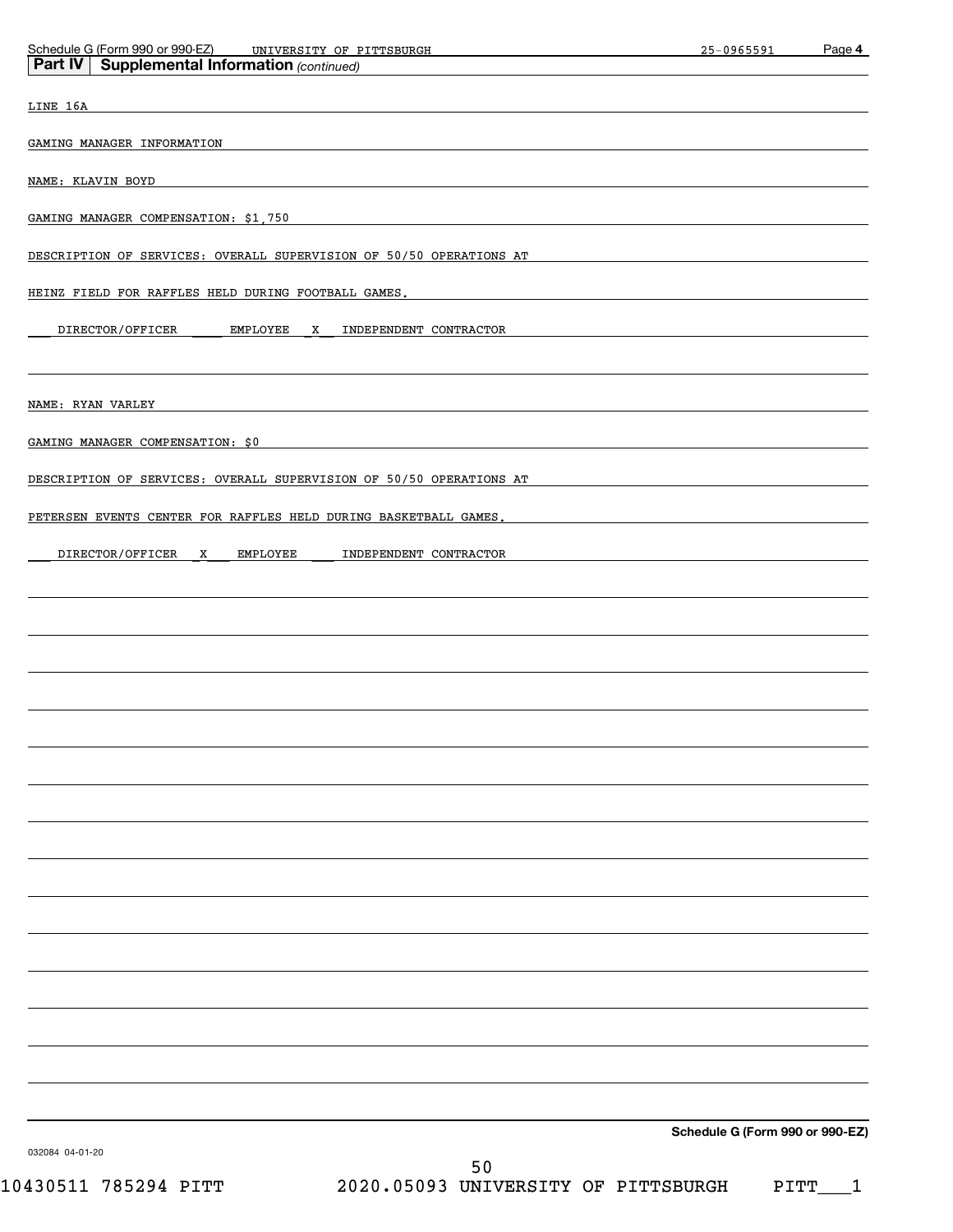| <b>SCHEDULE I</b><br>(Form 990)<br>Department of the Treasury                       | <b>Grants and Other Assistance to Organizations,</b><br>Governments, and Individuals in the United States<br>Complete if the organization answered "Yes" on Form 990, Part IV, line 21 or 22.<br>Attach to Form 990. |                            |                                    |                                                       |                                         |                                               |                                          |                                       |            |
|-------------------------------------------------------------------------------------|----------------------------------------------------------------------------------------------------------------------------------------------------------------------------------------------------------------------|----------------------------|------------------------------------|-------------------------------------------------------|-----------------------------------------|-----------------------------------------------|------------------------------------------|---------------------------------------|------------|
| Internal Revenue Service                                                            |                                                                                                                                                                                                                      |                            |                                    | Go to www.irs.gov/Form990 for the latest information. |                                         |                                               |                                          |                                       | Inspection |
|                                                                                     | Name of the organization<br><b>Employer identification number</b>                                                                                                                                                    |                            |                                    |                                                       |                                         |                                               |                                          |                                       |            |
| Part I                                                                              | UNIVERSITY OF PITTSBURGH<br><b>General Information on Grants and Assistance</b>                                                                                                                                      |                            |                                    |                                                       |                                         |                                               |                                          | 25-0965591                            |            |
| 1.                                                                                  | Does the organization maintain records to substantiate the amount of the grants or assistance, the grantees' eligibility for the grants or assistance, and the selection                                             |                            |                                    |                                                       |                                         |                                               |                                          |                                       |            |
|                                                                                     |                                                                                                                                                                                                                      |                            |                                    |                                                       |                                         |                                               |                                          | $x$ Yes                               | ⊿ No       |
| $\mathbf{2}$                                                                        | Describe in Part IV the organization's procedures for monitoring the use of grant funds in the United States.                                                                                                        |                            |                                    |                                                       |                                         |                                               |                                          |                                       |            |
| Part II                                                                             | Grants and Other Assistance to Domestic Organizations and Domestic Governments. Complete if the organization answered "Yes" on Form 990, Part IV, line 21, for any                                                   |                            |                                    |                                                       |                                         |                                               |                                          |                                       |            |
|                                                                                     | recipient that received more than \$5,000. Part II can be duplicated if additional space is needed.                                                                                                                  |                            |                                    |                                                       |                                         | (f) Method of                                 |                                          |                                       |            |
|                                                                                     | 1 (a) Name and address of organization<br>or government                                                                                                                                                              | $(b)$ EIN                  | (c) IRC section<br>(if applicable) | (d) Amount of<br>cash grant                           | (e) Amount of<br>non-cash<br>assistance | valuation (book,<br>FMV, appraisal,<br>other) | (g) Description of<br>noncash assistance | (h) Purpose of grant<br>or assistance |            |
| REGENTS OF THE UNIVERSITY OF<br>MICHIGAN - 3003 S STATE ST - ANN<br>ARBOR, MI 48109 |                                                                                                                                                                                                                      | 38-6006309                 | 115                                | 7 139 915                                             | $\mathbf 0$                             |                                               |                                          | RESEARCH- SUBCONTRACT                 |            |
| CARNEGIE MELLON UNIVERSITY<br>5000 FORBES AVE<br>PITTSBURGH, PA 15213               |                                                                                                                                                                                                                      | $25-0969449$ $501(C)(3)$   |                                    | 6.552.339                                             | $\mathbf 0$                             |                                               |                                          | RESEARCH- SUBCONTRACT                 |            |
| NEW YORK UNIVERSITY<br>726 BROADWAY- 9TH FL<br>NEW YORK NY 10003                    |                                                                                                                                                                                                                      | $13 - 5562308$ $501(C)(3)$ |                                    | 5.286.048                                             | $\mathbf{0}$                            |                                               |                                          | RESEARCH- SUBCONTRACT                 |            |
| UNIVERSITY OF ILLINOIS<br>506 S WRIGHT ST<br>URBANA, IL 61801                       |                                                                                                                                                                                                                      | 37-6000511                 | 115                                | 4,298,234                                             | $\mathbf{0}$                            |                                               |                                          | RESEARCH- SUBCONTRACT                 |            |
| JOHNS HOPKINS UNIVERSITY<br>1101 EAST 33RD ST<br>BALTIMORE, MD 21218                |                                                                                                                                                                                                                      | $52-0595110$ $501(C)(3)$   |                                    | 2,464,795                                             | 0                                       |                                               |                                          | RESEARCH- SUBCONTRACT                 |            |
| NORTHEASTERN UNIVERSITY<br>360 HUNTINGTON AVE<br>BOSTON, MA 02115                   |                                                                                                                                                                                                                      | $04-1679980$ 501(C)(3)     |                                    | 2.396.764.                                            | $\mathsf{0}$ .                          |                                               |                                          | RESEARCH- SUBCONTRACT                 |            |
|                                                                                     |                                                                                                                                                                                                                      |                            |                                    |                                                       |                                         |                                               |                                          |                                       | 317.       |
|                                                                                     | 1116 Fou Demonster Dedication Ast Nation and the Instructions for Four 000                                                                                                                                           |                            |                                    |                                                       |                                         |                                               |                                          | <b>Outside Life (1990) 0000 0000</b>  | 30.        |

LHA **For Paperwork Reduction Act Notice, see the Instructions for Form 990.**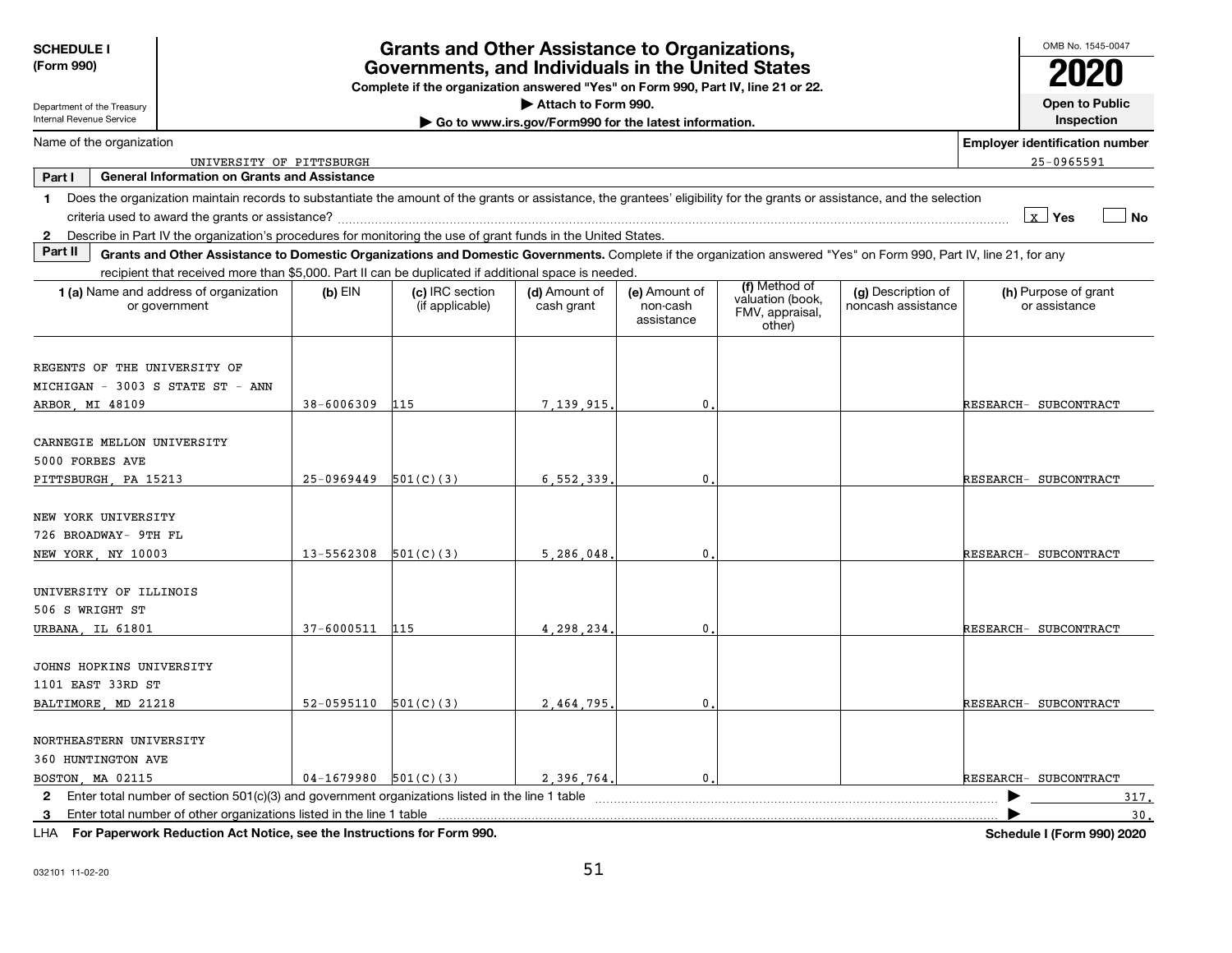| Continuation of Grants and Other Assistance to Domestic Organizations and Domestic Governments (Schedule I (Form 990), Part II.)<br>Part II |                          |                                  |                             |                                         |                                                                |                                           |                                       |
|---------------------------------------------------------------------------------------------------------------------------------------------|--------------------------|----------------------------------|-----------------------------|-----------------------------------------|----------------------------------------------------------------|-------------------------------------------|---------------------------------------|
| (a) Name and address of<br>organization or government                                                                                       | $(b)$ EIN                | (c) IRC section<br>if applicable | (d) Amount of<br>cash grant | (e) Amount of<br>non-cash<br>assistance | (f) Method of<br>valuation<br>(book, FMV,<br>appraisal, other) | (g) Description of<br>non-cash assistance | (h) Purpose of grant<br>or assistance |
|                                                                                                                                             |                          |                                  |                             |                                         |                                                                |                                           |                                       |
| WASHINGTON UNIVERSITY IN ST. LOUIS                                                                                                          |                          |                                  |                             |                                         |                                                                |                                           |                                       |
| 7425 FORSYTH WEST CAMPUS                                                                                                                    |                          |                                  |                             |                                         |                                                                |                                           |                                       |
| CLAYTON, MO 63105                                                                                                                           | $43-0653611$ $501(C)(3)$ |                                  | 2.388.472.                  | $\mathbf{0}$ .                          |                                                                |                                           | RESEARCH- SUBCONTRACT                 |
| BRIGHAM AND WOMENS HOSPITAL INC<br>75 FRANCIS ST                                                                                            |                          |                                  |                             |                                         |                                                                |                                           |                                       |
| BOSTON, MA 02115                                                                                                                            | $04-2312909$ $501(C)(3)$ |                                  | 2.271.162                   | $\mathbf 0$                             |                                                                |                                           | RESEARCH- SUBCONTRACT                 |
| REGENTS OF THE UNIVERSITY OF<br>CALIFORNIA - 1111 FRANKLIN ST 10TH<br>$FL - OAKLAND$ , CA 94607                                             | 94-3067788               | 115                              | 2.092.349                   | $\mathbf 0$                             |                                                                |                                           | RESEARCH- SUBCONTRACT                 |
|                                                                                                                                             |                          |                                  |                             |                                         |                                                                |                                           |                                       |
| HARVARD UNIVERSITY<br>1033 MASSACHUSETTS AVE STE 3                                                                                          |                          |                                  |                             |                                         |                                                                |                                           |                                       |
| CAMBRIDGE, MA 02138                                                                                                                         | $04-2103580$ $501(C)(3)$ |                                  | 2 007 523                   | $\underline{0}$ .                       |                                                                |                                           | RESEARCH- SUBCONTRACT                 |
| OHIO STATE UNIVERSITY RESEARCH<br>FOUNDATION - 1960 KENNY RD -<br>COLUMBUS OH 43210                                                         | $31-6401599$ $501(C)(3)$ |                                  | 1,718,387                   | $\mathbf 0$                             |                                                                |                                           | RESEARCH- SUBCONTRACT                 |
| UNIVERSITY OF SOUTHERN CALIFORNIA<br>837 W. DOWNEY WAY RM 315                                                                               |                          |                                  |                             |                                         |                                                                |                                           |                                       |
| LOS ANGELES, CA 90089                                                                                                                       | $95-1642394$ $501(C)(3)$ |                                  | 1,654,186                   | $\mathbf{0}$ .                          |                                                                |                                           | RESEARCH- SUBCONTRACT                 |
| UNIVERSITY OF WISCONSIN SYSTEM<br>700 REGENT ST, STE 301                                                                                    |                          |                                  |                             |                                         |                                                                |                                           |                                       |
| MADISON, WI 53715                                                                                                                           | 39-1805963               | 115                              | 1,547,760                   | $\mathbf 0$                             |                                                                |                                           | RESEARCH- SUBCONTRACT                 |
| VANDERBILT UNIVERSITY MEDICAL<br>CENTER - 2525 WEST END AVE STE 450                                                                         |                          |                                  |                             |                                         |                                                                |                                           |                                       |
| - NASHVILLE, TN 37203                                                                                                                       | $35-2528741$ $501(C)(3)$ |                                  | 1.539.460                   | $\mathbf{0}$                            |                                                                |                                           | RESEARCH- SUBCONTRACT                 |
| CONSORTIUM FOR PUBLIC EDUCATION<br>410 9TH ST                                                                                               |                          |                                  |                             |                                         |                                                                |                                           |                                       |
| MCKEESPORT, PA 15132                                                                                                                        | $25-1533592$ $501(C)(3)$ |                                  | 1,415,073,                  | $\mathbf{0}$ .                          |                                                                |                                           | RESEARCH- SUBCONTRACT                 |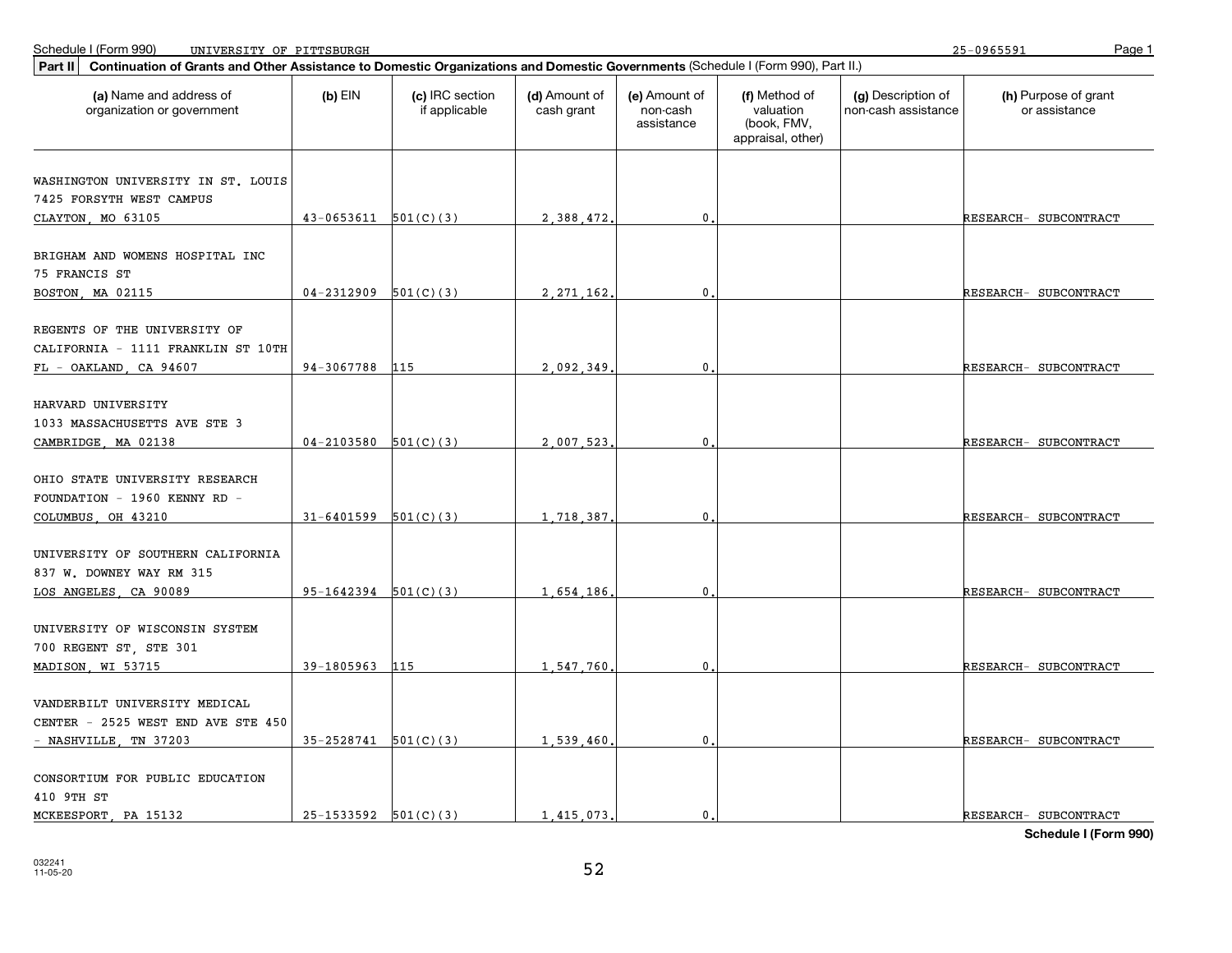| Part II                                               | Continuation of Grants and Other Assistance to Domestic Organizations and Domestic Governments (Schedule I (Form 990), Part II.) |                                  |                             |                                         |                                                                |                                           |                                       |  |  |  |
|-------------------------------------------------------|----------------------------------------------------------------------------------------------------------------------------------|----------------------------------|-----------------------------|-----------------------------------------|----------------------------------------------------------------|-------------------------------------------|---------------------------------------|--|--|--|
| (a) Name and address of<br>organization or government | $(b)$ EIN                                                                                                                        | (c) IRC section<br>if applicable | (d) Amount of<br>cash grant | (e) Amount of<br>non-cash<br>assistance | (f) Method of<br>valuation<br>(book, FMV,<br>appraisal, other) | (g) Description of<br>non-cash assistance | (h) Purpose of grant<br>or assistance |  |  |  |
|                                                       |                                                                                                                                  |                                  |                             |                                         |                                                                |                                           |                                       |  |  |  |
| UNIVERSITY OF MARYLAND                                |                                                                                                                                  |                                  |                             |                                         |                                                                |                                           |                                       |  |  |  |
| PO BOX 41428                                          |                                                                                                                                  |                                  |                             |                                         |                                                                |                                           |                                       |  |  |  |
| BALTIMORE, MD 21203-6248                              | $52 - 6002033$ 115                                                                                                               |                                  | 1,187,063                   | $\mathbf{0}$                            |                                                                |                                           | RESEARCH- SUBCONTRACT                 |  |  |  |
| WEST VIRGINIA UNIVERSITY RESEARCH                     |                                                                                                                                  |                                  |                             |                                         |                                                                |                                           |                                       |  |  |  |
| CORP - PO BOX 6005 - MORGANTOWN,                      |                                                                                                                                  |                                  |                             |                                         |                                                                |                                           |                                       |  |  |  |
| WV 26506                                              | $55-0665758$ $501(C)(3)$                                                                                                         |                                  | 1, 131, 101                 | $\mathbf 0$                             |                                                                |                                           | RESEARCH- SUBCONTRACT                 |  |  |  |
| UNIVERSITY OF FLORIDA                                 |                                                                                                                                  |                                  |                             |                                         |                                                                |                                           |                                       |  |  |  |
| PO BOX 115500                                         |                                                                                                                                  |                                  |                             |                                         |                                                                |                                           |                                       |  |  |  |
| GAINESVILLE, FL 32611                                 | 59-6002052                                                                                                                       | 501(C)(3)                        | 1,128,961                   | $\mathbf 0$                             |                                                                |                                           | RESEARCH- SUBCONTRACT                 |  |  |  |
|                                                       |                                                                                                                                  |                                  |                             |                                         |                                                                |                                           |                                       |  |  |  |
| STANFORD UNIVERSITY                                   |                                                                                                                                  |                                  |                             |                                         |                                                                |                                           |                                       |  |  |  |
| 3145 PORTER DR                                        |                                                                                                                                  |                                  |                             |                                         |                                                                |                                           |                                       |  |  |  |
| PALO ALTO, CA 94304                                   | $94-1156365$ $501(C)(3)$                                                                                                         |                                  | 1, 119, 519                 | $\mathbf 0$                             |                                                                |                                           | RESEARCH- SUBCONTRACT                 |  |  |  |
|                                                       |                                                                                                                                  |                                  |                             |                                         |                                                                |                                           |                                       |  |  |  |
| CASE WESTERN RESERVE UNIVERSITY                       |                                                                                                                                  |                                  |                             |                                         |                                                                |                                           |                                       |  |  |  |
| 10900 EUCLID AVE                                      |                                                                                                                                  |                                  |                             |                                         |                                                                |                                           |                                       |  |  |  |
| CLEVELAND, OH 44106                                   | $34-10\underline{18992}$ $501(C)(3)$                                                                                             |                                  | 1,118,703                   | $\mathbf 0$                             |                                                                |                                           | RESEARCH- SUBCONTRACT                 |  |  |  |
| YALE UNIVERSITY                                       |                                                                                                                                  |                                  |                             |                                         |                                                                |                                           |                                       |  |  |  |
| 47 COLLEGE ST STE 203                                 |                                                                                                                                  |                                  |                             |                                         |                                                                |                                           |                                       |  |  |  |
| NEW HAVEN, CT 06520                                   | $06-0646973$ 501(C)(3)                                                                                                           |                                  | 1,061,652.                  | $\mathbf 0$                             |                                                                |                                           | RESEARCH- SUBCONTRACT                 |  |  |  |
|                                                       |                                                                                                                                  |                                  |                             |                                         |                                                                |                                           |                                       |  |  |  |
| COMMUNITY HUMAN SERVICES CORP                         |                                                                                                                                  |                                  |                             |                                         |                                                                |                                           |                                       |  |  |  |
| 374 LAWN ST                                           |                                                                                                                                  |                                  |                             |                                         |                                                                |                                           |                                       |  |  |  |
| PITTSBURGH, PA 15213                                  | $25-1219610$ $501(C)(3)$                                                                                                         |                                  | 1,061,638                   | $\mathbf 0$                             |                                                                |                                           | RESEARCH- SUBCONTRACT                 |  |  |  |
| UNIVERSITY OF CHICAGO                                 |                                                                                                                                  |                                  |                             |                                         |                                                                |                                           |                                       |  |  |  |
| 6054 S DREXEL AVE NO 300                              |                                                                                                                                  |                                  |                             |                                         |                                                                |                                           |                                       |  |  |  |
| CHICAGO LL 60637                                      | $36-2177139$ $501(C)(3)$                                                                                                         |                                  | 1.052.891                   | 0                                       |                                                                |                                           | RESEARCH- SUBCONTRACT                 |  |  |  |
|                                                       |                                                                                                                                  |                                  |                             |                                         |                                                                |                                           |                                       |  |  |  |
| KUMC RESEARCH INSTITUTE INC                           |                                                                                                                                  |                                  |                             |                                         |                                                                |                                           |                                       |  |  |  |
| 300 EXECUTIVE DR STE 150                              |                                                                                                                                  |                                  |                             |                                         |                                                                |                                           |                                       |  |  |  |
| WEST ORANGE, NJ 07052                                 | $48-1108830$ $501(C)(3)$                                                                                                         |                                  | 975.172.                    | $\mathbf{0}$ .                          |                                                                |                                           | RESEARCH- SUBCONTRACT                 |  |  |  |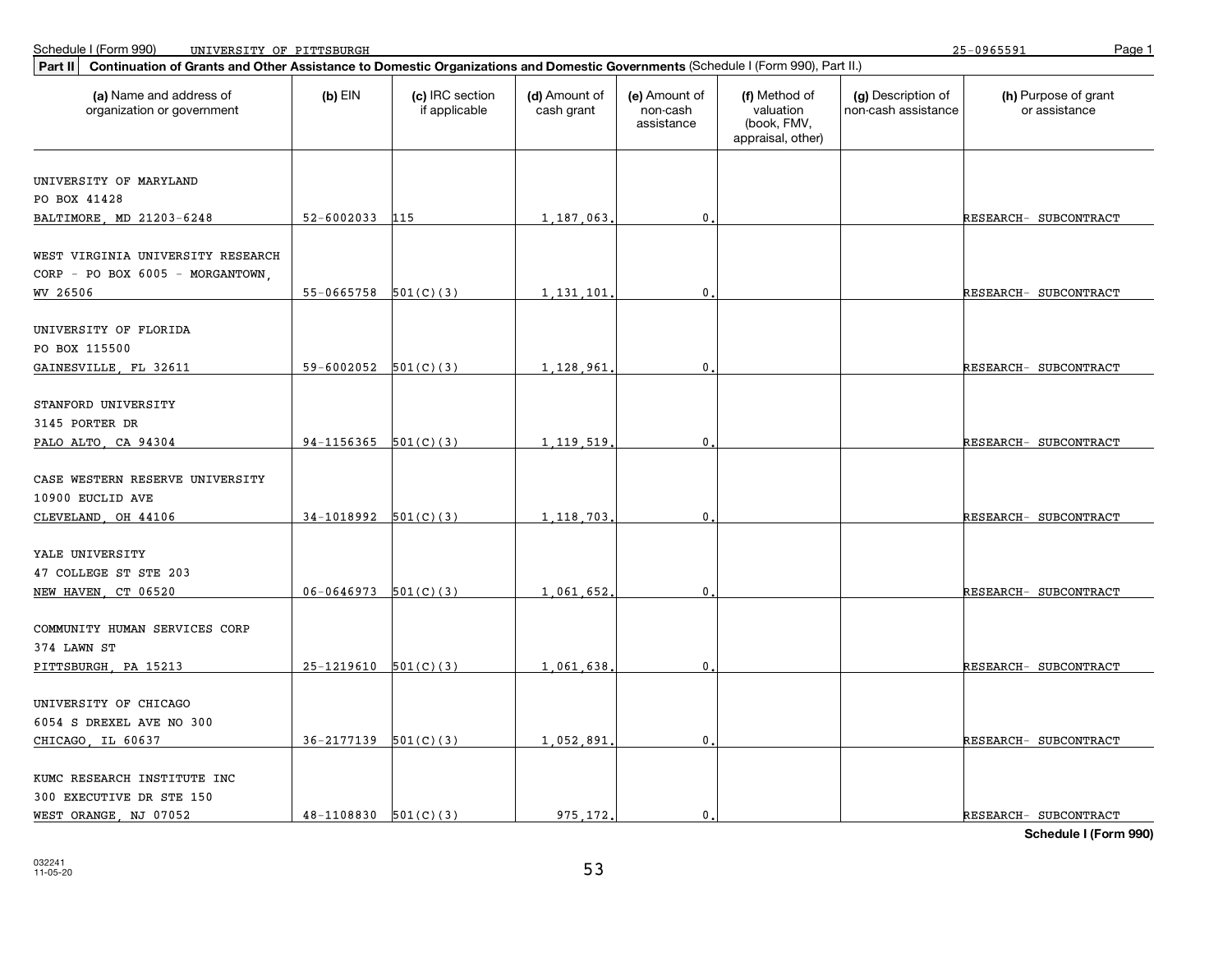| Continuation of Grants and Other Assistance to Domestic Organizations and Domestic Governments (Schedule I (Form 990), Part II.)<br>Part II |                            |                                  |                             |                                         |                                                                |                                           |                                       |
|---------------------------------------------------------------------------------------------------------------------------------------------|----------------------------|----------------------------------|-----------------------------|-----------------------------------------|----------------------------------------------------------------|-------------------------------------------|---------------------------------------|
| (a) Name and address of<br>organization or government                                                                                       | $(b)$ EIN                  | (c) IRC section<br>if applicable | (d) Amount of<br>cash grant | (e) Amount of<br>non-cash<br>assistance | (f) Method of<br>valuation<br>(book, FMV,<br>appraisal, other) | (g) Description of<br>non-cash assistance | (h) Purpose of grant<br>or assistance |
|                                                                                                                                             |                            |                                  |                             |                                         |                                                                |                                           |                                       |
| UNIVERSITY OF COLORADO                                                                                                                      |                            |                                  |                             |                                         |                                                                |                                           |                                       |
| 1800 N GRANT ST                                                                                                                             |                            |                                  |                             |                                         |                                                                |                                           |                                       |
| DENVER CO 80203                                                                                                                             | 84-6000555 115             |                                  | 923,461                     | $\mathbf{0}$                            |                                                                |                                           | RESEARCH- SUBCONTRACT                 |
| MASSACHUSETTS GENERAL HOSPITAL<br>55 FRUIT ST                                                                                               |                            |                                  |                             |                                         |                                                                |                                           |                                       |
| BOSTON, MA 02114                                                                                                                            | 04-1564655                 | 501(C)(3)                        | 906.921                     | 0                                       |                                                                |                                           | RESEARCH- SUBCONTRACT                 |
| WEILL MEDICAL COLLEGE<br>1300 YORK AVE<br>NEW YORK, NY 10021                                                                                | $13-1623978$ $501(C)(3)$   |                                  | 871.768                     | $\mathbf{0}$ .                          |                                                                |                                           | RESEARCH- SUBCONTRACT                 |
|                                                                                                                                             |                            |                                  |                             |                                         |                                                                |                                           |                                       |
| OREGON HEALTH & SCIENCE UNIVERSITY<br>FOUNDATION - 1121 SW SALMON ST -<br>PORTLAND, OR 97205                                                | $23 - 7083114$ $501(C)(3)$ |                                  | 843,589                     | $\mathbf 0$                             |                                                                |                                           | RESEARCH- SUBCONTRACT                 |
|                                                                                                                                             |                            |                                  |                             |                                         |                                                                |                                           |                                       |
| UNIVERSITY OF NORTH CAROLINA AT<br>CHAPEL HILL - 104 AIRPORT DR -                                                                           |                            |                                  |                             |                                         |                                                                |                                           |                                       |
| CHAPEL HILL, NC 27599                                                                                                                       | 56-6001393 115             |                                  | 840.711                     | $\mathbf{0}$                            |                                                                |                                           | RESEARCH- SUBCONTRACT                 |
| WILLIAM MARSH RICE UNIVERSITY<br>6100 MAIN ST                                                                                               |                            |                                  |                             |                                         |                                                                |                                           |                                       |
| HOUSTON, TX 77005                                                                                                                           | $74-1109620$ 501(C)(3)     |                                  | 835,977                     | $\mathbf{0}$                            |                                                                |                                           | RESEARCH- SUBCONTRACT                 |
| MAGEE-WOMENS RESEARCH INSTITUTE<br>AND FOUNDATION - 3339 WARD ST -                                                                          |                            |                                  |                             |                                         |                                                                |                                           |                                       |
| PITTSBURGH, PA 15213                                                                                                                        | $25-1462312$ $501(C)(3)$   |                                  | 780,848                     | $\mathbf 0$                             |                                                                |                                           | RESEARCH- SUBCONTRACT                 |
| TRUSTEES OF THE UNIVERSITY OF<br>PENNSYLVANIA - WASHINGTON ROAD -                                                                           |                            |                                  |                             |                                         |                                                                |                                           |                                       |
| PRINCETON, NJ 08544                                                                                                                         | 23-1352685                 | 501(C)(3)                        | 776.334                     | $\mathbf{0}$                            |                                                                |                                           | RESEARCH- SUBCONTRACT                 |
| PENNSYLVANIA STATE UNIVERSITY<br>ONE OLD MAIN                                                                                               |                            |                                  |                             |                                         |                                                                |                                           |                                       |
| UNIVERSITY PARK, PA 16802                                                                                                                   | 24-6000376 115             |                                  | 755.152.                    | $\mathbf{0}$ .                          |                                                                |                                           | RESEARCH- SUBCONTRACT                 |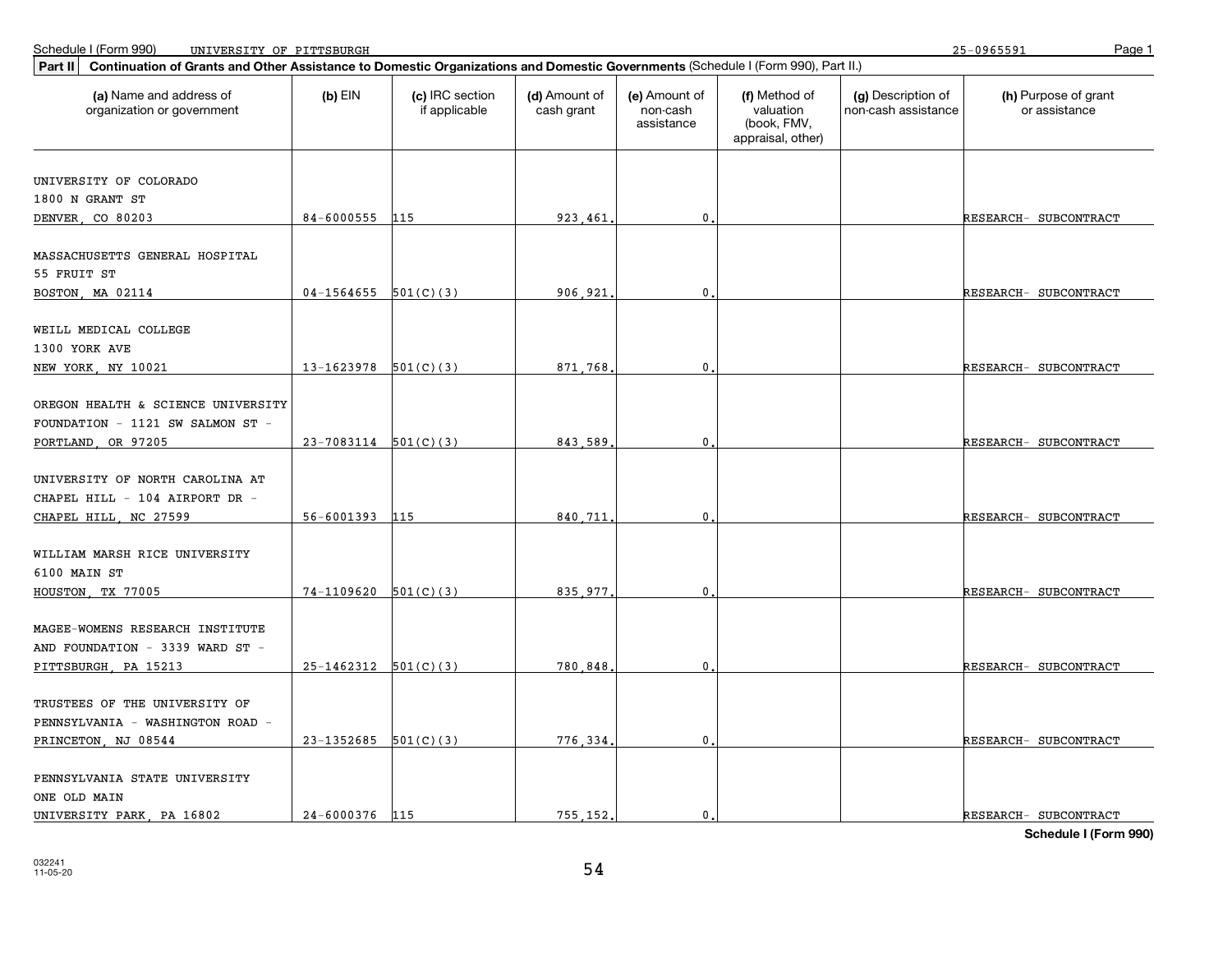25-0965591

| Part II   Continuation of Grants and Other Assistance to Domestic Organizations and Domestic Governments (Schedule I (Form 990), Part II.) |                            |                                  |                             |                                         |                                                                |                                           |                                       |
|--------------------------------------------------------------------------------------------------------------------------------------------|----------------------------|----------------------------------|-----------------------------|-----------------------------------------|----------------------------------------------------------------|-------------------------------------------|---------------------------------------|
| (a) Name and address of<br>organization or government                                                                                      | $(b)$ EIN                  | (c) IRC section<br>if applicable | (d) Amount of<br>cash grant | (e) Amount of<br>non-cash<br>assistance | (f) Method of<br>valuation<br>(book, FMV,<br>appraisal, other) | (g) Description of<br>non-cash assistance | (h) Purpose of grant<br>or assistance |
| TEMPLE UNIVERSITY OF THE                                                                                                                   |                            |                                  |                             |                                         |                                                                |                                           |                                       |
| COMMONWEALTH SYSTEM OF HIGHER                                                                                                              |                            |                                  |                             |                                         |                                                                |                                           |                                       |
| EDUCATION - 1805 N BROAD -                                                                                                                 |                            |                                  |                             |                                         |                                                                |                                           |                                       |
| PHILADELPHIA, PA 19122                                                                                                                     | $23-1365971$ $501(C)(3)$   |                                  | 718.401                     | 0                                       |                                                                |                                           | RESEARCH- SUBCONTRACT                 |
| THE UNIVERSITY OF TEXAS HEALTH<br>SCIENCE CENTER AT HOUSTON - 7000                                                                         |                            |                                  |                             |                                         |                                                                |                                           |                                       |
| FANNIN ST - HOUSTON, TX 75303                                                                                                              | 74-1761309                 | 115                              | 680.126                     | $\mathbf 0$                             |                                                                |                                           | RESEARCH- SUBCONTRACT                 |
|                                                                                                                                            |                            |                                  |                             |                                         |                                                                |                                           |                                       |
| MED-ALLY LLC                                                                                                                               |                            |                                  |                             |                                         |                                                                |                                           |                                       |
| PO BOX 975                                                                                                                                 |                            |                                  |                             |                                         |                                                                |                                           |                                       |
| GOOSE CREEK, SC 29445                                                                                                                      | 45-4662780                 | N/A                              | 651,106                     | 0                                       |                                                                |                                           | RESEARCH- SUBCONTRACT                 |
|                                                                                                                                            |                            |                                  |                             |                                         |                                                                |                                           |                                       |
| MOUNT SINAI SCHOOL OF MEDICINE                                                                                                             |                            |                                  |                             |                                         |                                                                |                                           |                                       |
| ONE GUSTAVE LEVY PL                                                                                                                        |                            |                                  |                             |                                         |                                                                |                                           |                                       |
| NEW YORK, NY 10029                                                                                                                         | $13 - 6171197$ $501(C)(3)$ |                                  | 635.991                     | 0                                       |                                                                |                                           | RESEARCH- SUBCONTRACT                 |
| UNIVERSITY OF VERMONT                                                                                                                      |                            |                                  |                             |                                         |                                                                |                                           |                                       |
| 850 SO PROSPECT ST RM 333                                                                                                                  |                            |                                  |                             |                                         |                                                                |                                           |                                       |
| BURLINGTON, VT 05405                                                                                                                       | $03 - 0179440$             | 115                              | 633 019                     | 0                                       |                                                                |                                           | RESEARCH- SUBCONTRACT                 |
|                                                                                                                                            |                            |                                  |                             |                                         |                                                                |                                           |                                       |
| UNIVERSITY OF UTAH                                                                                                                         |                            |                                  |                             |                                         |                                                                |                                           |                                       |
| 540 ARAPEEN DR, STE 250                                                                                                                    |                            |                                  |                             |                                         |                                                                |                                           |                                       |
| SALT LAKE CITY, UT 84108                                                                                                                   | 87-6000525                 | 115                              | 610,859                     | 0                                       |                                                                |                                           | RESEARCH- SUBCONTRACT                 |
|                                                                                                                                            |                            |                                  |                             |                                         |                                                                |                                           |                                       |
| UNIVERSITY OF VIRGINIA                                                                                                                     |                            |                                  |                             |                                         |                                                                |                                           |                                       |
| BOX 4001953                                                                                                                                |                            |                                  |                             |                                         |                                                                |                                           |                                       |
| CHARLOTTESVILLE, VA 22904                                                                                                                  | 54-6001786 115             |                                  | 580.116                     | $\Omega$                                |                                                                |                                           | RESEARCH- SUBCONTRACT                 |
| IHC HEALTH SERVICES INC                                                                                                                    |                            |                                  |                             |                                         |                                                                |                                           |                                       |
| 36 S STATE ST                                                                                                                              |                            |                                  |                             |                                         |                                                                |                                           |                                       |
| SALT LAKE CITY, UT 84111                                                                                                                   | $94-2854057$ $501(C)(3)$   |                                  | 570,999                     | $\mathbf{0}$                            |                                                                |                                           | RESEARCH- SUBCONTRACT                 |
|                                                                                                                                            |                            |                                  |                             |                                         |                                                                |                                           |                                       |
| UNIVERSITY OF NEBRASKA MEDICAL                                                                                                             |                            |                                  |                             |                                         |                                                                |                                           |                                       |
| CENTER - 987835 NEBRASKA MEDICAL                                                                                                           |                            |                                  |                             |                                         |                                                                |                                           |                                       |
| CENTER - OMAHA, NE 68198                                                                                                                   | 47-0771713 115             |                                  | 538,230.                    | $\mathbf{0}$ .                          |                                                                |                                           | RESEARCH- SUBCONTRACT                 |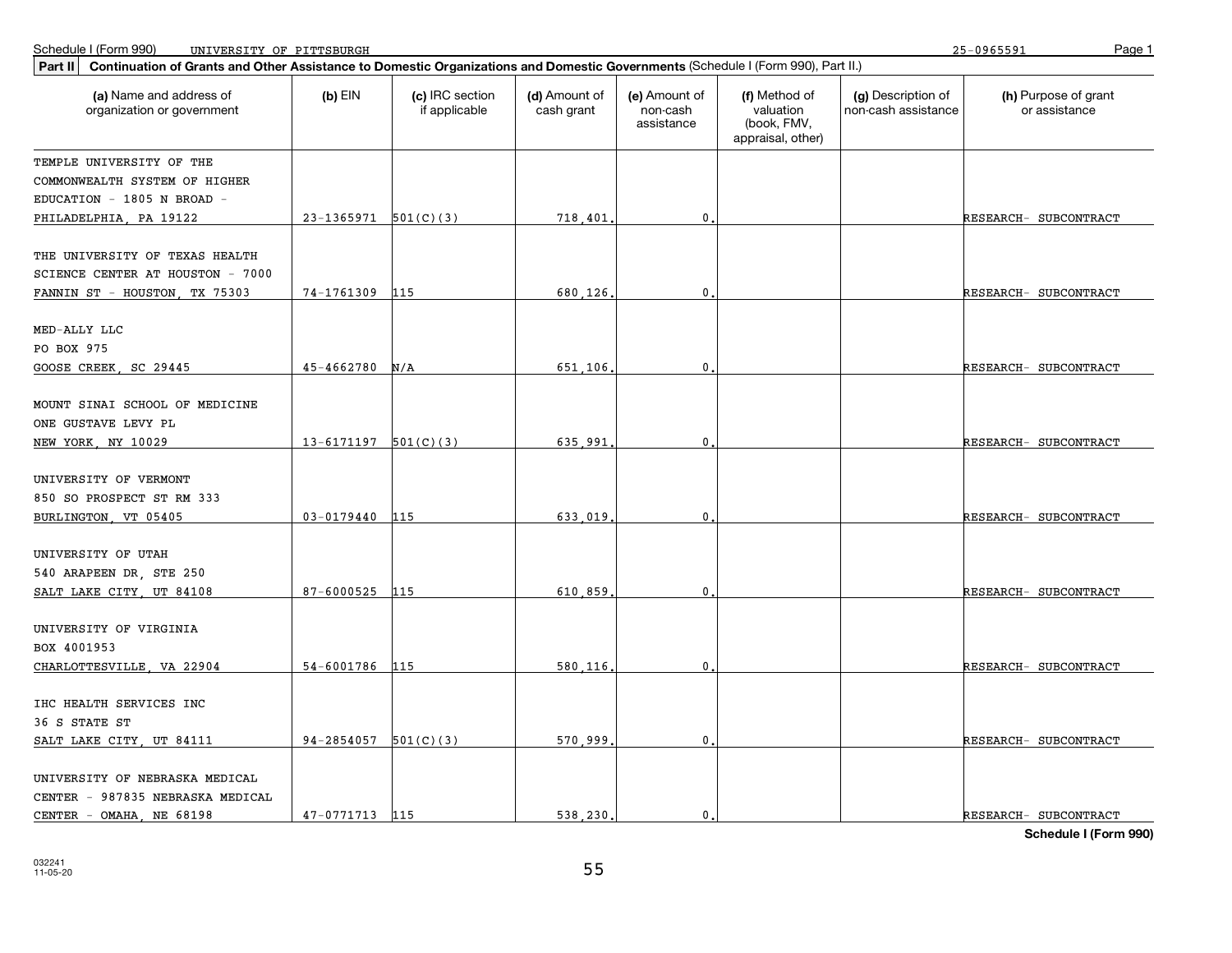25-0965591

| Continuation of Grants and Other Assistance to Domestic Organizations and Domestic Governments (Schedule I (Form 990), Part II.)<br>Part II |                            |                                  |                             |                                         |                                                                |                                           |                                       |
|---------------------------------------------------------------------------------------------------------------------------------------------|----------------------------|----------------------------------|-----------------------------|-----------------------------------------|----------------------------------------------------------------|-------------------------------------------|---------------------------------------|
| (a) Name and address of<br>organization or government                                                                                       | $(b)$ EIN                  | (c) IRC section<br>if applicable | (d) Amount of<br>cash grant | (e) Amount of<br>non-cash<br>assistance | (f) Method of<br>valuation<br>(book, FMV,<br>appraisal, other) | (g) Description of<br>non-cash assistance | (h) Purpose of grant<br>or assistance |
|                                                                                                                                             |                            |                                  |                             |                                         |                                                                |                                           |                                       |
| TURTLE CREEK VALLEY MH/MR INC                                                                                                               |                            |                                  |                             |                                         |                                                                |                                           |                                       |
| 6823 ST CHARLES AVE                                                                                                                         | $25-1250510$ $501(C)(3)$   |                                  | 537.192.                    | $\mathbf{0}$                            |                                                                |                                           | RESEARCH- SUBCONTRACT                 |
| NEW ORLEANS, LA 70118                                                                                                                       |                            |                                  |                             |                                         |                                                                |                                           |                                       |
| ALBERT EINSTEIN COLLEGE OF                                                                                                                  |                            |                                  |                             |                                         |                                                                |                                           |                                       |
| MEDICINE - 500 WEST 185TH ST - NEW                                                                                                          |                            |                                  |                             |                                         |                                                                |                                           |                                       |
| YORK, NY 10033                                                                                                                              | $23 - 7075620$ $501(C)(3)$ |                                  | 509.740                     | $\mathbf 0$ .                           |                                                                |                                           | RESEARCH- SUBCONTRACT                 |
|                                                                                                                                             |                            |                                  |                             |                                         |                                                                |                                           |                                       |
| <b>FOCUS ON RENEWAL</b>                                                                                                                     |                            |                                  |                             |                                         |                                                                |                                           |                                       |
| 701 CHARTIERS AVE                                                                                                                           |                            |                                  |                             |                                         |                                                                |                                           |                                       |
| MCKEES ROCKS, PA 15136                                                                                                                      | 23-7181440                 | 501(C)(3)                        | 506.567                     | 0                                       |                                                                |                                           | RESEARCH- SUBCONTRACT                 |
|                                                                                                                                             |                            |                                  |                             |                                         |                                                                |                                           |                                       |
| VETERANS RESEARCH FOUNDATION OF                                                                                                             |                            |                                  |                             |                                         |                                                                |                                           |                                       |
| PITTSBURGH - 7180 HIGHLAND DR -                                                                                                             |                            |                                  |                             |                                         |                                                                |                                           |                                       |
| PITTSBURGH, PA 15206                                                                                                                        | $25-1666090$ $501(C)(3)$   |                                  | 488.574                     | 0.                                      |                                                                |                                           | RESEARCH- SUBCONTRACT                 |
| NORTHWESTERN UNIVERSITY                                                                                                                     |                            |                                  |                             |                                         |                                                                |                                           |                                       |
| 619 CLARK ST RM 217                                                                                                                         |                            |                                  |                             |                                         |                                                                |                                           |                                       |
| EVANSTON, IL 60208                                                                                                                          | $36-2167817$ $501(C)(3)$   |                                  | 486.591                     | $\mathbf{0}$                            |                                                                |                                           | RESEARCH- SUBCONTRACT                 |
|                                                                                                                                             |                            |                                  |                             |                                         |                                                                |                                           |                                       |
| VIRGINIA COMMONWEALTH UNIVERSITY                                                                                                            |                            |                                  |                             |                                         |                                                                |                                           |                                       |
| 800 EAST LEHIGH ST                                                                                                                          |                            |                                  |                             |                                         |                                                                |                                           |                                       |
| RICHMOND, VA 23219                                                                                                                          | 54-6001758                 | 115                              | 484.010                     | $\mathbf{0}$                            |                                                                |                                           | RESEARCH- SUBCONTRACT                 |
|                                                                                                                                             |                            |                                  |                             |                                         |                                                                |                                           |                                       |
| COPD FOUNDATION, INC.                                                                                                                       |                            |                                  |                             |                                         |                                                                |                                           |                                       |
| 3300 PONCE DE LEON BLVD                                                                                                                     |                            |                                  |                             |                                         |                                                                |                                           |                                       |
| MIAMI, FL 33134                                                                                                                             | $20-1048322$ $501(C)(3)$   |                                  | 479.037                     | $\mathbf 0$ .                           |                                                                |                                           | RESEARCH- SUBCONTRACT                 |
|                                                                                                                                             |                            |                                  |                             |                                         |                                                                |                                           |                                       |
| KAISER FOUNDATION HOSPITALS CENTER                                                                                                          |                            |                                  |                             |                                         |                                                                |                                           |                                       |
| FOR HEALTH RESEARCH - ONE KAISER                                                                                                            |                            |                                  |                             |                                         |                                                                |                                           |                                       |
| PLAZA - OAKLAND, CA 94612                                                                                                                   | $94-1105628$ $501(C)(3)$   |                                  | 475.758.                    | $\mathbf{0}$                            |                                                                |                                           | RESEARCH- SUBCONTRACT                 |
| HENRY M JACKSON FOUNDATION                                                                                                                  |                            |                                  |                             |                                         |                                                                |                                           |                                       |
| 6720 ROCKLEDGE DR STE A                                                                                                                     |                            |                                  |                             |                                         |                                                                |                                           |                                       |
| BETHESDA MD 20817                                                                                                                           | $52-1317896$ $501(C)(3)$   |                                  | 475.232.                    | $\mathbf{0}$ .                          |                                                                |                                           | RESEARCH- SUBCONTRACT                 |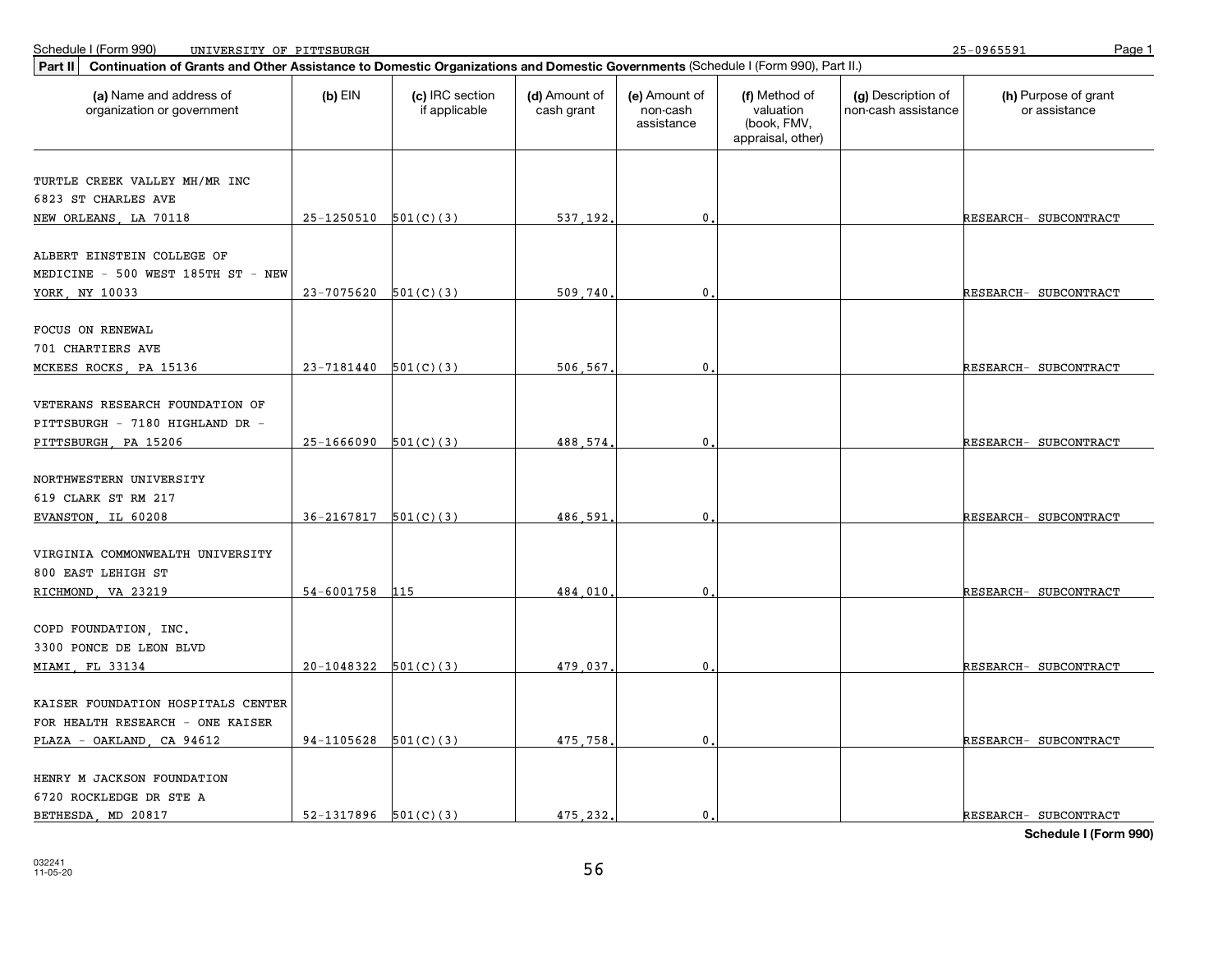| Continuation of Grants and Other Assistance to Domestic Organizations and Domestic Governments (Schedule I (Form 990), Part II.)<br><b>Part II</b> |                            |                                  |                             |                                         |                                                                |                                           |                                       |
|----------------------------------------------------------------------------------------------------------------------------------------------------|----------------------------|----------------------------------|-----------------------------|-----------------------------------------|----------------------------------------------------------------|-------------------------------------------|---------------------------------------|
| (a) Name and address of<br>organization or government                                                                                              | $(b)$ EIN                  | (c) IRC section<br>if applicable | (d) Amount of<br>cash grant | (e) Amount of<br>non-cash<br>assistance | (f) Method of<br>valuation<br>(book, FMV,<br>appraisal, other) | (g) Description of<br>non-cash assistance | (h) Purpose of grant<br>or assistance |
| FRED HUTCHINSON CANCER RESEARCH                                                                                                                    |                            |                                  |                             |                                         |                                                                |                                           |                                       |
| 1100 FAIRVIEW AVE NORTH                                                                                                                            |                            |                                  |                             |                                         |                                                                |                                           |                                       |
| SEATTLE, WA 98109                                                                                                                                  | $23-7156071$ 501(C)(3)     |                                  | 472.743.                    | $\mathbf{0}$                            |                                                                |                                           | RESEARCH- SUBCONTRACT                 |
|                                                                                                                                                    |                            |                                  |                             |                                         |                                                                |                                           |                                       |
| RUSH UNIVERSITY MEDICAL CENTER                                                                                                                     |                            |                                  |                             |                                         |                                                                |                                           |                                       |
| 1700 W VAN BUREN RM 150                                                                                                                            |                            |                                  |                             |                                         |                                                                |                                           |                                       |
| CHICAGO, IL 60612                                                                                                                                  | $36-2174823$ $501(C)(3)$   |                                  | 452.199.                    | $\mathbf{0}$                            |                                                                |                                           | RESEARCH- SUBCONTRACT                 |
|                                                                                                                                                    |                            |                                  |                             |                                         |                                                                |                                           |                                       |
| OHIO STATE UNIVERSITY                                                                                                                              |                            |                                  |                             |                                         |                                                                |                                           |                                       |
| 154 WEST 12TH AVE                                                                                                                                  |                            |                                  |                             |                                         |                                                                |                                           |                                       |
| COLUMBUS OH 43210                                                                                                                                  | $31 - 6025986$             | 115                              | 449.870                     | $\mathbf{0}$                            |                                                                |                                           | RESEARCH- SUBCONTRACT                 |
|                                                                                                                                                    |                            |                                  |                             |                                         |                                                                |                                           |                                       |
| COMMUNITY HEALTH AND SOCIAL                                                                                                                        |                            |                                  |                             |                                         |                                                                |                                           |                                       |
| SERVICES CENTER INC - 5635 W FORT                                                                                                                  |                            |                                  |                             |                                         |                                                                |                                           |                                       |
| ST - DETROIT, MI 48209                                                                                                                             | $38-3094394$ $501(C)(3)$   |                                  | 448.102.                    | $\mathbf{0}$                            |                                                                |                                           | RESEARCH- SUBCONTRACT                 |
|                                                                                                                                                    |                            |                                  |                             |                                         |                                                                |                                           |                                       |
| OREGON RESEARCH INSTITUTE<br>1776 MILLRACE DR                                                                                                      |                            |                                  |                             |                                         |                                                                |                                           |                                       |
| EUGENE, OR 97403                                                                                                                                   | 93-0495655 $501(C)(3)$     |                                  | 430.270.                    | $\mathbf{0}$                            |                                                                |                                           | RESEARCH- SUBCONTRACT                 |
|                                                                                                                                                    |                            |                                  |                             |                                         |                                                                |                                           |                                       |
| ECM THERAPEUTICS INC                                                                                                                               |                            |                                  |                             |                                         |                                                                |                                           |                                       |
| 118 MARSHALL DR                                                                                                                                    |                            |                                  |                             |                                         |                                                                |                                           |                                       |
| WARRENDALE, PA 15089                                                                                                                               | 83-3490187                 | N/A                              | 411.039                     | $\mathbf{0}$                            |                                                                |                                           | RESEARCH- SUBCONTRACT                 |
|                                                                                                                                                    |                            |                                  |                             |                                         |                                                                |                                           |                                       |
| UNIVERSITY OF CALIFORNIA DAVIS                                                                                                                     |                            |                                  |                             |                                         |                                                                |                                           |                                       |
| 202 COUSTEAU PL STE 185                                                                                                                            |                            |                                  |                             |                                         |                                                                |                                           |                                       |
| DAVIS, CA 95617                                                                                                                                    | 94-6036494 115             |                                  | 405.933.                    | $\mathbf 0$ .                           |                                                                |                                           | RESEARCH- SUBCONTRACT                 |
|                                                                                                                                                    |                            |                                  |                             |                                         |                                                                |                                           |                                       |
| TRUSTEES OF COLUMBIA UNIVERSITY                                                                                                                    |                            |                                  |                             |                                         |                                                                |                                           |                                       |
| 615 W 131ST ST                                                                                                                                     |                            |                                  |                             |                                         |                                                                |                                           |                                       |
| NEW YORK, NY 10027                                                                                                                                 | $13 - 5598093$ $501(C)(3)$ |                                  | 404.326.                    | $\mathbf{0}$                            |                                                                |                                           | RESEARCH- SUBCONTRACT                 |
|                                                                                                                                                    |                            |                                  |                             |                                         |                                                                |                                           |                                       |
| UNIVERSITY OF DELAWARE                                                                                                                             |                            |                                  |                             |                                         |                                                                |                                           |                                       |
| 83 E. MAIN ST, 3RD FL                                                                                                                              |                            |                                  |                             |                                         |                                                                |                                           |                                       |
| NEWARK, DE 19716                                                                                                                                   | 51-6000297                 | 115                              | 393.490.                    | $\mathbf{0}$ .                          |                                                                |                                           | RESEARCH- SUBCONTRACT                 |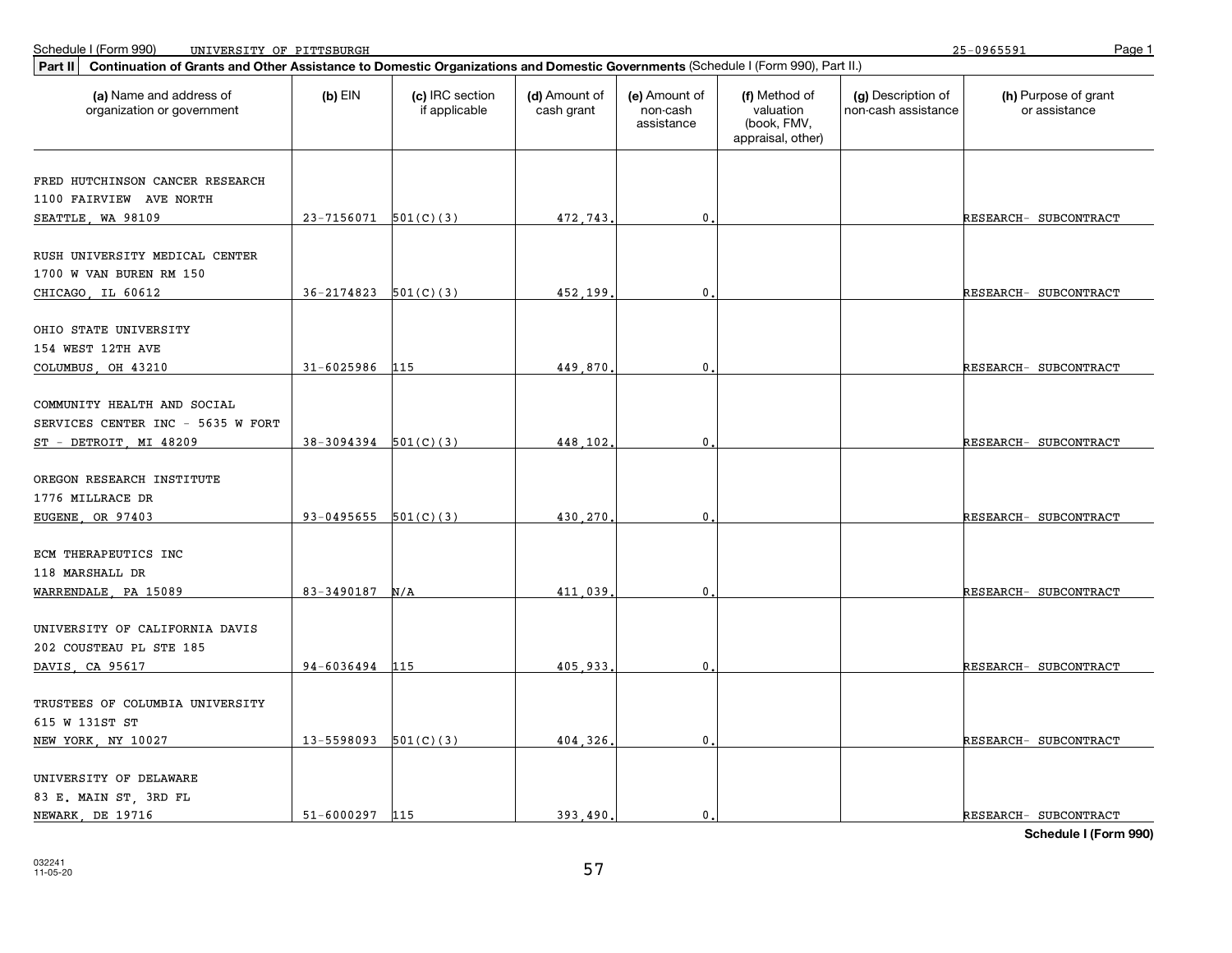| Part II   Continuation of Grants and Other Assistance to Domestic Organizations and Domestic Governments (Schedule I (Form 990), Part II.) |                            |                                  |                             |                                         |                                                                |                                           |                                       |  |
|--------------------------------------------------------------------------------------------------------------------------------------------|----------------------------|----------------------------------|-----------------------------|-----------------------------------------|----------------------------------------------------------------|-------------------------------------------|---------------------------------------|--|
| (a) Name and address of<br>organization or government                                                                                      | $(b)$ EIN                  | (c) IRC section<br>if applicable | (d) Amount of<br>cash grant | (e) Amount of<br>non-cash<br>assistance | (f) Method of<br>valuation<br>(book, FMV,<br>appraisal, other) | (g) Description of<br>non-cash assistance | (h) Purpose of grant<br>or assistance |  |
|                                                                                                                                            |                            |                                  |                             |                                         |                                                                |                                           |                                       |  |
| ARIZONA STATE UNIVERSITY                                                                                                                   |                            |                                  |                             |                                         |                                                                |                                           |                                       |  |
| BOX 873503                                                                                                                                 |                            |                                  |                             |                                         |                                                                |                                           |                                       |  |
| TEMPE, AZ 85287                                                                                                                            | 86-0196696                 | 115                              | 392,269                     | $\mathbf{0}$                            |                                                                |                                           | RESEARCH- SUBCONTRACT                 |  |
| BETH ISRAEL DEACONESS MEDICAL                                                                                                              |                            |                                  |                             |                                         |                                                                |                                           |                                       |  |
| CENTER - 300 BROOKLINE AVE -                                                                                                               | $04-2103881$ 501(C)(3)     |                                  | 389.886                     | $\mathbf{0}$                            |                                                                |                                           |                                       |  |
| BOSTON, MA 02215                                                                                                                           |                            |                                  |                             |                                         |                                                                |                                           | RESEARCH- SUBCONTRACT                 |  |
| UNIVERSITY OF MIAMI                                                                                                                        |                            |                                  |                             |                                         |                                                                |                                           |                                       |  |
| PO BOX 248106                                                                                                                              |                            |                                  |                             |                                         |                                                                |                                           |                                       |  |
| CORAL GABLES, FL 33124                                                                                                                     | $59-0624458$ $501(C)(3)$   |                                  | 387 994                     | $\mathbf 0$ .                           |                                                                |                                           | RESEARCH- SUBCONTRACT                 |  |
|                                                                                                                                            |                            |                                  |                             |                                         |                                                                |                                           |                                       |  |
| INDIANA UNIVERSITY                                                                                                                         |                            |                                  |                             |                                         |                                                                |                                           |                                       |  |
| 400 E 7TH ST RM 501                                                                                                                        |                            |                                  |                             |                                         |                                                                |                                           |                                       |  |
| BLOOMINGTON, IN 47405                                                                                                                      | 35-6001673                 | 115                              | 383.562                     | $\mathbf 0$                             |                                                                |                                           | RESEARCH- SUBCONTRACT                 |  |
| HEALTH FEDERATION OF PHILADELPHIA<br>1211 CHESTNUT ST STE 801                                                                              |                            |                                  |                             |                                         |                                                                |                                           |                                       |  |
| PHILADELPHIA, PA 19107                                                                                                                     | $23 - 2244355$ $501(C)(3)$ |                                  | 377.273                     | $\mathbf{0}$                            |                                                                |                                           | RESEARCH- SUBCONTRACT                 |  |
|                                                                                                                                            |                            |                                  |                             |                                         |                                                                |                                           |                                       |  |
| CARNEGIE FOUNDATION FOR THE                                                                                                                |                            |                                  |                             |                                         |                                                                |                                           |                                       |  |
| ADVANCEMENT OF TEACHING - 51 VISTA                                                                                                         |                            |                                  |                             |                                         |                                                                |                                           |                                       |  |
| $LN - STANFORD$ , CA 94305                                                                                                                 | $13-1623924$ $501(C)(3)$   |                                  | 374.182.                    | $\mathbf 0$ .                           |                                                                |                                           | RESEARCH- SUBCONTRACT                 |  |
|                                                                                                                                            |                            |                                  |                             |                                         |                                                                |                                           |                                       |  |
| VANDERBILT UNIVERSITY                                                                                                                      |                            |                                  |                             |                                         |                                                                |                                           |                                       |  |
| VU STATION B BOX 356310                                                                                                                    |                            |                                  |                             |                                         |                                                                |                                           |                                       |  |
| NASHVILLE, TN 37235                                                                                                                        | 62-0476822                 | 501(C)(3)                        | 371,890                     | 0                                       |                                                                |                                           | RESEARCH- SUBCONTRACT                 |  |
|                                                                                                                                            |                            |                                  |                             |                                         |                                                                |                                           |                                       |  |
| EMORY UNIVERSITY                                                                                                                           |                            |                                  |                             |                                         |                                                                |                                           |                                       |  |
| 201 DOWMAN DR                                                                                                                              |                            |                                  |                             |                                         |                                                                |                                           |                                       |  |
| ATLANTA, GA 30322                                                                                                                          | $58-0566256$ $501(C)(3)$   |                                  | 367.175                     | $\mathbf{0}$                            |                                                                |                                           | RESEARCH- SUBCONTRACT                 |  |
| UNIVERSITY OF MASSACHUSETTS                                                                                                                |                            |                                  |                             |                                         |                                                                |                                           |                                       |  |
| 225 FRANKLIN ST                                                                                                                            |                            |                                  |                             |                                         |                                                                |                                           |                                       |  |
| BOSTON, MA 02110                                                                                                                           | $04 - 3167352$ 115         |                                  | 349.423.                    | $\mathbf{0}$ .                          |                                                                |                                           | RESEARCH- SUBCONTRACT                 |  |
|                                                                                                                                            |                            |                                  |                             |                                         |                                                                |                                           |                                       |  |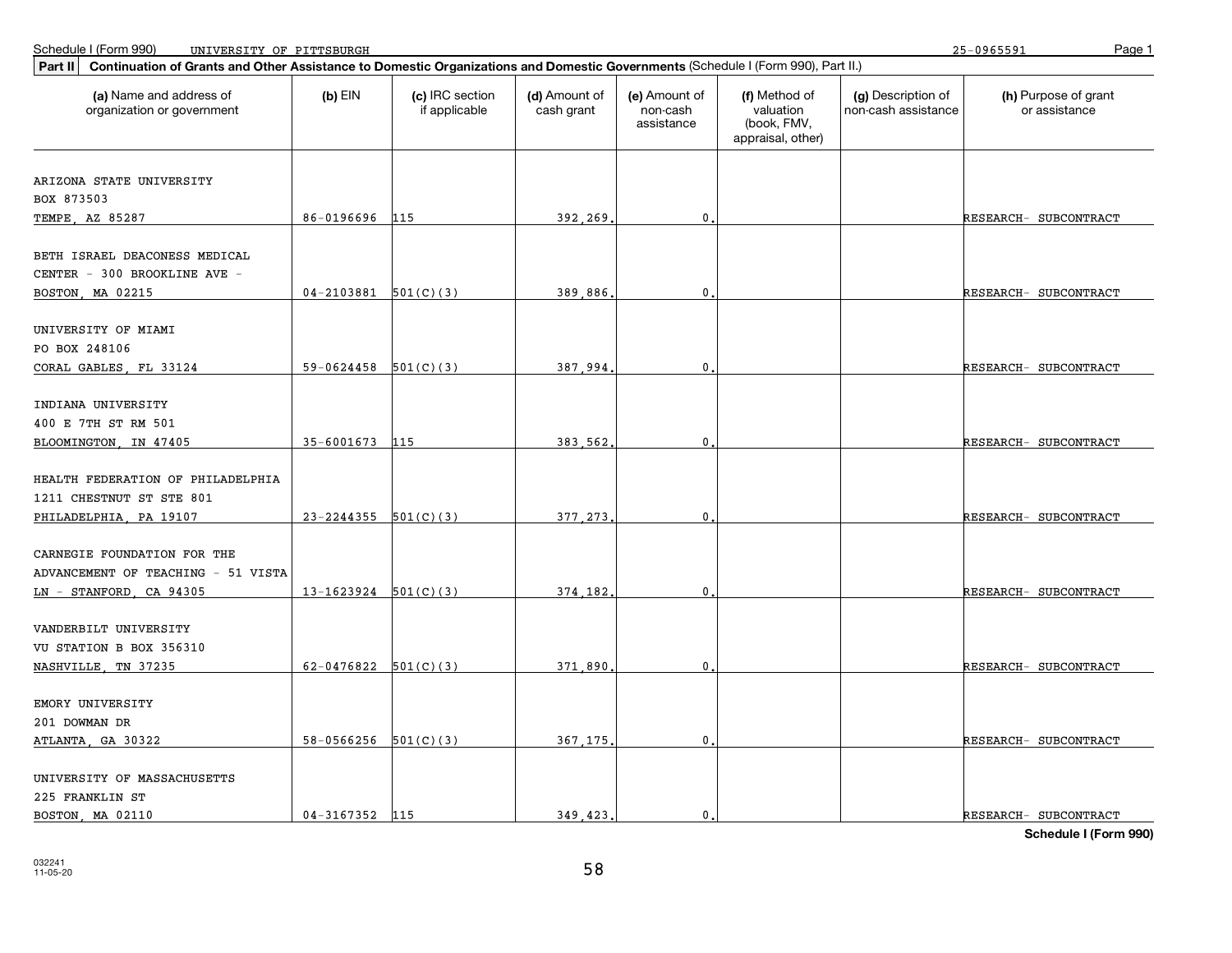25-0965591

| Continuation of Grants and Other Assistance to Domestic Organizations and Domestic Governments (Schedule I (Form 990), Part II.)<br>Part II |                          |                                  |                             |                                         |                                                                |                                           |                                       |
|---------------------------------------------------------------------------------------------------------------------------------------------|--------------------------|----------------------------------|-----------------------------|-----------------------------------------|----------------------------------------------------------------|-------------------------------------------|---------------------------------------|
| (a) Name and address of<br>organization or government                                                                                       | $(b)$ EIN                | (c) IRC section<br>if applicable | (d) Amount of<br>cash grant | (e) Amount of<br>non-cash<br>assistance | (f) Method of<br>valuation<br>(book, FMV,<br>appraisal, other) | (g) Description of<br>non-cash assistance | (h) Purpose of grant<br>or assistance |
|                                                                                                                                             |                          |                                  |                             |                                         |                                                                |                                           |                                       |
| INOVA HEALTH CARE SERVICES                                                                                                                  |                          |                                  |                             |                                         |                                                                |                                           |                                       |
| 2832 JUNIPER ST STE 104                                                                                                                     | $54-0620889$ $501(C)(3)$ |                                  |                             | $\mathbf{0}$                            |                                                                |                                           |                                       |
| FAIRFAX, VA 22031                                                                                                                           |                          |                                  | 344.587.                    |                                         |                                                                |                                           | RESEARCH- SUBCONTRACT                 |
| BROAD INSTITUTE INC                                                                                                                         |                          |                                  |                             |                                         |                                                                |                                           |                                       |
| 415 MAIN ST                                                                                                                                 |                          |                                  |                             |                                         |                                                                |                                           |                                       |
| CAMBRIDGE, MA 02142                                                                                                                         | $26-3428781$ 501(C)(3)   |                                  | 341,815                     | 0                                       |                                                                |                                           | RESEARCH- SUBCONTRACT                 |
|                                                                                                                                             |                          |                                  |                             |                                         |                                                                |                                           |                                       |
| SCRIPPS RESEARCH INSTITUTE                                                                                                                  |                          |                                  |                             |                                         |                                                                |                                           |                                       |
| 10550 N TORREY PINES RD                                                                                                                     |                          |                                  |                             |                                         |                                                                |                                           |                                       |
| LA JOLLA, CA 92037                                                                                                                          | 33-0435954               | 501(C)(3)                        | 339.426                     | 0                                       |                                                                |                                           | RESEARCH- SUBCONTRACT                 |
|                                                                                                                                             |                          |                                  |                             |                                         |                                                                |                                           |                                       |
| UNIVERSITY OF WASHINGTON                                                                                                                    |                          |                                  |                             |                                         |                                                                |                                           |                                       |
| GERBERDING HALL G80                                                                                                                         |                          |                                  |                             |                                         |                                                                |                                           |                                       |
| SEATTLE, WA 98195                                                                                                                           | 91-6001537 115           |                                  | 329.474                     | $\mathbf{0}$ .                          |                                                                |                                           | RESEARCH- SUBCONTRACT                 |
|                                                                                                                                             |                          |                                  |                             |                                         |                                                                |                                           |                                       |
| UNIVERSITY OF ALABAMA AT                                                                                                                    |                          |                                  |                             |                                         |                                                                |                                           |                                       |
| BIRMINGHAM - PO BOX 870136 -                                                                                                                |                          |                                  |                             |                                         |                                                                |                                           |                                       |
| TUSCALOOSA, AL 35401                                                                                                                        | 63-6005396               | 115                              | 319,028                     | $\mathbf 0$                             |                                                                |                                           | RESEARCH- SUBCONTRACT                 |
| HOWARD UNIVERSITY                                                                                                                           |                          |                                  |                             |                                         |                                                                |                                           |                                       |
| 576 W ST NW                                                                                                                                 |                          |                                  |                             |                                         |                                                                |                                           |                                       |
| WASHINGTON, DC 20059                                                                                                                        | 53-0204707               | 501(C)(3)                        | 311.077                     | $\mathbf{0}$                            |                                                                |                                           | RESEARCH- SUBCONTRACT                 |
|                                                                                                                                             |                          |                                  |                             |                                         |                                                                |                                           |                                       |
| UNIVERSITY OF KENTUCKY RESEARCH                                                                                                             |                          |                                  |                             |                                         |                                                                |                                           |                                       |
| FOUNDATION - 301 PETERSON SERVICE                                                                                                           |                          |                                  |                             |                                         |                                                                |                                           |                                       |
| BUILDING - LEXINGTON, KY 40506                                                                                                              | 61-6033693 $501(C)(3)$   |                                  | 308,282                     | $\pmb{0}$                               |                                                                |                                           | RESEARCH- SUBCONTRACT                 |
|                                                                                                                                             |                          |                                  |                             |                                         |                                                                |                                           |                                       |
| UNIVERSITY OF NEW MEXICO                                                                                                                    |                          |                                  |                             |                                         |                                                                |                                           |                                       |
| 1 UNIVERSITY OF NEW MEXICO                                                                                                                  |                          |                                  |                             |                                         |                                                                |                                           |                                       |
| ALBUQUERQUE, NM 87131                                                                                                                       | 85-6000642               | 115                              | 305,598,                    | $\mathbf{0}$                            |                                                                |                                           | RESEARCH- SUBCONTRACT                 |
|                                                                                                                                             |                          |                                  |                             |                                         |                                                                |                                           |                                       |
| CHILDREN'S HOSPITAL OF                                                                                                                      |                          |                                  |                             |                                         |                                                                |                                           |                                       |
| PHILADELPHIA - 3615 CIVIC CENTER                                                                                                            |                          |                                  |                             |                                         |                                                                |                                           |                                       |
| BLVD - PHILADELPHIA, PA 19104                                                                                                               | $23-1352166$ 501(C)(3)   |                                  | 304.342.                    | $\mathbf{0}$ .                          |                                                                |                                           | RESEARCH- SUBCONTRACT                 |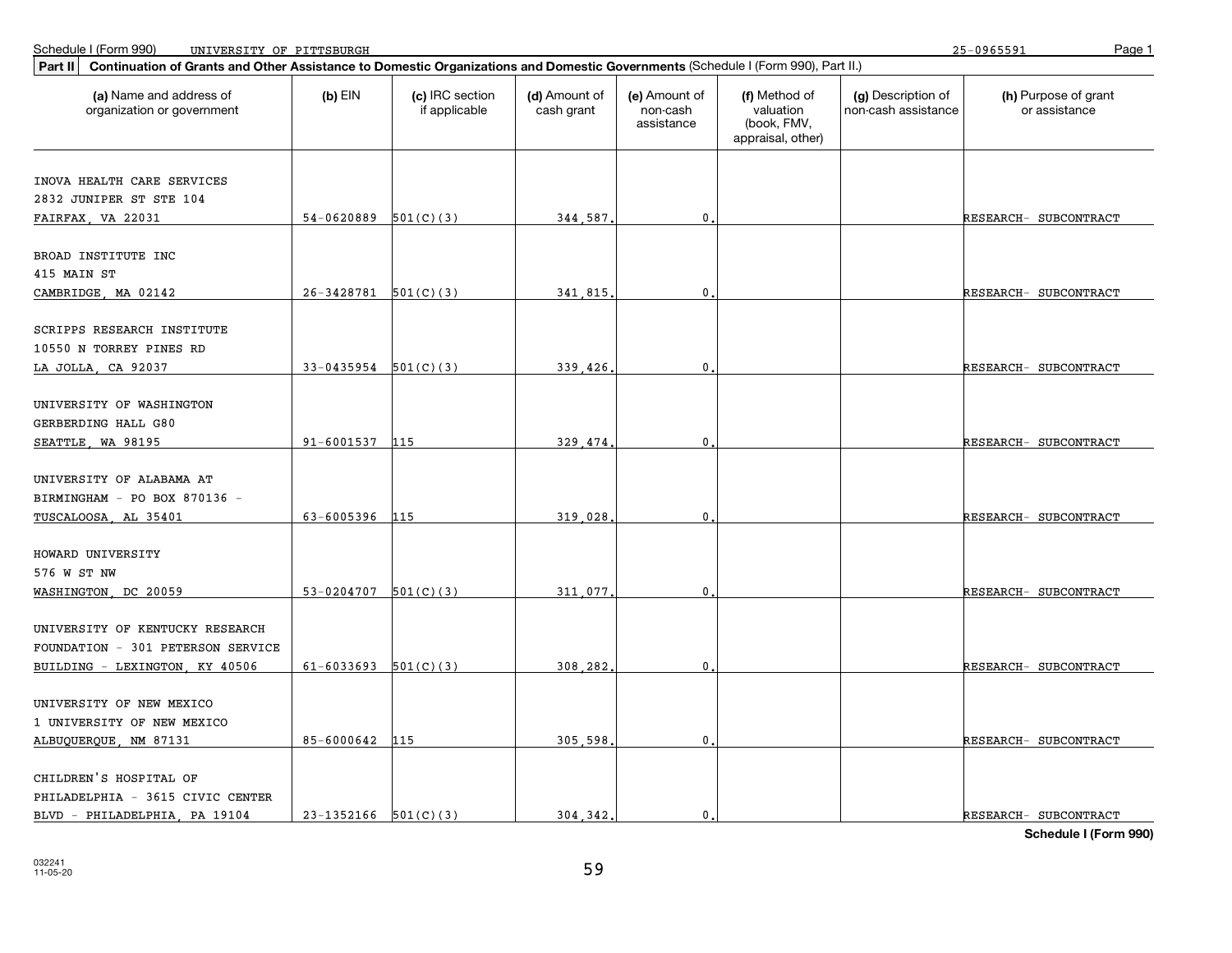25-0965591

| Continuation of Grants and Other Assistance to Domestic Organizations and Domestic Governments (Schedule I (Form 990), Part II.)<br>Part II |                          |                                  |                             |                                         |                                                                |                                           |                                       |
|---------------------------------------------------------------------------------------------------------------------------------------------|--------------------------|----------------------------------|-----------------------------|-----------------------------------------|----------------------------------------------------------------|-------------------------------------------|---------------------------------------|
| (a) Name and address of<br>organization or government                                                                                       | $(b)$ EIN                | (c) IRC section<br>if applicable | (d) Amount of<br>cash grant | (e) Amount of<br>non-cash<br>assistance | (f) Method of<br>valuation<br>(book, FMV,<br>appraisal, other) | (g) Description of<br>non-cash assistance | (h) Purpose of grant<br>or assistance |
| DANA-FARBER CANCER INSTITUTE                                                                                                                |                          |                                  |                             |                                         |                                                                |                                           |                                       |
| 44 BINNER ST STE BP600                                                                                                                      |                          |                                  |                             |                                         |                                                                |                                           |                                       |
| BOSTON, MA 02115                                                                                                                            | $04 - 2263040$ 501(C)(3) |                                  | 303,936                     | $\mathbf{0}$ .                          |                                                                |                                           | RESEARCH- SUBCONTRACT                 |
| UPMC                                                                                                                                        |                          |                                  |                             |                                         |                                                                |                                           |                                       |
| 600 GRANT ST FL 56                                                                                                                          |                          |                                  |                             |                                         |                                                                |                                           |                                       |
| PITTSBURGH, PA 15219                                                                                                                        | $25-1423657$ 501(C)(3)   |                                  | 299.623                     | $\mathbf 0$                             |                                                                |                                           | RESEARCH- SUBCONTRACT                 |
| ALASKA NATIVE TRIBAL HEALTH                                                                                                                 |                          |                                  |                             |                                         |                                                                |                                           |                                       |
| CONSORTIUM - 4000 AMBASSADOR DR -                                                                                                           |                          |                                  |                             |                                         |                                                                |                                           |                                       |
| ANCHORAGE, AK 99508                                                                                                                         | $92-0162721$ $501(C)(3)$ |                                  | 298.221                     | $\mathbf 0$                             |                                                                |                                           | RESEARCH- SUBCONTRACT                 |
|                                                                                                                                             |                          |                                  |                             |                                         |                                                                |                                           |                                       |
| THERMAQUIL INC                                                                                                                              |                          |                                  |                             |                                         |                                                                |                                           |                                       |
| 1020 WALNUT ST                                                                                                                              |                          |                                  |                             |                                         |                                                                |                                           |                                       |
| PHILADELPHIA, PA 19107                                                                                                                      | 82-3445801               | N/A                              | 295.992                     | $\mathbf{0}$ .                          |                                                                |                                           | RESEARCH- SUBCONTRACT                 |
|                                                                                                                                             |                          |                                  |                             |                                         |                                                                |                                           |                                       |
| GEISINGER CLINIC                                                                                                                            |                          |                                  |                             |                                         |                                                                |                                           |                                       |
| N ACADEMY AVE<br>DANVILLE, PA 17822                                                                                                         | $23-6291113$ $501(C)(3)$ |                                  | 290.404.                    | $\mathbf{0}$                            |                                                                |                                           | RESEARCH- SUBCONTRACT                 |
|                                                                                                                                             |                          |                                  |                             |                                         |                                                                |                                           |                                       |
| WAKE FOREST UNIVERSITY                                                                                                                      |                          |                                  |                             |                                         |                                                                |                                           |                                       |
| 1834 WAKE FOREST RD                                                                                                                         |                          |                                  |                             |                                         |                                                                |                                           |                                       |
| WINSTON-SALEM, NC 27106                                                                                                                     | $56-0532138$ $501(C)(3)$ |                                  | 286.416.                    | $\mathbf{0}$ .                          |                                                                |                                           | RESEARCH- SUBCONTRACT                 |
|                                                                                                                                             |                          |                                  |                             |                                         |                                                                |                                           |                                       |
| SALK INSTITUTE                                                                                                                              |                          |                                  |                             |                                         |                                                                |                                           |                                       |
| 10010 N TORREY PINES RD<br>LA JOLLA, CA 92037-1099                                                                                          | $95-2160097$ $501(C)(3)$ |                                  | 285.755                     | 0                                       |                                                                |                                           | RESEARCH- SUBCONTRACT                 |
|                                                                                                                                             |                          |                                  |                             |                                         |                                                                |                                           |                                       |
| MAYO CLINIC ROCHESTER                                                                                                                       |                          |                                  |                             |                                         |                                                                |                                           |                                       |
| 200 FIRST ST SW                                                                                                                             |                          |                                  |                             |                                         |                                                                |                                           |                                       |
| ROCHESTER, MN 55905                                                                                                                         | $41-6011702$ $501(C)(3)$ |                                  | 284,238                     | $\mathbf{0}$ .                          |                                                                |                                           | RESEARCH- SUBCONTRACT                 |
|                                                                                                                                             |                          |                                  |                             |                                         |                                                                |                                           |                                       |
| UNIVERSITY OF MISSOURI COLUMBIA                                                                                                             |                          |                                  |                             |                                         |                                                                |                                           |                                       |
| 15 JESSE HALL<br>COLUMBIA, MO 65211                                                                                                         | 43-6003859               | 115                              | 274.515.                    | $\mathbf{0}$                            |                                                                |                                           | RESEARCH- SUBCONTRACT                 |
|                                                                                                                                             |                          |                                  |                             |                                         |                                                                |                                           |                                       |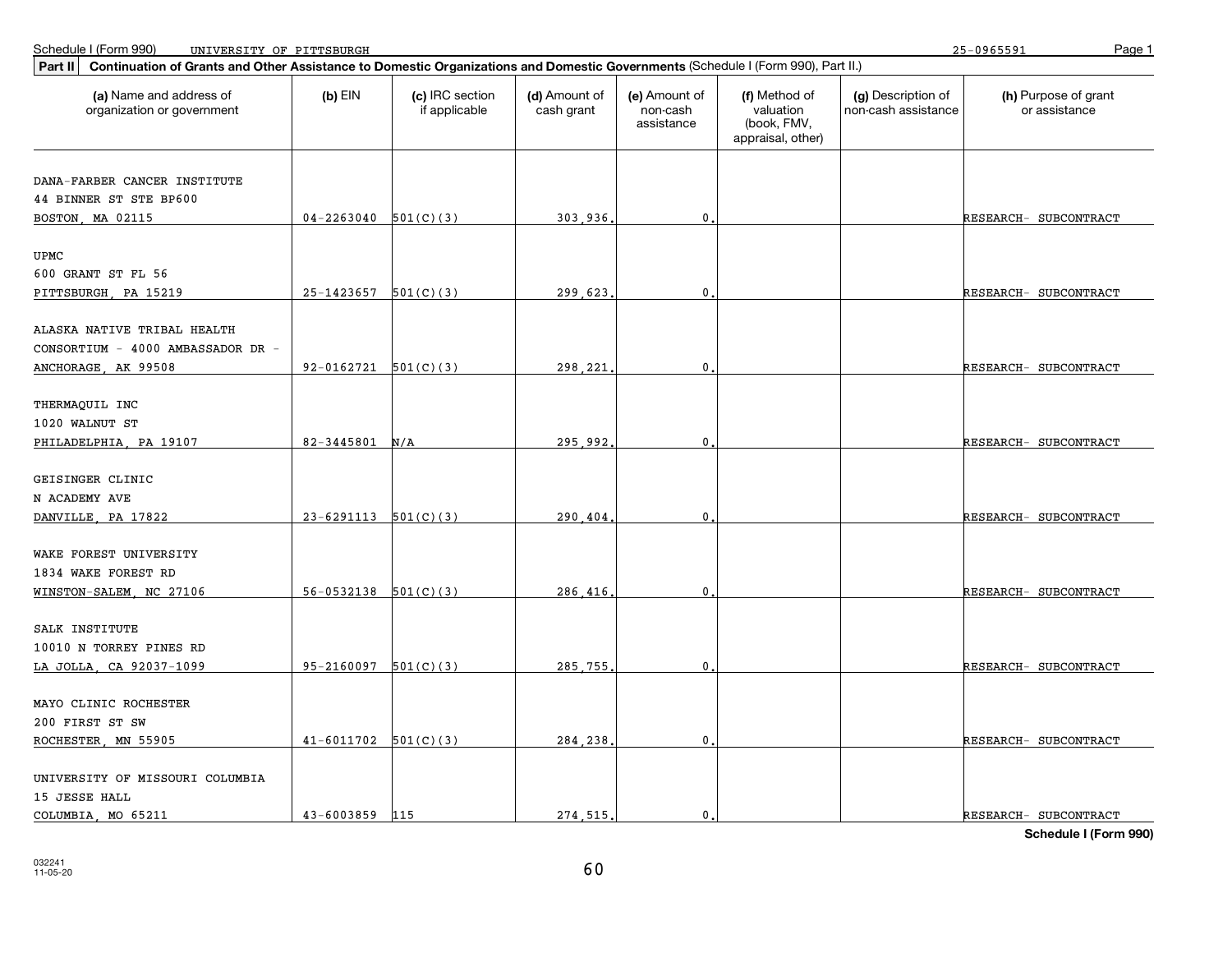25-0965591

| Part II                                               | Continuation of Grants and Other Assistance to Domestic Organizations and Domestic Governments (Schedule I (Form 990), Part II.) |                                  |                             |                                         |                                                                |                                           |                                       |  |  |
|-------------------------------------------------------|----------------------------------------------------------------------------------------------------------------------------------|----------------------------------|-----------------------------|-----------------------------------------|----------------------------------------------------------------|-------------------------------------------|---------------------------------------|--|--|
| (a) Name and address of<br>organization or government | $(b)$ EIN                                                                                                                        | (c) IRC section<br>if applicable | (d) Amount of<br>cash grant | (e) Amount of<br>non-cash<br>assistance | (f) Method of<br>valuation<br>(book, FMV,<br>appraisal, other) | (g) Description of<br>non-cash assistance | (h) Purpose of grant<br>or assistance |  |  |
|                                                       |                                                                                                                                  |                                  |                             |                                         |                                                                |                                           |                                       |  |  |
| TRUSTEES OF PRINCETON UNIVERSITY                      |                                                                                                                                  |                                  |                             |                                         |                                                                |                                           |                                       |  |  |
| 622 W 113TH ST                                        |                                                                                                                                  |                                  |                             |                                         |                                                                |                                           |                                       |  |  |
| NEW YORK, NY 10025                                    | $21-0634501$ $501(C)(3)$                                                                                                         |                                  | 266.079                     | $\mathbf{0}$ .                          |                                                                |                                           | RESEARCH- SUBCONTRACT                 |  |  |
| UNIVERSITY OF ARIZONA                                 |                                                                                                                                  |                                  |                             |                                         |                                                                |                                           |                                       |  |  |
| 888 N EUCLID AVE                                      |                                                                                                                                  |                                  |                             |                                         |                                                                |                                           |                                       |  |  |
| TUCSON, AZ 85722-3607                                 | 74-2652689                                                                                                                       | 115                              | 260.255                     | 0                                       |                                                                |                                           | RESEARCH- SUBCONTRACT                 |  |  |
|                                                       |                                                                                                                                  |                                  |                             |                                         |                                                                |                                           |                                       |  |  |
| REGENTS OF THE UNIVERSITY OF                          |                                                                                                                                  |                                  |                             |                                         |                                                                |                                           |                                       |  |  |
| MINNESOTA - 2221 UNIVERSITY AVE SE                    |                                                                                                                                  |                                  |                             |                                         |                                                                |                                           |                                       |  |  |
| - MINNEAPOLIS, MN 55414                               | 41-6007513 115                                                                                                                   |                                  | 242,935                     | $\mathbf 0$                             |                                                                |                                           | RESEARCH- SUBCONTRACT                 |  |  |
|                                                       |                                                                                                                                  |                                  |                             |                                         |                                                                |                                           |                                       |  |  |
| WESTERN INSTITUTE FOR BIOMEDICAL                      |                                                                                                                                  |                                  |                             |                                         |                                                                |                                           |                                       |  |  |
| RESEARCH - PO BOX 58719 - SALT                        |                                                                                                                                  |                                  |                             |                                         |                                                                |                                           |                                       |  |  |
| LAKE CITY, UT 84158                                   | $87-0470748$ 501(C)(3)                                                                                                           |                                  | 238,787                     | $\mathbf 0$                             |                                                                |                                           | RESEARCH- SUBCONTRACT                 |  |  |
|                                                       |                                                                                                                                  |                                  |                             |                                         |                                                                |                                           |                                       |  |  |
| DARTMOUTH COLLEGE                                     |                                                                                                                                  |                                  |                             |                                         |                                                                |                                           |                                       |  |  |
| 6066 DEVELOPMENT OFFICE                               |                                                                                                                                  |                                  |                             |                                         |                                                                |                                           |                                       |  |  |
| HANOVER, NH 03755                                     | $02 - 0222111$ $501(C)(3)$                                                                                                       |                                  | 230.103                     | $\mathbf 0$                             |                                                                |                                           | RESEARCH- SUBCONTRACT                 |  |  |
| GEORGE MASON UNIVERSITY                               |                                                                                                                                  |                                  |                             |                                         |                                                                |                                           |                                       |  |  |
| 4400 UNIVERSITY DR                                    |                                                                                                                                  |                                  |                             |                                         |                                                                |                                           |                                       |  |  |
| FAIRFAX, VA 22030                                     | 54-0836354                                                                                                                       | 115                              | 229,553                     | 0.                                      |                                                                |                                           | RESEARCH- SUBCONTRACT                 |  |  |
|                                                       |                                                                                                                                  |                                  |                             |                                         |                                                                |                                           |                                       |  |  |
| TULANE UNIVERSITY                                     |                                                                                                                                  |                                  |                             |                                         |                                                                |                                           |                                       |  |  |
| 169 HOLLAND ST                                        |                                                                                                                                  |                                  |                             |                                         |                                                                |                                           |                                       |  |  |
| SOMERVILLE, MA 02144                                  | $72 - 0423889$ $501(C)(3)$                                                                                                       |                                  | 229,060                     | 0                                       |                                                                |                                           | RESEARCH- SUBCONTRACT                 |  |  |
|                                                       |                                                                                                                                  |                                  |                             |                                         |                                                                |                                           |                                       |  |  |
| GEORGIA TECH RESEARCH CORP                            |                                                                                                                                  |                                  |                             |                                         |                                                                |                                           |                                       |  |  |
| 550 TENTH ST NW                                       |                                                                                                                                  |                                  |                             |                                         |                                                                |                                           |                                       |  |  |
| ATLANTA, GA 30332                                     | $58-0603146$ $501(C)(3)$                                                                                                         |                                  | 227 619.                    | $\mathbf{0}$ .                          |                                                                |                                           | RESEARCH- SUBCONTRACT                 |  |  |
|                                                       |                                                                                                                                  |                                  |                             |                                         |                                                                |                                           |                                       |  |  |
| UNIVERSITY OF TEXAS-MD ANDERSON                       |                                                                                                                                  |                                  |                             |                                         |                                                                |                                           |                                       |  |  |
| CANCER CENTER - PO BOX 4930 -                         |                                                                                                                                  |                                  |                             |                                         |                                                                |                                           |                                       |  |  |
| HOUSTON, TX 77210-4390                                | 74-6001118 115                                                                                                                   |                                  | 224,540                     | $\mathbf{0}$ .                          |                                                                |                                           | RESEARCH- SUBCONTRACT                 |  |  |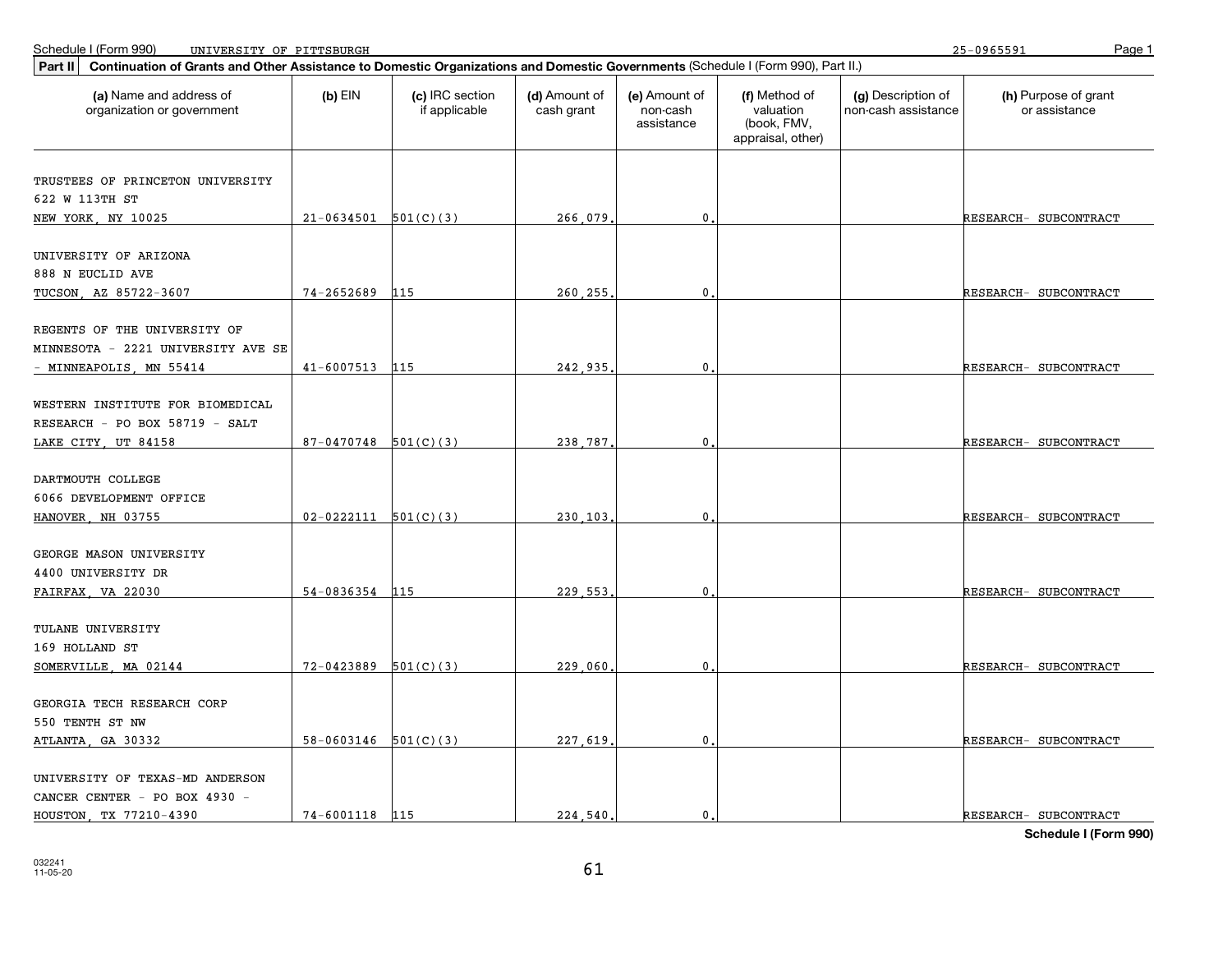25-0965591

| Continuation of Grants and Other Assistance to Domestic Organizations and Domestic Governments (Schedule I (Form 990), Part II.)<br>Part II |                          |                                  |                             |                                         |                                                                |                                           |                                       |
|---------------------------------------------------------------------------------------------------------------------------------------------|--------------------------|----------------------------------|-----------------------------|-----------------------------------------|----------------------------------------------------------------|-------------------------------------------|---------------------------------------|
| (a) Name and address of<br>organization or government                                                                                       | $(b)$ EIN                | (c) IRC section<br>if applicable | (d) Amount of<br>cash grant | (e) Amount of<br>non-cash<br>assistance | (f) Method of<br>valuation<br>(book, FMV,<br>appraisal, other) | (g) Description of<br>non-cash assistance | (h) Purpose of grant<br>or assistance |
| AMERICAN LUNG ASSOCIATION                                                                                                                   |                          |                                  |                             |                                         |                                                                |                                           |                                       |
| 3001 OLD GETTYSBURG RD                                                                                                                      |                          |                                  |                             |                                         |                                                                |                                           |                                       |
| CAMP HILL, PA 17011                                                                                                                         | $25-1825116$ $501(C)(3)$ |                                  | 208,150                     | $\mathbf{0}$                            |                                                                |                                           | RESEARCH- SUBCONTRACT                 |
| UNIVERSITY OF TEXAS HEALTH SCIENCE<br>CENTER - 7703 FLOYD CURL DR - SAN                                                                     |                          |                                  |                             |                                         |                                                                |                                           |                                       |
| ANTONIO, TX 78229                                                                                                                           | 74-1586031 115           |                                  | 206.764                     | 0                                       |                                                                |                                           | RESEARCH- SUBCONTRACT                 |
| BOSTON UNIVERSITY<br>595 COMMONWEALTH AVE STE 700                                                                                           |                          |                                  |                             |                                         |                                                                |                                           |                                       |
| BOSTON, MA 02215                                                                                                                            | 04-2103547               | 501(C)(3)                        | 205.324                     | $\mathbf 0$                             |                                                                |                                           | RESEARCH- SUBCONTRACT                 |
| CITY OF HOPE<br>1500 E DUARTE RD<br>DUARTE, CA 91010                                                                                        | $95-3435919$ $501(C)(3)$ |                                  | 203.666.                    | $\mathbf{0}$                            |                                                                |                                           | RESEARCH- SUBCONTRACT                 |
| CHRISTIANA CARE HEALTH SERVICES<br>PO BOX 2653<br>WILMINGTON, DE 19805                                                                      | $51-0103684$ $501(C)(3)$ |                                  | 201.704                     | $\mathbf 0$                             |                                                                |                                           | RESEARCH- SUBCONTRACT                 |
|                                                                                                                                             |                          |                                  |                             |                                         |                                                                |                                           |                                       |
| DUKE UNIVERSITY                                                                                                                             |                          |                                  |                             |                                         |                                                                |                                           |                                       |
| 324 BLACKWELL ST<br>DURHAM, NC 27708                                                                                                        | 56-0532129               | 501(C)(3)                        | 199.413                     | $\mathbf 0$                             |                                                                |                                           | RESEARCH- SUBCONTRACT                 |
| NATIONWIDE CHILDRENS HOSPITAL<br>700 CHILDRENS DR                                                                                           |                          |                                  |                             |                                         |                                                                |                                           |                                       |
| COLUMBUS, OH 43205                                                                                                                          | $31-4379441$ $501(C)(3)$ |                                  | 189,863                     | $\mathbf{0}$                            |                                                                |                                           | RESEARCH- SUBCONTRACT                 |
| UNIVERSITY OF NORTH TEXAS HEALTH<br>SCIENCE CENTER - 3500 CAMP BOWIE                                                                        |                          |                                  |                             |                                         |                                                                |                                           |                                       |
| BLVD - FORT WORTH, TX 76107                                                                                                                 | $71-0986983$ $501(C)(3)$ |                                  | 181,961                     | 0                                       |                                                                |                                           | RESEARCH- SUBCONTRACT                 |
| NATIONAL MARROW DONOR PROGRAM<br>500 N 5TH ST                                                                                               |                          |                                  |                             |                                         |                                                                |                                           |                                       |
| MINNEAPOLIS, MN 55401                                                                                                                       | $84-0865803$ $501(C)(3)$ |                                  | 177,923,                    | $\mathbf{0}$ .                          |                                                                |                                           | RESEARCH- SUBCONTRACT                 |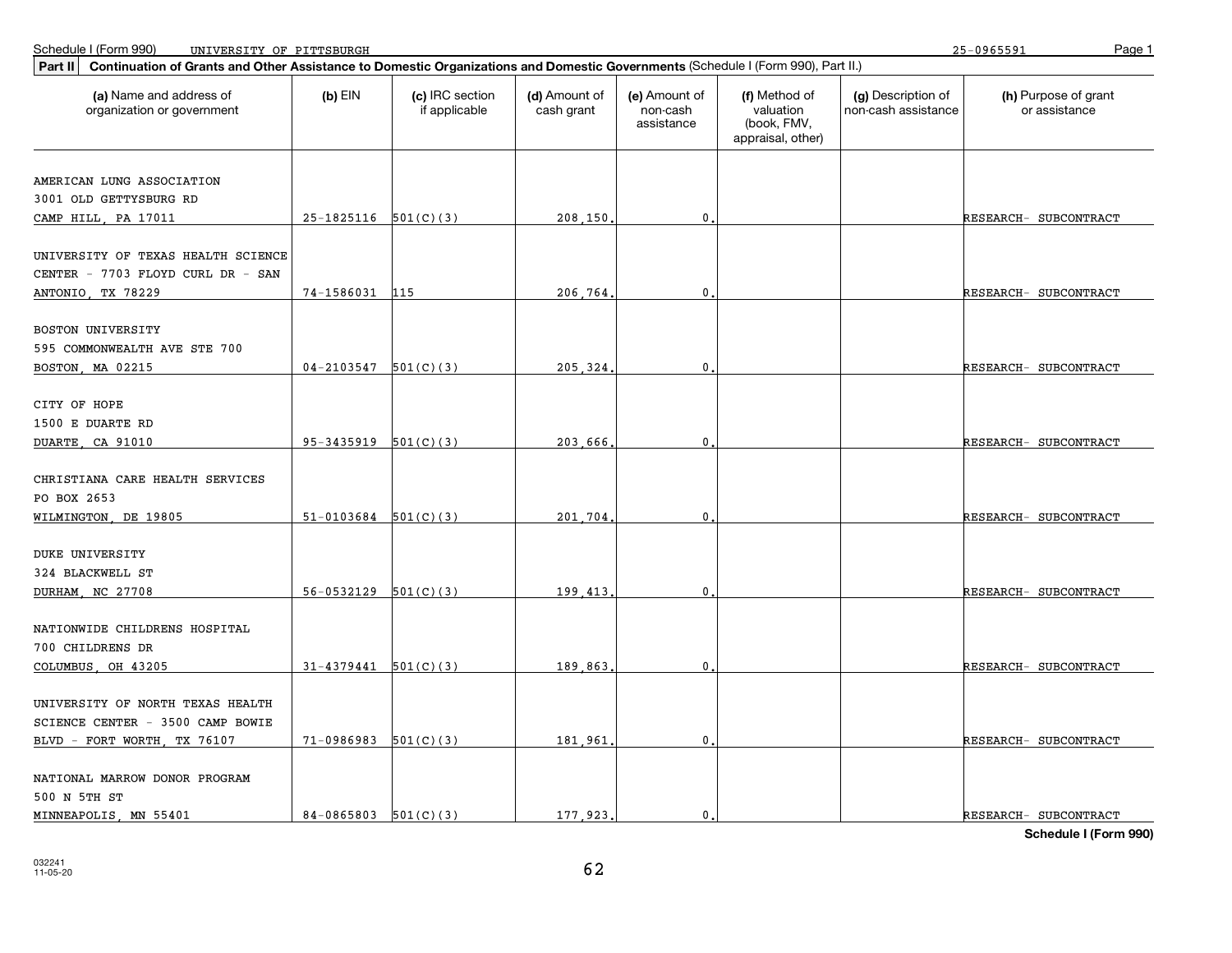| Part II<br>Continuation of Grants and Other Assistance to Domestic Organizations and Domestic Governments (Schedule I (Form 990), Part II.) |                            |                                  |                             |                                         |                                                                |                                           |                                       |  |  |
|---------------------------------------------------------------------------------------------------------------------------------------------|----------------------------|----------------------------------|-----------------------------|-----------------------------------------|----------------------------------------------------------------|-------------------------------------------|---------------------------------------|--|--|
| (a) Name and address of<br>organization or government                                                                                       | $(b)$ EIN                  | (c) IRC section<br>if applicable | (d) Amount of<br>cash grant | (e) Amount of<br>non-cash<br>assistance | (f) Method of<br>valuation<br>(book, FMV,<br>appraisal, other) | (g) Description of<br>non-cash assistance | (h) Purpose of grant<br>or assistance |  |  |
|                                                                                                                                             |                            |                                  |                             |                                         |                                                                |                                           |                                       |  |  |
| DENVER HEALTH AND HOSPITAL                                                                                                                  |                            |                                  |                             |                                         |                                                                |                                           |                                       |  |  |
| AUTHORITY - 777 BANNOCK ST -                                                                                                                |                            |                                  |                             |                                         |                                                                |                                           |                                       |  |  |
| DENVER CO 80204                                                                                                                             | 84-1343242 115             |                                  | 176,239.                    | 0.                                      |                                                                |                                           | RESEARCH- SUBCONTRACT                 |  |  |
| GLOBAL COALITION FOR ADAPTIVE                                                                                                               |                            |                                  |                             |                                         |                                                                |                                           |                                       |  |  |
| RESEARCH INC - PO BOX 49272 - LOS                                                                                                           |                            |                                  |                             |                                         |                                                                |                                           |                                       |  |  |
| ANGELES CA 90049                                                                                                                            | 82-1199380 $501(C)(3)$     |                                  | 174,376                     | $\mathbf{0}$                            |                                                                |                                           | RESEARCH- SUBCONTRACT                 |  |  |
|                                                                                                                                             |                            |                                  |                             |                                         |                                                                |                                           |                                       |  |  |
| MICRO-LEADS, INC.                                                                                                                           |                            |                                  |                             |                                         |                                                                |                                           |                                       |  |  |
| 8 ST MARY'S ST                                                                                                                              |                            |                                  |                             |                                         |                                                                |                                           |                                       |  |  |
| BOSTON, MA 02215                                                                                                                            | 47-1785621                 | N/A                              | 168.419                     | $\mathbf{0}$                            |                                                                |                                           | RESEARCH- SUBCONTRACT                 |  |  |
|                                                                                                                                             |                            |                                  |                             |                                         |                                                                |                                           |                                       |  |  |
| MASSACHUSETTS INSTITUTE OF                                                                                                                  |                            |                                  |                             |                                         |                                                                |                                           |                                       |  |  |
| TECHNOLOGY - 77 MASSACHUSETTS AVE                                                                                                           |                            |                                  |                             |                                         |                                                                |                                           |                                       |  |  |
| NE 49-3131 - CAMBRIDGE, MA 02139                                                                                                            | $04-2103594$ 501(C)(3)     |                                  | 168,031                     | $\mathbf{0}$ .                          |                                                                |                                           | RESEARCH- SUBCONTRACT                 |  |  |
| UNIVERSITY OF ALABAMA                                                                                                                       |                            |                                  |                             |                                         |                                                                |                                           |                                       |  |  |
| 723 BRADDOCK AVE                                                                                                                            |                            |                                  |                             |                                         |                                                                |                                           |                                       |  |  |
| BRADDOCK, PA 15104                                                                                                                          | $63 - 6001138$ $501(C)(3)$ |                                  | 166.836                     | $\mathbf{0}$                            |                                                                |                                           | RESEARCH- SUBCONTRACT                 |  |  |
|                                                                                                                                             |                            |                                  |                             |                                         |                                                                |                                           |                                       |  |  |
| WEST VIRGINIA UNIVERSITY                                                                                                                    |                            |                                  |                             |                                         |                                                                |                                           |                                       |  |  |
| PO BOX 6005                                                                                                                                 |                            |                                  |                             |                                         |                                                                |                                           |                                       |  |  |
| MORGANTOWN, WV 26506                                                                                                                        | 55-6000842 115             |                                  | 163,756                     | $\mathbf{0}$ .                          |                                                                |                                           | RESEARCH- SUBCONTRACT                 |  |  |
|                                                                                                                                             |                            |                                  |                             |                                         |                                                                |                                           |                                       |  |  |
| SAN FRANCISCO STATE UNIVERSITY                                                                                                              |                            |                                  |                             |                                         |                                                                |                                           |                                       |  |  |
| 1600 HOLLOWAY AVE ADM 471                                                                                                                   |                            |                                  |                             |                                         |                                                                |                                           |                                       |  |  |
| SAN FRANCISCO, CA 94132                                                                                                                     | 93-1137247                 | 115                              | 157.751                     | $\mathbf{0}$                            |                                                                |                                           | RESEARCH- SUBCONTRACT                 |  |  |
| UNIVERSITY OF SOUTH CAROLINA                                                                                                                |                            |                                  |                             |                                         |                                                                |                                           |                                       |  |  |
| 1600 HAMPTON ST                                                                                                                             |                            |                                  |                             |                                         |                                                                |                                           |                                       |  |  |
| COLUMBIA, SC 29208                                                                                                                          | 57-6001153                 | 115                              | 155.371                     | $\mathbf{0}$                            |                                                                |                                           | RESEARCH- SUBCONTRACT                 |  |  |
|                                                                                                                                             |                            |                                  |                             |                                         |                                                                |                                           |                                       |  |  |
| UNIVERSITY OF PUERTO RICO                                                                                                                   |                            |                                  |                             |                                         |                                                                |                                           |                                       |  |  |
| PO BOX 365067                                                                                                                               |                            |                                  |                             |                                         |                                                                |                                           |                                       |  |  |
| SAN JUAN, PR 00936                                                                                                                          | 66-0433762 115             |                                  | 155,366,                    | $\mathbf{0}$ .                          |                                                                |                                           | RESEARCH- SUBCONTRACT                 |  |  |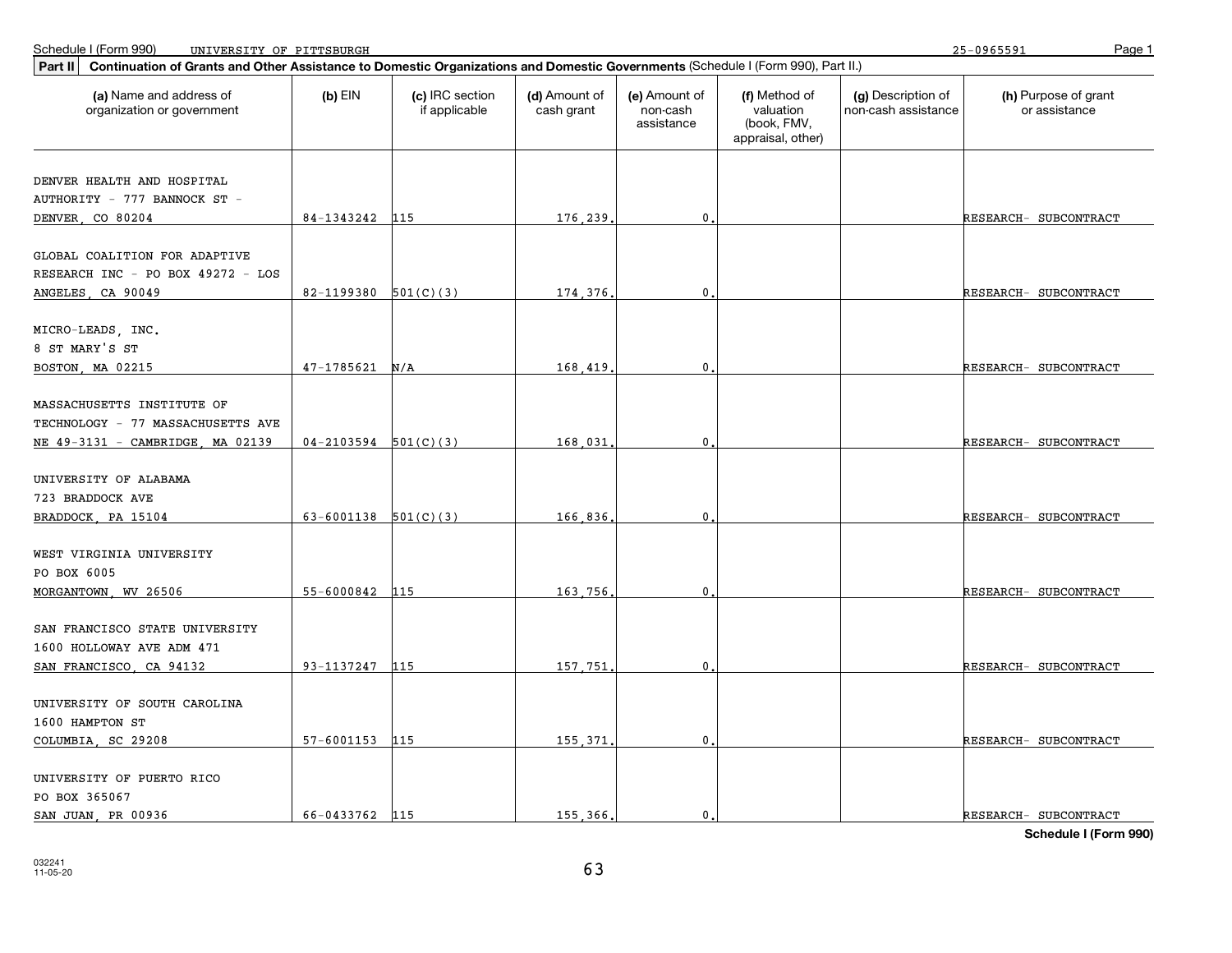25-0965591

| Continuation of Grants and Other Assistance to Domestic Organizations and Domestic Governments (Schedule I (Form 990), Part II.)<br>Part II |                          |                                  |                             |                                         |                                                                |                                           |                                       |
|---------------------------------------------------------------------------------------------------------------------------------------------|--------------------------|----------------------------------|-----------------------------|-----------------------------------------|----------------------------------------------------------------|-------------------------------------------|---------------------------------------|
| (a) Name and address of<br>organization or government                                                                                       | $(b)$ EIN                | (c) IRC section<br>if applicable | (d) Amount of<br>cash grant | (e) Amount of<br>non-cash<br>assistance | (f) Method of<br>valuation<br>(book, FMV,<br>appraisal, other) | (g) Description of<br>non-cash assistance | (h) Purpose of grant<br>or assistance |
|                                                                                                                                             |                          |                                  |                             |                                         |                                                                |                                           |                                       |
| UNIVERSITY OF ROCHESTER                                                                                                                     |                          |                                  |                             |                                         |                                                                |                                           |                                       |
| PO BOX 278893                                                                                                                               |                          |                                  |                             |                                         |                                                                |                                           |                                       |
| ROCHESTER, NY 14627                                                                                                                         | $16-0743209$ $501(C)(3)$ |                                  | 153.804.                    | $\mathbf 0$ .                           |                                                                |                                           | RESEARCH- SUBCONTRACT                 |
| FEINSTEIN INSTITUTE FOR MEDICAL<br>RESEARCH - 972 BRUSH HOLLOW RD FL                                                                        |                          |                                  |                             |                                         |                                                                |                                           |                                       |
| 5 - WESTBURY, NY 11590                                                                                                                      | $11-2673595$ $501(C)(3)$ |                                  | 152,181.                    | $\mathbf{0}$                            |                                                                |                                           | RESEARCH- SUBCONTRACT                 |
| BAYLOR COLLEGE OF MEDICINE<br>ONE BAYLOR PLAZA NO T100<br>HOUSTON, TX 77030                                                                 | $74-1613878$ 501(C)(3)   |                                  | 151,242                     | 0                                       |                                                                |                                           | RESEARCH- SUBCONTRACT                 |
| TIES TEACHING INSTITUTE FOR                                                                                                                 |                          |                                  |                             |                                         |                                                                |                                           |                                       |
| EXCELLENCE IN STEM LLC - PO BOX<br>18050 - CLEVELAND HEIGHTS, OH                                                                            |                          |                                  |                             |                                         |                                                                |                                           |                                       |
| 44118                                                                                                                                       | $33-1014138$ N/A         |                                  | 148.714.                    | $\mathbf{0}$                            |                                                                |                                           | RESEARCH- SUBCONTRACT                 |
| UNIVERSITY OF TEXAS AT AUSTIN<br>PO BOX 7458<br>AUSTIN, TX 78713-7458                                                                       | 74-6000203               | 115                              | 148,206,                    | 0                                       |                                                                |                                           | RESEARCH- SUBCONTRACT                 |
| UNIVERSITY OF TEXAS MEDICAL BRANCH                                                                                                          |                          |                                  |                             |                                         |                                                                |                                           |                                       |
| OFFICE OF SPONSORED PROGRAMS PO                                                                                                             |                          |                                  |                             |                                         |                                                                |                                           |                                       |
| BOX 4786-750 - HOUSTON, TX                                                                                                                  |                          |                                  |                             |                                         |                                                                |                                           |                                       |
| 77210-4786                                                                                                                                  | 74-6000949               | 115                              | 146.620.                    | $\mathbf{0}$                            |                                                                |                                           | RESEARCH- SUBCONTRACT                 |
| LOUISIANA STATE UNIVERSITY<br>204 THOMAS BOYD HALL                                                                                          |                          |                                  |                             |                                         |                                                                |                                           |                                       |
| BATON ROUGE, LA 70803                                                                                                                       | $72 - 6000848$           | 115                              | 145, 113.                   | $\mathbf{0}$                            |                                                                |                                           | RESEARCH- SUBCONTRACT                 |
| UNIVERSITY OF CALIFORNIA SAN<br>FRANCISCO - 220 MONTGOMERY ST, 5TH<br>FL - SAN FRANCISCO, CA 94104                                          | 94-6036493 115           |                                  | 138.758.                    | $\mathbf{0}$                            |                                                                |                                           | RESEARCH- SUBCONTRACT                 |
| UNIVERSITY OF KANSAS CENTER FOR<br>RESEARCH INC - 2385 IRVING HALL -<br>LAWRENCE, KS 66045                                                  | $48-0680117$ 501(C)(3)   |                                  | 138.455.                    | $\mathbf{0}$ .                          |                                                                |                                           | RESEARCH- SUBCONTRACT                 |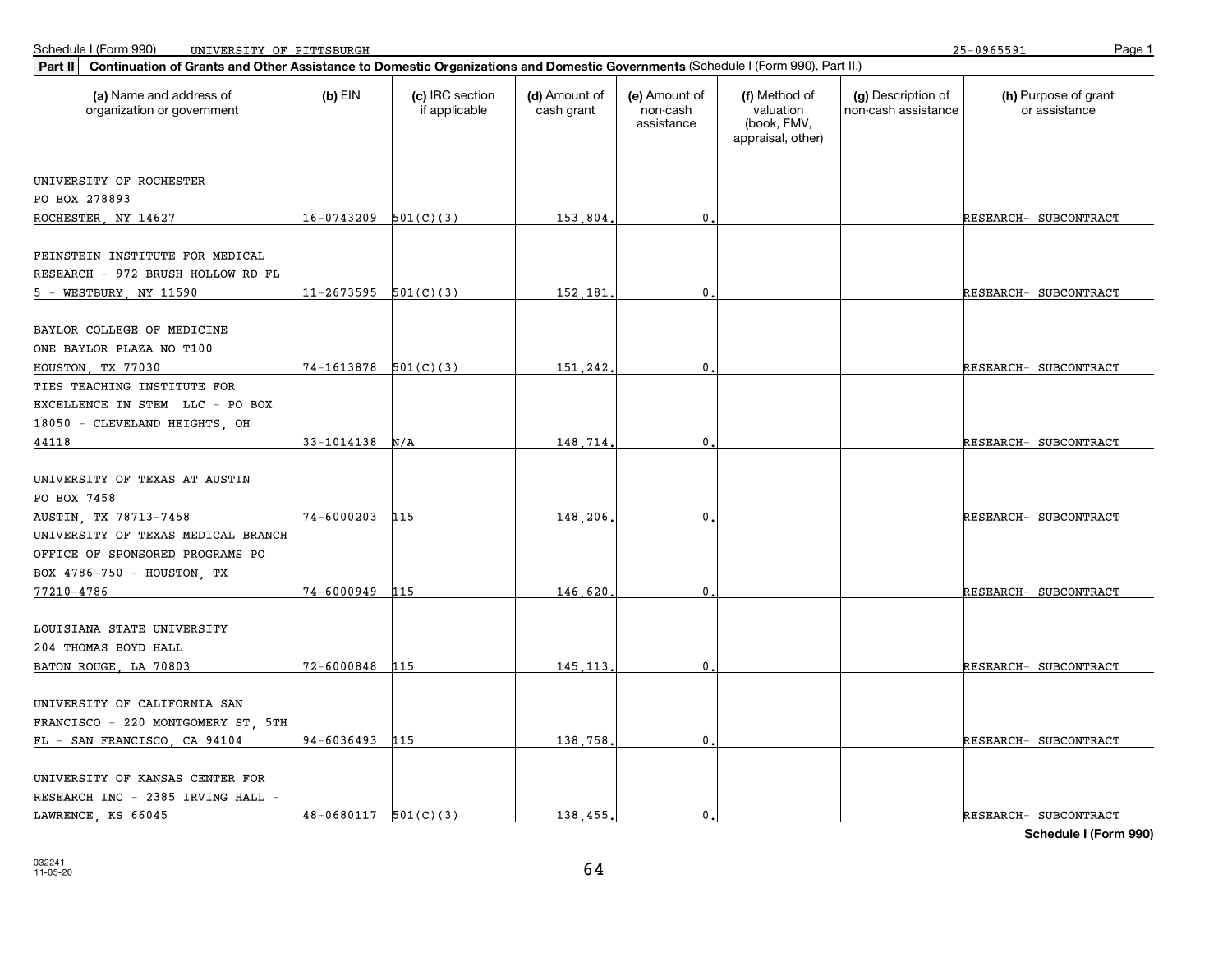25-0965591

| Continuation of Grants and Other Assistance to Domestic Organizations and Domestic Governments (Schedule I (Form 990), Part II.)<br>Part II |                            |                                  |                             |                                         |                                                                |                                           |                                       |
|---------------------------------------------------------------------------------------------------------------------------------------------|----------------------------|----------------------------------|-----------------------------|-----------------------------------------|----------------------------------------------------------------|-------------------------------------------|---------------------------------------|
| (a) Name and address of<br>organization or government                                                                                       | $(b)$ EIN                  | (c) IRC section<br>if applicable | (d) Amount of<br>cash grant | (e) Amount of<br>non-cash<br>assistance | (f) Method of<br>valuation<br>(book, FMV,<br>appraisal, other) | (g) Description of<br>non-cash assistance | (h) Purpose of grant<br>or assistance |
| MORGRIDGE INSTITUTE FOR RESEARCH                                                                                                            |                            |                                  |                             |                                         |                                                                |                                           |                                       |
| INC - 330 N ORCHARD ST - MADISON,                                                                                                           |                            |                                  |                             |                                         |                                                                |                                           |                                       |
| WI 53715                                                                                                                                    | $20 - 8325570$ $501(C)(3)$ |                                  | 137,746                     | $\mathbf{0}$                            |                                                                |                                           | RESEARCH- SUBCONTRACT                 |
|                                                                                                                                             |                            |                                  |                             |                                         |                                                                |                                           |                                       |
| OREGON STATE UNIVERSITY                                                                                                                     |                            |                                  |                             |                                         |                                                                |                                           |                                       |
| 104 KERR ADMIN BLDG                                                                                                                         |                            |                                  |                             |                                         |                                                                |                                           |                                       |
| CORVALLIS OR 97331                                                                                                                          | 61-1730890                 | 115                              | 137.471                     | 0                                       |                                                                |                                           | RESEARCH- SUBCONTRACT                 |
|                                                                                                                                             |                            |                                  |                             |                                         |                                                                |                                           |                                       |
| BOSTON MEDICAL CENTER                                                                                                                       |                            |                                  |                             |                                         |                                                                |                                           |                                       |
| 1 BOSTON MEDICAL CENTER PL                                                                                                                  |                            |                                  |                             |                                         |                                                                |                                           |                                       |
| BOSTON, MA 02118                                                                                                                            | $04-3314093$ $501(C)(3)$   |                                  | 134,256                     | $\mathbf 0$                             |                                                                |                                           | RESEARCH- SUBCONTRACT                 |
|                                                                                                                                             |                            |                                  |                             |                                         |                                                                |                                           |                                       |
| DREXEL UNIVERSITY                                                                                                                           |                            |                                  |                             |                                         |                                                                |                                           |                                       |
| 3201 ARCH ST NO. 420                                                                                                                        |                            |                                  |                             |                                         |                                                                |                                           |                                       |
| PHILADELPHIA, PA 19104-2875                                                                                                                 | $23-1352630$ $501(C)(3)$   |                                  | 128,485                     | $\mathbf{0}$                            |                                                                |                                           | RESEARCH- SUBCONTRACT                 |
|                                                                                                                                             |                            |                                  |                             |                                         |                                                                |                                           |                                       |
| RUTGERS, THE STATE UNIVERSITY OF                                                                                                            |                            |                                  |                             |                                         |                                                                |                                           |                                       |
| NEW JERSEY - 65 DAVIDSON RD-RM                                                                                                              |                            |                                  |                             |                                         |                                                                |                                           |                                       |
| 317 - PISCATAWAY, NJ 08854                                                                                                                  | $22 - 6001086$             | 115                              | 127 648                     | $\mathbf{0}$                            |                                                                |                                           | RESEARCH- SUBCONTRACT                 |
|                                                                                                                                             |                            |                                  |                             |                                         |                                                                |                                           |                                       |
| UNIVERSITY OF IOWA                                                                                                                          |                            |                                  |                             |                                         |                                                                |                                           |                                       |
| 201 GILMORE HALL                                                                                                                            |                            |                                  |                             |                                         |                                                                |                                           |                                       |
| IOWA CITY, IA 52242                                                                                                                         | $42 - 6004813$ $501(C)(3)$ |                                  | 126,606                     | 0.                                      |                                                                |                                           | RESEARCH- SUBCONTRACT                 |
| GIANT EAGLE INC                                                                                                                             |                            |                                  |                             |                                         |                                                                |                                           |                                       |
| 701 ALPHA DR                                                                                                                                |                            |                                  |                             |                                         |                                                                |                                           |                                       |
| PITTSBURGH, PA 15230                                                                                                                        | $25 - 0698270$ N/A         |                                  | 125.255                     | 0                                       |                                                                |                                           | RESEARCH- SUBCONTRACT                 |
|                                                                                                                                             |                            |                                  |                             |                                         |                                                                |                                           |                                       |
| TUFTS UNIVERSITY                                                                                                                            |                            |                                  |                             |                                         |                                                                |                                           |                                       |
| P221 FRANKLIN 3451 WALNUT ST                                                                                                                |                            |                                  |                             |                                         |                                                                |                                           |                                       |
| PHILADELPHIA, PA 19104-6205                                                                                                                 | $04-2103634$ 501(C)(3)     |                                  | 124.372.                    | $\mathbf 0$                             |                                                                |                                           | RESEARCH- SUBCONTRACT                 |
|                                                                                                                                             |                            |                                  |                             |                                         |                                                                |                                           |                                       |
| GEORGETOWN UNIVERSITY                                                                                                                       |                            |                                  |                             |                                         |                                                                |                                           |                                       |
| 37TH O ST NW STE 400                                                                                                                        |                            |                                  |                             |                                         |                                                                |                                           |                                       |
| WASHINGTON, DC 20057                                                                                                                        | $53-0196603$ $501(C)(3)$   |                                  | 124,140                     | $\mathbf 0$                             |                                                                |                                           | RESEARCH- SUBCONTRACT                 |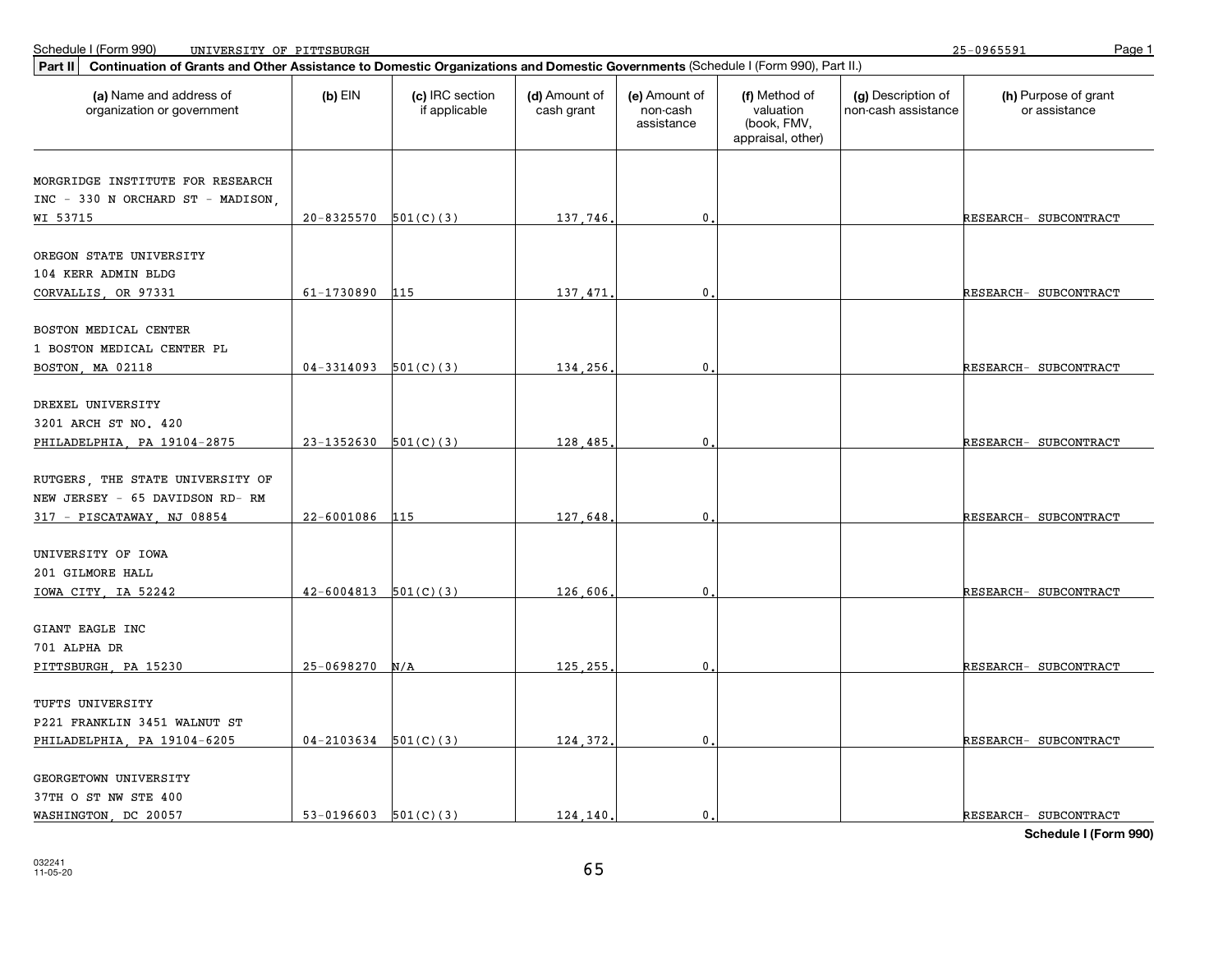25-0965591

| Continuation of Grants and Other Assistance to Domestic Organizations and Domestic Governments (Schedule I (Form 990), Part II.)<br>Part II |                            |                                  |                             |                                         |                                                                |                                           |                                       |
|---------------------------------------------------------------------------------------------------------------------------------------------|----------------------------|----------------------------------|-----------------------------|-----------------------------------------|----------------------------------------------------------------|-------------------------------------------|---------------------------------------|
| (a) Name and address of<br>organization or government                                                                                       | $(b)$ EIN                  | (c) IRC section<br>if applicable | (d) Amount of<br>cash grant | (e) Amount of<br>non-cash<br>assistance | (f) Method of<br>valuation<br>(book, FMV,<br>appraisal, other) | (g) Description of<br>non-cash assistance | (h) Purpose of grant<br>or assistance |
| UNIVERSITY OF LOUISVILLE RESEARCH                                                                                                           |                            |                                  |                             |                                         |                                                                |                                           |                                       |
| FOUNDATION - 2215 S BROOK ST -                                                                                                              |                            |                                  |                             |                                         |                                                                |                                           |                                       |
| LOUISVILLE, KY 40208                                                                                                                        | 61-1029626 $501(C)(3)$     |                                  | 123,235                     | $\mathbf{0}$                            |                                                                |                                           | RESEARCH- SUBCONTRACT                 |
|                                                                                                                                             |                            |                                  |                             |                                         |                                                                |                                           |                                       |
| METIS FOUNDATION                                                                                                                            |                            |                                  |                             |                                         |                                                                |                                           |                                       |
| 300 CONVENT ST STE 1330                                                                                                                     |                            |                                  |                             |                                         |                                                                |                                           |                                       |
| SAN ANTONIO, TX 78205                                                                                                                       | $47 - 2219464$ $501(C)(3)$ |                                  | 121, 225,                   | $\mathbf{0}$                            |                                                                |                                           | RESEARCH- SUBCONTRACT                 |
| THOMAS JEFFERSON UNIVERSITY<br>1101 MARKET ST                                                                                               |                            |                                  |                             |                                         |                                                                |                                           |                                       |
| PHILADELPHIA, PA 19107                                                                                                                      | 23-1352651                 | 115                              | 118,942                     | 0                                       |                                                                |                                           | RESEARCH- SUBCONTRACT                 |
| BIRMINGHAM AIDS OUTREACH INC<br>PO BOX 550070                                                                                               |                            |                                  |                             |                                         |                                                                |                                           |                                       |
| BIRMINGHAM, AL 35255                                                                                                                        | $63-0948495$ $501(C)(3)$   |                                  | 118.351                     | $\mathbf{0}$ .                          |                                                                |                                           | RESEARCH- SUBCONTRACT                 |
| CORNELL UNIVERSITY<br>341 PINE ST                                                                                                           |                            |                                  |                             |                                         |                                                                |                                           |                                       |
| ITHACA, NY 14850                                                                                                                            | $15-0532082$ $501(C)(3)$   |                                  | 115,745                     | 0                                       |                                                                |                                           | RESEARCH- SUBCONTRACT                 |
| UNIVERSITY OF GEORGIA RESEARCH<br>FOUNDATION - 310 E CAMPUS RD -<br>ATHENS, GA 30602                                                        | 58-6001998                 | 115                              | 115,163                     | $\mathbf 0$                             |                                                                |                                           | RESEARCH- SUBCONTRACT                 |
|                                                                                                                                             |                            |                                  |                             |                                         |                                                                |                                           |                                       |
| BROWN UNIVERSITY                                                                                                                            |                            |                                  |                             |                                         |                                                                |                                           |                                       |
| 164 ANGELL ST                                                                                                                               |                            |                                  |                             |                                         |                                                                |                                           |                                       |
| PROVIDENCE, RI 02912                                                                                                                        | $05-0258809$ $501(C)(3)$   |                                  | 113, 117,                   | $\overline{0}$ .                        |                                                                |                                           | RESEARCH- SUBCONTRACT                 |
| UNIVERSITY OF CALIFORNIA SANTA<br>BARBARA - 3201 SAASB BUILDING -                                                                           |                            |                                  |                             |                                         |                                                                |                                           |                                       |
| SANTA BARBARA, CA 93106                                                                                                                     | 95-6006145                 | 115                              | 110,138                     | $\mathbf{0}$                            |                                                                |                                           | RESEARCH- SUBCONTRACT                 |
| HOUSTON METHODIST RESEARCH<br>INSTITUTE - 6565 FANNIN ST GB 240                                                                             |                            |                                  |                             | $\mathbf{0}$ .                          |                                                                |                                           | RESEARCH- SUBCONTRACT                 |
| - HOUSTON, TX 77030                                                                                                                         | $87-0721923$ $501(C)(3)$   |                                  | 109.178.                    |                                         |                                                                |                                           |                                       |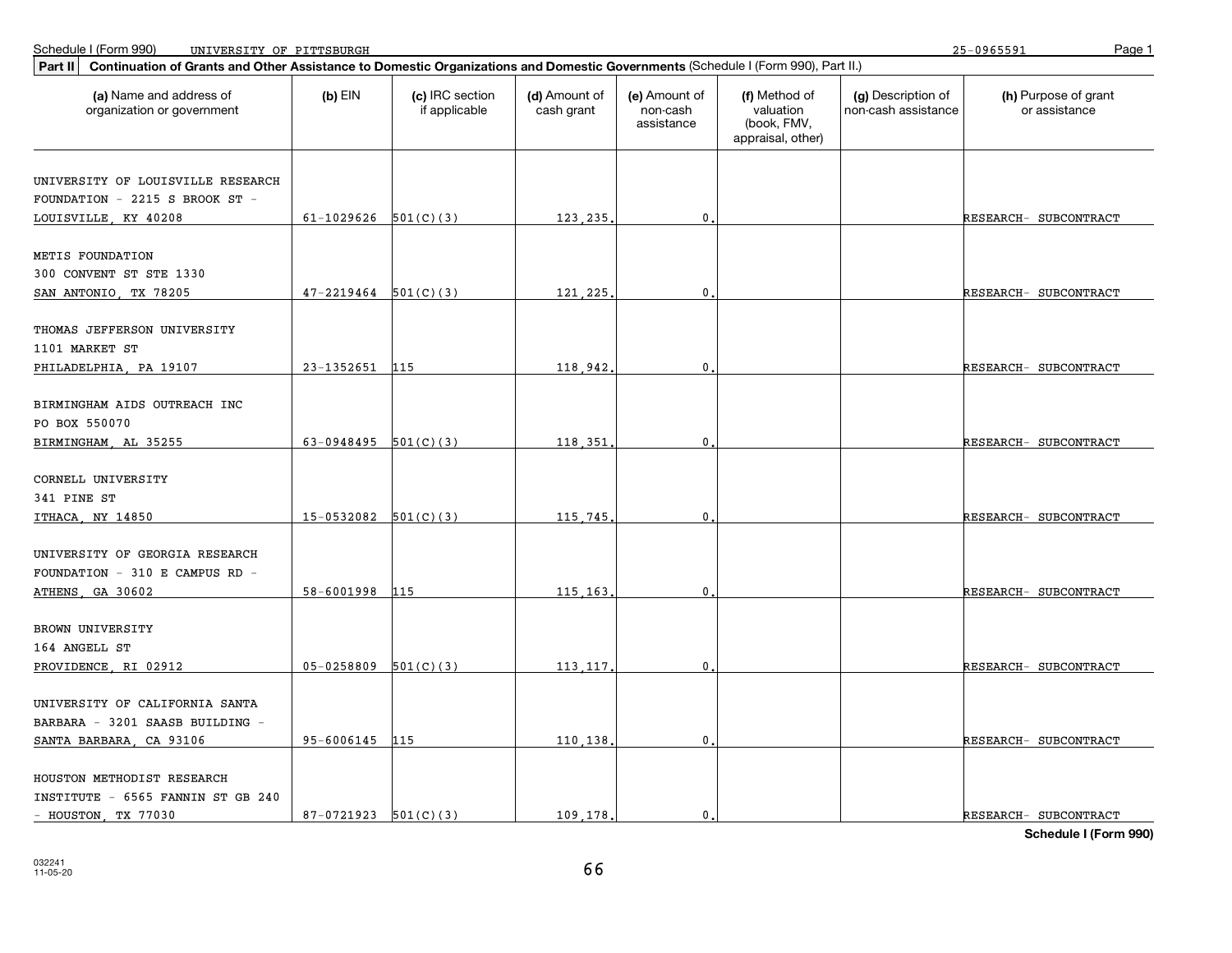| Continuation of Grants and Other Assistance to Domestic Organizations and Domestic Governments (Schedule I (Form 990), Part II.)<br>Part II |                          |                                  |                             |                                         |                                                                |                                           |                                       |  |  |
|---------------------------------------------------------------------------------------------------------------------------------------------|--------------------------|----------------------------------|-----------------------------|-----------------------------------------|----------------------------------------------------------------|-------------------------------------------|---------------------------------------|--|--|
| (a) Name and address of<br>organization or government                                                                                       | $(b)$ EIN                | (c) IRC section<br>if applicable | (d) Amount of<br>cash grant | (e) Amount of<br>non-cash<br>assistance | (f) Method of<br>valuation<br>(book, FMV,<br>appraisal, other) | (g) Description of<br>non-cash assistance | (h) Purpose of grant<br>or assistance |  |  |
|                                                                                                                                             |                          |                                  |                             |                                         |                                                                |                                           |                                       |  |  |
| UNIVERSITY OF CINCINNATI                                                                                                                    |                          |                                  |                             |                                         |                                                                |                                           |                                       |  |  |
| 500 UNIVERSITY HALL                                                                                                                         |                          |                                  |                             |                                         |                                                                |                                           |                                       |  |  |
| CINCINNATI, OH 45221                                                                                                                        | 31-6000989               | 115                              | 106.645                     | $\mathbf 0$                             |                                                                |                                           | RESEARCH- SUBCONTRACT                 |  |  |
| UNIVERSITY OF LOUISVILLE<br>2301 S 3RD ST                                                                                                   |                          |                                  |                             |                                         |                                                                |                                           |                                       |  |  |
| LOUISVILLE, KY 40208                                                                                                                        | 61-1014882 $501(C)(3)$   |                                  | 105,965                     | $\mathbf 0$                             |                                                                |                                           | RESEARCH- SUBCONTRACT                 |  |  |
| VAN ANDEL RESEARCH INSTITUTE<br>333 BOSTWICK AVE NE                                                                                         |                          |                                  |                             |                                         |                                                                |                                           |                                       |  |  |
| GRAND RAPIDS, MI 49503                                                                                                                      | 52-2000823               | 501(C)(3)                        | 103,889                     | 0                                       |                                                                |                                           | RESEARCH- SUBCONTRACT                 |  |  |
| COLD SPRING HARBOR LABORATORY<br>1 BUNGTOWN RD<br>COLD SPRING HARBOR, NY 11724                                                              | $11-2013303$ $501(C)(3)$ |                                  | 102,611                     | $\mathbf 0$                             |                                                                |                                           | RESEARCH- SUBCONTRACT                 |  |  |
|                                                                                                                                             |                          |                                  |                             |                                         |                                                                |                                           |                                       |  |  |
| THE GOG FOUNDATION INC<br>3168 BRAVERTON ST STE 280                                                                                         |                          |                                  |                             |                                         |                                                                |                                           |                                       |  |  |
| EDGEWATER, MD 21037                                                                                                                         | $03-0466352$ $501(C)(3)$ |                                  | 101,524                     | $\mathbf 0$                             |                                                                |                                           | RESEARCH- SUBCONTRACT                 |  |  |
| ADVENTIST HEALTH SYSTEM-SUNBELT<br>INC - 601 E ROLLINS ST - ORLANDO,                                                                        |                          |                                  |                             |                                         |                                                                |                                           |                                       |  |  |
| FL 32803                                                                                                                                    | $59-0724459$ $501(C)(3)$ |                                  | 99.485                      | $\mathbf{0}$                            |                                                                |                                           | RESEARCH- SUBCONTRACT                 |  |  |
| COLORADO SCHOOL OF MINES<br>1500 ILLINOIS ST                                                                                                |                          |                                  |                             |                                         |                                                                |                                           |                                       |  |  |
| GOLDEN, CO 80401                                                                                                                            | 84-6000551               | 115                              | 98,228                      | $\mathbf 0$                             |                                                                |                                           | RESEARCH- SUBCONTRACT                 |  |  |
| WAYNE STATE UNIVERSITY<br>5700 CASS AVE                                                                                                     |                          |                                  |                             |                                         |                                                                |                                           |                                       |  |  |
| DETROIT, MI 48202                                                                                                                           | $38-3555142$ $501(C)(3)$ |                                  | 96.669                      | $\mathbf 0$                             |                                                                |                                           | RESEARCH- SUBCONTRACT                 |  |  |
| UNIVERSITY OF NEVADA, RENO<br>2601 ENTERPRISE RD                                                                                            |                          |                                  |                             |                                         |                                                                |                                           |                                       |  |  |
| RENO, NV 89512                                                                                                                              | 88-6000024 115           |                                  | 96.255.                     | $\mathbf{0}$ .                          |                                                                |                                           | RESEARCH- SUBCONTRACT                 |  |  |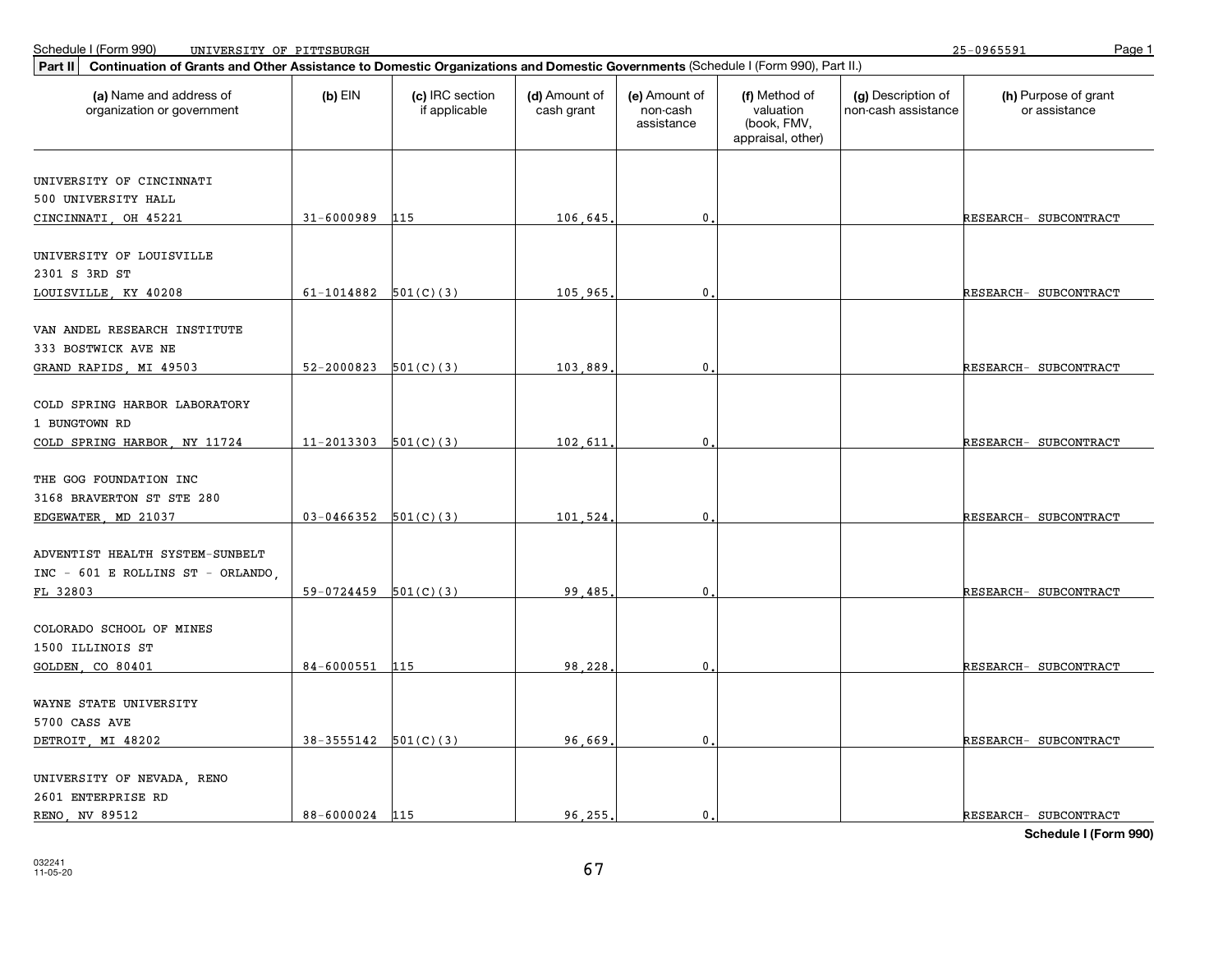25-0965591

| Continuation of Grants and Other Assistance to Domestic Organizations and Domestic Governments (Schedule I (Form 990), Part II.)<br>Part II |                            |                                  |                             |                                         |                                                                |                                           |                                       |  |
|---------------------------------------------------------------------------------------------------------------------------------------------|----------------------------|----------------------------------|-----------------------------|-----------------------------------------|----------------------------------------------------------------|-------------------------------------------|---------------------------------------|--|
| (a) Name and address of<br>organization or government                                                                                       | $(b)$ EIN                  | (c) IRC section<br>if applicable | (d) Amount of<br>cash grant | (e) Amount of<br>non-cash<br>assistance | (f) Method of<br>valuation<br>(book, FMV,<br>appraisal, other) | (g) Description of<br>non-cash assistance | (h) Purpose of grant<br>or assistance |  |
|                                                                                                                                             |                            |                                  |                             |                                         |                                                                |                                           |                                       |  |
| WASHINGTON DRUG & ALCOHOL                                                                                                                   |                            |                                  |                             |                                         |                                                                |                                           |                                       |  |
| COMMISSION INC - 90 W CHESTNUT ST                                                                                                           |                            |                                  |                             |                                         |                                                                |                                           |                                       |  |
| - WASHINGTON, PA 15301                                                                                                                      | $01-0671144$ 501(C)(3)     |                                  | 95,832                      | $\mathbf{0}$                            |                                                                |                                           | RESEARCH- SUBCONTRACT                 |  |
| RAND CORPORATION                                                                                                                            |                            |                                  |                             |                                         |                                                                |                                           |                                       |  |
| 1776 MAIN ST                                                                                                                                |                            |                                  |                             |                                         |                                                                |                                           |                                       |  |
| SANTA MONICA, CA 90407                                                                                                                      | 95-1958142                 | N/A                              | 94.419                      | $\mathbf 0$                             |                                                                |                                           | RESEARCH- SUBCONTRACT                 |  |
|                                                                                                                                             |                            |                                  |                             |                                         |                                                                |                                           |                                       |  |
| PURDUE UNIVERSITY                                                                                                                           |                            |                                  |                             |                                         |                                                                |                                           |                                       |  |
| 403 WEST WOOD ST                                                                                                                            |                            |                                  |                             |                                         |                                                                |                                           |                                       |  |
| WEST LAFAYETTE, IN 47907                                                                                                                    | $35 - 6002041$ $501(C)(3)$ |                                  | 93,436                      | $\mathbf 0$                             |                                                                |                                           | RESEARCH- SUBCONTRACT                 |  |
|                                                                                                                                             |                            |                                  |                             |                                         |                                                                |                                           |                                       |  |
| BIOOUEST CURRICULUM CONSORTIUM                                                                                                              |                            |                                  |                             |                                         |                                                                |                                           |                                       |  |
| PO BOX 45032                                                                                                                                |                            |                                  |                             |                                         |                                                                |                                           |                                       |  |
| MADISON, WI 53744                                                                                                                           | $45-3644991$ $501(C)(3)$   |                                  | 93,259                      | $\mathbf{0}$                            |                                                                |                                           | RESEARCH- SUBCONTRACT                 |  |
| UNIVERSITY OF NORTH CAROLINA AT                                                                                                             |                            |                                  |                             |                                         |                                                                |                                           |                                       |  |
| GREENSBORO - 1000 SPRING GARDEN ST                                                                                                          |                            |                                  |                             |                                         |                                                                |                                           |                                       |  |
| - GREENSBORO, NC 27412                                                                                                                      | 56-6001468                 | 115                              | 90,690                      | $\mathbf{0}$                            |                                                                |                                           | RESEARCH- SUBCONTRACT                 |  |
|                                                                                                                                             |                            |                                  |                             |                                         |                                                                |                                           |                                       |  |
| VERSITI WISCONSIN, INC                                                                                                                      |                            |                                  |                             |                                         |                                                                |                                           |                                       |  |
| PO BOX 2178                                                                                                                                 |                            |                                  |                             |                                         |                                                                |                                           |                                       |  |
| MILWAUKEE, WI 53201                                                                                                                         | $39-0807235$ $501(C)(3)$   |                                  | 90.664                      | 0.                                      |                                                                |                                           | RESEARCH- SUBCONTRACT                 |  |
|                                                                                                                                             |                            |                                  |                             |                                         |                                                                |                                           |                                       |  |
| CHILDREN'S HOSPITAL LOS ANGELES                                                                                                             |                            |                                  |                             |                                         |                                                                |                                           |                                       |  |
| 4650 SUNSET BLVD                                                                                                                            |                            |                                  |                             |                                         |                                                                |                                           |                                       |  |
| LOS ANGELES, CA 90027                                                                                                                       | $95-1690977$ $501(C)(3)$   |                                  | 87.924                      | 0                                       |                                                                |                                           | RESEARCH- SUBCONTRACT                 |  |
|                                                                                                                                             |                            |                                  |                             |                                         |                                                                |                                           |                                       |  |
| ALLEGHENY-SINGER RESEARCH<br>INSTITUTE - TWO ALLEGHENY CENTER                                                                               |                            |                                  |                             |                                         |                                                                |                                           |                                       |  |
| PITTSBURGH, PA 15212                                                                                                                        | 25-1320493                 | 501(C)(3)                        | 87.272.                     | $\mathbf{0}$                            |                                                                |                                           | RESEARCH- SUBCONTRACT                 |  |
|                                                                                                                                             |                            |                                  |                             |                                         |                                                                |                                           |                                       |  |
| UNIVERSITY OF TEXAS SOUTHWESTERN                                                                                                            |                            |                                  |                             |                                         |                                                                |                                           |                                       |  |
| MEDICAL CENTER - 5323 HARRY HINES                                                                                                           |                            |                                  |                             |                                         |                                                                |                                           |                                       |  |
| BLVD. - DALLAS, TX 75390                                                                                                                    | 75-6002868                 | 115                              | 86.119                      | $\mathbf{0}$                            |                                                                |                                           | RESEARCH- SUBCONTRACT                 |  |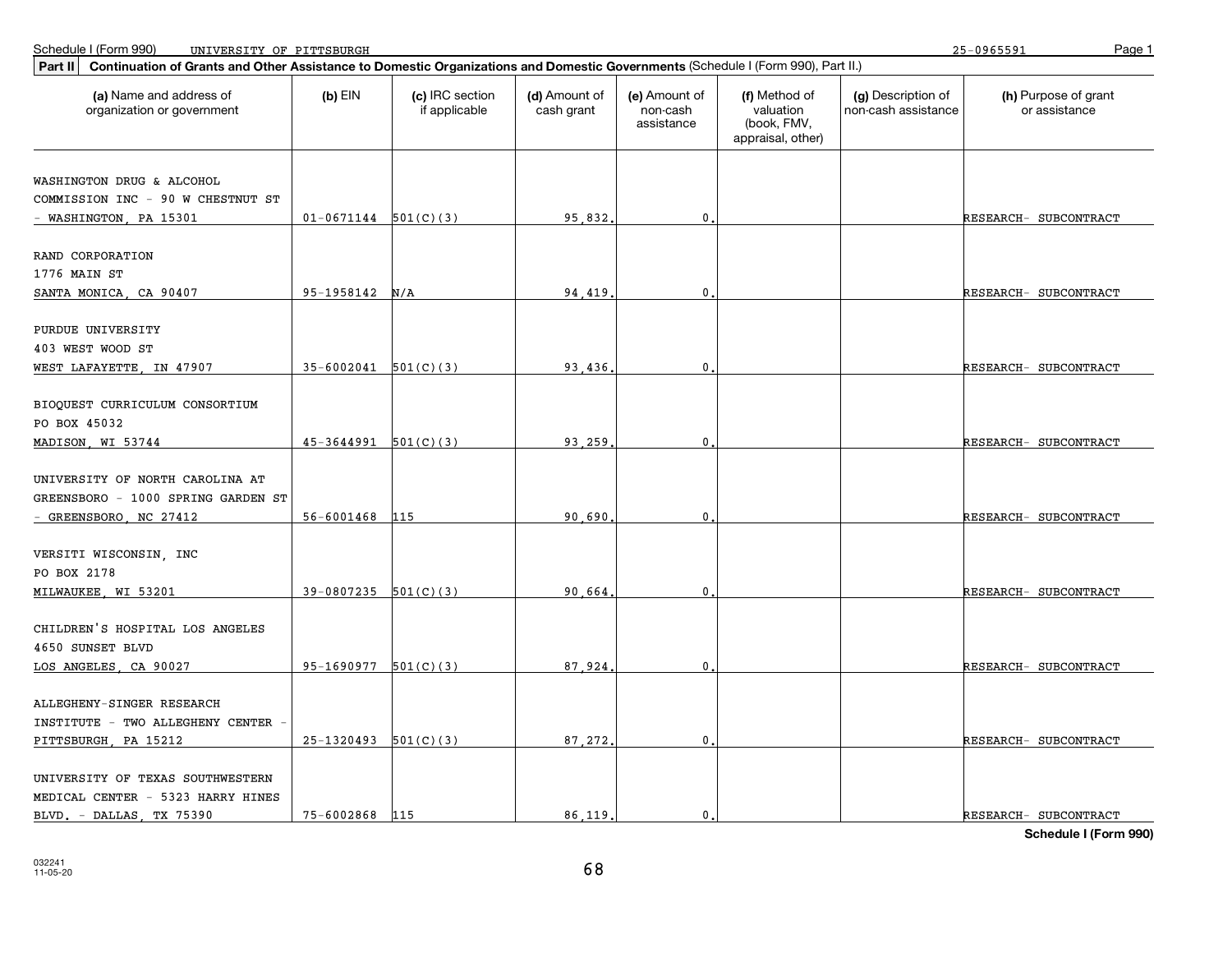| Part II<br>Continuation of Grants and Other Assistance to Domestic Organizations and Domestic Governments (Schedule I (Form 990), Part II.) |                          |                                  |                             |                                         |                                                                |                                           |                                       |
|---------------------------------------------------------------------------------------------------------------------------------------------|--------------------------|----------------------------------|-----------------------------|-----------------------------------------|----------------------------------------------------------------|-------------------------------------------|---------------------------------------|
| (a) Name and address of<br>organization or government                                                                                       | $(b)$ EIN                | (c) IRC section<br>if applicable | (d) Amount of<br>cash grant | (e) Amount of<br>non-cash<br>assistance | (f) Method of<br>valuation<br>(book, FMV,<br>appraisal, other) | (g) Description of<br>non-cash assistance | (h) Purpose of grant<br>or assistance |
|                                                                                                                                             |                          |                                  |                             |                                         |                                                                |                                           |                                       |
| SHARP MEMORIAL HOSPITAL                                                                                                                     |                          |                                  |                             |                                         |                                                                |                                           |                                       |
| 8695 SPECTRUM CENTER BLVD                                                                                                                   |                          |                                  |                             |                                         |                                                                |                                           |                                       |
| SAN DIEGO, CA 92123                                                                                                                         | $95-3782169$ $501(C)(3)$ |                                  | 86.074                      | $\mathbf 0$                             |                                                                |                                           | RESEARCH- SUBCONTRACT                 |
| UNITED TECHNOLOGIES RESEARCH                                                                                                                |                          |                                  |                             |                                         |                                                                |                                           |                                       |
| CENTER - 10 FARM SPRINGS RD -                                                                                                               |                          |                                  |                             |                                         |                                                                |                                           |                                       |
| FARMINGTON, CT 06032                                                                                                                        | 06-0570975               | N/A                              | 84.108                      | $\mathbf 0$                             |                                                                |                                           | RESEARCH- SUBCONTRACT                 |
|                                                                                                                                             |                          |                                  |                             |                                         |                                                                |                                           |                                       |
| CHILDREN'S MERCY HOSPITAL                                                                                                                   |                          |                                  |                             |                                         |                                                                |                                           |                                       |
| 2401 GILLHAM RD                                                                                                                             |                          |                                  |                             |                                         |                                                                |                                           |                                       |
| KANSAS CITY, MO 64108                                                                                                                       | 44-0605373               | 501(C)(3)                        | 82,670.                     | $\mathbf 0$                             |                                                                |                                           | RESEARCH- SUBCONTRACT                 |
|                                                                                                                                             |                          |                                  |                             |                                         |                                                                |                                           |                                       |
| VIRGINIA POLYTECHNIC INSTITUTE AND                                                                                                          |                          |                                  |                             |                                         |                                                                |                                           |                                       |
| STATE UNIVERSITY - 300 TURNER ST                                                                                                            |                          |                                  |                             |                                         |                                                                |                                           |                                       |
| NW - BLACKSBURG, VA 24061                                                                                                                   | 54-6001805               | 115                              | 81,240                      | $\pmb{0}$                               |                                                                |                                           | RESEARCH- SUBCONTRACT                 |
| MICHIGAN STATE UNIVERSITY                                                                                                                   |                          |                                  |                             |                                         |                                                                |                                           |                                       |
| 301 ADMIN BLDG.                                                                                                                             |                          |                                  |                             |                                         |                                                                |                                           |                                       |
| EAST LANSING, MI 48824                                                                                                                      | 38-6005984               | 501(C)(3)                        | 80.548                      | 0                                       |                                                                |                                           | RESEARCH- SUBCONTRACT                 |
|                                                                                                                                             |                          |                                  |                             |                                         |                                                                |                                           |                                       |
| UNIVERSITY OF MISSISSIPPI MEDICAL                                                                                                           |                          |                                  |                             |                                         |                                                                |                                           |                                       |
| CENTER - 2500 N STATE ST -                                                                                                                  |                          |                                  |                             |                                         |                                                                |                                           |                                       |
| JACKSON MS 39216                                                                                                                            | 64-6008520               | 115                              | 80.548                      | $\mathbf{0}$                            |                                                                |                                           | RESEARCH- SUBCONTRACT                 |
|                                                                                                                                             |                          |                                  |                             |                                         |                                                                |                                           |                                       |
| MEDICAL UNIVERSITY OF SOUTH                                                                                                                 |                          |                                  |                             |                                         |                                                                |                                           |                                       |
| CAROLINA - 17 ASHLEY AVE -                                                                                                                  |                          |                                  |                             |                                         |                                                                |                                           |                                       |
| CHARLESTON, SC 29403                                                                                                                        | 57-6007222               | 115                              | 79.750                      | $\mathbf 0$                             |                                                                |                                           | RESEARCH- SUBCONTRACT                 |
|                                                                                                                                             |                          |                                  |                             |                                         |                                                                |                                           |                                       |
| TEXAS A&M RESEARCH FOUNDATION                                                                                                               |                          |                                  |                             |                                         |                                                                |                                           |                                       |
| 400 HARVEY MITCHELL PKWY S NO 300                                                                                                           |                          |                                  |                             |                                         |                                                                |                                           |                                       |
| COLLEGE STATION, TX 77845                                                                                                                   | 74-1238434               | 115                              | 79,404                      | $\mathbf 0$                             |                                                                |                                           | RESEARCH- SUBCONTRACT                 |
| UNIVERSITY OF TENNESSEE                                                                                                                     |                          |                                  |                             |                                         |                                                                |                                           |                                       |
| 201 ANDY HOLT TOWER                                                                                                                         |                          |                                  |                             |                                         |                                                                |                                           |                                       |
| KNOXVILLE, TN 37996                                                                                                                         | 62-6001636 115           |                                  | 78, 345,                    | $\mathbf{0}$ .                          |                                                                |                                           | RESEARCH- SUBCONTRACT                 |
|                                                                                                                                             |                          |                                  |                             |                                         |                                                                |                                           |                                       |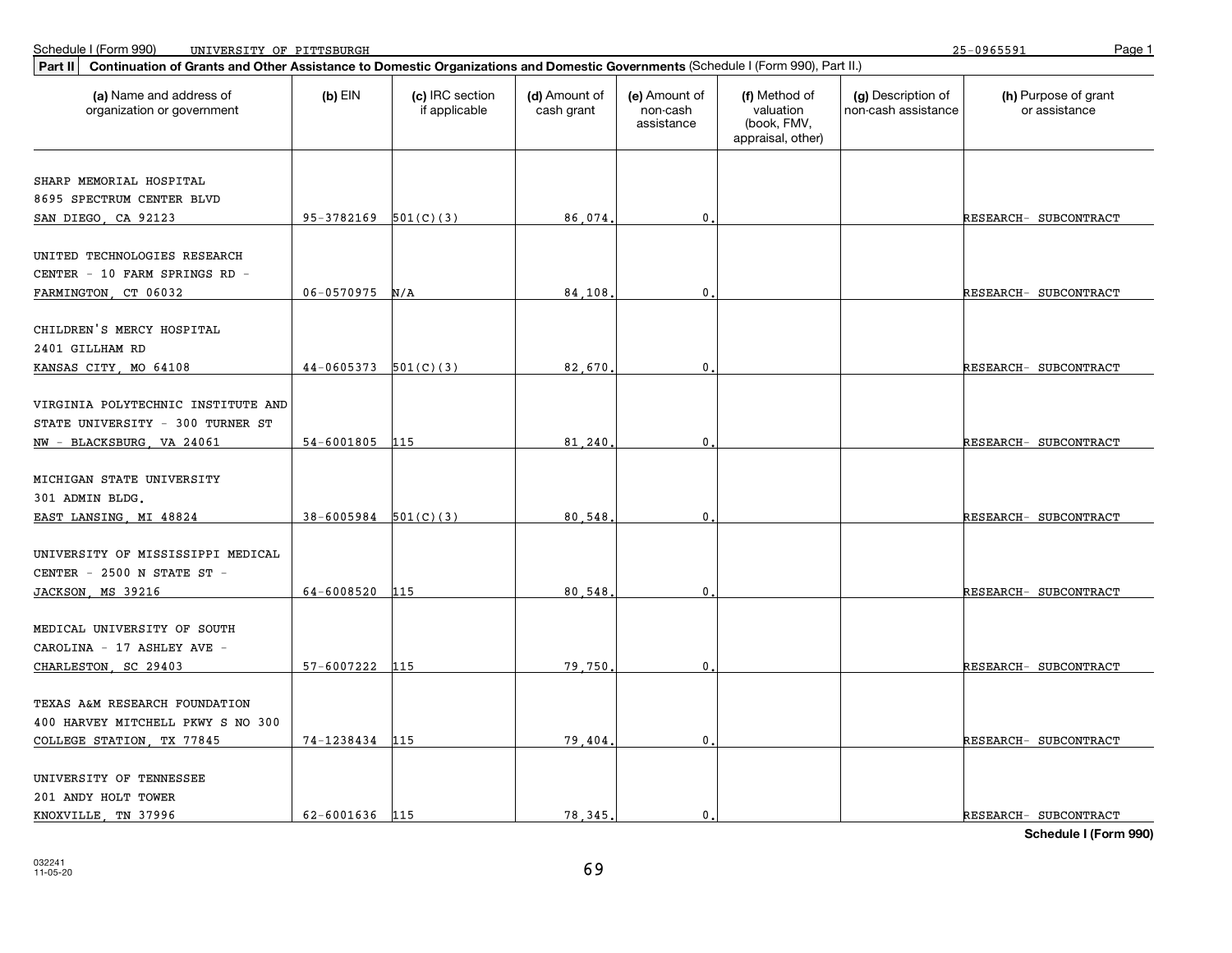25-0965591

| Part II<br>Continuation of Grants and Other Assistance to Domestic Organizations and Domestic Governments (Schedule I (Form 990), Part II.) |                          |                                  |                             |                                         |                                                                |                                           |                                       |
|---------------------------------------------------------------------------------------------------------------------------------------------|--------------------------|----------------------------------|-----------------------------|-----------------------------------------|----------------------------------------------------------------|-------------------------------------------|---------------------------------------|
| (a) Name and address of<br>organization or government                                                                                       | $(b)$ EIN                | (c) IRC section<br>if applicable | (d) Amount of<br>cash grant | (e) Amount of<br>non-cash<br>assistance | (f) Method of<br>valuation<br>(book, FMV,<br>appraisal, other) | (g) Description of<br>non-cash assistance | (h) Purpose of grant<br>or assistance |
| UNIVERSITY OF CALIFORNIA SAN DIEGO                                                                                                          |                          |                                  |                             |                                         |                                                                |                                           |                                       |
| 9500 GILMAN DR                                                                                                                              |                          |                                  |                             |                                         |                                                                |                                           |                                       |
| SAN DIEGO, CA 92093                                                                                                                         | 95-6006144 115           |                                  | 76.928                      | $\mathbf{0}$                            |                                                                |                                           | RESEARCH- SUBCONTRACT                 |
| URBAN LEAGUE OF GREATER PITTSBURGH                                                                                                          |                          |                                  |                             |                                         |                                                                |                                           |                                       |
| 610 WOOD ST                                                                                                                                 |                          |                                  |                             |                                         |                                                                |                                           |                                       |
| PITTSBURGH, PA 15222                                                                                                                        | $25-0965592$ $501(C)(3)$ |                                  | 76.529                      | $\mathbf{0}$                            |                                                                |                                           | RESEARCH- SUBCONTRACT                 |
| FLIR DETECTION INC                                                                                                                          |                          |                                  |                             |                                         |                                                                |                                           |                                       |
| 1024 S INNOVATION WAY                                                                                                                       |                          |                                  |                             |                                         |                                                                |                                           |                                       |
| STILLWATER, OK 74074                                                                                                                        | 77-0619113               | N/A                              | 76.372                      | $\mathbf 0$                             |                                                                |                                           | RESEARCH- SUBCONTRACT                 |
|                                                                                                                                             |                          |                                  |                             |                                         |                                                                |                                           |                                       |
| UPMC WESTERN BEHAVIORAL HEALTH AT                                                                                                           |                          |                                  |                             |                                         |                                                                |                                           |                                       |
| SAFE HARBOR - 600 GRANT ST FL 56 -                                                                                                          |                          |                                  |                             |                                         |                                                                |                                           |                                       |
| PITTSBURGH, PA 15219                                                                                                                        | $25-1317492$ $501(C)(3)$ |                                  | 74,880                      | $\mathbf{0}$                            |                                                                |                                           | RESEARCH- SUBCONTRACT                 |
| INCUBE LABS, LLC                                                                                                                            |                          |                                  |                             |                                         |                                                                |                                           |                                       |
| 2051 RINGWOOD AVE                                                                                                                           |                          |                                  |                             |                                         |                                                                |                                           |                                       |
| SAN JOSE, CA 95131                                                                                                                          | 20-8527547               | N/A                              | 72,935                      | 0                                       |                                                                |                                           | RESEARCH- SUBCONTRACT                 |
|                                                                                                                                             |                          |                                  |                             |                                         |                                                                |                                           |                                       |
| UNIVERSITY OF HAWAII<br>1408 LOWER CAMPUS RD                                                                                                |                          |                                  |                             |                                         |                                                                |                                           |                                       |
| HONOLULU, HI 96822                                                                                                                          | 99-6000354               | 115                              | 72.749                      | 0                                       |                                                                |                                           | RESEARCH- SUBCONTRACT                 |
|                                                                                                                                             |                          |                                  |                             |                                         |                                                                |                                           |                                       |
| NORTH CAROLINA STATE UNIVERSITY                                                                                                             |                          |                                  |                             |                                         |                                                                |                                           |                                       |
| CAMPUS BOX 7214                                                                                                                             |                          |                                  |                             |                                         |                                                                |                                           |                                       |
| RALEIGH, NC 27695                                                                                                                           | 56-6000756               | 115                              | 72.123                      | $\mathbf{0}$ .                          |                                                                |                                           | RESEARCH- SUBCONTRACT                 |
| FAMILY HEALTH INTERNATIONAL                                                                                                                 |                          |                                  |                             |                                         |                                                                |                                           |                                       |
| 359 BLACKWELL ST                                                                                                                            |                          |                                  |                             |                                         |                                                                |                                           |                                       |
| DURHAM, NC 27701                                                                                                                            | $23-7413005$ 501(C)(3)   |                                  | 71.091                      | $\mathbf 0$                             |                                                                |                                           | RESEARCH- SUBCONTRACT                 |
|                                                                                                                                             |                          |                                  |                             |                                         |                                                                |                                           |                                       |
| WIDENER UNIVERSITY                                                                                                                          |                          |                                  |                             |                                         |                                                                |                                           |                                       |
| ONE UNIVERSITY PL                                                                                                                           |                          |                                  |                             |                                         |                                                                |                                           |                                       |
| CHESTER PA 19013                                                                                                                            | $23-1386178$ 501(C)(3)   |                                  | 69.250.                     | $\mathbf{0}$ .                          |                                                                |                                           | RESEARCH- SUBCONTRACT                 |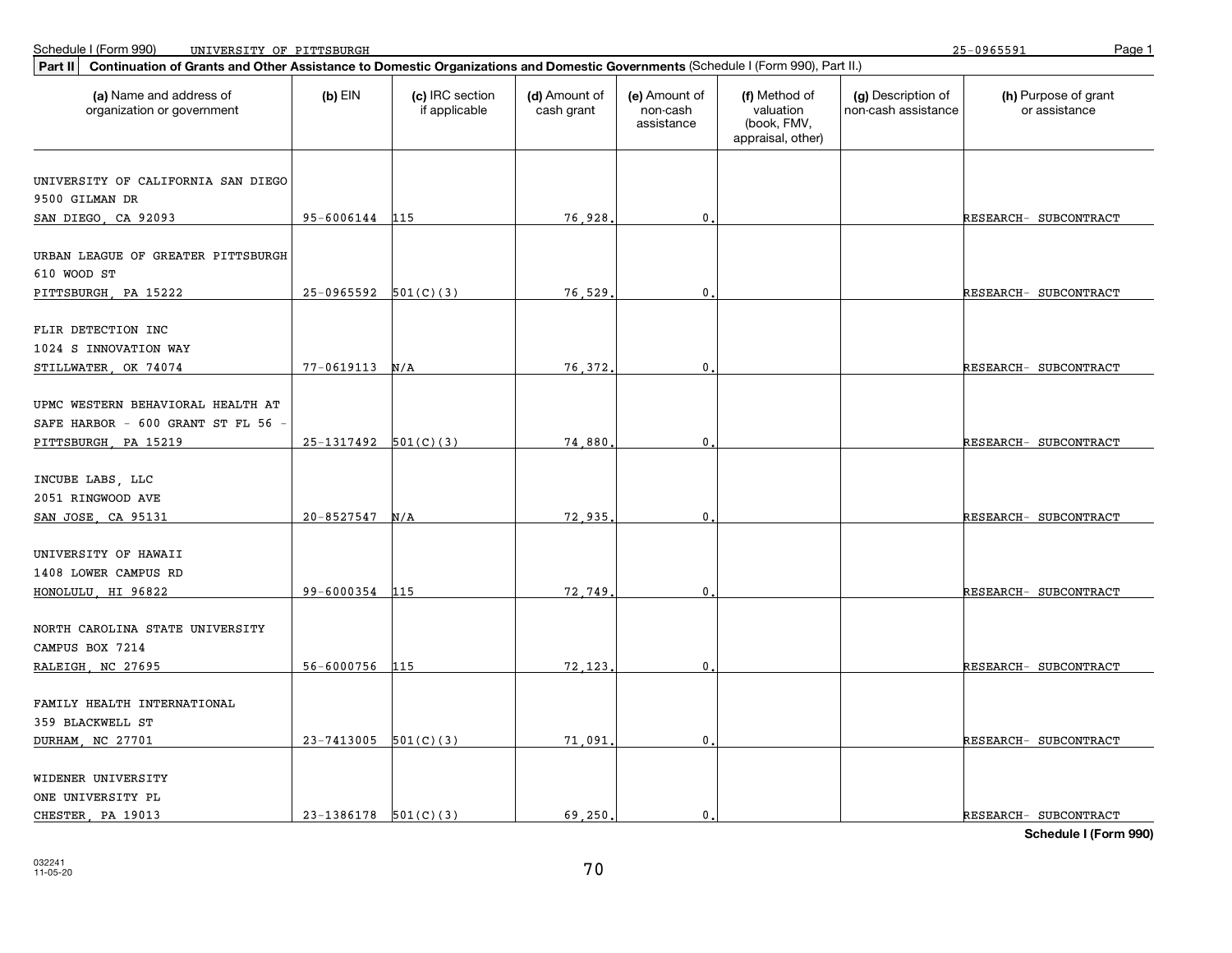| Part II                                                                                         | Continuation of Grants and Other Assistance to Domestic Organizations and Domestic Governments (Schedule I (Form 990), Part II.) |                                  |                             |                                         |                                                                |                                           |                                       |  |  |  |
|-------------------------------------------------------------------------------------------------|----------------------------------------------------------------------------------------------------------------------------------|----------------------------------|-----------------------------|-----------------------------------------|----------------------------------------------------------------|-------------------------------------------|---------------------------------------|--|--|--|
| (a) Name and address of<br>organization or government                                           | $(b)$ EIN                                                                                                                        | (c) IRC section<br>if applicable | (d) Amount of<br>cash grant | (e) Amount of<br>non-cash<br>assistance | (f) Method of<br>valuation<br>(book, FMV,<br>appraisal, other) | (g) Description of<br>non-cash assistance | (h) Purpose of grant<br>or assistance |  |  |  |
|                                                                                                 |                                                                                                                                  |                                  |                             |                                         |                                                                |                                           |                                       |  |  |  |
| UNIVERSITY OF TOLEDO                                                                            |                                                                                                                                  |                                  |                             |                                         |                                                                |                                           |                                       |  |  |  |
| 2801 W BANCROFT ST                                                                              |                                                                                                                                  |                                  |                             |                                         |                                                                |                                           |                                       |  |  |  |
| TOLEDO, OH 43606                                                                                | $34 - 6401483$ 115                                                                                                               |                                  | 69.031                      | $\mathbf{0}$ .                          |                                                                |                                           | RESEARCH- SUBCONTRACT                 |  |  |  |
| MEDICAL COLLEGE OF WISCONSIN<br>8701 WATERTOWN PLANK RD                                         |                                                                                                                                  |                                  |                             |                                         |                                                                |                                           |                                       |  |  |  |
| MILWAUKEE, WI 53226                                                                             | $39-0806261$ $501(C)(3)$                                                                                                         |                                  | 64.132                      | $\mathbf{0}$                            |                                                                |                                           | RESEARCH- SUBCONTRACT                 |  |  |  |
| <b>JACKSON LABORATORY</b><br>PO BOX 254                                                         |                                                                                                                                  |                                  |                             |                                         |                                                                |                                           |                                       |  |  |  |
| BAR HARBOR, ME 04609                                                                            | $01-0211513$ $501(C)(3)$                                                                                                         |                                  | 63,309                      | $\mathbf{0}$                            |                                                                |                                           | RESEARCH- SUBCONTRACT                 |  |  |  |
| WAKE FOREST UNIVERSITY SCHOOL OF<br>MEDICINE - MEDICAL CENTER BLVD -<br>WINSTON-SALEM, NC 27157 | $22-3849199$ $501(C)(3)$                                                                                                         |                                  | 58,145                      | $\mathbf 0$                             |                                                                |                                           | RESEARCH- SUBCONTRACT                 |  |  |  |
| LOYOLA UNIVERSITY CHICAGO<br>820 N MICHIGAN AVE<br>CHICAGO LL 60611                             | 36-1408475                                                                                                                       | 501(C)(3)                        | 57.972                      | 0                                       |                                                                |                                           | RESEARCH- SUBCONTRACT                 |  |  |  |
| INSIGHT POLICY RESEARCH INC<br>1901 N MOORE ST                                                  |                                                                                                                                  |                                  |                             |                                         |                                                                |                                           |                                       |  |  |  |
| ARLINGTON, VA 22209                                                                             | 52-2300796                                                                                                                       | N/A                              | 57.524                      | 0.                                      |                                                                |                                           | RESEARCH- SUBCONTRACT                 |  |  |  |
| PROMUNDO-US<br>1367 CONNECTICUT AVE NW STE 310<br>WASHINGTON, DC 20036                          | $26-1931968$ 501(C)(3)                                                                                                           |                                  | 57,368                      | $\mathbf 0$                             |                                                                |                                           | RESEARCH- SUBCONTRACT                 |  |  |  |
|                                                                                                 |                                                                                                                                  |                                  |                             |                                         |                                                                |                                           |                                       |  |  |  |
| NURELM INC                                                                                      |                                                                                                                                  |                                  |                             |                                         |                                                                |                                           |                                       |  |  |  |
| PO BOX 5549                                                                                     |                                                                                                                                  |                                  |                             |                                         |                                                                |                                           |                                       |  |  |  |
| PITTSBURGH, PA 15206                                                                            | 51-0406938                                                                                                                       | N/A                              | 55,160                      | $\mathbf{0}$                            |                                                                |                                           | RESEARCH- SUBCONTRACT                 |  |  |  |
| SICKLE CELL 101<br>25 RIO ROBIES                                                                |                                                                                                                                  |                                  |                             |                                         |                                                                |                                           |                                       |  |  |  |
| SAN JOSE, CA 95134                                                                              | $46 - 4141467$ $501(C)(3)$                                                                                                       |                                  | 54,501                      | 0.                                      |                                                                |                                           | RESEARCH- SUBCONTRACT                 |  |  |  |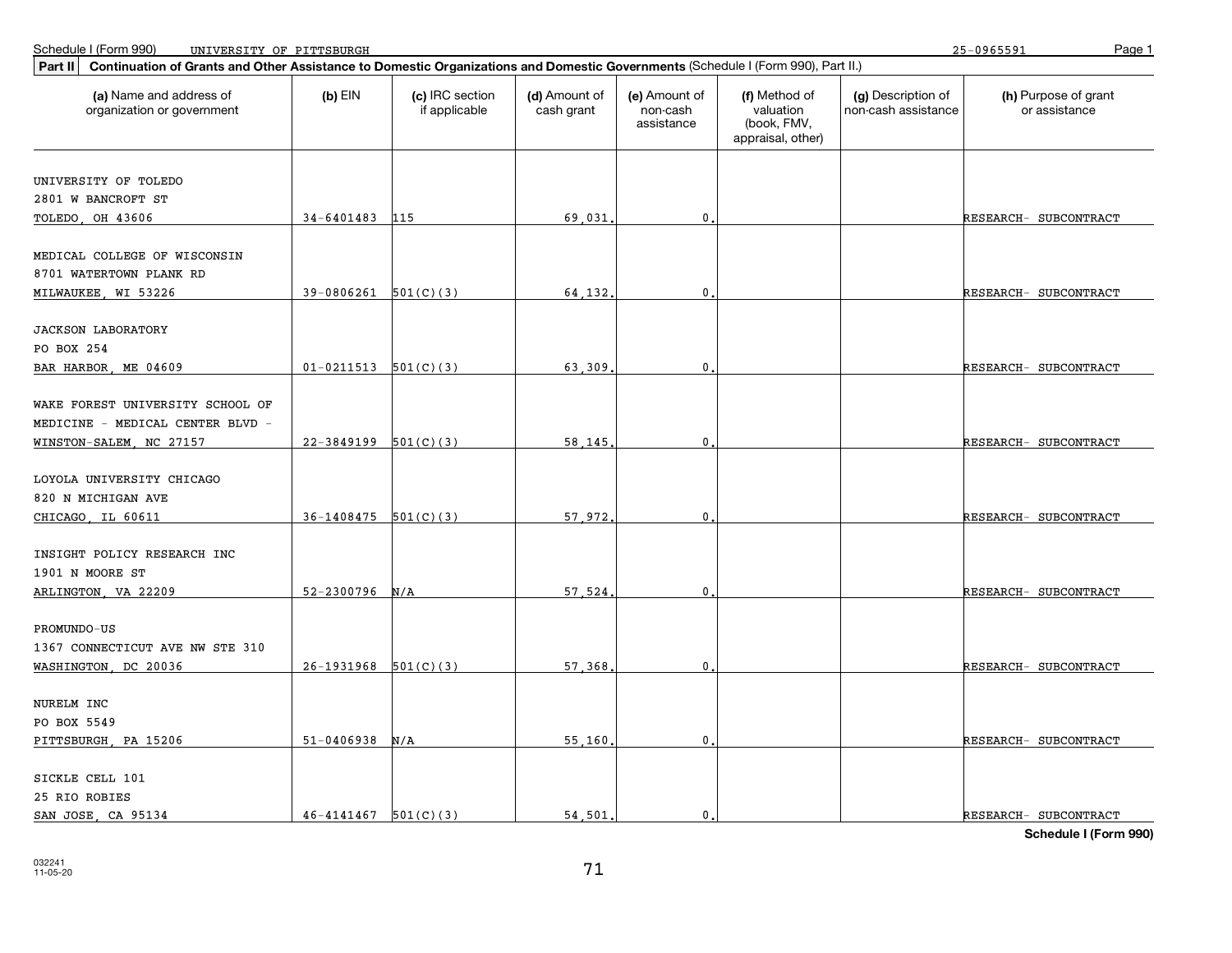25-0965591

| Continuation of Grants and Other Assistance to Domestic Organizations and Domestic Governments (Schedule I (Form 990), Part II.)<br>Part II |                          |                                  |                             |                                         |                                                                |                                           |                                       |
|---------------------------------------------------------------------------------------------------------------------------------------------|--------------------------|----------------------------------|-----------------------------|-----------------------------------------|----------------------------------------------------------------|-------------------------------------------|---------------------------------------|
| (a) Name and address of<br>organization or government                                                                                       | $(b)$ EIN                | (c) IRC section<br>if applicable | (d) Amount of<br>cash grant | (e) Amount of<br>non-cash<br>assistance | (f) Method of<br>valuation<br>(book, FMV,<br>appraisal, other) | (g) Description of<br>non-cash assistance | (h) Purpose of grant<br>or assistance |
| UNIVERSITY OF NOTRE DAME DU LAC                                                                                                             |                          |                                  |                             |                                         |                                                                |                                           |                                       |
| 724 GRACE HALL                                                                                                                              |                          |                                  |                             |                                         |                                                                |                                           |                                       |
| NOTRE DAME, IN 46556                                                                                                                        | $35-0868188$ $501(C)(3)$ |                                  | 50,891                      | $\mathbf{0}$ .                          |                                                                |                                           | RESEARCH- SUBCONTRACT                 |
| RESEARCH FOUNDATION OF THE CITY<br>UNIVERSITY OF NEW YORK - 230 WEST<br>41ST ST 7TH FL - NEW YORK, NY                                       |                          |                                  |                             |                                         |                                                                |                                           |                                       |
| 10036                                                                                                                                       | $13-1988190$ $501(C)(3)$ |                                  | 50,660                      | $\mathbf{0}$                            |                                                                |                                           | RESEARCH- SUBCONTRACT                 |
| ALLEGHENY COUNTY TREASURER<br>436 GRANT ST<br>PITTSBURGH, PA 15219                                                                          |                          | 115                              | 49.986                      | $\mathbf{0}$                            |                                                                |                                           | RESEARCH- SUBCONTRACT                 |
| QUEENS BOROUGH PUBLIC LIBRARY<br>89-11 MERRICK BLVD                                                                                         |                          |                                  |                             |                                         |                                                                |                                           |                                       |
| JAMAICA, NY 11432                                                                                                                           | $11-1904262$ $501(C)(3)$ |                                  | 49,500                      | 0                                       |                                                                |                                           | RESEARCH- SUBCONTRACT                 |
| BROOKLYN PUBLIC LIBRARY<br>10 GRAND ARMY PLAZA<br>BROOKLYN NY 11238                                                                         | 11-1904261               | 501(C)(3)                        | 49,000                      | $\mathbf{0}$                            |                                                                |                                           | RESEARCH- SUBCONTRACT                 |
| ARISTOSYS LLC<br>208 FOX RUN DR<br>VENETIA, PA 15367                                                                                        | $82-0893712$ N/A         |                                  | 48,907                      | $\mathbf{0}$ .                          |                                                                |                                           |                                       |
| GROUP <sub>2</sub><br>5877 COMMERCE ST                                                                                                      |                          |                                  |                             |                                         |                                                                |                                           | RESEARCH- SUBCONTRACT                 |
| PITTSBURGH, PA 15206                                                                                                                        | $25-1887604$ N/A         |                                  | 48,350                      | $\mathbf 0$                             |                                                                |                                           | RESEARCH- SUBCONTRACT                 |
| GENERAL DYNAMICS INFORMATION<br>TECHNOLOGY INC - 3150 FAIRVIEW<br>PARK DR - FALLS CHURCH, VA 22042                                          | $54-1194322$ N/A         |                                  | 47.749                      | $\mathbf{0}$ .                          |                                                                |                                           | RESEARCH- SUBCONTRACT                 |
| GENESIS REHABILITATION SERVICES<br>101 E STATE ST<br>KENNETT SQUARE, PA 19348                                                               | $23 - 2446104$ N/A       |                                  | 45,381                      | $\mathbf{0}$ .                          |                                                                |                                           | RESEARCH- SUBCONTRACT                 |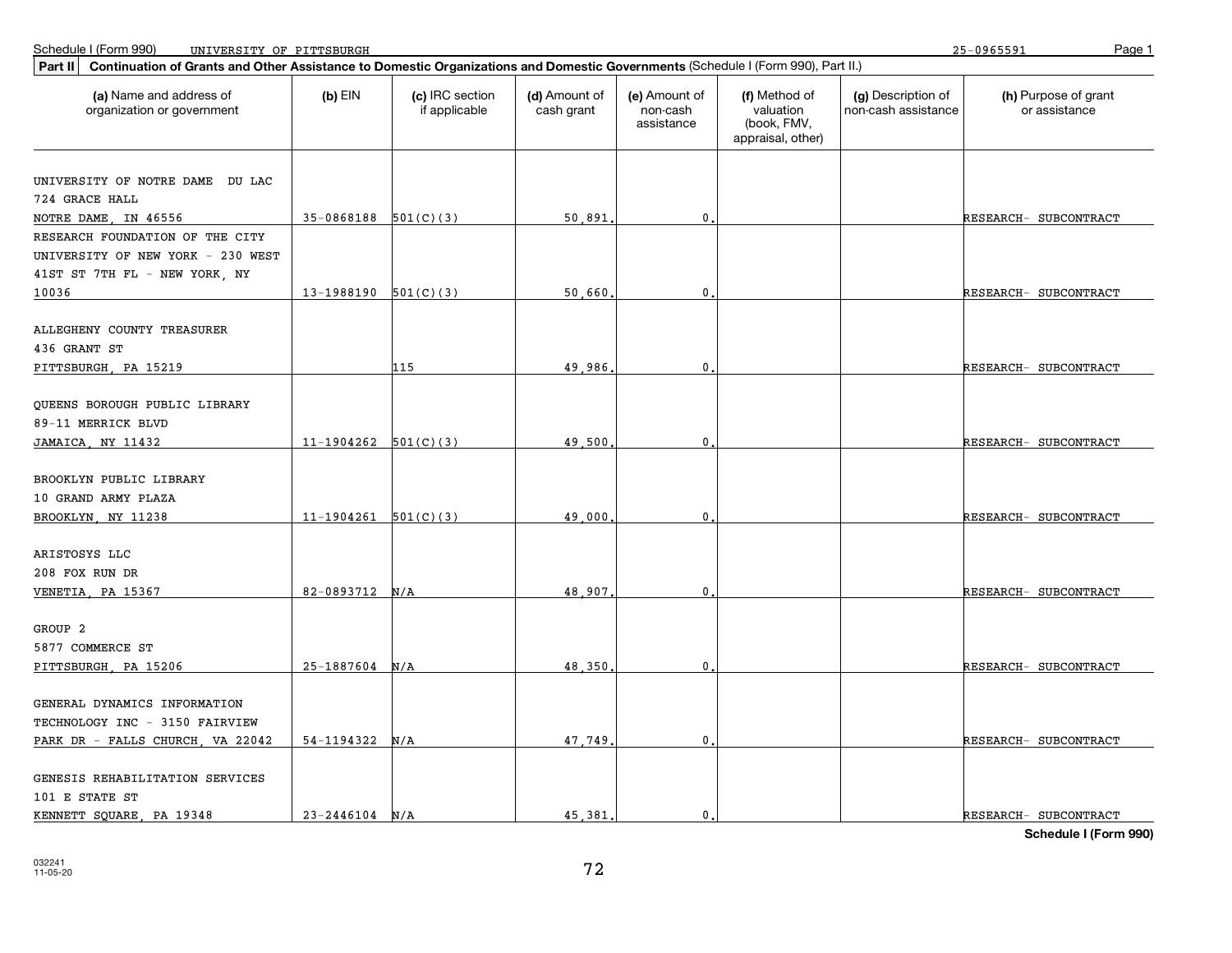25-0965591

| Part II                                                                                    | Continuation of Grants and Other Assistance to Domestic Organizations and Domestic Governments (Schedule I (Form 990), Part II.) |                                  |                             |                                         |                                                                |                                           |                                       |  |  |
|--------------------------------------------------------------------------------------------|----------------------------------------------------------------------------------------------------------------------------------|----------------------------------|-----------------------------|-----------------------------------------|----------------------------------------------------------------|-------------------------------------------|---------------------------------------|--|--|
| (a) Name and address of<br>organization or government                                      | $(b)$ EIN                                                                                                                        | (c) IRC section<br>if applicable | (d) Amount of<br>cash grant | (e) Amount of<br>non-cash<br>assistance | (f) Method of<br>valuation<br>(book, FMV,<br>appraisal, other) | (g) Description of<br>non-cash assistance | (h) Purpose of grant<br>or assistance |  |  |
| BOISE STATE UNIVERSITY                                                                     |                                                                                                                                  |                                  |                             |                                         |                                                                |                                           |                                       |  |  |
| 1910 UNIVERSITY DR                                                                         |                                                                                                                                  |                                  |                             |                                         |                                                                |                                           |                                       |  |  |
| BOISE, ID 83725                                                                            | 82-0290701 115                                                                                                                   |                                  | 45,286                      | $\mathbf{0}$                            |                                                                |                                           | RESEARCH- SUBCONTRACT                 |  |  |
| UNIVERSITY OF CALIFORNIA IRVINE<br>120 THEORY STE 200                                      |                                                                                                                                  |                                  |                             |                                         |                                                                |                                           |                                       |  |  |
| IRVINE, CA 92617                                                                           | 95-2226406 115                                                                                                                   |                                  | 45,240                      | $\mathbf{0}$                            |                                                                |                                           | RESEARCH- SUBCONTRACT                 |  |  |
| ALBERT EINSTEIN HEALTHCARE NETWORK<br>5501 OLD YORK RD                                     |                                                                                                                                  |                                  |                             |                                         |                                                                |                                           |                                       |  |  |
| PHILADELPHIA, PA 19141                                                                     | 23-2290323                                                                                                                       | 501(C)(3)                        | 44.632                      | $\mathbf 0$                             |                                                                |                                           | RESEARCH- SUBCONTRACT                 |  |  |
| ST LOUIS UNIVERSITY<br>ONE NORTH GRAND BLVD<br>ST LOUIS, MO 63103                          | $43-0654872$ $501(C)(3)$                                                                                                         |                                  | 44.558                      | $\mathbf{0}$ .                          |                                                                |                                           | RESEARCH- SUBCONTRACT                 |  |  |
| CEDARS-SINAI MEDICAL CENTER<br>8700 BEVERLY BLVD<br>LOS ANGELES, CA 90048                  | $95-1644600$ $501(C)(3)$                                                                                                         |                                  | 43.874                      | $\mathbf 0$                             |                                                                |                                           | RESEARCH- SUBCONTRACT                 |  |  |
|                                                                                            |                                                                                                                                  |                                  |                             |                                         |                                                                |                                           |                                       |  |  |
| THE GENEVA FOUNDATION<br>917 PACIFIC AVE                                                   |                                                                                                                                  |                                  |                             |                                         |                                                                |                                           |                                       |  |  |
| TAACOMA, WA 98402                                                                          | 91-1593913                                                                                                                       | 501(C)(3)                        | 40,737                      | $\mathbf 0$                             |                                                                |                                           | RESEARCH- SUBCONTRACT                 |  |  |
| DUQUESNE UNIVERSITY OF THE HOLY<br>SPIRIT - 600 FORBES AVE -                               |                                                                                                                                  |                                  |                             |                                         |                                                                |                                           |                                       |  |  |
| PITTSBURGH, PA 15219                                                                       | $25-1035663$ $501(C)(3)$                                                                                                         |                                  | 40.465                      | $\mathbf{0}$                            |                                                                |                                           | RESEARCH- SUBCONTRACT                 |  |  |
| REGENTS OF THE UNIVERSITY OF<br>CALIFORNIA MERCED - 5200 N LAKE RD<br>$-MERCED$ , CA 95343 | 27-0093858                                                                                                                       | 115                              | 40.292                      | 0                                       |                                                                |                                           | RESEARCH- SUBCONTRACT                 |  |  |
| CHILDREN'S HOSPITAL MEDICAL CENTER<br>3333 BURNET AVE                                      |                                                                                                                                  |                                  |                             |                                         |                                                                |                                           |                                       |  |  |
| CINCINNATI, OH 45229                                                                       | $31-0833936$ $501(C)(3)$                                                                                                         |                                  | 40.198.                     | $\mathbf{0}$ .                          |                                                                |                                           | RESEARCH- SUBCONTRACT                 |  |  |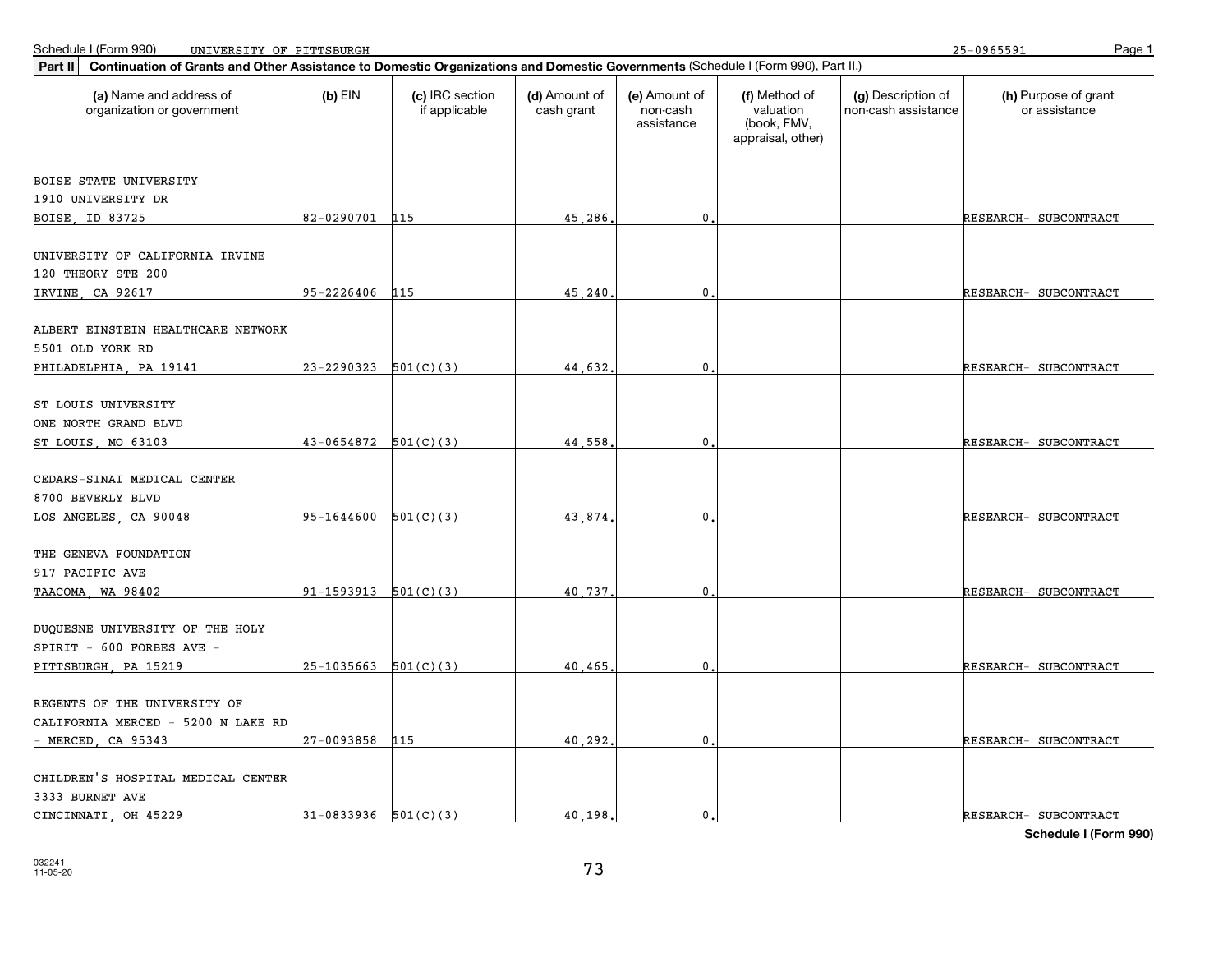| Continuation of Grants and Other Assistance to Domestic Organizations and Domestic Governments (Schedule I (Form 990), Part II.)<br>Part II |                          |                                  |                             |                                         |                                                                |                                           |                                       |
|---------------------------------------------------------------------------------------------------------------------------------------------|--------------------------|----------------------------------|-----------------------------|-----------------------------------------|----------------------------------------------------------------|-------------------------------------------|---------------------------------------|
| (a) Name and address of<br>organization or government                                                                                       | $(b)$ EIN                | (c) IRC section<br>if applicable | (d) Amount of<br>cash grant | (e) Amount of<br>non-cash<br>assistance | (f) Method of<br>valuation<br>(book, FMV,<br>appraisal, other) | (g) Description of<br>non-cash assistance | (h) Purpose of grant<br>or assistance |
|                                                                                                                                             |                          |                                  |                             |                                         |                                                                |                                           |                                       |
| SICKLE CELL CONSORTIUM INC                                                                                                                  |                          |                                  |                             |                                         |                                                                |                                           |                                       |
| PO BOX 1195                                                                                                                                 |                          |                                  |                             |                                         |                                                                |                                           |                                       |
| CUMMING, GA 30040                                                                                                                           | $47-4771677$ 501(C)(3)   |                                  | 40,000                      | $\mathbf 0$                             |                                                                |                                           | RESEARCH- SUBCONTRACT                 |
| BRADBURY-SULLIVAN LGBT COMMUNITY<br>CENTER - 522 W MAPLE ST -                                                                               |                          |                                  |                             |                                         |                                                                |                                           |                                       |
| ALLENTOWN, PA 18101                                                                                                                         | 20-1443960               | 501(C)(3)                        | 39,999                      | $\mathbf 0$                             |                                                                |                                           | RESEARCH- SUBCONTRACT                 |
| BLACK GIRL HEALTH FOUNDATION INC<br>103 N COURT ST                                                                                          |                          |                                  |                             |                                         |                                                                |                                           |                                       |
| HARRISBURG, PA 17101                                                                                                                        | 83-2811235               | 501(C)(3)                        | 39,986                      | 0                                       |                                                                |                                           | RESEARCH- SUBCONTRACT                 |
| APTATEK BIOSCIENCES INC<br>1 RIGHTER PKWY                                                                                                   |                          |                                  |                             |                                         |                                                                |                                           |                                       |
| WILMINGTON, DE 19803                                                                                                                        | $47 - 4402133$ N/A       |                                  | 39,892                      | $\mathbf 0$                             |                                                                |                                           | RESEARCH- SUBCONTRACT                 |
| UNIVERSITY OF ARKANSAS FOR MEDICAL<br>SCIENCES - 4301 WEST MARKHAM -<br>LITTLE ROCK, AR 72205                                               | $71 - 6046242$           | 115                              | 36,900                      | $\mathbf 0$                             |                                                                |                                           | RESEARCH- SUBCONTRACT                 |
|                                                                                                                                             |                          |                                  |                             |                                         |                                                                |                                           |                                       |
| ST VINCENT COLLEGE<br><b>300 FRASER PURCHASE RD</b>                                                                                         |                          |                                  |                             |                                         |                                                                |                                           |                                       |
| LATROBE, PA 15650                                                                                                                           | $25-0964126$ 501(C)(3)   |                                  | 36,479                      | 0                                       |                                                                |                                           | RESEARCH- SUBCONTRACT                 |
| HOMEWOOD CHILDREN'S VILLAGE<br>801 N HOMEWOOD AVE                                                                                           |                          |                                  |                             |                                         |                                                                |                                           |                                       |
| PITTSBURGH, PA 15208                                                                                                                        | 27-1885583               | 501(C)(3)                        | 35.959                      | $\mathbf 0$                             |                                                                |                                           | RESEARCH- SUBCONTRACT                 |
| UNIVERSITY OF KENTUCKY<br>800 ROSE ST                                                                                                       |                          |                                  |                             |                                         |                                                                |                                           |                                       |
| LEXINGTON, KY 40536                                                                                                                         | $61 - 6001218$           | 115                              | 35,339                      | $\mathbf 0$                             |                                                                |                                           | RESEARCH- SUBCONTRACT                 |
| KESSLER FOUNDATION<br>120 EAGLE ROCK AVE                                                                                                    |                          |                                  |                             |                                         |                                                                |                                           |                                       |
| EAST HANOVER, NJ 07936                                                                                                                      | $31-1562134$ $501(C)(3)$ |                                  | 34,845,                     | $\mathbf{0}$ .                          |                                                                |                                           | RESEARCH- SUBCONTRACT                 |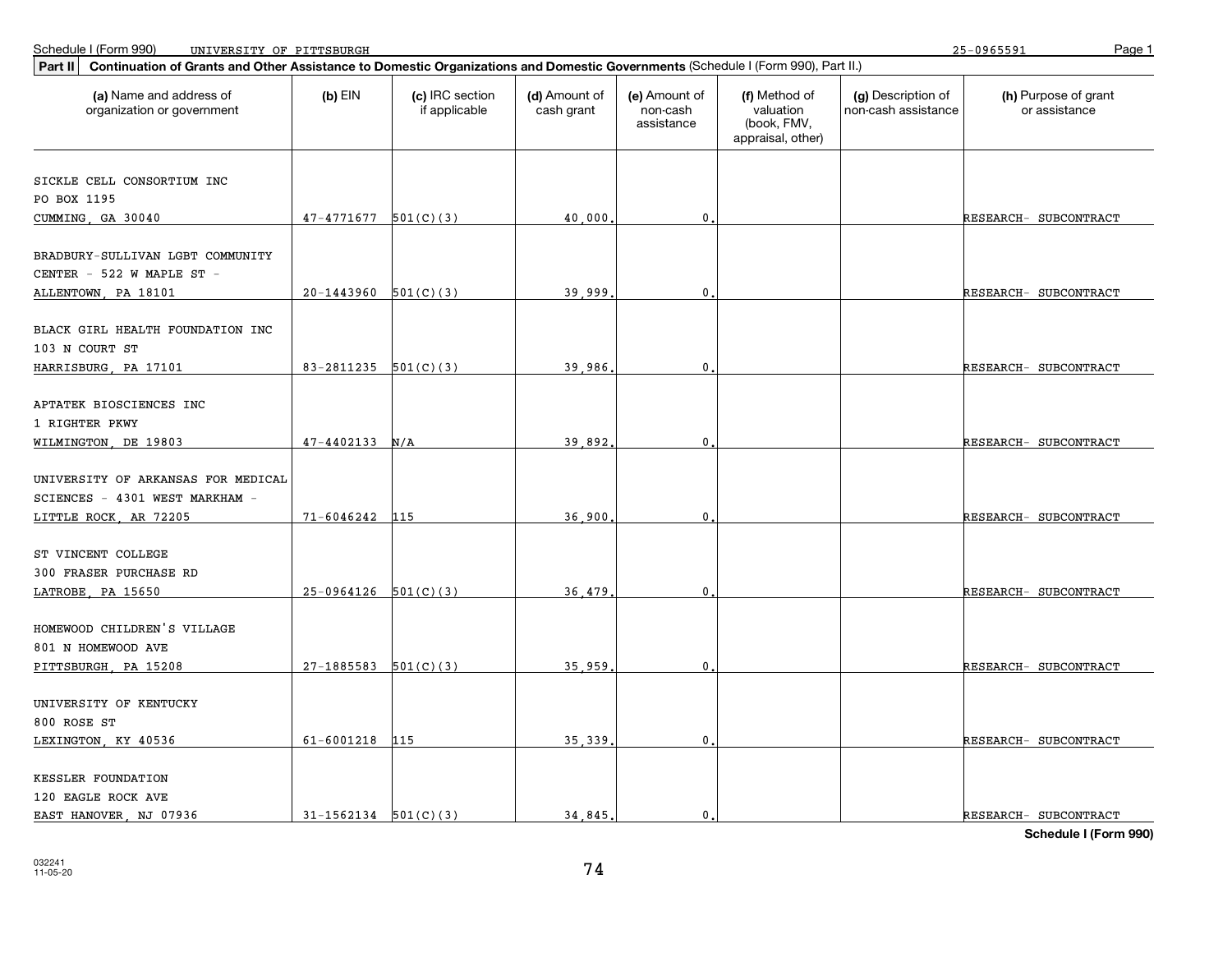25-0965591

| Continuation of Grants and Other Assistance to Domestic Organizations and Domestic Governments (Schedule I (Form 990), Part II.)<br>Part II |                          |                                  |                             |                                         |                                                                |                                           |                                       |
|---------------------------------------------------------------------------------------------------------------------------------------------|--------------------------|----------------------------------|-----------------------------|-----------------------------------------|----------------------------------------------------------------|-------------------------------------------|---------------------------------------|
| (a) Name and address of<br>organization or government                                                                                       | $(b)$ EIN                | (c) IRC section<br>if applicable | (d) Amount of<br>cash grant | (e) Amount of<br>non-cash<br>assistance | (f) Method of<br>valuation<br>(book, FMV,<br>appraisal, other) | (g) Description of<br>non-cash assistance | (h) Purpose of grant<br>or assistance |
| JULIE FRANTSVE-HAWLEY CONSULTING                                                                                                            |                          |                                  |                             |                                         |                                                                |                                           |                                       |
| LLC - 621 BRIER ST - KENILWORTH,                                                                                                            |                          |                                  |                             |                                         |                                                                |                                           |                                       |
| IL 60043                                                                                                                                    |                          | N/A                              | 34,458                      | $\mathbf{0}$ .                          |                                                                |                                           | RESEARCH- SUBCONTRACT                 |
| AETHLON MEDICAL INC<br>11555 SORRENTO VALLEY ROAD                                                                                           |                          |                                  |                             |                                         |                                                                |                                           |                                       |
| SAN DIEGO, CA 92121                                                                                                                         | 13-3632859               | N/A                              | 34,233                      | $\mathbf{0}$ .                          |                                                                |                                           | RESEARCH- SUBCONTRACT                 |
| UNIVERSITY OF TEXAS AT SAN ANTONIO<br>ONE UTSA CIRCLE                                                                                       |                          |                                  |                             |                                         |                                                                |                                           |                                       |
| SAN ANTONIO, TX 78249                                                                                                                       | 74-1717115               | 115                              | 33.702                      | 0                                       |                                                                |                                           | RESEARCH- SUBCONTRACT                 |
| SUTTER BAY HOSPITALS<br>2200 RIVER PLAZA DR<br>SACRAMENTO, CA 95833                                                                         | $94-0562680$ $501(C)(3)$ |                                  | 33.633                      | $\mathbf{0}$ .                          |                                                                |                                           | RESEARCH- SUBCONTRACT                 |
| UNIVERSITY OF TEXAS AT ARLINGTON<br>BOX 19198 701 S NEDDERMAN DR<br>ARLINGTON, TX 76019                                                     | 75-6000121               | 115                              | 33,427                      | 0                                       |                                                                |                                           | RESEARCH- SUBCONTRACT                 |
| PINNACLE HEALTH MEDICAL SERVICES<br>PO BOX 8700<br>HARRISBURG, PA 17105                                                                     | 25-1709054               | 501(C)(3)                        | 33,387                      | 0                                       |                                                                |                                           | RESEARCH- SUBCONTRACT                 |
| CORNERSTONE CARE INC<br>7 GLASSWORKS RD                                                                                                     |                          |                                  |                             |                                         |                                                                |                                           |                                       |
| GREENSBORO, PA 15338                                                                                                                        | $25-1346194$ $501(C)(3)$ |                                  | 32,700                      | $\mathbf{0}$ .                          |                                                                |                                           | RESEARCH- SUBCONTRACT                 |
| UNIVERSITY OF TEXAS AT EL PASO<br>500 W UNIVERSITY AVE<br>EL PASO, TX 79968                                                                 | 74-6000813               | 115                              | 32,473                      | $\mathbf{0}$                            |                                                                |                                           | RESEARCH- SUBCONTRACT                 |
| UNIVERSITY OF CALIFORNIA AT LOS<br>ANGELES - 10889 WILSHIRE BLVD STE<br>700 - LOS ANGELES, CA 90095                                         | 95-6006143 115           |                                  | 32.281.                     | $\mathbf{0}$ .                          |                                                                |                                           | RESEARCH- SUBCONTRACT                 |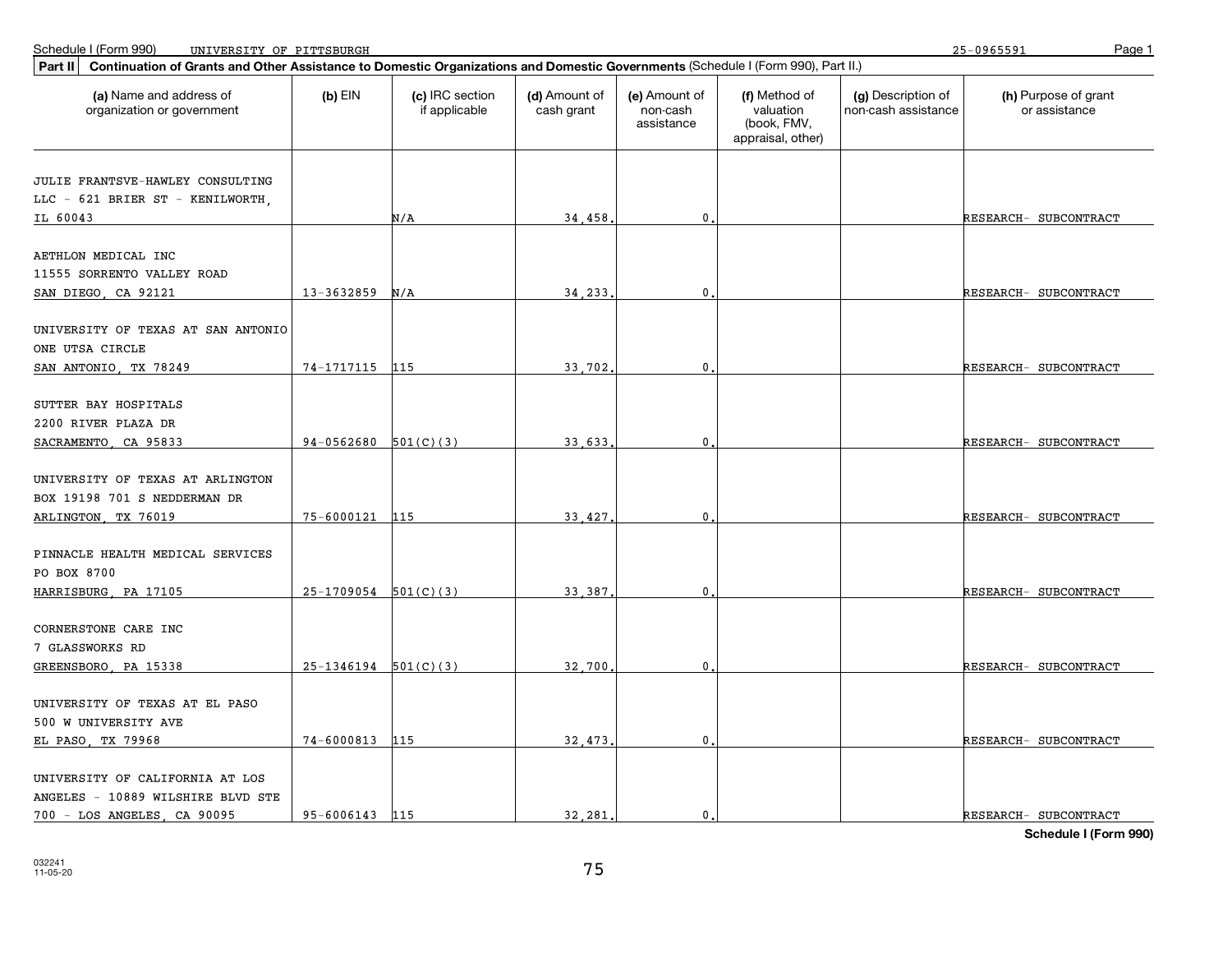| $(b)$ EIN<br>(c) IRC section<br>(d) Amount of<br>(e) Amount of<br>(h) Purpose of grant<br>(a) Name and address of<br>(f) Method of<br>(g) Description of<br>valuation<br>or assistance<br>organization or government<br>if applicable<br>cash grant<br>non-cash<br>non-cash assistance<br>assistance<br>(book, FMV,<br>appraisal, other)<br>YOUNGSTOWN STATE UNIVERSITY<br>1 UNIVERSITY PLAZA<br>34-1011998<br>YOUNGSTOWN OH 44555<br>115<br>31,646<br>0.<br>RESEARCH- SUBCONTRACT<br><b>ACADEMYHEALTH</b><br>1666 K ST NW STE 1100<br>WASHINGTON, DC 20006<br>52-1260918<br>501(C)(3)<br>31,411<br>$\mathbf{0}$<br>RESEARCH- SUBCONTRACT<br>RADFORD UNIVERSITY<br>PO BOX 6901<br>$\mathbf{0}$<br>54-6001789<br>501(C)(3)<br>31,178<br>RADFORD, VA 24142<br>RESEARCH- SUBCONTRACT<br>BRIGHAM YOUNG UNIVERSITY<br>PO BOX 21128<br>87-0217280<br>501(C)(3)<br>29,091<br>$\mathbf{0}$<br>PROVO, UT 84602<br>RESEARCH- SUBCONTRACT<br>MONTEFIORE MEDICAL CENTER<br>111 EAST 210TH ST<br>$13-1740114$ 501(C)(3)<br>27.993<br>BRONX, NY 10467<br>0<br>RESEARCH- SUBCONTRACT<br>CLINTON HEALTH ACCESS INITIATIVE<br>INC - 383 DORCHESTER AVE STE 400<br>$27-1414646$ 501(C)(3)<br>27.865<br>$\mathbf 0$ .<br>BOSTON, MA 02127<br>RESEARCH- SUBCONTRACT<br>EAST CAROLINA UNIVERSITY<br>209 E 5TH ST<br>$56 - 6000403$<br>27,707<br>$\mathbf 0$<br>GREENVILLE, NC 27858<br>115<br>RESEARCH- SUBCONTRACT<br>CLEVELAND CLINIC<br>PO BOX 931517<br>26,918<br>$\mathbf{0}$<br>CLEVELAND, OH 44193<br>$34-0714585$ $501(C)(3)$<br>RESEARCH- SUBCONTRACT<br>KENNESAW STATE UNIVERSITY RESEARCH<br>AND SERVICE FOUNDATION INC - 1000<br>CHASTAIN RD NW - KENNESAW, GA | Continuation of Grants and Other Assistance to Domestic Organizations and Domestic Governments (Schedule I (Form 990), Part II.)<br>Part II |  |  |  |  |  |  |  |  |  |
|-------------------------------------------------------------------------------------------------------------------------------------------------------------------------------------------------------------------------------------------------------------------------------------------------------------------------------------------------------------------------------------------------------------------------------------------------------------------------------------------------------------------------------------------------------------------------------------------------------------------------------------------------------------------------------------------------------------------------------------------------------------------------------------------------------------------------------------------------------------------------------------------------------------------------------------------------------------------------------------------------------------------------------------------------------------------------------------------------------------------------------------------------------------------------------------------------------------------------------------------------------------------------------------------------------------------------------------------------------------------------------------------------------------------------------------------------------------------------------------------------------------------------------------------------------------------------------------------------------------------------------------------------------|---------------------------------------------------------------------------------------------------------------------------------------------|--|--|--|--|--|--|--|--|--|
|                                                                                                                                                                                                                                                                                                                                                                                                                                                                                                                                                                                                                                                                                                                                                                                                                                                                                                                                                                                                                                                                                                                                                                                                                                                                                                                                                                                                                                                                                                                                                                                                                                                       |                                                                                                                                             |  |  |  |  |  |  |  |  |  |
|                                                                                                                                                                                                                                                                                                                                                                                                                                                                                                                                                                                                                                                                                                                                                                                                                                                                                                                                                                                                                                                                                                                                                                                                                                                                                                                                                                                                                                                                                                                                                                                                                                                       |                                                                                                                                             |  |  |  |  |  |  |  |  |  |
|                                                                                                                                                                                                                                                                                                                                                                                                                                                                                                                                                                                                                                                                                                                                                                                                                                                                                                                                                                                                                                                                                                                                                                                                                                                                                                                                                                                                                                                                                                                                                                                                                                                       |                                                                                                                                             |  |  |  |  |  |  |  |  |  |
|                                                                                                                                                                                                                                                                                                                                                                                                                                                                                                                                                                                                                                                                                                                                                                                                                                                                                                                                                                                                                                                                                                                                                                                                                                                                                                                                                                                                                                                                                                                                                                                                                                                       |                                                                                                                                             |  |  |  |  |  |  |  |  |  |
|                                                                                                                                                                                                                                                                                                                                                                                                                                                                                                                                                                                                                                                                                                                                                                                                                                                                                                                                                                                                                                                                                                                                                                                                                                                                                                                                                                                                                                                                                                                                                                                                                                                       |                                                                                                                                             |  |  |  |  |  |  |  |  |  |
|                                                                                                                                                                                                                                                                                                                                                                                                                                                                                                                                                                                                                                                                                                                                                                                                                                                                                                                                                                                                                                                                                                                                                                                                                                                                                                                                                                                                                                                                                                                                                                                                                                                       |                                                                                                                                             |  |  |  |  |  |  |  |  |  |
|                                                                                                                                                                                                                                                                                                                                                                                                                                                                                                                                                                                                                                                                                                                                                                                                                                                                                                                                                                                                                                                                                                                                                                                                                                                                                                                                                                                                                                                                                                                                                                                                                                                       |                                                                                                                                             |  |  |  |  |  |  |  |  |  |
|                                                                                                                                                                                                                                                                                                                                                                                                                                                                                                                                                                                                                                                                                                                                                                                                                                                                                                                                                                                                                                                                                                                                                                                                                                                                                                                                                                                                                                                                                                                                                                                                                                                       |                                                                                                                                             |  |  |  |  |  |  |  |  |  |
|                                                                                                                                                                                                                                                                                                                                                                                                                                                                                                                                                                                                                                                                                                                                                                                                                                                                                                                                                                                                                                                                                                                                                                                                                                                                                                                                                                                                                                                                                                                                                                                                                                                       |                                                                                                                                             |  |  |  |  |  |  |  |  |  |
|                                                                                                                                                                                                                                                                                                                                                                                                                                                                                                                                                                                                                                                                                                                                                                                                                                                                                                                                                                                                                                                                                                                                                                                                                                                                                                                                                                                                                                                                                                                                                                                                                                                       |                                                                                                                                             |  |  |  |  |  |  |  |  |  |
|                                                                                                                                                                                                                                                                                                                                                                                                                                                                                                                                                                                                                                                                                                                                                                                                                                                                                                                                                                                                                                                                                                                                                                                                                                                                                                                                                                                                                                                                                                                                                                                                                                                       |                                                                                                                                             |  |  |  |  |  |  |  |  |  |
|                                                                                                                                                                                                                                                                                                                                                                                                                                                                                                                                                                                                                                                                                                                                                                                                                                                                                                                                                                                                                                                                                                                                                                                                                                                                                                                                                                                                                                                                                                                                                                                                                                                       |                                                                                                                                             |  |  |  |  |  |  |  |  |  |
|                                                                                                                                                                                                                                                                                                                                                                                                                                                                                                                                                                                                                                                                                                                                                                                                                                                                                                                                                                                                                                                                                                                                                                                                                                                                                                                                                                                                                                                                                                                                                                                                                                                       |                                                                                                                                             |  |  |  |  |  |  |  |  |  |
|                                                                                                                                                                                                                                                                                                                                                                                                                                                                                                                                                                                                                                                                                                                                                                                                                                                                                                                                                                                                                                                                                                                                                                                                                                                                                                                                                                                                                                                                                                                                                                                                                                                       |                                                                                                                                             |  |  |  |  |  |  |  |  |  |
|                                                                                                                                                                                                                                                                                                                                                                                                                                                                                                                                                                                                                                                                                                                                                                                                                                                                                                                                                                                                                                                                                                                                                                                                                                                                                                                                                                                                                                                                                                                                                                                                                                                       |                                                                                                                                             |  |  |  |  |  |  |  |  |  |
|                                                                                                                                                                                                                                                                                                                                                                                                                                                                                                                                                                                                                                                                                                                                                                                                                                                                                                                                                                                                                                                                                                                                                                                                                                                                                                                                                                                                                                                                                                                                                                                                                                                       |                                                                                                                                             |  |  |  |  |  |  |  |  |  |
|                                                                                                                                                                                                                                                                                                                                                                                                                                                                                                                                                                                                                                                                                                                                                                                                                                                                                                                                                                                                                                                                                                                                                                                                                                                                                                                                                                                                                                                                                                                                                                                                                                                       |                                                                                                                                             |  |  |  |  |  |  |  |  |  |
|                                                                                                                                                                                                                                                                                                                                                                                                                                                                                                                                                                                                                                                                                                                                                                                                                                                                                                                                                                                                                                                                                                                                                                                                                                                                                                                                                                                                                                                                                                                                                                                                                                                       |                                                                                                                                             |  |  |  |  |  |  |  |  |  |
|                                                                                                                                                                                                                                                                                                                                                                                                                                                                                                                                                                                                                                                                                                                                                                                                                                                                                                                                                                                                                                                                                                                                                                                                                                                                                                                                                                                                                                                                                                                                                                                                                                                       |                                                                                                                                             |  |  |  |  |  |  |  |  |  |
|                                                                                                                                                                                                                                                                                                                                                                                                                                                                                                                                                                                                                                                                                                                                                                                                                                                                                                                                                                                                                                                                                                                                                                                                                                                                                                                                                                                                                                                                                                                                                                                                                                                       |                                                                                                                                             |  |  |  |  |  |  |  |  |  |
|                                                                                                                                                                                                                                                                                                                                                                                                                                                                                                                                                                                                                                                                                                                                                                                                                                                                                                                                                                                                                                                                                                                                                                                                                                                                                                                                                                                                                                                                                                                                                                                                                                                       |                                                                                                                                             |  |  |  |  |  |  |  |  |  |
|                                                                                                                                                                                                                                                                                                                                                                                                                                                                                                                                                                                                                                                                                                                                                                                                                                                                                                                                                                                                                                                                                                                                                                                                                                                                                                                                                                                                                                                                                                                                                                                                                                                       |                                                                                                                                             |  |  |  |  |  |  |  |  |  |
|                                                                                                                                                                                                                                                                                                                                                                                                                                                                                                                                                                                                                                                                                                                                                                                                                                                                                                                                                                                                                                                                                                                                                                                                                                                                                                                                                                                                                                                                                                                                                                                                                                                       |                                                                                                                                             |  |  |  |  |  |  |  |  |  |
|                                                                                                                                                                                                                                                                                                                                                                                                                                                                                                                                                                                                                                                                                                                                                                                                                                                                                                                                                                                                                                                                                                                                                                                                                                                                                                                                                                                                                                                                                                                                                                                                                                                       |                                                                                                                                             |  |  |  |  |  |  |  |  |  |
|                                                                                                                                                                                                                                                                                                                                                                                                                                                                                                                                                                                                                                                                                                                                                                                                                                                                                                                                                                                                                                                                                                                                                                                                                                                                                                                                                                                                                                                                                                                                                                                                                                                       |                                                                                                                                             |  |  |  |  |  |  |  |  |  |
|                                                                                                                                                                                                                                                                                                                                                                                                                                                                                                                                                                                                                                                                                                                                                                                                                                                                                                                                                                                                                                                                                                                                                                                                                                                                                                                                                                                                                                                                                                                                                                                                                                                       |                                                                                                                                             |  |  |  |  |  |  |  |  |  |
|                                                                                                                                                                                                                                                                                                                                                                                                                                                                                                                                                                                                                                                                                                                                                                                                                                                                                                                                                                                                                                                                                                                                                                                                                                                                                                                                                                                                                                                                                                                                                                                                                                                       |                                                                                                                                             |  |  |  |  |  |  |  |  |  |
|                                                                                                                                                                                                                                                                                                                                                                                                                                                                                                                                                                                                                                                                                                                                                                                                                                                                                                                                                                                                                                                                                                                                                                                                                                                                                                                                                                                                                                                                                                                                                                                                                                                       |                                                                                                                                             |  |  |  |  |  |  |  |  |  |
|                                                                                                                                                                                                                                                                                                                                                                                                                                                                                                                                                                                                                                                                                                                                                                                                                                                                                                                                                                                                                                                                                                                                                                                                                                                                                                                                                                                                                                                                                                                                                                                                                                                       |                                                                                                                                             |  |  |  |  |  |  |  |  |  |
|                                                                                                                                                                                                                                                                                                                                                                                                                                                                                                                                                                                                                                                                                                                                                                                                                                                                                                                                                                                                                                                                                                                                                                                                                                                                                                                                                                                                                                                                                                                                                                                                                                                       |                                                                                                                                             |  |  |  |  |  |  |  |  |  |
|                                                                                                                                                                                                                                                                                                                                                                                                                                                                                                                                                                                                                                                                                                                                                                                                                                                                                                                                                                                                                                                                                                                                                                                                                                                                                                                                                                                                                                                                                                                                                                                                                                                       |                                                                                                                                             |  |  |  |  |  |  |  |  |  |
|                                                                                                                                                                                                                                                                                                                                                                                                                                                                                                                                                                                                                                                                                                                                                                                                                                                                                                                                                                                                                                                                                                                                                                                                                                                                                                                                                                                                                                                                                                                                                                                                                                                       |                                                                                                                                             |  |  |  |  |  |  |  |  |  |
|                                                                                                                                                                                                                                                                                                                                                                                                                                                                                                                                                                                                                                                                                                                                                                                                                                                                                                                                                                                                                                                                                                                                                                                                                                                                                                                                                                                                                                                                                                                                                                                                                                                       |                                                                                                                                             |  |  |  |  |  |  |  |  |  |
|                                                                                                                                                                                                                                                                                                                                                                                                                                                                                                                                                                                                                                                                                                                                                                                                                                                                                                                                                                                                                                                                                                                                                                                                                                                                                                                                                                                                                                                                                                                                                                                                                                                       |                                                                                                                                             |  |  |  |  |  |  |  |  |  |
|                                                                                                                                                                                                                                                                                                                                                                                                                                                                                                                                                                                                                                                                                                                                                                                                                                                                                                                                                                                                                                                                                                                                                                                                                                                                                                                                                                                                                                                                                                                                                                                                                                                       |                                                                                                                                             |  |  |  |  |  |  |  |  |  |
| $37-1535589$ $501(C)(3)$<br>26,040<br>$\mathbf{0}$ .<br>30144<br>RESEARCH- SUBCONTRACT                                                                                                                                                                                                                                                                                                                                                                                                                                                                                                                                                                                                                                                                                                                                                                                                                                                                                                                                                                                                                                                                                                                                                                                                                                                                                                                                                                                                                                                                                                                                                                |                                                                                                                                             |  |  |  |  |  |  |  |  |  |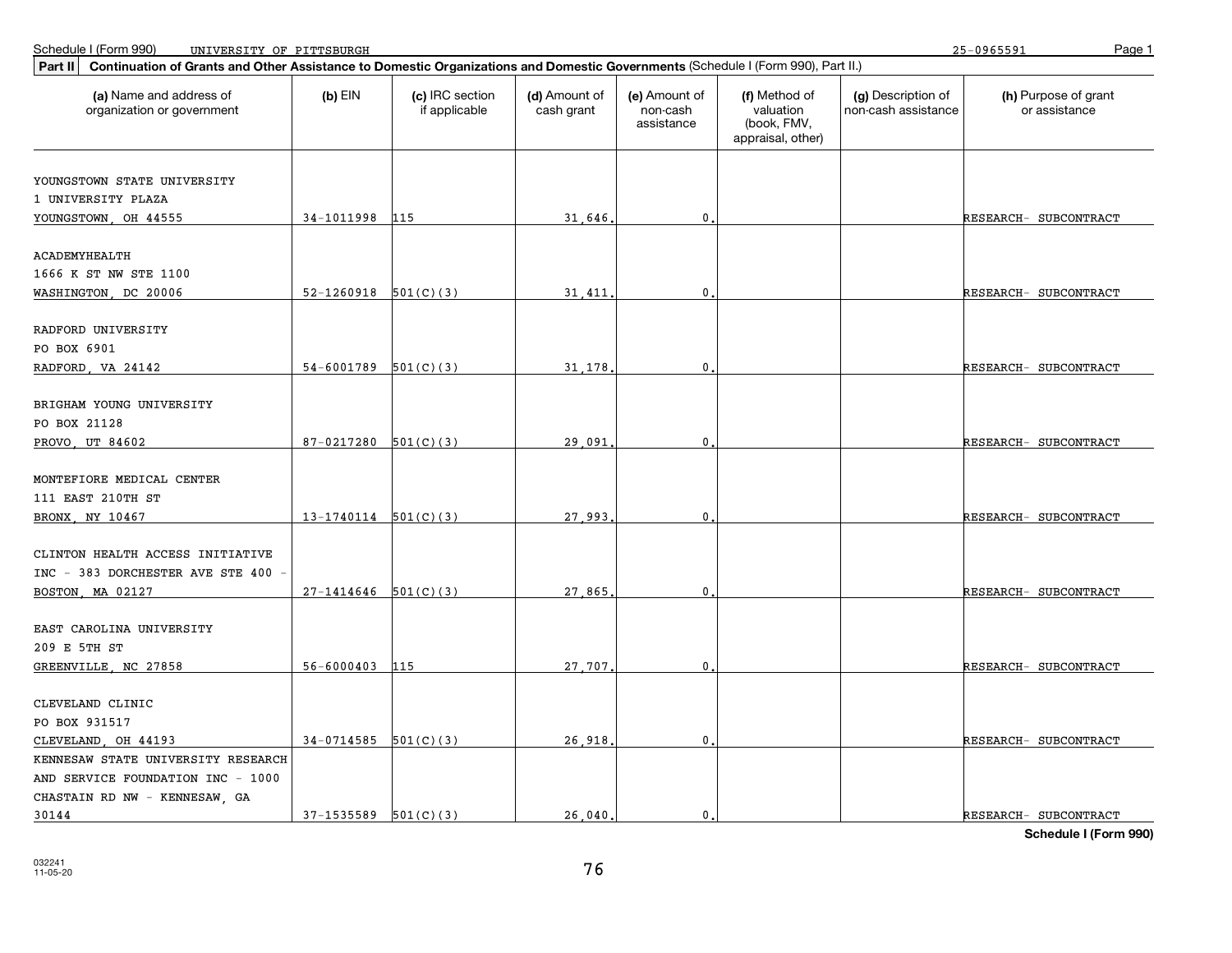25-0965591

| Part II   Continuation of Grants and Other Assistance to Domestic Organizations and Domestic Governments (Schedule I (Form 990), Part II.) |                        |                                  |                             |                                         |                                                                |                                           |                                       |  |  |
|--------------------------------------------------------------------------------------------------------------------------------------------|------------------------|----------------------------------|-----------------------------|-----------------------------------------|----------------------------------------------------------------|-------------------------------------------|---------------------------------------|--|--|
| (a) Name and address of<br>organization or government                                                                                      | $(b)$ EIN              | (c) IRC section<br>if applicable | (d) Amount of<br>cash grant | (e) Amount of<br>non-cash<br>assistance | (f) Method of<br>valuation<br>(book, FMV,<br>appraisal, other) | (g) Description of<br>non-cash assistance | (h) Purpose of grant<br>or assistance |  |  |
|                                                                                                                                            |                        |                                  |                             |                                         |                                                                |                                           |                                       |  |  |
| NORTH CAROLINA CENTRAL UNIVERSITY                                                                                                          |                        |                                  |                             |                                         |                                                                |                                           |                                       |  |  |
| PO BOX 19713                                                                                                                               |                        |                                  |                             |                                         |                                                                |                                           |                                       |  |  |
| DURHAM, NC 27707                                                                                                                           | 56-6000730             | 115                              | 25,768                      | $\overline{0}$ .                        |                                                                |                                           | RESEARCH- SUBCONTRACT                 |  |  |
| UNIVERSITY OF ARKANSAS SYSTEM<br>1125 W MAPLE ST                                                                                           |                        |                                  |                             |                                         |                                                                |                                           |                                       |  |  |
| FAYETTEVILLE, AR 72701                                                                                                                     | $71 - 6003252$         | 115                              | 25.470                      | $\mathbf{0}$                            |                                                                |                                           | RESEARCH- SUBCONTRACT                 |  |  |
| HENNEPIN IN HEALTCARE RESEARCH<br>INSTITUTE - 701 PARK AVE -                                                                               |                        |                                  |                             |                                         |                                                                |                                           |                                       |  |  |
| MINNEAPOLIS, MN 55415                                                                                                                      | $41 - 1677920$         | 501(C)(3)                        | 25.418                      | $\mathbf 0$ .                           |                                                                |                                           | RESEARCH- SUBCONTRACT                 |  |  |
| SMART GROWTH PARTNERSHIP OF<br>WESTMORELAND COUNTY INC - 214<br>DONOHOE RD - GREENSBURG, PA 15601                                          | 33-1208286             | 501(C)(3)                        | 25,000                      | 0                                       |                                                                |                                           | RESEARCH- SUBCONTRACT                 |  |  |
|                                                                                                                                            |                        |                                  |                             |                                         |                                                                |                                           |                                       |  |  |
| COMMON GROUND HEALTH<br>1150 UNIVERSITY AVE                                                                                                |                        |                                  |                             |                                         |                                                                |                                           |                                       |  |  |
| ROCHESTER, NY 14607                                                                                                                        | $16-1061456$ 501(C)(3) |                                  | 24,800                      | $\mathbf{0}$                            |                                                                |                                           | RESEARCH- SUBCONTRACT                 |  |  |
| DISABILITY OPTIONS NETWORK<br>1929 E WASHINGTON ST<br>NEW CASTLE, PA 16101                                                                 | $20-0384120$ 501(C)(3) |                                  | 24,567                      | $\mathbf 0$ .                           |                                                                |                                           | RESEARCH- SUBCONTRACT                 |  |  |
|                                                                                                                                            |                        |                                  |                             |                                         |                                                                |                                           |                                       |  |  |
| CHATHAM UNIVERSITY<br>WOODLAND ROAD                                                                                                        |                        |                                  |                             |                                         |                                                                |                                           |                                       |  |  |
| PITTSBURGH, PA 15232                                                                                                                       | 25-0717890             | 501(C)(3)                        | 24.143                      | $\mathbf{0}$                            |                                                                |                                           | RESEARCH- SUBCONTRACT                 |  |  |
| BUCK INSTITUTE FOR RESEARCH ON<br>AGING - 8001 REDWOOD BLVD. -<br>NOVATO, CA 94945                                                         | 94-3030609             | 501(C)(3)                        | 23.659                      | $\mathbf 0$ .                           |                                                                |                                           | RESEARCH- SUBCONTRACT                 |  |  |
| AMERICAN DENTAL ACCESSORIES INC<br>7310 OXFORD ST                                                                                          |                        |                                  |                             |                                         |                                                                |                                           |                                       |  |  |
| MINNEAPOLIS, MN 55426                                                                                                                      | $41 - 1650006$         | N/A                              | 23, 297.                    | $\mathbf{0}$ .                          |                                                                |                                           | RESEARCH- SUBCONTRACT                 |  |  |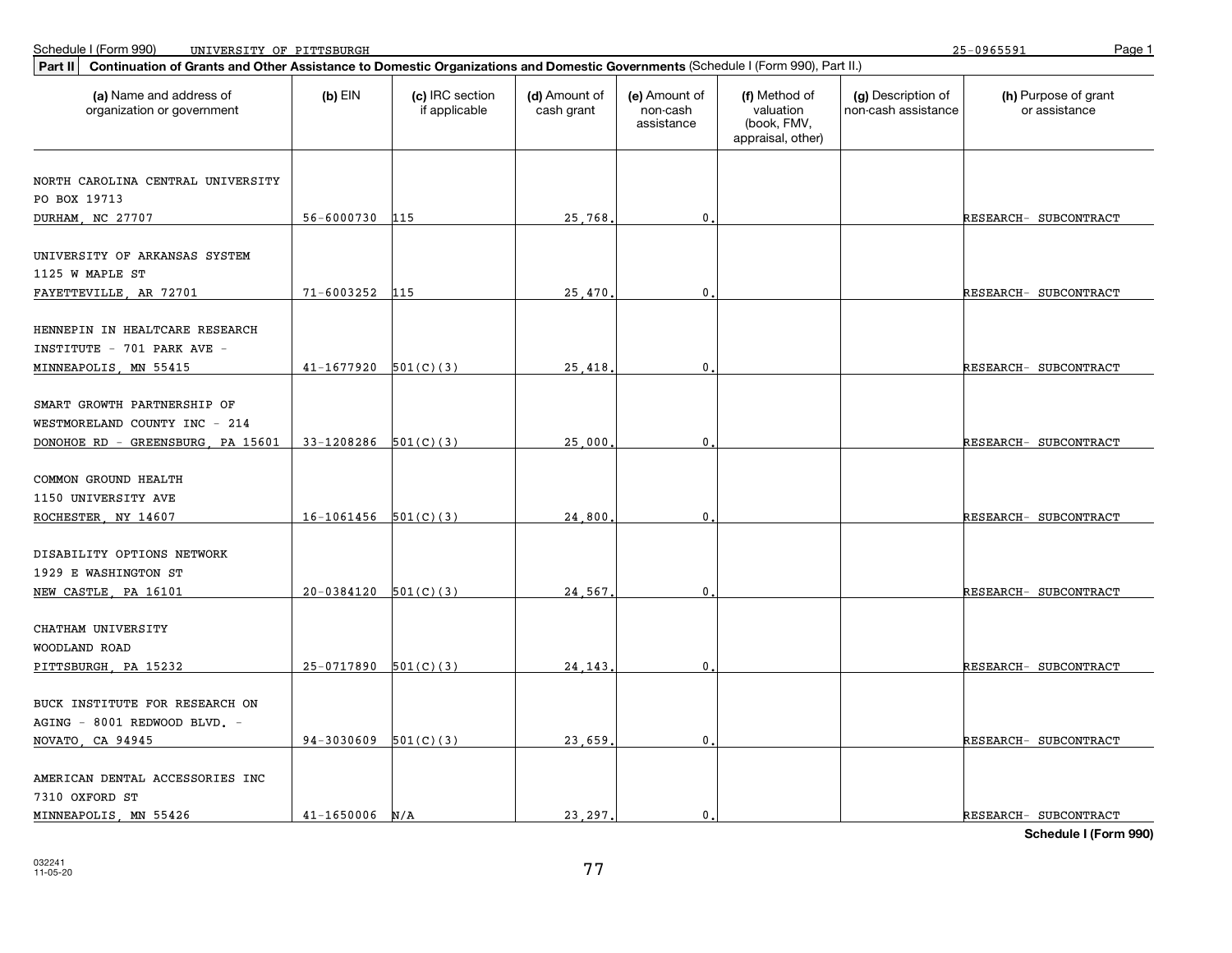25-0965591

| Continuation of Grants and Other Assistance to Domestic Organizations and Domestic Governments (Schedule I (Form 990), Part II.)<br>Part II |                          |                                  |                             |                                         |                                                                |                                           |                                       |  |  |  |
|---------------------------------------------------------------------------------------------------------------------------------------------|--------------------------|----------------------------------|-----------------------------|-----------------------------------------|----------------------------------------------------------------|-------------------------------------------|---------------------------------------|--|--|--|
| (a) Name and address of<br>organization or government                                                                                       | $(b)$ EIN                | (c) IRC section<br>if applicable | (d) Amount of<br>cash grant | (e) Amount of<br>non-cash<br>assistance | (f) Method of<br>valuation<br>(book, FMV,<br>appraisal, other) | (g) Description of<br>non-cash assistance | (h) Purpose of grant<br>or assistance |  |  |  |
| J CRAIG VENTER INSTITUTE INC                                                                                                                |                          |                                  |                             |                                         |                                                                |                                           |                                       |  |  |  |
| 4120 CAPRICORN LN                                                                                                                           |                          |                                  |                             |                                         |                                                                |                                           |                                       |  |  |  |
| LA JOLLA, CA 92037                                                                                                                          | $52-1842938$ $501(C)(3)$ |                                  | 23, 242                     | $\mathbf{0}$                            |                                                                |                                           | RESEARCH- SUBCONTRACT                 |  |  |  |
|                                                                                                                                             |                          |                                  |                             |                                         |                                                                |                                           |                                       |  |  |  |
| UNIVERSITY OF OREGON                                                                                                                        |                          |                                  |                             |                                         |                                                                |                                           |                                       |  |  |  |
| PO BOX 3237                                                                                                                                 |                          |                                  |                             |                                         |                                                                |                                           |                                       |  |  |  |
| EUGENE, OR 97403                                                                                                                            | 93-6001786               | 115                              | 23,195                      | $\mathbf 0$                             |                                                                |                                           | RESEARCH- SUBCONTRACT                 |  |  |  |
|                                                                                                                                             |                          |                                  |                             |                                         |                                                                |                                           |                                       |  |  |  |
| ROWAN UNIVERSITY                                                                                                                            |                          |                                  |                             |                                         |                                                                |                                           |                                       |  |  |  |
| 201 MULLICA HILL RD                                                                                                                         |                          |                                  |                             |                                         |                                                                |                                           |                                       |  |  |  |
| GLASSBORO, NJ 08028                                                                                                                         | $22 - 2764819$           | 115                              | 22.551                      | $\mathbf 0$                             |                                                                |                                           | RESEARCH- SUBCONTRACT                 |  |  |  |
| MEHARRY MEDICAL COLLEGE                                                                                                                     |                          |                                  |                             |                                         |                                                                |                                           |                                       |  |  |  |
| 1005 DR DB TODD JR BLVD                                                                                                                     |                          |                                  |                             |                                         |                                                                |                                           |                                       |  |  |  |
| NASHVILLE, TN 37208                                                                                                                         | 62-0488046 $501(C)(3)$   |                                  | 21,465                      | $\mathbf 0$                             |                                                                |                                           | RESEARCH- SUBCONTRACT                 |  |  |  |
|                                                                                                                                             |                          |                                  |                             |                                         |                                                                |                                           |                                       |  |  |  |
| AMERICAN INSTITUTES FOR RESEARCH                                                                                                            |                          |                                  |                             |                                         |                                                                |                                           |                                       |  |  |  |
| 1000 THOMAS JEFFERSON ST NW                                                                                                                 |                          |                                  |                             |                                         |                                                                |                                           |                                       |  |  |  |
| WASHINGTON, DC 20007                                                                                                                        | 25-0965219               | 501(C)(3)                        | 21,453                      | 0                                       |                                                                |                                           | RESEARCH- SUBCONTRACT                 |  |  |  |
|                                                                                                                                             |                          |                                  |                             |                                         |                                                                |                                           |                                       |  |  |  |
| THE NEMOURS FOUNDATION                                                                                                                      |                          |                                  |                             |                                         |                                                                |                                           |                                       |  |  |  |
| 10140 CENTURION PARKWAY NORTH                                                                                                               |                          |                                  |                             |                                         |                                                                |                                           |                                       |  |  |  |
| JACKSONVILLE, FL 32256                                                                                                                      | $59-0634433$ $501(C)(3)$ |                                  | 21.198                      | $\mathbf{0}$ .                          |                                                                |                                           | RESEARCH- SUBCONTRACT                 |  |  |  |
|                                                                                                                                             |                          |                                  |                             |                                         |                                                                |                                           |                                       |  |  |  |
| <b>ACHIEVA</b>                                                                                                                              |                          |                                  |                             |                                         |                                                                |                                           |                                       |  |  |  |
| 711 BINGHAM ST                                                                                                                              |                          |                                  |                             |                                         |                                                                |                                           |                                       |  |  |  |
| PITTSBURGH, PA 15203                                                                                                                        | $25-1505216$ $501(C)(3)$ |                                  | 20,907                      | $\mathbf 0$                             |                                                                |                                           | RESEARCH- SUBCONTRACT                 |  |  |  |
| TOR PROJECT INC                                                                                                                             |                          |                                  |                             |                                         |                                                                |                                           |                                       |  |  |  |
| 217 1ST AVE SO                                                                                                                              |                          |                                  |                             |                                         |                                                                |                                           |                                       |  |  |  |
| SEATTLE, WA 98194                                                                                                                           | $20 - 8096820$           | 501(C)(3)                        | 20.421                      | $\mathbf{0}$ .                          |                                                                |                                           | RESEARCH- SUBCONTRACT                 |  |  |  |
|                                                                                                                                             |                          |                                  |                             |                                         |                                                                |                                           |                                       |  |  |  |
| ALLEGHENY COUNTY LIBRARY ASSN                                                                                                               |                          |                                  |                             |                                         |                                                                |                                           |                                       |  |  |  |
| 22 WABASH ST                                                                                                                                |                          |                                  |                             |                                         |                                                                |                                           |                                       |  |  |  |
| PITTSBURGH, PA 15222                                                                                                                        | $25-1742676$ $501(C)(3)$ |                                  | 20,000                      | $\mathbf{0}$ .                          |                                                                |                                           | RESEARCH- SUBCONTRACT                 |  |  |  |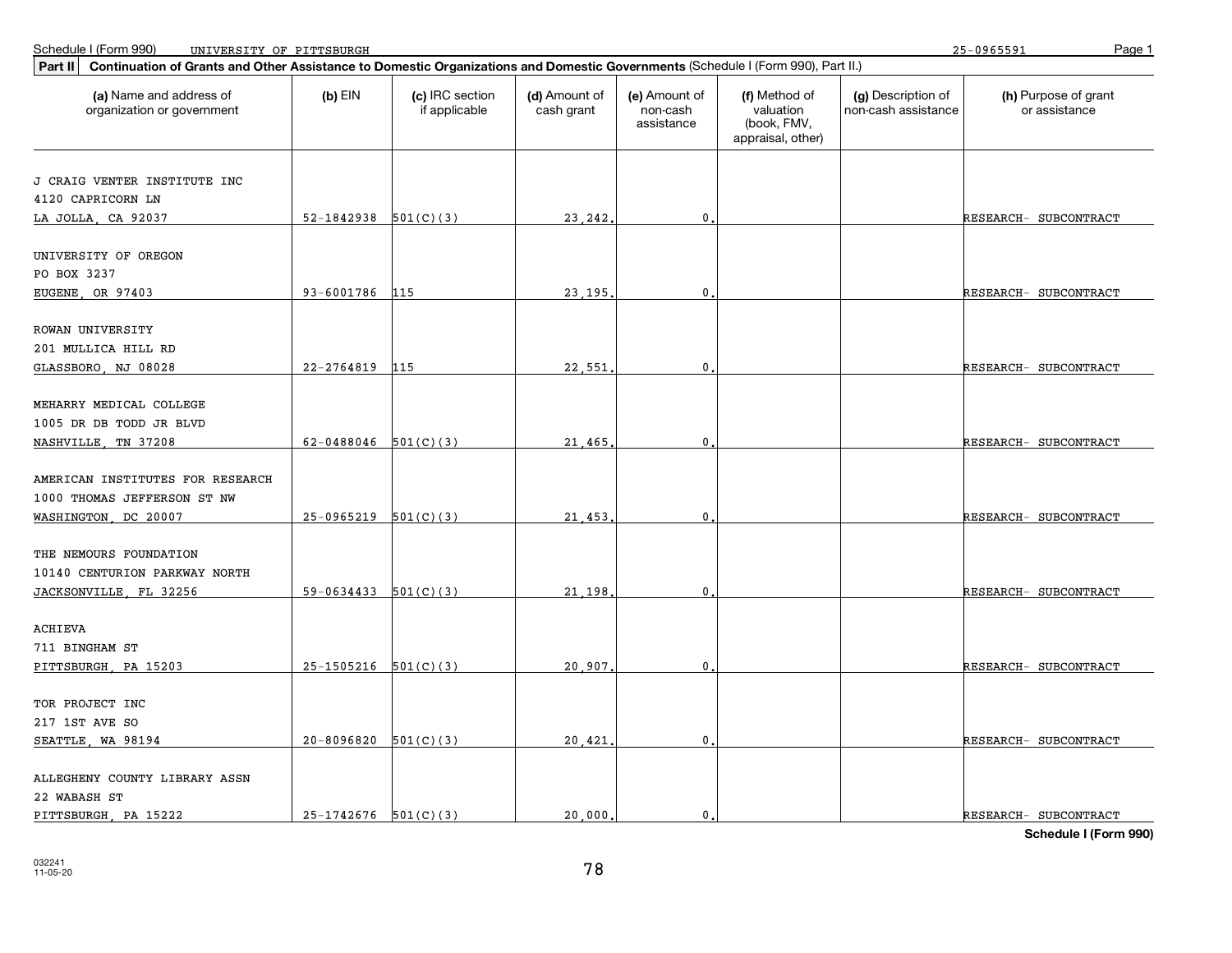25-0965591

| Part II<br>Continuation of Grants and Other Assistance to Domestic Organizations and Domestic Governments (Schedule I (Form 990), Part II.) |                          |                                  |                             |                                         |                                                                |                                           |                                       |
|---------------------------------------------------------------------------------------------------------------------------------------------|--------------------------|----------------------------------|-----------------------------|-----------------------------------------|----------------------------------------------------------------|-------------------------------------------|---------------------------------------|
| (a) Name and address of<br>organization or government                                                                                       | $(b)$ EIN                | (c) IRC section<br>if applicable | (d) Amount of<br>cash grant | (e) Amount of<br>non-cash<br>assistance | (f) Method of<br>valuation<br>(book, FMV,<br>appraisal, other) | (g) Description of<br>non-cash assistance | (h) Purpose of grant<br>or assistance |
| BOROUGH OF DENVER                                                                                                                           |                          |                                  |                             |                                         |                                                                |                                           |                                       |
| 501 MAIN ST                                                                                                                                 |                          |                                  |                             |                                         |                                                                |                                           |                                       |
| DENVER, PA 17517                                                                                                                            | 23-6002983               | 115                              | 20,000                      | $\mathbf{0}$                            |                                                                |                                           | RESEARCH- SUBCONTRACT                 |
| CITY OF LANCASTER                                                                                                                           |                          |                                  |                             |                                         |                                                                |                                           |                                       |
| 120 N DUKE ST                                                                                                                               |                          |                                  |                             |                                         |                                                                |                                           |                                       |
| LANCASTER, PA 17602                                                                                                                         | 23-6001904               | 115                              | 20,000                      | $\mathbf{0}$                            |                                                                |                                           | RESEARCH- SUBCONTRACT                 |
| COUNTY OF ERIE                                                                                                                              |                          |                                  |                             |                                         |                                                                |                                           |                                       |
| 140 WEST 6TH ST                                                                                                                             |                          |                                  |                             |                                         |                                                                |                                           |                                       |
| ERIE, PA 16501                                                                                                                              | 25-6001027               | 115                              | 20,000                      | 0                                       |                                                                |                                           | RESEARCH- SUBCONTRACT                 |
|                                                                                                                                             |                          |                                  |                             |                                         |                                                                |                                           |                                       |
| END OF LIFE CHOICES NEW YORK                                                                                                                |                          |                                  |                             |                                         |                                                                |                                           |                                       |
| 244 5TH AVE 2010                                                                                                                            | $13-4048114$ 501(C)(3)   |                                  | 20,000                      | $\mathbf{0}$                            |                                                                |                                           | RESEARCH- SUBCONTRACT                 |
| NEW YORK, NY 10001                                                                                                                          |                          |                                  |                             |                                         |                                                                |                                           |                                       |
| COLLEGE OF NEW JERSEY                                                                                                                       |                          |                                  |                             |                                         |                                                                |                                           |                                       |
| 2000 PENNINGTON RD                                                                                                                          |                          |                                  |                             |                                         |                                                                |                                           |                                       |
| EWING NJ 08628                                                                                                                              | 22-2797398               | 115                              | 19,999                      | 0                                       |                                                                |                                           | RESEARCH- SUBCONTRACT                 |
| SOUTHWEST PENNSYLVANIA                                                                                                                      |                          |                                  |                             |                                         |                                                                |                                           |                                       |
| ENVIRONMENTAL HEALTH PROJECT -                                                                                                              |                          |                                  |                             |                                         |                                                                |                                           |                                       |
| 2001 WATERDAM PLAZA DR STE 201 -                                                                                                            |                          |                                  |                             |                                         |                                                                |                                           |                                       |
| MCMURRAY, PA 15317                                                                                                                          | 47-2505177               | 501(C)(3)                        | 19,999                      | $\mathbf 0$                             |                                                                |                                           | RESEARCH- SUBCONTRACT                 |
|                                                                                                                                             |                          |                                  |                             |                                         |                                                                |                                           |                                       |
| PENNSYLVANIA LIBRARY ASSN                                                                                                                   |                          |                                  |                             |                                         |                                                                |                                           |                                       |
| 220 CUMBERLAND PKWY                                                                                                                         | $23 - 6050683$ 501(C)(3) |                                  | 19,997                      | $\mathbf{0}$                            |                                                                |                                           |                                       |
| MECHANICSBURG, PA 17055                                                                                                                     |                          |                                  |                             |                                         |                                                                |                                           | RESEARCH- SUBCONTRACT                 |
| HEPATITIS B FOUNDATION                                                                                                                      |                          |                                  |                             |                                         |                                                                |                                           |                                       |
| 3805 OLD EASTON RD                                                                                                                          |                          |                                  |                             |                                         |                                                                |                                           |                                       |
| DOYLESTOWN, PA 18902                                                                                                                        | 23-2655669               | 501(C)(3)                        | 19,978                      | 0                                       |                                                                |                                           | RESEARCH- SUBCONTRACT                 |
|                                                                                                                                             |                          |                                  |                             |                                         |                                                                |                                           |                                       |
| THE CHILDRENS HOME SOCIETY OF NEW                                                                                                           |                          |                                  |                             |                                         |                                                                |                                           |                                       |
| JERSEY - 635 SOUTH CLINTON AVE -                                                                                                            |                          |                                  |                             |                                         |                                                                |                                           |                                       |
| TRENTON, NJ 08611                                                                                                                           | $21-0634966$ $501(C)(3)$ |                                  | 19.916.                     | $\mathbf{0}$ .                          |                                                                |                                           | RESEARCH- SUBCONTRACT                 |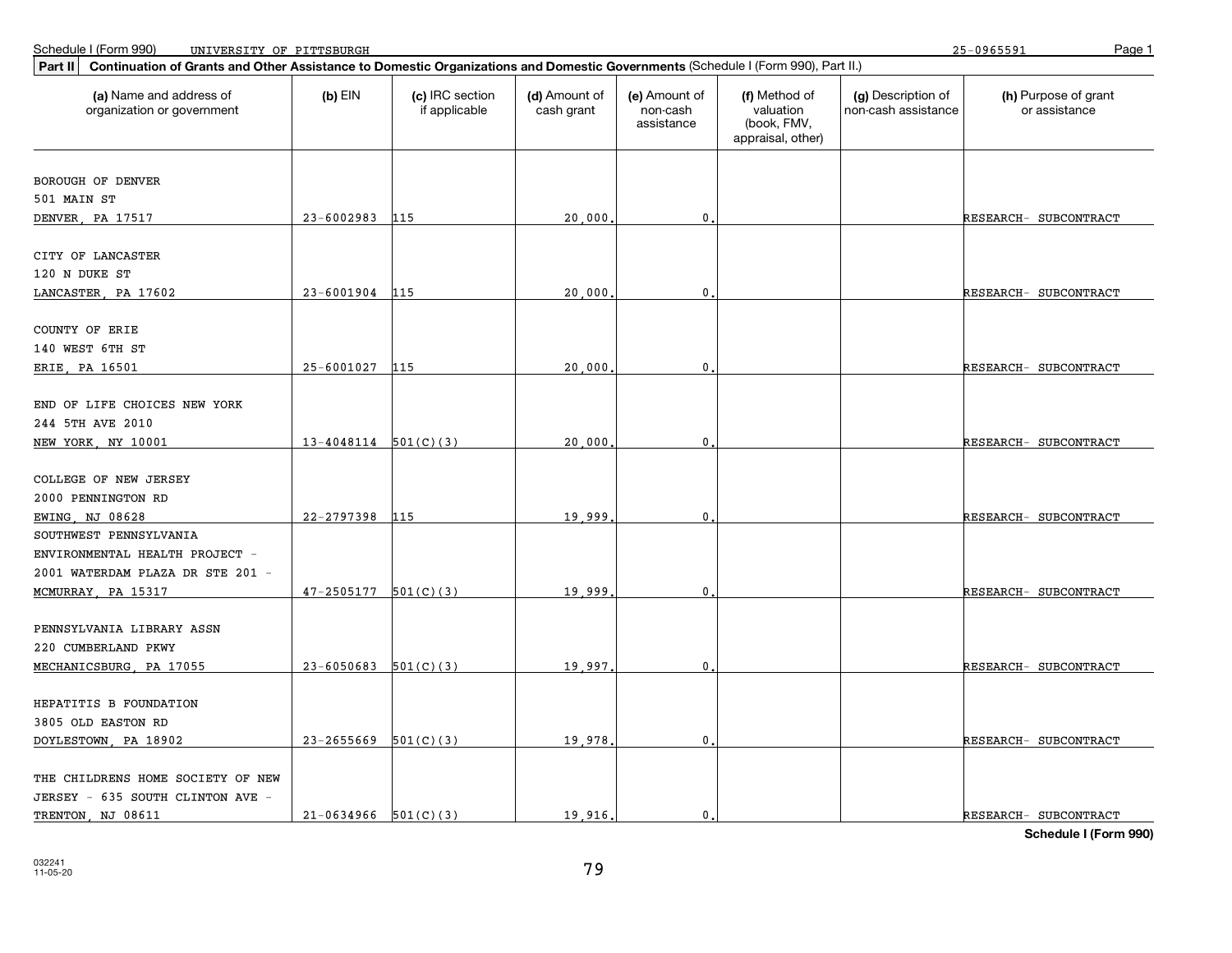25-0965591

| Continuation of Grants and Other Assistance to Domestic Organizations and Domestic Governments (Schedule I (Form 990), Part II.)<br>Part II |                            |                                  |                             |                                         |                                                                |                                           |                                       |
|---------------------------------------------------------------------------------------------------------------------------------------------|----------------------------|----------------------------------|-----------------------------|-----------------------------------------|----------------------------------------------------------------|-------------------------------------------|---------------------------------------|
| (a) Name and address of<br>organization or government                                                                                       | $(b)$ EIN                  | (c) IRC section<br>if applicable | (d) Amount of<br>cash grant | (e) Amount of<br>non-cash<br>assistance | (f) Method of<br>valuation<br>(book, FMV,<br>appraisal, other) | (g) Description of<br>non-cash assistance | (h) Purpose of grant<br>or assistance |
|                                                                                                                                             |                            |                                  |                             |                                         |                                                                |                                           |                                       |
| SOUTHEASTERN NY LIBRARY RESOURCES                                                                                                           |                            |                                  |                             |                                         |                                                                |                                           |                                       |
| COUNCIL - 21 S ELTING CORNERS RD                                                                                                            |                            |                                  |                             |                                         |                                                                |                                           |                                       |
| HIGHLAND, NY 12528                                                                                                                          | $14-1498159$ $501(C)(3)$   |                                  | 19,853                      | $\mathbf{0}$                            |                                                                |                                           | RESEARCH- SUBCONTRACT                 |
| INFLUENCING ACTION MOVEMENT                                                                                                                 |                            |                                  |                             |                                         |                                                                |                                           |                                       |
| FOUNDATION - 1958 PLYMOUTH ST -                                                                                                             |                            |                                  |                             |                                         |                                                                |                                           |                                       |
| PHILADELPHIA, PA 19138                                                                                                                      | $46-3479809$ $501(C)(3)$   |                                  | 19,728                      | $\mathbf 0$                             |                                                                |                                           | RESEARCH- SUBCONTRACT                 |
|                                                                                                                                             |                            |                                  |                             |                                         |                                                                |                                           |                                       |
| PLANETARY SCIENCE INSTITUTE                                                                                                                 |                            |                                  |                             |                                         |                                                                |                                           |                                       |
| 1700 E FT LOWELL RD                                                                                                                         |                            |                                  |                             |                                         |                                                                |                                           |                                       |
| TUCSON, AZ 85719                                                                                                                            | $33-0175263$ $501(C)(3)$   |                                  | 19.197                      | $\mathbf 0$                             |                                                                |                                           | RESEARCH- SUBCONTRACT                 |
|                                                                                                                                             |                            |                                  |                             |                                         |                                                                |                                           |                                       |
| CATSKILL HUDSON AREA HEALTH                                                                                                                 |                            |                                  |                             |                                         |                                                                |                                           |                                       |
| EDUCATION CENTER - 598 STATE ROUTE                                                                                                          |                            |                                  |                             |                                         |                                                                |                                           |                                       |
| 299 - HIGHLAND, NY 12528                                                                                                                    | $20-0390262$ $501(C)(3)$   |                                  | 19,165                      | $\mathbf{0}$                            |                                                                |                                           | RESEARCH- SUBCONTRACT                 |
|                                                                                                                                             |                            |                                  |                             |                                         |                                                                |                                           |                                       |
| HEALTH RESEARCH INC                                                                                                                         |                            |                                  |                             |                                         |                                                                |                                           |                                       |
| EMPIRE STATE PLAZA PO BOX 509                                                                                                               |                            |                                  |                             |                                         |                                                                |                                           |                                       |
| ALBANY, NY 12201                                                                                                                            | $14-1402155$ $501(C)(3)$   |                                  | 19,020                      | $\mathbf 0$                             |                                                                |                                           | RESEARCH- SUBCONTRACT                 |
| THE ABLEGAMERS FOUNDATION INC                                                                                                               |                            |                                  |                             |                                         |                                                                |                                           |                                       |
| PO BOX 508                                                                                                                                  |                            |                                  |                             |                                         |                                                                |                                           |                                       |
| CHARLES TOWN, WV 25414                                                                                                                      | $30 - 0533750$ $501(C)(3)$ |                                  | 18,750                      | $\mathbf{0}$ .                          |                                                                |                                           | RESEARCH- SUBCONTRACT                 |
|                                                                                                                                             |                            |                                  |                             |                                         |                                                                |                                           |                                       |
| ENVISION INDUSTRIES INC                                                                                                                     |                            |                                  |                             |                                         |                                                                |                                           |                                       |
| 2301 S WATER ST                                                                                                                             |                            |                                  |                             |                                         |                                                                |                                           |                                       |
| WICHITA, KS 67213                                                                                                                           | $48-0543705$ 501(C)(3)     |                                  | 18,600                      | $\mathbf 0$                             |                                                                |                                           | RESEARCH- SUBCONTRACT                 |
|                                                                                                                                             |                            |                                  |                             |                                         |                                                                |                                           |                                       |
| ICAN TALK CLINIC                                                                                                                            |                            |                                  |                             |                                         |                                                                |                                           |                                       |
| 1100 WASHINGTON AVE STE 317                                                                                                                 |                            |                                  |                             |                                         |                                                                |                                           |                                       |
| CARNEGIE, PA 15106                                                                                                                          | $27 - 2398365$ 501(C)(3)   |                                  | 18,574.                     | $\mathbf{0}$ .                          |                                                                |                                           | RESEARCH- SUBCONTRACT                 |
|                                                                                                                                             |                            |                                  |                             |                                         |                                                                |                                           |                                       |
| NORTH BERGEN FREE PUBLIC LIBRARY                                                                                                            |                            |                                  |                             |                                         |                                                                |                                           |                                       |
| 8411 BERGENLINE AVE                                                                                                                         |                            |                                  |                             |                                         |                                                                |                                           |                                       |
| NORTH BERGEN, NJ 07047                                                                                                                      | 22-6002854 115             |                                  | 18,362,                     | $\mathbf{0}$ .                          |                                                                |                                           | RESEARCH- SUBCONTRACT                 |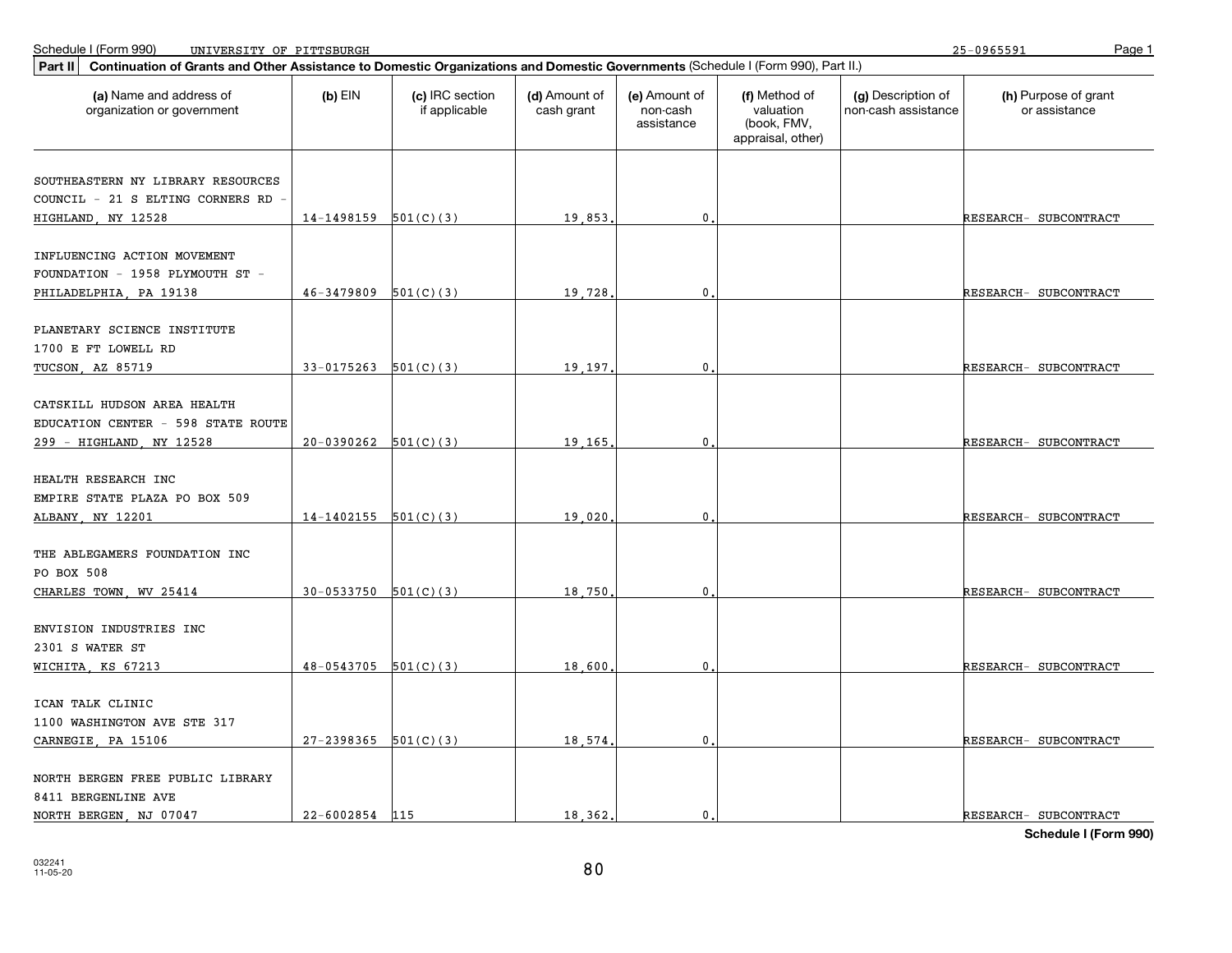25-0965591

| Continuation of Grants and Other Assistance to Domestic Organizations and Domestic Governments (Schedule I (Form 990), Part II.)<br>Part II |                            |                                  |                             |                                         |                                                                |                                           |                                       |
|---------------------------------------------------------------------------------------------------------------------------------------------|----------------------------|----------------------------------|-----------------------------|-----------------------------------------|----------------------------------------------------------------|-------------------------------------------|---------------------------------------|
| (a) Name and address of<br>organization or government                                                                                       | $(b)$ EIN                  | (c) IRC section<br>if applicable | (d) Amount of<br>cash grant | (e) Amount of<br>non-cash<br>assistance | (f) Method of<br>valuation<br>(book, FMV,<br>appraisal, other) | (g) Description of<br>non-cash assistance | (h) Purpose of grant<br>or assistance |
|                                                                                                                                             |                            |                                  |                             |                                         |                                                                |                                           |                                       |
| PALO ALTO VETERANS INSTITUTE FOR                                                                                                            |                            |                                  |                             |                                         |                                                                |                                           |                                       |
| RESEARCH - 3801 MIRANDA AVE - PALO                                                                                                          |                            |                                  |                             |                                         |                                                                |                                           |                                       |
| ALTO, CA 94304                                                                                                                              | $77 - 0207331$ 501(C)(3)   |                                  | 18,290                      | $\mathbf{0}$                            |                                                                |                                           | RESEARCH- SUBCONTRACT                 |
| <b>TOURO COLLEGE</b>                                                                                                                        |                            |                                  |                             |                                         |                                                                |                                           |                                       |
| 500 SEVENTH AVE                                                                                                                             |                            |                                  |                             |                                         |                                                                |                                           |                                       |
| NEW YORK, NY 10018                                                                                                                          | $13-2676570$ 501(C)(3)     |                                  | 18,161                      | 0                                       |                                                                |                                           | RESEARCH- SUBCONTRACT                 |
|                                                                                                                                             |                            |                                  |                             |                                         |                                                                |                                           |                                       |
| INGLIS FOUNDATION                                                                                                                           |                            |                                  |                             |                                         |                                                                |                                           |                                       |
| 2600 BELMONT AVE                                                                                                                            |                            |                                  |                             |                                         |                                                                |                                           |                                       |
| PHILADELPHIA, PA 19131                                                                                                                      | 23-2326553                 | 501(C)(3)                        | 18,000                      | 0                                       |                                                                |                                           | RESEARCH- SUBCONTRACT                 |
|                                                                                                                                             |                            |                                  |                             |                                         |                                                                |                                           |                                       |
| NATIONALITIES SERVICE CENTER OF                                                                                                             |                            |                                  |                             |                                         |                                                                |                                           |                                       |
| PHILADELPHIA - 1216 ARCH ST -                                                                                                               |                            |                                  |                             |                                         |                                                                |                                           |                                       |
| PHILADELPHIA, PA 19107                                                                                                                      | $23-1352336$ $501(C)(3)$   |                                  | 17,836                      | 0                                       |                                                                |                                           | RESEARCH- SUBCONTRACT                 |
|                                                                                                                                             |                            |                                  |                             |                                         |                                                                |                                           |                                       |
| MIGHTY PENGUINS SLED HOCKEY                                                                                                                 |                            |                                  |                             |                                         |                                                                |                                           |                                       |
| 123 DUNEDIN DR                                                                                                                              |                            |                                  |                             |                                         |                                                                |                                           |                                       |
| CHESWICK, PA 15024                                                                                                                          | $27-5095701$ 501(C)(3)     |                                  | 17,801                      | 0                                       |                                                                |                                           | RESEARCH- SUBCONTRACT                 |
|                                                                                                                                             |                            |                                  |                             |                                         |                                                                |                                           |                                       |
| ALLEGHENY COUNTY HEALTH DEPARTMENT                                                                                                          |                            |                                  |                             |                                         |                                                                |                                           |                                       |
| 542 FOURTH AVE                                                                                                                              |                            |                                  |                             |                                         |                                                                |                                           |                                       |
| PITTSBURGH, PA 15219                                                                                                                        |                            | 115                              | 17.775                      | 0                                       |                                                                |                                           | RESEARCH- SUBCONTRACT                 |
|                                                                                                                                             |                            |                                  |                             |                                         |                                                                |                                           |                                       |
| RHODE ISLAND HOSPITAL                                                                                                                       |                            |                                  |                             |                                         |                                                                |                                           |                                       |
| 593 EDDY ST                                                                                                                                 |                            |                                  |                             |                                         |                                                                |                                           |                                       |
| PROVIDENCE, RI 02903                                                                                                                        | $05-0258954$ $501(C)(3)$   |                                  | 17.541                      | 0                                       |                                                                |                                           | RESEARCH- SUBCONTRACT                 |
|                                                                                                                                             |                            |                                  |                             |                                         |                                                                |                                           |                                       |
| BAYLOR UNIVERSITY                                                                                                                           |                            |                                  |                             |                                         |                                                                |                                           |                                       |
| ONE BEAR PL                                                                                                                                 |                            |                                  |                             |                                         |                                                                |                                           |                                       |
| WACO, TX 76798                                                                                                                              | $74-1159753$ $501(C)(3)$   |                                  | 17,180                      | 0                                       |                                                                |                                           | RESEARCH- SUBCONTRACT                 |
| OIL REGION DISTRICT LIBRARY CENTER                                                                                                          |                            |                                  |                             |                                         |                                                                |                                           |                                       |
| 2 CENTRAL AVE                                                                                                                               |                            |                                  |                             |                                         |                                                                |                                           |                                       |
| OIL CITY PA 16301                                                                                                                           | $47 - 4159181$ $501(C)(3)$ |                                  | 16,500                      | 0.                                      |                                                                |                                           | RESEARCH- SUBCONTRACT                 |
|                                                                                                                                             |                            |                                  |                             |                                         |                                                                |                                           |                                       |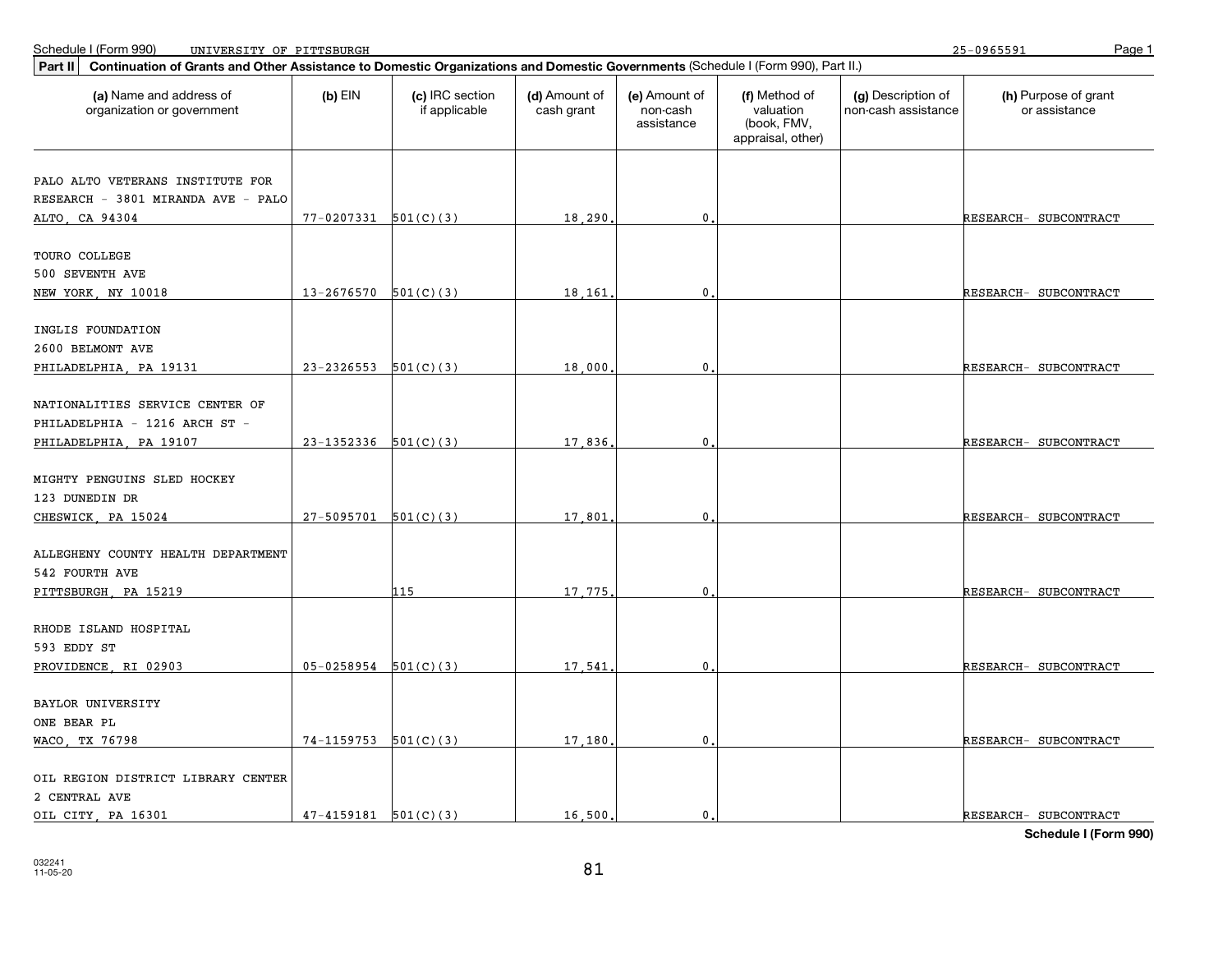25-0965591

| Continuation of Grants and Other Assistance to Domestic Organizations and Domestic Governments (Schedule I (Form 990), Part II.)<br>Part II |                            |                                  |                             |                                         |                                                                |                                           |                                       |
|---------------------------------------------------------------------------------------------------------------------------------------------|----------------------------|----------------------------------|-----------------------------|-----------------------------------------|----------------------------------------------------------------|-------------------------------------------|---------------------------------------|
| (a) Name and address of<br>organization or government                                                                                       | $(b)$ EIN                  | (c) IRC section<br>if applicable | (d) Amount of<br>cash grant | (e) Amount of<br>non-cash<br>assistance | (f) Method of<br>valuation<br>(book, FMV,<br>appraisal, other) | (g) Description of<br>non-cash assistance | (h) Purpose of grant<br>or assistance |
|                                                                                                                                             |                            |                                  |                             |                                         |                                                                |                                           |                                       |
| WILLAMETTE UNIVERSITY                                                                                                                       |                            |                                  |                             |                                         |                                                                |                                           |                                       |
| 900 STATE ST                                                                                                                                |                            |                                  |                             |                                         |                                                                |                                           |                                       |
| SALEM, OR 97310                                                                                                                             | $93-0386972$ $501(C)(3)$   |                                  | 16,082,                     | $\mathbf 0$                             |                                                                |                                           | RESEARCH- SUBCONTRACT                 |
| CAERNARVON TOWNSHIP                                                                                                                         |                            |                                  |                             |                                         |                                                                |                                           |                                       |
| 2139 MAIN ST                                                                                                                                |                            |                                  |                             |                                         |                                                                |                                           |                                       |
| NARVON, PA 17555                                                                                                                            | 23-6000264                 | 115                              | 16,000                      | $\pmb{0}$                               |                                                                |                                           | RESEARCH- SUBCONTRACT                 |
|                                                                                                                                             |                            |                                  |                             |                                         |                                                                |                                           |                                       |
| COUNTY OF GREENE                                                                                                                            |                            |                                  |                             |                                         |                                                                |                                           |                                       |
| 19 S WASHINGTON ST                                                                                                                          |                            |                                  |                             |                                         |                                                                |                                           |                                       |
| WAYNESBURG, PA 15370                                                                                                                        | 25-6001034                 | 115                              | 15,840                      | 0                                       |                                                                |                                           | RESEARCH- SUBCONTRACT                 |
|                                                                                                                                             |                            |                                  |                             |                                         |                                                                |                                           |                                       |
| GREENBURGH PUBLIC LIBRARY<br>300 TARRYTOWN RD                                                                                               |                            |                                  |                             |                                         |                                                                |                                           |                                       |
| ELMSFORD, NY 10523                                                                                                                          | 13-6007293 115             |                                  | 15.232                      | $\mathbf{0}$ .                          |                                                                |                                           | RESEARCH- SUBCONTRACT                 |
|                                                                                                                                             |                            |                                  |                             |                                         |                                                                |                                           |                                       |
| FIGHTING BACK SCHOLARSHIP PROGRAM                                                                                                           |                            |                                  |                             |                                         |                                                                |                                           |                                       |
| PO BOX 141                                                                                                                                  |                            |                                  |                             |                                         |                                                                |                                           |                                       |
| MALVERN, PA 19355                                                                                                                           | $01-0731414$ $501(C)(3)$   |                                  | 15,132                      | 0                                       |                                                                |                                           | RESEARCH- SUBCONTRACT                 |
|                                                                                                                                             |                            |                                  |                             |                                         |                                                                |                                           |                                       |
| ALTOONA AREA PUBLIC LIBRARY                                                                                                                 |                            |                                  |                             |                                         |                                                                |                                           |                                       |
| 1600 5TH AVE                                                                                                                                |                            |                                  |                             |                                         |                                                                |                                           |                                       |
| ALTOONA, PA 16602                                                                                                                           | $23 - 7413433$ $501(C)(3)$ |                                  | 15,036                      | $\mathbf{0}$ .                          |                                                                |                                           | RESEARCH- SUBCONTRACT                 |
|                                                                                                                                             |                            |                                  |                             |                                         |                                                                |                                           |                                       |
| NEIGHBORHOOD LEGAL SERVICES                                                                                                                 |                            |                                  |                             |                                         |                                                                |                                           |                                       |
| ASSOCIATION - 928 PENN AVE -                                                                                                                |                            |                                  |                             |                                         |                                                                |                                           |                                       |
| PITTSBURGH, PA 15222                                                                                                                        | 25-1157129                 | 501(C)(3)                        | 15,000                      | $\mathbf 0$                             |                                                                |                                           | RESEARCH- SUBCONTRACT                 |
| PROVEN FORM LLC                                                                                                                             |                            |                                  |                             |                                         |                                                                |                                           |                                       |
| 100 S COMMONS #102                                                                                                                          |                            |                                  |                             |                                         |                                                                |                                           |                                       |
| PITTSBURGH, PA 15212                                                                                                                        | 83-2950723                 | N/A                              | 15,000                      | 0                                       |                                                                |                                           | RESEARCH- SUBCONTRACT                 |
|                                                                                                                                             |                            |                                  |                             |                                         |                                                                |                                           |                                       |
| UPPER PROVIDENCE TOWNSHIP                                                                                                                   |                            |                                  |                             |                                         |                                                                |                                           |                                       |
| 1286 BLACK ROCK RD                                                                                                                          |                            |                                  |                             |                                         |                                                                |                                           |                                       |
| OAKS, PA 19456                                                                                                                              | $23-6000546$ 501(C)(3)     |                                  | 15,000                      | $\mathbf 0$ .                           |                                                                |                                           | RESEARCH- SUBCONTRACT                 |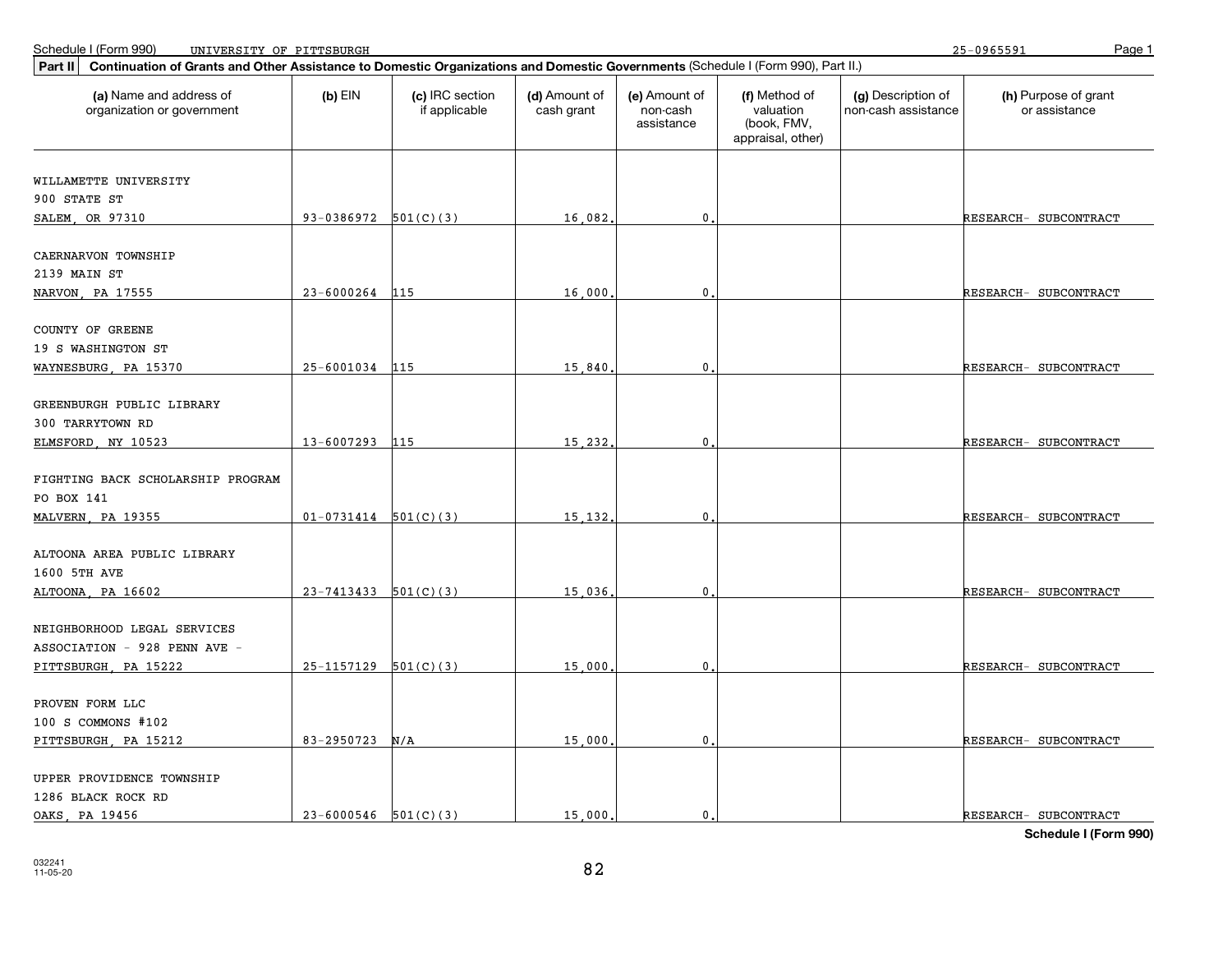25-0965591

| Continuation of Grants and Other Assistance to Domestic Organizations and Domestic Governments (Schedule I (Form 990), Part II.)<br>Part II |                            |                                  |                             |                                         |                                                                |                                           |                                       |  |  |  |
|---------------------------------------------------------------------------------------------------------------------------------------------|----------------------------|----------------------------------|-----------------------------|-----------------------------------------|----------------------------------------------------------------|-------------------------------------------|---------------------------------------|--|--|--|
| (a) Name and address of<br>organization or government                                                                                       | $(b)$ EIN                  | (c) IRC section<br>if applicable | (d) Amount of<br>cash grant | (e) Amount of<br>non-cash<br>assistance | (f) Method of<br>valuation<br>(book, FMV,<br>appraisal, other) | (g) Description of<br>non-cash assistance | (h) Purpose of grant<br>or assistance |  |  |  |
|                                                                                                                                             |                            |                                  |                             |                                         |                                                                |                                           |                                       |  |  |  |
| COUNTY OF MONROE                                                                                                                            |                            |                                  |                             |                                         |                                                                |                                           |                                       |  |  |  |
| 1 QUAKER PLAZA                                                                                                                              |                            |                                  |                             |                                         |                                                                |                                           |                                       |  |  |  |
| STROUDSBURG, PA 18360                                                                                                                       | 24-6000734 115             |                                  | 14,607                      | $\mathbf{0}$                            |                                                                |                                           | RESEARCH- SUBCONTRACT                 |  |  |  |
| MISSISSIPPI STATE UNIVERSITY<br>PO DRAWER 5227                                                                                              |                            |                                  |                             |                                         |                                                                |                                           |                                       |  |  |  |
| MISSISSIPPI STATE, MS 39762                                                                                                                 | 64-6000819 $501(C)(3)$     |                                  | 14,170                      | 0                                       |                                                                |                                           | RESEARCH- SUBCONTRACT                 |  |  |  |
| TEXAS TECH UNIVERSITY HEALTH<br>SCIENCES CENTER - BOX 41023 -                                                                               | 75-6002622                 | 115                              | 13,829                      | $\mathbf 0$                             |                                                                |                                           |                                       |  |  |  |
| LUBBOCK, TX 79409-1023                                                                                                                      |                            |                                  |                             |                                         |                                                                |                                           | RESEARCH- SUBCONTRACT                 |  |  |  |
| SOUTHWESTERN PENNSYLVANIA LEGAL<br>SERVICES INC - 10 W CHERRY AVE -                                                                         |                            |                                  |                             |                                         |                                                                |                                           |                                       |  |  |  |
| WASHINGTON, PA 15301                                                                                                                        | $25-1192139$ $501(C)(3)$   |                                  | 13,291                      | $\mathbf 0$                             |                                                                |                                           | RESEARCH- SUBCONTRACT                 |  |  |  |
| AMERICAN COLLEGE OF RADIOLOGY<br>1891 PRESTON WHITE DR                                                                                      |                            |                                  |                             |                                         |                                                                |                                           |                                       |  |  |  |
| RESTON, VA 20191                                                                                                                            | $36 - 2261602$ $501(C)(3)$ |                                  | 13,112                      | 0                                       |                                                                |                                           | RESEARCH- SUBCONTRACT                 |  |  |  |
| PPD DEVELOPMENT LP<br>26361 NETWORK PLACE                                                                                                   |                            |                                  |                             |                                         |                                                                |                                           |                                       |  |  |  |
| CHICAGO, IL 60693-1263                                                                                                                      | 74-2325267                 | N/A                              | 13,031                      | $\mathbf{0}$                            |                                                                |                                           | RESEARCH- SUBCONTRACT                 |  |  |  |
| COMMUNITY LIVING AND SUPPORT<br>SERVICES - 1400 S BRADDOCK AVE -                                                                            |                            |                                  |                             |                                         |                                                                |                                           |                                       |  |  |  |
| PITTSBURGH, PA 15218                                                                                                                        | $25-0987252$ $501(C)(3)$   |                                  | 11,976                      | $\mathbf 0$                             |                                                                |                                           | RESEARCH- SUBCONTRACT                 |  |  |  |
| HEALTHPARTNERS INSTITUTE<br>PO BOX 1309                                                                                                     |                            |                                  |                             |                                         |                                                                |                                           |                                       |  |  |  |
| MINNEAPOLIS, MN 55440                                                                                                                       | $41-1670163$ $501(C)(3)$   |                                  | 11,912                      | $\mathbf 0$                             |                                                                |                                           | RESEARCH- SUBCONTRACT                 |  |  |  |
| PENNSYLVANIA CENTER FOR ADAPTED<br>SPORTS - 4 BOATHOUSE ROW -<br>PHILADELPHIA, PA 19130                                                     | $23-2814991$ $501(C)(3)$   |                                  | 11,097.                     | 0.                                      |                                                                |                                           | RESEARCH- SUBCONTRACT                 |  |  |  |
|                                                                                                                                             |                            |                                  |                             |                                         |                                                                |                                           |                                       |  |  |  |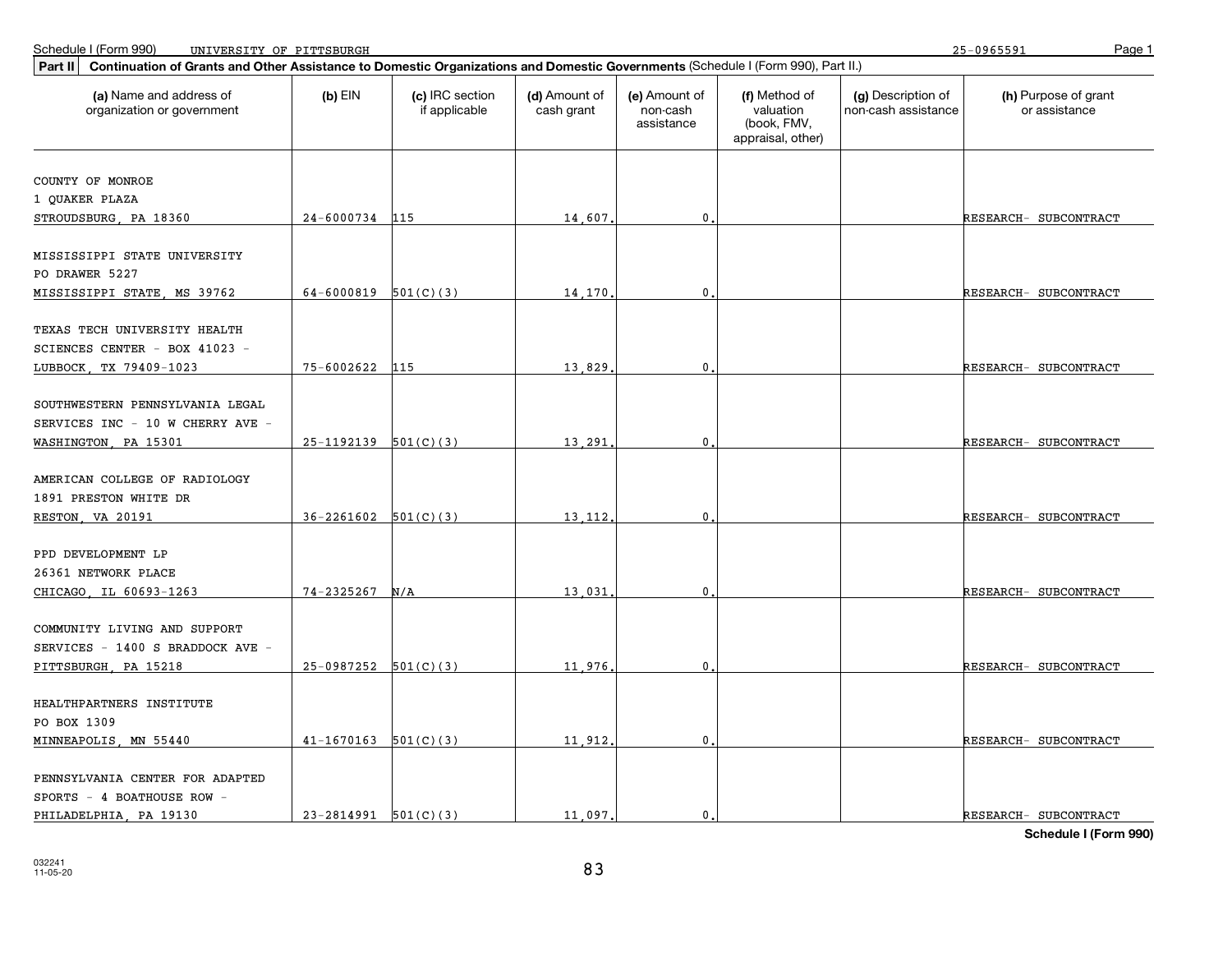25-0965591

| (d) Amount of<br>(h) Purpose of grant<br>(a) Name and address of<br>$(b)$ EIN<br>(c) IRC section<br>(e) Amount of<br>(f) Method of<br>(g) Description of<br>if applicable<br>valuation<br>organization or government<br>cash grant<br>non-cash<br>non-cash assistance<br>or assistance<br>assistance<br>(book, FMV,<br>appraisal, other)<br>LOUISIANA PUBLIC HEALTH INSTITUTE<br>1515 POYDRAS ST<br>$72-1379921$ 501(C)(3)<br>NEW ORLEANS, LA 70112<br>10,500,<br>0<br>RESEARCH- SUBCONTRACT<br>METHODIST HOSPITAL - 506 6TH ST -<br>$11-1631796$ 501(C)(3)<br>10, 413<br>0<br>RESEARCH- SUBCONTRACT<br>BROOKLYN, NY 11215<br>CENTER FOR INDEPENDENT LIVING OF<br>SOUTH CENTRAL PA - 3211 NORTH<br>FRONT STREET - HARRISBURG, PA<br>$25-1573334$ $501(C)(3)$<br>10.265<br>0<br>RESEARCH- SUBCONTRACT<br>17110<br>ACES SCHOOL<br>1515 S INDIAN BEND RD<br>$25 - 1683757$ N/A<br>10,000<br>0<br>RESEARCH- SUBCONTRACT<br>$36 - 2244897$ $501(C)(3)$<br>10,000<br>$-$ CHICAGO, IL 60608<br>0<br>RESEARCH- SUBCONTRACT<br>$20 - 2559866$ N/A<br>10,000<br>$\mathbf{0}$<br>RESEARCH- SUBCONTRACT<br>THE MOREHOUSE SCHOOL OF MEDICINE<br>INC - 720 WESTVIEW DR SW -<br>$58-1438873$ $501(C)(3)$<br>10,000<br>0<br>ATLANTA, GA 30310<br>RESEARCH- SUBCONTRACT<br>RIDGEWOOD PUBLIC LIBRARY<br>125 N MAPLE AVE<br>22-6002258<br>115<br>9,816,<br>RESEARCH- SUBCONTRACT<br>RIDGEWOOD, NJ 07450<br>0<br>STETSON UNIVERSITY<br>421 N WOODLAND BLVD | Continuation of Grants and Other Assistance to Domestic Organizations and Domestic Governments (Schedule I (Form 990), Part II.)<br>Part II |  |  |  |  |  |  |  |  |  |  |
|----------------------------------------------------------------------------------------------------------------------------------------------------------------------------------------------------------------------------------------------------------------------------------------------------------------------------------------------------------------------------------------------------------------------------------------------------------------------------------------------------------------------------------------------------------------------------------------------------------------------------------------------------------------------------------------------------------------------------------------------------------------------------------------------------------------------------------------------------------------------------------------------------------------------------------------------------------------------------------------------------------------------------------------------------------------------------------------------------------------------------------------------------------------------------------------------------------------------------------------------------------------------------------------------------------------------------------------------------------------------------------------------------------------------------------------|---------------------------------------------------------------------------------------------------------------------------------------------|--|--|--|--|--|--|--|--|--|--|
|                                                                                                                                                                                                                                                                                                                                                                                                                                                                                                                                                                                                                                                                                                                                                                                                                                                                                                                                                                                                                                                                                                                                                                                                                                                                                                                                                                                                                                        |                                                                                                                                             |  |  |  |  |  |  |  |  |  |  |
|                                                                                                                                                                                                                                                                                                                                                                                                                                                                                                                                                                                                                                                                                                                                                                                                                                                                                                                                                                                                                                                                                                                                                                                                                                                                                                                                                                                                                                        |                                                                                                                                             |  |  |  |  |  |  |  |  |  |  |
|                                                                                                                                                                                                                                                                                                                                                                                                                                                                                                                                                                                                                                                                                                                                                                                                                                                                                                                                                                                                                                                                                                                                                                                                                                                                                                                                                                                                                                        |                                                                                                                                             |  |  |  |  |  |  |  |  |  |  |
|                                                                                                                                                                                                                                                                                                                                                                                                                                                                                                                                                                                                                                                                                                                                                                                                                                                                                                                                                                                                                                                                                                                                                                                                                                                                                                                                                                                                                                        |                                                                                                                                             |  |  |  |  |  |  |  |  |  |  |
|                                                                                                                                                                                                                                                                                                                                                                                                                                                                                                                                                                                                                                                                                                                                                                                                                                                                                                                                                                                                                                                                                                                                                                                                                                                                                                                                                                                                                                        |                                                                                                                                             |  |  |  |  |  |  |  |  |  |  |
|                                                                                                                                                                                                                                                                                                                                                                                                                                                                                                                                                                                                                                                                                                                                                                                                                                                                                                                                                                                                                                                                                                                                                                                                                                                                                                                                                                                                                                        | NEW YORK PRESBYTERIAN BROOKLYN                                                                                                              |  |  |  |  |  |  |  |  |  |  |
|                                                                                                                                                                                                                                                                                                                                                                                                                                                                                                                                                                                                                                                                                                                                                                                                                                                                                                                                                                                                                                                                                                                                                                                                                                                                                                                                                                                                                                        |                                                                                                                                             |  |  |  |  |  |  |  |  |  |  |
|                                                                                                                                                                                                                                                                                                                                                                                                                                                                                                                                                                                                                                                                                                                                                                                                                                                                                                                                                                                                                                                                                                                                                                                                                                                                                                                                                                                                                                        |                                                                                                                                             |  |  |  |  |  |  |  |  |  |  |
|                                                                                                                                                                                                                                                                                                                                                                                                                                                                                                                                                                                                                                                                                                                                                                                                                                                                                                                                                                                                                                                                                                                                                                                                                                                                                                                                                                                                                                        |                                                                                                                                             |  |  |  |  |  |  |  |  |  |  |
|                                                                                                                                                                                                                                                                                                                                                                                                                                                                                                                                                                                                                                                                                                                                                                                                                                                                                                                                                                                                                                                                                                                                                                                                                                                                                                                                                                                                                                        |                                                                                                                                             |  |  |  |  |  |  |  |  |  |  |
|                                                                                                                                                                                                                                                                                                                                                                                                                                                                                                                                                                                                                                                                                                                                                                                                                                                                                                                                                                                                                                                                                                                                                                                                                                                                                                                                                                                                                                        |                                                                                                                                             |  |  |  |  |  |  |  |  |  |  |
|                                                                                                                                                                                                                                                                                                                                                                                                                                                                                                                                                                                                                                                                                                                                                                                                                                                                                                                                                                                                                                                                                                                                                                                                                                                                                                                                                                                                                                        |                                                                                                                                             |  |  |  |  |  |  |  |  |  |  |
|                                                                                                                                                                                                                                                                                                                                                                                                                                                                                                                                                                                                                                                                                                                                                                                                                                                                                                                                                                                                                                                                                                                                                                                                                                                                                                                                                                                                                                        |                                                                                                                                             |  |  |  |  |  |  |  |  |  |  |
|                                                                                                                                                                                                                                                                                                                                                                                                                                                                                                                                                                                                                                                                                                                                                                                                                                                                                                                                                                                                                                                                                                                                                                                                                                                                                                                                                                                                                                        |                                                                                                                                             |  |  |  |  |  |  |  |  |  |  |
|                                                                                                                                                                                                                                                                                                                                                                                                                                                                                                                                                                                                                                                                                                                                                                                                                                                                                                                                                                                                                                                                                                                                                                                                                                                                                                                                                                                                                                        | TEMPE, AZ 85281                                                                                                                             |  |  |  |  |  |  |  |  |  |  |
|                                                                                                                                                                                                                                                                                                                                                                                                                                                                                                                                                                                                                                                                                                                                                                                                                                                                                                                                                                                                                                                                                                                                                                                                                                                                                                                                                                                                                                        |                                                                                                                                             |  |  |  |  |  |  |  |  |  |  |
|                                                                                                                                                                                                                                                                                                                                                                                                                                                                                                                                                                                                                                                                                                                                                                                                                                                                                                                                                                                                                                                                                                                                                                                                                                                                                                                                                                                                                                        | HEKTOEN INSTITUTE FOR MEDICAL                                                                                                               |  |  |  |  |  |  |  |  |  |  |
|                                                                                                                                                                                                                                                                                                                                                                                                                                                                                                                                                                                                                                                                                                                                                                                                                                                                                                                                                                                                                                                                                                                                                                                                                                                                                                                                                                                                                                        | RESEARCH LLC - 1339 S WOOD ST NO G                                                                                                          |  |  |  |  |  |  |  |  |  |  |
|                                                                                                                                                                                                                                                                                                                                                                                                                                                                                                                                                                                                                                                                                                                                                                                                                                                                                                                                                                                                                                                                                                                                                                                                                                                                                                                                                                                                                                        |                                                                                                                                             |  |  |  |  |  |  |  |  |  |  |
|                                                                                                                                                                                                                                                                                                                                                                                                                                                                                                                                                                                                                                                                                                                                                                                                                                                                                                                                                                                                                                                                                                                                                                                                                                                                                                                                                                                                                                        |                                                                                                                                             |  |  |  |  |  |  |  |  |  |  |
|                                                                                                                                                                                                                                                                                                                                                                                                                                                                                                                                                                                                                                                                                                                                                                                                                                                                                                                                                                                                                                                                                                                                                                                                                                                                                                                                                                                                                                        | INTELOMED INC                                                                                                                               |  |  |  |  |  |  |  |  |  |  |
|                                                                                                                                                                                                                                                                                                                                                                                                                                                                                                                                                                                                                                                                                                                                                                                                                                                                                                                                                                                                                                                                                                                                                                                                                                                                                                                                                                                                                                        | 201 SMITH DR                                                                                                                                |  |  |  |  |  |  |  |  |  |  |
|                                                                                                                                                                                                                                                                                                                                                                                                                                                                                                                                                                                                                                                                                                                                                                                                                                                                                                                                                                                                                                                                                                                                                                                                                                                                                                                                                                                                                                        | CRANBERRY TOWNSHIP, PA 16066                                                                                                                |  |  |  |  |  |  |  |  |  |  |
|                                                                                                                                                                                                                                                                                                                                                                                                                                                                                                                                                                                                                                                                                                                                                                                                                                                                                                                                                                                                                                                                                                                                                                                                                                                                                                                                                                                                                                        |                                                                                                                                             |  |  |  |  |  |  |  |  |  |  |
|                                                                                                                                                                                                                                                                                                                                                                                                                                                                                                                                                                                                                                                                                                                                                                                                                                                                                                                                                                                                                                                                                                                                                                                                                                                                                                                                                                                                                                        |                                                                                                                                             |  |  |  |  |  |  |  |  |  |  |
|                                                                                                                                                                                                                                                                                                                                                                                                                                                                                                                                                                                                                                                                                                                                                                                                                                                                                                                                                                                                                                                                                                                                                                                                                                                                                                                                                                                                                                        |                                                                                                                                             |  |  |  |  |  |  |  |  |  |  |
|                                                                                                                                                                                                                                                                                                                                                                                                                                                                                                                                                                                                                                                                                                                                                                                                                                                                                                                                                                                                                                                                                                                                                                                                                                                                                                                                                                                                                                        |                                                                                                                                             |  |  |  |  |  |  |  |  |  |  |
|                                                                                                                                                                                                                                                                                                                                                                                                                                                                                                                                                                                                                                                                                                                                                                                                                                                                                                                                                                                                                                                                                                                                                                                                                                                                                                                                                                                                                                        |                                                                                                                                             |  |  |  |  |  |  |  |  |  |  |
|                                                                                                                                                                                                                                                                                                                                                                                                                                                                                                                                                                                                                                                                                                                                                                                                                                                                                                                                                                                                                                                                                                                                                                                                                                                                                                                                                                                                                                        |                                                                                                                                             |  |  |  |  |  |  |  |  |  |  |
|                                                                                                                                                                                                                                                                                                                                                                                                                                                                                                                                                                                                                                                                                                                                                                                                                                                                                                                                                                                                                                                                                                                                                                                                                                                                                                                                                                                                                                        |                                                                                                                                             |  |  |  |  |  |  |  |  |  |  |
|                                                                                                                                                                                                                                                                                                                                                                                                                                                                                                                                                                                                                                                                                                                                                                                                                                                                                                                                                                                                                                                                                                                                                                                                                                                                                                                                                                                                                                        |                                                                                                                                             |  |  |  |  |  |  |  |  |  |  |
|                                                                                                                                                                                                                                                                                                                                                                                                                                                                                                                                                                                                                                                                                                                                                                                                                                                                                                                                                                                                                                                                                                                                                                                                                                                                                                                                                                                                                                        |                                                                                                                                             |  |  |  |  |  |  |  |  |  |  |
|                                                                                                                                                                                                                                                                                                                                                                                                                                                                                                                                                                                                                                                                                                                                                                                                                                                                                                                                                                                                                                                                                                                                                                                                                                                                                                                                                                                                                                        |                                                                                                                                             |  |  |  |  |  |  |  |  |  |  |
| $59-0624416$ $501(C)(3)$<br>9.782.<br>$\mathbf{0}$ .<br>RESEARCH- SUBCONTRACT                                                                                                                                                                                                                                                                                                                                                                                                                                                                                                                                                                                                                                                                                                                                                                                                                                                                                                                                                                                                                                                                                                                                                                                                                                                                                                                                                          | DELAND, FL 32723                                                                                                                            |  |  |  |  |  |  |  |  |  |  |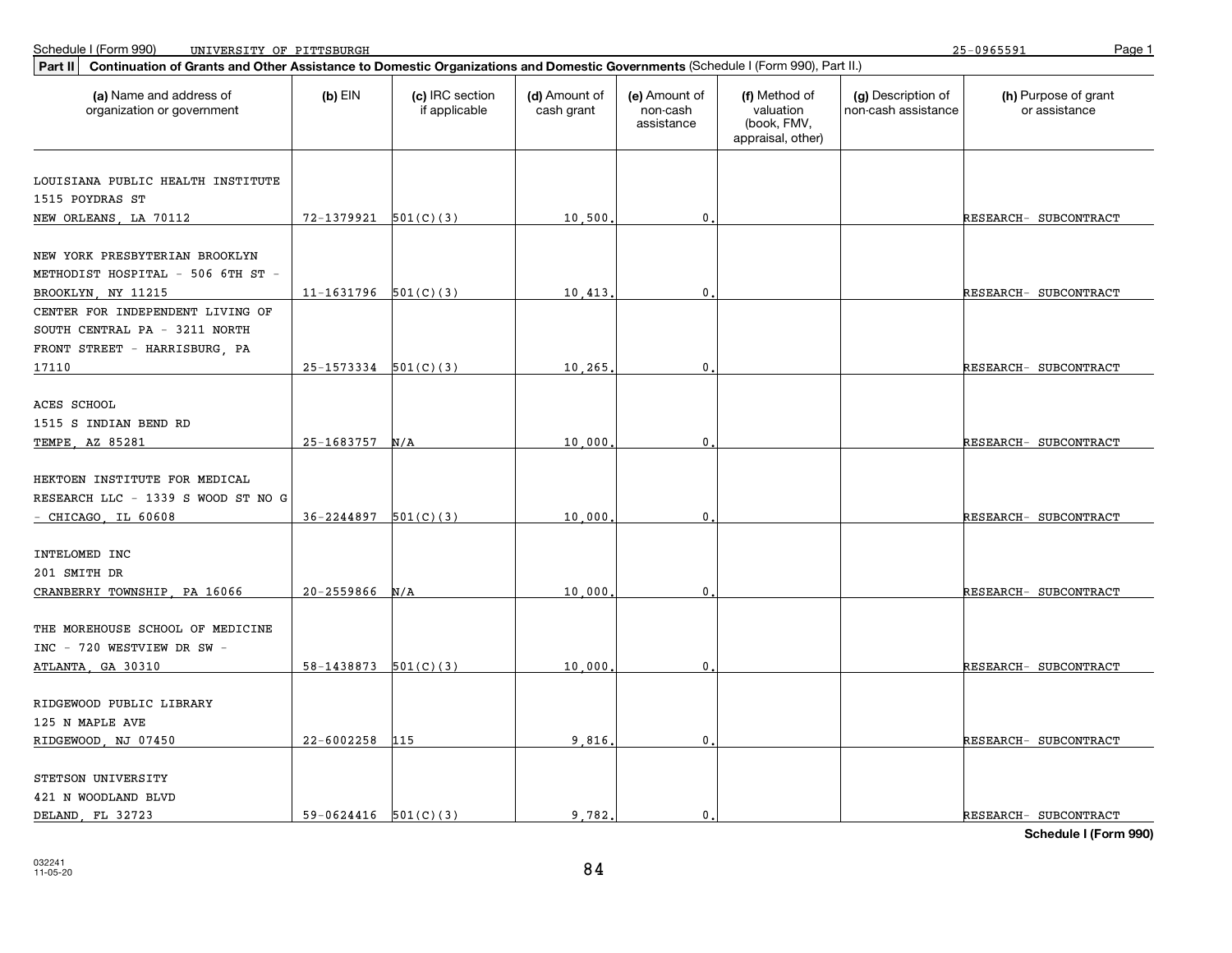25-0965591

| Continuation of Grants and Other Assistance to Domestic Organizations and Domestic Governments (Schedule I (Form 990), Part II.)<br>Part II |                            |                                  |                             |                                         |                                                                |                                           |                                       |  |  |
|---------------------------------------------------------------------------------------------------------------------------------------------|----------------------------|----------------------------------|-----------------------------|-----------------------------------------|----------------------------------------------------------------|-------------------------------------------|---------------------------------------|--|--|
| (a) Name and address of<br>organization or government                                                                                       | $(b)$ EIN                  | (c) IRC section<br>if applicable | (d) Amount of<br>cash grant | (e) Amount of<br>non-cash<br>assistance | (f) Method of<br>valuation<br>(book, FMV,<br>appraisal, other) | (g) Description of<br>non-cash assistance | (h) Purpose of grant<br>or assistance |  |  |
|                                                                                                                                             |                            |                                  |                             |                                         |                                                                |                                           |                                       |  |  |
| THE GENERAL HOSPITAL CORP                                                                                                                   |                            |                                  |                             |                                         |                                                                |                                           |                                       |  |  |
| 399 REVOLUTION DR                                                                                                                           |                            |                                  |                             |                                         |                                                                |                                           |                                       |  |  |
| SOMERVILLE, MA 02145                                                                                                                        | $04-2697983$ 501(C)(3)     |                                  | 9.656                       | $\mathbf{0}$                            |                                                                |                                           | RESEARCH- SUBCONTRACT                 |  |  |
| BENAROYA RESEARCH INSTITUTE AT                                                                                                              |                            |                                  |                             |                                         |                                                                |                                           |                                       |  |  |
| VIRGINIA MASON - 1201 NINTH AVE -                                                                                                           |                            |                                  |                             |                                         |                                                                |                                           |                                       |  |  |
| SEATTLE, WA 98101                                                                                                                           | $91-0653422$ $501(C)(3)$   |                                  | 9,509                       | $\mathbf 0$                             |                                                                |                                           | RESEARCH- SUBCONTRACT                 |  |  |
|                                                                                                                                             |                            |                                  |                             |                                         |                                                                |                                           |                                       |  |  |
| SHENANDOAH UNIVERSITY                                                                                                                       |                            |                                  |                             |                                         |                                                                |                                           |                                       |  |  |
| 1460 UNIVERSITY DR                                                                                                                          |                            |                                  |                             |                                         |                                                                |                                           |                                       |  |  |
| WINCHESTER, VA 22601                                                                                                                        | $54-0525605$ $501(C)(3)$   |                                  | 9.446                       | $\mathbf 0$                             |                                                                |                                           | RESEARCH- SUBCONTRACT                 |  |  |
|                                                                                                                                             |                            |                                  |                             |                                         |                                                                |                                           |                                       |  |  |
| RIPPLE LLC                                                                                                                                  |                            |                                  |                             |                                         |                                                                |                                           |                                       |  |  |
| 2056 SOUTH 100 EAST                                                                                                                         |                            |                                  |                             |                                         |                                                                |                                           |                                       |  |  |
| SALT LAKE CITY, UT 84106                                                                                                                    | $20 - 0944755$ N/A         |                                  | 9.388                       | $\mathbf{0}$                            |                                                                |                                           | RESEARCH- SUBCONTRACT                 |  |  |
| TOWNSHIP OF DERRY                                                                                                                           |                            |                                  |                             |                                         |                                                                |                                           |                                       |  |  |
| 600 CLEARWATER RD                                                                                                                           |                            |                                  |                             |                                         |                                                                |                                           |                                       |  |  |
| HERSHEY, PA 17033                                                                                                                           | $23 - 6000290$             | 115                              | 9.011                       | 0                                       |                                                                |                                           | RESEARCH- SUBCONTRACT                 |  |  |
|                                                                                                                                             |                            |                                  |                             |                                         |                                                                |                                           |                                       |  |  |
| LIBEROS LLC                                                                                                                                 |                            |                                  |                             |                                         |                                                                |                                           |                                       |  |  |
| 11601 WILSHIRE BLVD                                                                                                                         |                            |                                  |                             |                                         |                                                                |                                           |                                       |  |  |
| LOS ANGELES, CA 90025                                                                                                                       | $47 - 3285398$             | N/A                              | 8.985                       | 0                                       |                                                                |                                           | RESEARCH- SUBCONTRACT                 |  |  |
| IOWA STATE UNIVERSITY                                                                                                                       |                            |                                  |                             |                                         |                                                                |                                           |                                       |  |  |
| 1600 SOUTH 16TH ST                                                                                                                          |                            |                                  |                             |                                         |                                                                |                                           |                                       |  |  |
| AMES, IA 50011                                                                                                                              | $42 - 6004224$ $501(C)(3)$ |                                  | 8,724                       | $\mathbf{0}$                            |                                                                |                                           | RESEARCH- SUBCONTRACT                 |  |  |
|                                                                                                                                             |                            |                                  |                             |                                         |                                                                |                                           |                                       |  |  |
| METHODIST HEALTHCARE FOUNDATION                                                                                                             |                            |                                  |                             |                                         |                                                                |                                           |                                       |  |  |
| 1211 UNION AVE STE 450                                                                                                                      |                            |                                  |                             |                                         |                                                                |                                           |                                       |  |  |
| MEMPHIS, TN 38104                                                                                                                           | $23-7320638$ 501(C)(3)     |                                  | 8,417                       | $\mathbf{0}$                            |                                                                |                                           | RESEARCH- SUBCONTRACT                 |  |  |
|                                                                                                                                             |                            |                                  |                             |                                         |                                                                |                                           |                                       |  |  |
| PIEDMONT HEALTHCARE INC                                                                                                                     |                            |                                  |                             |                                         |                                                                |                                           |                                       |  |  |
| 1800 HOWELL MILL RD                                                                                                                         |                            |                                  |                             |                                         |                                                                |                                           |                                       |  |  |
| ATLANTA, GA 30318                                                                                                                           | $58-1503902$ $501(C)(3)$   |                                  | 8,385                       | $\mathbf{0}$ .                          |                                                                |                                           | RESEARCH- SUBCONTRACT                 |  |  |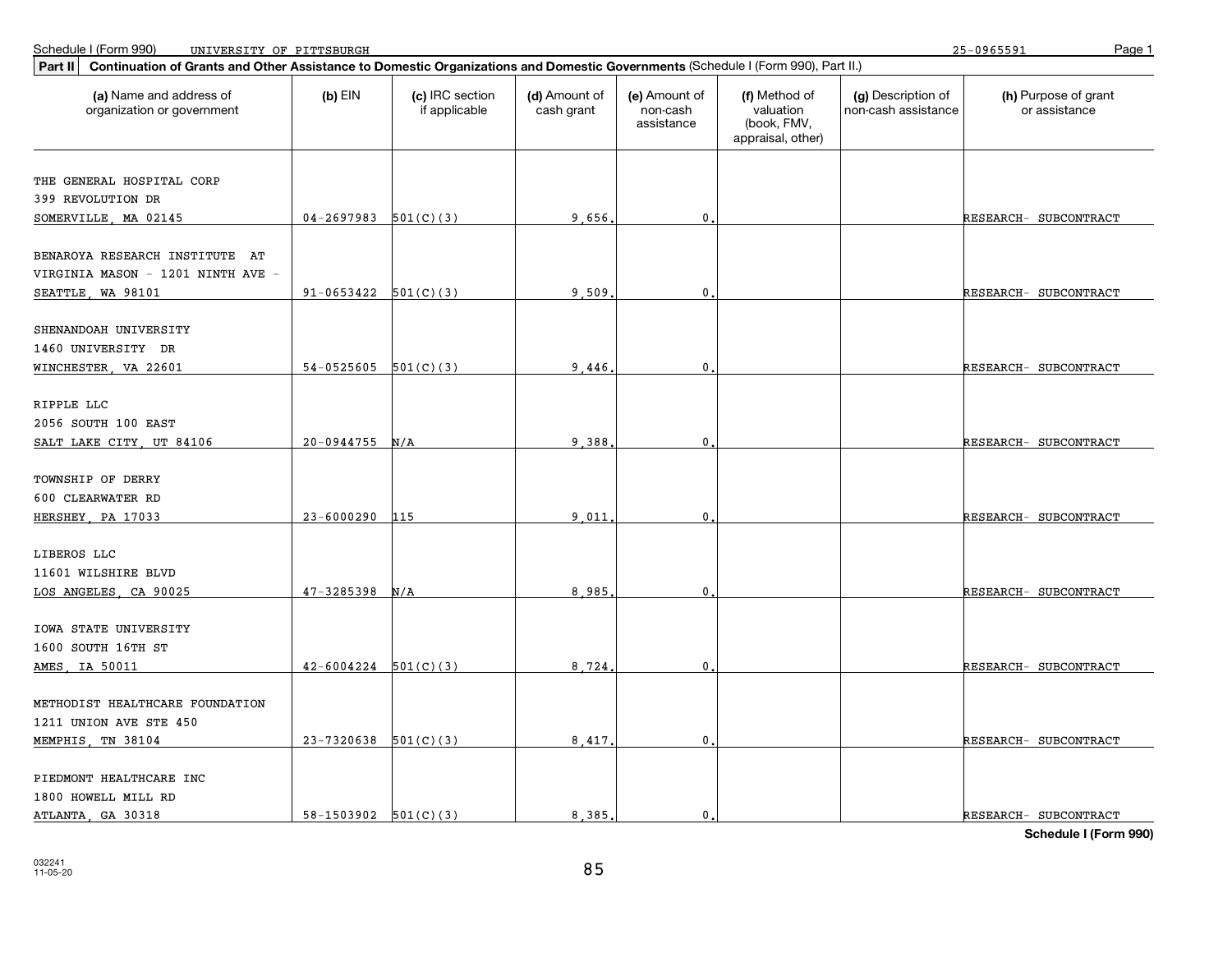25-0965591

| Continuation of Grants and Other Assistance to Domestic Organizations and Domestic Governments (Schedule I (Form 990), Part II.)<br>Part II |                          |                                  |                             |                                         |                                                                |                                           |                                       |  |  |  |
|---------------------------------------------------------------------------------------------------------------------------------------------|--------------------------|----------------------------------|-----------------------------|-----------------------------------------|----------------------------------------------------------------|-------------------------------------------|---------------------------------------|--|--|--|
| (a) Name and address of<br>organization or government                                                                                       | $(b)$ EIN                | (c) IRC section<br>if applicable | (d) Amount of<br>cash grant | (e) Amount of<br>non-cash<br>assistance | (f) Method of<br>valuation<br>(book, FMV,<br>appraisal, other) | (g) Description of<br>non-cash assistance | (h) Purpose of grant<br>or assistance |  |  |  |
| NATIONAL JEWISH HEALTH                                                                                                                      |                          |                                  |                             |                                         |                                                                |                                           |                                       |  |  |  |
| 1400 JACKSON ST                                                                                                                             |                          |                                  |                             |                                         |                                                                |                                           |                                       |  |  |  |
| DENVER, CO 80206                                                                                                                            | $74-2044647$ $501(C)(3)$ |                                  | 8,131                       | $\mathbf{0}$                            |                                                                |                                           | RESEARCH- SUBCONTRACT                 |  |  |  |
| TEXAS A&M HEALTH SCIENCE CENTER<br>PO BOX 10420                                                                                             |                          |                                  |                             |                                         |                                                                |                                           |                                       |  |  |  |
| COLLEGE STATION, TX 77842                                                                                                                   | 74-2907553               | 501(C)(3)                        | 7.706                       | $\mathbf{0}$                            |                                                                |                                           | RESEARCH- SUBCONTRACT                 |  |  |  |
| CHILDREN'S HEALTHCARE OF ATLANTA<br>3375 NORTHEAST EXPRESSWAY                                                                               |                          |                                  |                             |                                         |                                                                |                                           |                                       |  |  |  |
| ATLANTA, GA 30329                                                                                                                           | 58-2367819               | 501(C)(3)                        | 7,404                       | 0                                       |                                                                |                                           | RESEARCH- SUBCONTRACT                 |  |  |  |
| WISS, JANNEY, ELSTNER ASSOCIATES<br>$-$ 800 VINIAL ST $-$<br>INC<br>PITTSBURGH, PA 15212                                                    | 36-2757956               | N/A                              | 7.226                       | $\mathbf{0}$ .                          |                                                                |                                           | RESEARCH- SUBCONTRACT                 |  |  |  |
| TOWNSHIP OF SCOTCH PLAINS<br>430 PARK AVE<br>SCOTCH PLAINS, NJ 07076                                                                        | $22 - 6002290$           | 115                              | 7.096                       | $\mathbf 0$                             |                                                                |                                           | RESEARCH- SUBCONTRACT                 |  |  |  |
| LIBRARY JUICE ACADEMY<br>PO BOX 188784                                                                                                      | 46-0964251               | N/A                              | 6.750                       | $\mathbf{0}$                            |                                                                |                                           | RESEARCH- SUBCONTRACT                 |  |  |  |
| SACRAMENTO, CA 95818<br>RESEARCH INSTITUTE AT NATIONWIDE<br>CHILDREN'S HOSPITAL - PO BOX                                                    |                          |                                  |                             |                                         |                                                                |                                           |                                       |  |  |  |
| 715245 - COLUMBUS, OH 43271                                                                                                                 | $31 - 6056230$           | 501(C)(3)                        | 6,688                       | $\mathbf{0}$                            |                                                                |                                           | RESEARCH- SUBCONTRACT                 |  |  |  |
| SEATTLE CHILDREN'S HOSPITAL<br>PO BOX 5371                                                                                                  |                          |                                  |                             |                                         |                                                                |                                           |                                       |  |  |  |
| SEATTLE, WA 98145                                                                                                                           | 91-0564748               | 501(C)(3)                        | 6,687                       | 0                                       |                                                                |                                           | RESEARCH- SUBCONTRACT                 |  |  |  |
| UNIVERSITY OF ALASKA<br>1530 3RD AVE<br>BIRMINGHAM, AL 35294                                                                                | 92-6000147               | 115                              | 6.659                       | $\mathbf{0}$ .                          |                                                                |                                           | RESEARCH- SUBCONTRACT                 |  |  |  |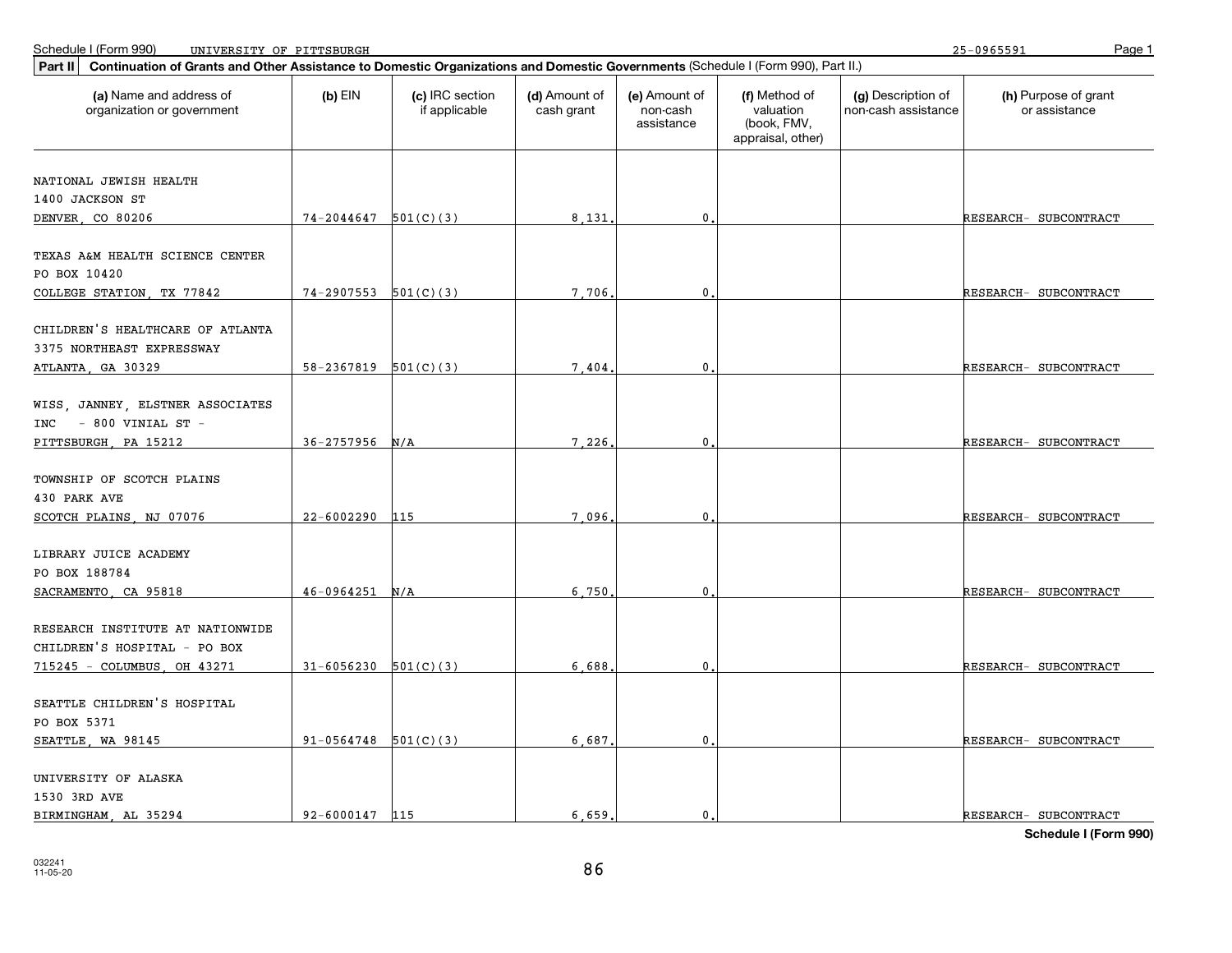25-0965591

| Continuation of Grants and Other Assistance to Domestic Organizations and Domestic Governments (Schedule I (Form 990), Part II.)<br>Part II |                          |                                  |                             |                                         |                                                                |                                           |                                       |
|---------------------------------------------------------------------------------------------------------------------------------------------|--------------------------|----------------------------------|-----------------------------|-----------------------------------------|----------------------------------------------------------------|-------------------------------------------|---------------------------------------|
| (a) Name and address of<br>organization or government                                                                                       | $(b)$ EIN                | (c) IRC section<br>if applicable | (d) Amount of<br>cash grant | (e) Amount of<br>non-cash<br>assistance | (f) Method of<br>valuation<br>(book, FMV,<br>appraisal, other) | (g) Description of<br>non-cash assistance | (h) Purpose of grant<br>or assistance |
|                                                                                                                                             |                          |                                  |                             |                                         |                                                                |                                           |                                       |
| NORTH COUNTRY LIBRARY SYSTEM                                                                                                                |                          |                                  |                             |                                         |                                                                |                                           |                                       |
| 22072 COUNTRY RT 190<br>WATERTOWN, NY 13601                                                                                                 | $15-0617698$ 501(C)(3)   |                                  | 6.647                       | $\mathbf{0}$                            |                                                                |                                           | RESEARCH- SUBCONTRACT                 |
|                                                                                                                                             |                          |                                  |                             |                                         |                                                                |                                           |                                       |
| VITAMED RESEARCH LLC                                                                                                                        |                          |                                  |                             |                                         |                                                                |                                           |                                       |
| 3857 BIRCH ST                                                                                                                               |                          |                                  |                             |                                         |                                                                |                                           |                                       |
| NEWPORT BEACH, CA 92660                                                                                                                     | 32-0451363               | N/A                              | 6,538                       | $\mathbf{0}$                            |                                                                |                                           | RESEARCH- SUBCONTRACT                 |
|                                                                                                                                             |                          |                                  |                             |                                         |                                                                |                                           |                                       |
| HOSPITAL FOR SPECIAL SURGERY                                                                                                                |                          |                                  |                             |                                         |                                                                |                                           |                                       |
| 535 E 70TH ST                                                                                                                               |                          |                                  |                             |                                         |                                                                |                                           |                                       |
| NEW YORK, NY 10021                                                                                                                          | 13-1624135               | 501(C)(3)                        | 6.515                       | 0                                       |                                                                |                                           | RESEARCH- SUBCONTRACT                 |
|                                                                                                                                             |                          |                                  |                             |                                         |                                                                |                                           |                                       |
| THE NEW SCHOOL                                                                                                                              |                          |                                  |                             |                                         |                                                                |                                           |                                       |
| 66 W 12TH ST                                                                                                                                |                          |                                  |                             |                                         |                                                                |                                           |                                       |
| NEW YORK, NY 10011                                                                                                                          | $13-3297197$ 501(C)(3)   |                                  | 5.902                       | $\mathbf{0}$                            |                                                                |                                           | RESEARCH- SUBCONTRACT                 |
|                                                                                                                                             |                          |                                  |                             |                                         |                                                                |                                           |                                       |
| AUGUSTA UNIVERSITY                                                                                                                          |                          |                                  |                             |                                         |                                                                |                                           |                                       |
| 1120 15TH ST                                                                                                                                |                          |                                  |                             |                                         |                                                                |                                           |                                       |
| AUGUSTA, GA 30912                                                                                                                           | 58-6002053               | 115                              | 5,871                       | $\mathbf 0$                             |                                                                |                                           | RESEARCH- SUBCONTRACT                 |
|                                                                                                                                             |                          |                                  |                             |                                         |                                                                |                                           |                                       |
| CENTER FOR INHERITED BLOOD                                                                                                                  |                          |                                  |                             |                                         |                                                                |                                           |                                       |
| DISORDERS - 2670 N. MAIN ST -                                                                                                               |                          |                                  |                             |                                         |                                                                |                                           |                                       |
| SANTA ANA, CA 92705                                                                                                                         | 27-0179192               | 501(C)(3)                        | 5.831                       | 0                                       |                                                                |                                           | RESEARCH- SUBCONTRACT                 |
| CURE 4 THE KIDS FOUNDATION                                                                                                                  |                          |                                  |                             |                                         |                                                                |                                           |                                       |
|                                                                                                                                             |                          |                                  |                             |                                         |                                                                |                                           |                                       |
| PO BOX 10170                                                                                                                                | $26 - 0286469$ 501(C)(3) |                                  |                             | $\mathbf{0}$ .                          |                                                                |                                           |                                       |
| LAS VEGAS, NV 89147                                                                                                                         |                          |                                  | 5.590                       |                                         |                                                                |                                           | RESEARCH- SUBCONTRACT                 |
| SEATTLE INSTITUTE FOR BIOMEDICAL                                                                                                            |                          |                                  |                             |                                         |                                                                |                                           |                                       |
| AND CLINICAL RESEARCH - 1660 SOUTH                                                                                                          |                          |                                  |                             |                                         |                                                                |                                           |                                       |
| COLUMBIAN WAY - SEATTLE, WA 98108                                                                                                           | $91-1452438$ $501(C)(3)$ |                                  | 5.417                       | 0                                       |                                                                |                                           | RESEARCH- SUBCONTRACT                 |
|                                                                                                                                             |                          |                                  |                             |                                         |                                                                |                                           |                                       |
| INSTITUTE FOR CANCER RESEARCH                                                                                                               |                          |                                  |                             |                                         |                                                                |                                           |                                       |
| 333 COTTMAN AVE                                                                                                                             |                          |                                  |                             |                                         |                                                                |                                           |                                       |
| PHILADELPHIA, PA 19111                                                                                                                      | $23-6296135$ $501(C)(3)$ |                                  | 5.040.                      | $\mathbf{0}$ .                          |                                                                |                                           | RESEARCH- SUBCONTRACT                 |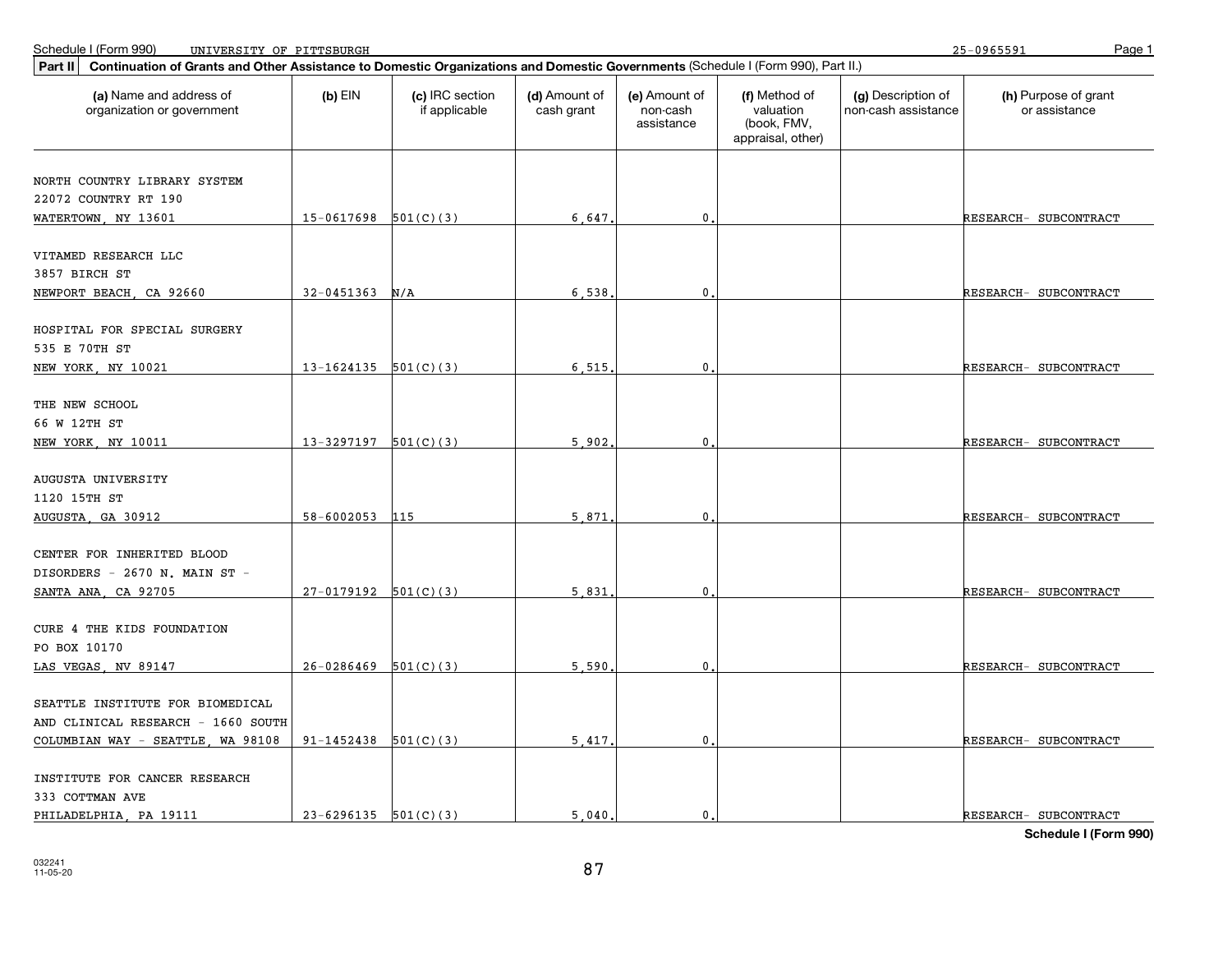25-0965591

| Continuation of Grants and Other Assistance to Domestic Organizations and Domestic Governments (Schedule I (Form 990), Part II.)<br>Part II |                          |                                  |                             |                                         |                                                                |                                           |                                       |
|---------------------------------------------------------------------------------------------------------------------------------------------|--------------------------|----------------------------------|-----------------------------|-----------------------------------------|----------------------------------------------------------------|-------------------------------------------|---------------------------------------|
| (a) Name and address of<br>organization or government                                                                                       | $(b)$ EIN                | (c) IRC section<br>if applicable | (d) Amount of<br>cash grant | (e) Amount of<br>non-cash<br>assistance | (f) Method of<br>valuation<br>(book, FMV,<br>appraisal, other) | (a) Description of<br>non-cash assistance | (h) Purpose of grant<br>or assistance |
| NEED                                                                                                                                        |                          |                                  |                             |                                         |                                                                |                                           |                                       |
| 429 FOURTH AVE 20TH FL                                                                                                                      |                          |                                  |                             |                                         |                                                                |                                           |                                       |
| PITTSBURGH, PA 15219                                                                                                                        | $25-6070821$ $501(C)(3)$ |                                  | 130,200                     | 0                                       |                                                                |                                           | SPONSORSHIP                           |
|                                                                                                                                             |                          |                                  |                             |                                         |                                                                |                                           |                                       |
| ALLEGHENY CONFERENCE ON COMMUNITY                                                                                                           |                          |                                  |                             |                                         |                                                                |                                           |                                       |
| DEVELOPMENT - 425 SIXTH AVE -                                                                                                               |                          |                                  |                             |                                         |                                                                |                                           |                                       |
| PITTSBURGH, PA 15219                                                                                                                        | $25-0965213$ $501(C)(3)$ |                                  | 105,095,                    | $\mathbf 0$                             |                                                                |                                           | SPONSORSHIP                           |
| ALBERT SCHWEITZER FELLOWSHIP<br>PITTSBURGH - 5614 ELGIN ST -<br>PITTSBURGH, PA 15206                                                        | 46-3414778               | 501(C)(3)                        | 66,000                      | $\mathbf 0$                             |                                                                |                                           | SPONSORSHIP                           |
|                                                                                                                                             |                          |                                  |                             |                                         |                                                                |                                           |                                       |
| GRANTMAKERS OF WESTERN PA                                                                                                                   |                          |                                  |                             |                                         |                                                                |                                           |                                       |
| 650 SMITHFIELD ST STE 210                                                                                                                   |                          |                                  |                             |                                         |                                                                |                                           |                                       |
| PITTSBURGH, PA 15222                                                                                                                        | $25-1496312$ $501(C)(3)$ |                                  | 50,000                      | 0                                       |                                                                |                                           | SPONSORSHIP                           |
| CAVE CANEM<br>20 JAY ST<br>BROOKLYN, NY 11201                                                                                               | 13-3932909               | 501(C)(3)                        | 40,000                      | $\mathbf 0$                             |                                                                |                                           | SPONSORSHIP                           |
| DAPPER DAN CHARITIES                                                                                                                        |                          |                                  |                             |                                         |                                                                |                                           |                                       |
| 2201 SWEENEY DR                                                                                                                             |                          |                                  |                             |                                         |                                                                |                                           |                                       |
| CLINTON, PA 15026                                                                                                                           | 23-7216540               | 501(C)(3)                        | 35,000                      | $\mathbf 0$                             |                                                                |                                           | SPONSORSHIP                           |
| OAKLAND PLANNING & DEVELOPMENT<br>CORP - 235 ATWOOD ST - PITTSBURGH<br>PA 15213                                                             | $25-1382510$ $501(C)(3)$ |                                  | 25,000                      | $\mathbf 0$                             |                                                                |                                           | SPONSORSHIP                           |
|                                                                                                                                             |                          |                                  |                             |                                         |                                                                |                                           |                                       |
| PENNSYLVANIA INNOCENCE PROJECT<br>1515 MARKET ST<br>PHILADELPHIA, PA 19102                                                                  | $26-3176893$ 501(C)(3)   |                                  | 21,000                      | $\mathbf 0$                             |                                                                |                                           | SPONSORSHIP                           |
| HILLMAN CANCER CENTER                                                                                                                       |                          | 501(C)(3)                        | 15 040.                     | $\mathbf{0}$                            |                                                                |                                           | SPONSORSHIP                           |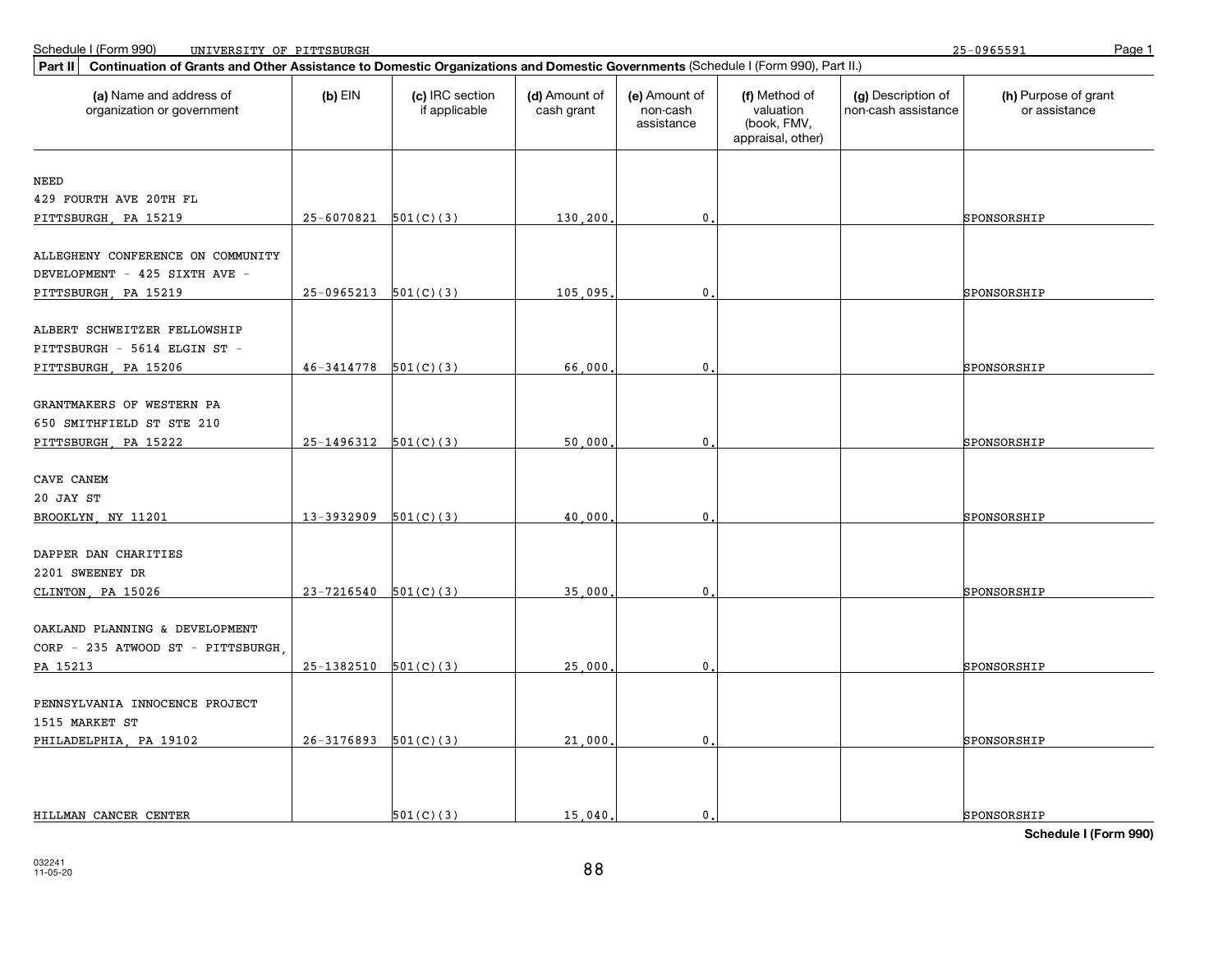25-0965591

| Continuation of Grants and Other Assistance to Domestic Organizations and Domestic Governments (Schedule I (Form 990), Part II.)<br>Part II |                          |                                  |                             |                                         |                                                                |                                           |                                       |
|---------------------------------------------------------------------------------------------------------------------------------------------|--------------------------|----------------------------------|-----------------------------|-----------------------------------------|----------------------------------------------------------------|-------------------------------------------|---------------------------------------|
| (a) Name and address of<br>organization or government                                                                                       | $(b)$ EIN                | (c) IRC section<br>if applicable | (d) Amount of<br>cash grant | (e) Amount of<br>non-cash<br>assistance | (f) Method of<br>valuation<br>(book, FMV,<br>appraisal, other) | (g) Description of<br>non-cash assistance | (h) Purpose of grant<br>or assistance |
| UNITED WAY OF SOUTHWESTERN<br>PENNSYLVANIA - 1250 PENN AVE -<br>PITTSBURGH, PA 15230                                                        | $25-1043578$ 501(C)(3)   |                                  | 14,703                      | $\mathbf{0}$                            |                                                                |                                           | SPONSORSHIP                           |
| NASPAA<br>1028 VERMONT AVE NW STE 1100<br>WASHINGTON, DC 20005                                                                              | $52-1080991$ $501(C)(3)$ |                                  | 13,000                      | 0                                       |                                                                |                                           | SPONSORSHIP                           |
| AFRICAN AMERICAN CHAMBER OF<br>COMMERCE - 436 7TH AVE -<br>PITTSBURGH, PA 15219                                                             | $25-1729192$ $501(C)(6)$ |                                  | 12,000                      | $\mathbf 0$                             |                                                                |                                           | SPONSORSHIP                           |
| CHUCK COOPER FOUNDATION<br><b>49 THORNCREST DR</b><br>PITTSBURGH, PA 15235                                                                  | $27-4722527$ 501(C)(3)   |                                  | 7.500                       | $\mathbf{0}$                            |                                                                |                                           | SPONSORSHIP                           |
| GREATER PITTSBURGH COMMUNITY FOOD<br>BANK - 1 NORTH LINDEN ST -<br>DUQUESNE, PA 15110                                                       | 25-1420599               | 501(C)(3)                        | 6.619                       | $\mathbf{0}$ .                          |                                                                |                                           | SPONSORSHIP                           |
| AMERICAN RED CROSS<br>2801 LIBERTY AVE<br>PITTSBURGH, PA 15222                                                                              | 250965231                | 501(C)(3)                        | 6.000                       | $\mathbf 0$                             |                                                                |                                           | SPONSORSHIP                           |
| 412 FOOD RESCUE<br>6022 BROAD ST<br>PITTSBURGH, PA 15206                                                                                    | $47-3476140$ $501(C)(3)$ |                                  | 5,500                       | $\mathbf{0}$                            |                                                                |                                           | SPONSORSHIP                           |
| PEOPLES OAKLAND<br>3433 BATES ST<br>PITTSBURGH, PA 15213                                                                                    | $23-7407933$ $501(C)(3)$ |                                  | 5,500                       | $\mathbf 0$ .                           |                                                                |                                           | SPONSORSHIP                           |
|                                                                                                                                             |                          |                                  |                             |                                         |                                                                |                                           |                                       |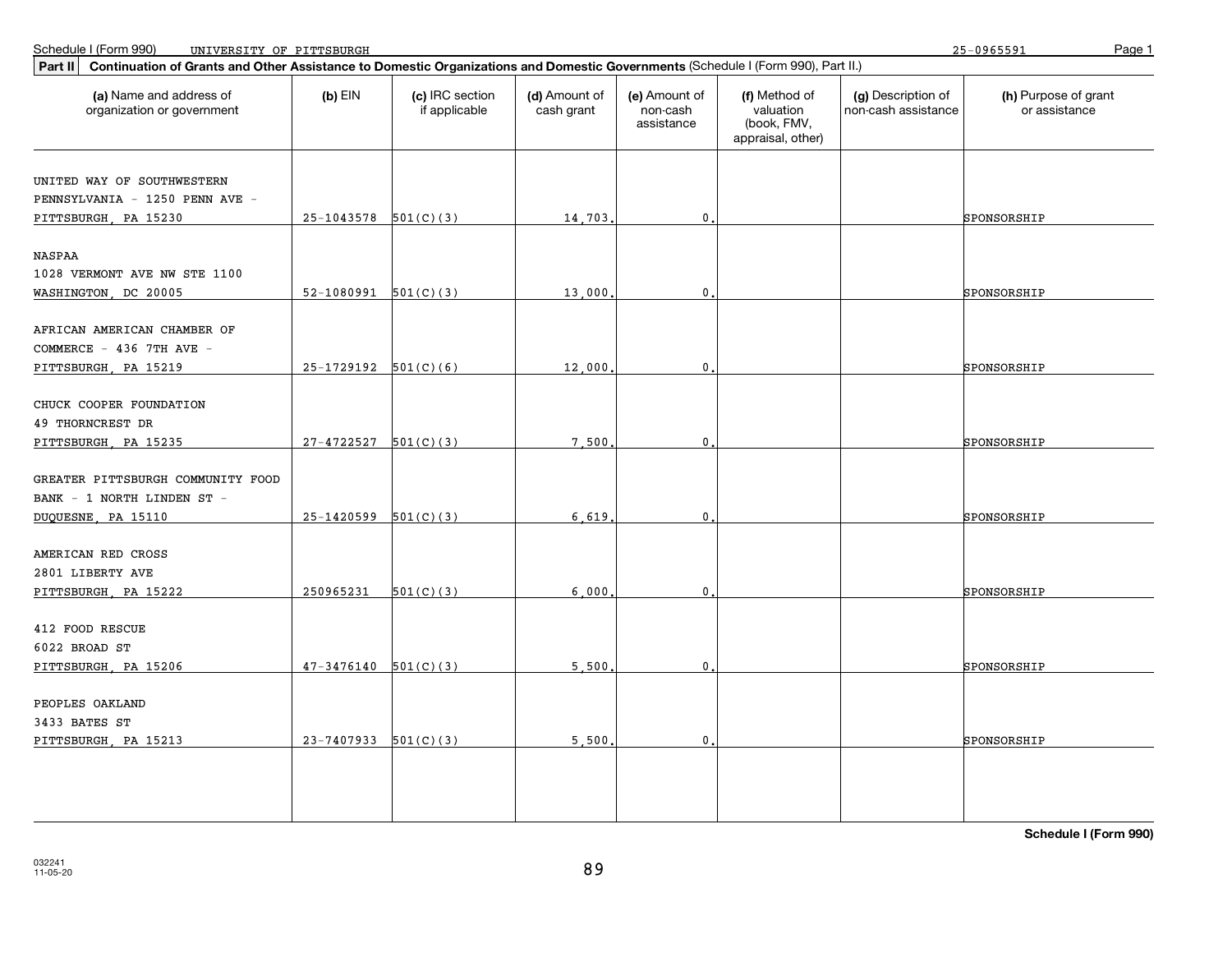Schedule I (Form 990) 2020

**2**

**Part III Grants and Other Assistance to Domestic Individuals.** Complete if the organization answered "Yes" on Form 990, Part IV, line 22.Part III can be duplicated if additional space is needed.

| (a) Type of grant or assistance                                                                                                                                                                                                | (b) Number of<br>recipients | (c) Amount of<br>cash grant | (d) Amount of non-<br>cash assistance | (e) Method of valuation<br>(book, FMV, appraisal, other) | (f) Description of noncash assistance |
|--------------------------------------------------------------------------------------------------------------------------------------------------------------------------------------------------------------------------------|-----------------------------|-----------------------------|---------------------------------------|----------------------------------------------------------|---------------------------------------|
|                                                                                                                                                                                                                                |                             |                             |                                       |                                                          |                                       |
|                                                                                                                                                                                                                                |                             |                             |                                       |                                                          |                                       |
| INSTITUTIONAL AID TO STUDENTS                                                                                                                                                                                                  | 18985                       | 239, 316, 964.              | $\mathbf 0$ .                         |                                                          |                                       |
|                                                                                                                                                                                                                                |                             |                             |                                       |                                                          |                                       |
|                                                                                                                                                                                                                                |                             |                             |                                       |                                                          |                                       |
| TUITION REMISSION                                                                                                                                                                                                              | 2300                        | 27,803,658.                 | 0                                     |                                                          |                                       |
|                                                                                                                                                                                                                                |                             |                             |                                       |                                                          |                                       |
| TUITION REMISSION- STUDENTS ATTENDING OTHER                                                                                                                                                                                    |                             |                             |                                       |                                                          |                                       |
| UNIVERSITIES                                                                                                                                                                                                                   | 85                          | 1,584,993.                  | 0                                     |                                                          |                                       |
|                                                                                                                                                                                                                                |                             |                             |                                       |                                                          |                                       |
|                                                                                                                                                                                                                                |                             |                             |                                       |                                                          |                                       |
|                                                                                                                                                                                                                                |                             |                             |                                       |                                                          |                                       |
|                                                                                                                                                                                                                                |                             |                             |                                       |                                                          |                                       |
|                                                                                                                                                                                                                                |                             |                             |                                       |                                                          |                                       |
| Supplemental Information. Provide the information required in Part I, line 2; Part III, column (b); and any other additional information.<br>Part IV                                                                           |                             |                             |                                       |                                                          |                                       |
|                                                                                                                                                                                                                                |                             |                             |                                       |                                                          |                                       |
| PART I, LINE 2: The contract of the contract of the contract of the contract of the contract of the contract of the contract of the contract of the contract of the contract of the contract of the contract of the contract o |                             |                             |                                       |                                                          |                                       |
| MONITORING PROCEDURES PART II: GRANTS AND ASSISTANCE TO GOVERNMENTS AND                                                                                                                                                        |                             |                             |                                       |                                                          |                                       |
|                                                                                                                                                                                                                                |                             |                             |                                       |                                                          |                                       |
| ORGANIZATIONS IN THE UNITED STATES:                                                                                                                                                                                            |                             |                             |                                       |                                                          |                                       |
|                                                                                                                                                                                                                                |                             |                             |                                       |                                                          |                                       |
|                                                                                                                                                                                                                                |                             |                             |                                       |                                                          |                                       |
| THE UNIVERSITY HAS ESTABLISHED POLICIES AND PROCEDURES FOR FINANCIAL                                                                                                                                                           |                             |                             |                                       |                                                          |                                       |

AFFAIRS. RESPONSIBILITY CENTER HEADS WITHIN THE UNIVERSITY ARE RESPONSIBLE

FOR MONITORING THE GENERAL USE OF UNIVERSITY FUNDS FOR APPROVED USES.

DISBURSEMENT REQUESTS FOR GRANT FUNDS MUST BE APPROVED BY THE FINANCIAL

ACCOUNTING INFORMATION SYSTEM (FAIS) ACCOUNT ADMINISTRATOR OR THE HEAD OF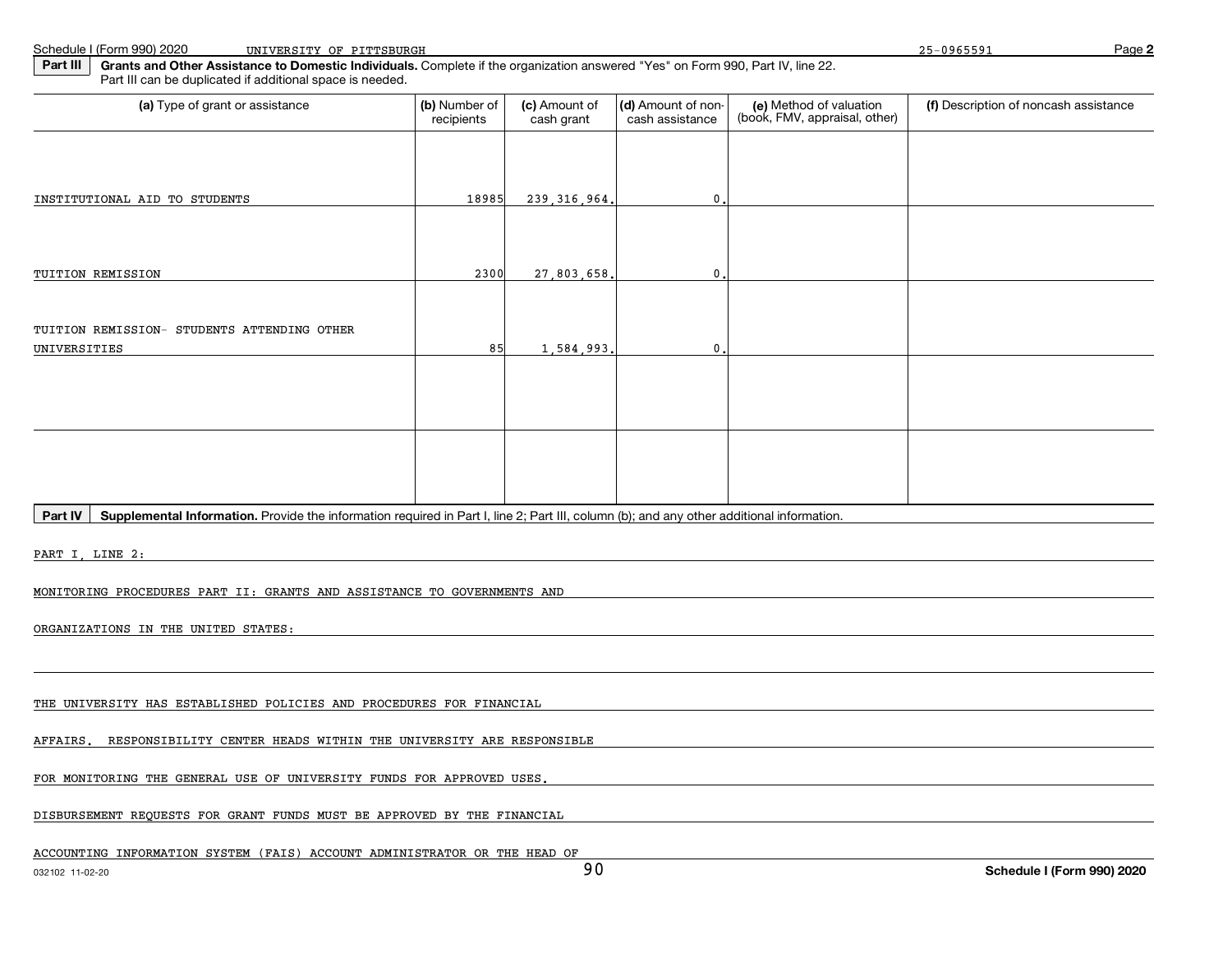| Schedule I (Form 990)<br>UNIVERSITY OF PITTSBURGH                                    | 25-0965591 | Page 2                |
|--------------------------------------------------------------------------------------|------------|-----------------------|
| <b>Supplemental Information</b><br>Part IV                                           |            |                       |
| THE RESPONSIBILITY CENTER. WHEN THE REQUESTOR IS ALSO THE FAIS ACCOUNT               |            |                       |
| ADMINISTRATOR OR THE HEAD OF THE RESPONSIBILITY CENTER, THE GRANT FUNDING            |            |                       |
| REQUEST MUST BE SIGNED BY THE NEXT HIGHER LEVEL ADMINISTRATOR.<br>THE                |            |                       |
| UNIVERSITY'S DISBURSEMENT PROCESS IDENTIFIES AND RECORDS PAYMENTS TO BOTH            |            |                       |
| U.S. AND FOREIGN INDIVIDUALS/ENTITIES. THE UNIVERSITY EMPLOYS APPROPRIATE            |            |                       |
| MEASURES TO REDUCE THE RISK THAT ANY GRANT FUNDING PROVIDED IS NOT USED FOR          |            |                       |
| NON-CHARITABLE PURPOSES OR EXPLOITATION BY TERRORIST ORGANIZATIONS                   |            |                       |
| INCLUDING BUT NOT LIMITED TO UNIVERSITY ATTENDANCE AND/OR PARTICIPATION              |            |                       |
| AT SPONSORED EVENTS AND ONGOING REVIEWS OF THE SPECIALLY DESIGNATED                  |            |                       |
| NATIONALS LIST PUBLISHED BY THE US DEPARTMENT OF THE TREASURY.                       |            |                       |
|                                                                                      |            |                       |
| FOR RESEARCH SUBCONTRACTS THE INITIAL DETERMINATION OF ELIGIBILITY AND               |            |                       |
| APPROPRIATENESS OF THE ENTITY LIES JOINTLY BETWEEN THE PRINCIPAL                     |            |                       |
| INVESTIGATOR (PI)/DEPARTMENT AND THE OFFICE OF RESEARCH. THE PI/DEPARTMENT           |            |                       |
| IDENTIFIES THE ENTITY USUALLY BASED UPON THE UNIQUE NEEDS OF THE PI                  |            |                       |
| EVIDENCED IN THE SCOPE OF WORK. DOCUMENTATION IS OBTAINED FROM THE ENTITY            |            |                       |
| WHICH IS REVIEWED.<br>UPON SUBMISSION, THE OFFICE OF RESEARCH LOOKS FOR THIS         |            |                       |
| DOCUMENTATION SO THAT IT MEETS SPONSOR AND UNIVERSITY REQUIREMENTS.<br><b>IF AND</b> |            |                       |
| WHEN THE PROJECT IS FUNDED, THE DEPARTMENT INITIATES A SUBCONTRACT REQUEST.          |            |                       |
|                                                                                      |            |                       |
| SCHEDULE I, PART I, LINE 2: MONITORING PROCEDURES PART III GRANTS AND OTHER          |            |                       |
| ASSISTANCE TO INDIVIDUALS IN THE UNITED STATES:                                      |            |                       |
|                                                                                      |            |                       |
| THE INSTITUTION DOES MAINTAIN RECORDS TO SUBSTANTIATE THE AMOUNT OF GRANTS           |            |                       |
| OR ASSISTANCE. THE RECORDS, ELIGIBILITY AND SELECTION CRITERIA ARE                   |            |                       |
| MAINTAINED BY EITHER THE OFFICE OF ADMISSIONS AND FINANCIAL AID, THE                 |            |                       |
| STUDENTS' SCHOOL DEPARTMENT, THE BENEFITS SECTION OF HUMAN RESOURCES, OR             |            |                       |
| THE FACULTY RECORDS OFFICE.                                                          |            |                       |
| 032291                                                                               |            | Schedule I (Form 990) |
| 04-01-20<br>91                                                                       |            |                       |

10430511 785294 PITT 2020.05093 UNIVERSITY OF PITTSBURGH PITT\_\_\_1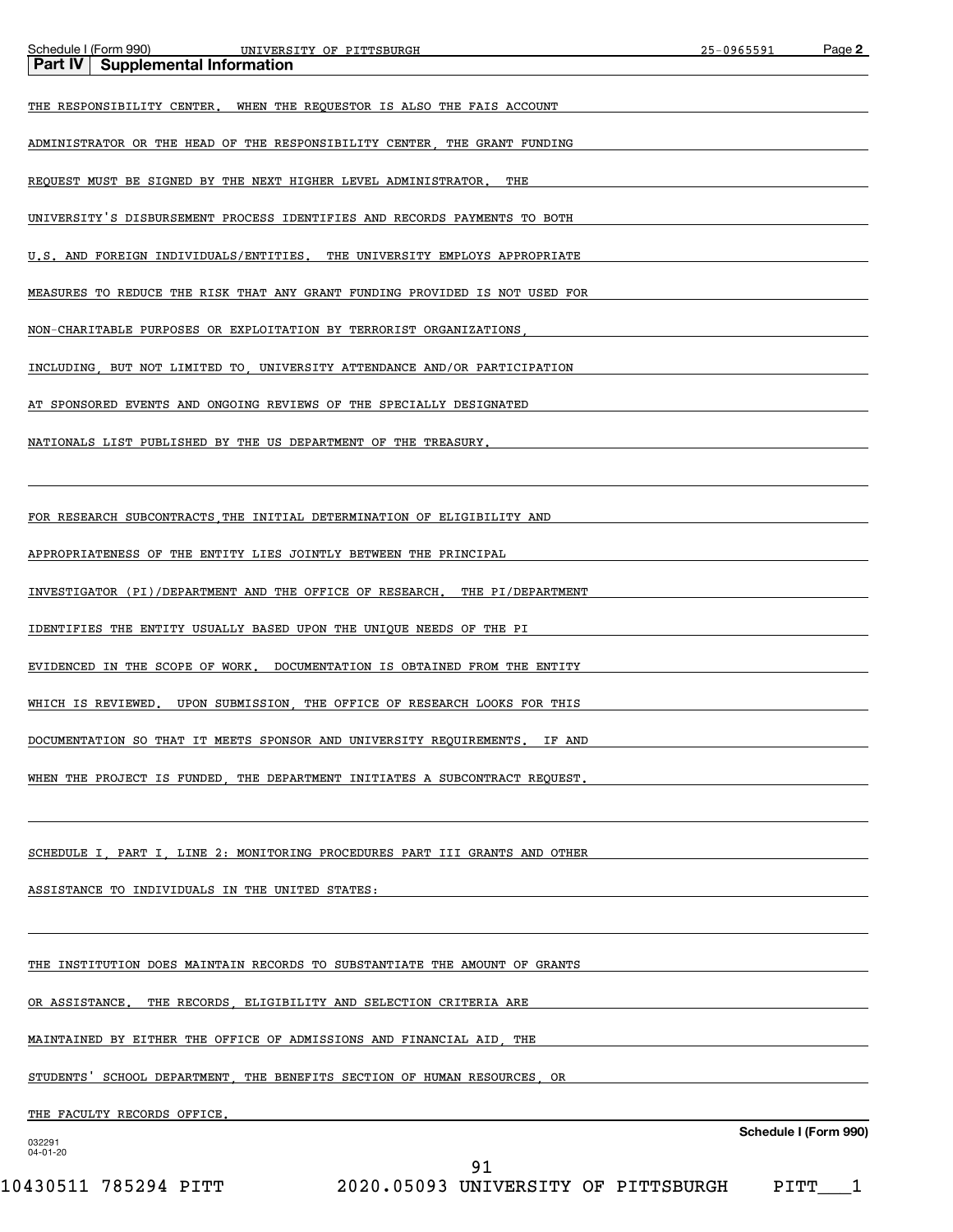| Schedule I (Form 990)<br>UNIVERSITY OF PITTSBURGH                                                                                                                                                                             |                                           | 25-0965591 |                       | Page 2 |
|-------------------------------------------------------------------------------------------------------------------------------------------------------------------------------------------------------------------------------|-------------------------------------------|------------|-----------------------|--------|
| Part IV   Supplemental Information                                                                                                                                                                                            |                                           |            |                       |        |
| GRANT FUNDS THAT ARE RESTRICTED IN THEIR USE AND ARE NOT REFUNDABLE IN CASH                                                                                                                                                   |                                           |            |                       |        |
| <u>TO THE STUDENTS ARE MONITORED THROUGH THE UNIVERSITY'S STUDENT SYSTEM.</u>                                                                                                                                                 |                                           |            |                       |        |
| GRANTS THAT ARE NOT RESTRICTED IN THEIR USE AND ARE REFUNDABLE TO THE                                                                                                                                                         |                                           |            |                       |        |
|                                                                                                                                                                                                                               |                                           |            |                       |        |
| STUDENTS ARE NOT MONITORED. THE RESIDENCE OF A SERIES AND RESIDENCE OF A SERIES OF A SERIES OF A SERIES OF A SAME OF A SERIES OF A SERIES OF A SERIES OF A SERIES OF A SERIES OF A SERIES OF A SERIES OF A SERIES OF A SERIES |                                           |            |                       |        |
| PART III, COLUMN B:                                                                                                                                                                                                           |                                           |            |                       |        |
|                                                                                                                                                                                                                               |                                           |            |                       |        |
| THE NUMBER OF RECIPIENTS REFLECTS THE ACTUAL NUMBER OF STUDENTS AND                                                                                                                                                           |                                           |            |                       |        |
| EMPLOYEES WHO RECEIVED THE ASSISTANCE.                                                                                                                                                                                        |                                           |            |                       |        |
|                                                                                                                                                                                                                               |                                           |            |                       |        |
|                                                                                                                                                                                                                               |                                           |            |                       |        |
|                                                                                                                                                                                                                               |                                           |            |                       |        |
|                                                                                                                                                                                                                               |                                           |            |                       |        |
|                                                                                                                                                                                                                               |                                           |            |                       |        |
|                                                                                                                                                                                                                               |                                           |            |                       |        |
|                                                                                                                                                                                                                               |                                           |            |                       |        |
|                                                                                                                                                                                                                               |                                           |            |                       |        |
|                                                                                                                                                                                                                               |                                           |            |                       |        |
|                                                                                                                                                                                                                               |                                           |            |                       |        |
|                                                                                                                                                                                                                               |                                           |            |                       |        |
|                                                                                                                                                                                                                               |                                           |            |                       |        |
|                                                                                                                                                                                                                               |                                           |            |                       |        |
|                                                                                                                                                                                                                               |                                           |            |                       |        |
|                                                                                                                                                                                                                               |                                           |            |                       |        |
|                                                                                                                                                                                                                               |                                           |            |                       |        |
|                                                                                                                                                                                                                               |                                           |            |                       |        |
| 032291<br>04-01-20                                                                                                                                                                                                            |                                           |            | Schedule I (Form 990) |        |
| 10430511 785294 PITT                                                                                                                                                                                                          | 92<br>2020.05093 UNIVERSITY OF PITTSBURGH |            | PITT                  | 1      |
|                                                                                                                                                                                                                               |                                           |            |                       |        |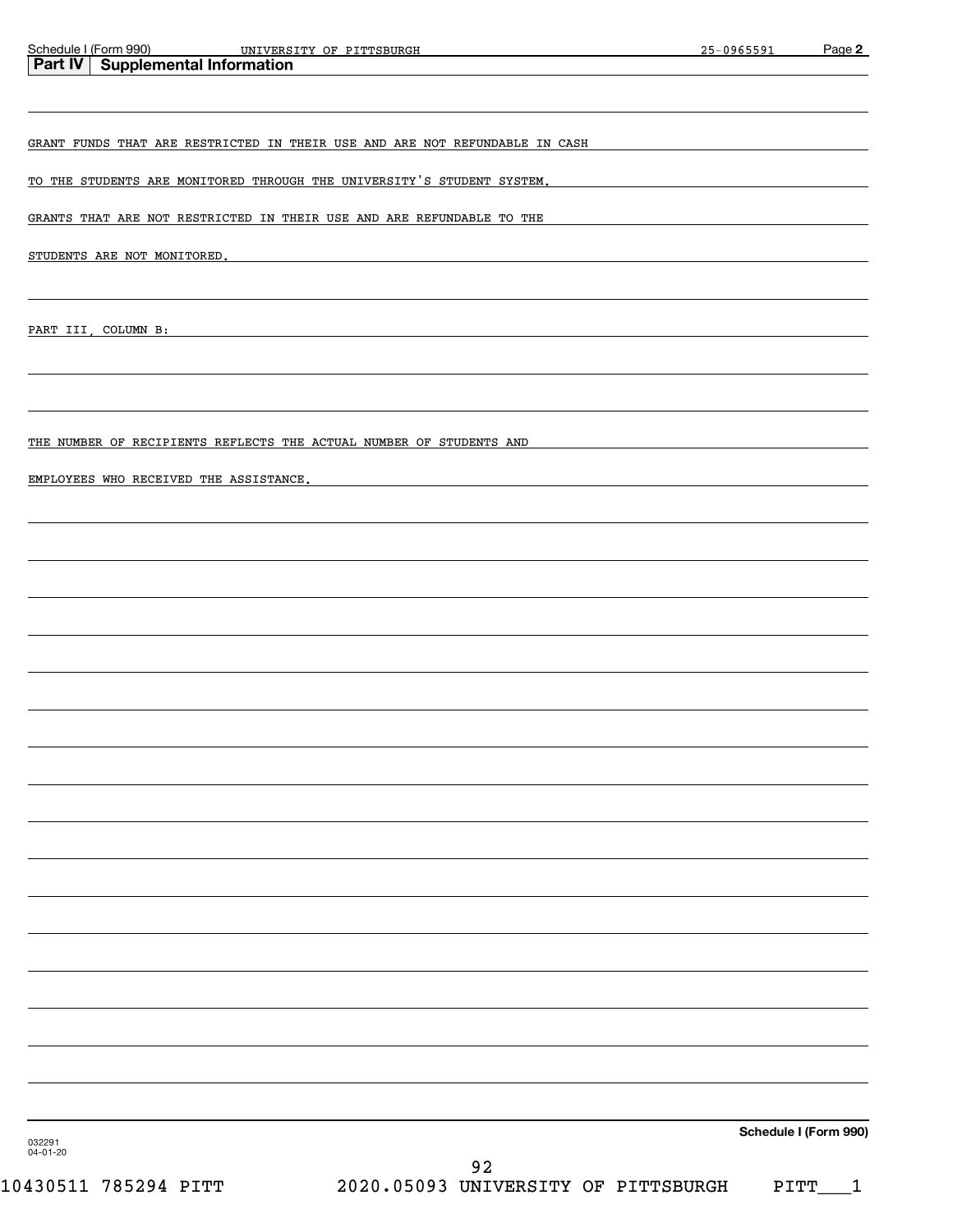|   | <b>Compensation Information</b><br><b>SCHEDULE J</b>                                                                                                                                                                                |                                       | OMB No. 1545-0047     |            |     |
|---|-------------------------------------------------------------------------------------------------------------------------------------------------------------------------------------------------------------------------------------|---------------------------------------|-----------------------|------------|-----|
|   | (Form 990)<br>For certain Officers, Directors, Trustees, Key Employees, and Highest                                                                                                                                                 |                                       |                       |            |     |
|   | <b>Compensated Employees</b>                                                                                                                                                                                                        |                                       |                       |            |     |
|   | Complete if the organization answered "Yes" on Form 990, Part IV, line 23.<br>Attach to Form 990.<br>Department of the Treasury                                                                                                     |                                       | <b>Open to Public</b> |            |     |
|   | Go to www.irs.gov/Form990 for instructions and the latest information.<br>Internal Revenue Service                                                                                                                                  |                                       |                       | Inspection |     |
|   | Name of the organization                                                                                                                                                                                                            | <b>Employer identification number</b> |                       |            |     |
|   | UNIVERSITY OF PITTSBURGH                                                                                                                                                                                                            | 25-0965591                            |                       |            |     |
|   | <b>Questions Regarding Compensation</b><br>Part I                                                                                                                                                                                   |                                       |                       |            |     |
|   |                                                                                                                                                                                                                                     |                                       |                       | Yes        | No. |
|   | 1a Check the appropriate box(es) if the organization provided any of the following to or for a person listed on Form 990,                                                                                                           |                                       |                       |            |     |
|   | Part VII, Section A, line 1a. Complete Part III to provide any relevant information regarding these items.                                                                                                                          |                                       |                       |            |     |
|   | $x$ First-class or charter travel<br>$\lfloor x \rfloor$ Housing allowance or residence for personal use                                                                                                                            |                                       |                       |            |     |
|   | $\lfloor x \rfloor$ Travel for companions<br>Payments for business use of personal residence                                                                                                                                        |                                       |                       |            |     |
|   | $x$ Tax indemnification and gross-up payments<br>$\mathbf{x}$ Health or social club dues or initiation fees<br>Discretionary spending account                                                                                       |                                       |                       |            |     |
|   | $\lfloor x \rfloor$ Personal services (such as maid, chauffeur, chef)                                                                                                                                                               |                                       |                       |            |     |
|   |                                                                                                                                                                                                                                     |                                       |                       |            |     |
|   | <b>b</b> If any of the boxes on line 1a are checked, did the organization follow a written policy regarding payment or                                                                                                              |                                       |                       |            |     |
| 2 | Did the organization require substantiation prior to reimbursing or allowing expenses incurred by all directors,                                                                                                                    |                                       | 1b                    | X          |     |
|   |                                                                                                                                                                                                                                     |                                       | $\mathbf{2}$          | X          |     |
|   |                                                                                                                                                                                                                                     |                                       |                       |            |     |
| з | Indicate which, if any, of the following the organization used to establish the compensation of the organization's                                                                                                                  |                                       |                       |            |     |
|   | CEO/Executive Director. Check all that apply. Do not check any boxes for methods used by a related organization to                                                                                                                  |                                       |                       |            |     |
|   | establish compensation of the CEO/Executive Director, but explain in Part III.                                                                                                                                                      |                                       |                       |            |     |
|   | $\lfloor x \rfloor$ Compensation committee<br>Written employment contract                                                                                                                                                           |                                       |                       |            |     |
|   | $\lfloor x \rfloor$ Compensation survey or study<br>$\lfloor x \rfloor$ Independent compensation consultant                                                                                                                         |                                       |                       |            |     |
|   | $\lfloor x \rfloor$ Form 990 of other organizations<br>$\lfloor x \rfloor$ Approval by the board or compensation committee                                                                                                          |                                       |                       |            |     |
|   |                                                                                                                                                                                                                                     |                                       |                       |            |     |
| 4 | During the year, did any person listed on Form 990, Part VII, Section A, line 1a, with respect to the filing                                                                                                                        |                                       |                       |            |     |
|   | organization or a related organization:                                                                                                                                                                                             |                                       |                       |            |     |
| a | Receive a severance payment or change-of-control payment?                                                                                                                                                                           |                                       | 4a                    | х          |     |
| b |                                                                                                                                                                                                                                     |                                       | 4b                    | X          |     |
| c |                                                                                                                                                                                                                                     |                                       | 4c                    |            | х   |
|   | If "Yes" to any of lines 4a-c, list the persons and provide the applicable amounts for each item in Part III.                                                                                                                       |                                       |                       |            |     |
|   |                                                                                                                                                                                                                                     |                                       |                       |            |     |
|   | Only section 501(c)(3), 501(c)(4), and 501(c)(29) organizations must complete lines 5-9.                                                                                                                                            |                                       |                       |            |     |
| 5 | For persons listed on Form 990, Part VII, Section A, line 1a, did the organization pay or accrue any compensation                                                                                                                   |                                       |                       |            |     |
|   | contingent on the revenues of:                                                                                                                                                                                                      |                                       |                       |            |     |
|   | a The organization? <b>contracts</b> and contracts are contracted and contract and contract and contract and contract and contract and contract and contract and contract and contract and contract and contract and contract and c |                                       | 5a                    |            | X   |
|   |                                                                                                                                                                                                                                     |                                       | 5b                    |            | X   |
|   | If "Yes" on line 5a or 5b, describe in Part III.                                                                                                                                                                                    |                                       |                       |            |     |
| 6 | For persons listed on Form 990, Part VII, Section A, line 1a, did the organization pay or accrue any compensation                                                                                                                   |                                       |                       |            |     |
|   | contingent on the net earnings of:                                                                                                                                                                                                  |                                       |                       |            |     |
| a |                                                                                                                                                                                                                                     |                                       | 6a                    |            | X   |
|   |                                                                                                                                                                                                                                     |                                       | 6b                    |            | X   |
|   | If "Yes" on line 6a or 6b, describe in Part III.                                                                                                                                                                                    |                                       |                       |            |     |
| 7 | For persons listed on Form 990, Part VII, Section A, line 1a, did the organization provide any nonfixed payments                                                                                                                    |                                       |                       |            |     |
|   |                                                                                                                                                                                                                                     |                                       | 7                     |            | X   |
| 8 | Were any amounts reported on Form 990, Part VII, paid or accrued pursuant to a contract that was subject to the                                                                                                                     |                                       |                       |            |     |
|   |                                                                                                                                                                                                                                     |                                       | 8                     |            | X   |

**9** If "Yes" on line 8, did the organization also follow the rebuttable presumption procedure described in

**9**

 $\overline{\mathbf{x}}$ 

 $\overline{\mathbf{x}}$ 

032111 12-07-20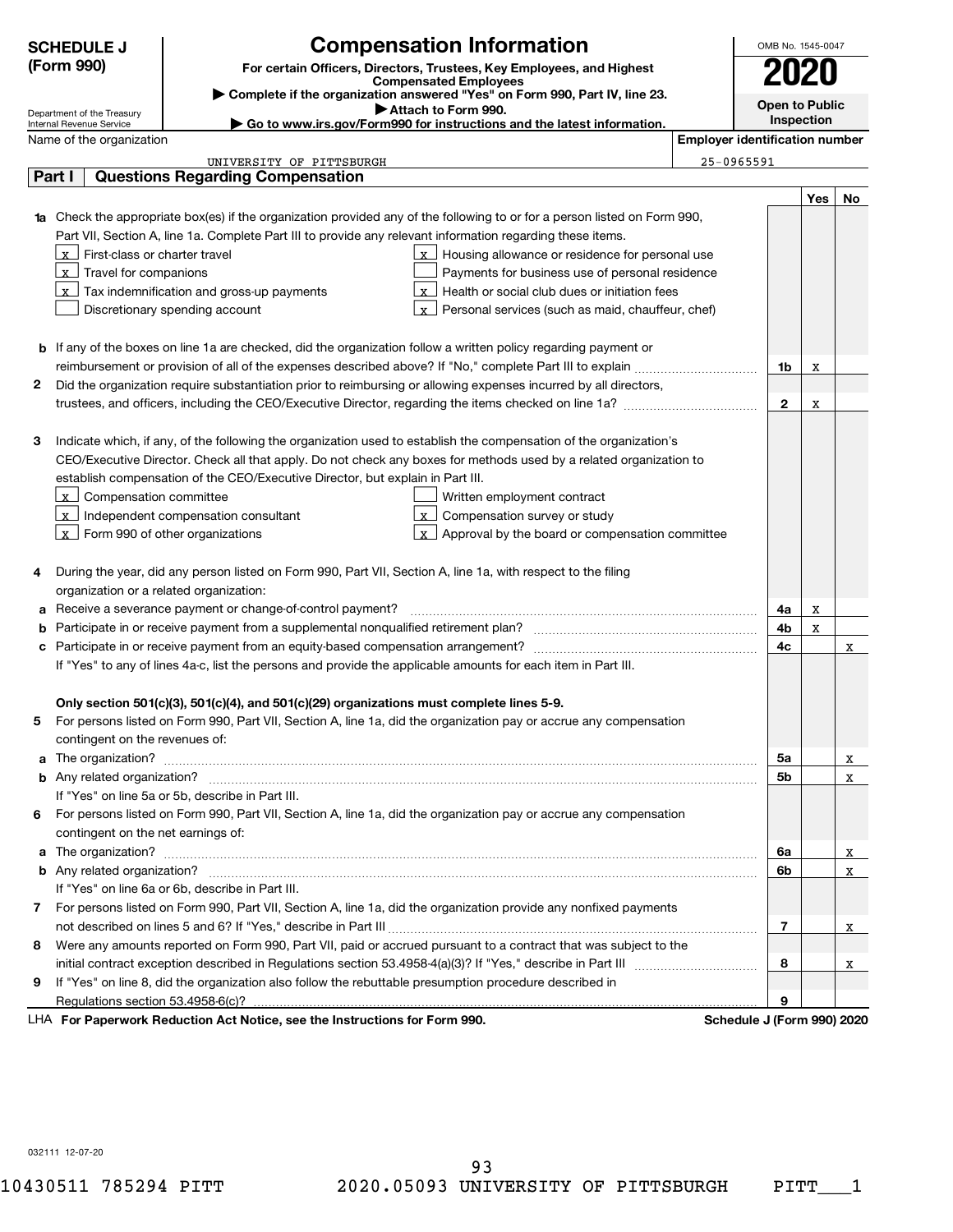### **Part II Officers, Directors, Trustees, Key Employees, and Highest Compensated Employees.** Use duplicate copies if additional space is needed.

For each individual whose compensation must be reported on Schedule J, report compensation from the organization on row (i) and from related organizations, described in the instructions, on row (ii). Do not list any individuals that aren't listed on Form 990, Part VII.

**Note:** The sum of columns (B)(i)-(iii) for each listed individual must equal the total amount of Form 990, Part VII, Section A, line 1a, applicable column (D) and (E) amounts for that individual.

|                                    |       |                          | (B) Breakdown of W-2 and/or 1099-MISC compensation |                                           | (C) Retirement and<br>other deferred | (D) Nontaxable | (E) Total of columns | (F) Compensation                                           |
|------------------------------------|-------|--------------------------|----------------------------------------------------|-------------------------------------------|--------------------------------------|----------------|----------------------|------------------------------------------------------------|
| (A) Name and Title                 |       | (i) Base<br>compensation | (ii) Bonus &<br>incentive<br>compensation          | (iii) Other<br>reportable<br>compensation | compensation                         | benefits       | $(B)(i)-(D)$         | in column (B)<br>reported as deferred<br>on prior Form 990 |
| PATRICK R. NARDUZZI<br>(1)         | (i)   | 3,973,910                | 1,316,667                                          | 100.941                                   | 233.600                              | 19,819         | 5,644,937            | 0.                                                         |
| HEAD FOOTBALL COACH                | (ii)  | 0                        | 0                                                  | $\mathbf{0}$                              | $\Omega$                             | 0              |                      | $\mathfrak o$ .                                            |
| F. JEFFREY CAPEL III<br>(2)        | (i)   | 3.478.453                | 0                                                  | 94.367                                    | 22,400                               | 19,368         | 3,614,588            | $\mathbf{0}$ .                                             |
| HEAD MEN'S BASKETBALL COACH        | (ii)  | $\mathbf{0}$             | $\mathbf{0}$ .                                     | $\mathbf{0}$                              | 0                                    | $\mathbf{0}$   |                      | 0.                                                         |
| EDWARD J. GREFENSTETTE<br>(3)      | (i)   | $\mathbf{0}$             | $\mathbf{0}$                                       | $\mathbf{0}$                              | $\mathbf{0}$                         | $\mathbf{0}$   | $\Omega$             | $\mathbf{0}$ .                                             |
| TRUSTEE                            | (ii)  | 675.000                  | 800,000                                            | 143.408                                   | 1 389 887                            | 30.990         | 3.039.285            | 938.468.                                                   |
| (4) ARTHUR S. LEVINE               | (i)   | 1.157.844                | 61.855                                             | 117 368                                   | 34.200                               | 36,060         | 1,407,327            | $\mathfrak o$ .                                            |
| SVC HEALTH SCIENCES THRU 6/1/20    | (ii)  | $\mathbf{0}$             | $\Omega$                                           | 0                                         | 0                                    | $\mathbf{0}$ . |                      | $\mathfrak o$ .                                            |
| <b>ANANTHA SHEKHAR</b><br>(5)      | (i)   | 881.018                  | 5.698                                              | 22.141                                    | 122,800                              | 10.483         | 1,042,140            | $\mathbf{0}$ .                                             |
| SR VICE CHANCELLOR HEALTH SCIENCES | (ii)  | $\mathbf{0}$             | $\Omega$                                           | $\mathbf 0$                               | $\mathbf 0$                          | 0              |                      | $\mathsf{0}\,.$                                            |
| (6) HEATHER R. LYKE                | (i)   | 735.809                  | 35,000                                             | 17,212                                    | 109.200                              | 19.318         | 916.539              | $\mathbf{0}$ .                                             |
| DIRECTOR OF ATHLETICS              | (ii)  | $\mathbf 0$              | 0                                                  | 0                                         | $\mathbf 0$                          | $\mathbf 0$    |                      | $\mathfrak o$ .                                            |
| (7) PATRICK D. GALLAGHER           | (i)   | 663.576.                 | $\mathbf{0}$                                       | 11,891                                    | 34,200                               | 104.827        | 814.494              | $\mathfrak o$ .                                            |
| CHANCELLOR / CEO                   | (ii)  | 15,000                   | $\mathbf{0}$                                       | 0                                         | $\mathbf 0$                          | $\mathbf 0$ .  | 15,000               | $\mathbf{0}$ .                                             |
| (8) MICHAEL J. BECICH              | (i)   | 641,338                  | 20,000                                             | 102                                       | 77.656                               | 22.727         | 761.823              | $\mathbf{0}$ .                                             |
| CHAIRMAN PCI                       | (ii)  | $\mathbf{0}$             | $\mathbf 0$                                        | 0                                         | $\mathbf 0$                          | 0              |                      | $\mathsf{0}\,.$                                            |
| (9) LANCE B. WHITE                 | (i)   | 605.464                  | 25,000                                             | 8.466                                     | 29.075                               | 22.663         | 690.668              | $\mathbf{0}$ .                                             |
| HEAD WOMEN'S BASKETBALL COACH      | (ii)  | $\mathbf{0}$             | 0                                                  | $\mathbf{0}$                              | $\mathbf 0$                          | $\mathbf 0$    |                      | $\mathsf{0}\,.$                                            |
| (10) GREGORY SCHULER               | (i)   | 505.539                  | $\mathbf{0}$                                       | 7.473                                     | 22 800                               | 24.194         | 560,006              | $\mathbf{0}$ .                                             |
| CIO THRU 6/30/21                   | (iii) | $\mathbf{0}$             | $\mathbf{0}$                                       | $\mathbf{0}$                              | $\mathbf 0$                          | $\mathbf{0}$   |                      | $\mathbf{0}$ .                                             |
| $(11)$ ANN E. CUDD                 | (i)   | 472.543                  | 0                                                  | 16,954                                    | 22,800                               | 24,468         | 536.765              | $\mathbf{0}$ .                                             |
| PROVOST/SR VICE CHANCELLOR         | (ii)  | $\mathbf 0$              | $\Omega$                                           | $\Omega$                                  | $\Omega$                             | $\Omega$       |                      | 0.                                                         |
| (12) KATHY S. HUMPHREY             | (i)   | 422,749                  | 6.000                                              | 15,056                                    | 34,200                               | 24.993         | 502.998              | $\mathbf{0}$ .                                             |
| SVC ENGAGEMENT- THRU 6/30/21       | (ii)  | $\mathbf 0$              | 0                                                  | $\mathbf{0}$                              | 0                                    | 0              | $\Omega$             | $\mathbf{0}$ .                                             |
| (13) ROBIN A. RUTENBAR             | (i)   | 422.575                  | 0                                                  | 13.012                                    | 27.135                               | 17.047         | 479.769              | $\mathbf{0}$ .                                             |
| SR VICE CHANCELLOR- RESEARCH       | (ii)  | $\mathbf 0$              | $\mathbf{0}$                                       | 0                                         | $\mathbf 0$                          | 0              | $\Omega$             | $\mathbf{0}$ .                                             |
| (14) GEOVETTE E. WASHINGTON        | (i)   | 426,768                  | $\Omega$                                           | 5.697                                     | 34.200                               | 10.954         | 477 619              | 0.                                                         |
| SVC & CHIEF LEGAL OFFICER          | (ii)  | $\mathbf 0$              | $\mathbf{0}$                                       | $\Omega$                                  | $\mathbf 0$                          | 0              | $\Omega$             | $\mathbf{0}$ .                                             |
| (15) PAUL LAWRENCE                 | (i)   | 391,998                  | 0                                                  | 10,237                                    | 47.485                               | 21.197         | 470.917              | $\mathbf{0}$ .                                             |
| <b>TREASURER</b>                   | (ii)  | $\mathbf{0}$             | $\mathbf{0}$                                       | $\Omega$                                  | $\Omega$                             | $\Omega$       |                      | $\mathbf{0}$ .                                             |
| (16) NARAHARI SASTRY               | (i)   | 394.497                  | 0                                                  | 9,222                                     | 22,800                               | 20.814         | 447 333              | $\mathbf{0}$ .                                             |
| CFO/SR VICE CHANCELLOR             | (ii)  | $\mathbf{0}$ .           | $\Omega$                                           | 0                                         | 0                                    | 0              | $\Omega$             | $\mathbf{0}$ .                                             |

032112 12-07-20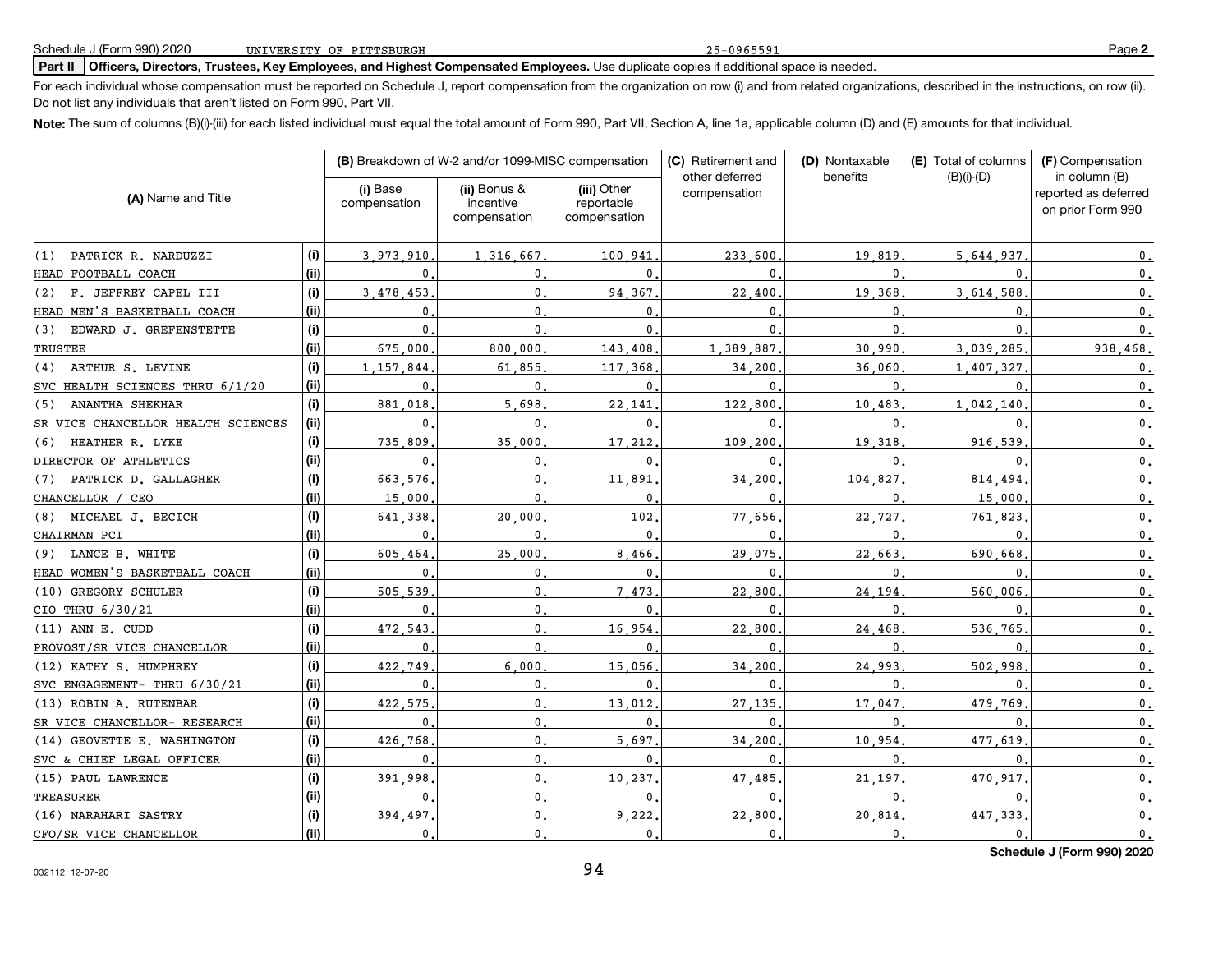### **Part II Officers, Directors, Trustees, Key Employees, and Highest Compensated Employees.** Use duplicate copies if additional space is needed.

For each individual whose compensation must be reported on Schedule J, report compensation from the organization on row (i) and from related organizations, described in the instructions, on row (ii). Do not list any individuals that aren't listed on Form 990, Part VII.

**Note:** The sum of columns (B)(i)-(iii) for each listed individual must equal the total amount of Form 990, Part VII, Section A, line 1a, applicable column (D) and (E) amounts for that individual.

|                               |      |                          | (B) Breakdown of W-2 and/or 1099-MISC compensation |                                           | (C) Retirement and<br>other deferred | (D) Nontaxable<br>benefits | (E) Total of columns<br>$(B)(i)-(D)$ | (F) Compensation<br>in column (B)<br>reported as deferred<br>on prior Form 990 |  |
|-------------------------------|------|--------------------------|----------------------------------------------------|-------------------------------------------|--------------------------------------|----------------------------|--------------------------------------|--------------------------------------------------------------------------------|--|
| (A) Name and Title            |      | (i) Base<br>compensation | (ii) Bonus &<br>incentive<br>compensation          | (iii) Other<br>reportable<br>compensation | compensation                         |                            |                                      |                                                                                |  |
| (17) DAVID N. DEJONG          | (i)  | 367,909                  | $\mathbf{0}$                                       | $\mathbf{0}$                              | 54,011                               | 18, 163,                   | 440,083                              | $\mathfrak o$ .                                                                |  |
| SVC BUSINESS OPS              | (ii) | $\mathbf{0}$ .           | $\mathbf{0}$ .                                     | $\mathbf{0}$                              | 0                                    | $\mathbf{0}$               | $\mathbf{0}$                         | $\mathbf{0}$ .                                                                 |  |
| (18) GREGORY A. SCOTT         | (i)  | 172,148                  | $\mathbf{0}$ .                                     | 127,860                                   | 21,023                               | 11,476                     | 332,507                              | $\mathfrak{o}$ .                                                               |  |
| SVC BUSINESS OPS THRU 7/15/20 | (ii) | $\mathbf 0$              | $\mathbf 0$                                        | $\mathbf{0}$                              | 0                                    | $\mathbf{0}$               | $\mathbf{0}$                         | $\mathfrak o$ .                                                                |  |
| (19) PATRICIA E. BEESON       | (i)  | 219,417                  | $\mathbf{0}$                                       | 13,091                                    | 26,687                               | 12,389                     | 271,584                              | $\mathbf{0}$ .                                                                 |  |
| PROVOST/SR VICE CHANCELLOR    | (ii) | $\mathbf{0}$ .           | $\mathbf{0}$ .                                     | $\mathbf{0}$                              | 0                                    | $\mathbf{0}$ .             | $\mathbf{0}$ .                       | $\mathbf{0}$ .                                                                 |  |
|                               | (i)  |                          |                                                    |                                           |                                      |                            |                                      |                                                                                |  |
|                               | (ii) |                          |                                                    |                                           |                                      |                            |                                      |                                                                                |  |
|                               | (i)  |                          |                                                    |                                           |                                      |                            |                                      |                                                                                |  |
|                               | (ii) |                          |                                                    |                                           |                                      |                            |                                      |                                                                                |  |
|                               | (i)  |                          |                                                    |                                           |                                      |                            |                                      |                                                                                |  |
|                               | (ii) |                          |                                                    |                                           |                                      |                            |                                      |                                                                                |  |
|                               | (i)  |                          |                                                    |                                           |                                      |                            |                                      |                                                                                |  |
|                               | (ii) |                          |                                                    |                                           |                                      |                            |                                      |                                                                                |  |
|                               | (i)  |                          |                                                    |                                           |                                      |                            |                                      |                                                                                |  |
|                               | (i)  |                          |                                                    |                                           |                                      |                            |                                      |                                                                                |  |
|                               | (i)  |                          |                                                    |                                           |                                      |                            |                                      |                                                                                |  |
|                               | (ii) |                          |                                                    |                                           |                                      |                            |                                      |                                                                                |  |
|                               | (i)  |                          |                                                    |                                           |                                      |                            |                                      |                                                                                |  |
|                               | (i)  |                          |                                                    |                                           |                                      |                            |                                      |                                                                                |  |
|                               | (i)  |                          |                                                    |                                           |                                      |                            |                                      |                                                                                |  |
|                               | (ii) |                          |                                                    |                                           |                                      |                            |                                      |                                                                                |  |
|                               | (i)  |                          |                                                    |                                           |                                      |                            |                                      |                                                                                |  |
|                               | (ii) |                          |                                                    |                                           |                                      |                            |                                      |                                                                                |  |
|                               | (i)  |                          |                                                    |                                           |                                      |                            |                                      |                                                                                |  |
|                               | (ii) |                          |                                                    |                                           |                                      |                            |                                      |                                                                                |  |
|                               | (i)  |                          |                                                    |                                           |                                      |                            |                                      |                                                                                |  |
|                               | (ii) |                          |                                                    |                                           |                                      |                            |                                      |                                                                                |  |
|                               | (i)  |                          |                                                    |                                           |                                      |                            |                                      |                                                                                |  |
|                               | (i)  |                          |                                                    |                                           |                                      |                            |                                      |                                                                                |  |
|                               | (i)  |                          |                                                    |                                           |                                      |                            |                                      |                                                                                |  |
|                               | (ii) |                          |                                                    |                                           |                                      |                            |                                      |                                                                                |  |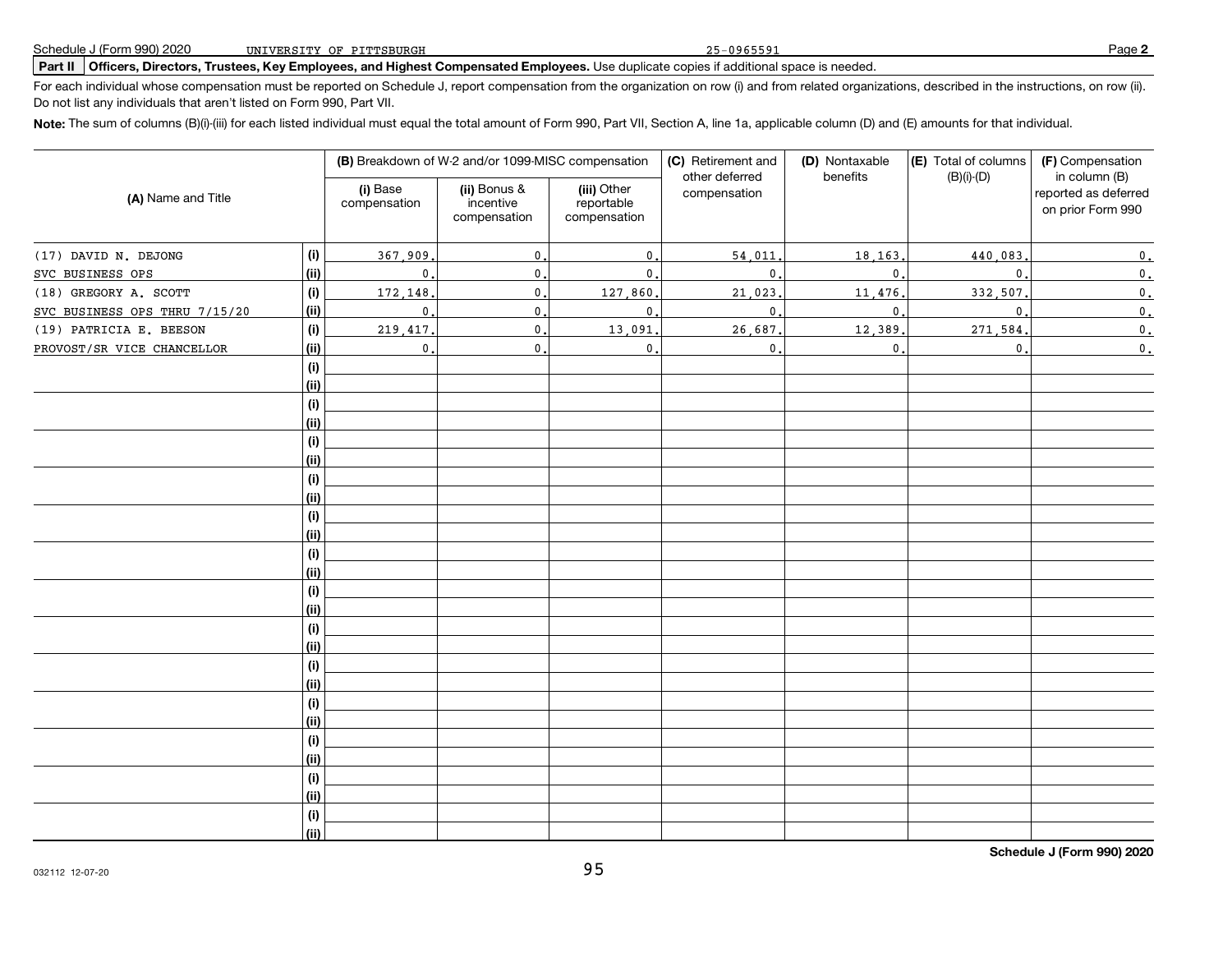Page 3

#### **Part III Supplemental Information**

Provide the information, explanation, or descriptions required for Part I, lines 1a, 1b, 3, 4a, 4b, 4c, 5a, 5b, 6a, 6b, 7, and 8, and for Part II. Also complete this part for any additional information.

#### PART I, LINE 1A:

FIRST-CLASS OR CHARTER TRAVEL:

THE UNIVERSITY USES CHARTER AIR TRAVEL PRIMARILY TO TRANSPORT THE FOOTBALL

TEAM AND THE MEN'S AND WOMEN'S BASKETBALL TEAMS TO AWAY GAME VENUES.

OCCASIONALLY, DUE TO TIME CONSTRAINTS, WEATHER CONCERNS, OR CLOSELY

SEQUENCED COMMITMENTS, SENIOR MANAGEMENT MAY USE CHARTER AIR TRAVEL TO MEET

PROFESSIONAL RESPONSIBILITIES. TRAVEL IS TREATED AS TAXABLE INCOME ON FORM

#### W-2 IF NOT FOR BONA FIDE BUSINESS PURPOSES.

TRAVEL FOR COMPANIONS: TRAVEL FOR COMPANIONS IS TREATED AS TAXABLE INCOME

ON FORM W-2.

TAX INDEMNIFICATION AND GROSS-UP PAYMENTS:

CERTAIN SENIOR OFFICERS AT THE UNIVERSITY ARE ELIGIBLE FOR A HEALTH CARE

PACKAGE UP TO A MAXIMUM AMOUNT OF \$5,000 PER YEAR. THE REIMBURSEMENT IS

"GROSSED-UP" FOR INCOME TAX PURPOSES.

### HOUSING ALLOWANCE OR RESIDENCE FOR PERSONAL USE:

AS A CONDITION OF EMPLOYMENT THE CHANCELLOR IS REQUIRED TO LIVE IN A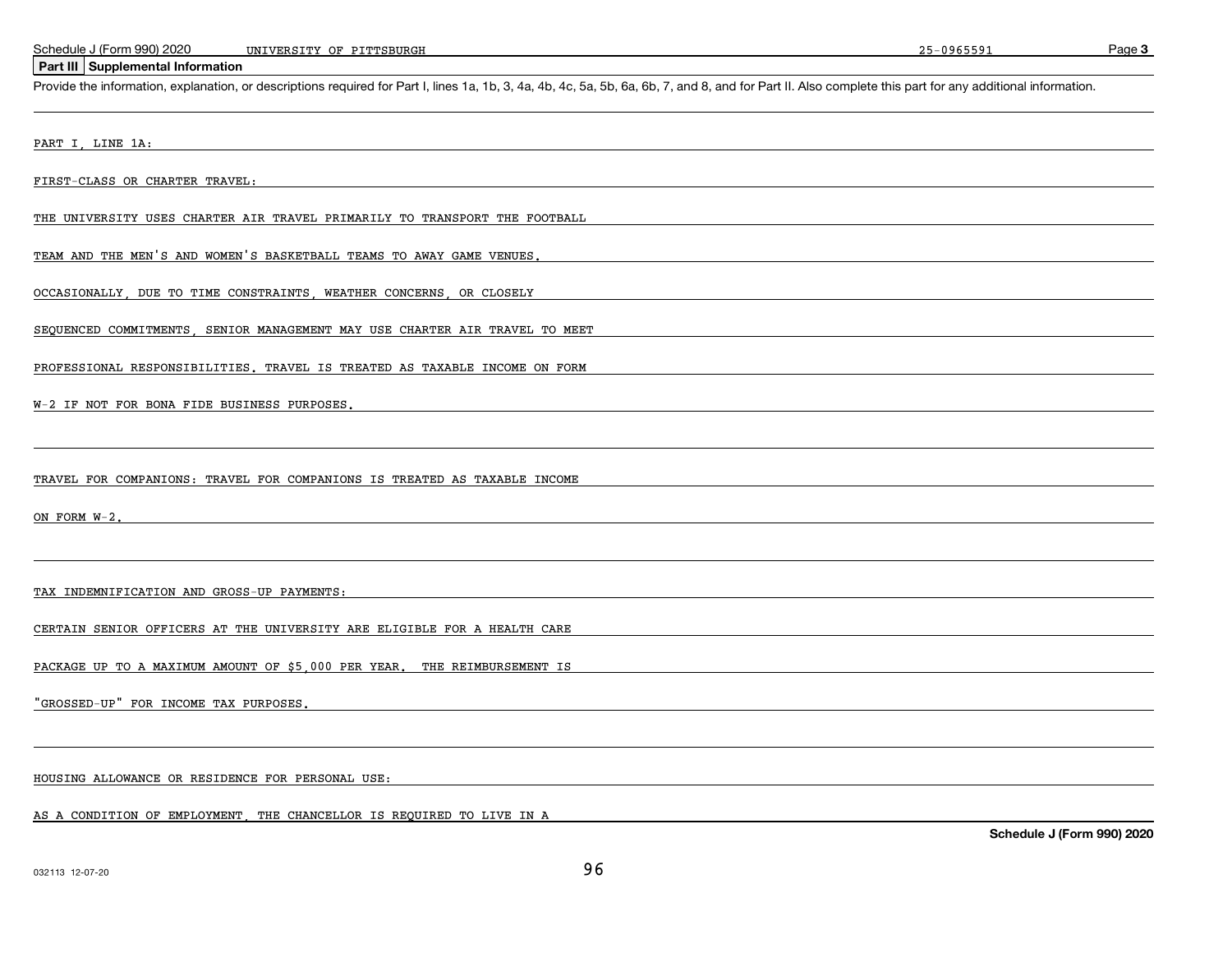Page 3

### **Part III Supplemental Information**

Provide the information, explanation, or descriptions required for Part I, lines 1a, 1b, 3, 4a, 4b, 4c, 5a, 5b, 6a, 6b, 7, and 8, and for Part II. Also complete this part for any additional information.

#### RESIDENCE PROVIDED BY THE UNIVERSITY TO MEET WITH AND ENTERTAIN DONORS,

PROSPECTIVE DONORS INSTITUTIONAL SUPPORTERS AND BUSINESS ASSOCIATES. USE

OF THE RESIDENCE IS NOT CONSIDERED TAXABLE INCOME UNDER IRC SEC. 119(D).

HEALTH OR SOCIAL CLUB DUES OR INITIATION FEES:

BECAUSE CERTAIN OFFICERS OF THE UNIVERSITY ARE REQUIRED TO ENTERTAIN

DONORS, PROSPECTIVE DONORS, INSTITUTIONAL SUPPORTERS, AND BUSINESS

ASSOCIATES, CLUB MEMBERSHIPS ARE PROVIDED. PERSONAL USE OF CLUB MEMBERSHIPS

IS TREATED AS TAXABLE INCOME ON FORM W-2.

PERSONAL SERVICES:

FINANCIAL CONSULTING SERVICES UP TO A MAXIMUM AMOUNT OF \$5,000 PER YEAR ARE

PROVIDED TO CERTAIN SENIOR OFFICERS OF THE UNIVERSITY AND ARE TREATED AS

TAXABLE INCOME ON FORM W-2.

PART I, LINES 4A-B:

LINE 4A- SEVERANCE PAYMENT- G.SCOTT- \$116,792

LINE 4B-SUPPLEMENTAL GTL INSURANCE PROGRAM FOR CERTAIN ACTIVE & RETIRED

OFFICERS,INCLUDING A TAX GROSS-UP-; P.BEESON-\$20,275; A.LEVINE-\$21,342.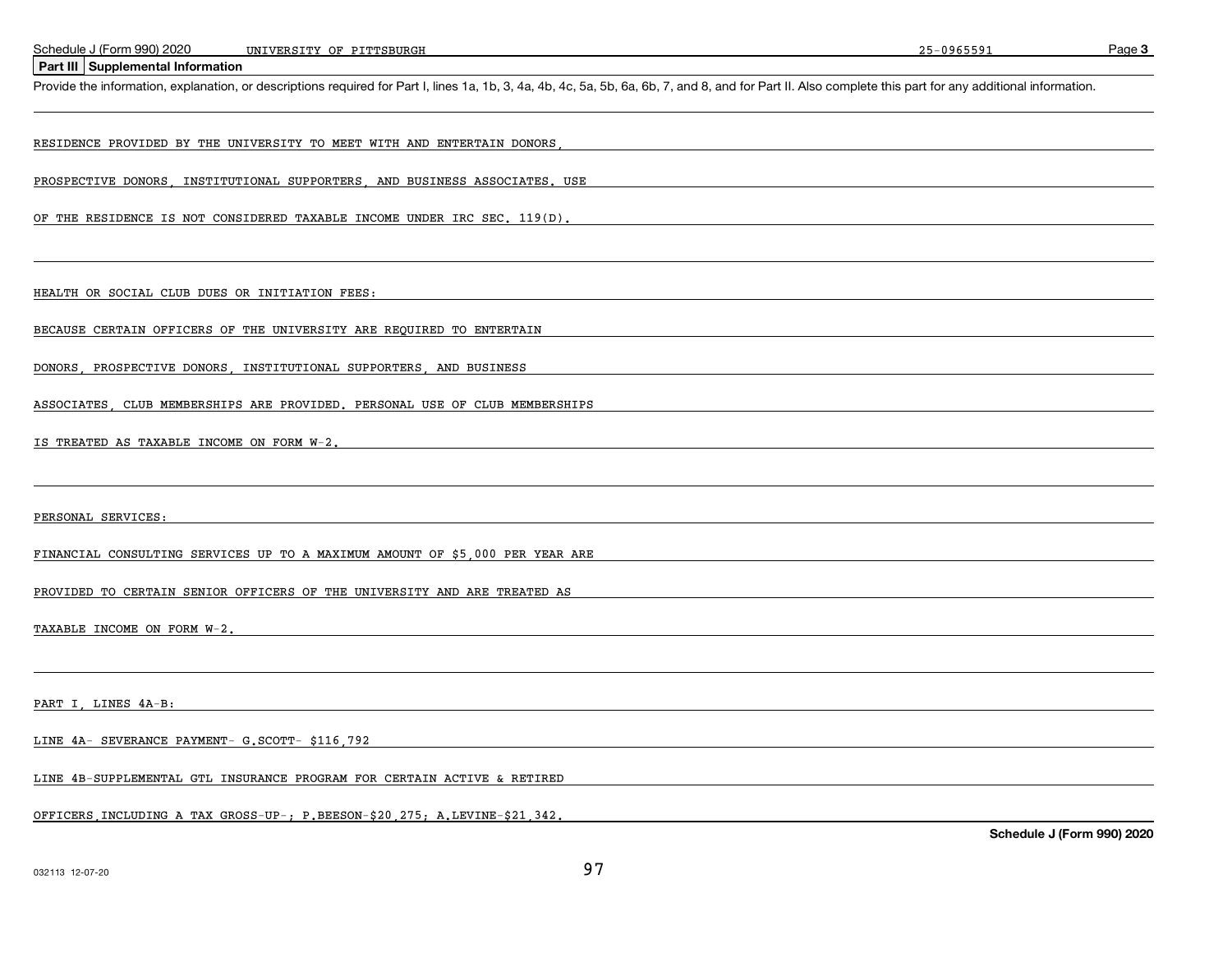**SCHEDULE K**

**(Form 990)**

### **Exercise and Secure 1990, Part IV, line 24a. Provide descriptions, and any additional information in Part IV, line 24a. Provide descriptions, and any additional information in Part II. <b>Explanations, and any additional i Supplemental Information on Tax-Exempt Bonds**

OMB No. 1545-0047

**Inspection**

Department of the TreasuryInternal Revenue Service

Name of the organization

**D**

**Constitution of the Constitution of the Constitution of the Constitution of the Constitution of the Constitution of the Constitution of the Constitution of the Constitution of the Constitution of the Constitution of the C | Attach to Form 990. | Go to www.irs.gov/Form990 for instructions and the latest information.**

**Employer identification number**

**Part I Bond Issues(a) (b) (c) (d) (e) (f) (g) (h) (i)**Issuer name Issuer EIN CUSIP # Date issued Issue price Description of purpose Pooled**Yes No Yes No Yes NoA** SEE SCHEDULE K PART VI **B** SEE SCHEDULE K, PART VI 25-0965591 25-0965591 21335VKW5 204/15/21 210,298,215. **C** SEE SCHEDULE K PART VI **Part II Proceeds**A IB IC ID **1**Amount of bonds retired**2**Amount of bonds legally defeased**14**Were the bonds issued as part of a refunding issue of tax-exempt bonds (or,**15**Were the bonds issued as part of a refunding issue of taxable bonds (or, if**Yes No Yes No Yes No Yes No**Defeased **(h)** On behalf of issuerfinancingTotal proceeds of issueGross proceeds in reserve fundsCapitalized interest from proceeds<u>- ………………………………………………………………………</u> Proceeds in refunding escrows<u>- ………………………………………………………………………</u> Issuance costs from proceedsCredit enhancement from proceedsWorking capital expenditures from proceedsCapital expenditures from proceedsOther spent proceedsOther unspent proceedsYear of substantial completionif issued prior to 2018, a current refunding issue)? issued prior to 2018, an advance refunding issue)?Has the final allocation of proceeds been made?Does the organization maintain adequate books and records to support thefinal allocation of proceeds? 25-0965591 SEE PART VI FOR COLUMN (F) CONTINUATIONS25-0965591 91335VJP2 09/18/14 96.564.106.CAPITAL PROJECTS | |x | |x | |x CAPITAL PROJECTS; REFUND210 298 215 PORTION OF 2018 PANTHERS  $\vert$   $\vert$  x  $\vert$  x  $\vert$  x  $\vert$  x SEE SCHEDULE K, PART VI 25-0965591 91335VKV7 12/03/19 200,000,000.CAPITAL PROJECTS <sup>X</sup> <sup>X</sup> <sup>X</sup> 96,645,580. 210,298,215. 200,000,000. 557,401. 769,716. 671,501. 96,065,099. 124,528,499. 199,328,499. 85,000,000. 2015 2021 2019X X X $\mathbf{x}$  and  $\mathbf{x}$  and  $\mathbf{x}$  and  $\mathbf{x}$  $\mathbf{x}$  and  $\mathbf{x}$  and  $\mathbf{x}$  and  $\mathbf{x}$  $\mathbf{x}$  and  $\mathbf{x}$  and  $\mathbf{x}$  and  $\mathbf{x}$ 

LHA For Paperwork Reduction Act Notice, see the Instructions for Form 990.

UNIVERSITY OF PITTSBURGH

**Schedule K (Form 990) 2020**

**1617**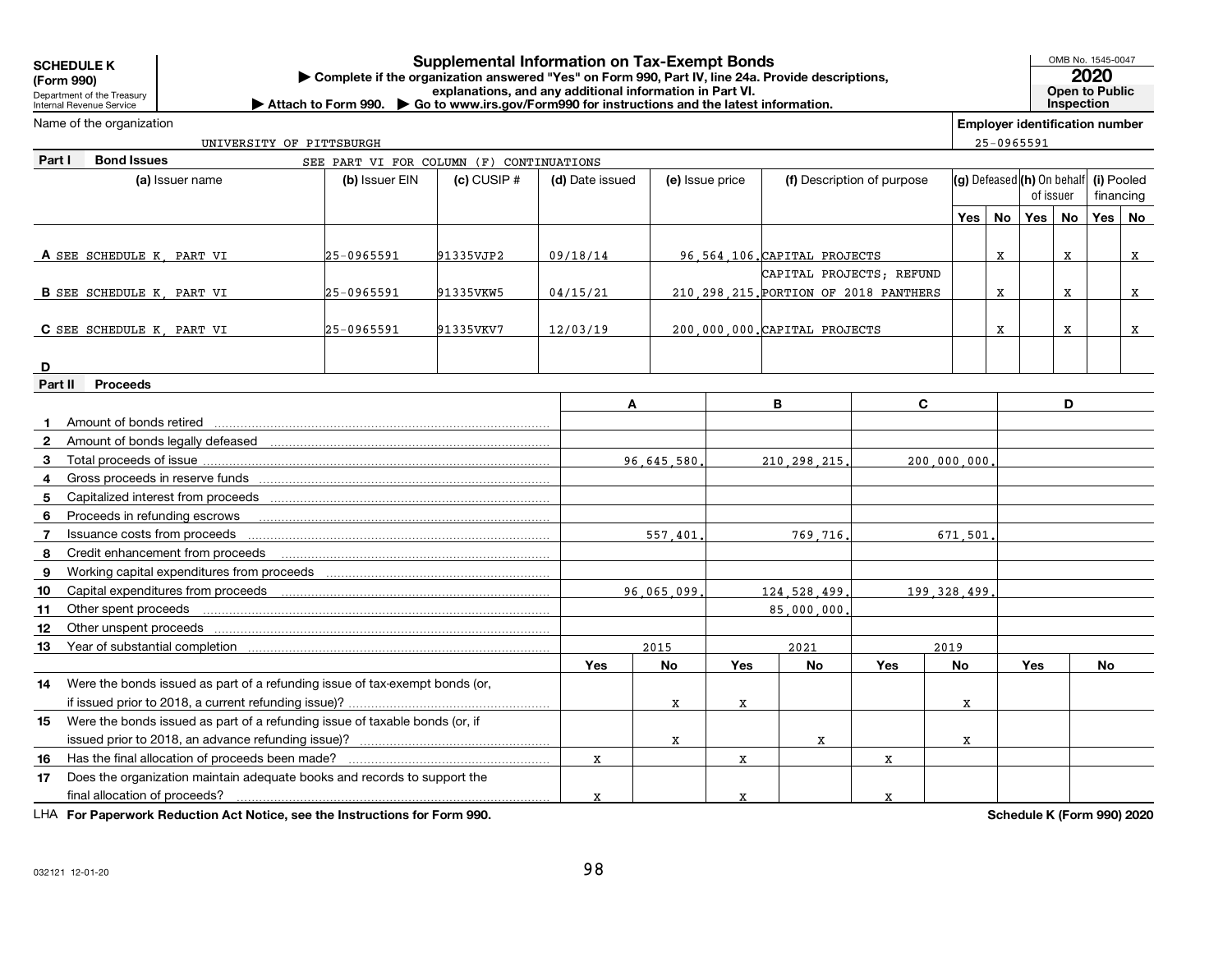| Schedule K (Fo<br>990) 2020<br>∴ (Form 1 | UNIVERSITY OF PITTSBURGH | $-0965591$<br>חה<br>∽ –<br>--- | ≌aαe |
|------------------------------------------|--------------------------|--------------------------------|------|
|------------------------------------------|--------------------------|--------------------------------|------|

|                | Part III Private Business Use                                                               |             |           |            |            |             |             |            |    |
|----------------|---------------------------------------------------------------------------------------------|-------------|-----------|------------|------------|-------------|-------------|------------|----|
|                |                                                                                             |             |           |            | B          |             | C.          | D          |    |
| 1.             | Was the organization a partner in a partnership, or a member of an LLC,                     | Yes         | No        | Yes        | No         | Yes         | No          | Yes        | No |
|                |                                                                                             |             | X         |            | x          |             | X           |            |    |
|                | 2 Are there any lease arrangements that may result in private business use of               |             |           |            |            |             |             |            |    |
|                | bond-financed property?                                                                     | X           |           | X          |            | X           |             |            |    |
|                | 3a Are there any management or service contracts that may result in private                 |             |           |            |            |             |             |            |    |
|                |                                                                                             | x           |           | X          |            | x           |             |            |    |
|                | b If "Yes" to line 3a, does the organization routinely engage bond counsel or other outside |             |           |            |            |             |             |            |    |
|                | counsel to review any management or service contracts relating to the financed property?    | X           |           | x          |            | x           |             |            |    |
|                | c Are there any research agreements that may result in private business use of              |             |           |            |            |             |             |            |    |
|                |                                                                                             | X           |           | x          |            | X           |             |            |    |
|                | d If "Yes" to line 3c, does the organization routinely engage bond counsel or other         |             |           |            |            |             |             |            |    |
|                | outside counsel to review any research agreements relating to the financed property?        | $\mathbf x$ |           | X          |            | $\mathbf x$ |             |            |    |
| 4              | Enter the percentage of financed property used in a private business use by entities        |             |           |            |            |             |             |            |    |
|                | other than a section 501(c)(3) organization or a state or local government $\ldots$         |             | 23<br>%   |            | %<br>82    |             | %<br>3.12   |            | %  |
| 5              | Enter the percentage of financed property used in a private business use as a               |             |           |            |            |             |             |            |    |
|                | result of unrelated trade or business activity carried on by your organization,             |             |           |            |            |             |             |            |    |
|                |                                                                                             |             | %         |            | %          |             | %           |            | %  |
| 6              |                                                                                             |             | %<br>23   |            | $\%$<br>82 |             | %<br>3.12   |            | %  |
| $\overline{7}$ |                                                                                             |             | x         |            | x          | x           |             |            |    |
|                | 8a Has there been a sale or disposition of any of the bond-financed property to a non-      |             |           |            |            |             |             |            |    |
|                | governmental person other than a $501(c)(3)$ organization since the bonds were issued?      |             | X         |            | x          |             | X           |            |    |
|                | <b>b</b> If "Yes" to line 8a, enter the percentage of bond-financed property sold or        |             |           |            |            |             |             |            |    |
|                |                                                                                             |             | %         |            | %          |             | %           |            | %  |
|                | c If "Yes" to line 8a, was any remedial action taken pursuant to Regulations                |             |           |            |            |             |             |            |    |
|                |                                                                                             |             |           |            |            |             |             |            |    |
| 9              | Has the organization established written procedures to ensure that all                      |             |           |            |            |             |             |            |    |
|                | nonqualified bonds of the issue are remediated in accordance with the                       |             |           |            |            |             |             |            |    |
|                | requirements under Regulations sections 1.141-12 and 1.145-2?                               |             |           |            |            |             |             |            |    |
|                | Part IV Arbitrage                                                                           |             |           |            |            |             |             |            |    |
|                |                                                                                             |             | A         |            | B          |             | C           | D          |    |
| 1.             | Has the issuer filed Form 8038-T, Arbitrage Rebate, Yield Reduction and                     | Yes         | <b>No</b> | <b>Yes</b> | No         | Yes         | No          | <b>Yes</b> | No |
|                | Penalty in Lieu of Arbitrage Rebate?                                                        |             | X         |            | x          |             | $\mathbf x$ |            |    |
|                | 2 If "No" to line 1, did the following apply?                                               |             |           |            |            |             |             |            |    |
|                |                                                                                             |             | x         |            | X          |             | x           |            |    |
|                |                                                                                             | x           |           |            |            | X           |             |            |    |
|                |                                                                                             |             | x         | X          | X          |             | x           |            |    |
|                | If "Yes" to line 2c, provide in Part VI the date the rebate computation was                 |             |           |            |            |             |             |            |    |
|                |                                                                                             |             |           |            |            |             |             |            |    |
| 3              | Is the bond issue a variable rate issue?                                                    |             |           |            |            | X           |             |            |    |
|                |                                                                                             | х           |           | x          |            |             |             |            |    |

032122 12-01-20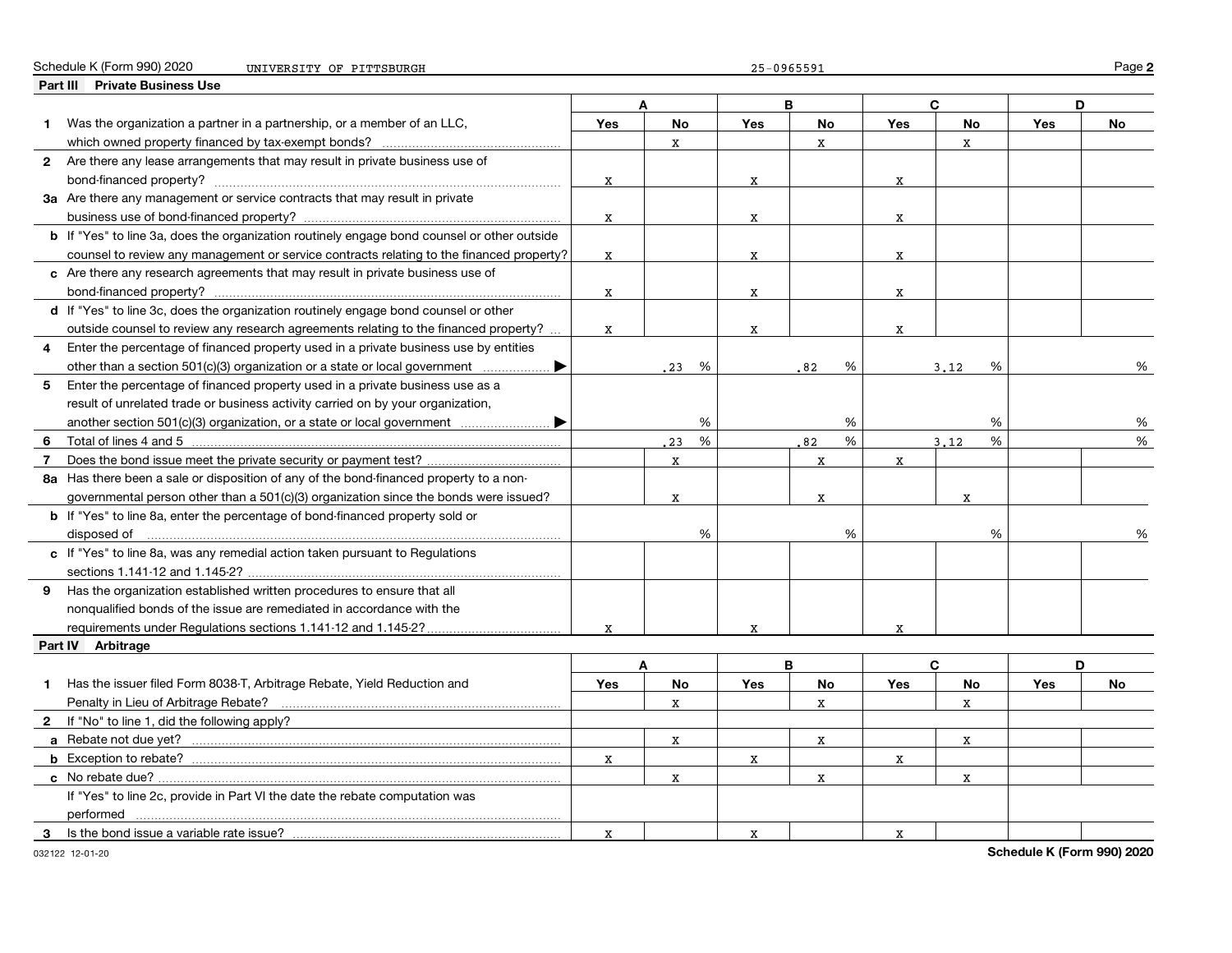| Schedule K (Form 990) 2020<br>UNIVERSITY OF PITTSBURGH                                                                       |     |             | 25-0965591 |    |     |    |            | Page 3 |
|------------------------------------------------------------------------------------------------------------------------------|-----|-------------|------------|----|-----|----|------------|--------|
| Part IV Arbitrage (continued)                                                                                                |     |             |            |    |     |    |            |        |
|                                                                                                                              |     | A           |            | B  |     | C  |            | D      |
| 4a Has the organization or the governmental issuer entered into a qualified                                                  | Yes | No          | <b>Yes</b> | No | Yes | No | Yes        | No     |
|                                                                                                                              |     | X           |            | X  |     | X  |            |        |
|                                                                                                                              | N/A |             | N/A        |    | N/A |    |            |        |
|                                                                                                                              |     |             |            |    |     |    |            |        |
|                                                                                                                              |     | x           |            | х  |     | х  |            |        |
|                                                                                                                              |     | x           |            | X  |     | X  |            |        |
| 5a Were gross proceeds invested in a quaranteed investment contract (GIC)?                                                   |     | $\mathbf x$ |            | X  |     | X  |            |        |
|                                                                                                                              |     |             |            |    |     |    |            |        |
| c Term of GIC                                                                                                                |     |             |            |    |     |    |            |        |
| d Was the regulatory safe harbor for establishing the fair market value of the GIC satisfied?                                |     |             |            |    |     |    |            |        |
| Were any gross proceeds invested beyond an available temporary period?<br>6                                                  |     | $\mathbf x$ |            | X  |     | X  |            |        |
| Has the organization established written procedures to monitor the<br>$\overline{7}$                                         |     |             |            |    |     |    |            |        |
| requirements of section 148?                                                                                                 | X   |             | X          |    | X   |    |            |        |
| Procedures To Undertake Corrective Action<br>Part V                                                                          |     |             |            |    |     |    |            |        |
|                                                                                                                              |     | A           |            | B  |     | C  |            | D      |
| Has the organization established written procedures to ensure that violations                                                | Yes | No          | Yes        | No | Yes | No | <b>Yes</b> | No     |
| of federal tax requirements are timely identified and corrected through the                                                  |     |             |            |    |     |    |            |        |
| voluntary closing agreement program if self-remediation isn't available under                                                |     |             |            |    |     |    |            |        |
| applicable regulations?                                                                                                      |     |             |            |    |     |    |            |        |
| Part VI Supplemental Information. Provide additional information for responses to questions on Schedule K. See instructions. |     |             |            |    |     |    |            |        |
| SCHEDULE K PART I BOND ISSUES:                                                                                               |     |             |            |    |     |    |            |        |
|                                                                                                                              |     |             |            |    |     |    |            |        |
| (A) ISSUER NAME: SEE SCHEDULE K PART VI                                                                                      |     |             |            |    |     |    |            |        |
| (F) DESCRIPTION OF PURPOSE:                                                                                                  |     |             |            |    |     |    |            |        |
| CAPITAL PROJECTS; REFUND PORTION OF 2018 PANTHERS BOND                                                                       |     |             |            |    |     |    |            |        |
|                                                                                                                              |     |             |            |    |     |    |            |        |
| SCHEDULE K PART I BOND ISSUES- COLUMN (A)- ISSUER NAME                                                                       |     |             |            |    |     |    |            |        |
|                                                                                                                              |     |             |            |    |     |    |            |        |
| A- UNIVERSITY OF PITTSBURGH - OF THE COMMONWEALTH SYSTEM OF HIGHER                                                           |     |             |            |    |     |    |            |        |
| EDUCATION-UNIVERSITY CAPITAL PROJECT BONDS SERIES A B-1 B-2 (SERIES                                                          |     |             |            |    |     |    |            |        |
| 2014)                                                                                                                        |     |             |            |    |     |    |            |        |
|                                                                                                                              |     |             |            |    |     |    |            |        |
| B- UNIVERSITY OF PITTSBURGH - OF THE COMMONWEALTH SYSTEM OF HIGHER                                                           |     |             |            |    |     |    |            |        |
| EDUCATION-PITT ASSET NOTES TAX EXEMPT HIGHER EDUCATION REGISTERED                                                            |     |             |            |    |     |    |            |        |
| SERIES OF 2021                                                                                                               |     |             |            |    |     |    |            |        |
|                                                                                                                              |     |             |            |    |     |    |            |        |
| C- UNIVERSITY OF PITTSBURGH - OF THE COMMONWEALTH SYSTEM OF HIGHER                                                           |     |             |            |    |     |    |            |        |
| EDUCATION-PITT ASSET NOTES TAX EXEMPT HIGHER EDUCATION REGISTERED                                                            |     |             |            |    |     |    |            |        |
| SERIES OF 2019                                                                                                               |     |             |            |    |     |    |            |        |
|                                                                                                                              |     |             |            |    |     |    |            |        |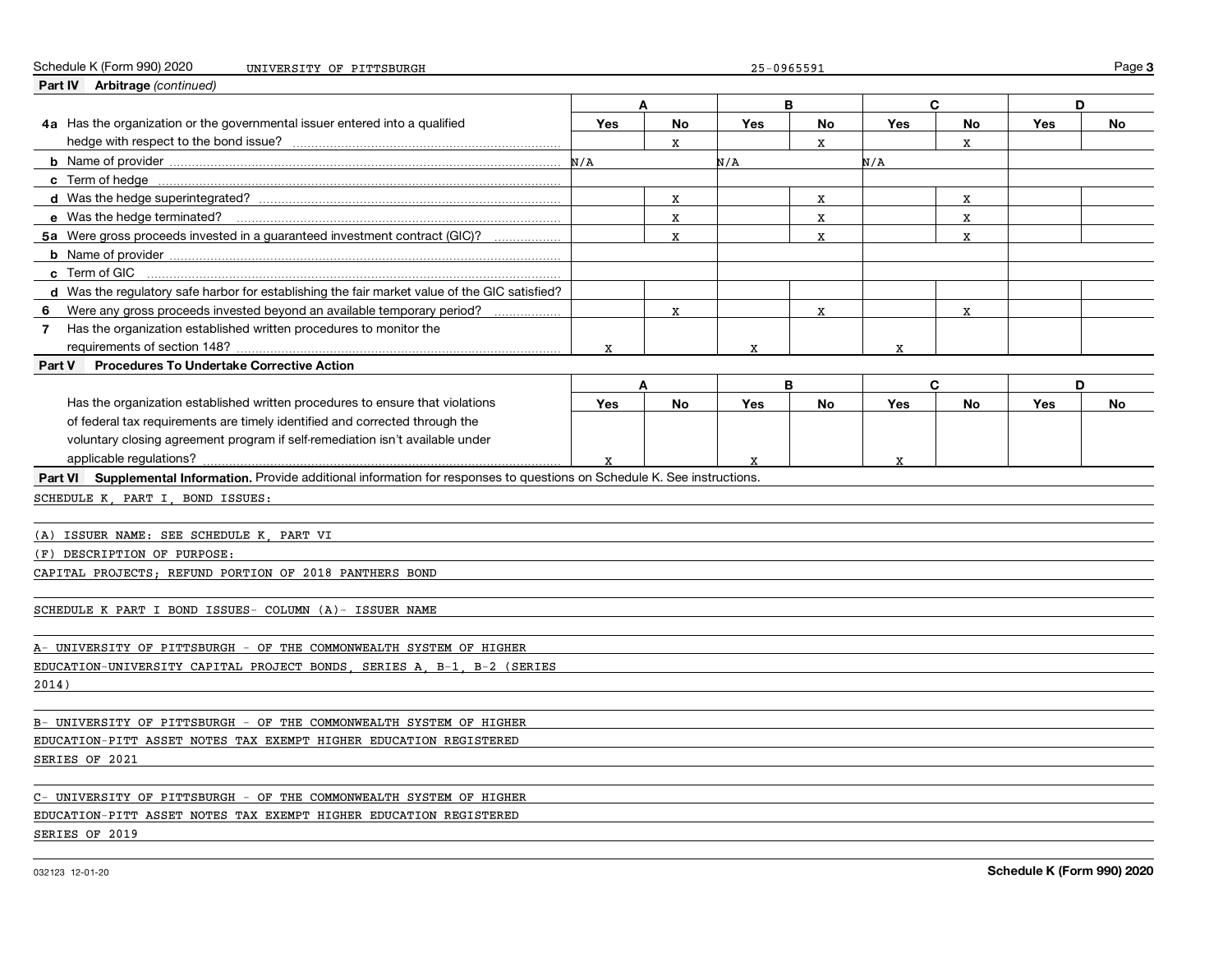| Schedule K (Form 990) 2020                | UNIVERSITY OF PITTSBURGH                                                                                                                 | 25-0965591 | Page 4                     |
|-------------------------------------------|------------------------------------------------------------------------------------------------------------------------------------------|------------|----------------------------|
|                                           | Part VI Supplemental Information. Provide additional information for responses to questions on Schedule K. See instructions. (continued) |            |                            |
|                                           | SCHEDULE K PART I BOND ISSUES- COLUMN (F)- DESCRIPTION OF PURPOSE                                                                        |            |                            |
| A-FINANCE CAPITAL PROJECTS                |                                                                                                                                          |            |                            |
|                                           |                                                                                                                                          |            |                            |
|                                           | B- FINANCE CAPITAL PROJECTS AND EQUIPMENT; REFUND PORTION OF 2018                                                                        |            |                            |
| PANTHERS                                  |                                                                                                                                          |            |                            |
|                                           |                                                                                                                                          |            |                            |
| C- FINANCE CAPITAL PROJECTS AND EQUIPMENT |                                                                                                                                          |            |                            |
|                                           |                                                                                                                                          |            |                            |
|                                           | SCHEDULE K PART II, LINE 3 COLUMN (A), TOTAL PROCEEDS OF ISSUE                                                                           |            |                            |
|                                           | AMOUNT INCLUDES INTEREST EARNED IN PROJECT FUNDS, LESS FEES.                                                                             |            |                            |
|                                           |                                                                                                                                          |            |                            |
|                                           |                                                                                                                                          |            |                            |
|                                           |                                                                                                                                          |            |                            |
|                                           |                                                                                                                                          |            |                            |
|                                           |                                                                                                                                          |            |                            |
|                                           |                                                                                                                                          |            |                            |
|                                           |                                                                                                                                          |            |                            |
|                                           |                                                                                                                                          |            |                            |
|                                           |                                                                                                                                          |            |                            |
|                                           |                                                                                                                                          |            |                            |
|                                           |                                                                                                                                          |            |                            |
|                                           |                                                                                                                                          |            |                            |
|                                           |                                                                                                                                          |            |                            |
|                                           |                                                                                                                                          |            |                            |
|                                           |                                                                                                                                          |            |                            |
|                                           |                                                                                                                                          |            |                            |
|                                           |                                                                                                                                          |            |                            |
|                                           |                                                                                                                                          |            |                            |
|                                           |                                                                                                                                          |            |                            |
|                                           |                                                                                                                                          |            |                            |
|                                           |                                                                                                                                          |            |                            |
|                                           |                                                                                                                                          |            |                            |
|                                           |                                                                                                                                          |            |                            |
|                                           |                                                                                                                                          |            |                            |
|                                           |                                                                                                                                          |            |                            |
|                                           |                                                                                                                                          |            |                            |
|                                           |                                                                                                                                          |            |                            |
|                                           |                                                                                                                                          |            |                            |
|                                           |                                                                                                                                          |            |                            |
|                                           |                                                                                                                                          |            |                            |
| 032124 12-01-20                           |                                                                                                                                          |            | Schedule K (Form 990) 2020 |
|                                           |                                                                                                                                          |            |                            |
|                                           |                                                                                                                                          |            |                            |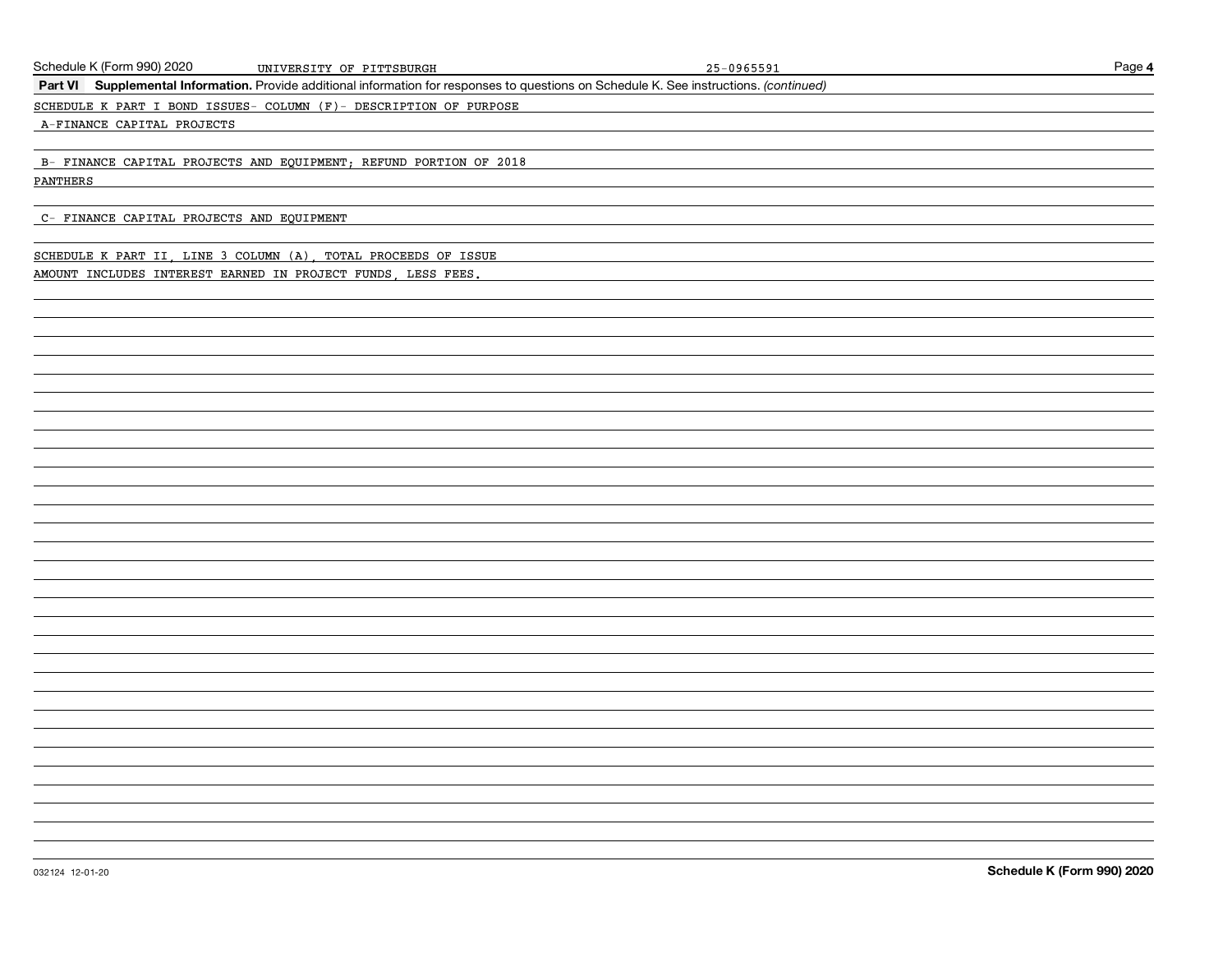| <b>SCHEDULE L</b> |  |
|-------------------|--|
|-------------------|--|

### **Transactions With Interested Persons**

**(Form 990 or 990-EZ) | Complete if the organization answered "Yes" on Form 990, Part IV, line 25a, 25b, 26, 27, 28a, 28b, or 28c, or Form 990-EZ, Part V, line 38a or 40b.**

OMB No. 1545-0047 **2020**

**Open To Public Inspection**

| $200, 01, 200, 01, 00111, 330 - LZ$ , Fail V, Illie 30a 01 40b.        |  |
|------------------------------------------------------------------------|--|
| Attach to Form 990 or Form 990-EZ.                                     |  |
| Go to www.irs.gov/Form990 for instructions and the latest information. |  |

Department of the Treasury Internal Revenue Service

| Name of the organization                                                                                                      |                                                                                                       |                                       |    |                                             |                                  |                                                                                                                                    |                    |            |                                                          |    | <b>Employer identification number</b> |    |
|-------------------------------------------------------------------------------------------------------------------------------|-------------------------------------------------------------------------------------------------------|---------------------------------------|----|---------------------------------------------|----------------------------------|------------------------------------------------------------------------------------------------------------------------------------|--------------------|------------|----------------------------------------------------------|----|---------------------------------------|----|
|                                                                                                                               | UNIVERSITY OF PITTSBURGH                                                                              |                                       |    |                                             |                                  |                                                                                                                                    |                    | 25-0965591 |                                                          |    |                                       |    |
| Part I                                                                                                                        |                                                                                                       |                                       |    |                                             |                                  | Excess Benefit Transactions (section 501(c)(3), section 501(c)(4), and section 501(c)(29) organizations only).                     |                    |            |                                                          |    |                                       |    |
|                                                                                                                               |                                                                                                       |                                       |    |                                             |                                  | Complete if the organization answered "Yes" on Form 990, Part IV, line 25a or 25b, or Form 990-EZ, Part V, line 40b.               |                    |            |                                                          |    |                                       |    |
| (a) Name of disqualified person                                                                                               |                                                                                                       | (b) Relationship between disqualified |    |                                             |                                  |                                                                                                                                    |                    |            |                                                          |    | (d) Corrected?                        |    |
|                                                                                                                               | (c) Description of transaction<br>person and organization                                             |                                       |    |                                             | Yes                              |                                                                                                                                    |                    | <b>No</b>  |                                                          |    |                                       |    |
|                                                                                                                               |                                                                                                       |                                       |    |                                             |                                  |                                                                                                                                    |                    |            |                                                          |    |                                       |    |
|                                                                                                                               |                                                                                                       |                                       |    |                                             |                                  |                                                                                                                                    |                    |            |                                                          |    |                                       |    |
| 2 Enter the amount of tax incurred by the organization managers or disqualified persons during the year under<br>section 4958 |                                                                                                       |                                       |    |                                             |                                  |                                                                                                                                    |                    |            | $\triangleright$ \$                                      |    |                                       |    |
| Part II                                                                                                                       | Loans to and/or From Interested Persons.<br>reported an amount on Form 990, Part X, line 5, 6, or 22. |                                       |    |                                             |                                  | Complete if the organization answered "Yes" on Form 990-EZ, Part V, line 38a or Form 990, Part IV, line 26; or if the organization |                    |            |                                                          |    |                                       |    |
| (a) Name of<br>interested person                                                                                              | (b) Relationship<br>with organization                                                                 | (c) Purpose<br>of loan                |    | (d) Loan to or<br>from the<br>organization? | (e) Original<br>principal amount | (f) Balance due                                                                                                                    | (g) In<br>default? |            | (h) Approved<br>`by board or<br>agreement?<br>committee? |    | (i) Written                           |    |
|                                                                                                                               |                                                                                                       |                                       | To | From                                        |                                  |                                                                                                                                    | Yes                | No         | Yes                                                      | No | Yes I                                 | No |
|                                                                                                                               |                                                                                                       |                                       |    |                                             |                                  |                                                                                                                                    |                    |            |                                                          |    |                                       |    |
|                                                                                                                               |                                                                                                       |                                       |    |                                             |                                  |                                                                                                                                    |                    |            |                                                          |    |                                       |    |
|                                                                                                                               |                                                                                                       |                                       |    |                                             |                                  |                                                                                                                                    |                    |            |                                                          |    |                                       |    |
|                                                                                                                               |                                                                                                       |                                       |    |                                             |                                  |                                                                                                                                    |                    |            |                                                          |    |                                       |    |
|                                                                                                                               |                                                                                                       |                                       |    |                                             |                                  |                                                                                                                                    |                    |            |                                                          |    |                                       |    |
|                                                                                                                               |                                                                                                       |                                       |    |                                             |                                  |                                                                                                                                    |                    |            |                                                          |    |                                       |    |
|                                                                                                                               |                                                                                                       |                                       |    |                                             |                                  |                                                                                                                                    |                    |            |                                                          |    |                                       |    |

**Total**

### | \$ Part III | Grants or Assistance Benefiting Interested Persons.

Complete if the organization answered "Yes" on Form 990, Part IV, line 27.

| (a) Name of interested person | (b) Relationship between<br>interested person and<br>the organization | (c) Amount of<br>assistance | (d) Type of<br>assistance | (e) Purpose of<br>assistance |
|-------------------------------|-----------------------------------------------------------------------|-----------------------------|---------------------------|------------------------------|
|                               |                                                                       |                             | 19.500.SCHOLARSHIP        |                              |
|                               |                                                                       |                             | 10,000.SCHOLARSHIP        |                              |
|                               |                                                                       |                             |                           |                              |
|                               |                                                                       |                             |                           |                              |
|                               |                                                                       |                             |                           |                              |
|                               |                                                                       |                             |                           |                              |
|                               |                                                                       |                             |                           |                              |
|                               |                                                                       |                             |                           |                              |
|                               |                                                                       |                             |                           |                              |
|                               |                                                                       |                             |                           |                              |

**For Paperwork Reduction Act Notice, see the Instructions for Form 990 or 990-EZ. Schedule L (Form 990 or 990-EZ) 2020** LHA

032131 12-09-20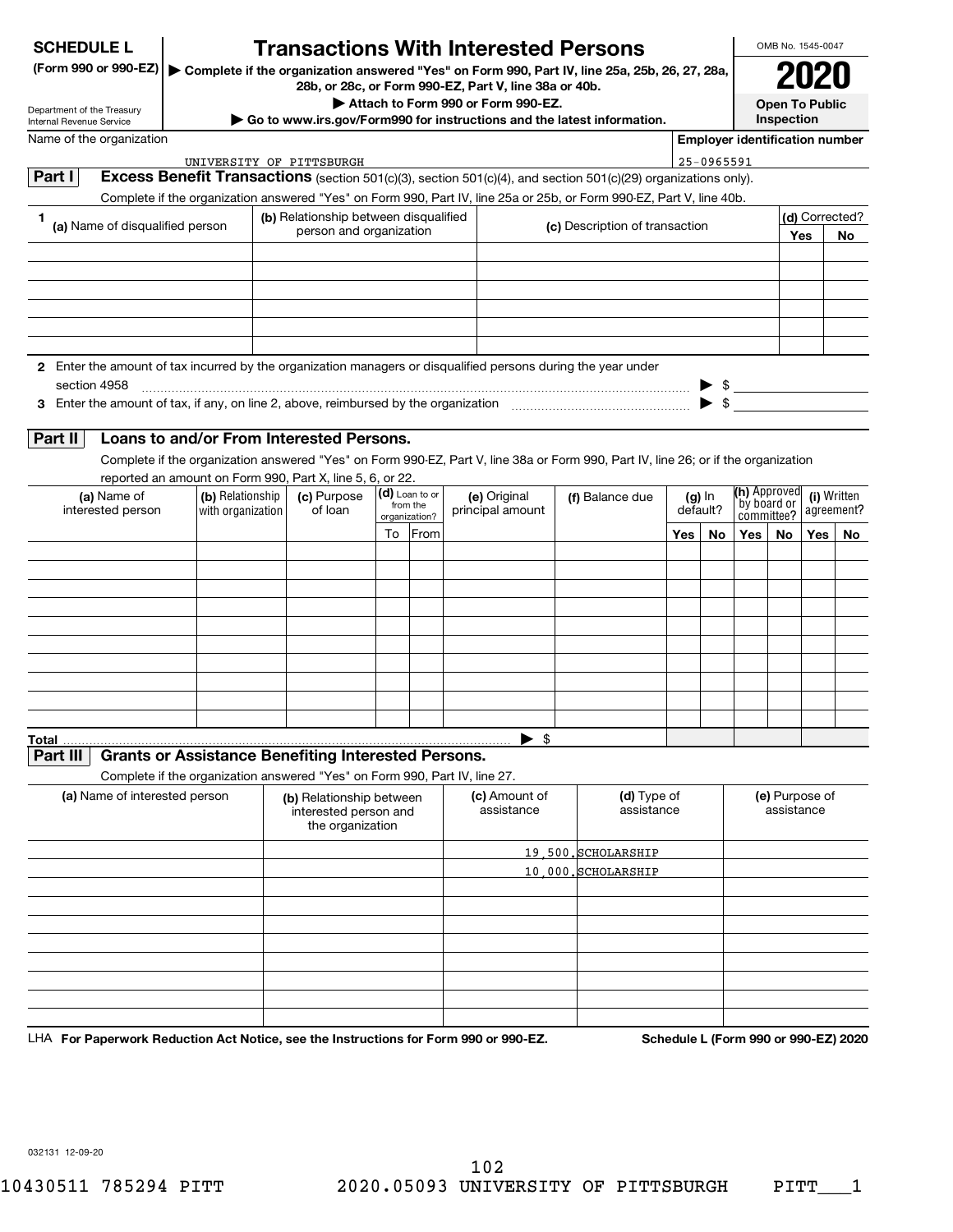| Schedule L (Form 990 or 990-EZ) 2020 | UNIVERSITY OF<br>PITTSBURGH                                                       | 096559 | Page |
|--------------------------------------|-----------------------------------------------------------------------------------|--------|------|
|                                      | $\overline{1}$ Deut BLI Dunkennen Turnennational Interfact International Devening |        |      |

| (a) Name of interested person                                       | Complete if the organization answered "Yes" on Form 990, Part IV, line 28a, 28b, or 28c.<br>(b) Relationship between interested<br>person and the organization | (c) Amount of<br>transaction | (d) Description of<br>transaction    |     | (e) Sharing of<br>organization's |
|---------------------------------------------------------------------|----------------------------------------------------------------------------------------------------------------------------------------------------------------|------------------------------|--------------------------------------|-----|----------------------------------|
|                                                                     |                                                                                                                                                                |                              |                                      | Yes | revenues?<br>No                  |
| SEE SCH. L PART V                                                   | N/A                                                                                                                                                            |                              | 0. N/A                               |     | x                                |
|                                                                     |                                                                                                                                                                |                              |                                      |     |                                  |
|                                                                     |                                                                                                                                                                |                              |                                      |     |                                  |
|                                                                     |                                                                                                                                                                |                              |                                      |     |                                  |
|                                                                     |                                                                                                                                                                |                              |                                      |     |                                  |
|                                                                     |                                                                                                                                                                |                              |                                      |     |                                  |
| Part V<br><b>Supplemental Information.</b>                          |                                                                                                                                                                |                              |                                      |     |                                  |
|                                                                     | Provide additional information for responses to questions on Schedule L (see instructions).                                                                    |                              |                                      |     |                                  |
| SCHEDULE L PART IV                                                  |                                                                                                                                                                |                              |                                      |     |                                  |
| (A) NAME OF INTERESTED PERSON:<br>NEAL BECKER                       |                                                                                                                                                                |                              |                                      |     |                                  |
| (B) RELATIONSHIP BETWEEN INTERESTED PERSON AND ORGANIZATION:        | <b>FAMILY</b>                                                                                                                                                  |                              |                                      |     |                                  |
| MEMBER OF ANN E. CUDD.<br>SVC AND PROVOST.                          |                                                                                                                                                                |                              |                                      |     |                                  |
|                                                                     |                                                                                                                                                                |                              |                                      |     |                                  |
| (C) AMOUNT OF TRANSACTION:<br>\$122,607                             |                                                                                                                                                                |                              |                                      |     |                                  |
| (D) DESCRIPTION OF TRANSACTION:<br>EMPLOYMENT                       |                                                                                                                                                                |                              |                                      |     |                                  |
| (E) SHARING OF ORGANIZATION'S REVENUES?                             | NO                                                                                                                                                             |                              |                                      |     |                                  |
|                                                                     |                                                                                                                                                                |                              |                                      |     |                                  |
| (A) NAME OF INTERESTED PERSON:                                      | ANITA P. COURCOULAS<br>MD                                                                                                                                      |                              |                                      |     |                                  |
| (B) RELATIONSHIP BETWEEN INTERESTED PERSON AND ORGANIZATION:        | FAMILY                                                                                                                                                         |                              |                                      |     |                                  |
| MEMBER OF IRA J. GUMBERG, A TRUSTEE.                                |                                                                                                                                                                |                              |                                      |     |                                  |
| (C) AMOUNT OF TRANSACTION: \$243,287                                |                                                                                                                                                                |                              |                                      |     |                                  |
| (D) DESCRIPTION OF TRANSACTION: EMPLOYMENT                          |                                                                                                                                                                |                              |                                      |     |                                  |
| (E) SHARING OF ORGANIZATION'S REVENUES? NO                          | <u> 1989 - Johann Stein, marking and de Brazilian (b. 1989)</u>                                                                                                |                              |                                      |     |                                  |
|                                                                     |                                                                                                                                                                |                              |                                      |     |                                  |
| (A) NAME OF INTERESTED PERSON: SEAN GALLAGHER                       |                                                                                                                                                                |                              |                                      |     |                                  |
| (B) RELATIONSHIP BETWEEN INTERESTED PERSON AND ORGANIZATION: FAMILY |                                                                                                                                                                |                              |                                      |     |                                  |
|                                                                     |                                                                                                                                                                |                              |                                      |     |                                  |
| MEMBER OF PATRICK D. GALLAGHER CEO/CHANCELLOR.                      |                                                                                                                                                                |                              |                                      |     |                                  |
| (C) AMOUNT OF TRANSACTION: \$80,790                                 |                                                                                                                                                                |                              |                                      |     |                                  |
| (D) DESCRIPTION OF TRANSACTION: EMPLOYMENT                          |                                                                                                                                                                |                              | Schedule L (Form 990 or 990-EZ) 2020 |     |                                  |
| 032132 12-09-20                                                     |                                                                                                                                                                |                              |                                      |     |                                  |

10430511 785294 PITT 2020.05093 UNIVERSITY OF PITTSBURGH PITT\_\_\_1 103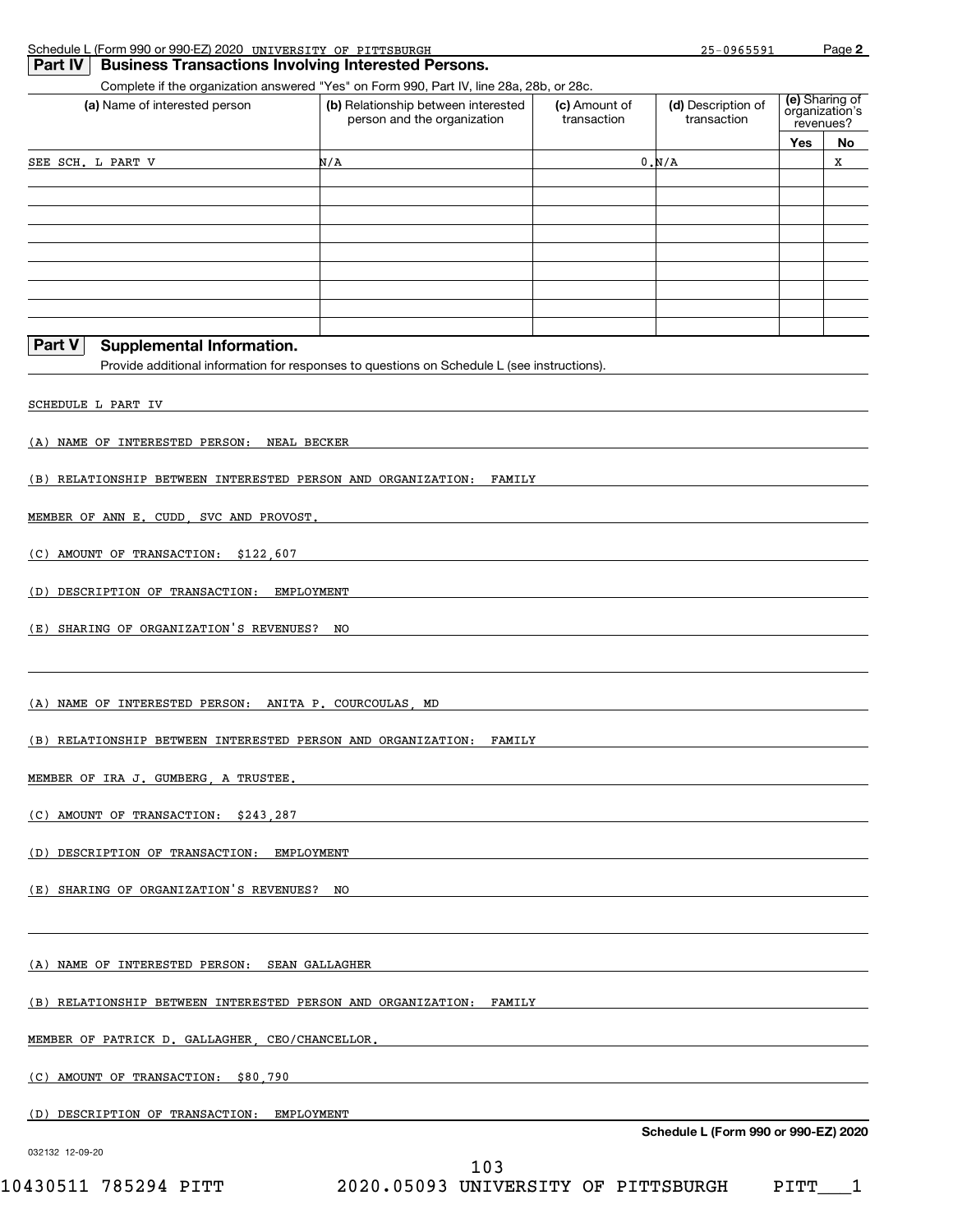|                 | Schedule L (Form 990 or 990-EZ)<br>UNIVERSITY OF PITTSBURGH                                                                                          | 25-0965591                      | Page 2 |
|-----------------|------------------------------------------------------------------------------------------------------------------------------------------------------|---------------------------------|--------|
| <b>Part V</b>   | <b>Supplemental Information</b><br>Complete this part to provide additional information for responses to questions on Schedule L (see instructions). |                                 |        |
|                 |                                                                                                                                                      |                                 |        |
|                 | (E) SHARING OF ORGANIZATION'S REVENUES? NO                                                                                                           |                                 |        |
|                 |                                                                                                                                                      |                                 |        |
|                 |                                                                                                                                                      |                                 |        |
|                 | (A) NAME OF INTERESTED PERSON: DAVID HICKTON                                                                                                         |                                 |        |
|                 | (B) RELATIONSHIP BETWEEN INTERESTED PERSON AND ORGANIZATION: FAMILY                                                                                  |                                 |        |
|                 |                                                                                                                                                      |                                 |        |
|                 | MEMBER OF DAWNE HICKTON, A TRUSTEE,                                                                                                                  |                                 |        |
|                 | (C) AMOUNT OF TRANSACTION: \$36,403                                                                                                                  |                                 |        |
|                 | (D) DESCRIPTION OF TRANSACTION: EMPLOYMENT                                                                                                           |                                 |        |
|                 |                                                                                                                                                      |                                 |        |
|                 | (E) SHARING OF ORGANIZATION'S REVENUES? NO                                                                                                           |                                 |        |
|                 |                                                                                                                                                      |                                 |        |
|                 |                                                                                                                                                      |                                 |        |
|                 | (A) NAME OF INTERESTED PERSON: JOHN C. PELUSI                                                                                                        |                                 |        |
|                 | (B) RELATIONSHIP BETWEEN INTERESTED PERSON AND ORGANIZATION: FAMILY                                                                                  |                                 |        |
|                 | MEMBER OF JOHN H. PELUSI JR. A TRUSTEE.                                                                                                              |                                 |        |
|                 |                                                                                                                                                      |                                 |        |
|                 | (C) AMOUNT OF TRANSACTION: \$103,810                                                                                                                 |                                 |        |
|                 | (D) DESCRIPTION OF TRANSACTION: EMPLOYMENT                                                                                                           |                                 |        |
|                 |                                                                                                                                                      |                                 |        |
|                 | (E) SHARING OF ORGANIZATION'S REVENUES? NO                                                                                                           |                                 |        |
|                 |                                                                                                                                                      |                                 |        |
|                 | (A) NAME OF INTERESTED PERSON: JASON RICHARDS                                                                                                        |                                 |        |
|                 |                                                                                                                                                      |                                 |        |
|                 | (B) RELATIONSHIP BETWEEN INTERESTED PERSON AND ORGANIZATION: FAMILY                                                                                  |                                 |        |
|                 | MEMBER OF THOMAS E. RICHARDS, A TRUSTEE.                                                                                                             |                                 |        |
|                 |                                                                                                                                                      |                                 |        |
|                 | (C) AMOUNT OF TRANSACTION: \$92,932                                                                                                                  |                                 |        |
|                 | (D) DESCRIPTION OF TRANSACTION: EMPLOYMENT                                                                                                           |                                 |        |
|                 | (E) SHARING OF ORGANIZATION'S REVENUES? NO                                                                                                           |                                 |        |
|                 |                                                                                                                                                      |                                 |        |
|                 |                                                                                                                                                      |                                 |        |
|                 | (A) NAME OF INTERESTED PERSON: ELIZABETH SCOTT                                                                                                       |                                 |        |
|                 |                                                                                                                                                      |                                 |        |
|                 | (B) RELATIONSHIP BETWEEN INTERESTED PERSON AND ORGANIZATION: FAMILY                                                                                  |                                 |        |
|                 | MEMBER OF GREGORY A. SCOTT, SVC, BUSINESS OPS.                                                                                                       |                                 |        |
|                 | (C) AMOUNT OF TRANSACTION: \$41,144                                                                                                                  |                                 |        |
|                 |                                                                                                                                                      |                                 |        |
|                 | (D) DESCRIPTION OF TRANSACTION: EMPLOYMENT                                                                                                           |                                 |        |
| 032461 04-01-20 | 104                                                                                                                                                  | Schedule L (Form 990 or 990-EZ) |        |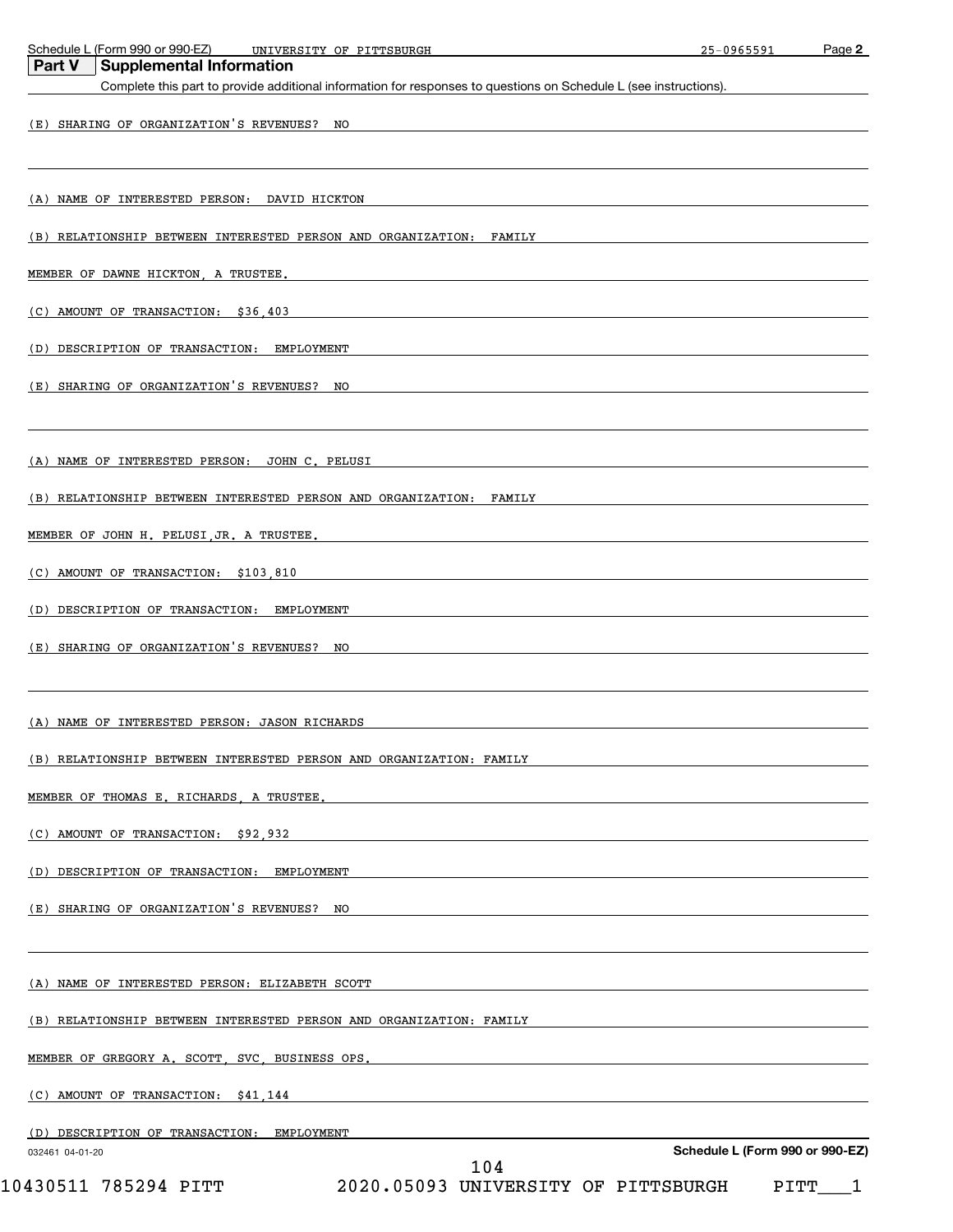| Schedule L (Form 990 or 990-EZ)            | UNIVERSITY OF PITTSBURGH                                                                                          | 25-0965591                      | Page 2 |
|--------------------------------------------|-------------------------------------------------------------------------------------------------------------------|---------------------------------|--------|
| <b>Supplemental Information</b><br>Part V  | Complete this part to provide additional information for responses to questions on Schedule L (see instructions). |                                 |        |
|                                            |                                                                                                                   |                                 |        |
| (E) SHARING OF ORGANIZATION'S REVENUES? NO |                                                                                                                   |                                 |        |
|                                            |                                                                                                                   |                                 |        |
|                                            |                                                                                                                   |                                 |        |
|                                            |                                                                                                                   |                                 |        |
|                                            |                                                                                                                   |                                 |        |
|                                            |                                                                                                                   |                                 |        |
|                                            |                                                                                                                   |                                 |        |
|                                            |                                                                                                                   |                                 |        |
|                                            |                                                                                                                   |                                 |        |
|                                            |                                                                                                                   |                                 |        |
|                                            |                                                                                                                   |                                 |        |
|                                            |                                                                                                                   |                                 |        |
|                                            |                                                                                                                   |                                 |        |
|                                            |                                                                                                                   |                                 |        |
|                                            |                                                                                                                   |                                 |        |
|                                            |                                                                                                                   |                                 |        |
|                                            |                                                                                                                   |                                 |        |
|                                            |                                                                                                                   |                                 |        |
|                                            |                                                                                                                   |                                 |        |
|                                            |                                                                                                                   |                                 |        |
|                                            |                                                                                                                   |                                 |        |
|                                            |                                                                                                                   |                                 |        |
|                                            |                                                                                                                   |                                 |        |
|                                            |                                                                                                                   |                                 |        |
|                                            |                                                                                                                   |                                 |        |
|                                            |                                                                                                                   |                                 |        |
|                                            |                                                                                                                   |                                 |        |
|                                            |                                                                                                                   |                                 |        |
|                                            |                                                                                                                   |                                 |        |
|                                            |                                                                                                                   |                                 |        |
|                                            |                                                                                                                   |                                 |        |
|                                            |                                                                                                                   |                                 |        |
|                                            |                                                                                                                   |                                 |        |
|                                            |                                                                                                                   |                                 |        |
|                                            |                                                                                                                   |                                 |        |
|                                            |                                                                                                                   |                                 |        |
|                                            |                                                                                                                   |                                 |        |
|                                            |                                                                                                                   |                                 |        |
|                                            |                                                                                                                   |                                 |        |
|                                            |                                                                                                                   |                                 |        |
|                                            |                                                                                                                   |                                 |        |
|                                            |                                                                                                                   |                                 |        |
|                                            |                                                                                                                   | Schedule L (Form 990 or 990-EZ) |        |
| 032461 04-01-20                            | 105                                                                                                               |                                 |        |
| 10430511 785294 PITT                       | 2020.05093 UNIVERSITY OF PITTSBURGH                                                                               |                                 | PITT   |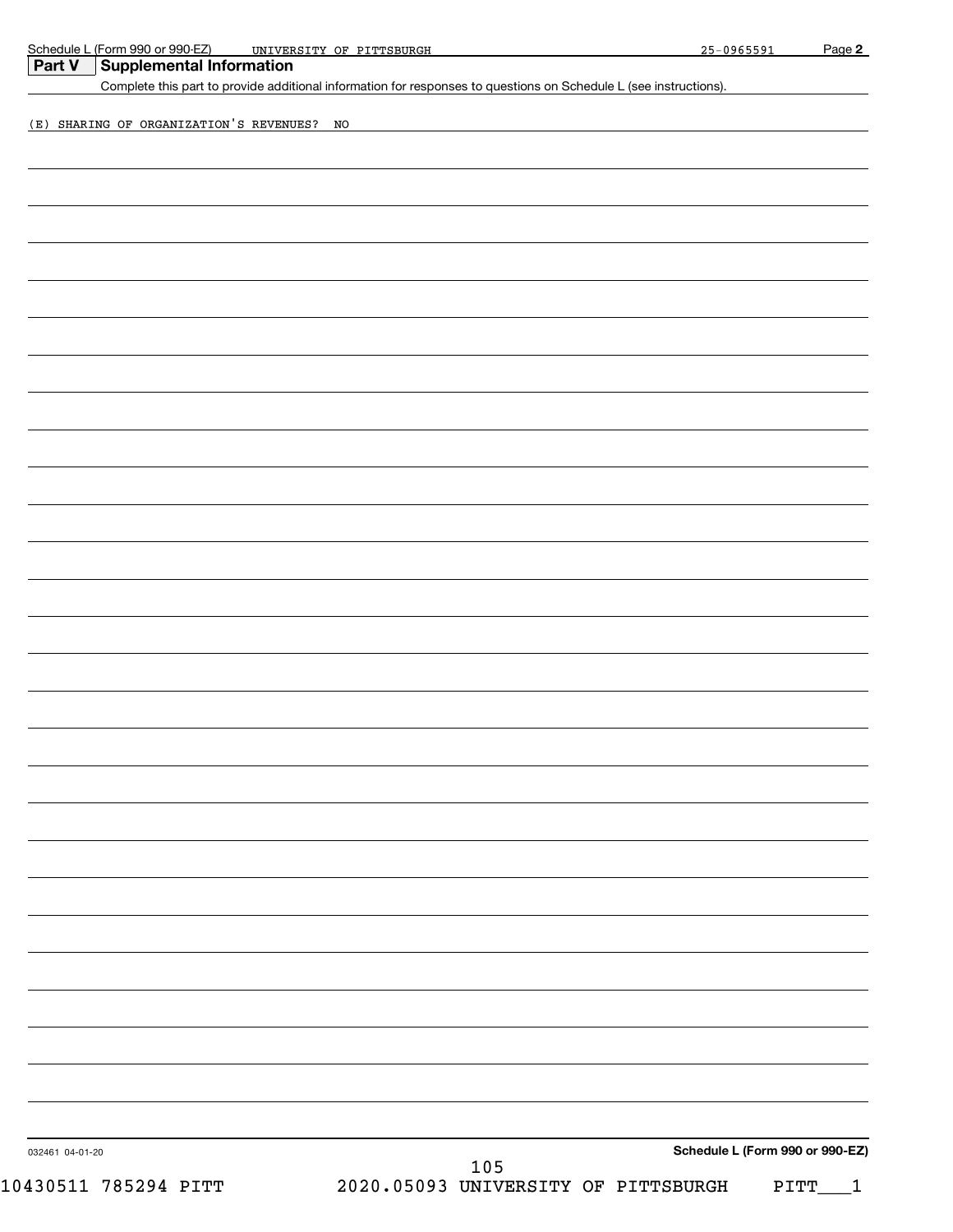### **SCHEDULE M (Form 990)**

## **Noncash Contributions**

| Department of the Treasury |
|----------------------------|
| Internal Revenue Service   |

# **Complete if the organizations answered "Yes" on Form 990, Part IV, lines 29 or 30.** <sup>J</sup>**2020**

**Attach to Form 990.** J

 **Go to www.irs.gov/Form990 for instructions and the latest information.** J

OMB No. 1545-0047 **Open to Public**

**Inspection**

**Employer identification number**

|  | UNIVERSITY<br>PITTSBURGH<br>ΟF | $A^{\alpha}C^{\beta}C^{\beta}A^{\gamma}$ |
|--|--------------------------------|------------------------------------------|
|--|--------------------------------|------------------------------------------|

| Part I | <b>Types of Property</b>                                                                                                                                                                                                                  |            |                               |                                                                       |            |                                  |     |     |    |
|--------|-------------------------------------------------------------------------------------------------------------------------------------------------------------------------------------------------------------------------------------------|------------|-------------------------------|-----------------------------------------------------------------------|------------|----------------------------------|-----|-----|----|
|        |                                                                                                                                                                                                                                           | (a)        | (b)                           | (c)                                                                   |            | (d)                              |     |     |    |
|        |                                                                                                                                                                                                                                           | Check if   | Number of<br>contributions or | Noncash contribution                                                  |            | Method of determining            |     |     |    |
|        |                                                                                                                                                                                                                                           | applicable |                               | amounts reported on<br>items contributed Form 990, Part VIII, line 1g |            | noncash contribution amounts     |     |     |    |
| 1      |                                                                                                                                                                                                                                           | x          |                               |                                                                       |            | 5 000. WRITTEN APPRAISAL         |     |     |    |
| 2      | Art - Historical treasures                                                                                                                                                                                                                |            |                               |                                                                       |            |                                  |     |     |    |
| 3      | Art - Fractional interests                                                                                                                                                                                                                |            |                               |                                                                       |            |                                  |     |     |    |
| 4      | Books and publications                                                                                                                                                                                                                    | x          |                               |                                                                       |            | 1.414.400. WRITTEN APPRAISAL     |     |     |    |
| 5      | Clothing and household goods                                                                                                                                                                                                              |            |                               |                                                                       |            |                                  |     |     |    |
| 6      |                                                                                                                                                                                                                                           |            |                               |                                                                       |            |                                  |     |     |    |
|        |                                                                                                                                                                                                                                           |            |                               |                                                                       |            |                                  |     |     |    |
| 7      |                                                                                                                                                                                                                                           |            |                               |                                                                       |            |                                  |     |     |    |
| 8      |                                                                                                                                                                                                                                           |            |                               |                                                                       |            |                                  |     |     |    |
| 9      |                                                                                                                                                                                                                                           | x          | 118                           |                                                                       |            | 3.960.286. MEAN VALUE DATE REC'D |     |     |    |
| 10     | Securities - Closely held stock                                                                                                                                                                                                           |            |                               |                                                                       |            |                                  |     |     |    |
| 11     | Securities - Partnership, LLC, or                                                                                                                                                                                                         |            |                               |                                                                       |            |                                  |     |     |    |
|        | trust interests                                                                                                                                                                                                                           |            |                               |                                                                       |            |                                  |     |     |    |
| 12     |                                                                                                                                                                                                                                           |            |                               |                                                                       |            |                                  |     |     |    |
| 13     | Qualified conservation contribution -                                                                                                                                                                                                     |            |                               |                                                                       |            |                                  |     |     |    |
|        | Historic structures                                                                                                                                                                                                                       |            |                               |                                                                       |            |                                  |     |     |    |
| 14     | Qualified conservation contribution - Other                                                                                                                                                                                               |            |                               |                                                                       |            |                                  |     |     |    |
| 15     | Real estate - Residential                                                                                                                                                                                                                 |            |                               |                                                                       |            |                                  |     |     |    |
| 16     | Real estate - Commercial                                                                                                                                                                                                                  |            |                               |                                                                       |            |                                  |     |     |    |
| 17     |                                                                                                                                                                                                                                           |            |                               |                                                                       |            |                                  |     |     |    |
| 18     |                                                                                                                                                                                                                                           | x          | 1                             |                                                                       |            | 11,700. WRITTEN APPRAISAL        |     |     |    |
| 19     |                                                                                                                                                                                                                                           | x          | 1                             |                                                                       |            | 12.450. WRITTEN APPRAISAL        |     |     |    |
| 20     |                                                                                                                                                                                                                                           |            |                               |                                                                       |            |                                  |     |     |    |
| 21     |                                                                                                                                                                                                                                           |            |                               |                                                                       |            |                                  |     |     |    |
| 22     |                                                                                                                                                                                                                                           |            |                               |                                                                       |            |                                  |     |     |    |
| 23     |                                                                                                                                                                                                                                           | x          | 4                             |                                                                       |            | 750.000.WRITTEN APPRAISAL        |     |     |    |
| 24     |                                                                                                                                                                                                                                           |            |                               |                                                                       |            |                                  |     |     |    |
| 25     | Other $\blacktriangleright$<br>( SCIENTIFIC EQ                                                                                                                                                                                            | X          | 3                             |                                                                       |            | 367,929. WRITTEN APPRAISAL       |     |     |    |
| 26     | Other $\blacktriangleright$<br>TRAVEL & AIRF                                                                                                                                                                                              | X          | 1                             |                                                                       | 24.573.FMV |                                  |     |     |    |
| 27     | Other $\blacktriangleright$<br>INTERFACE HAR                                                                                                                                                                                              | X          | 1                             |                                                                       |            | 11,100. WRITTEN APPRAISAL        |     |     |    |
| 28     | Other $\blacktriangleright$                                                                                                                                                                                                               |            |                               |                                                                       |            |                                  |     |     |    |
| 29     | Number of Forms 8283 received by the organization during the tax year for contributions                                                                                                                                                   |            |                               |                                                                       |            |                                  |     |     |    |
|        | for which the organization completed Form 8283, Part V, Donee Acknowledgement                                                                                                                                                             |            |                               |                                                                       | 29         |                                  |     | 6   |    |
|        |                                                                                                                                                                                                                                           |            |                               |                                                                       |            |                                  |     | Yes | No |
|        | 30a During the year, did the organization receive by contribution any property reported in Part I, lines 1 through 28, that it                                                                                                            |            |                               |                                                                       |            |                                  |     |     |    |
|        | must hold for at least three years from the date of the initial contribution, and which isn't required to be used for                                                                                                                     |            |                               |                                                                       |            |                                  |     |     |    |
|        |                                                                                                                                                                                                                                           |            |                               |                                                                       |            |                                  |     |     |    |
|        |                                                                                                                                                                                                                                           |            |                               |                                                                       |            |                                  | 30a |     | x  |
|        | <b>b</b> If "Yes," describe the arrangement in Part II.                                                                                                                                                                                   |            |                               |                                                                       |            |                                  |     |     |    |
|        | Does the organization have a gift acceptance policy that requires the review of any nonstandard contributions?<br>31<br>32a Does the organization hire or use third parties or related organizations to solicit, process, or sell noncash |            |                               |                                                                       |            |                                  | 31  | Χ   |    |
|        |                                                                                                                                                                                                                                           |            |                               |                                                                       |            |                                  |     |     |    |
|        | contributions?                                                                                                                                                                                                                            |            |                               |                                                                       |            |                                  | 32a |     | x  |
|        | <b>b</b> If "Yes," describe in Part II.                                                                                                                                                                                                   |            |                               |                                                                       |            |                                  |     |     |    |
| 33     | If the organization didn't report an amount in column (c) for a type of property for which column (a) is checked,                                                                                                                         |            |                               |                                                                       |            |                                  |     |     |    |
|        | describe in Part II.                                                                                                                                                                                                                      |            |                               |                                                                       |            |                                  |     |     |    |
| LHA    | For Paperwork Reduction Act Notice, see the Instructions for Form 990.                                                                                                                                                                    |            |                               |                                                                       |            | Schedule M (Form 990) 2020       |     |     |    |

032141 11-23-20

Name of the organization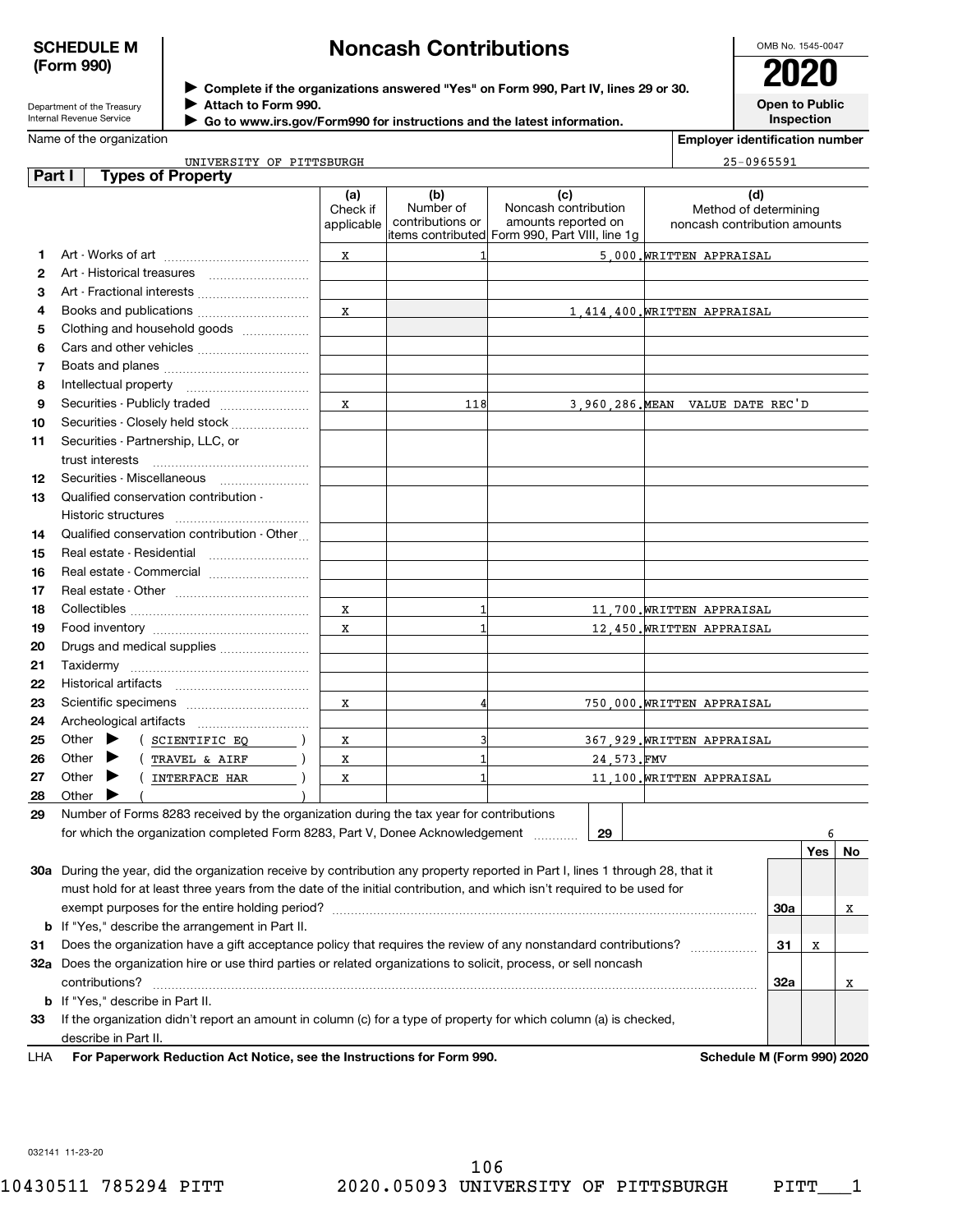| Schedule M (Form 990) 2020 UNIVERSITY OF PITTSBURGH                                                                                                                                                                                                                                         |                                     | 25-0965591 | Page 2                     |
|---------------------------------------------------------------------------------------------------------------------------------------------------------------------------------------------------------------------------------------------------------------------------------------------|-------------------------------------|------------|----------------------------|
| Part II<br><b>Supplemental Information.</b> Provide the information required by Part I, lines 30b, 32b, and 33, and whether the organization is reporting in Part I, column (b), the number of contributions, the number of items received, or<br>this part for any additional information. |                                     |            |                            |
|                                                                                                                                                                                                                                                                                             |                                     |            |                            |
| SCHEDULE M, PART I, COLUMN (B)                                                                                                                                                                                                                                                              |                                     |            |                            |
| THE AMOUNTS REPORTED IN COLUMN (B) REPRESENTS A COMBINATION OF ITEMS                                                                                                                                                                                                                        |                                     |            |                            |
| RECEIVED AND TOTAL NUMBER OF CONTRIBUTIONS.                                                                                                                                                                                                                                                 |                                     |            |                            |
|                                                                                                                                                                                                                                                                                             |                                     |            |                            |
|                                                                                                                                                                                                                                                                                             |                                     |            |                            |
|                                                                                                                                                                                                                                                                                             |                                     |            |                            |
|                                                                                                                                                                                                                                                                                             |                                     |            |                            |
|                                                                                                                                                                                                                                                                                             |                                     |            |                            |
|                                                                                                                                                                                                                                                                                             |                                     |            |                            |
|                                                                                                                                                                                                                                                                                             |                                     |            |                            |
|                                                                                                                                                                                                                                                                                             |                                     |            |                            |
|                                                                                                                                                                                                                                                                                             |                                     |            |                            |
|                                                                                                                                                                                                                                                                                             |                                     |            |                            |
|                                                                                                                                                                                                                                                                                             |                                     |            |                            |
|                                                                                                                                                                                                                                                                                             |                                     |            |                            |
|                                                                                                                                                                                                                                                                                             |                                     |            |                            |
|                                                                                                                                                                                                                                                                                             |                                     |            |                            |
|                                                                                                                                                                                                                                                                                             |                                     |            |                            |
|                                                                                                                                                                                                                                                                                             |                                     |            |                            |
|                                                                                                                                                                                                                                                                                             |                                     |            |                            |
|                                                                                                                                                                                                                                                                                             |                                     |            |                            |
|                                                                                                                                                                                                                                                                                             |                                     |            |                            |
|                                                                                                                                                                                                                                                                                             |                                     |            |                            |
|                                                                                                                                                                                                                                                                                             |                                     |            |                            |
|                                                                                                                                                                                                                                                                                             |                                     |            |                            |
|                                                                                                                                                                                                                                                                                             |                                     |            |                            |
|                                                                                                                                                                                                                                                                                             |                                     |            |                            |
|                                                                                                                                                                                                                                                                                             |                                     |            |                            |
|                                                                                                                                                                                                                                                                                             |                                     |            |                            |
| 032142 11-23-20                                                                                                                                                                                                                                                                             |                                     |            | Schedule M (Form 990) 2020 |
|                                                                                                                                                                                                                                                                                             | 107                                 |            |                            |
| 10430511 785294 PITT                                                                                                                                                                                                                                                                        | 2020.05093 UNIVERSITY OF PITTSBURGH |            | PITT<br>$\mathbf 1$        |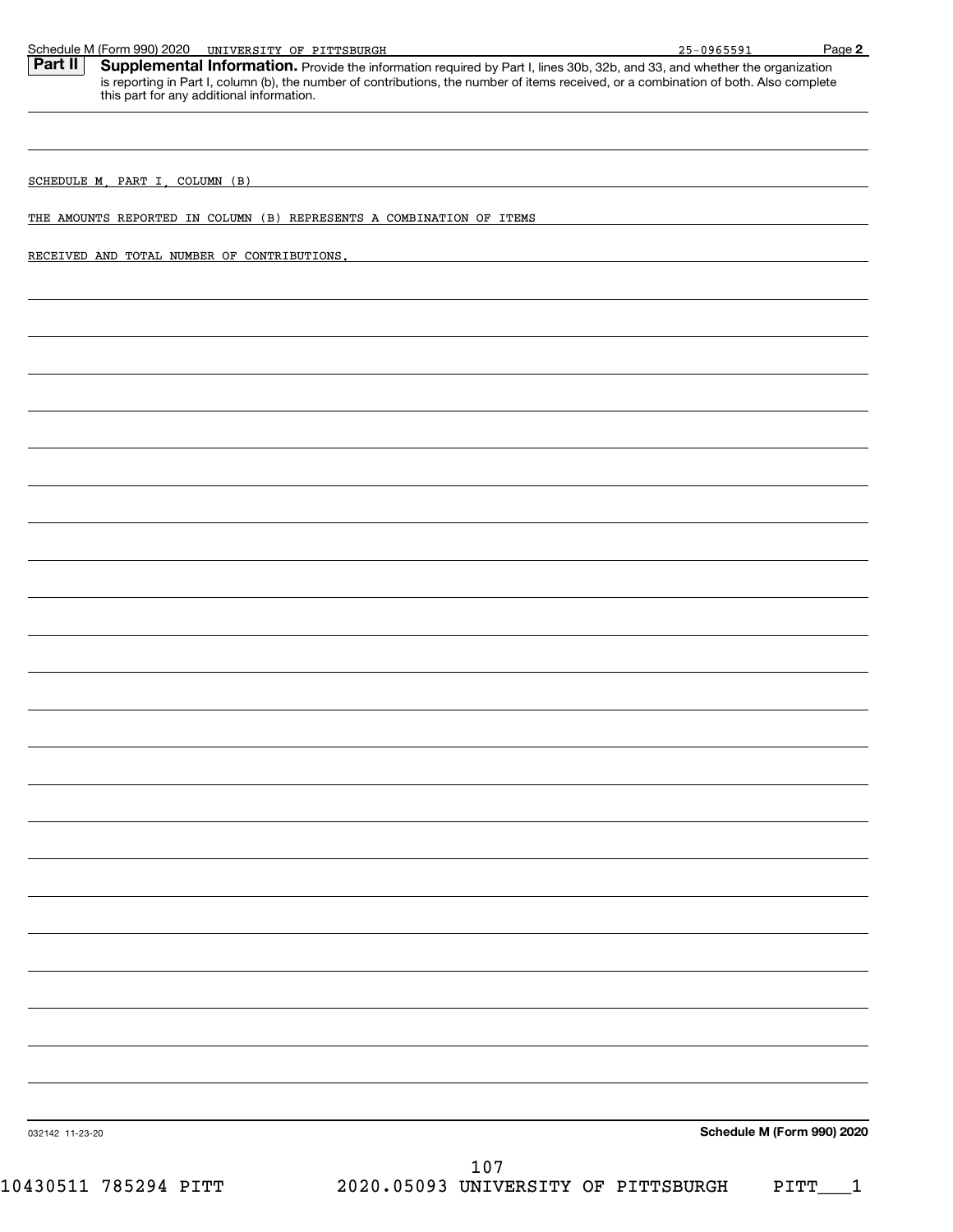| <b>SCHEDULE O</b><br>(Form 990 or 990-EZ)              | Supplemental Information to Form 990 or 990-EZ<br>Complete to provide information for responses to specific questions on<br>Form 990 or 990-EZ or to provide any additional information. |            | OMB No. 1545-0047                     |
|--------------------------------------------------------|------------------------------------------------------------------------------------------------------------------------------------------------------------------------------------------|------------|---------------------------------------|
| Department of the Treasury<br>Internal Revenue Service | Attach to Form 990 or 990-EZ.<br>Go to www.irs.gov/Form990 for the latest information.                                                                                                   |            | <b>Open to Public</b><br>Inspection   |
| Name of the organization                               | UNIVERSITY OF PITTSBURGH                                                                                                                                                                 | 25-0965591 | <b>Employer identification number</b> |
|                                                        | FORM 990, PART III, LINE 1, DESCRIPTION OF ORGANIZATION MISSION:                                                                                                                         |            |                                       |
|                                                        | THE UNIVERSITY OF PITTSBURGH FOUNDED IN 1787 IS ONE OF THE OLDEST                                                                                                                        |            |                                       |
|                                                        | INSTITUTIONS OF HIGHER EDUCATION IN THE UNITED STATES AND ONE OF THE                                                                                                                     |            |                                       |
|                                                        | NATION'S TOP PUBLIC RESEARCH UNIVERSITIES.<br>FOR MORE THAN TWO                                                                                                                          |            |                                       |
| CENTURIES                                              | THE UNIVERSITY OF PITTSBURGH HAS SERVED THE NEEDS OF ITS                                                                                                                                 |            |                                       |
|                                                        | HOME REGION THE COMMONWEALTH OF PENNSYLVANIA AND THE NATION AS A                                                                                                                         |            |                                       |
|                                                        | LEADER IN EDUCATION, A PIONEER IN RESEARCH AND A PARTNER IN COMMUNITY                                                                                                                    |            |                                       |
| SERVICE.                                               |                                                                                                                                                                                          |            |                                       |
|                                                        | FORM 990 PART III, LINE 4D, OTHER PROGRAM SERVICES:                                                                                                                                      |            |                                       |
|                                                        | EXPENSES<br><b>GRANTS</b><br><b>REVENUE</b>                                                                                                                                              |            |                                       |
| STUDENT SERVICES                                       | 197,942,351                                                                                                                                                                              |            |                                       |
| AUXILIARY ENTERPRISES                                  | 89,962,372<br>164,417,014                                                                                                                                                                |            |                                       |
| LIBRARIES                                              | 51,928,897                                                                                                                                                                               |            |                                       |
| PUBLIC SERVICE                                         | 91,124,489<br>655,287                                                                                                                                                                    |            |                                       |
|                                                        | EXPENSES \$ 757,592,305. INCL GRANTS OF \$ 655,287.<br>REVENUE \$ 89,962,372.                                                                                                            |            |                                       |
| FORM 990, PART VI, SECTION A, LINE 2:                  |                                                                                                                                                                                          |            |                                       |
|                                                        | PATRICK D. GALLAGHER AND EDWARD J.GREFENSTETTE HAVE A BUSINESS RELATIONSHIP                                                                                                              |            |                                       |
|                                                        | (ONE IS ON THE BOARD OF DIRECTORS OF THE OTHER'S EMPLOYER).                                                                                                                              |            |                                       |
|                                                        | FORM 990, PART VI, SECTION A, LINE 7A:                                                                                                                                                   |            |                                       |
|                                                        | YES. UNDER THE COMMONWEALTH ACT OF 1966 (THE "ACT").<br>TWELVE OF THE TRUSTEES                                                                                                           |            |                                       |
|                                                        | ARE DESIGNATED AS COMMONWEALTH TRUSTEES.<br>FOUR ARE APPOINTED BY THE                                                                                                                    |            |                                       |
|                                                        | GOVERNOR WITH ADVICE AND CONSENT OF TWO-THIRDS OF ALL MEMBERS OF THE<br>LHA For Paperwork Reduction Act Notice, see the Instructions for Form 990 or 990-EZ.                             |            | Schedule O (Form 990 or 990-EZ) 2020  |
| 032211 11-20-20                                        | 108                                                                                                                                                                                      |            |                                       |

 $10430511$  785294 PITT  $2020$ .05093 UNIVERSITY OF PITTSBURGH PITT $\_$  1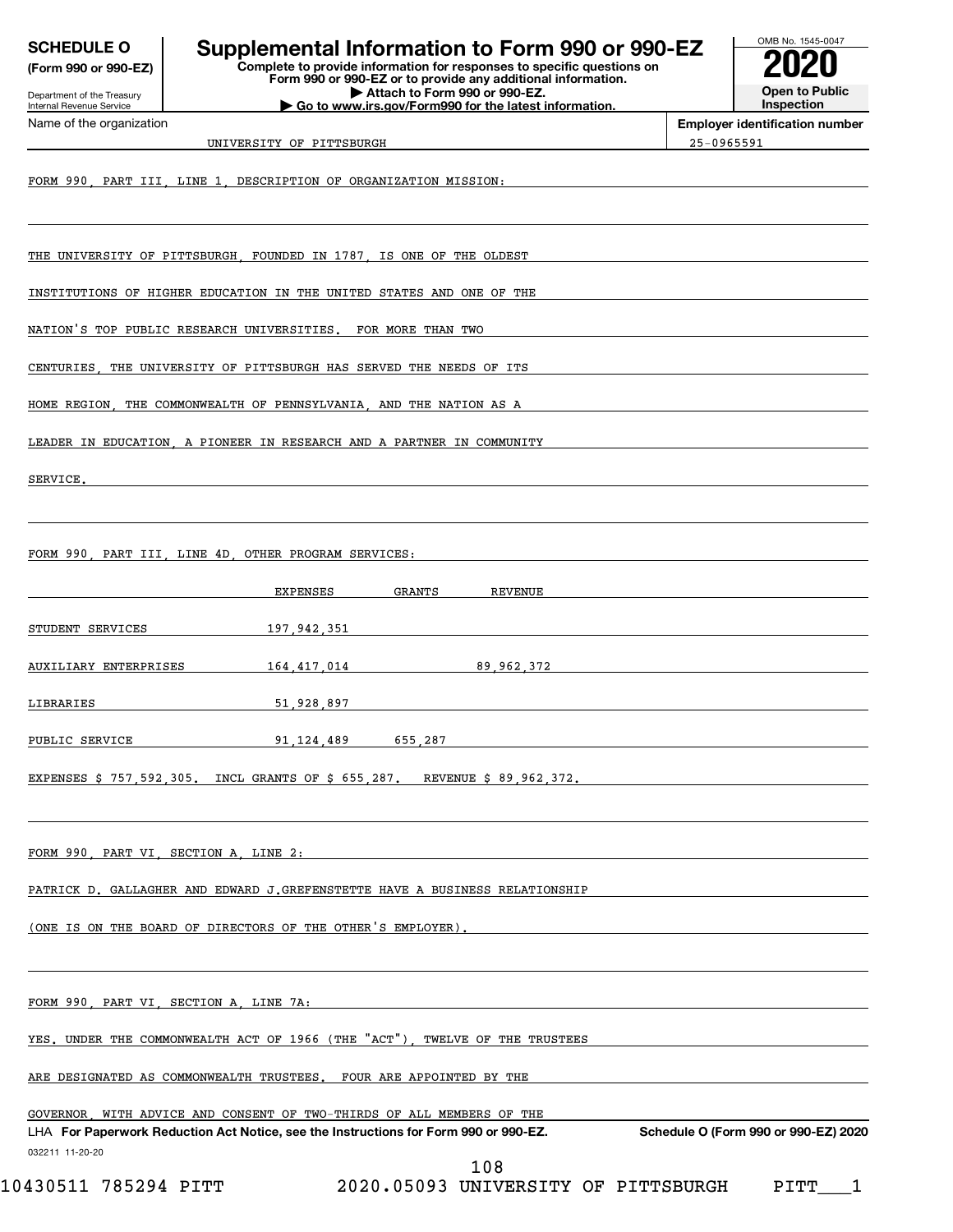| Schedule O (Form 990 or 990-EZ) 2020                                                 | Page 2                                                     |  |  |  |
|--------------------------------------------------------------------------------------|------------------------------------------------------------|--|--|--|
| Name of the organization<br>UNIVERSITY OF PITTSBURGH                                 | <b>Employer identification number</b><br><u>25-0965591</u> |  |  |  |
|                                                                                      |                                                            |  |  |  |
| FOUR ARE APPOINTED BY THE PRESIDENT PRO TEMPORE OF THE SENATE.<br>SENATE.            |                                                            |  |  |  |
| FOUR ARE APPOINTED BY THE SPEAKER OF THE HOUSE OF REPRESENTATIVES.                   |                                                            |  |  |  |
|                                                                                      |                                                            |  |  |  |
| FORM 990, PART VI, SECTION B, LINE 11B:                                              |                                                            |  |  |  |
| PRIOR TO THE MAY 11, 2022 MEETING OF THE AUDIT COMMITTEE OF THE BOARD OF             |                                                            |  |  |  |
| TRUSTEES, A COPY OF THE DRAFT IRS FORMS 990 AND 990-T FOR FISCAL YEAR 2021           |                                                            |  |  |  |
| WAS DISTRIBUTED TO EACH COMMITTEE MEMBER. AT THE MAY 11TH MEETING<br>THE             |                                                            |  |  |  |
| CHIEF FINANCIAL OFFICER OF THE UNIVERSITY REVIEWED BOTH FORMS WITH THE               |                                                            |  |  |  |
| VOTING MEMBERS OF THE COMMITTEE INCLUDE OUTSIDE<br>AUDIT COMMITTEE.                  |                                                            |  |  |  |
| DIRECTORS<br>WHILE NONVOTING MEMBERS INCLUDE SENIOR UNIVERSITY ADMINISTRATORS        |                                                            |  |  |  |
| AS WELL AS STUDENT FACULTY AND STAFF REPRESENTATIVES.<br>THE REVIEW                  |                                                            |  |  |  |
| INCLUDED A DISCUSSION OF EACH SIGNIFICANT SECTION OF THE TWO FORMS                   |                                                            |  |  |  |
| HIGHLIGHTING RELEVANT CHANGES IN REQUIRED REPORTING AND ANY SIGNIFICANT              |                                                            |  |  |  |
| VARIATIONS FROM PREVIOUS FILINGS.<br>COMMITTEE MEMBERS WERE FREE TO ASK              |                                                            |  |  |  |
| QUESTIONS AND PROVIDE FEEDBACK. SUBSEQUENT TO THE AUDIT COMMITTEE'S                  |                                                            |  |  |  |
| REVIEW A COPY OF FORM 990 WAS MADE AVAILABLE TO EACH MEMBER OF THE ENTIRE            |                                                            |  |  |  |
| BOARD OF TRUSTEES AND ALSO MADE AVAILABLE FOR PUBLIC INSPECTION.                     |                                                            |  |  |  |
|                                                                                      |                                                            |  |  |  |
| FORM 990, PART VI, SECTION B, LINE 12C:                                              |                                                            |  |  |  |
| THE UNIVERSITY REOUIRES THAT ALL MEMBERS OF ITS BOARD OF TRUSTEES PROMPTLY           |                                                            |  |  |  |
| DISCLOSE POTENTIAL OR ACTUAL CONFLICTS OF INTEREST AS THEY ARISE, AS WELL            |                                                            |  |  |  |
| AS ANNUALLY COMPLETE A DISCLOSURE OUESTIONNAIRE. DISCLOSURES ARE SUBMITTED           |                                                            |  |  |  |
| THROUGH THE UNIVERSITY'S OFFICE OF THE SECRETARY REVIEWED BY THE                     |                                                            |  |  |  |
| UNIVERSITY'S OFFICE OF UNIVERSITY COUNSEL AND PROVIDED TO THE BOARD                  |                                                            |  |  |  |
| CHAIRPERSON AND THE CHAIRPERSON OF THE GOVERNANCE AND NOMINATING COMMITTEE           |                                                            |  |  |  |
| FOR REVIEW AND POSSIBLE ACTION.<br>THE GOVERNANCE AND NOMINATING COMMITTEE OF        |                                                            |  |  |  |
| THE BOARD OF TRUSTEES OVERSEES TRUSTEE COMPLIANCE AND ADVISES<br>WHEN                |                                                            |  |  |  |
| NECESSARY ON MANAGING ANY POTENTIAL OR ACTUAL CONFLICTS. TRUSTEES<br>032212 11-20-20 | Schedule O (Form 990 or 990-EZ) 2020                       |  |  |  |

10430511 785294 PITT 2020.05093 UNIVERSITY OF PITTSBURGH PITT\_\_\_1 109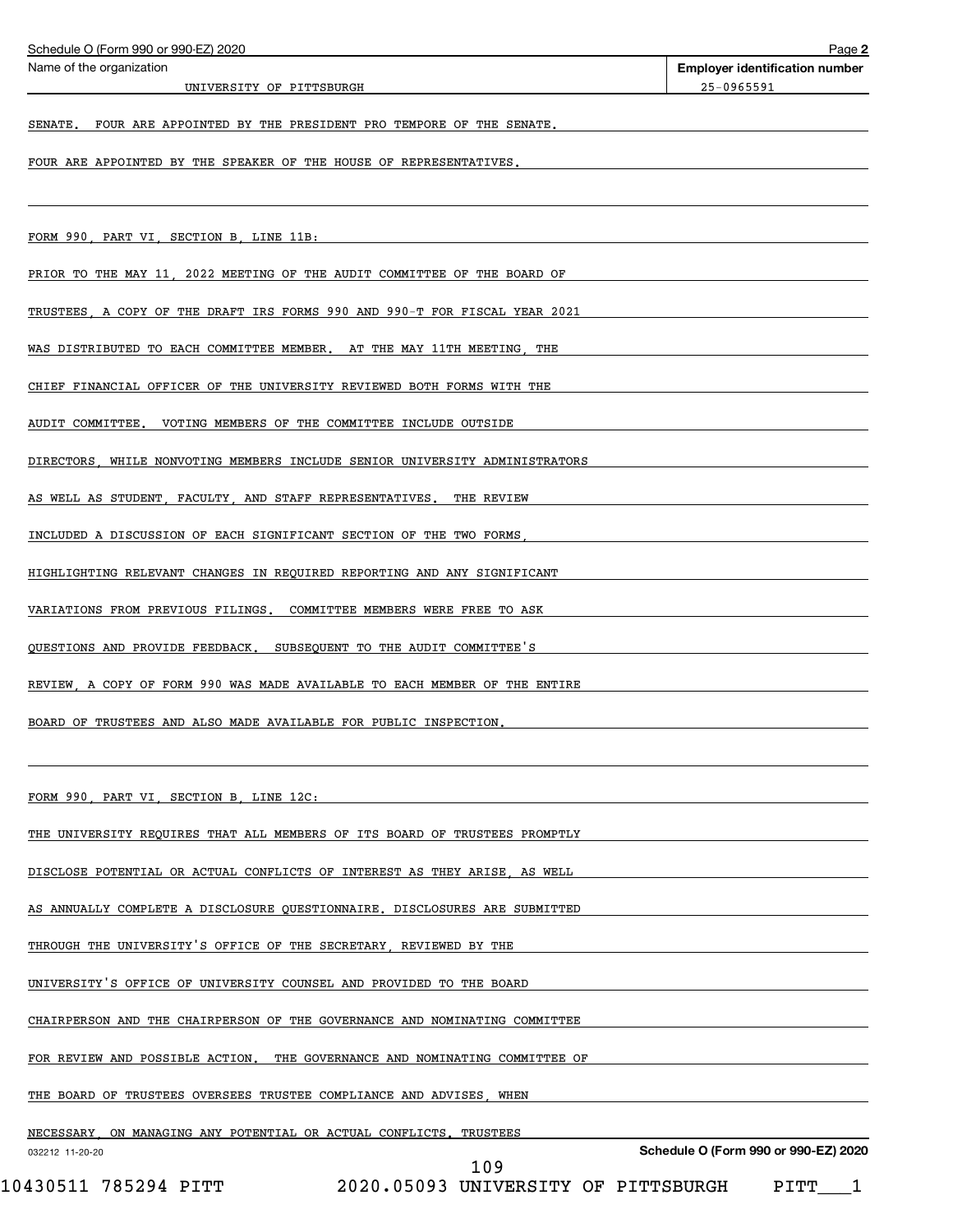| Schedule O (Form 990 or 990-EZ) 2020                                           | Page 2                                              |
|--------------------------------------------------------------------------------|-----------------------------------------------------|
| Name of the organization<br>UNIVERSITY OF PITTSBURGH                           | <b>Employer identification number</b><br>25-0965591 |
| GENERALLY ARE REQUIRED TO REFRAIN FROM PARTICIPATION ON MATTERS RELATED TO     |                                                     |
| ANY CONFLICT.                                                                  |                                                     |
|                                                                                |                                                     |
| THE UNIVERSITY ALSO REQUIRES THAT EMPLOYEES, INCLUDING ITS OFFICERS            |                                                     |
| DISCLOSE TRANSACTIONS AND PROPOSED TRANSACTIONS AS THEY ARISE WITH THE         |                                                     |
| UNIVERSITY AS WELL AS ANNUALLY COMPLETE A CONFLICT OF INTEREST STATEMENT.      |                                                     |
| ALL DISCLOSURES REQUIRED OF UNIVERSITY EMPLOYEES ARE MADE TO THE NEXT          |                                                     |
| HIGHER ADMINISTRATOR IN THE EMPLOYEE'S SUPERVISORY LINE (IN THE CASE OF THE    |                                                     |
| UNIVERSITY'S CHANCELLOR, SUCH DISCLOSURES ARE MADE TO THE BOARD                |                                                     |
| CHAIRPERSON).<br>THE RECIPIENT REVIEWS SUCH DISCLOSURES FOR REAL APPARENT OR   |                                                     |
| POTENTIAL CONFLICTS OF INTEREST AND THEN RECOMMENDS AND INITIATES ANY          |                                                     |
| NECESSARY ACTIONS.<br>EMPLOYEES ARE PROHIBITED FROM EXERCISING ANY UNIVERSITY  |                                                     |
| DECISION-MAKING AUTHORITY OR FROM EXERTING INFLUENCE CONCERNING ANY            |                                                     |
| ORGANIZATION OR TRANSACTION IN WHICH THEY OR A RELATED PARTY HAVE A            |                                                     |
| PERSONAL INTEREST.                                                             |                                                     |
|                                                                                |                                                     |
| FORM 990 PART VI SECTION B LINE 15:                                            |                                                     |
| THE BOARD OF TRUSTEES BY RESOLUTION OF JUNE 13 1991 (AMENDED JUNE 19           |                                                     |
| 1992)<br>ESTABLISHED THE COMPENSATION COMMITTEE AS A STANDING COMMITTEE OF     |                                                     |
| THE COMPENSATION COMMITTEE IS AUTHORIZED TO DETERMINE THE<br>THE BOARD.        |                                                     |
| CHANCELLOR'S COMPENSATION . INCLUDING FRINGE BENEFITS AND PERQUISITES.<br>UPON |                                                     |
| THE RECOMMENDATION OF THE CHANCELLOR. THE COMPENSATION COMMITTEE ALSO          |                                                     |
| DETERMINES THE COMPENSATION, INCLUDING FRINGE BENEFITS AND PERQUISITES<br>ОF   |                                                     |
| THE OFFICERS OF THE UNIVERSITY EXCEPT ASSISTANT AND ASSOCIATE TREASURERS       |                                                     |
| AND SECRETARIES                                                                |                                                     |
|                                                                                |                                                     |
| THE COMPENSATION COMMITTEE IS COMPRISED OF THE CHAIRPERSON OF THE BOARD        |                                                     |
| THE CHAIR OF THE BUDGET COMMITTEE OF THE BOARD AND OTHER TRUSTEES<br>NO        |                                                     |
| 032212 11-20-20<br>110                                                         | Schedule O (Form 990 or 990-EZ) 2020                |

 $10430511$  785294 PITT  $2020$ .05093 UNIVERSITY OF PITTSBURGH PITT $\_$  1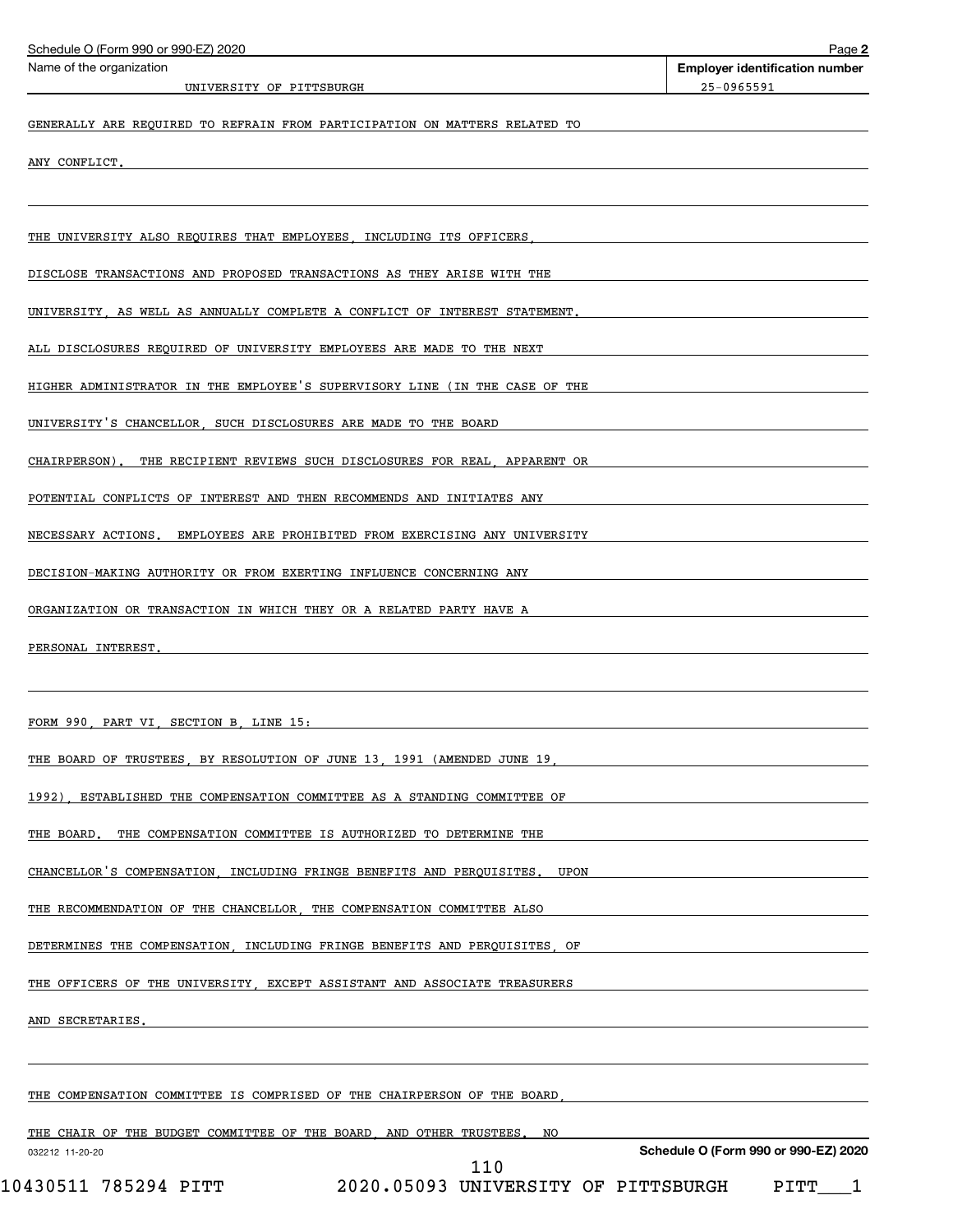| Schedule O (Form 990 or 990-EZ) 2020                                        | Page 2                                              |
|-----------------------------------------------------------------------------|-----------------------------------------------------|
| Name of the organization<br>UNIVERSITY OF PITTSBURGH                        | <b>Employer identification number</b><br>25-0965591 |
|                                                                             |                                                     |
| TRUSTEE SERVING ON THE COMPENSATION COMMITTEE HAS A CONFLICT OF INTEREST    |                                                     |
| WITH RESPECT TO THE CHANCELLOR'S OR OFFICERS' COMPENSATION ARRANGEMENTS.    |                                                     |
|                                                                             |                                                     |
| TO ASSIST THE COMPENSATION COMMITTEE IN MEETING ITS RESPONSIBILITIES<br>THE |                                                     |
| SERVICES OF A GLOBAL PROFESSIONAL SERVICES FIRM ARE USED FOR COMPENSATION   |                                                     |
| CONSULTING AND MARKET RESEARCH. THAT FIRM PROVIDES THE COMPENSATION         |                                                     |
| COMMITTEE WITH COMPENSATION DATA FROM A GROUP OF COMPARABLE U.S.            |                                                     |
| UNIVERSITIES. THE OFFICERS' COMPENSATION IS BENCHMARKED AGAINST THESE       |                                                     |
| INSTITUTIONS.                                                               |                                                     |
|                                                                             |                                                     |
| MINUTES OF THE COMPENSATION COMMITTEE'S MEETINGS ARE MAINTAINED IN THE      |                                                     |
| OFFICE OF THE SECRETARY OF THE BOARD OF TRUSTEES. ACCESS TO MINUTES OF ALL  |                                                     |
| PUBLIC MEETINGS OF THE BOARD OF TRUSTEES AND ITS COMMITTEES ARE AVAILABLE   |                                                     |
|                                                                             |                                                     |
| TO THE PUBLIC.                                                              |                                                     |
|                                                                             |                                                     |
| FORM 990, PART VI, SECTION C, LINE 19:                                      |                                                     |
| ALL RELEVANT DOCUMENTS INCLUDING THE CONFLICT OF INTEREST POLICY AND        |                                                     |
| AUDITED FINANCIAL STATEMENTS ARE MADE AVAILABLE TO THE PUBLIC VIA THE       |                                                     |
| UNIVERSITY'S WEB SITE AND/OR BY REQUEST.                                    |                                                     |
|                                                                             |                                                     |
| FORM 990 PART VI SECTION B LINE 13 AND 14                                   |                                                     |
| THE UNIVERSITY HAS A WHISTLEBLOWER AND DOCUMENT RETENTION AND               |                                                     |
| DESTRUCTION POLICY. HOWEVER, THE POLICIES HAVE NOT BEEN ADOPTED BY THE      |                                                     |
| BOARD OF TRUSTEES.                                                          |                                                     |
|                                                                             |                                                     |
|                                                                             |                                                     |
|                                                                             |                                                     |
|                                                                             |                                                     |
| 032212 11-20-20                                                             | Schedule O (Form 990 or 990-EZ) 2020                |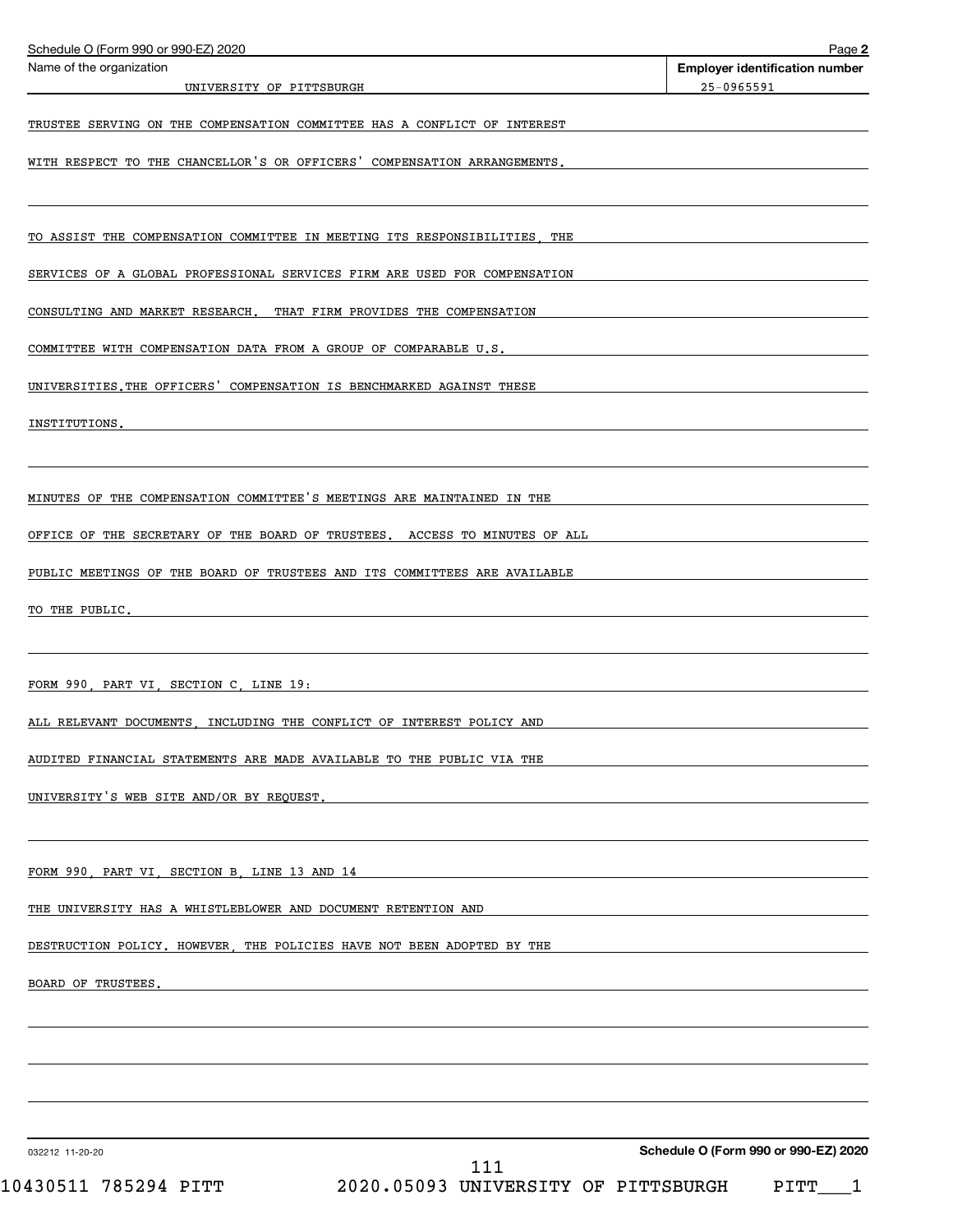**SCHEDULE R(Form 990)**

## **Complete if the organizations and Unrelated Partnerships**<br> **Related Organization answered "Yes" on Form 990, Part IV, line 33, 34, 35b, 36, or 37.**<br> **Related Organization answered "Yes" on Form 990, Part IV, line 33, 34,**

**| Go to www.irs.gov/Form990 for instructions and the latest information.**Attach to Form 990.

**Attach to Form 990. Open to Public Inspection**

Department of the Treasury Internal Revenue Service

Name of the organization

UNIVERSITY OF PITTSBURGH

**Employer identification number**25-0965591

**Part I Identification of Disregarded Entities.** Complete if the organization answered "Yes" on Form 990, Part IV, line 33.

| (a)<br>Name, address, and EIN (if applicable)<br>of disregarded entity                                                                                                                                                        | (b)<br>Primary activity                  | (c)<br>Legal domicile (state or<br>foreign country) | (d)<br>Total income | (e)<br>End-of-year assets |  | (f)<br>Direct controlling<br>entity |                                           |           |
|-------------------------------------------------------------------------------------------------------------------------------------------------------------------------------------------------------------------------------|------------------------------------------|-----------------------------------------------------|---------------------|---------------------------|--|-------------------------------------|-------------------------------------------|-----------|
| 3441 F STREET LLC - 37-1893874                                                                                                                                                                                                |                                          |                                                     |                     |                           |  |                                     |                                           |           |
| 251 LITTLE FALLS DRIVE                                                                                                                                                                                                        |                                          |                                                     |                     |                           |  |                                     |                                           |           |
| WILMINGTON, DE 19808                                                                                                                                                                                                          | REAL ESTATE HOLDINGS                     | DELAWARE                                            |                     |                           |  | 1,915,289, STONE MANSION LLC        |                                           |           |
| LIFEX LABS LLC - 83-1525466                                                                                                                                                                                                   |                                          |                                                     |                     |                           |  |                                     |                                           |           |
| 4200 FIFTH AVENUE                                                                                                                                                                                                             |                                          |                                                     |                     |                           |  |                                     |                                           |           |
| PITTSBURGH PA 15260                                                                                                                                                                                                           | LIFE SCIENCES INCUBATOR                  | PENNSYLVANIA                                        | 1.439.334.          |                           |  | 978 280 LIFEX VENTURES LLC          |                                           |           |
| LIFEX VENTURES LLC - 83-3620757                                                                                                                                                                                               |                                          |                                                     |                     |                           |  |                                     |                                           |           |
| 4200 FIFTH AVENUE                                                                                                                                                                                                             | LIFE SCIENCES INCUBATOR                  |                                                     |                     |                           |  | UNIVERSITY OF                       |                                           |           |
| PITTSBURGH PA 15260                                                                                                                                                                                                           | HOLDING COMPANY                          | PENNSYLVANIA                                        |                     |                           |  | PITTSBURGH                          |                                           |           |
| STONE MANSION, LLC - 82-5055695                                                                                                                                                                                               |                                          |                                                     |                     |                           |  |                                     |                                           |           |
| 4200 FIFTH AVENUE                                                                                                                                                                                                             |                                          |                                                     |                     |                           |  | UNIVERSITY OF                       |                                           |           |
| PITTSBURGH PA 15260                                                                                                                                                                                                           | REAL ESTATE HOLDING COMPANY PENNSYLVANIA |                                                     |                     |                           |  | 4 117. PITTSBURGH                   |                                           |           |
| Identification of Related Tax-Exempt Organizations. Complete if the organization answered "Yes" on Form 990, Part IV, line 34, because it had one or more related tax-exempt<br>Part II<br>organizations during the tax year. |                                          |                                                     |                     |                           |  |                                     |                                           |           |
| (a)                                                                                                                                                                                                                           | (b)                                      | (c)                                                 | (d)                 | (e)                       |  | (f)                                 |                                           |           |
| Name, address, and EIN                                                                                                                                                                                                        | Primary activity                         | Legal domicile (state or                            | <b>Exempt Code</b>  | Public charity            |  | Direct controlling                  | $(g)$<br>Section 512(b)(13)<br>controlled |           |
| of related organization                                                                                                                                                                                                       |                                          | foreign country)                                    | section             | status (if section        |  | entity                              |                                           | entity?   |
|                                                                                                                                                                                                                               |                                          |                                                     |                     | 501(c)(3)                 |  |                                     | Yes                                       | <b>No</b> |
| UNIVERSITY OF PITTSBURGH AND UPMC MEDICAL                                                                                                                                                                                     | TO INTEGRATE FUNDRAISING                 |                                                     |                     |                           |  |                                     |                                           |           |
| AND HEALTH SCIENCES FOUNDATION - 1 3600                                                                                                                                                                                       | FOR THE UNIVERSITY OF                    |                                                     |                     |                           |  |                                     |                                           |           |
| FORBES AVE SUITE 8084 FORBES TOWER                                                                                                                                                                                            | PITTSBURGH AND UPMC                      | PENNSYLVANIA                                        | 501(C)(3)           | 12A                       |  |                                     |                                           | X         |
| BRADFORD EDUCATIONAL FOUNDATION - 25-1399653                                                                                                                                                                                  |                                          |                                                     |                     |                           |  |                                     |                                           |           |
| 300 CAMPUS DRIVE                                                                                                                                                                                                              | TO SUPPORT THE UNIVERSITY                |                                                     |                     |                           |  |                                     |                                           |           |
| PA 16701<br>BRADFORD                                                                                                                                                                                                          | OF PITTSBURGH AT BRADFORD                | PENNSYLVANIA                                        | 501(C)(3)           | 12C                       |  |                                     |                                           | X         |
| JOHNSTOWN EDUCATIONAL FOUNDATION -                                                                                                                                                                                            |                                          |                                                     |                     |                           |  |                                     |                                           |           |



032161 10-28-20 **LHA** 

**For Paperwork Reduction Act Notice, see the Instructions for Form 990.**

EYE AND EAR FOUNDATION - 25-1439732 ADVANCE EFFORTS OFBIOMEDICAL SCIENCES TOWER, 203 LOTHROP ST, OTOLARYNGOLOGY AND

25-1513720, UPJ,266 BLACKINGTON HALL, TO SUPPORT THE UNIVERSITY | THE UNIVERSITY OF

PITTSBURGH, PA 15213 OPTHALMOLOGY DEPARTMENTS PENNSYLVANIA 501(C)(3) 12C <sup>X</sup>

SEE PART VII FOR CONTINUATIONS

JOHNSTOWN, PA 15904 OF PITTSBURGH AT JOHNSTOWN PENNSYLVANIA 501(C)(3) 12C PITTSBURGH <sup>X</sup>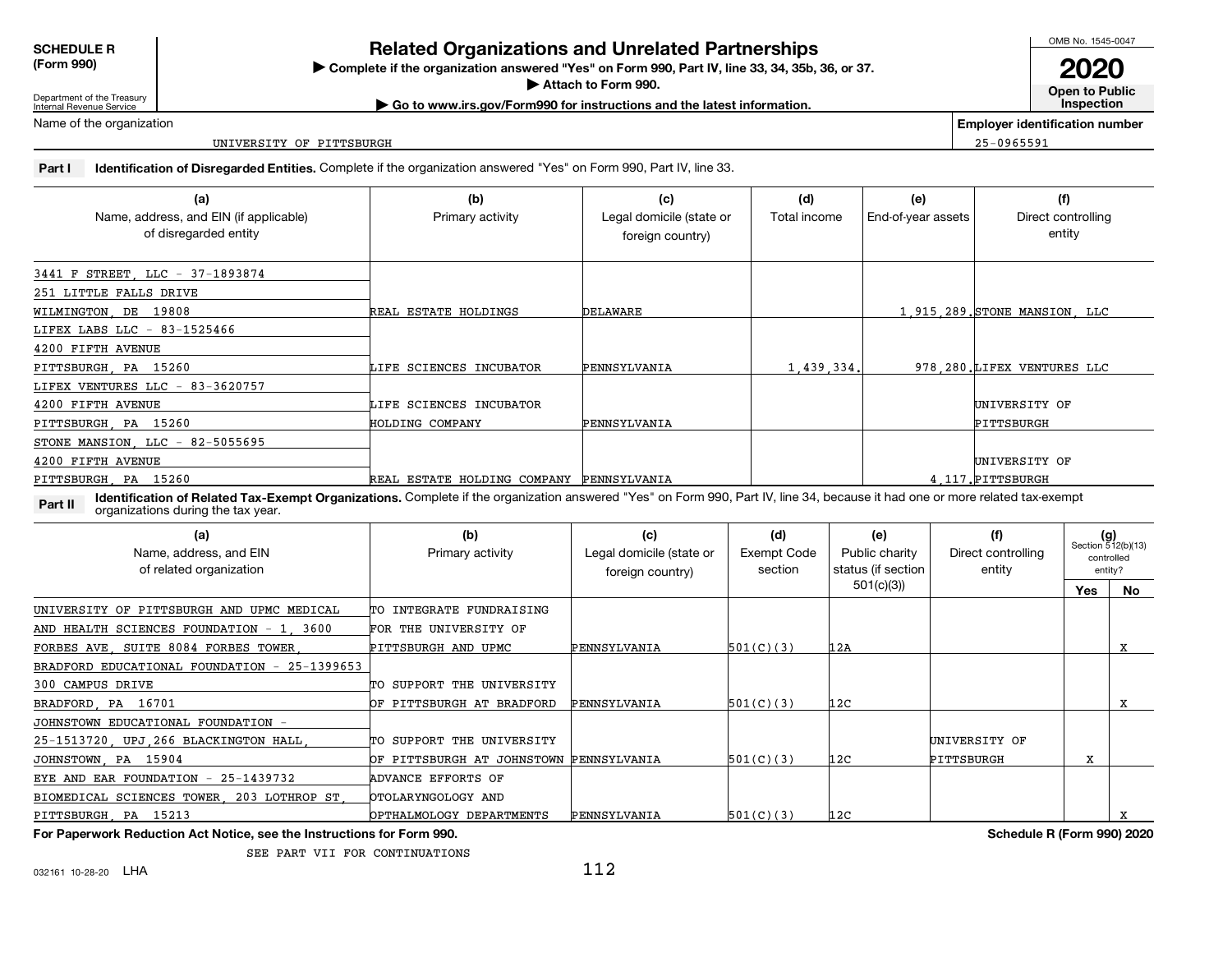### **Part II Continuation of Identification of Related Tax-Exempt Organizations**

| (a)<br>Name, address, and EIN<br>of related organization | (b)<br>Primary activity    | (c)<br>Legal domicile (state or<br>foreign country) | (d)<br><b>Exempt Code</b><br>section | (e)<br>Public charity<br>status (if section | (f)<br>Direct controlling<br>entity |            | $(g)$<br>Section 512(b)(13)<br>controlled<br>organization? |  |
|----------------------------------------------------------|----------------------------|-----------------------------------------------------|--------------------------------------|---------------------------------------------|-------------------------------------|------------|------------------------------------------------------------|--|
|                                                          |                            |                                                     |                                      | 501(c)(3)                                   |                                     | <b>Yes</b> | No                                                         |  |
| UNIVERSITY OF PITTSBURGH TRUST - 25-1465279              | OVERSIGHT OF CERTAIN       |                                                     |                                      |                                             |                                     |            |                                                            |  |
| 5TH AVE AND BIGELOW                                      | UNIVERSITY AFFILIATED      |                                                     |                                      |                                             | UNIVERSITY OF                       |            |                                                            |  |
| PITTSBURGH PA 15260                                      | ENTITIES AND ASSETS        | PENNSYLVANIA                                        | 501(C)(3)                            | 12 <sub>C</sub>                             | PITTSBURGH                          | X          |                                                            |  |
| UNIVERSITY DENTAL HEALTH SERVICES -                      | TO PROVIDE TEACHING AND    |                                                     |                                      |                                             |                                     |            |                                                            |  |
| 25-1762396 3501 TERRACE STREET PITTSBURGH                | PATIENT CARE IN A TEACHING |                                                     |                                      |                                             | UNIVERSITY OF                       |            |                                                            |  |
| PA 15261                                                 | AND RESEARCH SETTING       | PENNSYLVANIA                                        | 501(C)(3)                            |                                             | PITTSBURGH                          | X          |                                                            |  |
| PITTSBURGH SKIN & CANCER FOUNDATION -                    | SUPPORT OF PROGRAMS.       |                                                     |                                      |                                             |                                     |            |                                                            |  |
| 25-0965472 190 LOTHROP STREET STE 145                    | RESEARCH, AND EDUCATION    |                                                     |                                      |                                             | UNIVERSITY OF                       |            |                                                            |  |
| PITTSBURGH PA 15213                                      | WITHIN DERMATOLOGY         | PENNSYLVANIA                                        | 501(C)(3)                            |                                             | PITTSBURGH                          | x          |                                                            |  |
| PITTSBURGH TISSUE ENGINEERING INITIATIVE                 |                            |                                                     |                                      |                                             |                                     |            |                                                            |  |
| INC. - 25-1789285, 100 TECHNOLOGY DRIVE NO               | FOSTER RESEARCH PERTAINING |                                                     |                                      |                                             |                                     |            |                                                            |  |
| PITTSBURGH PA 15219<br>200                               | TO TISSUE ENGINEERING      | PENNSYLVANIA                                        | 501(C)(3)                            | 12A                                         |                                     |            | x                                                          |  |
| MPC CORPORATION - 25-1128244                             | RESEARCH ACTIVITIES TO AID |                                                     |                                      |                                             |                                     |            |                                                            |  |
| 5000 FORBES AVENUE                                       | EDUCATIONAL AND ECONOMIC   |                                                     |                                      |                                             |                                     |            |                                                            |  |
| PITTSBURGH PA 15213                                      | DEVELOPMENT IN PA          | PENNSYLVANIA                                        | 501(C)(3)                            | 12A                                         |                                     |            | X                                                          |  |
| UPMC - 25-1423657                                        | SUPPORTING SUBSIDIARIES    |                                                     |                                      |                                             |                                     |            |                                                            |  |
| 600 GRANT STREET 58TH FLOOR                              | HEALTHCARE, EDUCATION, AND |                                                     |                                      |                                             |                                     |            |                                                            |  |
| PITTSBURGH PA 15219                                      | RESEARCH PROGRAMS          | PENNSYLVANIA                                        | 501(C)(3)                            | 12 <sub>C</sub>                             |                                     |            | X                                                          |  |
| DIETRICH FOUNDATION - 36-4711746                         | TO BENEFIT HIGHER          |                                                     |                                      |                                             |                                     |            |                                                            |  |
| 600 GRANT STREET NO 5360                                 | EDUCATION AND OTHER        |                                                     |                                      |                                             |                                     |            |                                                            |  |
| PITTSBURGH PA 15219                                      | CHARITABLE PURPOSES.       | PENNSYLVANIA                                        | 501(C)(3)                            | 12A                                         |                                     |            | X                                                          |  |
|                                                          |                            |                                                     |                                      |                                             |                                     |            |                                                            |  |
|                                                          |                            |                                                     |                                      |                                             |                                     |            |                                                            |  |
|                                                          |                            |                                                     |                                      |                                             |                                     |            |                                                            |  |
|                                                          |                            |                                                     |                                      |                                             |                                     |            |                                                            |  |
|                                                          |                            |                                                     |                                      |                                             |                                     |            |                                                            |  |
|                                                          |                            |                                                     |                                      |                                             |                                     |            |                                                            |  |
|                                                          |                            |                                                     |                                      |                                             |                                     |            |                                                            |  |
|                                                          |                            |                                                     |                                      |                                             |                                     |            |                                                            |  |
|                                                          |                            |                                                     |                                      |                                             |                                     |            |                                                            |  |
|                                                          |                            |                                                     |                                      |                                             |                                     |            |                                                            |  |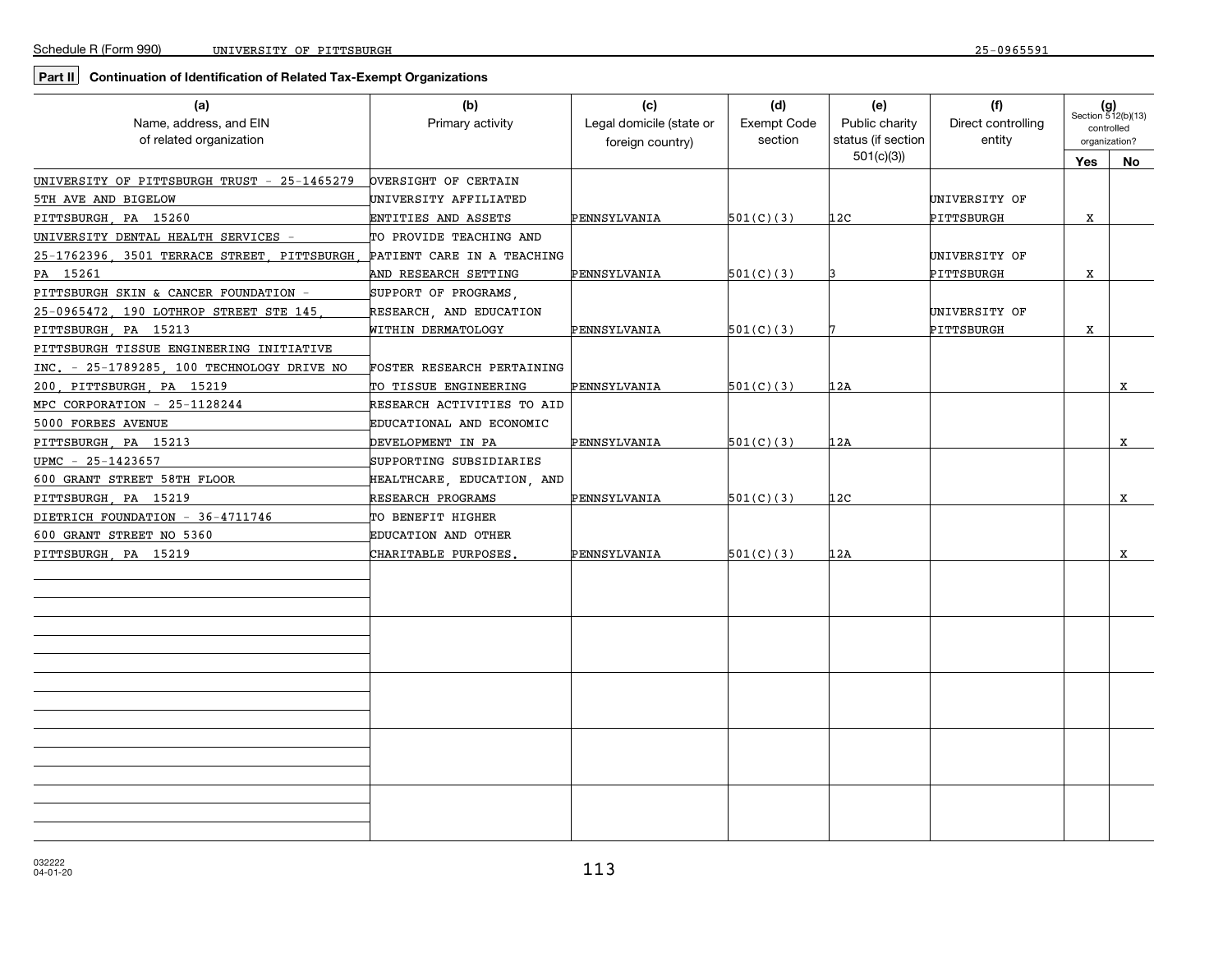**2**

# Part III Pl**dentification of Related Organizations Taxable as a Partnership.** Complete if the organization answered "Yes" on Form 990, Part IV, line 34, because it had one or more related<br>Part IIIP Promanizations treated a

| (a)                                               | (b)              | (c)                                       | (d)                          | (e)                                                                                        | (f) | (g) |        | (h) | (i)                      | (j) |                                   | (k)                              |  |                                                                                |  |  |                                               |
|---------------------------------------------------|------------------|-------------------------------------------|------------------------------|--------------------------------------------------------------------------------------------|-----|-----|--------|-----|--------------------------|-----|-----------------------------------|----------------------------------|--|--------------------------------------------------------------------------------|--|--|-----------------------------------------------|
| Name, address, and EIN<br>of related organization | Primary activity | Legal<br>domicile<br>(state or<br>foreign | Direct controlling<br>entity | Predominant income<br>(related, unrelated,<br>excluded from tax under<br>sections 512-514) |     |     |        |     | Share of total<br>income |     | Share of<br>end-of-year<br>assets | Disproportionate<br>allocations? |  | Code V-UBI<br>amount in box<br>20 of Schedule<br>K-1 (Form 1065) <b>Yes No</b> |  |  | General or Percentage<br>managing<br>partner? |
|                                                   |                  | country)                                  |                              |                                                                                            |     |     | Yes No |     |                          |     |                                   |                                  |  |                                                                                |  |  |                                               |
|                                                   |                  |                                           |                              |                                                                                            |     |     |        |     |                          |     |                                   |                                  |  |                                                                                |  |  |                                               |
|                                                   |                  |                                           |                              |                                                                                            |     |     |        |     |                          |     |                                   |                                  |  |                                                                                |  |  |                                               |
|                                                   |                  |                                           |                              |                                                                                            |     |     |        |     |                          |     |                                   |                                  |  |                                                                                |  |  |                                               |
|                                                   |                  |                                           |                              |                                                                                            |     |     |        |     |                          |     |                                   |                                  |  |                                                                                |  |  |                                               |
|                                                   |                  |                                           |                              |                                                                                            |     |     |        |     |                          |     |                                   |                                  |  |                                                                                |  |  |                                               |
|                                                   |                  |                                           |                              |                                                                                            |     |     |        |     |                          |     |                                   |                                  |  |                                                                                |  |  |                                               |
|                                                   |                  |                                           |                              |                                                                                            |     |     |        |     |                          |     |                                   |                                  |  |                                                                                |  |  |                                               |
|                                                   |                  |                                           |                              |                                                                                            |     |     |        |     |                          |     |                                   |                                  |  |                                                                                |  |  |                                               |
|                                                   |                  |                                           |                              |                                                                                            |     |     |        |     |                          |     |                                   |                                  |  |                                                                                |  |  |                                               |
|                                                   |                  |                                           |                              |                                                                                            |     |     |        |     |                          |     |                                   |                                  |  |                                                                                |  |  |                                               |
|                                                   |                  |                                           |                              |                                                                                            |     |     |        |     |                          |     |                                   |                                  |  |                                                                                |  |  |                                               |
|                                                   |                  |                                           |                              |                                                                                            |     |     |        |     |                          |     |                                   |                                  |  |                                                                                |  |  |                                               |
|                                                   |                  |                                           |                              |                                                                                            |     |     |        |     |                          |     |                                   |                                  |  |                                                                                |  |  |                                               |
|                                                   |                  |                                           |                              |                                                                                            |     |     |        |     |                          |     |                                   |                                  |  |                                                                                |  |  |                                               |
|                                                   |                  |                                           |                              |                                                                                            |     |     |        |     |                          |     |                                   |                                  |  |                                                                                |  |  |                                               |
|                                                   |                  |                                           |                              |                                                                                            |     |     |        |     |                          |     |                                   |                                  |  |                                                                                |  |  |                                               |

Part IV Identification of Related Organizations Taxable as a Corporation or Trust. Complete if the organization answered "Yes" on Form 990, Part IV, line 34, because it had one or more related or experiment or trust during organizations treated as a corporation or trust during the tax year.

| (a)<br>Name, address, and EIN<br>of related organization       | (b)<br>Primary activity | (c)<br>Legal domicile<br>(state or<br>foreian | (d)<br>Direct controlling<br>entity | (e)<br>Type of entity<br>(C corp, S corp,<br>or trust) | (f)<br>Share of total<br>income | (g)<br>Share of<br>end-of-year<br>assets | (h)<br>Percentage<br>ownership      | entity? | (i)<br>Section<br>512(b)(13)<br>controlled |
|----------------------------------------------------------------|-------------------------|-----------------------------------------------|-------------------------------------|--------------------------------------------------------|---------------------------------|------------------------------------------|-------------------------------------|---------|--------------------------------------------|
|                                                                |                         | country)                                      |                                     |                                                        |                                 |                                          |                                     |         | Yes No                                     |
| TSH CORPORATION -<br>25-1520417                                |                         |                                               | UNIVERSITY OF                       |                                                        |                                 |                                          |                                     |         |                                            |
| 124 CATHEDRAL OF LEARNING                                      |                         |                                               | PITTSBURGH                          |                                                        |                                 |                                          |                                     |         |                                            |
| PITTSBURGH PA 15260                                            | <b>DORMANT</b>          | PA                                            | TRUST                               | C CORP                                                 |                                 |                                          | 5.00% X                             |         |                                            |
| FORBES-SCHENLEY LAND COMPANY - EIN UNKNOWN                     |                         |                                               |                                     |                                                        |                                 |                                          |                                     |         |                                            |
| 5TH AVE AND BIGELOW                                            |                         |                                               | UNIVERSITY OF                       |                                                        |                                 |                                          |                                     |         |                                            |
| PITTSBURGH PA 15260                                            | DORMANT                 | PA                                            | PITTSBURGH                          | C CORP                                                 |                                 |                                          | 100.00% X                           |         |                                            |
| SCHENLEY PARK APARTMENTS COMPANY - EIN                         |                         |                                               |                                     |                                                        |                                 |                                          |                                     |         |                                            |
| UNKNOWN<br>5TH AVE AND BIGELOW PITTSBURGH PA                   |                         |                                               | UNIVERSITY OF                       |                                                        |                                 |                                          |                                     |         |                                            |
| 15260                                                          | DORMANT                 | PA                                            | PITTSBURGH                          | C CORP                                                 |                                 |                                          | 100.00% X                           |         |                                            |
| CARRILLO STEAM PRODUCTION ASSOCIATION, LLC                     | - SERVICE CORPORATION   |                                               |                                     |                                                        |                                 |                                          |                                     |         |                                            |
| 27-1073489 400 EUREKA BUILDING 3400 FORBES TO MANAGE THE STEAM |                         |                                               | UNIVERSITY OF                       |                                                        |                                 |                                          |                                     |         |                                            |
| AVENUE PITTSBURGH PA 15260                                     | PLANT                   | PA                                            | PITTSBURGH                          | C CORP                                                 |                                 | 189.621.                                 | 75.00%                              | x       |                                            |
| VINCENT PAYMENT SOLUTIONS                                      |                         |                                               |                                     |                                                        |                                 |                                          |                                     |         |                                            |
| 2711 CENTERVILLE ROAD                                          | PAYMENT SOLUTION        |                                               | UNIVERSITY OF                       |                                                        |                                 |                                          |                                     |         |                                            |
| WILMINGTON DE 19808                                            | PROVIDER                | DE                                            | PITTSBURGH                          | C CORP                                                 |                                 |                                          | 50.00%                              |         | $\mathbf{x}$                               |
|                                                                |                         | 111                                           |                                     |                                                        |                                 |                                          | <b>Coloration D</b> (Form 000) 0000 |         |                                            |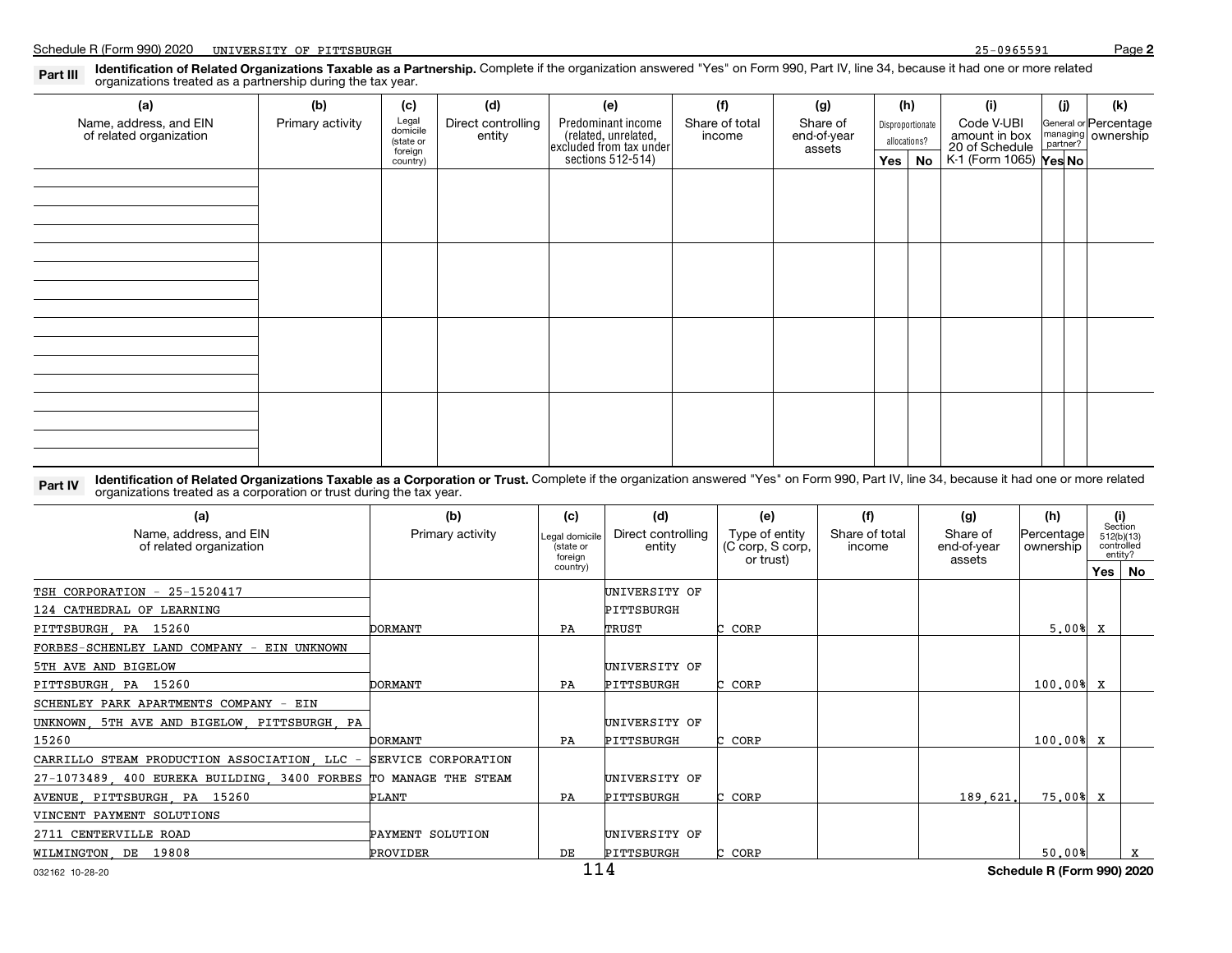### **Part IV Continuation of Identification of Related Organizations Taxable as a Corporation or Trust**

| (a)<br>Name, address, and EIN<br>of related organization | (b)<br>Primary activity | (c)<br>Legal domicile<br>(state or<br>foreign<br>country) | (d)<br>Direct controlling<br>entity | (e)<br>Type of entity<br>(C corp, S corp,<br>or trust) | (f)<br>Share of total<br>income | (g)<br>Share of<br>end-of-year<br>assets | (h)<br>Percentage<br>ownership | $(i)$<br>Section<br>512(b)(13)<br>controlled<br>entity? |  |
|----------------------------------------------------------|-------------------------|-----------------------------------------------------------|-------------------------------------|--------------------------------------------------------|---------------------------------|------------------------------------------|--------------------------------|---------------------------------------------------------|--|
| CHARITABLE REMAINDER TRUSTS(2)                           | CHARITABLE TRUST        | PA                                                        | UNIVERSITY OF<br>PITTSBURGH         |                                                        |                                 |                                          |                                | Yes No<br>$\,$ X                                        |  |
|                                                          |                         |                                                           |                                     |                                                        |                                 |                                          |                                |                                                         |  |
|                                                          |                         |                                                           |                                     |                                                        |                                 |                                          |                                |                                                         |  |
|                                                          |                         |                                                           |                                     |                                                        |                                 |                                          |                                |                                                         |  |
|                                                          |                         |                                                           |                                     |                                                        |                                 |                                          |                                |                                                         |  |
|                                                          |                         |                                                           |                                     |                                                        |                                 |                                          |                                |                                                         |  |
|                                                          |                         |                                                           |                                     |                                                        |                                 |                                          |                                |                                                         |  |
|                                                          |                         |                                                           |                                     |                                                        |                                 |                                          |                                |                                                         |  |
|                                                          |                         |                                                           |                                     |                                                        |                                 |                                          |                                |                                                         |  |
|                                                          |                         |                                                           |                                     |                                                        |                                 |                                          |                                |                                                         |  |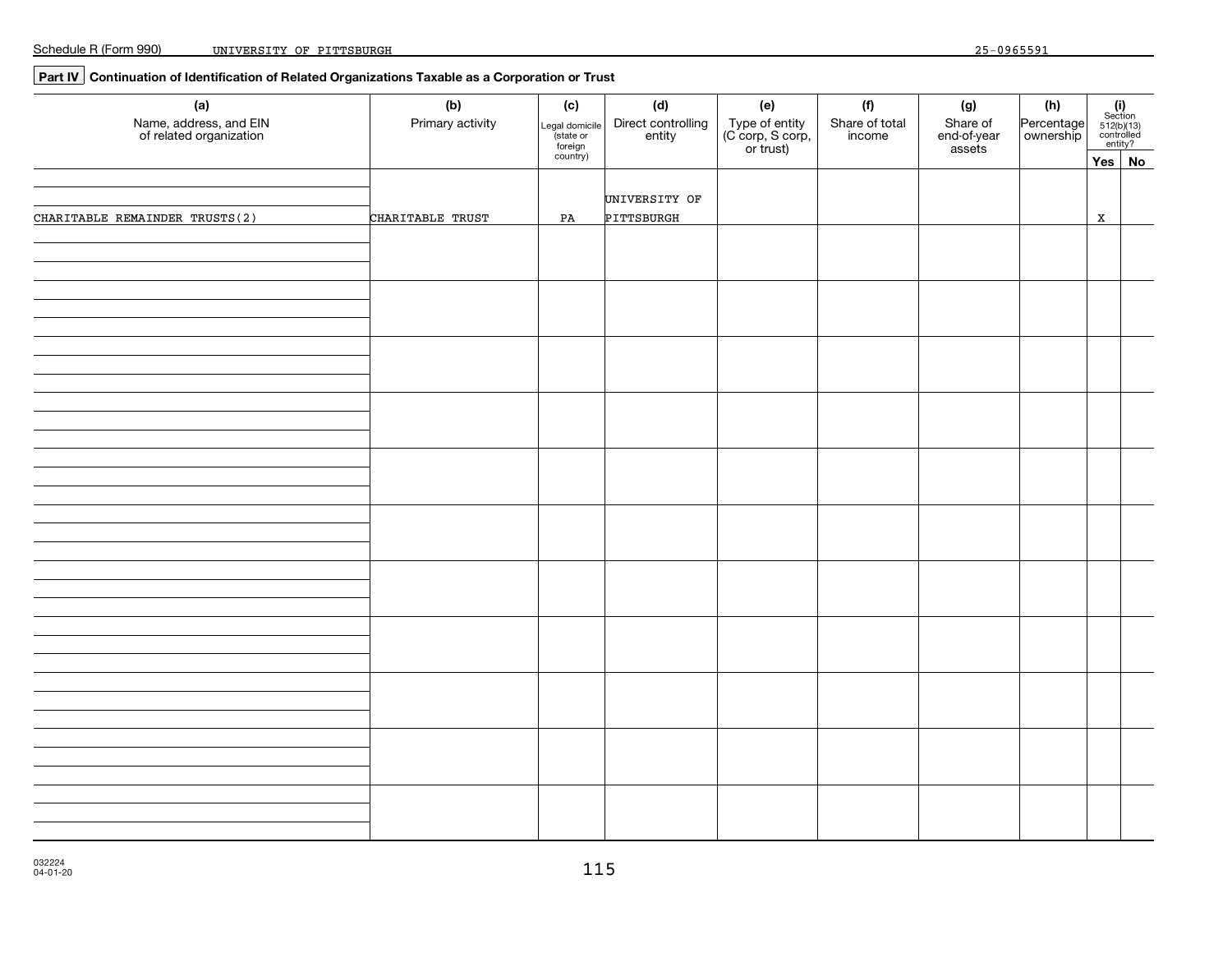#### **Part V Transactions With Related Organizations.** Complete if the organization answered "Yes" on Form 990, Part IV, line 34, 35b, or 36.

| Note: Complete line 1 if any entity is listed in Parts II, III, or IV of this schedule.                                                                                                                                        |     |   | Yes   No |
|--------------------------------------------------------------------------------------------------------------------------------------------------------------------------------------------------------------------------------|-----|---|----------|
| During the tax year, did the organization engage in any of the following transactions with one or more related organizations listed in Parts II-IV?                                                                            |     |   |          |
|                                                                                                                                                                                                                                | 1a  |   | x        |
| b Gift, grant, or capital contribution to related organization(s) manufaction contribution of the contribution to related organization(s) manufaction contribution to related organization(s) manufactured contribution contri | 1b  |   | x        |
|                                                                                                                                                                                                                                | 1c  | x |          |
|                                                                                                                                                                                                                                | 1d  | X |          |
|                                                                                                                                                                                                                                | 1e  |   | x        |
|                                                                                                                                                                                                                                |     |   |          |
| Dividends from related organization(s) manufactured and contract and contract or produced and contract and contract and contract and contract and contract and contract and contract and contract and contract and contract an | 1f  |   | x        |
| g Sale of assets to related organization(s) manufactured assembly contained as a set of assets to related organization(s) manufactured assets to related organization(s) manufactured assets to related organization(s)        | 1g  |   | x        |
| h Purchase of assets from related organization(s) manufactured and content to content the content of assets from related organization(s)                                                                                       | 1h  |   | X        |
|                                                                                                                                                                                                                                | 1i. |   | x        |
|                                                                                                                                                                                                                                | 1i. |   | x        |
|                                                                                                                                                                                                                                |     |   |          |
|                                                                                                                                                                                                                                | 1k  |   | x        |
|                                                                                                                                                                                                                                | 11  |   | X        |
|                                                                                                                                                                                                                                | 1m  | X |          |
|                                                                                                                                                                                                                                | 1n  | X |          |
| o Sharing of paid employees with related organization(s) manufaction(s) and contain a substitution of the state or state or state or state or state or state or state or state or state or state or state or state or state or | 1o  |   |          |
|                                                                                                                                                                                                                                |     |   |          |
|                                                                                                                                                                                                                                | 1p  | X |          |
|                                                                                                                                                                                                                                | 1q  | x |          |
|                                                                                                                                                                                                                                |     |   |          |
| Other transfer of cash or property to related organization(s) www.communities.com/www.communities/communities/                                                                                                                 | 1r  |   | x        |
|                                                                                                                                                                                                                                | 1s  |   | X        |

|  |  |  | If the answer to any of the above is "Yes," see the instructions for information on who must complete this line, including covered relationships and transaction thresholds. |  |  |  |  |
|--|--|--|------------------------------------------------------------------------------------------------------------------------------------------------------------------------------|--|--|--|--|
|--|--|--|------------------------------------------------------------------------------------------------------------------------------------------------------------------------------|--|--|--|--|

| (a)<br>Name of related organization   | (b)<br>Transaction<br>type (a-s) | (c)<br>Amount involved | (d)<br>Method of determining amount involved |
|---------------------------------------|----------------------------------|------------------------|----------------------------------------------|
| (1) JOHNSTOWN EDUCATIONAL FOUNDATION  | $\sim$                           | 190, 364. CASH         |                                              |
| (2) UNIVERSITY DENTAL HEALTH SERVICES | $\circ$                          | 2,017,707. CASH        |                                              |
| (3) UNIVERSITY DENTAL HEALTH SERVICES |                                  | 282.747. CASH          |                                              |
| (4)                                   |                                  |                        |                                              |
| (5)                                   |                                  |                        |                                              |
| (6)<br>000100100000000                | 116                              |                        | Schodule D (Form 000) 2020                   |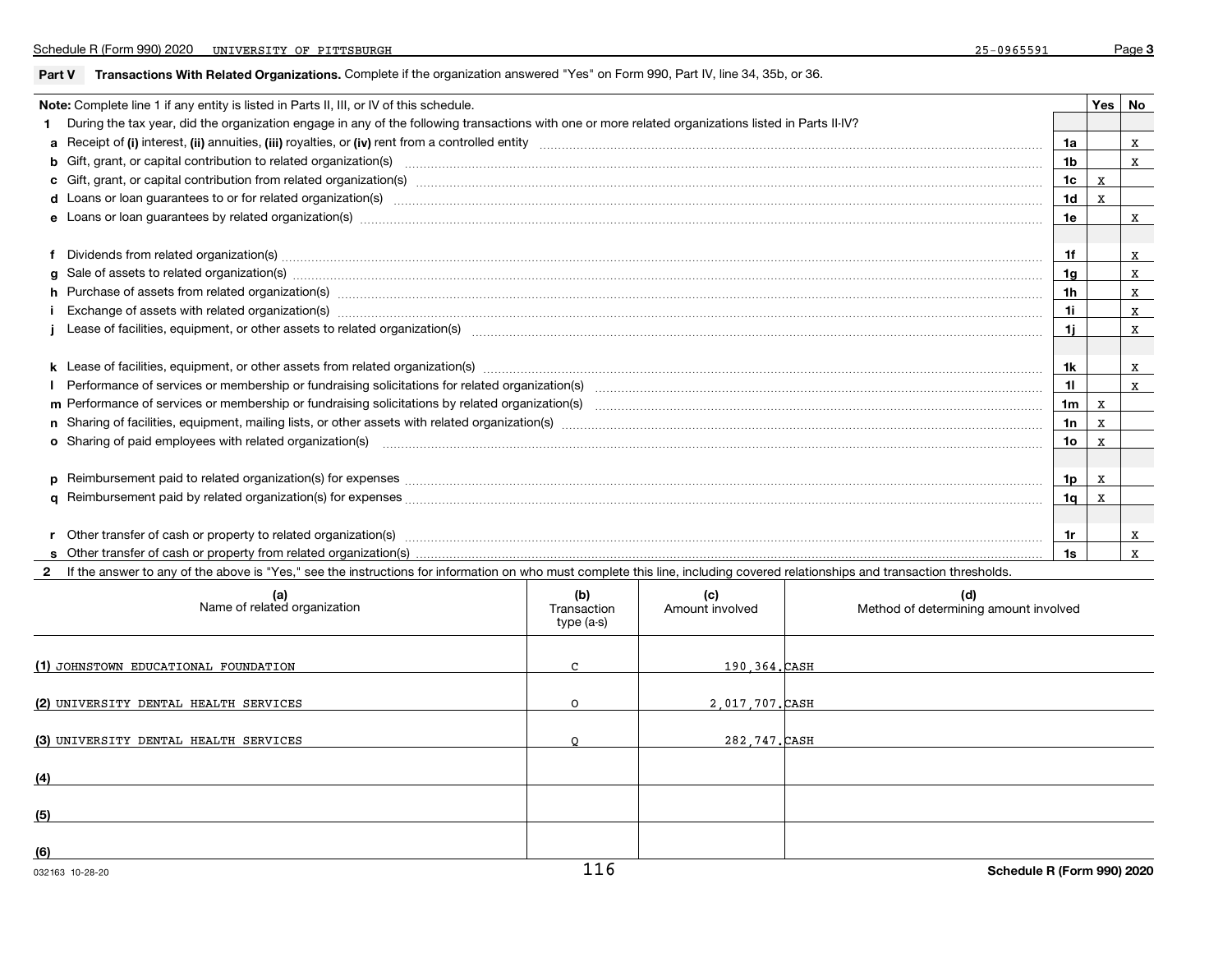#### **Part VI Unrelated Organizations Taxable as a Partnership.** Complete if the organization answered "Yes" on Form 990, Part IV, line 37.

Provide the following information for each entity taxed as a partnership through which the organization conducted more than five percent of its activities (measured by total assets or gross revenue) that was not a related organization. See instructions regarding exclusion for certain investment partnerships.

| ັ                                          | ັ<br>◡                  |                                                        |                                                                                                   |                                                                                                                            |                                    |                                          |                                                        |                                                                               |               |                                                                                 |
|--------------------------------------------|-------------------------|--------------------------------------------------------|---------------------------------------------------------------------------------------------------|----------------------------------------------------------------------------------------------------------------------------|------------------------------------|------------------------------------------|--------------------------------------------------------|-------------------------------------------------------------------------------|---------------|---------------------------------------------------------------------------------|
| (a)<br>Name, address, and EIN<br>of entity | (b)<br>Primary activity | (c)<br>Legal domicile<br>(state or foreign<br>country) | (d)<br>Predominant income<br>(related, unrelated,<br>excluded from tax under<br>sections 512-514) | $\begin{array}{c} \textbf{(e)}\\ \text{Are all} \\ \text{partners sec.}\\ 501(c)(3)\\ \text{orgs.?} \end{array}$<br>Yes No | (f)<br>Share of<br>total<br>income | (g)<br>Share of<br>end-of-year<br>assets | (h)<br>Dispropor-<br>tionate<br>allocations?<br>Yes No | (i)<br>Code V-UBI<br>  amount in box 20<br>  of Schedule K-1<br>  (Form 1065) | (i)<br>Yes No | $(\mathsf{k})$<br>General or Percentage<br>  managing<br>  partner?   OWNership |
|                                            |                         |                                                        |                                                                                                   |                                                                                                                            |                                    |                                          |                                                        |                                                                               |               |                                                                                 |
|                                            |                         |                                                        |                                                                                                   |                                                                                                                            |                                    |                                          |                                                        |                                                                               |               |                                                                                 |
|                                            |                         |                                                        |                                                                                                   |                                                                                                                            |                                    |                                          |                                                        |                                                                               |               |                                                                                 |
|                                            |                         |                                                        |                                                                                                   |                                                                                                                            |                                    |                                          |                                                        |                                                                               |               |                                                                                 |
|                                            |                         |                                                        |                                                                                                   |                                                                                                                            |                                    |                                          |                                                        |                                                                               |               |                                                                                 |
|                                            |                         |                                                        |                                                                                                   |                                                                                                                            |                                    |                                          |                                                        |                                                                               |               |                                                                                 |
|                                            |                         |                                                        |                                                                                                   |                                                                                                                            |                                    |                                          |                                                        |                                                                               |               |                                                                                 |
|                                            |                         |                                                        |                                                                                                   |                                                                                                                            |                                    |                                          |                                                        |                                                                               |               |                                                                                 |

**Schedule R (Form 990) 2020**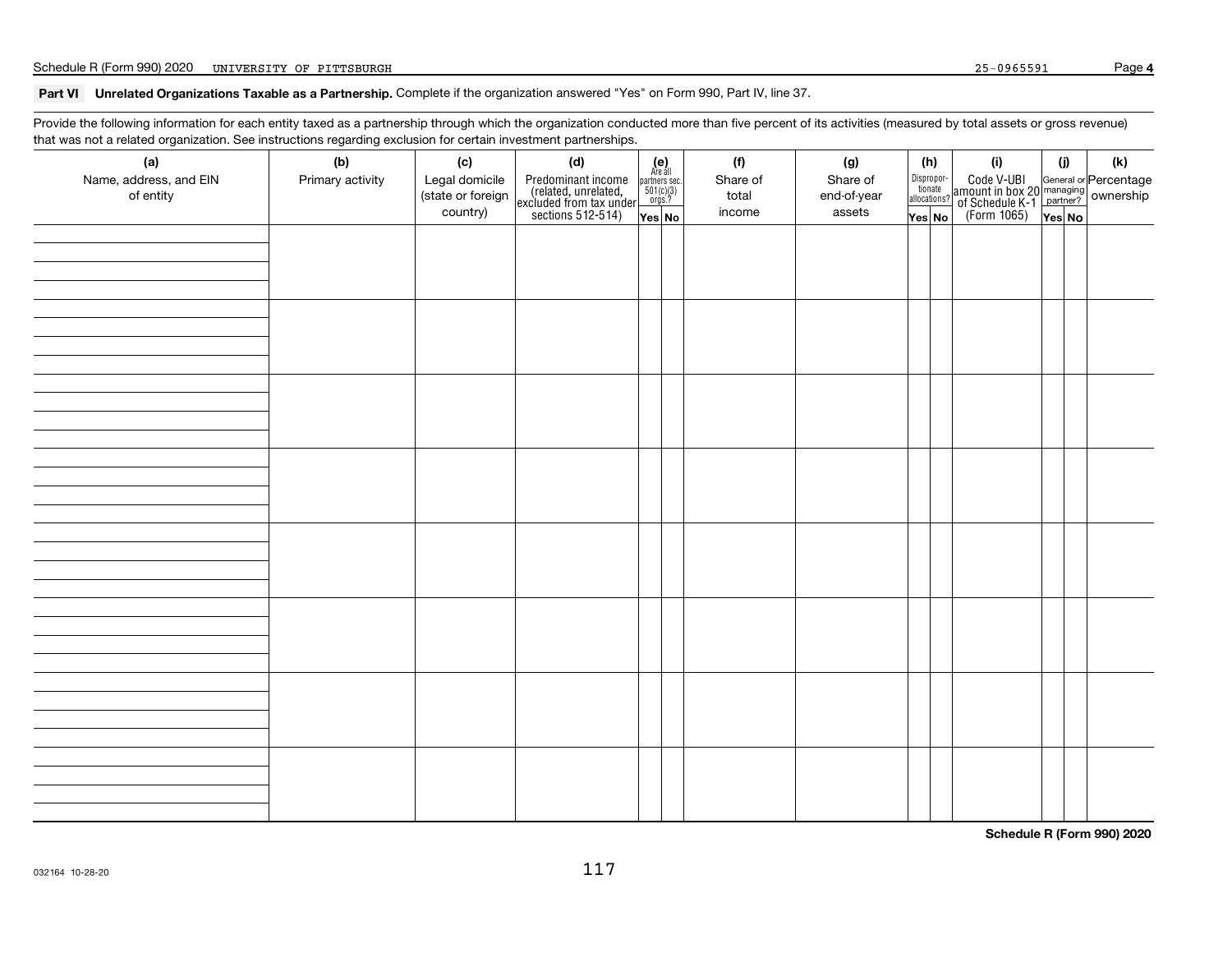| Schedule R (Form 990) 2020<br>UNIVERSITY OF PITTSBURGH                                     | 25-0965591                 | Page 5 |
|--------------------------------------------------------------------------------------------|----------------------------|--------|
| Part VII<br><b>Supplemental Information</b>                                                |                            |        |
| Provide additional information for responses to questions on Schedule R. See instructions. |                            |        |
| PART II, IDENTIFICATION OF RELATED TAX-EXEMPT ORGANIZATIONS:                               |                            |        |
|                                                                                            |                            |        |
|                                                                                            |                            |        |
| NAME, ADDRESS, AND EIN OF RELATED ORGANIZATION:                                            |                            |        |
| UNIVERSITY OF PITTSBURGH AND UPMC MEDICAL AND HEALTH                                       |                            |        |
| <b>SCIENCES FOUNDATION</b>                                                                 |                            |        |
|                                                                                            |                            |        |
| EIN: 11-3708851                                                                            |                            |        |
| 3600 FORBES AVE, SUITE 8084 FORBES TOWER                                                   |                            |        |
|                                                                                            |                            |        |
| PITTSBURGH, PA 15213                                                                       |                            |        |
|                                                                                            |                            |        |
|                                                                                            |                            |        |
|                                                                                            |                            |        |
|                                                                                            |                            |        |
|                                                                                            |                            |        |
|                                                                                            |                            |        |
|                                                                                            |                            |        |
|                                                                                            |                            |        |
|                                                                                            |                            |        |
|                                                                                            |                            |        |
|                                                                                            |                            |        |
|                                                                                            |                            |        |
|                                                                                            |                            |        |
|                                                                                            |                            |        |
|                                                                                            |                            |        |
|                                                                                            |                            |        |
|                                                                                            |                            |        |
|                                                                                            |                            |        |
|                                                                                            |                            |        |
|                                                                                            |                            |        |
|                                                                                            |                            |        |
|                                                                                            |                            |        |
|                                                                                            |                            |        |
|                                                                                            |                            |        |
|                                                                                            |                            |        |
|                                                                                            |                            |        |
|                                                                                            | Schedule R (Form 990) 2020 |        |
| 032165 10-28-20<br>118                                                                     |                            |        |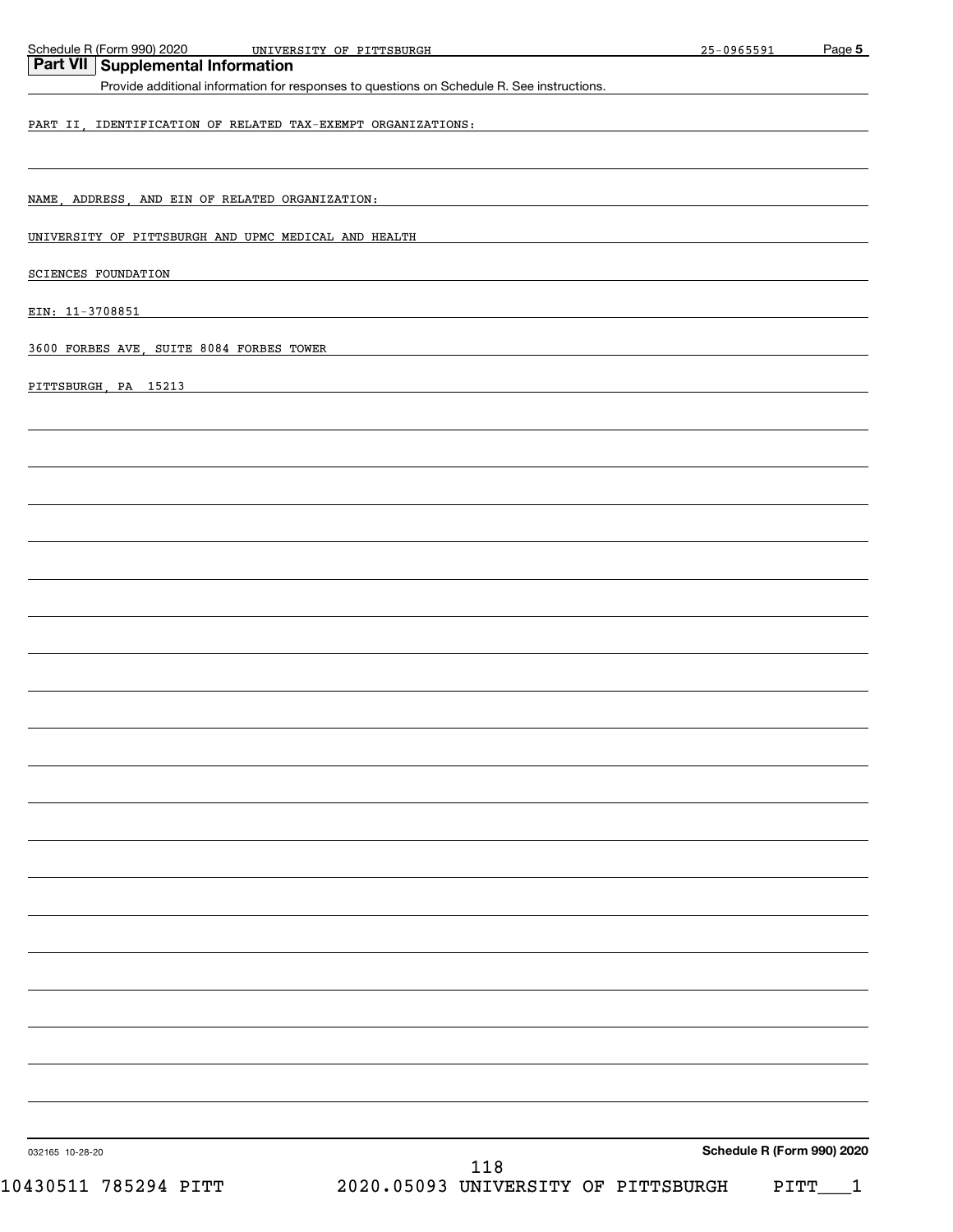### **CARRYOVER DATA TO 2021**

| Name                                                                                                           | <b>Employer Identification Number</b> |
|----------------------------------------------------------------------------------------------------------------|---------------------------------------|
| UNIVERSITY OF PITTSBURGH                                                                                       | 25-0965591                            |
| Based on the information provided with this return, the following are possible carryover amounts to next year. |                                       |
| FEDERAL POST-2017 NET OPERATING LOSS - NON-CONTROLLED INVEST                                                   | 31, 121, 171.                         |
| FEDERAL POST-2017 NET OPERATING LOSS - COINVESTMENT                                                            | 730,099.                              |
| FEDERAL POST-2017 NET OPERATING LOSS - CAMPUS RETAIL                                                           | 8, 332, 524.                          |
| FEDERAL POST-2017 NET OPERATING LOSS - OTHER CAMPUS ACTIVITI                                                   | 1,287,470.                            |
| FEDERAL POST-2017 NET OPERATING LOSS - PARTNERSHIP ACTIVITY                                                    | 3,893,869.                            |
| FEDERAL POST-2017 NET OPERATING LOSS - PARTNERSHIP ACTIVITY                                                    | 58.                                   |
| FEDERAL POST-2017 NET OPERATING LOSS - PARTNERSHIP ACTIVITY                                                    | 165,369.                              |
| FEDERAL PRE-2018 NET OPERATING LOSS                                                                            | 48.587.211.                           |
| FEDERAL CONTRIBUTION - 50% CASH                                                                                | 3,904,993.                            |
| FEDERAL CONTRIBUTION CARRYOVER HAS BEEN ADJUSTED                                                               |                                       |
| DUE TO NET OPERATING LOSS CARRYOVER PER INCOME                                                                 |                                       |
| TAX REGULATIONS SEC. 1.170A-11(C)(2) AS FOLLOWS:                                                               |                                       |
| CONTRIBUTION DEDUCTION BEFORE NOL                                                                              | 12,531.                               |
| LESS CONTRIBUTION DEDUCTION AFTER NOL                                                                          | 0.                                    |
| ADJUSTMENT TO CONTRIBUTION CARRYOVER                                                                           | 12,531.                               |
| MA NET OPERATING LOSS                                                                                          | 29, 751, 321.                         |
|                                                                                                                |                                       |
|                                                                                                                |                                       |
|                                                                                                                |                                       |
|                                                                                                                |                                       |
|                                                                                                                |                                       |
|                                                                                                                |                                       |
|                                                                                                                |                                       |
|                                                                                                                |                                       |
|                                                                                                                |                                       |
|                                                                                                                |                                       |

019341 04-01-20